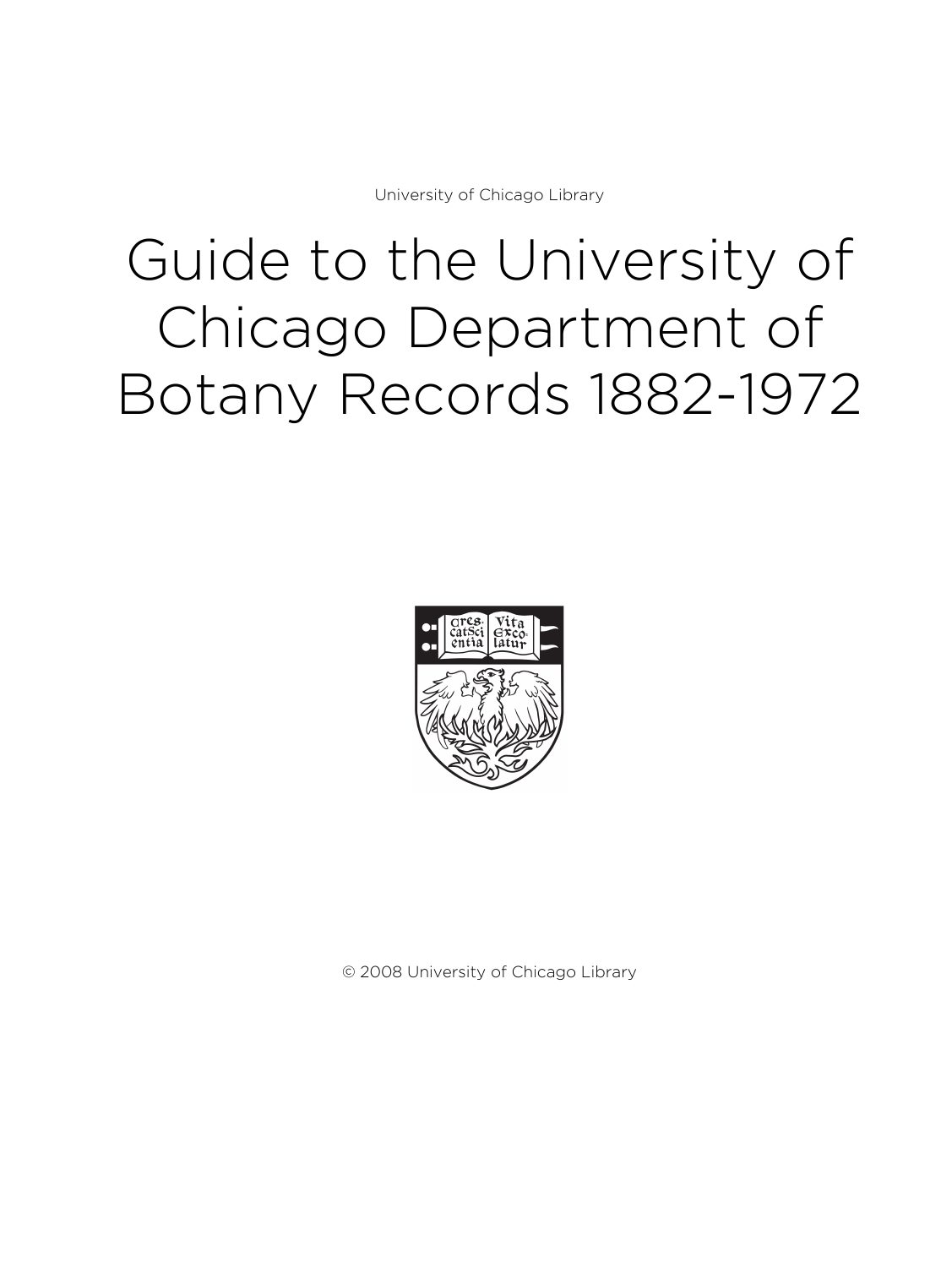# **Table of Contents**

| Descriptive Summary                                              | $\mathfrak{Z}$ |
|------------------------------------------------------------------|----------------|
| Information on Use                                               |                |
| Access                                                           |                |
| Citation                                                         | 33356          |
| <b>Historical Note</b>                                           |                |
| Scope Note                                                       |                |
| <b>Related Resources</b>                                         |                |
| Subject Headings                                                 | 6              |
| <b>INVENTORY</b>                                                 | $\overline{7}$ |
| Series I: Office of the Chairman                                 | 7              |
| Series II: Friends of Our Native Landscape                       | 10             |
| Series III: Bird Haven                                           | 10             |
| Series IV: Memorabilia and Artifacts                             | 11             |
| Series V: Guides to Photographs                                  | 11             |
| Subseries 1: Index of Species by State                           | 12             |
| Subseries 2: Index of Individuals, Groups, Events and Locations  | 14             |
| Subseries 3: Index of Miscellaneous Subjects                     | 14             |
| Subseries 4: Index of Miscellaneous Subjects by Foreign Location |                |
| Subseries 5: Catalogues and Lists                                |                |
| Subseries 6: Boxes, Envelopes and Sleeves                        |                |
| Series VI: Photographs, circa 1891-1936                          | 17             |
| Subseries 1: Prints                                              | 18             |
| Subseries 2: Oversize Prints                                     | 44             |
| Subseries 3: Film Negatives                                      | 49             |
| Subseries 4: 5"x7" Glass Negatives                               | 50             |
| Subseries 5: 3"x5" Glass Negatives                               | 73             |
| Subseries 6: 3"x4" Glass Negatives                               | 76             |
| Subseries 7: Lantern Slides                                      | 82             |
| Subseries 8: Unsorted Photographs                                | 169            |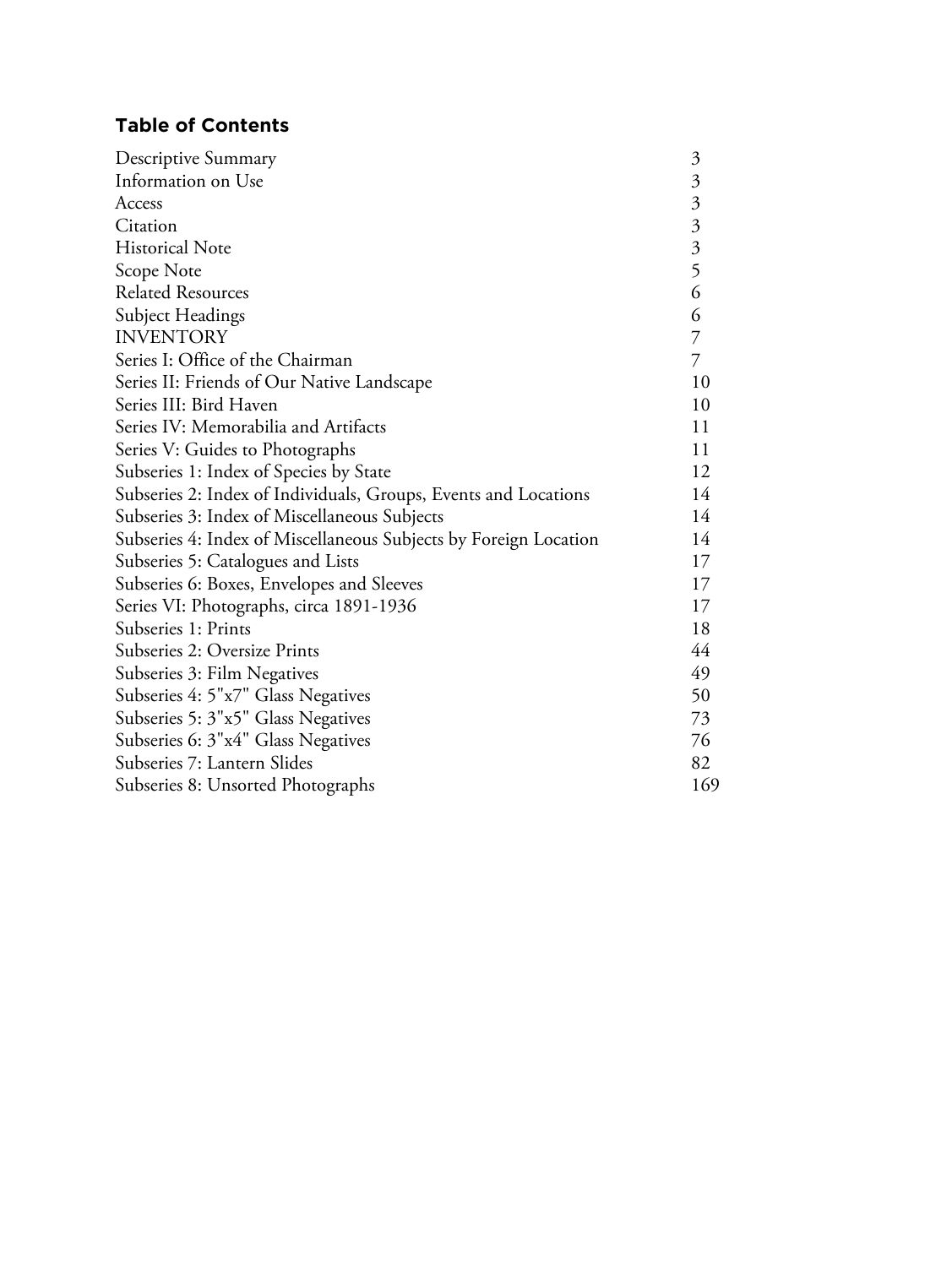#### **Descriptive Summary**

| <b>Identifier</b> | <b>ICU.SPCL.BOTANY</b>                                                                                                                                                                                                                                                                                                                                                                                                                                                                                                                                                                                                               |
|-------------------|--------------------------------------------------------------------------------------------------------------------------------------------------------------------------------------------------------------------------------------------------------------------------------------------------------------------------------------------------------------------------------------------------------------------------------------------------------------------------------------------------------------------------------------------------------------------------------------------------------------------------------------|
| <b>Title</b>      | University of Chicago. Department of Botany. Records                                                                                                                                                                                                                                                                                                                                                                                                                                                                                                                                                                                 |
| Date              | 1882-1972                                                                                                                                                                                                                                                                                                                                                                                                                                                                                                                                                                                                                            |
| Size              | 62.5 linear feet (67 boxes, 1 slide cabinet)                                                                                                                                                                                                                                                                                                                                                                                                                                                                                                                                                                                         |
| <b>Repository</b> | Special Collections Research Center<br>University of Chicago Library<br>1100 East 57th Street<br>Chicago, Illinois 60637 U.S.A.                                                                                                                                                                                                                                                                                                                                                                                                                                                                                                      |
| <b>Abstract</b>   | Founded in 1894 under the leadership of John M. Coulter, The University<br>of Chicago Department of Botany quickly grew to become one of modern<br>botany's most influential centers of research and teaching. The work of<br>Henry C. Cowles and others associated with the Chicago school of ecology is<br>generally regarded as one of the most influential forces in the development of<br>ecological studies. This collection includes administrative files, publications,<br>memorabilia and artifacts, and a large collection of photographs documenting<br>plant life, environmental phenomena, and departmental activities. |

## **Information on Use**

#### **Access**

Open for research. No restrictions

## **Citation**

When quoting material from this collection, the preferred citation is: University of Chicago. Department of Botany. Records, [Box #, Folder #], Special Collections Research Center, University of Chicago Library

## **Historical Note**

In 1894, University of Chicago President William Rainey Harper appointed John Merle Coulter (1851-1928) to lead the newly established Department of Botany. Coulter was a leading American botanist and a friend of Asa Gray (1810-1888), the famed Harvard botanist whose Manual of Botany and other texts dominated plant science in the United States. Coulter had founded the Botanical Gazette nearly twenty years earlier, and he brought the editorship of the professional journal with him to his new position. In 1896, botanical research at the University of Chicago was further enhanced with the erection of the Hull Biological Laboratories. This complex of four buildings included the Botany Building, which housed classrooms, labs, and a rooftop greenhouse, and Botany Pond, an adjacent outdoor plant study facility.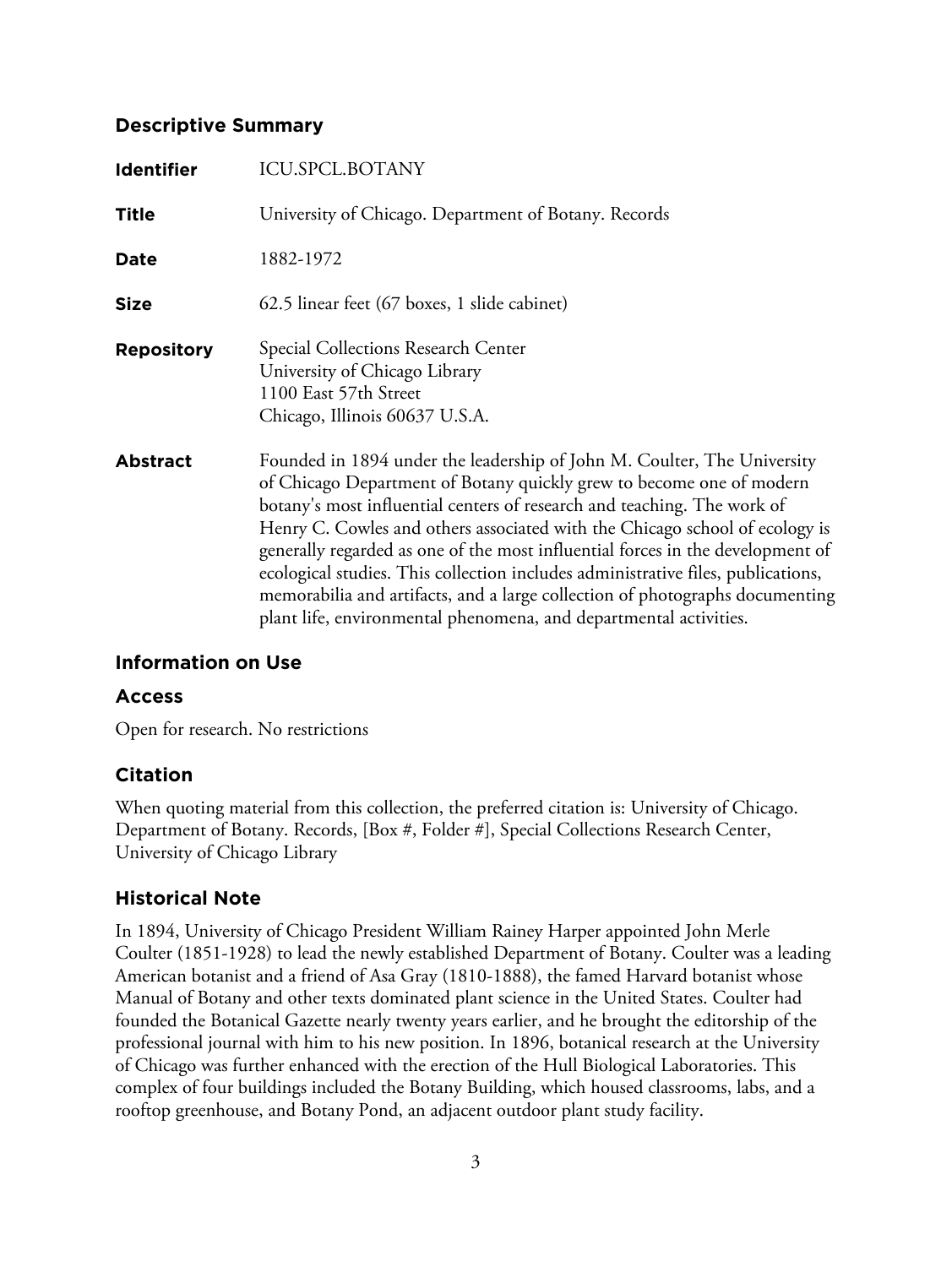The University of Chicago's Department of Botany quickly grew to become one of modern botany's most influential centers of research and teaching. By the 1930s, the roster of notable researchers serving on the Botany faculty included Henry C. Cowles and George D. Fuller in ecology, Charles J. Chamberlain in plant morphology, Merle C. Coulter in plant genetics, Adolf C. Noe in paleobotany, and Charles Barnes, William Crocker, and Charles A. Shull in plant physiology. The Botanical Gazette, published under the direction of an editorial board drawn from the department's faculty, was American botany's leading journal, and national university evaluations such as the Hughes Report of 1925 ranked the Department of Botany first among its academic peers.

None of the Department of Botany's achievements loomed larger than the new field of plant ecology developed by Henry Chandler Cowles (1869-1939). Cowles was a graduate student of John M. Coulter, a member of the Botany faculty from 1897 onward, and chairman of the department from 1925 until his retirement in 1934.

Cowles's formulation of ecology was first expressed in his Ph.D. thesis, "The Ecological Relations of the Vegetation on the Sand Dunes of Lake Michigan" (1898). Cowles based his thesis on detailed field work he had undertaken in the Indiana Dunes, a wild, unsettled region of beaches, sand dunes, bogs, and woods along the southern shore of Lake Michigan about twenty-five miles from the University of Chicago. Cowles argued that the natural succession of plant forms in time could be traced in physical space as one moved inland from the open lake beach across ancient shorelines through the shifting dunes to the interior forest.

Henry C. Cowles and his theories and methods attracted many students to the Department of Botany, and these students in turn secured positions at other

universities and research institutions. One study of scientific influences by Douglas Sprugel in 1980 concluded that of the seventy-seven recognized American scientists dominant in the field of ecology from 1900 to the early 1950s, no fewer than forty-six were students of Cowles or were directly influenced by professional mentors who had been students of Cowles.

The Chicago school of ecology is generally regarded as one of the most influential forces in the development of ecological studies. While Cowles's theories of ecological community and plant succession have been modified and extended by more recent generations of scientists, they continue to be considered among the most significant departures in the modern understanding of the natural environment.

In 1967, the Biological Sciences Division's proposal for a merger of the Departments of Botany and Zoology was approved. The merger, which formed the Department of Biology, responded to the need for flexibility in the use of resources and funding, as well as broader trends in research and teaching in the biological sciences.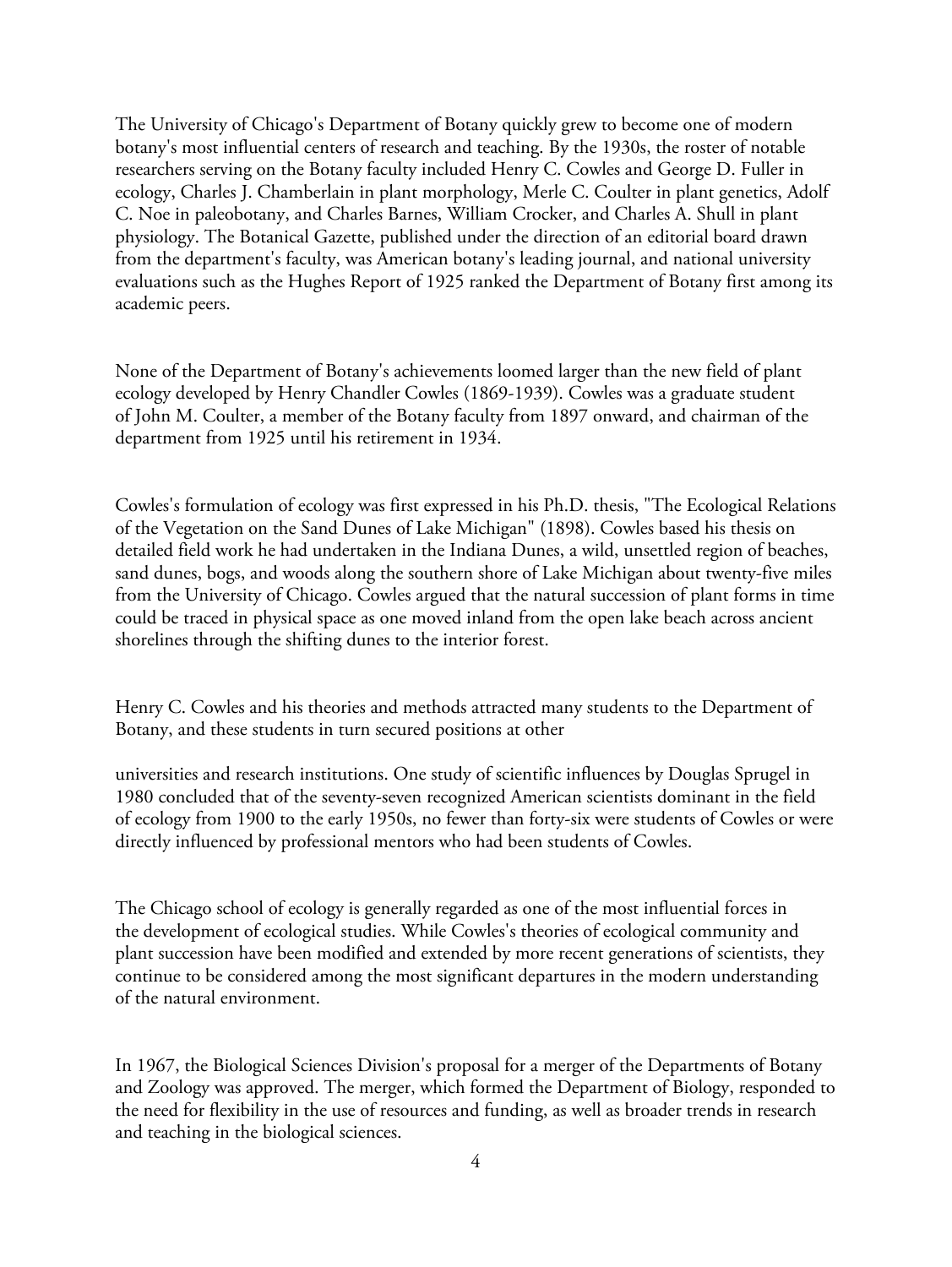#### **Scope Note**

The records of the University of Chicago's Department of Botany include administrative files, publications, memorabilia and artifacts, and a large collection of photographs documenting plant life, environmental phenomena, and departmental activities.

Series I: Office of the Chairman, includes records of the activities of the chair of the Department of Botany, spanning the years 1882-1972. The bulk of material in this series represents the chairmanships of John M. Coulter, Henry C. Cowles, Ezra J. Kraus, John M. Beal and Charles E. Olmsted. Predominant in this series are materials collected for annual reports; materials collected for annual appointment and budget reviews; and faculty recruitment materials. Also included in this series is correspondence regarding grants and development; material related to the Faculty Campaign Committee; pamphlets on the history of the department, compiled by Charles E. Olmsted; correspondence and other material documenting the Department of Botany's administrative relationship to the Department of Zoology and the Department of Pharmacology; chairmanship recommendations; and early issues of Botanical Gazette collected by Charles E. Olmsted.

Series II: Friends of Our Native Landscape, contains publications and other material generated by this conservation group. Material in this series includes copies of Friends of Our Native Landscape's bulletins, as well as items relating to organization and membership in the group.

Series III: Bird Haven, contains memorabilia, publications and other material associated with the Robert Ridgway Memorial Bird Sanctuary and Arboretum, known as Bird Haven. Material in this series includes guest register logs, correspondence, ephemera and conservation publications.

Series IV: Memorabilia, includes three items from the Department of Botany, including two decorative pieces and a departmental guest register. Also included in this series are botanical specimens collected by Charles J. Chamberlain and his students.

Series V: Guides to Photographs, contains information about many of the images collected in Series VI. This series contains catalogues, inventories, and informal lists of photographs held in the Department of Botany. These guides are now obsolete in terms of describing the organization and classification of these images; however, the guides do contain additional descriptive content and information about photographers, dates, and the uses of the photograph collections.

Series VI: Photographs, constitutes the largest and best-documented component of the collection. Most of these images have been digitized and described as part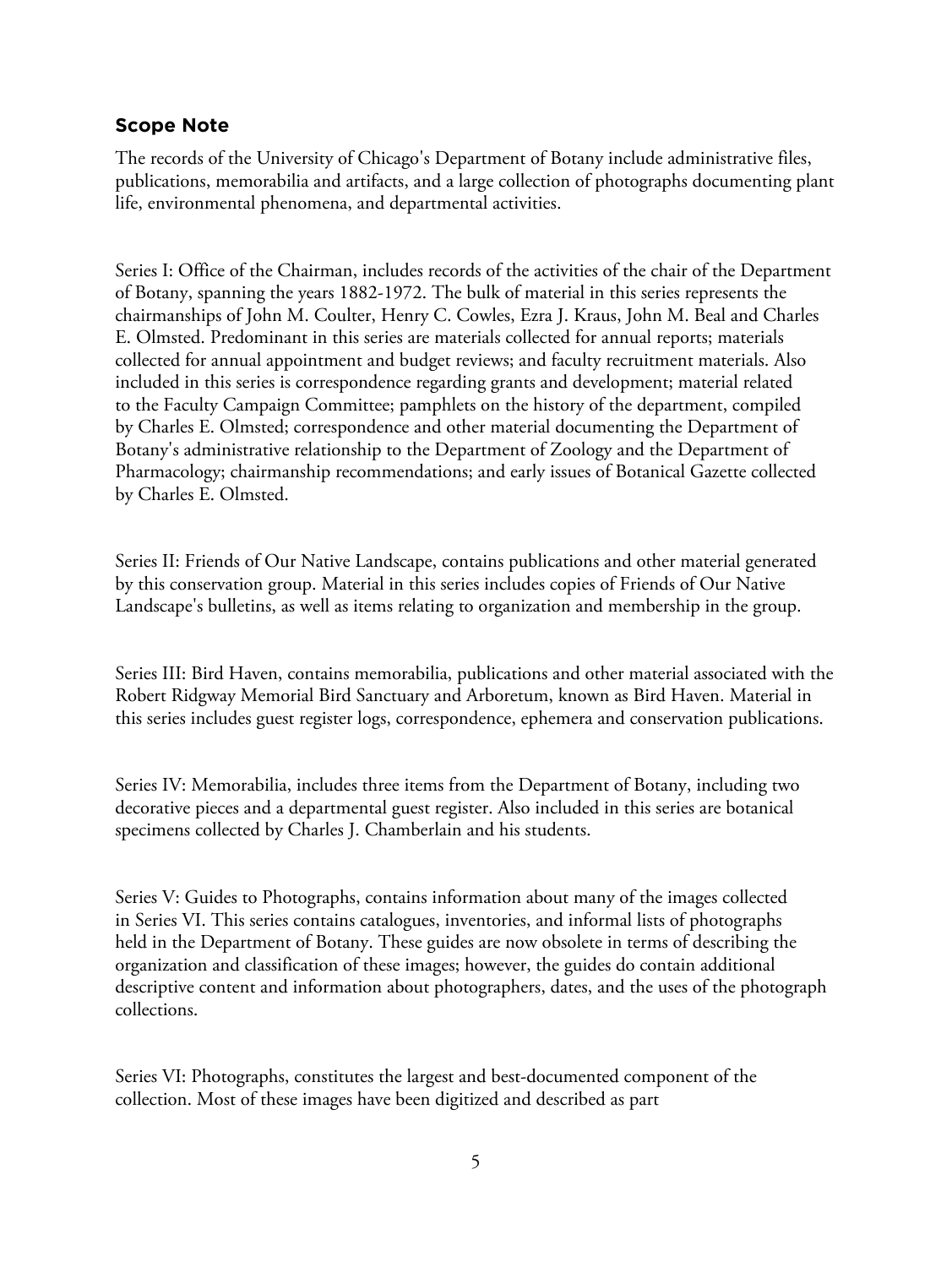of American Environmental Photographs, 1891-1936, an electronic resource available online. This series contains over 4,000 photographs documenting natural environments, ecologies, and plant communities in the United States at the end of the nineteenth and the beginning of the twentieth century. Many of the photographs were produced by faculty such as Henry Chandler Cowles and George Damon Fuller during departmental field trips, and were later used for research and teaching. The photographs provide an overview of important representative natural landscapes in the United States. Other photographs in this series represent botanists, including faculty and staff in the department. The items in this series are primarily black and white prints, negatives and slides in small or medium-sized formats. There is some duplication of images.

## **Related Resources**

The following related resources are located in the Department of Special Collections:

http://www.lib.uchicago.edu/e/spcl/select.html

American Environmental Photographs, 1891-1936 [electronic resource]

Architectural Drawings Collection. Elevations of Wychwood estate

Henry C. Cowles. Collection

Charles E. Olmsted. Papers

Paul D. Voth. Papers

# **Subject Headings**

- Beal, John M.
- Chamberlain, Charles Joseph, b. 1863
- Coulter, John Merle, 1851-1928
- Cowles, Henry Chandler, 1869-1939
- Fuller, George D. (George Damon), 1869-
- Kraus, Ezra J.
- Nichols, George E. (George Elwood), 1882-1939
- Olmsted, Charles E.
- •
- 
- •
- University of Chicago. Department of Botany
- Bird Haven
- Friends of Our Native Landscape
- Botany -- Photographs
- Botany -- Research
- Canyons -- United States
- Cliffs -- United States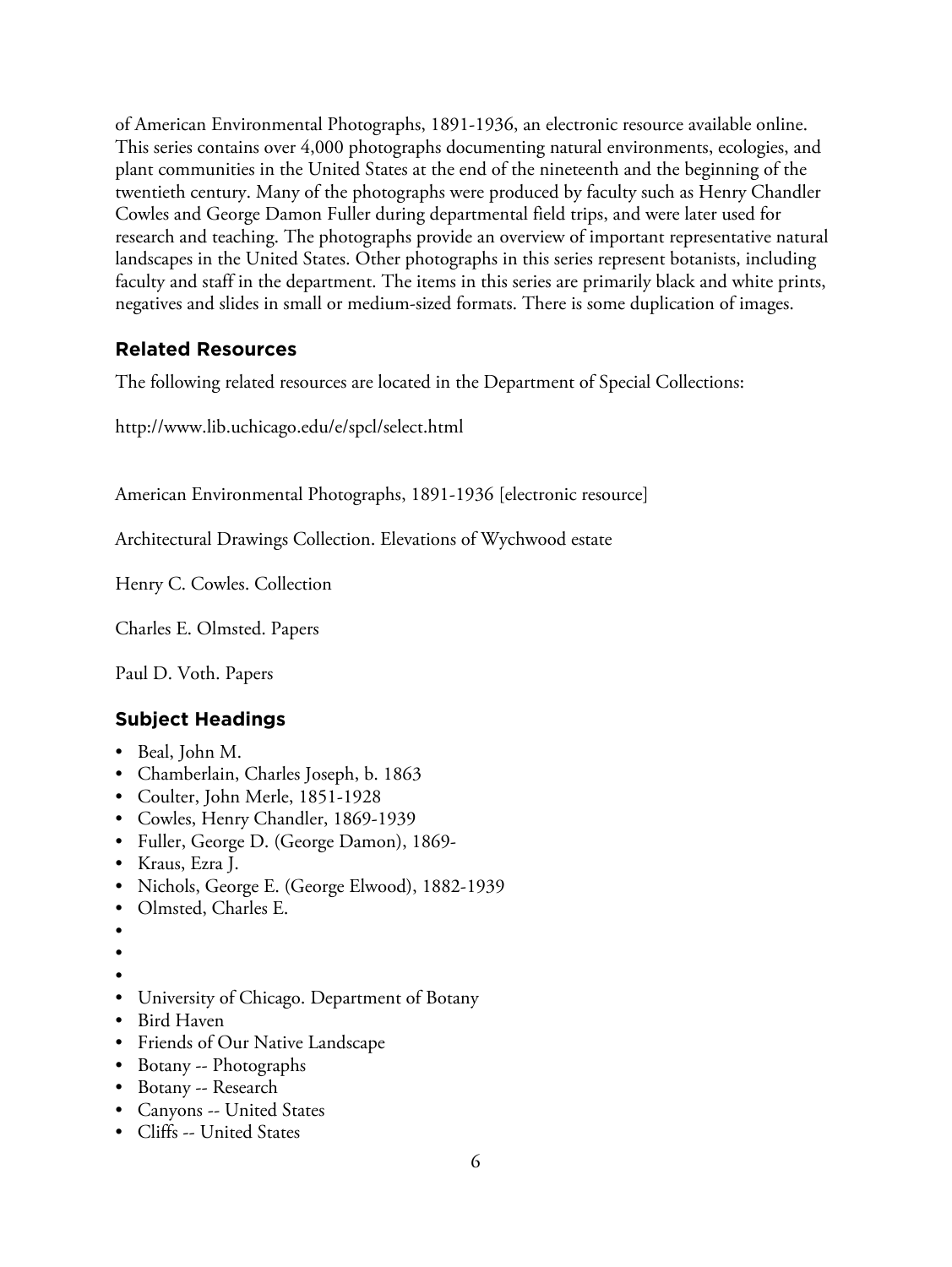- Coasts -- United States
- Deserts -- United States
- Ecological succession
- Ecology
- Floodplains -- United States
- Forests and forestry -- United States
- Landforms -- United States
- Mountains -- United States
- Prairies -- United States
- Swamps -- United States
- Uplands -- United States
- Wychwood, Lake Geneva, Wis.
- •
- •
- •
- •
- •
- Indiana Dunes National Lakeshore (Ind.)
- **Botanists**
- Ecologists
- Botanical specimens

## **INVENTORY**

## **Series I: Office of the Chairman**

The records of the office of the department chairman span the years 1882-1972, with the bulk of material representing the chairmanships of John M. Coulter, Henry C. Cowles, Ezra J. Kraus, John M. Beal and Charles E. Olmsted.

Three types of files are predominant in this series: Material collected for compiling annual reports, such as correspondence, faculty vitae, reports, financial material, publications, and drafts of annual reports; material collected for annual appointment and budget reviews, including budget and salary recommendations, financial material, and related correspondence; and material related to faculty recruitment, including letters of recommendation and other correspondence, publications and biographical material.

Also included in this series is correspondence regarding grants and development; material related to the Faculty Campaign Committee; pamphlets on the history of the department, compiled by Charles E. Olmsted; correspondence and other material documenting the Department of Botany's administrative relationship to the Department of Zoology and the Department of Pharmacology; chairmanship recommendations; and early issues of Botanical Gazette collected by Charles E. Olmsted.

#### **Box 1 Folder 1** Annual report materials, 1949-1965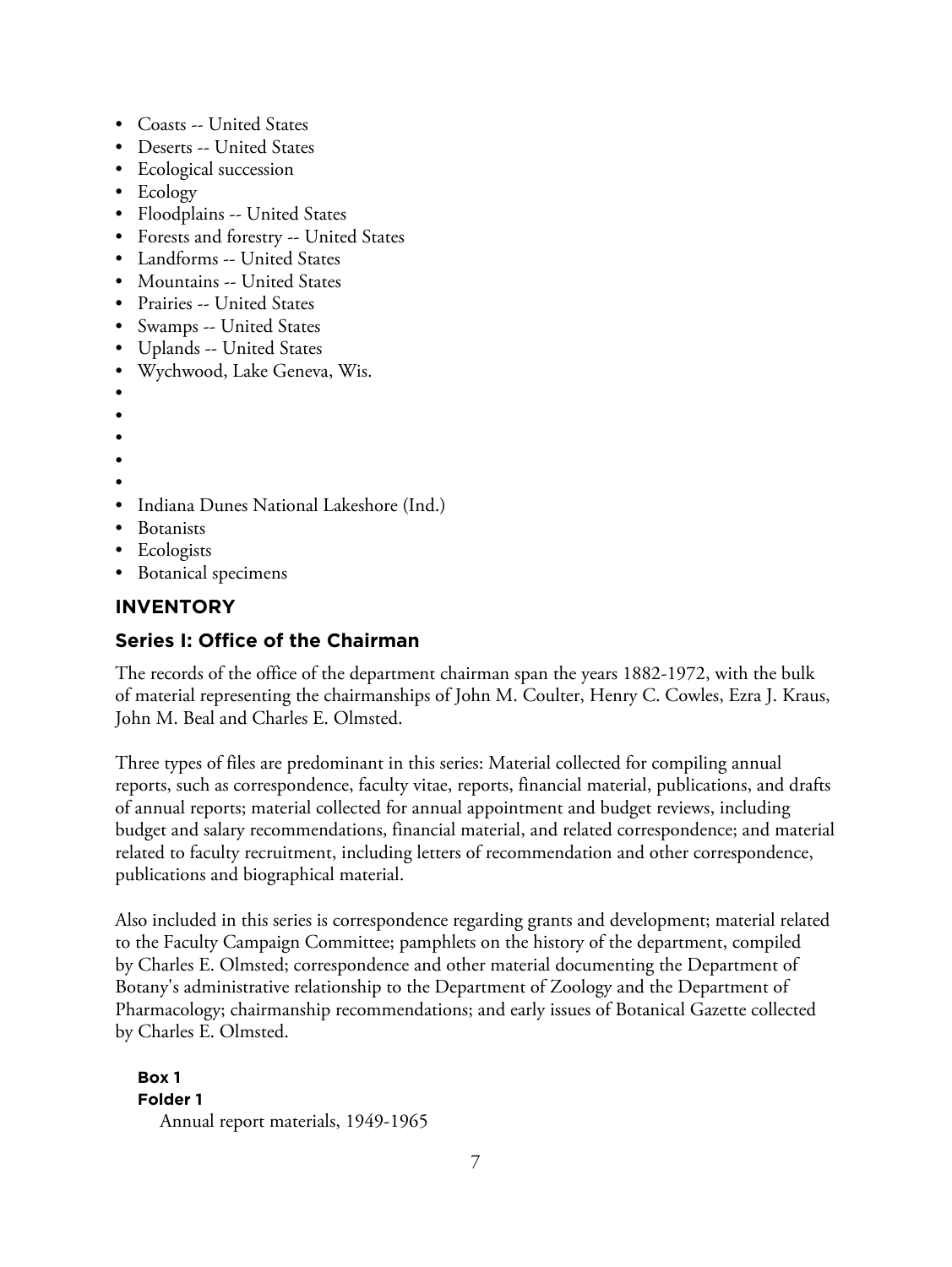**Box 1 Folder 2** Annual report materials, Wychwood, 1954-1957 **Box 1 Folder 3-6** Annual report materials, 1959-1963 **Box 1 Folder 7-8** Annual report materials, faculty activities, 1964-1965 **Box 1 Folder 9** Annual report materials, 1965 **Box 2 Folder 1** Annual report materials, 1965-1967 **Box 2 Folder 2** Annual report materials, graduate traineeships, 1966-1967 **Box 2 Folder 3-5** Budget and appointment materials, 1919-1940 **Box 2 Folder 6** Budget and appointment materials, Frederick L. Milthorpe, 1942- 1967 **Box 2 Folder 7-9** Budget and appointment materials, 1944-1950 **Box 3 Folder 1-14** Budget and appointment materials, 1949-1966 **Box 3 Folder 15-16** Budget and appointment materials, Lawrence Bogorad, 1955- 1968 **Box 3 Folder 17** Budget and appointment materials, retired staff, 1948-1965 **Box 4 Folder 1-2** Budget and appointment materials, retired staff, 1951-1964 **Box 4 Folder 3** Faculty recruitment materials, 1941-1944 **Box 4 Folder 4** Faculty recruitment materials, Oswald Tippo, 1959-1960 **Box 4**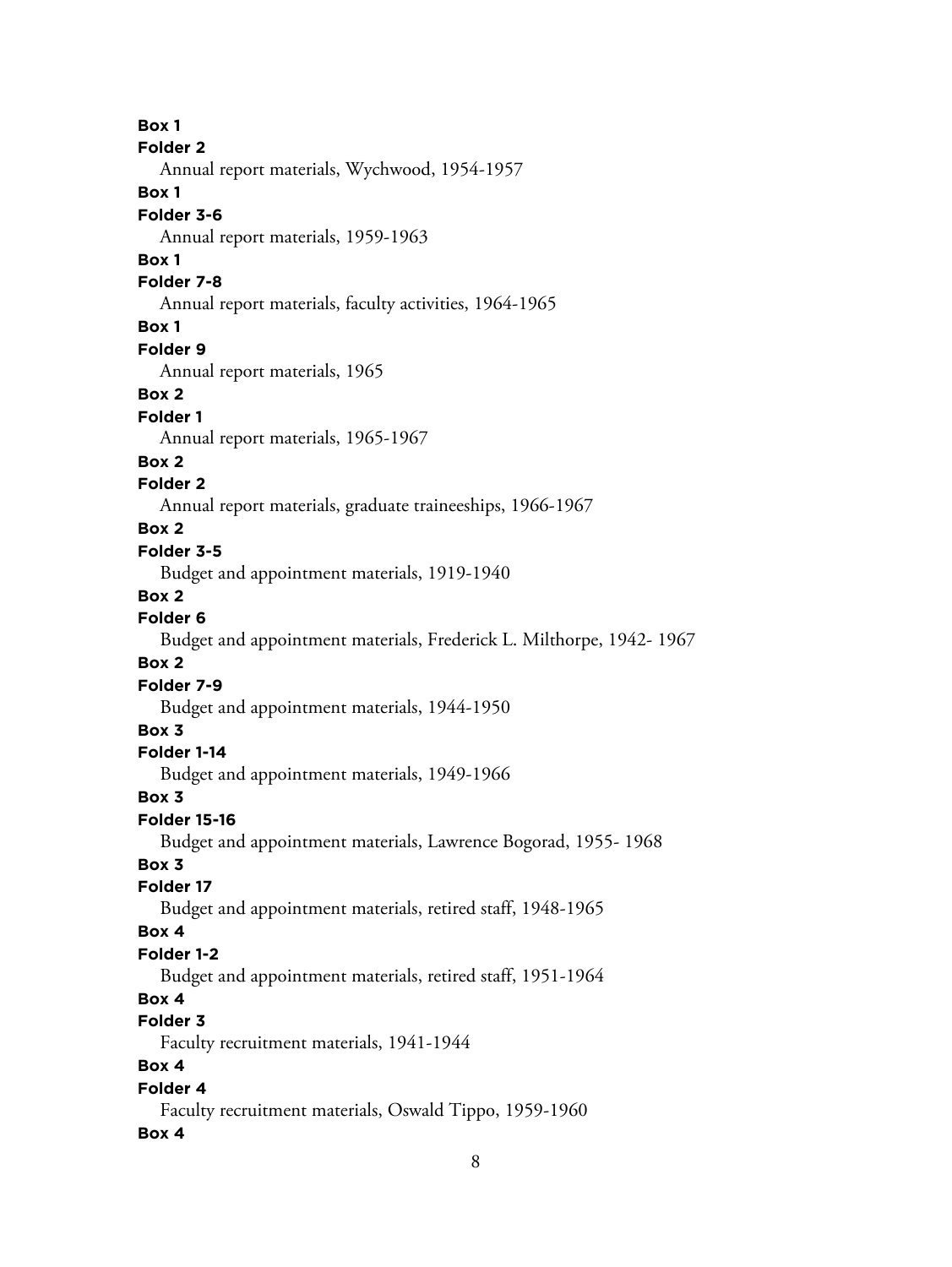**Folder 5-7** Faculty recruitment materials, 1959-1965 **Box 4 Folder 8** Faculty recruitment materials, Richard A. Dilley, 1963-1967 **Box 4 Folder 9** Faculty recruitment materials, Frederick L. Milthorpe, 1964-1965 **Box 4 Folder 10** Faculty recruitment materials, 1964-1966 **Box 5 Folder 1-2** Faculty recruitment materials, 1965-1968 **Box 5 Folder 3** Faculty recruitment materials, Roderick Clayton, 1966 **Box 5 Folder 4** Faculty recruitment materials, Harold Evans, 1966 **Box 5 Folder 5** Faculty recruitment materials, Albert List, Jr., 1966 **Box 5 Folder 6** Faculty recruitment materials, Roderick MacLeod, 1966 **Box 5 Folder 7** Faculty recruitment materials, 1966-1967 **Box 5 Folder 8** Faculty recruitment materials, Walter Bertsch, 1967 **Box 5 Folder 9** Departmental announcements, 1938-1939 **Box 5 Folder 10** Administrative correspondence, 1953-1965 **Box 6 Folder 1-2** Faculty Campaign Committee materials, 1956-1965 **Box 6 Folder 3** Norma E. Pfeiffer, correspondence, 1964-1969 **Box 6 Folder 4**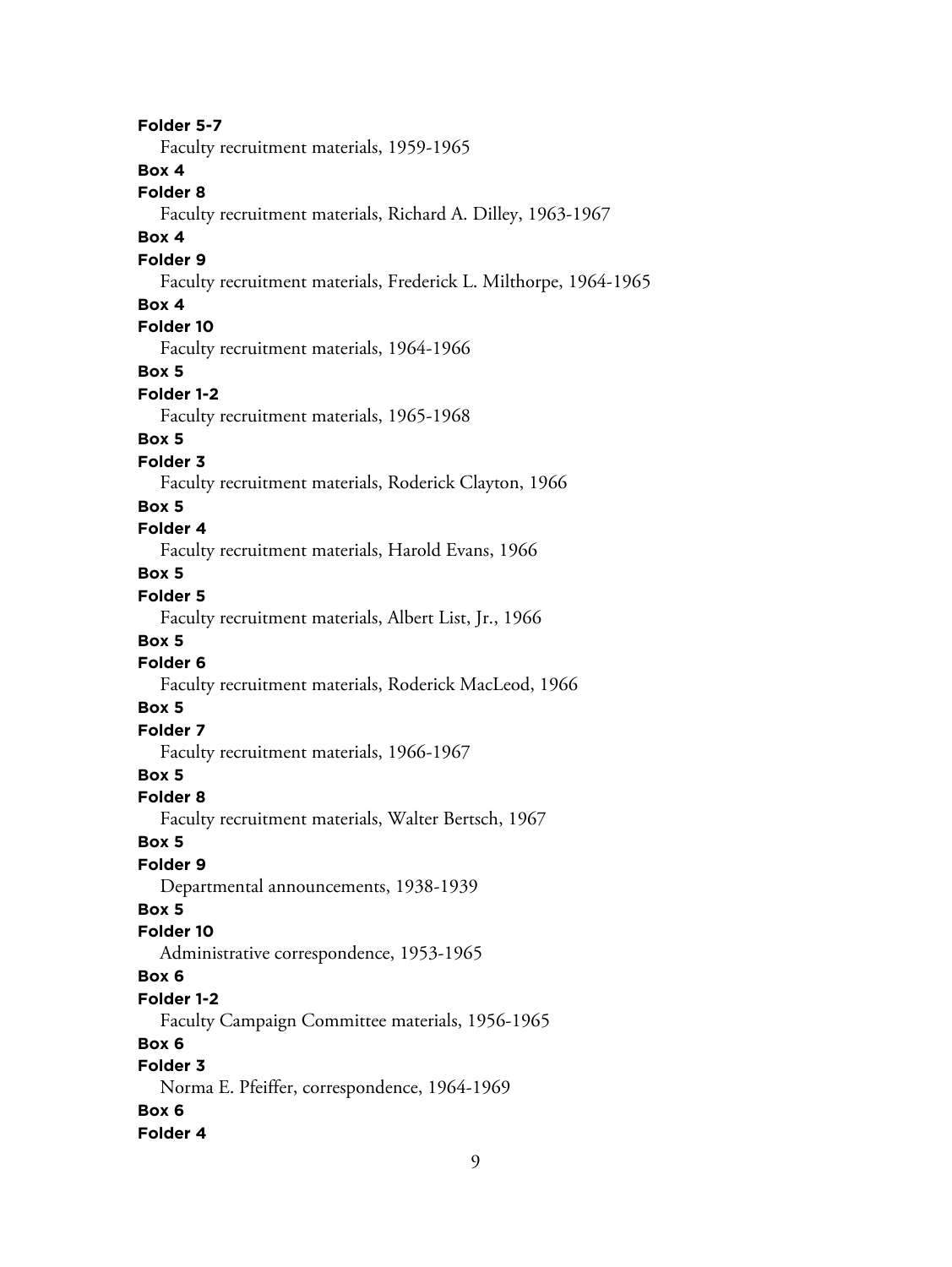Department of Pharmacology, correspondence, 1957-1960

**Box 6**

#### **Folder 5**

Departmental history pamphlets, 1966

#### **Box 6**

#### **Folder 6**

Merger of departments of Botany and Zoology, correspondence and recommendations, 1967

#### **Box 6**

**Folder 7**

Department chairmanship nominations, 1972

**Box 6**

#### **Folder 8**

Fragment of unidentified document, undated

#### **Box 6**

**Folder 9**

Botanical Gazette, 1882-1883

## **Series II: Friends of Our Native Landscape**

This series contains copies of Friends of Our Native Landscape's bulletins, dating from 1945-1961, as well as a small number of items relating to the group's organization and membership, such as announcements, a handbook, and a membership list.

```
Box 6
Folder 10
  Handbook, circa 1940s
Box 6
Folder 11
  Organizational and membership material, 1947
Box 6
Folder 12
  Bulletins, 1945-1949
Box 7
Folder 1-3
  Bulletins, 1950-1961
```
#### **Series III: Bird Haven**

This series contains memorabilia and other material from Bird Haven, including three guest register logs, correspondence, ephemera and conservation publications.

```
Box 7
Folder 4
  Guest register and clippings, 1938-1954
Box 7
Folder 5
  Guest register, correspondence and notes, 1952-1962
```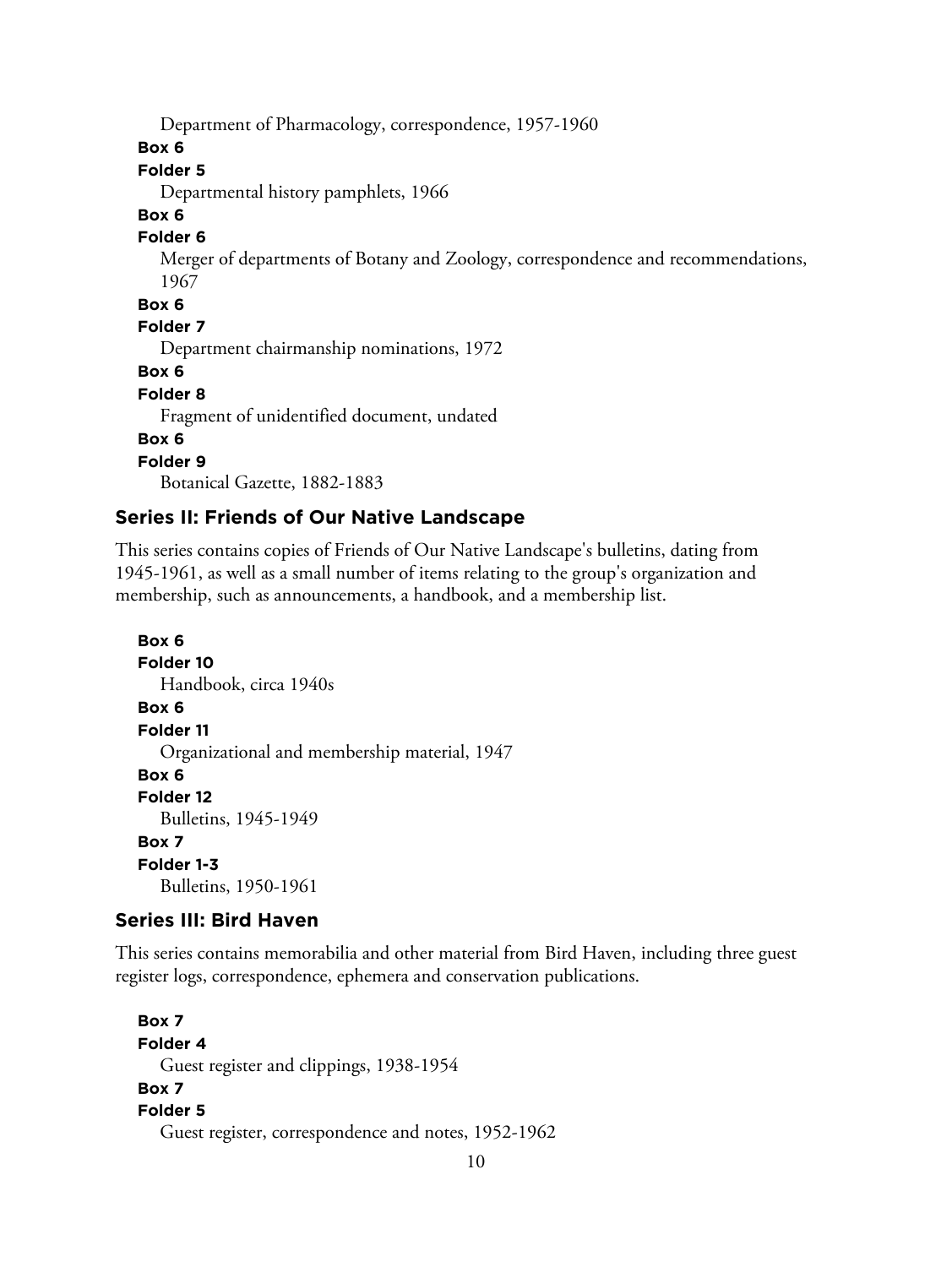**Box 7 Folder 6** Guest register, 1962-1969 **Box 7 Folder 7**

**Box 8**

Handbill, invitation and conservation publications, 1898-1929

#### **Series IV: Memorabilia and Artifacts**

Memorabilia in this series includes three items from the Department of Botany, including two decorative pieces and a departmental guest register. Also included in this series are botanical specimens collected by Charles J. Chamberlain and his students. Some of these specimens are mounted on glass slides, while others are encased in wax blocks. Chamberlain and his students often included identifying information on the boxes in which the specimens are housed. An anastigmat, used for the production of lantern slides and associated with Charles J. Chamberlain, is also found in this series.

**Folder 1** John M. Coulter, reproduction of portrait, 1925 **Box 8 Folder 2** Wood album cover, unidentified **Box 8 Folder 3** Guest register, 1949-1966 **Box 9** Charles J. Chamberlain, seven boxes of botanical specimens in wax blocks, circa 1921 **Box 10** Charles J. Chamberlain, six boxes of botanical specimens in wax blocks, circa 1921 **Box 11** Charles J. Chamberlain, five boxes of botanical specimens mounted on glass slides, circa 1921 **Box 12** Charles J. Chamberlain, anastigmat, circa 1921

#### **Series V: Guides to Photographs**

This series contains catalogues, inventories, and informal lists of photographs held in the Department of Botany, many of which are now included in Series VI of this collection. These guides are now obsolete in terms of describing the organization and classification of these images; however, the guides do contain additional descriptive content and information about photographers, dates, and the uses of the photograph collections. Not all of the photographs mentioned in these guides are included in Series VI.

This series is divided into 6 subseries to distinguish among the types of guides included. The first four subseries consist of card files that were likely to have been first compiled by students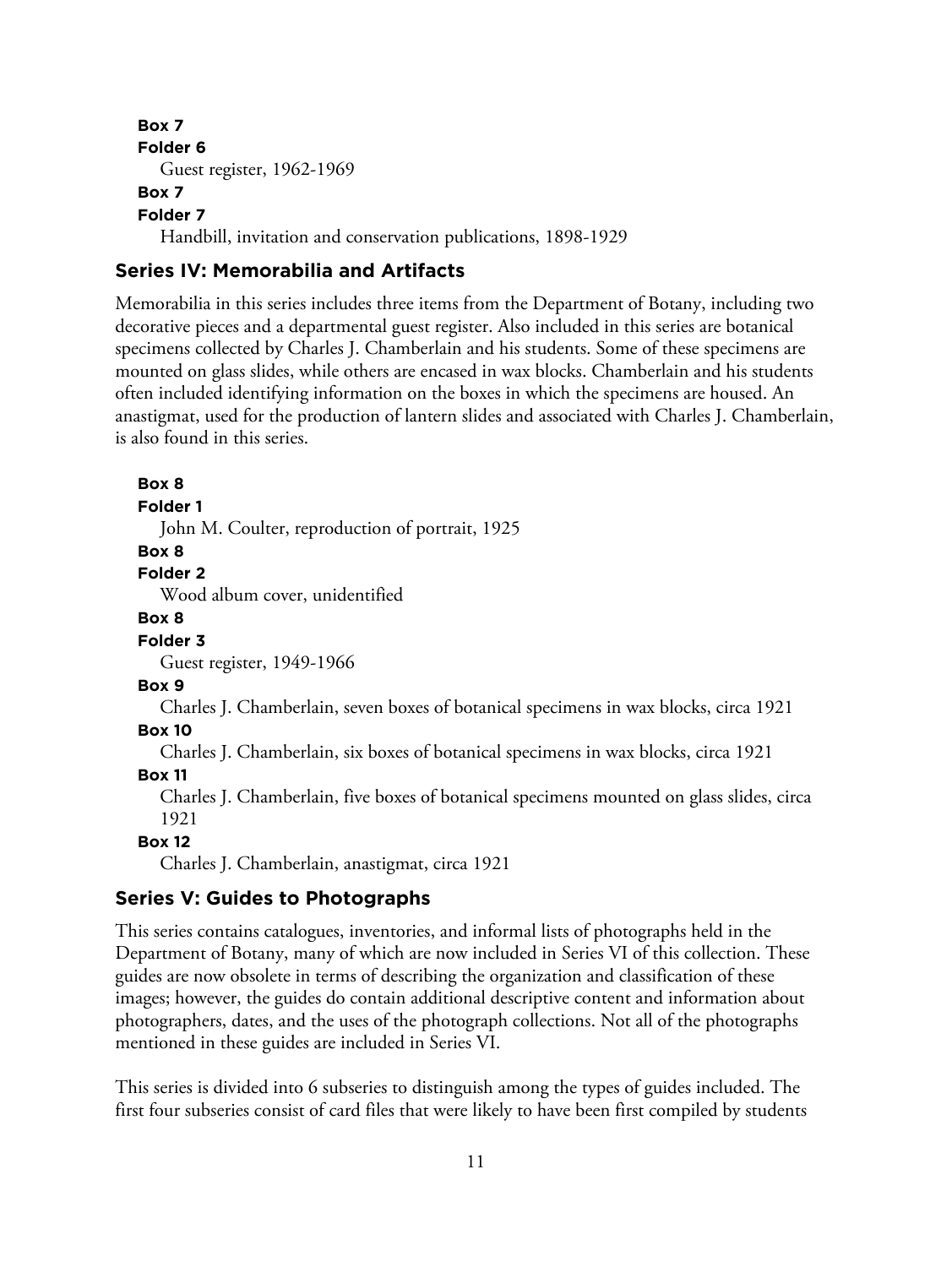under Henry C. Cowles. The remaining subseries contain material from a variety of sources in the Department of Botany.

Subseries 1: Index of Species by State, is a card file organized alphabetically by U.S. state. This file indexes the photographs according to the Latin name of species represented.

Subseries 2: Index of Individuals, Groups and Locations, is a card file organized alphabetically by name. This file indexes the photographs according to the names of subjects represented, including faculty, staff, student and professional groups, events, and geographic locations.

Subseries 3: Index of Miscellaneous Subjects, is a card file organized alphabetically. This file indexes the photographs according to subjects and scientific processes represented. Most of the indexed terms are scientific, including common and Latin botanical names.

Subseries 4: Index of Miscellaneous Subjects by Foreign Location, is a card file organized alphabetically by country, continent, or other region. This file indexes the photographs according to subjects represented, including species and other scientific subjects, as well as individuals, groups, and locations.

Subseries 5: Catalogues and Lists, includes several short guides to a variety of parts of the photograph collection. These guides were compiled by several different faculty and students around the 1920s-1940s. Most of these guides do not contain detailed information about the images, but were meant to serve as basic inventories of parts of the photograph collection.

Subseries 6: Boxes, Envelopes and Sleeves, includes many of the original containers in which the images were housed for processing or transport. Many of these containers are annotated, or have stamps or other identifying information.

## **Subseries 1: Index of Species by State**

**Box 13** Alabama **Box 13** Alaska **Box 13** Arizona **Box 13** Arkansas **Box 13** California **Box 13** Colorado **Box 13** Connecticut **Box 13** Delaware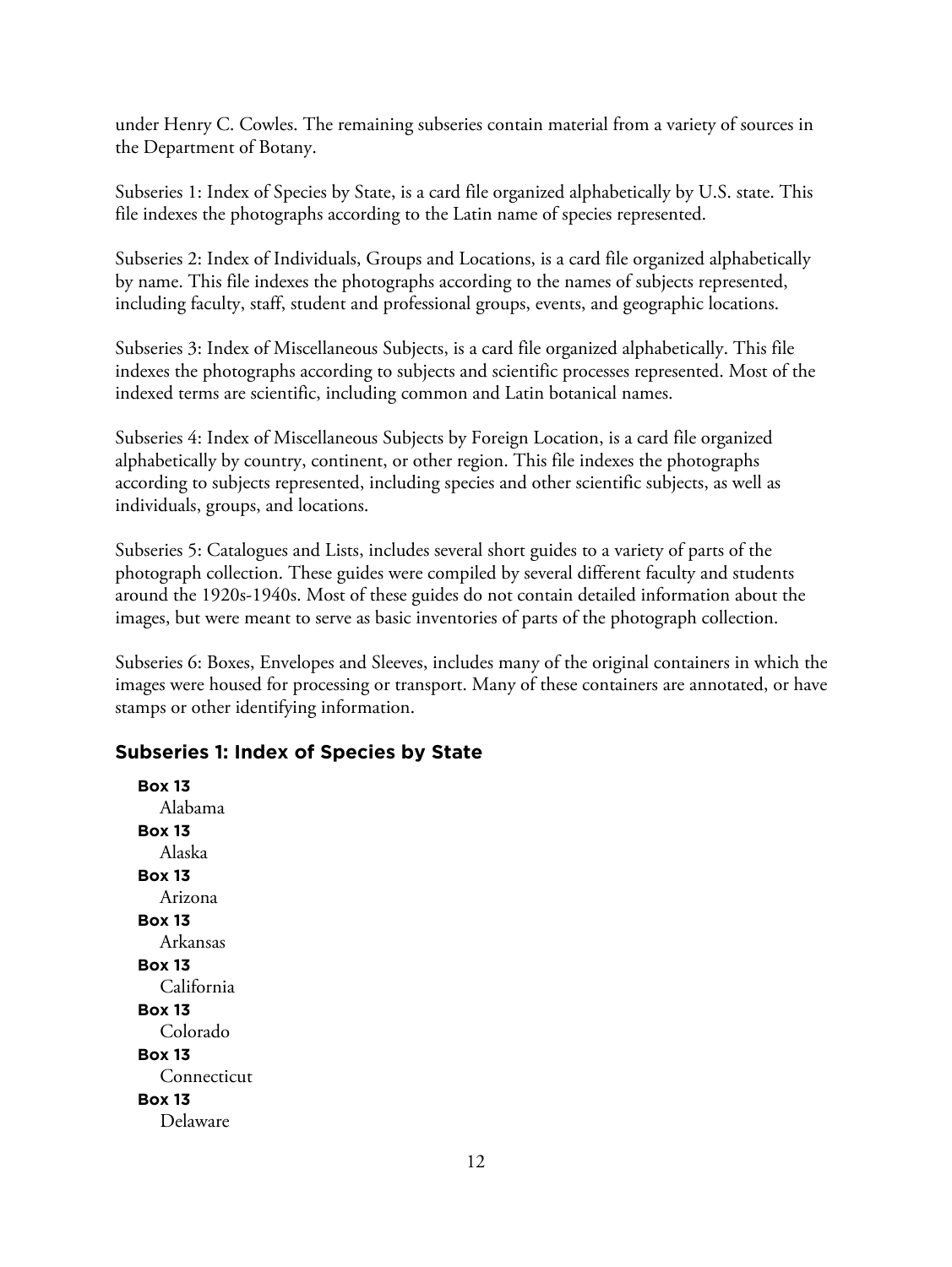**Box 13** Florida **Box 13** Hawaii **Box 13** Idaho **Box 14** Illinois **Box 14** Indiana **Box 14** Iowa **Box 14** Kansas **Box 14** Kentucky **Box 14** Louisiana **Box 14** Maine **Box 14** Massachusetts **Box 14** Maryland **Box 14** Michigan **Box 15** Michigan **Box 15** Missouri **Box 15** Minnesota **Box 15** Mississippi **Box 15** Montana **Box 15** Nebraska **Box 15** Nevada **Box 15** New Hampshire **Box 15** New Jersey **Box 15** New Mexico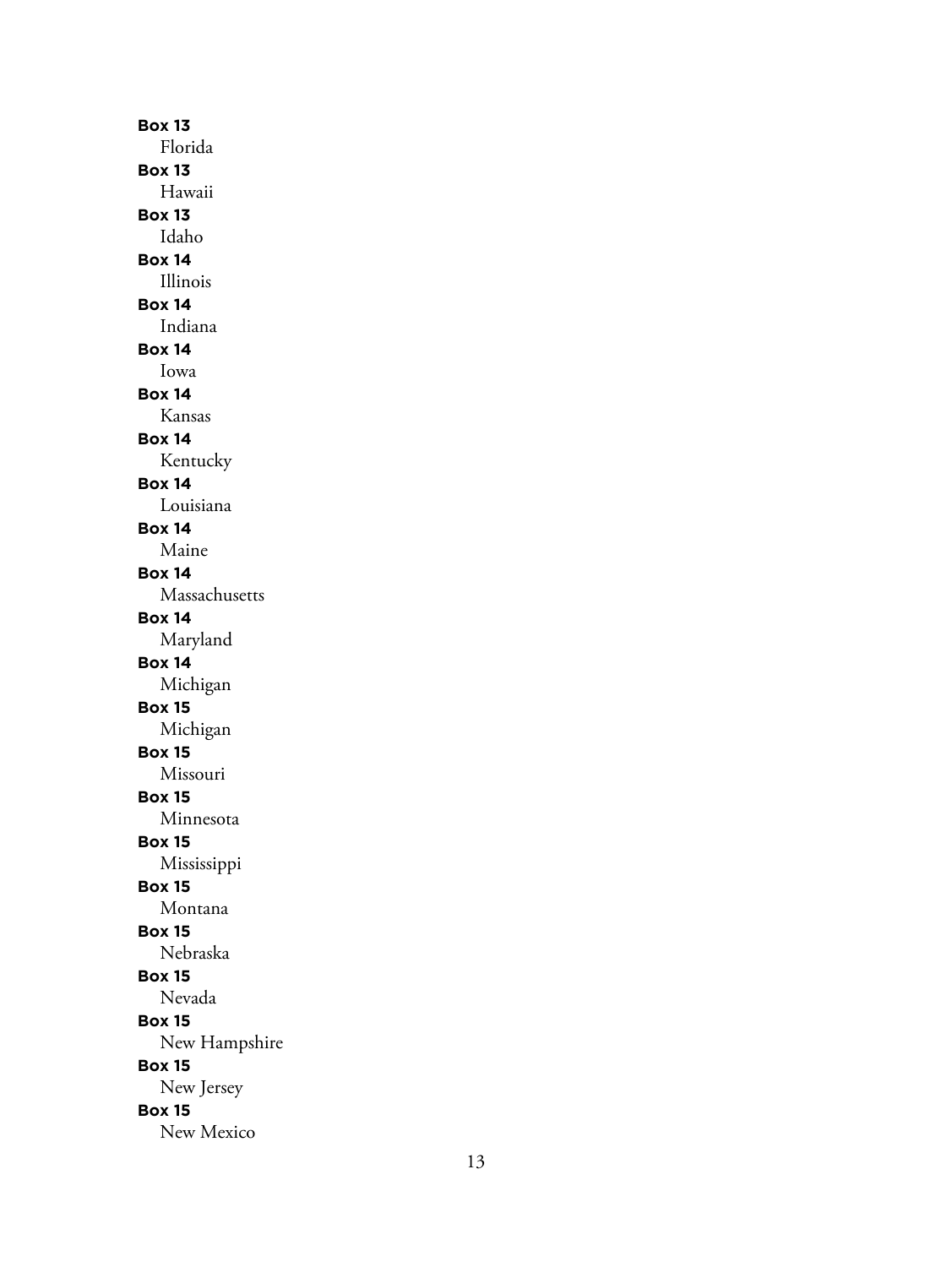**Box 15** New York **Box 15** North Carolina **Box 15** Ohio **Box 15** Oklahoma **Box 15** Oregon **Box 15** Pennsylvania **Box 15** South Dakota **Box 15** Tennessee **Box 15** Texas **Box 15** Utah **Box 15** Washington **Box 15** Wisconsin **Box 16** Wyoming

# **Subseries 2: Index of Individuals, Groups, Events and Locations**

**Box 16** A-Z

#### **Subseries 3: Index of Miscellaneous Subjects**

**Box 16** A-L **Box 17** L-Z

#### **Subseries 4: Index of Miscellaneous Subjects by Foreign Location**

**Box 17** Canada **Box 18** Abyssinia **Box 18** Africa **Box 18** Algeria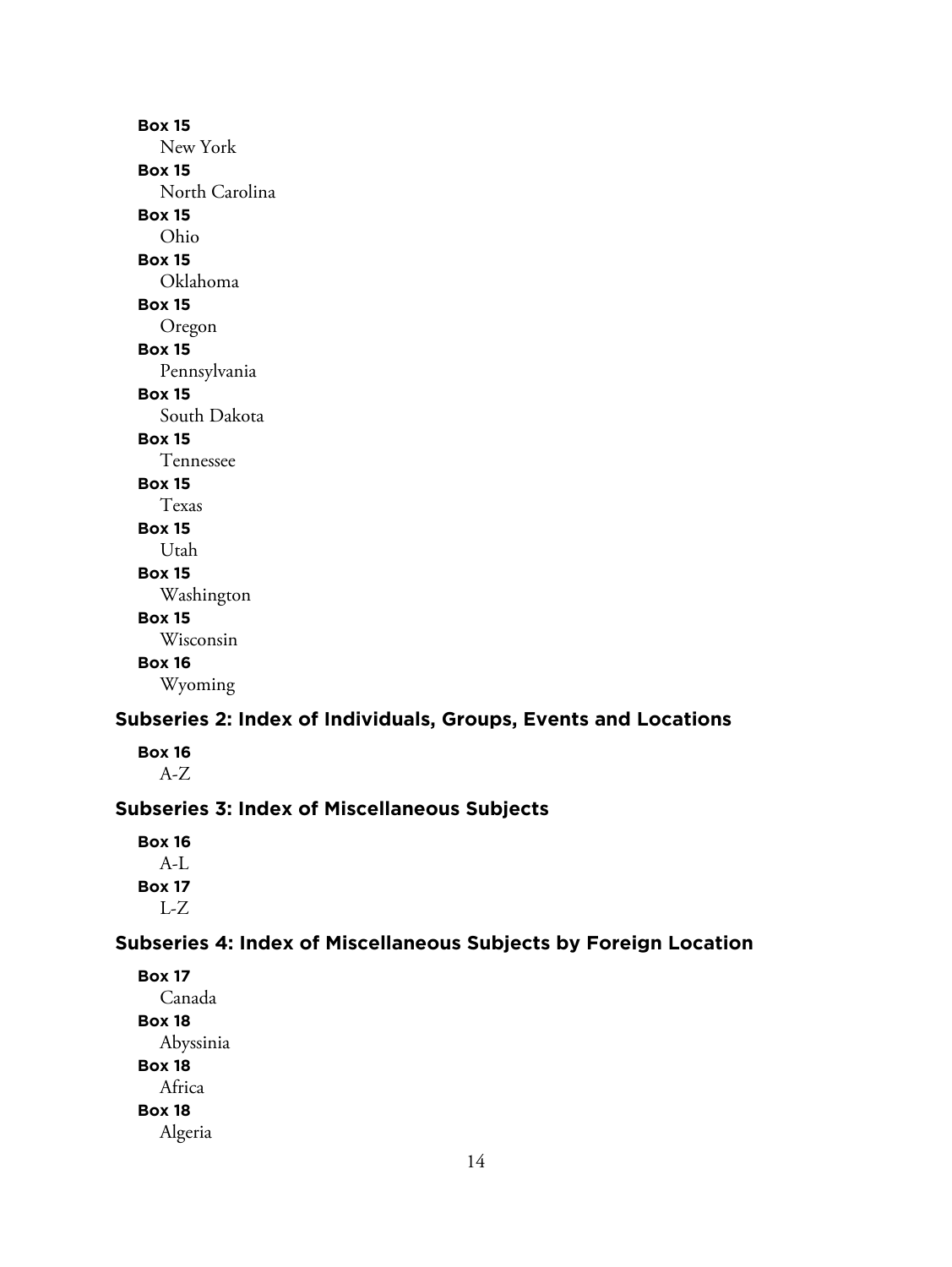**Box 18** Argentina **Box 18** Asia **Box 18** Austria **Box 18** Belgium **Box 18** Brazil **Box 18** Chile **Box 18** China **Box 18** Congo **Box 18** Cuba **Box 18** Denmark **Box 18** Egypt **Box 18** England **Box 18** Europe **Box 18** France **Box 18** Germany **Box 18** Guatemala **Box 18** Holland **Box 18** India **Box 18** Indonesia **Box 18** Ireland **Box 18** Italy **Box 18** Japan **Box 18** Kenya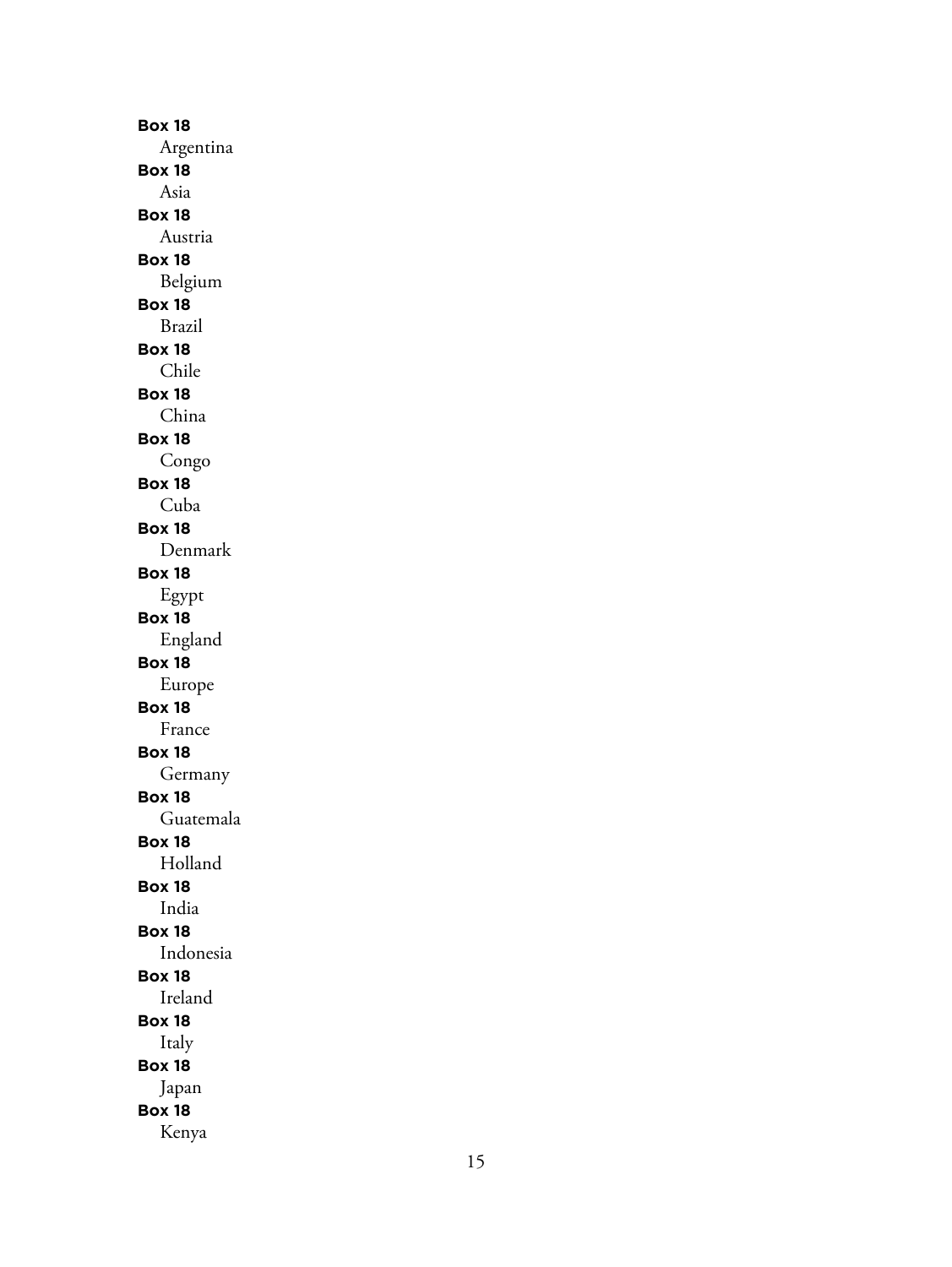**Box 18** Mexico **Box 18** New Guinea **Box 18** New Zealand **Box 18** Philippines **Box 18** Portugal **Box 18** Russia **Box 18** Samoa **Box 18** Scotland **Box 18** South Africa **Box 18** South America **Box 18** Sri Lanka **Box 18** Sweden **Box 18** Switzerland **Box 18** Tahiti **Box 18** Tanzania **Box 18** Thailand **Box 18** Uruguay **Box 18** Unidentified **Box 18** British Columbia, Canada **Box 19** British Columbia, Canada **Box 19** Manitoba, Canada **Box 19** Nova Scotia, Canada **Box 19** Ontario, Canada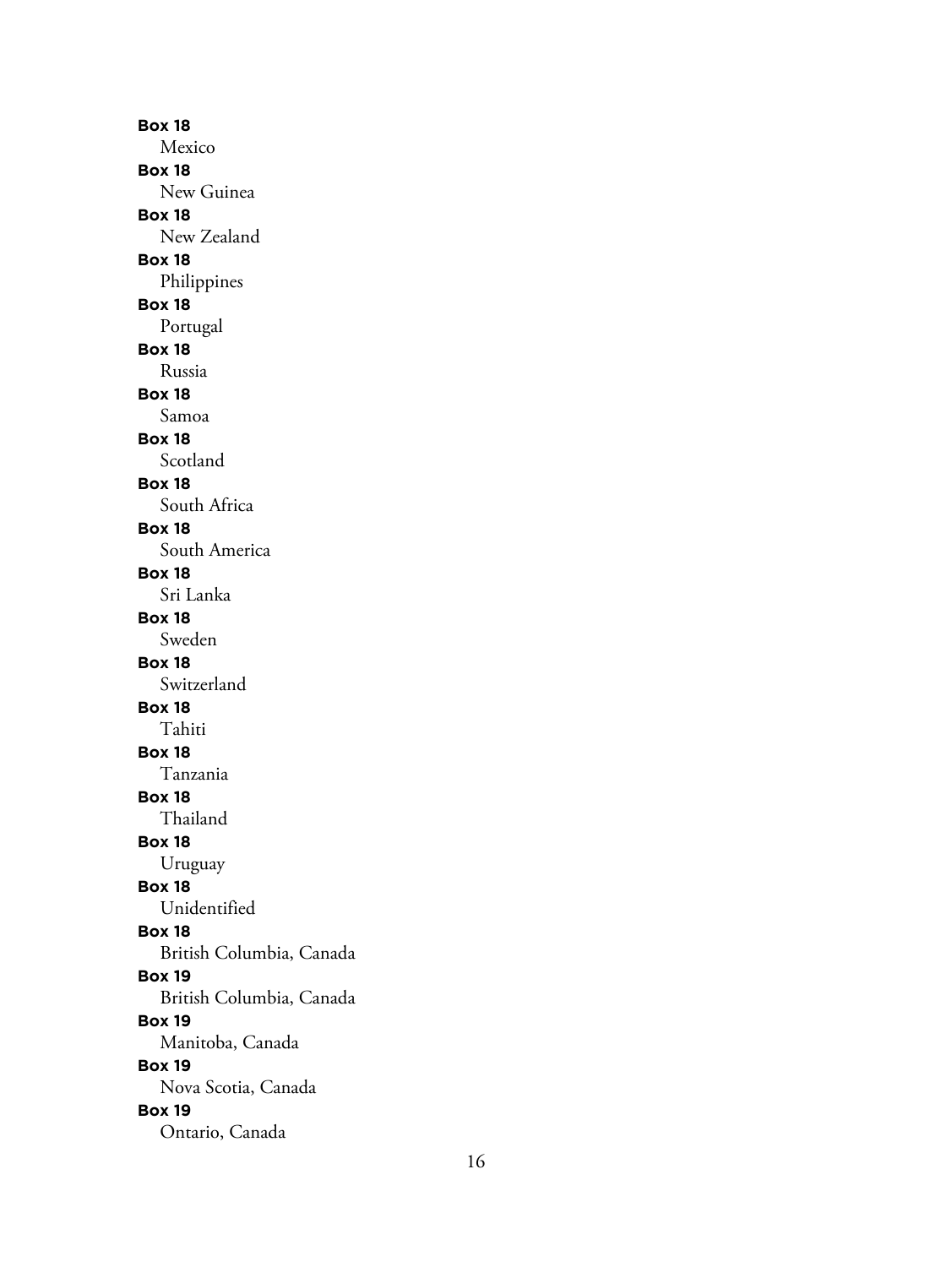Quebec, Canada

#### **Box 19**

Saskatchewan, Canada

#### **Box 19**

Unsorted cards

#### **Subseries 5: Catalogues and Lists**

**Box 20**

**Folder 1**

Catalogue of negatives, circa 1920s-1940s

**Box 20**

**Folder 2**

Lists of photographs by state, circa 1920s-1940s

### **Box 20**

**Folder 3**

Merle C. Coulter, list of lantern slides, 1940

#### **Box 20**

#### **Folder 4**

Classification and lists of lantern slides, circa 1920s-1940s

#### **Box 20**

#### **Folder 5**

Lists of photographs, circa 1930s-1940s

#### **Subseries 6: Boxes, Envelopes and Sleeves**

#### **Box 21** Mailing envelopes **Box 21**

Glass plate boxes

#### **Box 22**

Negative sleeves

#### **Series VI: Photographs, circa 1891-1936**

This series contains thousands photographs documenting natural environments, ecologies, and plant communities in the United States at the end of the nineteenth and the beginning of the twentieth century. Many of the photographs were produced by faculty such as Henry Chandler Cowles and George Damon Fuller during departmental field trips, and were later used for research and teaching. The photographs provide an overview of important representative natural landscapes in the United States. Other photographs in this series represent botanists, including faculty and staff in the department. In addition to locations in the United States, there are images of foreign locations, as well as photographic reproductions of diagrams, graphs and charts.

The items in this series are primarily black and white prints, negatives and slides in small or medium-sized formats. There is some duplication of images.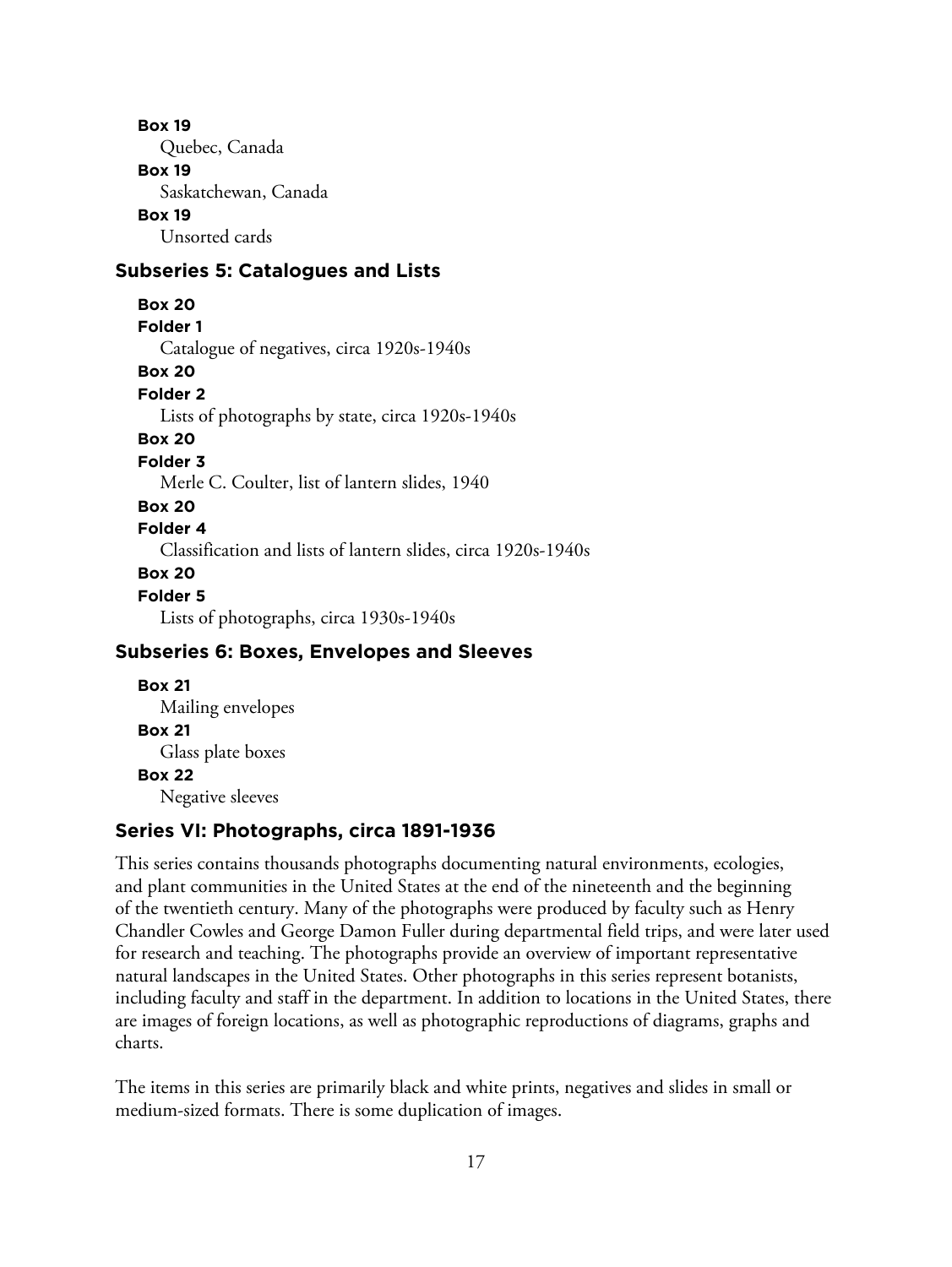This series is divided into eight subseries. Subseries 1-7 are organized by format, with each subseries then organized by state. Coded numbers assigned during digitization processing can be used to uniquely identify individual images; however, these numbers do not represent the original organization or classification of the photographs. Subseries 8: Unsorted Photographs, consists of images in a variety of formats; these images have not been organized or described in detail.

Additional descriptive information about some of these photographs is found in Series V. Most of these images have also been digitized, with detailed descriptions, as part of American Environmental Photographs, 1891-1936, an electronic resource available online.

## **Subseries 1: Prints**

## **Box 23**

#### **Folder 1**

Arizona

- AEP-AZP1, View from the southeast of Parkinsonia, Carnegia gigantea, Covillea, Echinocactus, and Opuntia at the Carnegie Desert Biological Laboratory, Tucson, Arizona
- AEP-AZP2, Hugo de Vries, Francis Lloyd, and William Austin Cannon at the Carnegie Desert Botanical Laboratory, Tucson, Arizona
- AEP-AZP3, Hugo de Vries and William Austin Cannon and a view of Parkinsonia sp. and Covillea sp. looking west from the Carnegie Desert Botanical Laboratory, Tucson, Arizona
- AEP-AZP4, Hugo de Vries and Francis Lloyd looking west from the Carnegie Desert Botanical Laboratory, Tucson, Arizona
- AEP-AZP5, View of Carnegia gigantea looking west from the Carnegie Desert Botanical Laboratory, Tucson, Arizona
- AEP-AZP6, Opuntia on the west slope of the Beaver Dam Mountains, Arizona
- AEP-AZP7, Opuntia echinocarpa on the west slope of the Beaver Dam Mountains, Arizona
- AEP-AZP8, Opuntia acanthocarpa on the west slope of the Beaver Dam Mountains, Arizona
- AEP-AZP9, Opuntia on the west slope of the Beaver Dam Mountains, Arizona
- AEP-AZP10, Felled trees on slope, Arizona

# **Box 23**

## **Folder 2**

Arkansas

• AEP-ARP1, Beehives on stilts in a flood region, Manila, Arkansas

# **Box 23**

# **Folder 3**

California

- AEP-CAP1, Oak showing the influence of sea breezes, Carmel, California
- AEP-CAP2, Roots of Cupressus macrocarpa exposed by erosion, Carmel, California
- AEP-CAP3, Dudleya on a cliff ledge, Carmel, California
- AEP-CAP4, Sequoia sempervirens, Muir Woods, California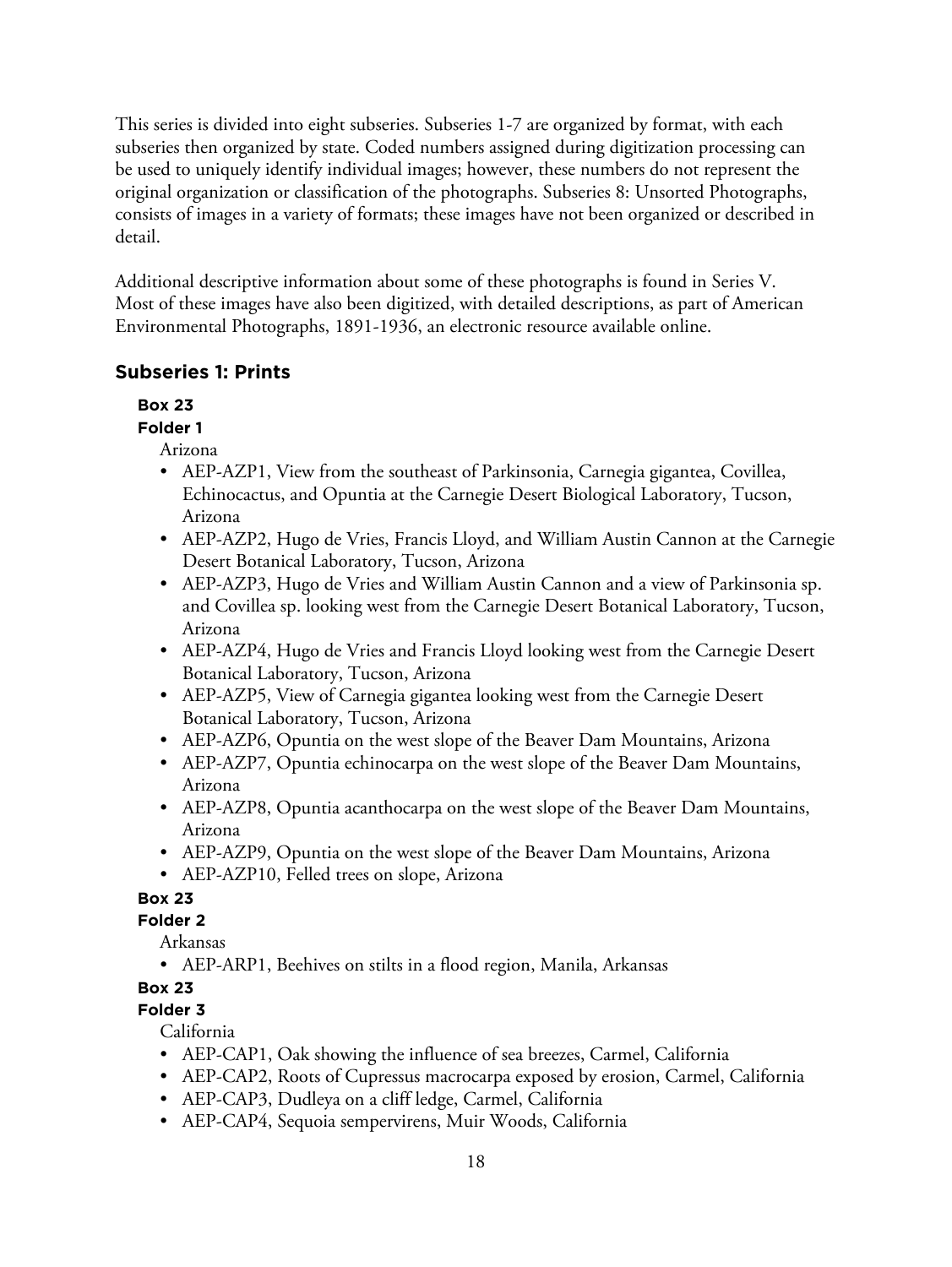- AEP-CAP5, Sequoia sempervirens, Muir Woods, California
- AEP-CAP6, Panoramic view of Sequoia sempervirens, Muir Woods National Monument, California
- AEP-CAP7, Mt. Tamalpais, California
- AEP-CAP8, Burned and unburned Chaparral separated by a trail, Mt. Tamalpais, California
- AEP-CAP9, George Damon Fuller standing in burned Chaparral starting into growth, Mt. Tamalpais, California
- AEP-CAP10, Close view of several Cupressus goveniana near Mt. Tamalpais, California
- AEP-CAP11, Slopes of Mt. Tamalpais, California
- AEP-CAP12, Scanty Chaparral on the rocky slopes of Mt. Tamalpais, California
- AEP-CAP13, Burned Chaparral on Mt. Tamalpais, California
- AEP-CAP15, Cupressus goveniana near Mt. Tamalpais, California
- AEP-CAP16, On Mt. Tamalpais, California
- AEP-CAP17, Yucca brevifolia in the Mojave Desert, California
- AEP-CAP18, Echinocactus polyancistrus on the east slope of the White Mountains, Inyo County, California
- AEP-CAP19, Opuntia, White Mountains, Inyo County, California
- AEP-CAP20, Cactus on the east slope of the White Mountains, Inyo County, California

#### **Folder 4**

Connecticut

• AEP-CTP1, A peat bog, Kensington, Connecticut

#### **Box 23**

#### **Folder 5**

- Delaware
- AEP-DEP1, Sand dune, Rehoboth Beach, Delaware

#### **Box 23**

**Folder 6**

Idaho

• AEP-IDP1, Forest burn, Sand Point, Idaho

#### **Box 23**

#### **Folder 7**

Illinois

- AEP-ILP1, An upland morainic forest, Beverly Hills, Illinois
- AEP-ILP2, Northern Red and White Oak forest, Beverly Hills, Illinois
- AEP-ILP3, A mesophytic floodplain forest, Beverly Hills, Illinois
- AEP-ILP4, A mesophytic floodplain forest, Beverly Hills, Illinois
- AEP-ILP5, Calumet stage beach with Oaks, Summit, Illinois
- AEP-ILP6, Calumet stage beach with Oaks, Summit, Illinois
- AEP-ILP7, Calumet stage beach with Oaks, Summit, Illinois

#### **Box 24**

#### **Folder 1**

Illinois

• AEP-ILP8, An outer part of a Bulrush zone, Calumet Lake, Illinois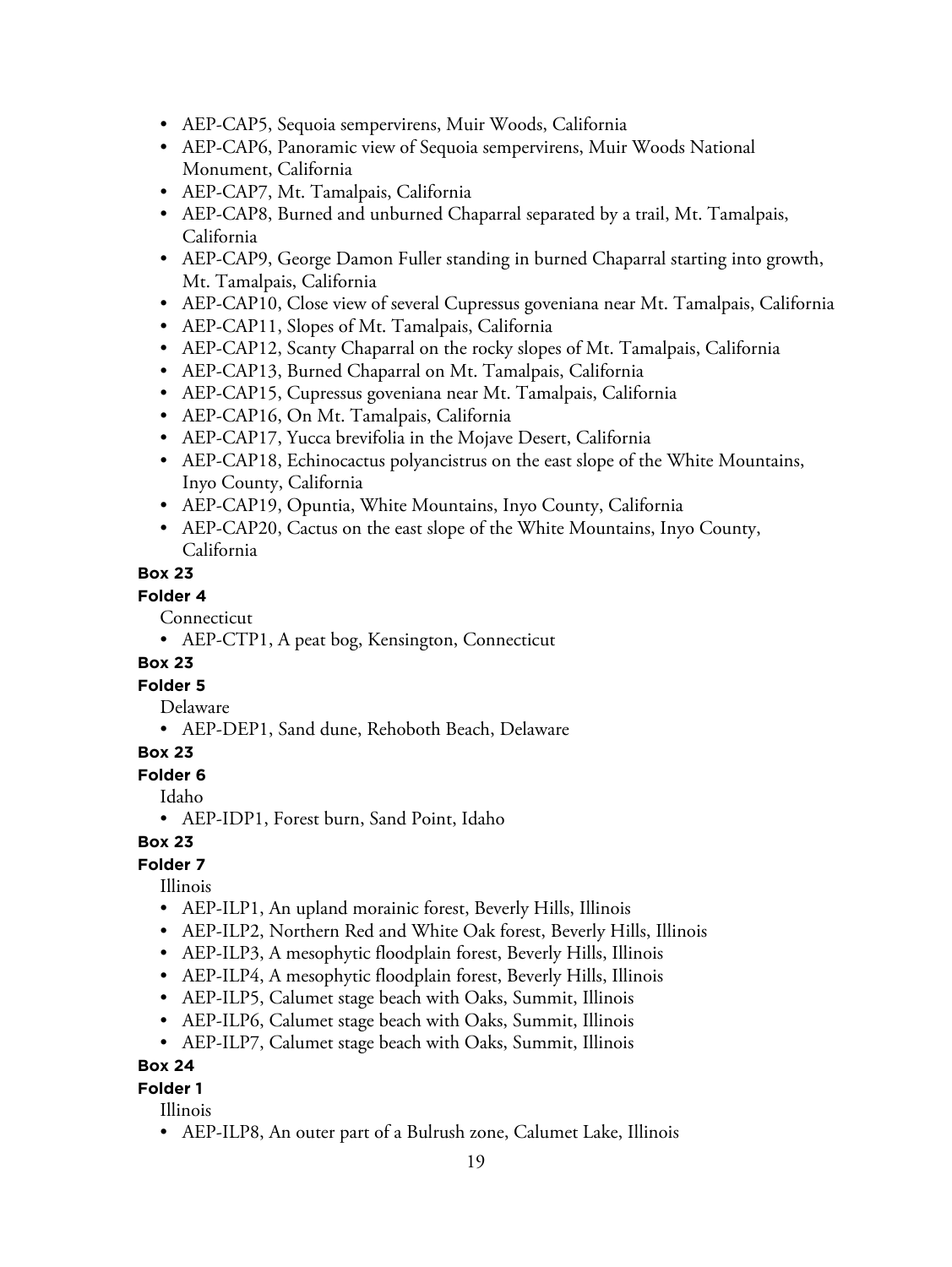- AEP-ILP9, Cattail zone, Calumet Lake, Illinois
- AEP-ILP10, Bulrush zone at Calumet Lake, Illinois
- AEP-ILP11, Inner part of a Bulrush zone at Calumet Lake, Illinois
- AEP-ILP12, A beach ridge, Summit, Illinois
- AEP-ILP13, A low Sedge prairie, Calumet Lake, Illinois
- AEP-ILP14, A low Sedge prairie, Calumet Lake, Illinois
- AEP-ILP15, Grasses on prairie reclaimed from Calumet Lake, Pullman Illinois
- AEP-ILP16, An embryonic beach dune held by Ammophila sp., Cheltenham, Illinois

**Folder 2**

Illinois

- AEP-ILP17, Quercus on an embryonic beach dune held by Elymus canadensis, Cheltenham, Illinois
- AEP-ILP18, Salix filling a lagoon on the south side of Chicago, Illinois
- AEP-ILP19, Salix filling a lagoon on the south side of Chicago, Illinois
- AEP-ILP20, Salix filling a lagoon on the south side of Chicago, Illinois
- AEP-ILP21, A lagoon filling with Bulrushes and Sedges on the south side of Chicago, Illinois
- AEP-ILP22, A lagoon filling with Bulrushes and Sedges on the south side of Chicago, Illinois
- AEP-ILP23, Betula papyrifera showing drooping branches and peeling bark, Washington Park, Chicago, Illinois

#### **Box 24**

## **Folder 3**

Illinois

- AEP-ILP24, Larix europaea, Washington Park, Chicago, Illinois
- AEP-ILP25, Pinus nigra showing tufted leaves, Washington Park, Chicago, Illinois
- AEP-ILP26, A quarry pool and outcrop of Niagara limestone, Stony Island, Chicago, Illinois
- AEP-ILP27, Niagara Limestone outcrop in an old quarry, Stony Island, Chicago, Illinois
- AEP-ILP28, Heuchera on a Niagara limestone outcrop in an old quarry, Stony Island, Chicago, Illinois
- AEP-ILP29, Niagara limestone outcrop in an old quarry, Stony Island, Chicago, Illinois
- AEP-ILP30, A hog marsh on low prairie on the south side of Chicago, Illinois

## **Box 25**

**Folder 1**

- AEP-ILP31, Corylus on a beach ridge near the University of Chicago, Chicago, Illinois
- AEP-ILP32, Quercus and Corylus on a beach ridge near the University of Chicago, Chicago, Illinois
- AEP-ILP33, Ulmus americana standing in front of Larix europaea, Washington Park in winter, Chicago, Illinois
- AEP-ILP37, Washingtonia filifera in the Washington Park greenhouse, Chicago, Illinois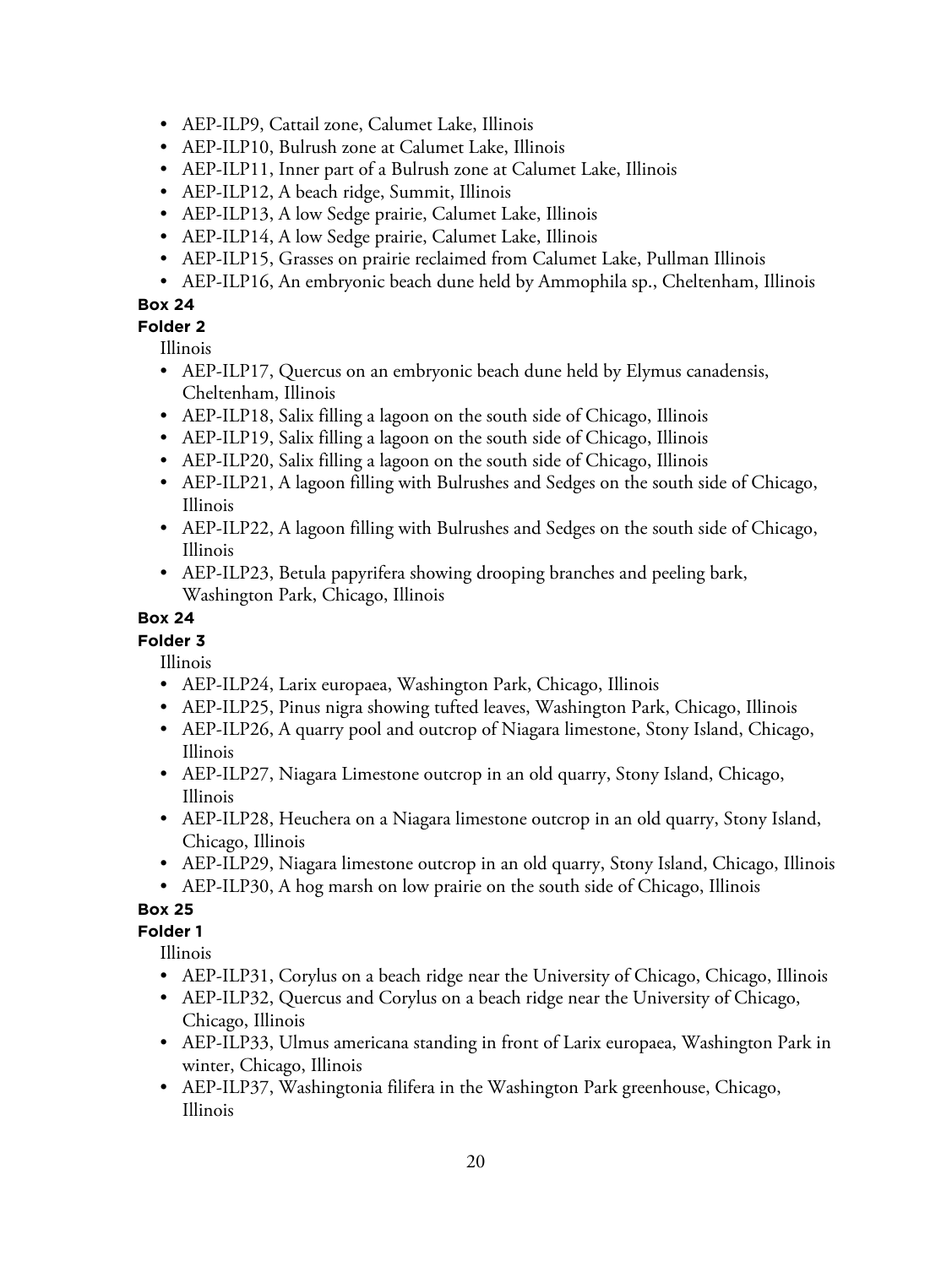- AEP-ILP38, Saintpaulia, one of the Gesneriaceae in the Washington Park greenhouse, Chicago, Illinois
- AEP-ILP39, View in the Washington Park greenhouse of Musa sapientum and Alsophila, Chicago, Illinois
- AEP-ILP40, Selaginella martensii in the Washington Park greenhouse, Chicago, Illinois
- AEP-ILP41, Pothos climbing on a Latania trunk in the Washington Park greenhouse, Chicago, Illinois

### **Folder 2**

Illinois

- AEP-ILP42, Adiantum showing light relation and intimately decompounded leaves, Chicago, Illinois
- AEP-ILP43, Jars of the algae Mongeotia, Spirogyra, Chara, and the liverwort Riccia fluitans, Chicago, Illinois
- AEP-ILP44, A desert group in the greenhouse, Opuntia, Cereus, Agave, Echinocactus, and Aloe, Chicago, Illinois
- AEP-ILP45, Anthurium showing absorptive aerial roots, Chicago, Illinois
- AEP-ILP46, Araucaria bidwillii in the Washington Park greenhouse, Chicago, Illinois
- AEP-ILP47, Aquaria with Elodea canadensis and Ceratophyllum demersum, Chicago, Illinois
- AEP-ILP48, Chrysanthemum showing light relation and intimate leaf division, Chicago, Illinois

## **Box 25**

## **Folder 3**

Illinois

- AEP-ILP49, Chrysanthemum showing light relation and compound cylindrical leaves, Chicago, Illinois
- AEP-ILP50, Dracaena in the Washington Park greenhouse, Chicago, Illinois
- AEP-ILP51, Cotyledon showing light relation, Chicago, Illinois
- AEP-ILP52, Erica, a plant with ericoid leaves in the Washington Park greenhouse, Chicago, Illinois
- AEP-ILP53, Young plants of Euphorbia showing thorns in the Washington Park greenhouse, Chicago, Illinois
- AEP-ILP54, Ligustrum vulgare showing leaves in rows, Chicago, Illinois
- AEP-ILP55, Zantedeschia aethiopica, showing many narrow leaves in a row, Chicago, Illinois
- AEP-ILP56, Heliotropic seedling of Nasturtium, bean, and pea, Chicago, Illinois

# **Box 26**

## **Folder 1**

- AEP-ILP57, Nymphaea, Eichhornia crassipes, and Myriophyllum, Chicago, Illinois
- AEP-ILP58, Emergent leaves of Nelumbium luteum and floating leaves of Nymphaea and Victoria, Washington Park Lily pond, Chicago, Illinois
- AEP-ILP59, An orchid showing xerophytic leaves and aerial roots, Chicago, Illinois
- AEP-ILP60, An epiphytic orchid showing absorptive aerial roots, Chicago, Illinois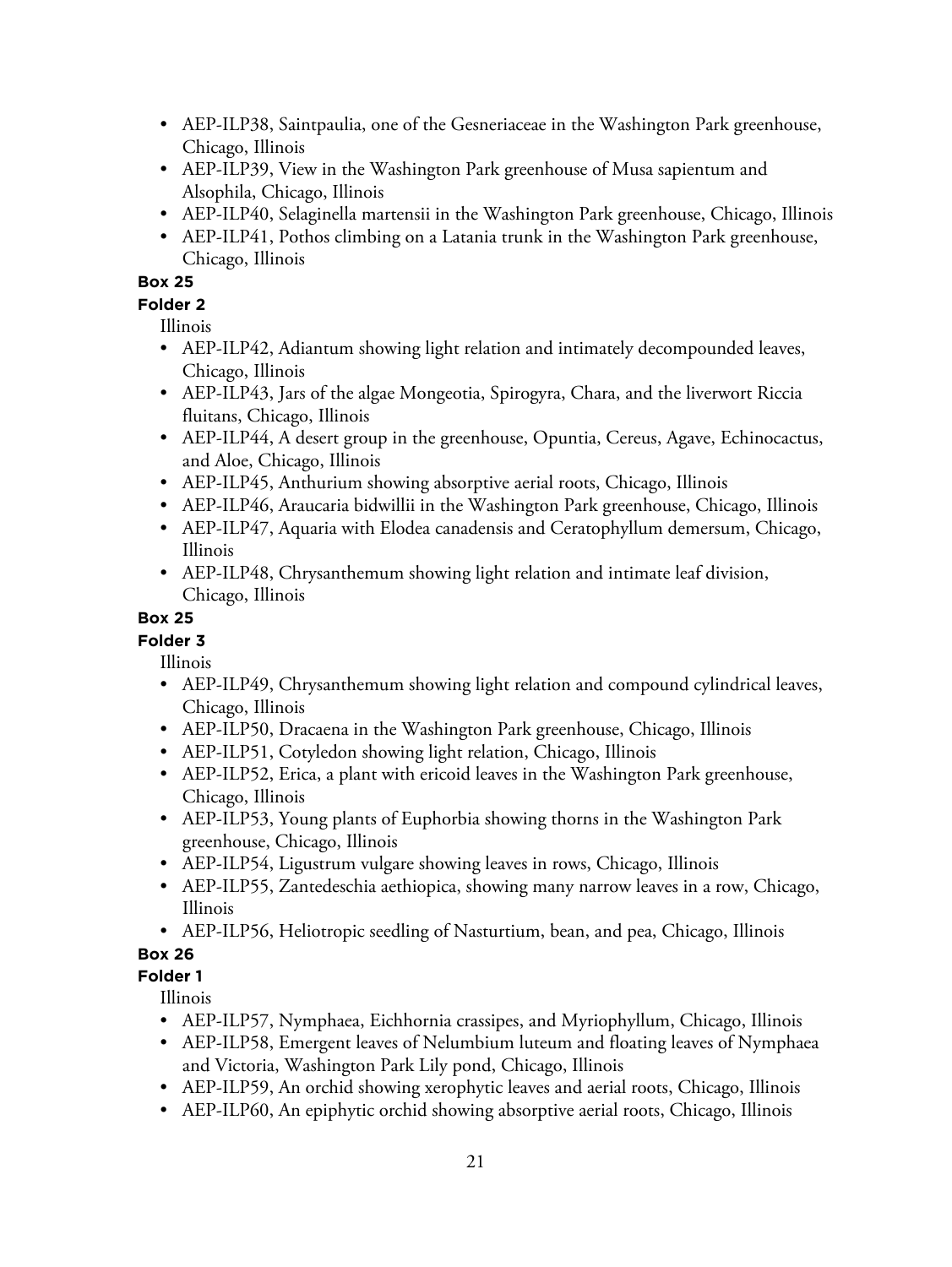- AEP-ILP62, Pellionia showing leaf mosaic, Washington Park greenhouse, Chicago, Illinois
- AEP-ILP63, Platycerium alcicorne and an Arum with mottled leaves in the Washington Park greenhouse, Chicago, Illinois
- AEP-ILP64, A group of Sedums, Cotyledon and Crassula, Chicago, Illinois
- AEP-ILP65, Sempervivum heuffelii showing compact winter condition of rosettes, Chicago, Illinois

#### **Folder 2**

Illinois

- AEP-ILP79, Dellwood, the Niagara limestone bluffs of Fraction Run near Lockport, Illinois
- AEP-ILP81, Northern White Oak atop a bluff, Glencoe, Illinois
- AEP-ILP84, Early scrub stage on a clay bluff, Glencoe, Illinois
- AEP-ILP85, Bluffs at Glencoe, Illinois

#### **Box 26**

## **Folder 3**

Illinois

- AEP-ILP86, Crataegus and Pyrus, forerunners of the forest, Glencoe, Illinois
- AEP-ILP87, A young floodplain, Deer Creek, Glencoe, Illinois
- AEP-ILP88, Landslides at clay bluffs, Glencoe, Illinois
- AEP-ILP89, A Rhus typhina thicket, Glencoe, Illinois
- AEP-ILP90, A Quercus rubra and Quercus alba forest, Glencoe, Illinois
- AEP-ILP91, Naked clay bluffs, Glencoe, Illinois
- AEP-ILP92, Bluffs with a well-developed forest, Glencoe, Illinois
- AEP-ILP93, Bluffs with a well-developed forest, Glencoe, Illinois
- AEP-ILP94, Naked clay bluffs, Glencoe, Illinois

## **Box 27**

## **Folder 1**

Illinois

- AEP-ILP95, Rhus, Glendon Park, Illinois
- AEP-ILP96, Des Plaines River floodplain with Ambrosia trifida, Glendon Park, Illinois
- AEP-ILP97, Oak on the Des Plaines River floodplain, Glendon Park, Illinois
- AEP-ILP98, The floodplain of the Des Plaines River below an old terraced floodplain, Glendon Park, Illinois
- AEP-ILP99, Quercus macrocarpa, Glendon Park, Illinois
- AEP-ILP100, Crataegus, Glendon Park, Illinois
- AEP-ILP101, The floodplain of the Des Plaines River below an old terraced floodplain, Glendon Park, Illinois
- AEP-ILP102, A Willow zone on the floodplain of the Des Plaines River, Glendon Park, Illinois

#### **Box 27**

## **Folder 2**

Illinois

• AEP-ILP103, Celtis on the floodplain of the Des Plaines River, Glendon Park, Illinois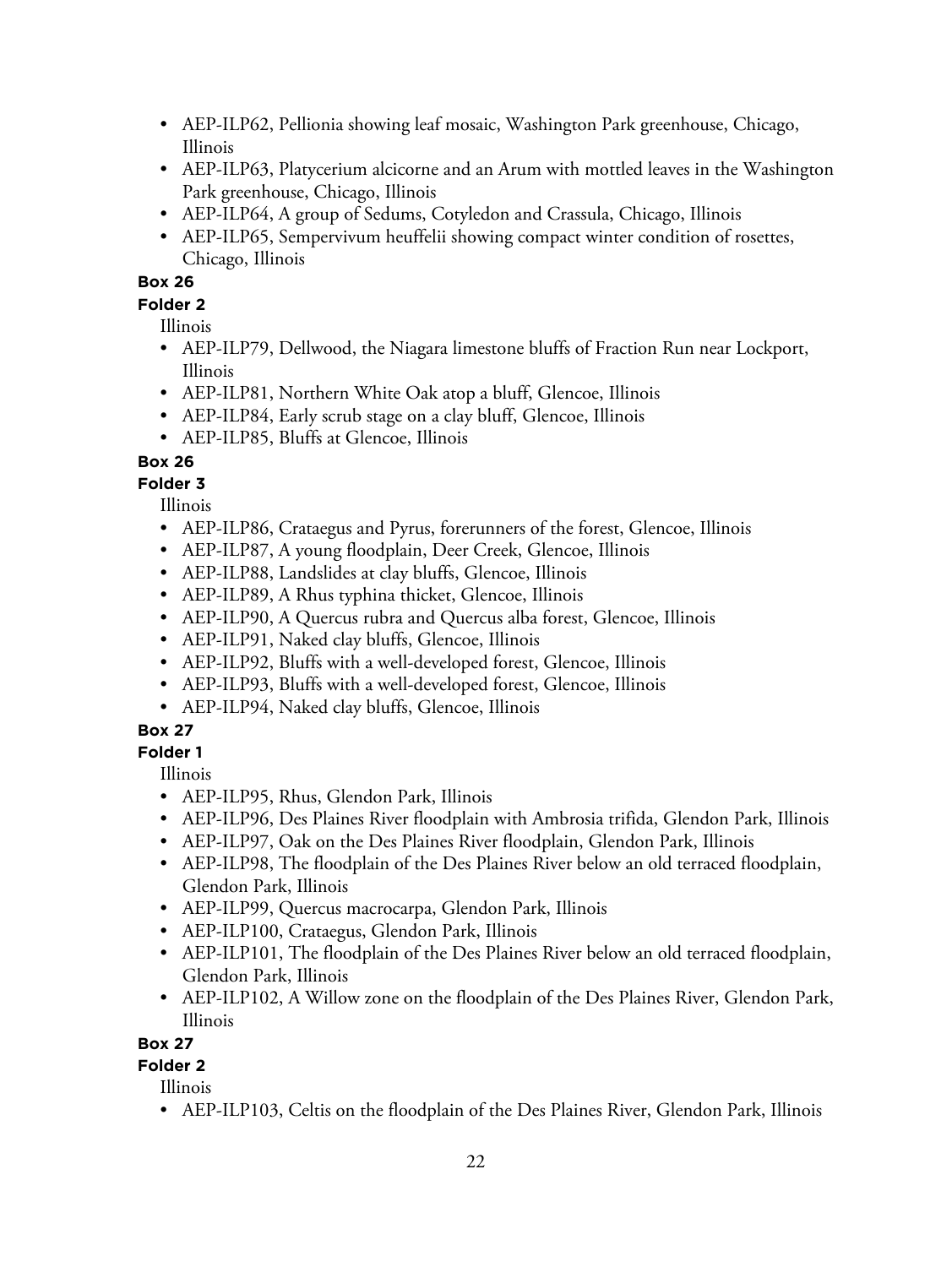- AEP-ILP104, A Willow zone on the floodplain of the Des Plaines River, Glendon Park, Illinois
- AEP-ILP105, Cottonwood forest on the floodplain of the Des Plaines River, Glendon Park, Illinois
- AEP-ILP106, A morainic island, Deer Creek, Glenwood, Illinois
- AEP-ILP107, Crataegus and Vitis on the Thorn Creek floodplain, Glenwood, Illinois
- AEP-ILP108, Oak on a Glenwood stage beach, Glenwood, Illinois

#### **Folder 3**

Illinois

- AEP-ILP109, Oak on a Glenwood stage beach, Glenwood, Illinois
- AEP-ILP110, Thorn Creek floodplain, Glenwood, Illinois
- AEP-ILP111, An oxbow on the Thorn Creek floodplain, Glenwood, Illinois
- AEP-ILP112, The beginning of a clay ravine, Highwood, Illinois
- AEP-ILP113, Vitis, Rhus, and Melilotus on a sand dune with Ostrya and Populus deltoides on a bluff near Highland, Illinois
- AEP-ILP124, A young Fraction Run floodplain, Lockport, Illinois
- AEP-ILP125, Niagara limestone cliffs, Dellwood, Lockport, Illinois
- AEP-ILP126, Platanus on a young Fraction Run floodplain, Lockport, Illinois

## **Box 28**

#### **Folder 1**

- AEP-ILP127, A young Fraction Run floodplain, Lockport, Illinois
- AEP-ILP128, Looking toward our starting point, Dellwood, Lockport, Illinois
- AEP-ILP129, Dellwood near Lockport, Illinois
- AEP-ILP130, A young Fraction Run floodplain, Lockport, Illinois
- AEP-ILP136, Mud cracks in the Rock River floodplain, Oregon, Illinois
- AEP-ILP137, Stages in a floodplain, Margaret Fuller Island, Rock River near Oregon, Illinois
- AEP-ILP138, Stages in a floodplain, Margaret Fuller Island, Rock River near Oregon, Illinois
- AEP-ILP139, Stages in a floodplain, Margaret Fuller Island, Rock River near Oregon, Illinois
- AEP-ILP140, Stages in a floodplain, Margaret Fuller Island, Rock River near Oregon, Illinois
- Folder 2: Illinois
- AEP-ILP141, Stages in a floodplain, Margaret Fuller Island, Rock River near Oregon, Illinois
- AEP-ILP142, A sandstone bluff above the Rock River, Oregon, Illinois
- AEP-ILP144, Limestone walls above Plum Creek, Mt. Carroll, Illinois
- AEP-ILP145, Echinocystis, Chicago, Illinois
- AEP-ILP146, Islands in the Mississippi River, Savanna, Illinois
- AEP-ILP147, Limestone walls, Pine Creek, Illinois
- AEP-ILP148, Sandstone bluffs, Rock River, Oregon, Illinois
- AEP-ILP149, Pinus strobus on sandstone bluffs, Rock River, Oregon, Illinois
- AEP-ILP150, Pinus strobus on sandstone bluffs, Rock River, Oregon, Illinois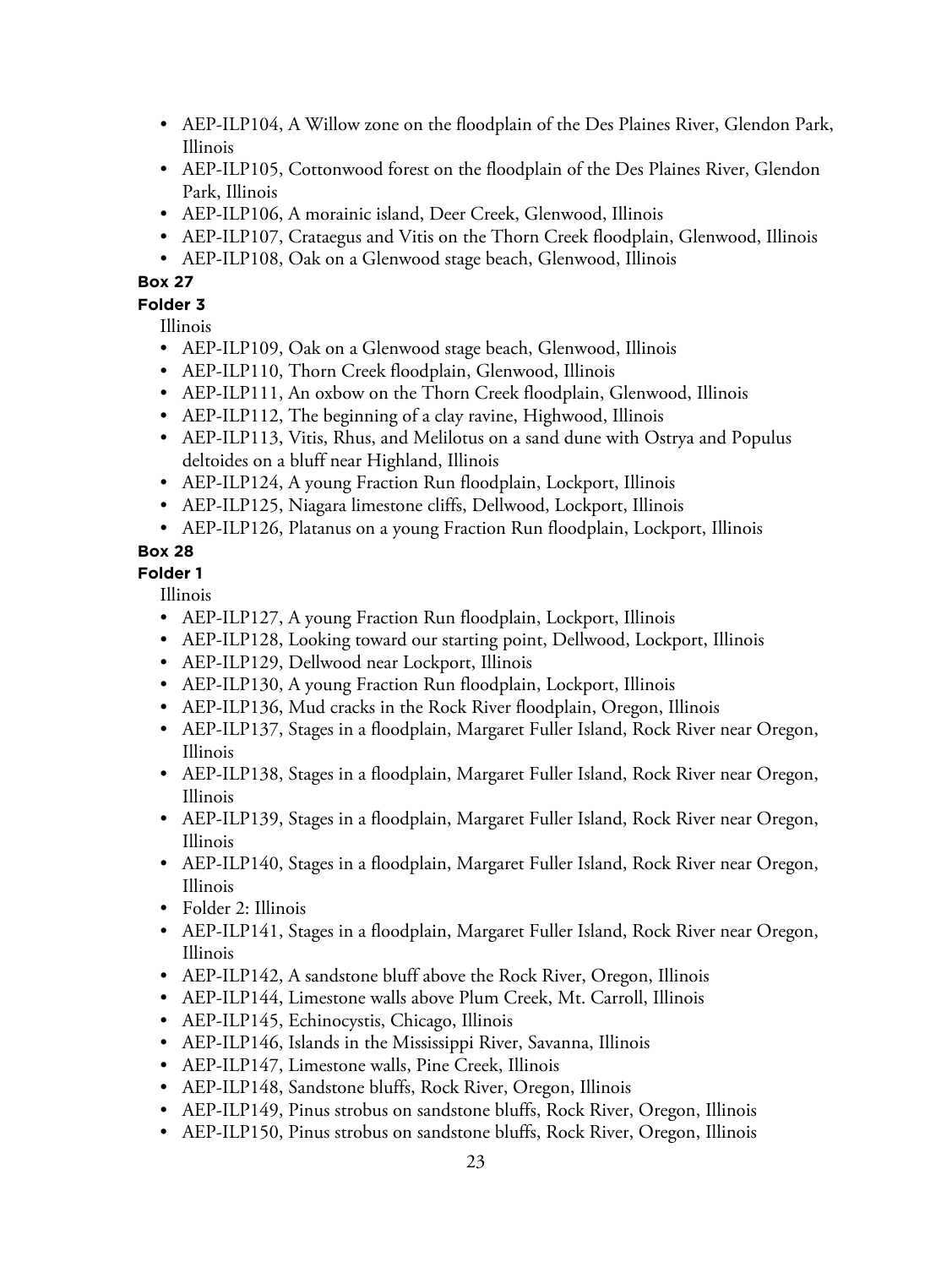#### **Folder 3**

Illinois

- AEP-ILP151, An elbowed trunk of Pinus strobus on sandstone bluffs, Rock River, Oregon, Illinois, Oregon, Illinois
- AEP-ILP152, A lagoon filling with Bulrushes, Waukegan, Illinois
- AEP-ILP153, An eagles nest in a Eastern Red Cedar, Oregon, Illinois
- AEP-ILP156, Acer saccharinum on a transition area of bottom land to upland, River Forest, Illinois
- AEP-ILP157, Acer saccharinum on the floodplain of the Des Plaines River, River Forest, Illinois
- AEP-ILP158, Populus deltoides and Ulmus on the floodplain of the Des Plaines River, River Forest, Illinois
- AEP-ILP159, Crataegus thicket on the Des Plaines River floodplain, Riverside, Illinois
- AEP-ILP160, The Des Plaines River floodplain, Riverside, Illinois
- AEP-ILP161, A mesophytic forest on the Des Plaines River floodplain, Riverside, Illinois

## **Box 29**

**Folder 1**

Illinois

- AEP-ILP162, A ravine in loess, Savanna, Illinois
- AEP-ILP164, An erosion tower of Niagara limestone, Savanna, Illinois
- AEP-ILP165, An erosion tower of Niagara limestone, Savanna, Illinois
- AEP-ILP166, Limestone bluffs above the Mississippi River, Savanna, Illinois
- AEP-ILP167, Limestone bluffs above the Mississippi River, Savanna, Illinois
- AEP-ILP168, Young clay ravine, Savanna, Illinois
- AEP-ILP169, Islands in the Mississippi River, Savanna, Illinois
- AEP-ILP170, Unidentified creek, probably Ogle County, Illinois
- AEP-ILP171, Unidentified trail, probably Ogle County, Illinois
- AEP-ILP172, Unidentified fallen tree, probably Ogle County, Illinois
- AEP-ILP173, Unidentified, probably Ogle County, Illinois

# **Box 29**

**Folder 2**

- AEP-ILP174, Unidentified, probably Ogle County, Illinois
- AEP-ILP175, Unidentified rock face, probably Ogle County, Illinois
- AEP-ILP176, Unidentified river and bluffs, probably Ogle County, Illinois
- AEP-ILP177, Unidentified, probably Ogle County, Illinois
- AEP-ILP178, Unidentified instruments at foot of tree, probably Ogle County, Illinois
- AEP-ILP179, Unidentified, probably Ogle County, Illinois
- AEP-ILP180, Unidentified, probably Ogle County, Illinois
- AEP-ILP181, Unidentified stream and rock face, probably Ogle County, Illinois
- AEP-ILP182, Unidentified canyon, probably Ogle County, Illinois
- AEP-ILP183, Unidentified canyon, probably Ogle County, Illinois
- AEP-ILP184, Fox Canyon, Ogle County, Illinois
- AEP-ILP185, Unidentified canyon, probably Ogle County, Illinois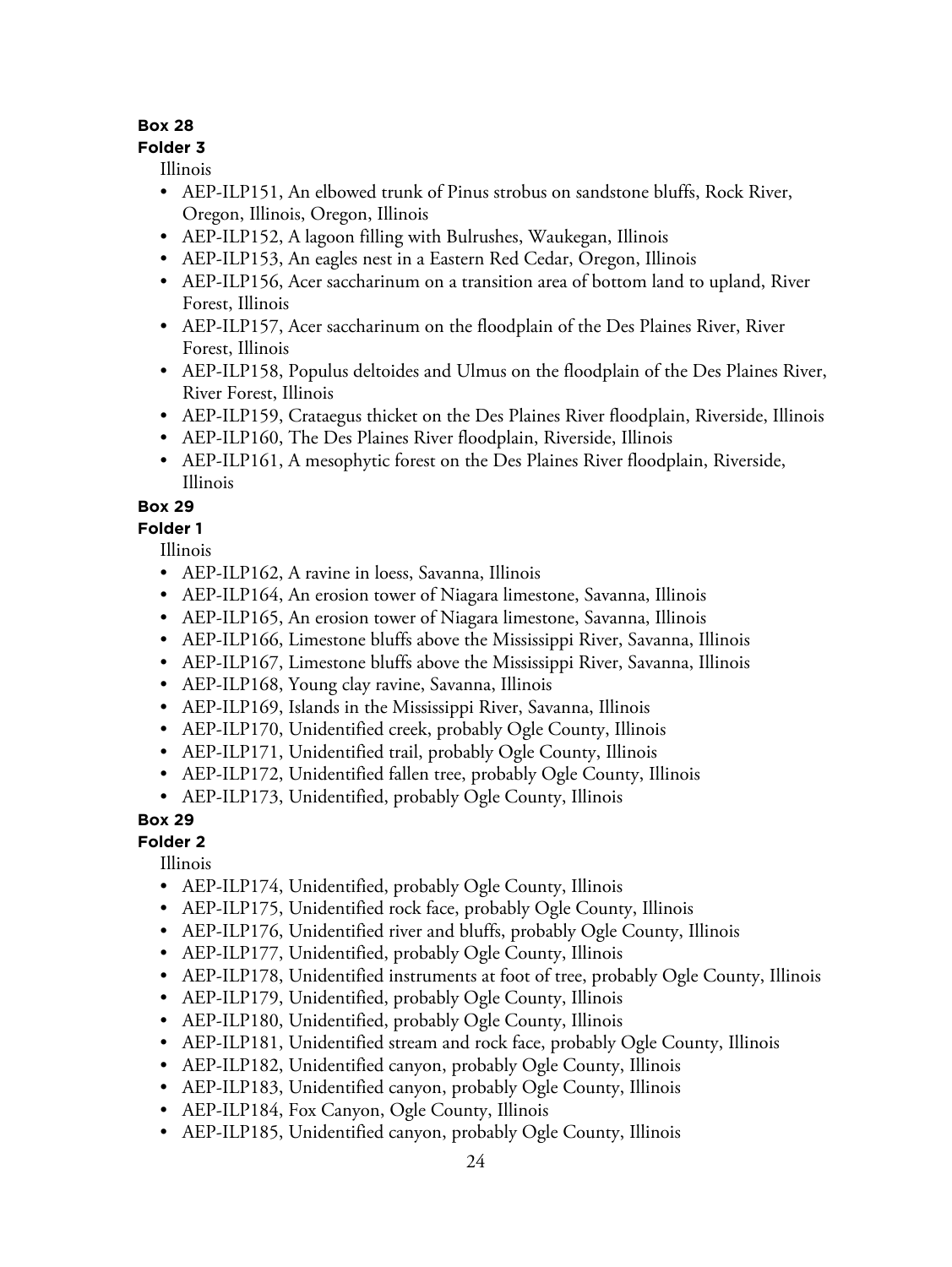- AEP-ILP186, Unidentified canyon, probably Ogle County, Illinois
- AEP-ILP187, Unidentified canyon, probably Ogle County, Illinois
- AEP-ILP188, Unidentified canyon, probably Ogle County, Illinois
- AEP-ILP189, Unidentified canyon, probably Ogle County, Illinois
- AEP-ILP190, Head of Illinois Canyon, Starved Rock State Park, Illinois
- AEP-ILP191, Eagle Cliff, Starved Rock State Park, Illinois
- AEP-ILP192, Wildcat Canyon, Starved Rock State Park, Illinois
- AEP-ILP193, French Canyon, Starved Rock State Park, Illinois
- AEP-ILP194, Starved Rock State Park, Illinois
- AEP-ILP195, Ottawa Canyon, Starved Rock State Park, Illinois

**Folder 3**

Illinois

- AEP-ILP197, Starved Rock State Park, Illinois
- AEP-ILP198, Starved Rock State Park, Illinois
- AEP-ILP199, Starved Rock State Park, Illinois
- AEP-ILP200, Starved Rock State Park, Illinois
- AEP-ILP201, Starved Rock State Park, Illinois
- AEP-ILP202, La Salle Canyon, Starved Rock State Park, Illinois
- AEP-ILP203, Kaskaskia Canyon, Starved Rock State Park, Illinois
- AEP-ILP204, Starved Rock State Park, Illinois
- AEP-ILP205, A dense growth of Ambrosia trifida on a recent island in the Illinois River, Starved Rock State Park, Illinois
- AEP-ILP206, Mesophytic vegetation on a slope of sandstone near Starved Rock State Park, Illinois
- AEP-ILP207, Bluffs with conifers, Starved Rock State Park, Illinois
- AEP-ILP208, The wooded slope of a ravine, Starved Rock State Park, Illinois
- AEP-ILP209, The floodplain of the Illinois River, Starved Rock State Park, Illinois
- AEP-ILP210, The head of a canyon, Starved Rock State Park, Illinois

## **Box 30**

**Folder 1**

- AEP-ILP211, A group of Pilea pumila in a sandstone ravine showing the effect of shade and sunlight, Starved Rock State Park, Illinois
- AEP-ILP212, Quercus rubra with Polyporus growing in its bark, Starved Rock State Park, Illinois
- AEP-ILP213, Looking downstream at a Salix island in the Illinois River, Starved Rock State Park, Illinois
- AEP-ILP214, A plaque presented by the Ladies of the Grand Army of the Republic, Illinois
- AEP-ILP215, Oak on a Tolleston stage beach, Summit, Illinois
- AEP-ILP216, Looking upstream in the Illinois River at a Salix island with Ambrosia trifida, Utica, Illinois
- AEP-ILP226, Juniper dune, Waukegan, Illinois
- AEP-ILP227, Juniper dune, Waukegan, Illinois
- AEP-ILP228, Juniper dune, Waukegan, Illinois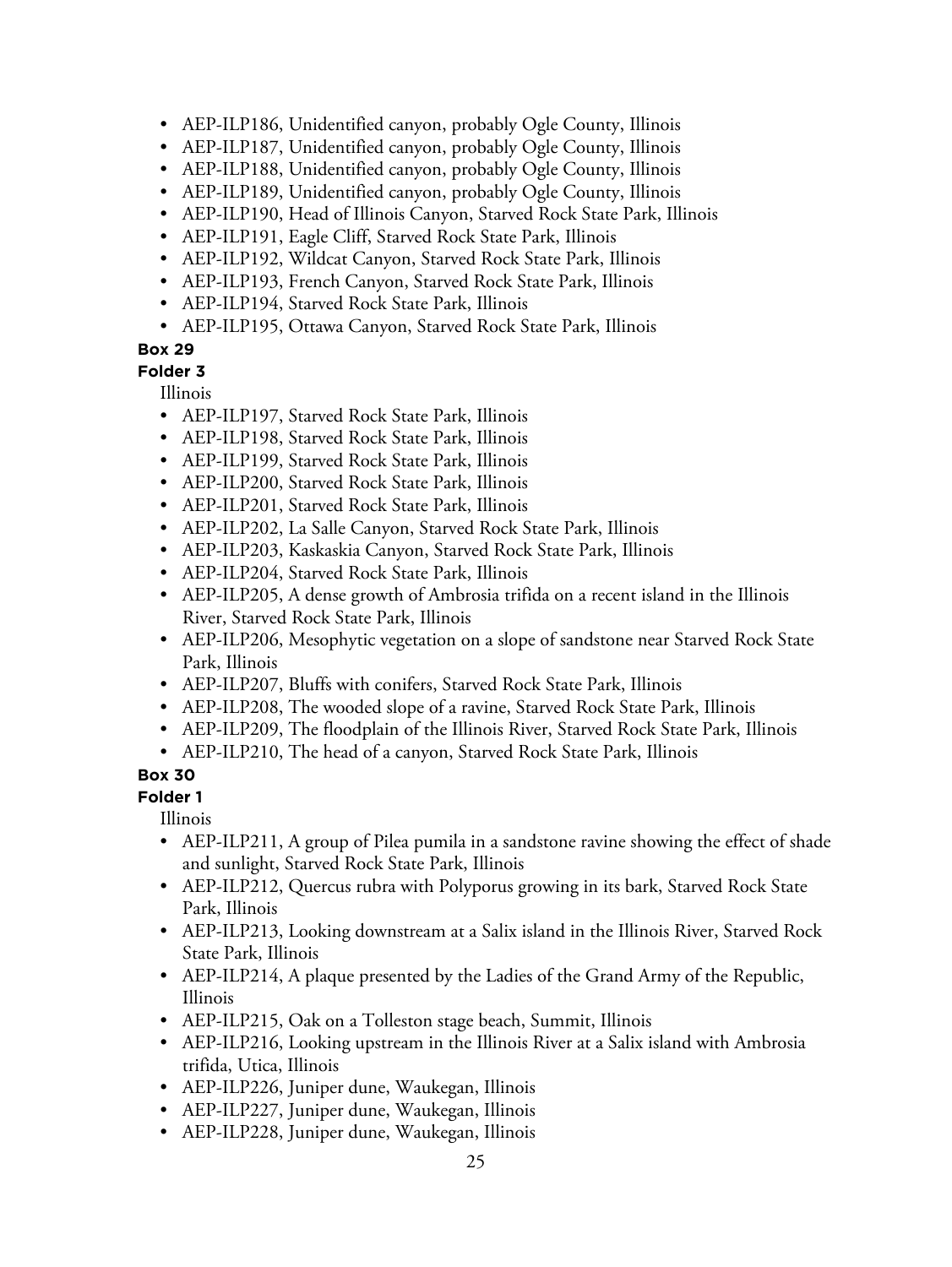• AEP-ILP229, Pine near a Juniper dune , Waukegan, Illinois

## **Box 30**

# **Folder 2**

Illinois

- AEP-ILP233, George Damon Fuller, professor of Plant Ecology at the University of Chicago
- AEP-ILP241, A Sedge prairie with Pine on the surrounding ridges, Waukegan, Illinois
- AEP-ILP242, A lagoon mostly filled with Scirpus, Waukegan, Illinois
- AEP-ILP248, The border between forest and prairie, Ashley, Illinois
- AEP-ILP249, A clay ravine, Illinois
- AEP-ILP250, A ravine in Highland Park, Illinois

## **Box 30**

**Folder 3**

Indiana

- AEP-INP1, Larix laricina swamp, Chesterton, Indiana
- AEP-INP2, A Sedge swamp, Chesterton, Indiana
- AEP-INP3, A Sedge swamp, Chesterton, Indiana
- AEP-INP4, Moraine, Chesterton, Indiana
- AEP-INP12, A general view of established dunes, Chesterton, Indiana
- AEP-INP13, Falling Elm on the floodplain of the Little Calumet River near Chesterton, Indiana
- AEP-INP17, Rejuvenated dune, Dune Park, Indiana

#### **Box 31**

## **Folder 1**

Indiana

- AEP-INP19, Forest of ash and basswood upon which dunes are encroaching, Dunes Park, Indiana
- AEP-INP20, The Crater, Dune Park, Indiana
- AEP-INP22, A general view of the dunes from the Crater, Dune Park, Indiana
- AEP-INP23, Pine graveyard, Dune Park, Indiana
- AEP-INP24, Pine graveyard, Dune Park, Indiana
- AEP-INP25, Pine graveyard, Dune Park, Indiana
- AEP-INP26, A tree on the dunes, Dune Park, Indiana
- AEP-INP27, Basswood partially covered by a dune, the stem roots exposed by artificial excavation, Dune Park, Indiana
- AEP-INP29, Face of an advancing dune, Dune Park, Indiana
- AEP-INP30, Corispermum on an advancing dune, Dune Park, Indiana
- AEP-INP31, An advancing dune, Dune Park, Indiana

#### **Box 31**

**Folder 2**

Indiana

- AEP-INP34, An advancing dune slope in spring, Dune Park, Indiana
- AEP-INP35, Dune Park, Indiana
- AEP-INP36, Salix glaucophylla, Salix adenophylla, and Vitis cordifolia in fall growing on a dune encroaching on a Scirpus swamp, Dune Park, Indiana
- AEP-INP37, A dune advance, Dune Park, Indiana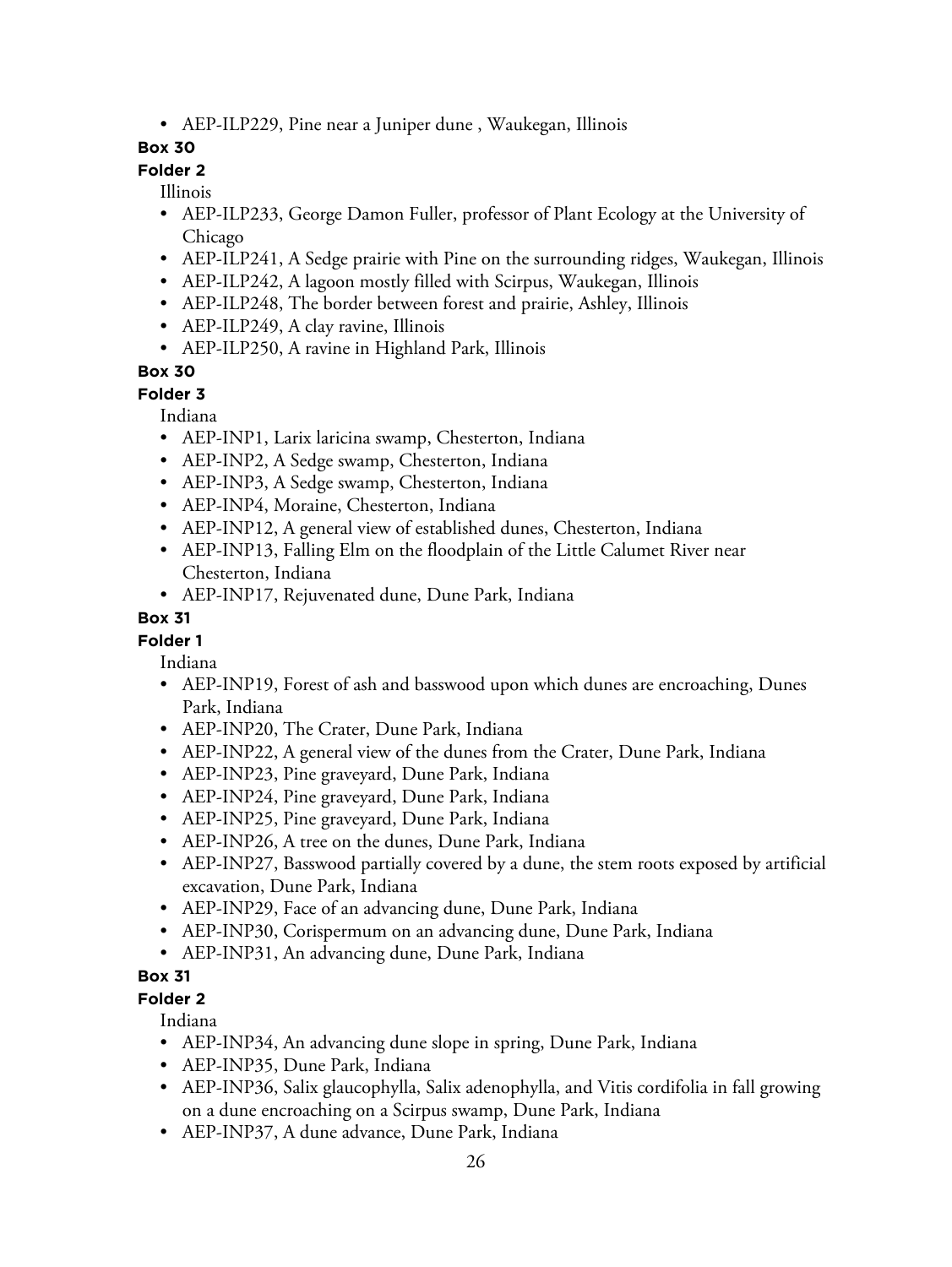- AEP-INP38, A dune encroaching on a forest, Dune Park, Indiana
- AEP-INP39, Cornus stolonifera, Salix glaucophylla, Vitis cordifolia, Juniperus virginiana, and Corispermum on the lee slope of an advancing dune, Dune Park, Indiana
- AEP-INP40, The lee slope of a sand dune encroaching on a Scirpus swamp, Dune Park, Indiana
- AEP-INP41, A dune encroaching on a forest of scattered Pinus banksiana and Quercus coccinea, Dune Park, Indiana
- AEP-INP42, Pinus strobus and Juniperus communis at the summit of a dune with Andropogon scoparius in the foreground, Dune Park, Indiana

**Folder 3**

Indiana

- AEP-INP43, The Crater, a rejuvenated dune, Dune Park, Indiana
- AEP-INP44, A Sedge swamp and the north slope of an established dune in winter with Scarlet Oak and Jack Pine, Dune Park, Indiana
- AEP-INP45, The interior of a crater, Dune Park, Indiana
- AEP-INP46, Two Equisetum hyemale showing effect of environment, Dune Park, Indiana
- AEP-INP47, Tilia americana showing effect of environment, Dune Park, Indiana

## **Box 32**

**Folder 1**

Indiana

- AEP-INP48, Encroachment of a dune on a swamp of bulrushes and sedges, Dune Park, Indiana
- AEP-INP49, A tree near the shore of Lake Michigan, Indiana
- AEP-INP50, Ampelopsis quinquefolia, a liana on a dead Pinus, Dune Park, Indiana
- AEP-INP51, A zonal distribution showing Water Lily, Bulrush, Bay Berry Willow, Jack Pine, and Scarlet Oak, Dune Park, Indiana
- AEP-INP55, View of a dune, Dune Park, Indiana
- AEP-INP58, View of a dune, Dune Park, Indiana
- AEP-INP73, An advancing dune in spring, Dune Park, Indiana
- AEP-INP75, Remains of a forest scattered on the dunes, Dune Park, Indiana
- AEP-INP76, The vegetative propagation and migration in lines of Juncus balticus var. littoralis rhizomes, Indiana
- AEP-INP77, Juglans nigra, Indiana
- AEP-INP78, Ulmus americana, Indiana

## **Box 32**

#### **Folder 2**

Indiana

- AEP-INP79, White Maple, Indiana
- AEP-INP80, Soft or White Maple, Indiana
- AEP-INP81, Ulmus americana
- AEP-INP82, Acer rubrum, Indiana
- AEP-INP83, Leaves of an unidentified tree, Indiana
- AEP-INP84, Crataegus erythrocarpa, Indiana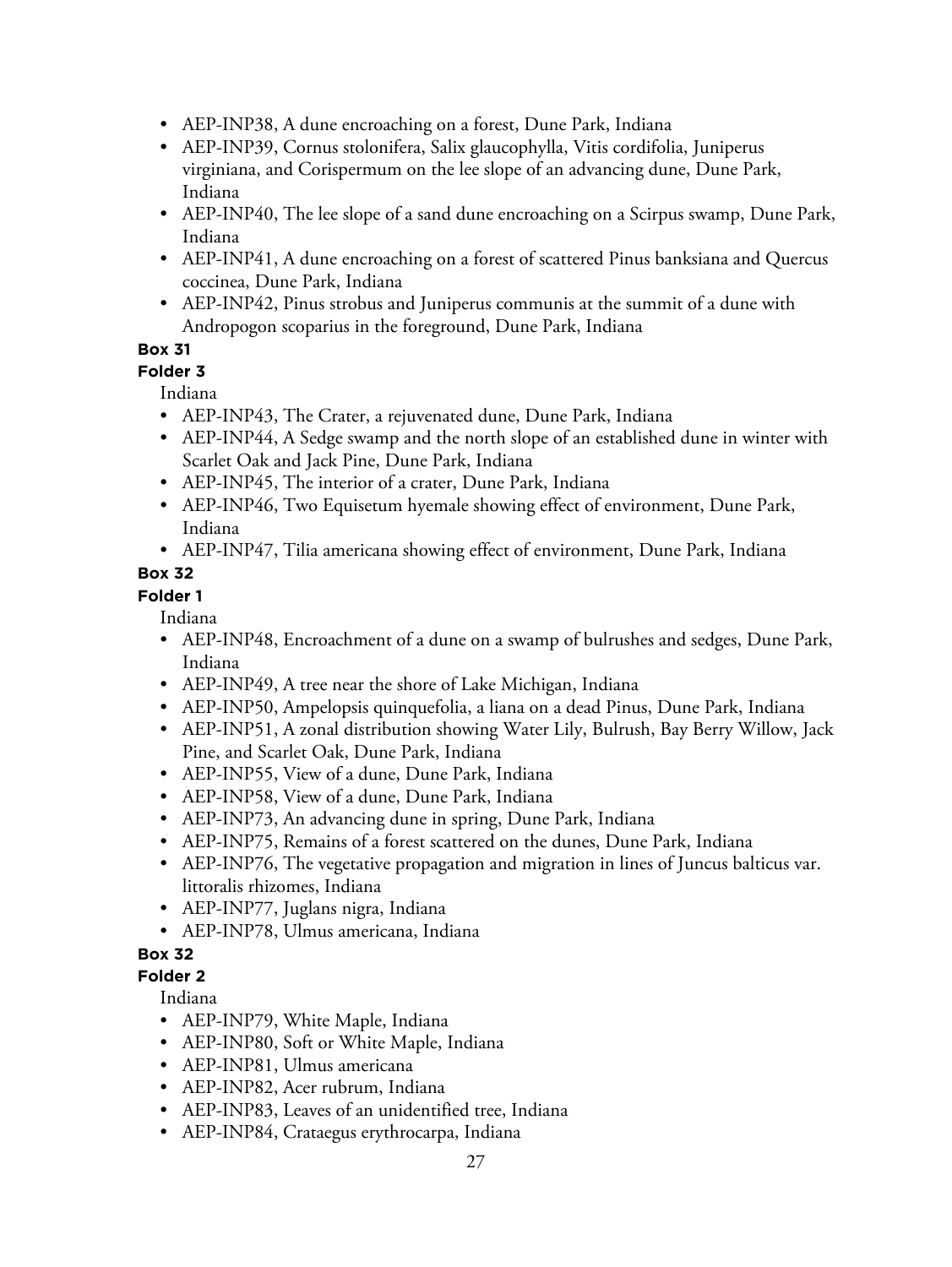- AEP-INP86, Pine graveyard, Dune Park, Indiana
- AEP-INP88, Roots of unburied Tilia stems, Dune Park, Indiana
- AEP-INP89, Basswood partially covered by sand, Dune Park, Indiana

**Folder 3**

#### Indiana

- AEP-INP94, Juglans nigra, Indiana
- AEP-INP95, Magnolia acuminata, Indiana
- AEP-INP96, Magnolia acuminata, Indiana
- AEP-INP97, Pyrus coronaria, Indiana
- AEP-INP98, Hackberry, Indiana
- AEP-INP99, Fraxinus, Indiana
- AEP-INP100, Fraxinus, Indiana
- AEP-INP101, Leaves of an unidentified tree, Indiana
- AEP-INP102, Morus rubra, Indiana

#### **Box 33**

#### **Folder 1**

Indiana

- AEP-INP106, Platanus occidentalis, Indiana
- AEP-INP107, Ptelea trifoliata, Indiana
- AEP-INP108, Gleditsia triacanthos, Indiana
- AEP-INP109, Juglans cinerea, Indiana
- AEP-INP110, Gleditsia triacanthos, Indiana
- AEP-INP111, Gymnocladus, Indiana
- AEP-INP112, Populus deltoides, Indiana
- AEP-INP113, Acer rubrum, Indiana
- AEP-INP114, Liquidambar styraciflua, Indiana
- AEP-INP115, Salix, Indiana

#### **Box 33**

#### **Folder 2**

Indiana

- AEP-INP116, Juglans nigra, Indiana
- AEP-INP117, Juglans nigra, Indiana
- AEP-INP118, A forest of Walnut, Indiana
- AEP-INP119, A Yellow Birch forest, Chesterton, Indiana
- AEP-INP120, An established dune, Chesterton, Indiana
- AEP-INP122, Osmunda in fruit, Chesterton, Indiana
- AEP-INP123, Dune at Chesterton, Indiana
- AEP-INP124, Shifting sand, Indiana
- AEP-INP125, A xerophytic and mesophytic forest on dunes, Chesterton, Indiana

#### **Box 33**

#### **Folder 3**

Indiana

- AEP-INP126, An advance of a dune on Pine and Oak, Dune Park, Indiana
- AEP-INP127, Crataegus on Deep River floodplain, Hobart, Indiana
- AEP-INP128, Pine swamp, Hobart, Indiana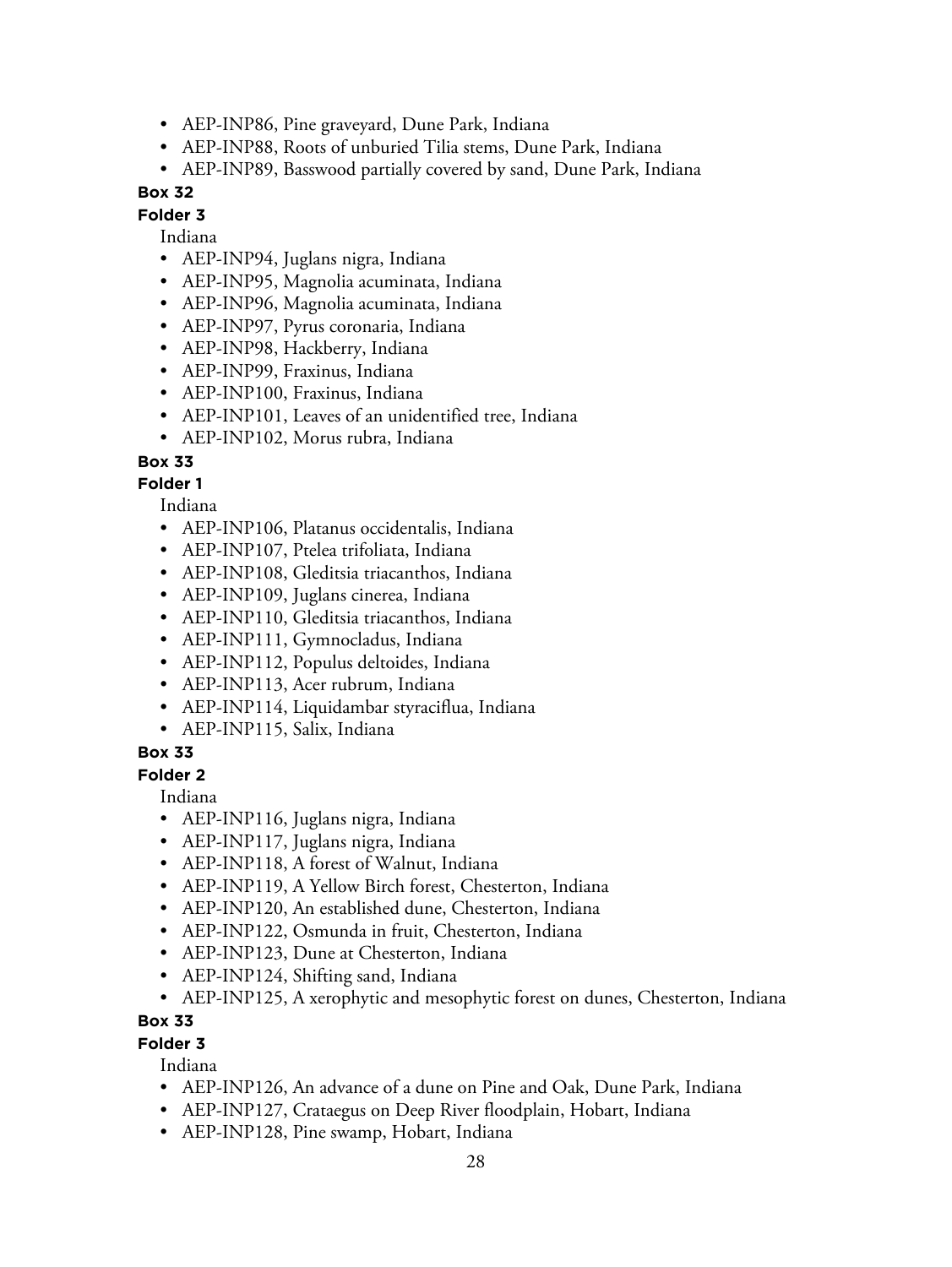- AEP-INP129, An abandoned channel of Deep River, Hobart, Indiana
- AEP-INP130, An oxbow, a former channel of Deep River filled with Carex trichocarpa and framed by Crataegus crus-galli, Hobart, Indiana
- AEP-INP131, Deep River floodplain, Hobart, Indiana

**Folder 1**

Indiana

- AEP-INP132, Meadows on a floodplain of Turkey Creek surrounded by Oak clad uplands, Lattaville, Indiana
- AEP-INP133, Pinus strobus and Rhus in a swamp, Merrillville, Indiana
- AEP-INP134, Pine swamp with an Oak clad morainic margin, Merrillville, Indiana
- AEP-INP135, Pine swamp, Merrillville, Indiana
- AEP-INP136, A Pinus swamp with a Sphagnum and Cassandra bog, Merrillville, Indiana
- AEP-INP137, A Pinus swamp with a Sphagnum and Cassandra bog, Merrillville, Indiana
- AEP-INP138, Cassandra swamp, Chesterton, Indiana

## **Box 34**

**Folder 2**

Indiana

- AEP-INP154, Osmunda in spring, Miller, Indiana
- AEP-INP156, Advance of a dune on the Grand Calumet River, Miller, Indiana
- AEP-INP157, A swamp, Miller, Indiana
- AEP-INP158, Cassandra swamp with zones, Miller, Indiana
- AEP-INP159, Larix laricina swamp, Miller, Indiana
- AEP-INP162, Cassandra swamp, Miller, Indiana
- AEP-INP163, Larix laricina swamp on a floodplain of the Grand Calumet River, Miller, Indiana
- AEP-INP164, Larix laricina swamp, between Miller and Aetna, Indiana
- AEP-INP165, Cassandra swamp with zones, Miller, Indiana
- AEP-INP166, Cassandra swamp with zones, Miller, Indiana

#### **Box 34**

#### **Folder 3**

Indiana

- AEP-INP181, A lagoon between beach ridges, Pine, Indiana
- AEP-INP182, A lagoon between beach ridges, Pine, Indiana
- AEP-INP187, Dune Park, Indiana

## **Box 34**

#### **Folder 4**

Iowa

- AEP-IAP1, A ravine behind loess hills near Sioux City, Iowa
- AEP-IAP2, The west slope on the east side of a gulch, Iowa
- AEP-IAP3, A view north of Elm and Cottonwood in the Floyd River bottom near Sioux City, Iowa
- AEP-IAP4, Loess bluffs along the Floyd River with trees on the northeast exposure, Sioux City, Iowa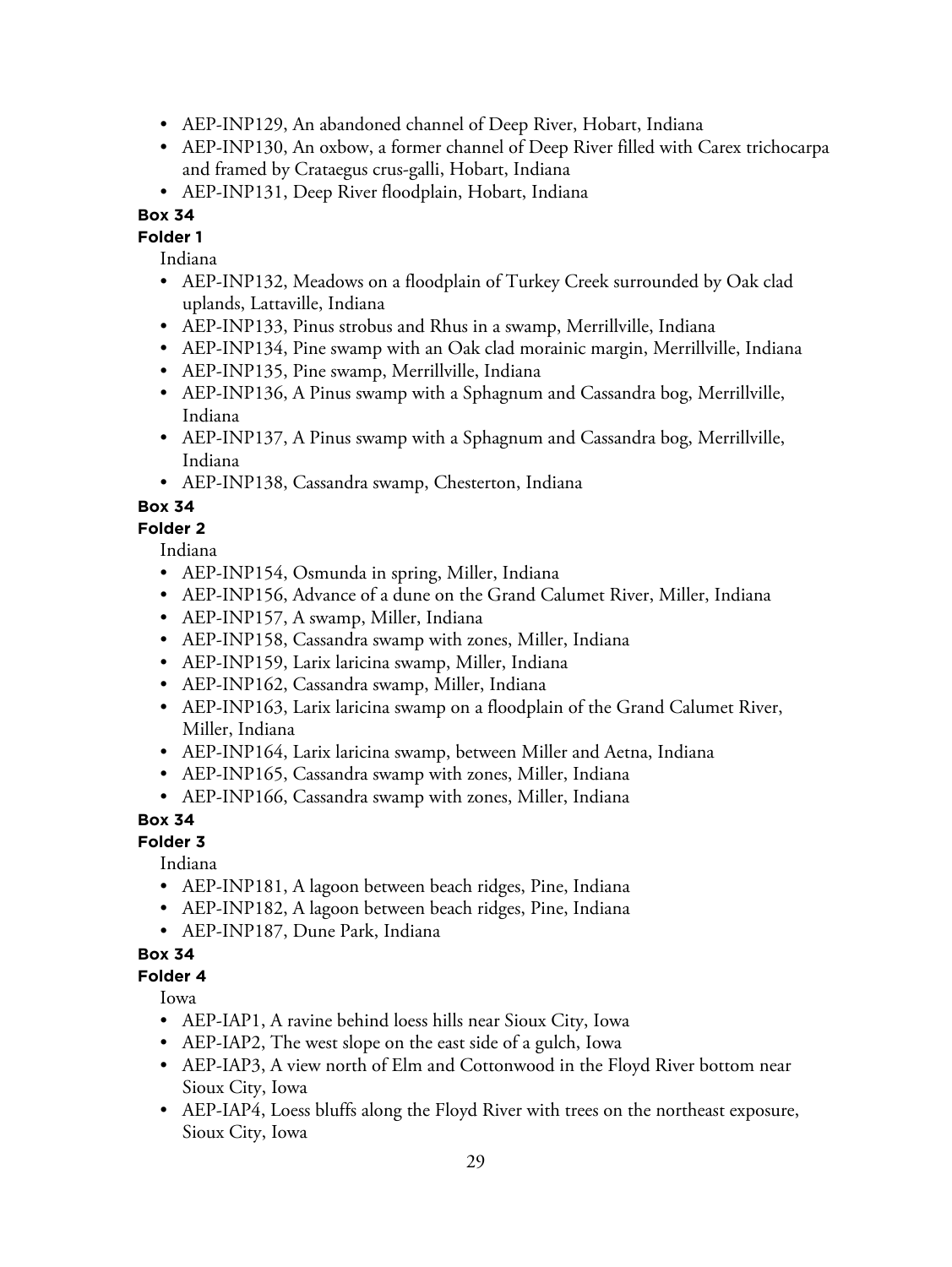- AEP-IAP5, Loess bluffs along the Missouri River bottom, Iowa
- AEP-IAP6, Loess bluffs along the Missouri River near Sioux City, Iowa
- AEP-IAP7, Bluffs along the Floyd River channel, Iowa
- AEP-IAP8, Loess bluffs near Sioux City, Iowa
- AEP-IAP9, A loess bluff near Sioux City, Iowa
- AEP-IAP10, Bluffs between Sioux City and Sargents Bluff, Iowa
- AEP-IAP11, A view looking east from the Missouri River bottom between Sioux City and Sargents Bluff, Iowa
- AEP-IAP12, The north slope of loess hills, Iowa

#### **Folder 1**

Iowa

- AEP-IAP13, A bluff facing west with trees on the northward point, Iowa
- AEP-IAP14, Bluffs with trees and grasses along the Floyd River, Iowa
- AEP-IAP15, A view from the bluffs into the Missouri Valley near Sioux City Iowa
- AEP-IAP16, A mesophytic forest in the Missouri River bottom at the base of loess hills near Sioux City, Iowa
- AEP-IAP17, A view of the Missouri River bottom near Sioux City, Iowa
- AEP-IAP18, Land near Burlington, Iowa
- AEP-IAP19, Bunch Grass on a blowhole near Burlington, Iowa
- AEP-IAP20, A sand blowhole, Iowa
- AEP-IAP21, A sand blowhole near Burlington, Iowa
- AEP-IAP22, Sumac foliage, Crapo Park, Iowa

#### **Box 35**

#### **Folder 2**

Iowa

- AEP-IAP23, A cut through loess bluffs near Sioux City, Iowa
- AEP-IAP24, A twelve year old railroad cut through loess, Sioux City, Iowa
- AEP-IAP25, Swallow nests in loess bluffs, Sioux City, Iowa
- AEP-IAP26, A fifty year old Helianthus over ten feet high, Iowa
- AEP-IAP27, An ordinary upland prairie, northwestern Iowa

#### **Box 35**

#### **Folder 3**

Kansas

- AEP-KSP1, A line of Quercus prinoides at the top of a bluff, Manhattan, Kansas
- AEP-KSP2, A mesophytic forest in a creek bed, Manhattan, Kansas

#### **Box 35**

**Folder 4**

Maine

- AEP-MEP1, Bangor, Maine
- AEP-MEP2, Mt. Katahdin from Camp Ross, Maine
- AEP-MEP3, The bank of Chimney Pond, Maine showing the tree line
- AEP-MEP4, The bank of Chimney Pond, Maine showing the tree line
- AEP-MEP5, Lake Katahdin, Maine
- AEP-MEP6, Sandy beach and dunes in a cove, Mt. Desert Island, Maine
- AEP-MEP7, The top of Green Mountain, Mt. Desert Island, Maine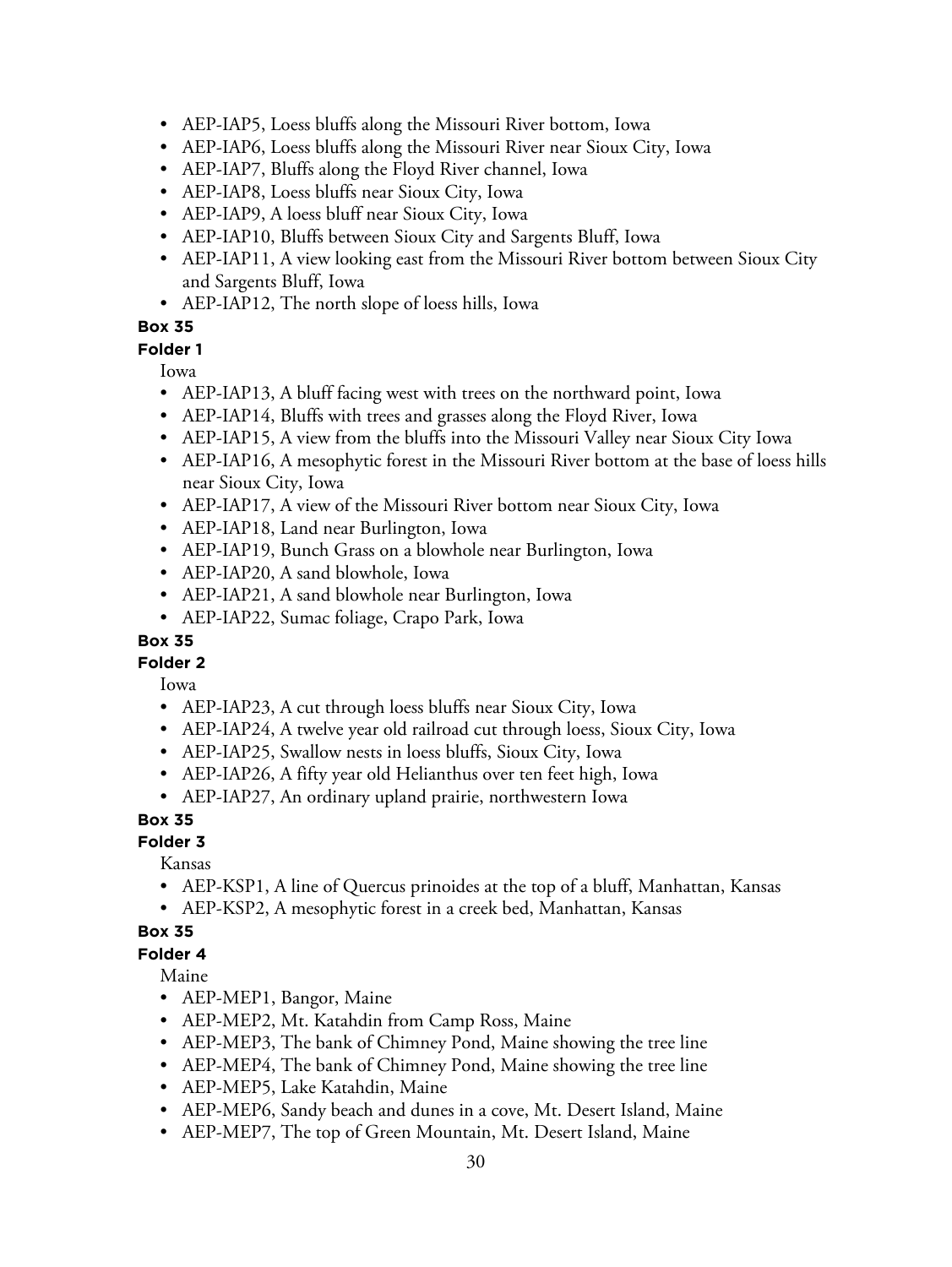• AEP-MEP8, A dry pond on Mt. Katahdin, Maine

#### **Box 36**

## **Folder 1**

Maine

- AEP-MEP9, A dry pond on Mt. Katahdin, Maine
- AEP-MEP10, A peat bog, Mt. Katahdin, Maine
- AEP-MEP11, West bank of a peat bog, Mt. Katahdin, Maine
- AEP-MEP12, North bank of a peat bog, Mt. Katahdin, Maine
- AEP-MEP13, East bank of a peat bog, Mt. Katahdin, Maine
- AEP-MEP14, A mesophytic forest with Mt. Katahdin, Maine in the distance
- AEP-MEP15, Mt. Katahdin as seen from Lunksoos Mountain, Maine
- AEP-MEP16, Mt. Katahdin as seen from Lake Katahdin, Maine

## **Box 36**

#### **Folder 2**

Maine

- AEP-MEP17, Mt. Katahdin, Maine as seen from a sandy stream pond
- AEP-MEP18, Mt. Katahdin, Maine as seen from a sandy stream pond
- AEP-MEP19, The north basin of Mt. Katahdin, Maine
- AEP-MEP20, The slide, Mt. Katahdin, Maine
- AEP-MEP21, View from Chimney Pond of the upper Spruce limit on Mt. Katahdin, Maine
- AEP-MEP22, West talus slope of Mt. Katahdin, Maine
- AEP-MEP23, Monument Peak, Mt. Katahdin, Maine
- AEP-MEP24, Green lichens common to Mt. Katahdin, Maine
- AEP-MEP25, Section of Spruce, Mt. Katahdin, Maine

## **Box 36**

## **Folder 3**

Maine

- AEP-MEP26, Solidago in Maine
- AEP-MEP27, Sedum in Maine
- AEP-MEP28, Salix uva-ursi in Maine
- AEP-MEP29, Lunksoos Mountain seen from the east branch of the Penobscot River, Maine
- AEP-MEP30, Wassataquoik Stream at the ford, Maine
- AEP-MEP31, Wassataquoik Stream joins the Penobscot River, Maine
- AEP-MEP32, East branch of the Penobscot River looking up at and from a ridge, Maine
- AEP-MEP33, Junction of the Wassataquoik Stream with the Penobscot River, Maine
- AEP-MEP34, The Penobscot River a mile from Lunksoos Mountain, Maine
- AEP-MEP35, East branch of the Penobscot River looking down the rear of a ridge, Maine

#### **Box 37**

# **Folder 1**

Maine

- AEP-MEP36, The east side of a mountain east of the Pamola summit, Maine
- AEP-MEP37, Rock structure of Monument Peak, Mt. Katahdin, Maine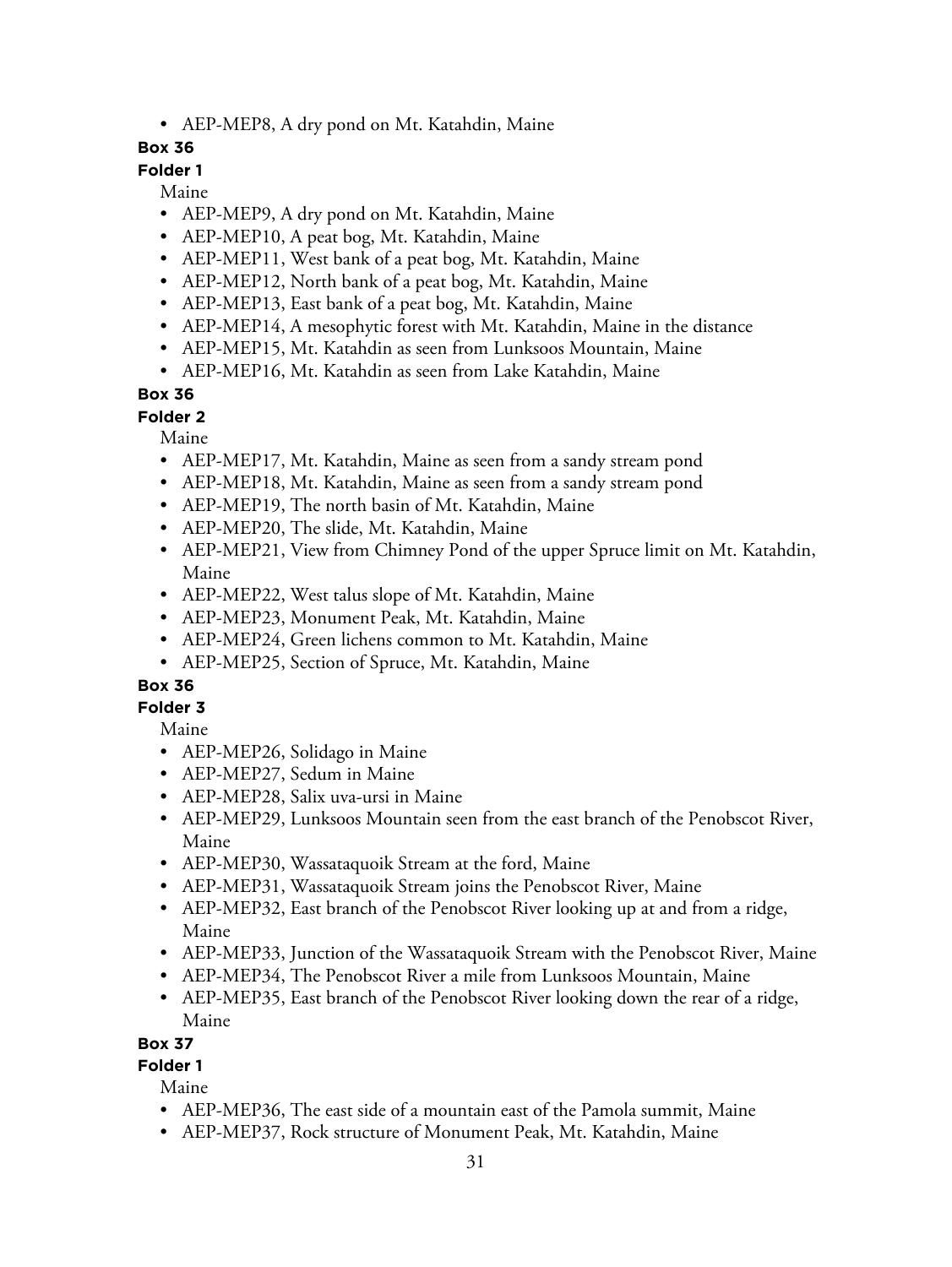- AEP-MEP38, West talus of the Pamola summit, Maine
- AEP-MEP39, Crest of the Pamola summit, Maine
- AEP-MEP40, East slope of the Pamola summit, Maine
- AEP-MEP41, Boulder on a slope of Pamola summit, Maine
- AEP-MEP42, Harbor at Rockland, Maine
- AEP-MEP43, Mosquito Mountain taken from an area near Rockland, Maine
- AEP-MEP44, Rocky shore on arrival from tide line near rocks, lichens gone, Rockland, Maine
- AEP-MEP45, Sunset beyond the mountain, Maine
- AEP-MEP46, Sunset from the Table Land, Maine

**Folder 2**

Maine

- AEP-MEP47, A Maine dry brook
- AEP-MEP48, A Maine dry brook near "Camp Cowles"
- AEP-MEP49, Brook inlet of Depot Pond with Mt. Katahdin in the background, Maine
- AEP-MEP50, Roaring Brook, Maine
- AEP-MEP51, Road from Lunksoos Mountain about a mile from the Penobscot River toward Mt. Katahdin, Maine
- AEP-MEP52, Yellow Birch along the Penobscot River, Maine
- AEP-MEP53, General view into the mesophytic woods, Maine

#### **Box 37**

#### **Folder 3**

Maine

- AEP-MEP54, Interior of mesophytic Picea forest, Mt. Katahdin, Maine
- AEP-MEP55, Picea on the trail from "Camp Cowles" to North Basin, Mt. Katahdin, Maine
- AEP-MEP56, Yellow Birch in Maine near "Camp Cowles"
- AEP-MEP57, Birch growing over a rock, Maine
- AEP-MEP58, Near the ford of the Penobscot River, Maine

#### **Box 38**

**Folder 1**

Maryland

- AEP-MDP1, Taxodium distichum in a park high atop one small knee, Maryland
- AEP-MDP2, Deciduous forest with Pine one ridge in distance, Loch Haven, Maryland

#### **Box 38**

#### **Folder 2**

Michigan

- AEP-MIP3, A view from Mt. Pisgah looking across Forest Lake and Abies balsamea, Beaver Island, Michigan
- AEP-MIP4, A hydrophytic shore, Beaver Island, Michigan
- AEP-MIP5, A hydrophytic shore, Beaver Island, Michigan
- AEP-MIP6, A hydrophytic shore, Beaver Island, Michigan
- AEP-MIP7, Botanizing on Beaver Island, Michigan
- AEP-MIP8, Wind swept sand dunes, Beaver Island, Michigan

**Box 38**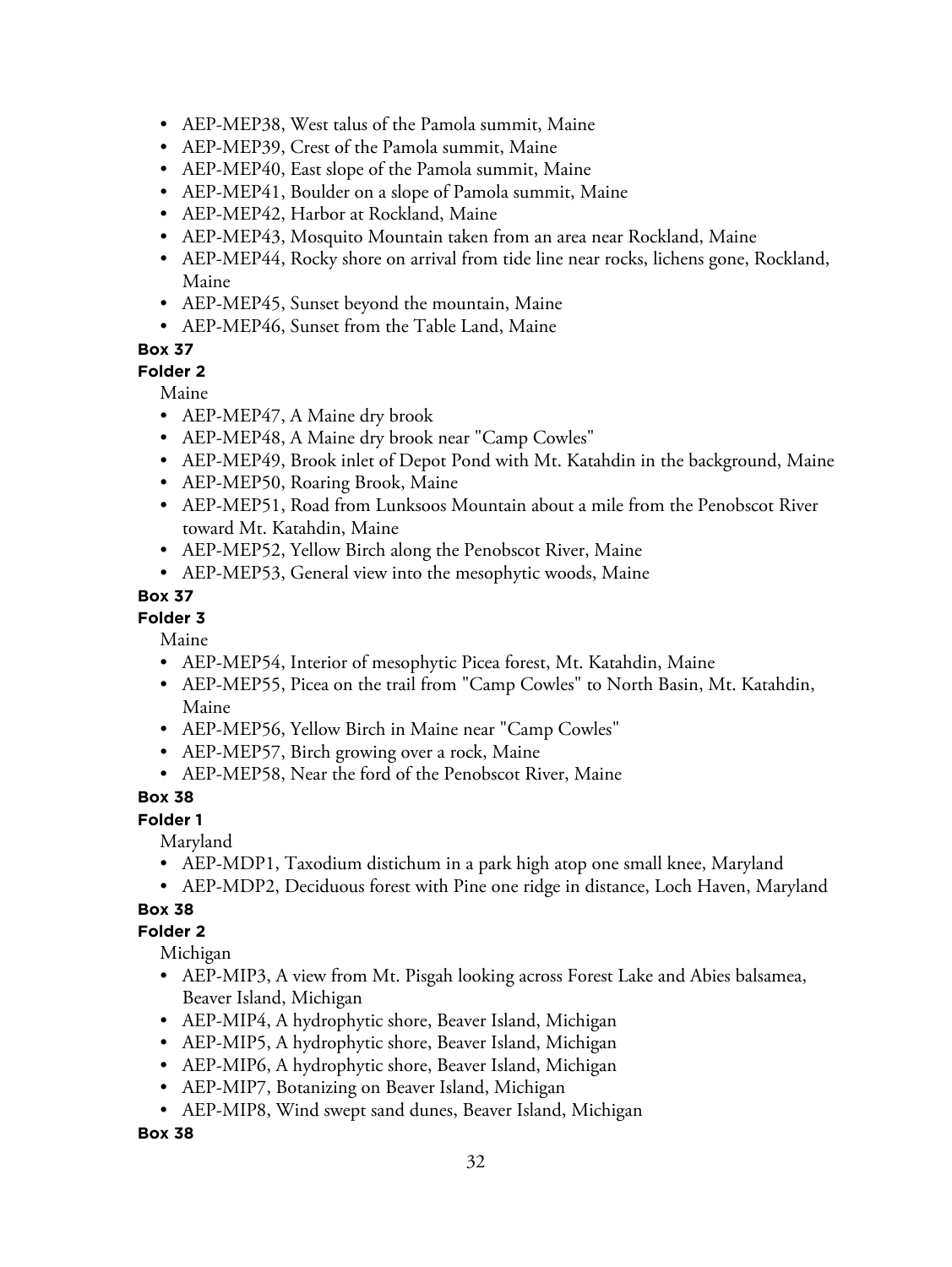#### **Folder 3**

Michigan

- AEP-MIP9, A general view of young dunes with older partially regenerated conifer clad dunes in the background, Beaver Island, Michigan
- AEP-MIP10, Wind sweep which has broken through a coniferous forest on the lakeward slope, Beaver Island, Michigan
- AEP-MIP11, Juniperus communis in a pasture, Beaver Island, Michigan
- AEP-MIP12, Men from a University of Chicago Department of Botany Field Ecology class on Beaver Island, Michigan "after the girls had gone"
- AEP-MIP13, Dunes with Ammophila ridges west of Glen Lake, Glen Haven, Michigan
- AEP-MIP14, Andropogon on a morainic plain, Glen Haven, Michigan
- AEP-MIP15, A University of Chicago Department of Botany Field Ecology class at Sleeping Bear complex, Glen Haven, Michigan
- AEP-MIP16, The face of a landslide, an eroding shore at Sleeping Bear Point, Glen Haven, Michigan
- AEP-MIP17, The face of an advancing dune west of Glen Lake covering a plowed field, Glen Haven, Michigan
- AEP-MIP18, Days Farm with Pyramid Point in the distance as seen across a bare dune, Glen Haven, Michigan

## **Box 38**

#### **Folder 4**

Michigan

- AEP-MIP19, Houghton and Hancock, Michigan
- AEP-MIP20, A young forest of Abies balsamea, Houghton, Michigan
- AEP-MIP21, Bracket fungi on a dead tree, Houghton, Michigan
- AEP-MIP22, Sugar Loaf Rock, an erosion remnant, Mackinac Island, Michigan
- AEP-MIP23, The harbor at Mackinac Island, Michigan
- AEP-MIP24, Near Arch Rock, Mackinac Island

## **Box 39**

**Folder 1**

Michigan

- AEP-MIP25, Maple seedling in the interior of North Manitou Island, Michigan
- AEP-MIP26, Andropogon mounds, North Manitou Island, Michigan
- AEP-MIP27, Cactus at the foot of a sand dune, North Manitou Island, Michigan
- AEP-MIP28, A view of fallen trunks of Thuja in the Cedar swamp near Lake Manitou, North Manitou Island, Michigan
- AEP-MIP29, Beech pool on the north shore, North Manitou Island, Michigan

# **Box 39**

## **Folder 2**

Michigan

- AEP-MIP30, Juniper heath with Red Pine, North Manitou Island, Michigan
- AEP-MIP31, Juniper south of the lakeshore village, North Manitou Island, Michigan
- AEP-MIP32, Shrubs at the front edge of a Larix laricina swamp, North Manitou Island, Michigan
- AEP-MIP33, A swamp on North Manitou Island, Michigan with zones of Nymphaea, Menyanthes trifoliata, Carex, and Larix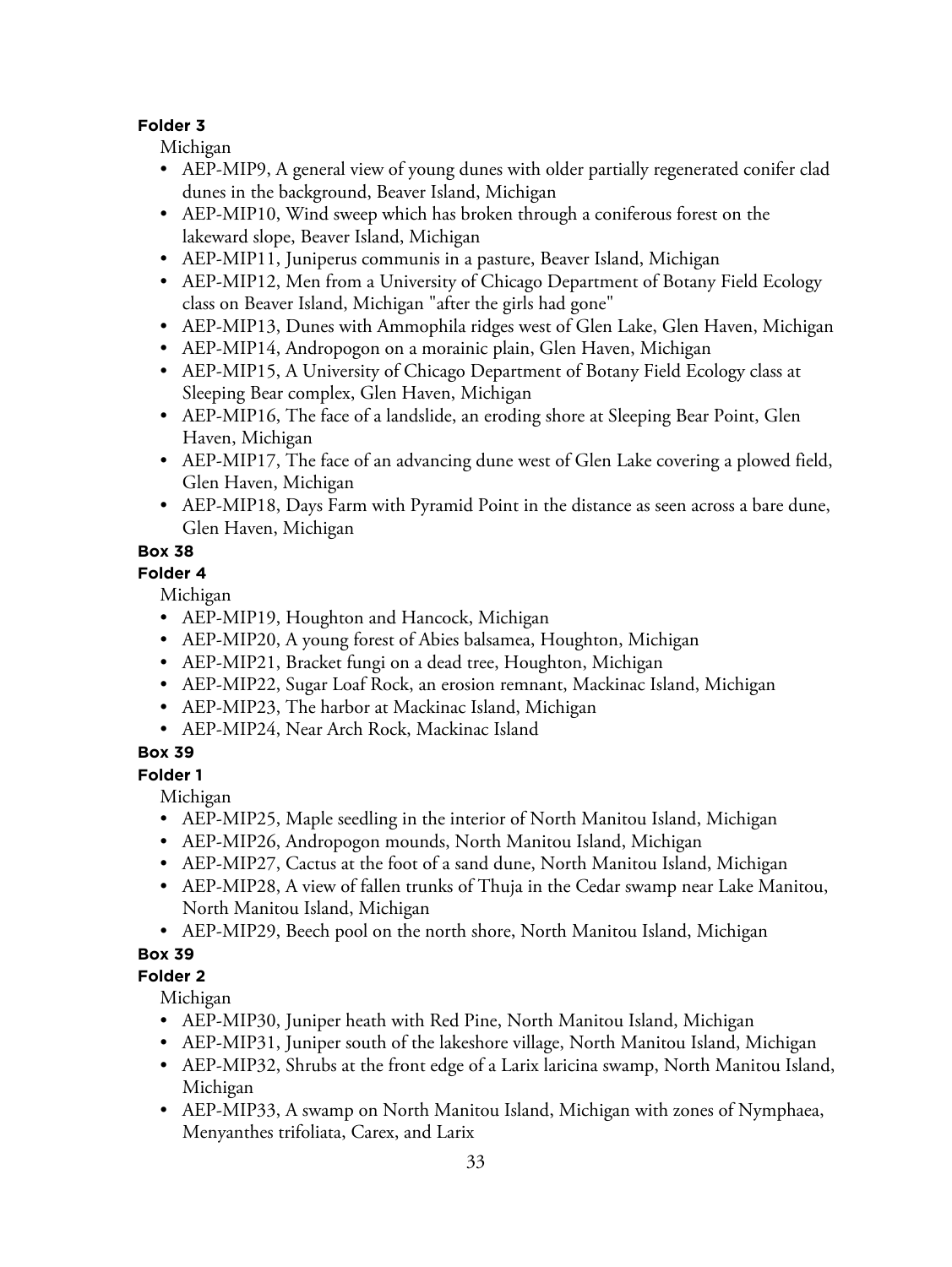• AEP-MIP34, The edge of a swamp showing zones of Sedge, Larch, and shrub, North Manitou Island, Michigan

## **Box 39**

#### **Folder 3**

Michigan

- AEP-MIP35, Lycopodium, North Manitou Island, Michigan
- AEP-MIP36, Monotropa, North Manitou Island, Michigan
- AEP-MIP37, A Potamogeton swamp along the west shore of South Manitou, Island, Michigan
- AEP-MIP38, Cottonwood on sand dunes, North Manitou Island, Michigan
- AEP-MIP39, Pteris aquilina in the interior of North Manitou Island, Michigan
- AEP-MIP40, Rhus typhina near the life saving station at the east shore of North Manitou Island, Michigan
- AEP-MIP41, Great Lakes Sand Cherries on a sand dune, North Manitou Island, Michigan
- AEP-MIP42, Betula papyrifera with lichen on its trunk, North Manitou Island, Michigan
- AEP-MIP43, A pasture with a thicket of Rhus and other plants north of the village, North Manitou Island, Michigan
- AEP-MIP44, An Arborvitae swamp in the interior of North Manitou Island, Michigan

## **Box 39**

## **Folder 4**

Michigan

- AEP-MIP45, An Arborvitae swamp in the interior of North Manitou Island, Michigan
- AEP-MIP46, In a ravine between Lake Manitou and Lake Michigan, North Manitou Island, Michigan
- AEP-MIP47, Henry Chandler Cowles and a University of Chicago Department of Botany Field Ecology class on the shore of Lake Manitou, North Manitou Island, Michigan
- AEP-MIP48, The shore of Lake Manitou, North Manitou Island, Michigan
- AEP-MIP49, The shore of Lake Manitou, North Manitou Island, Michigan
- AEP-MIP50, An outlet of Lake Manitou into an Arborvitae Swamp, North Manitou Island, Michigan
- AEP-MIP51, The northeast shore of Lake Manitou, North Manitou Island, Michigan
- AEP-MIP52, A raised beach on the northwest shore of Lake Manitou, North Manitou Island, Michigan
- AEP-MIP53, The west shore of Lake Manitou, North Manitou Island, Michigan

# **Box 40**

## **Folder 1**

Michigan

- AEP-MIP54, A path through the woods to Lake Manitou, North Manitou Island, Michigan
- AEP-MIP55, A University of Chicago Department of Botany Field Ecology class led by Henry Chandler Cowles, North Manitou Island, Michigan
- AEP-MIP56, A University of Chicago Department of Botany Field Ecology class at lunch on the east shore of Lake Manitou, North Manitou Island, Michigan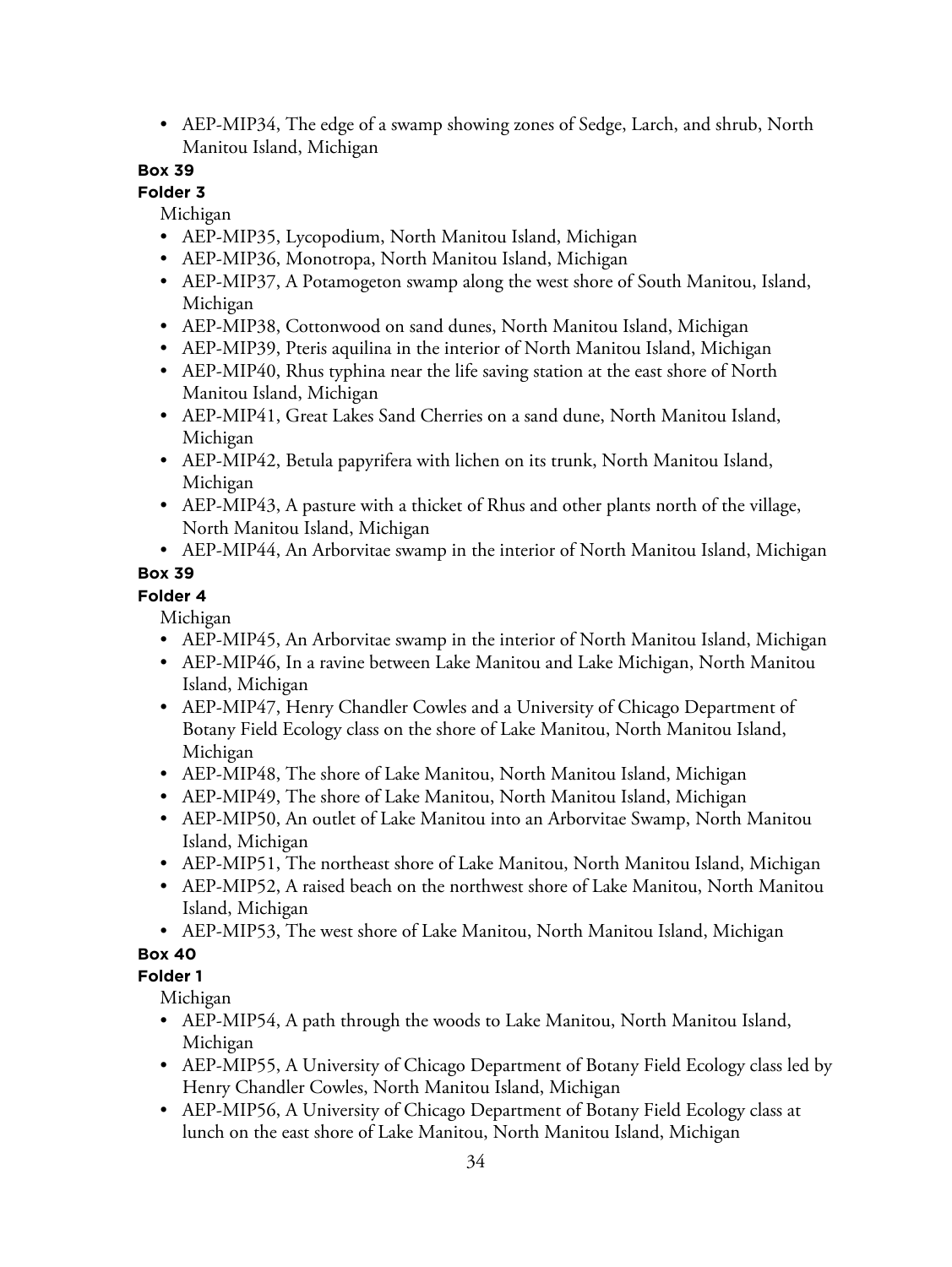- AEP-MIP57, On North Manitou Island, Michigan
- AEP-MIP58, A fire clearing, North Manitou Island, Michigan
- AEP-MIP59, A fire clearing on the east shore, North Manitou Island, Michigan

#### **Folder 2**

Michigan

- AEP-MIP60, A beach with driftwood and forested bluffs, North Manitou Island, Michigan
- AEP-MIP61, The interior of a mesophytic forest, North Manitou Island, Michigan
- AEP-MIP62, The interior of a mesophytic forest northwest of the village, North Manitou Island, Michigan
- AEP-MIP63, Shoreline of North Manitou Island, Michigan
- AEP-MIP64, Bluffs on the northern end of North Manitou Island, Michigan

## **Box 40**

## **Folder 3**

Michigan

- AEP-MIP65, Alluvial fans on the north shore of North Manitou Island, Michigan
- AEP-MIP66, Alluvial fans on the north shore of North Manitou Island, Michigan
- AEP-MIP68, Bluffs on the north shore of North Manitou Island, Michigan
- AEP-MIP69, The north shore of North Manitou Island, Michigan
- AEP-MIP70, Sand dunes west of the point on the south end of North Manitou Island, Michigan
- AEP-MIP71, An old beach at the south end of North Manitou Island, Michigan

# **Box 41**

**Folder 1**

Michigan

- AEP-MIP72, Looking west along the south shore of North Manitou Island, Michigan
- AEP-MIP73, Looking west from the light house on the south shore of North Manitou Island, Michigan
- AEP-MIP74, The east shore just north of the light house, North Manitou Island, Michigan
- AEP-MIP75, The east shore near the light house, North Manitou Island, Michigan
- AEP-MIP76, East shore looking north from the pier, North Manitou Island, Michigan
- AEP-MIP77, A pier on the east shore, North Manitou Island, Michigan
- AEP-MIP78, Larix laricina in the interior, North Manitou Island, Michigan
- AEP-MIP79, Showing a line between the clay foundation of the island and sand, Michigan
- AEP-MIP80, The northwest shore of "Carp Lake" near Rotoskey, Michigan
- AEP-MIP81, A lifesaving station, North Manitou Island, Michigan
- AEP-MIP82, A dead forest of Tsuga canadensis with thick undergrowth now starting up, Marquette, Michigan
- AEP-MIP83, Gravelly shore with Pinus resinosa (red pine), Marquette, Michigan

## **Box 41**

## **Folder 2**

Michigan

• AEP-MIP84, A forest of Pinus resinosa, Marquette, Michigan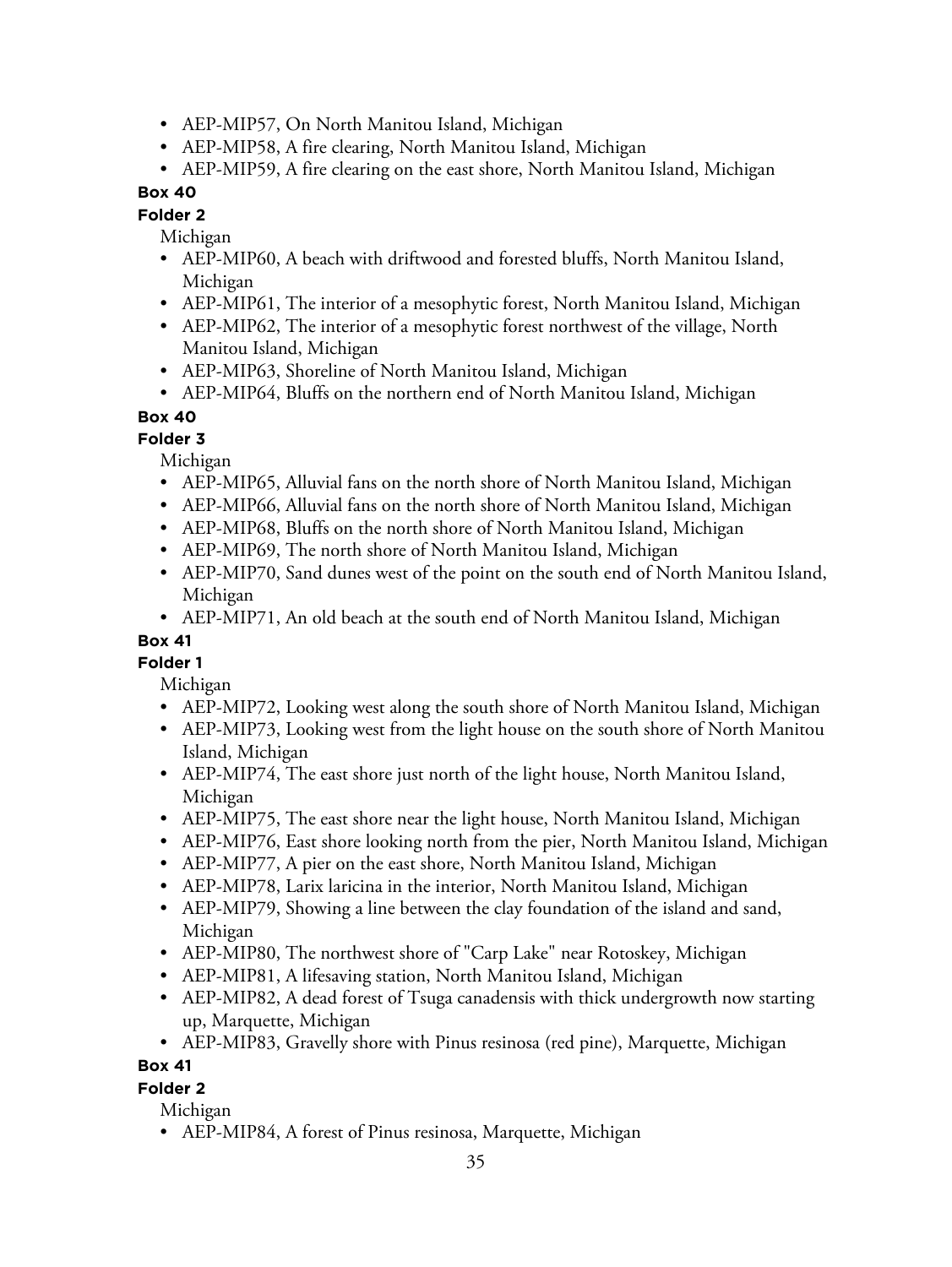- AEP-MIP85, A typical undrained swamp (peat bog) with zones of Sedge, Larch, Spruce, and shrub, Marquette, Michigan
- AEP-MIP86, A granite island showing pioneer vegetation, herbs, krummholz, and mosses in small crevices and furrows, Marquette, Michigan
- AEP-MIP87, Granite islands, Marquette, Michigan
- AEP-MIP88, A quartzite hill forested with Pine, Mt. Mesnard, Michigan
- AEP-MIP89, Red Pine on granite cliffs above Lake Superior, Marquette, Michigan

### **Folder 3**

Michigan

- AEP-MIP90, A view from Mt. Mesnard of a Thuja swamp and central moraine, with granite hills in the background, Marquette, Michigan
- AEP-MIP91, The roots of Pinus resinosa exposed to severe wind action, Marquette, Michigan
- AEP-MIP92, Falls on Dead River, Marquette, Michigan
- AEP-MIP93, Dead River, Marquette, Michigan
- AEP-MIP94, Dead River, Marquette, Michigan
- AEP-MIP95, Dead River, Marquette, Michigan
- AEP-MIP96, Dead River, Marquette, Michigan
- AEP-MIP97, Dead River, Marquette, Michigan

## **Box 42**

## **Folder 1**

Michigan

- AEP-MIP98, Alnus incana in the valley of a small stream with Thuja occidentalis on the slopes, Marquette, Michigan
- AEP-MIP99, A springy hillside with Thuja occidentalis, Marquette, Michigan
- AEP-MIP100, A view of the country with terraces in the river valley, looking south and southeast from Mt. Mesnard, Marquette, Michigan
- AEP-MIP101, A general view of Sugar Loaf Peak from the shore of Lake Superior, Marquette, Michigan
- AEP-MIP102, A pond covered by Lemna, Marquette, Michigan
- AEP-MIP103, A typical undrained peat bog with zones of Sedge, Larch, and shrub, Marquette, Michigan
- AEP-MIP104, An undrained peat bog with the original lake in the foreground backed by zones of Sedge and conifer, Marquette, Michigan
- AEP-MIP105, A typical undrained peat bog with Sedge, Menyanthes trifoliata, and conifer, Marquette, Michigan

# **Box 42**

## **Folder 2**

Michigan

- AEP-MIP106, Granite hills along the shore of Lake Superior near Marquette, Michigan
- AEP-MIP107, Granite islands in Lake Superior, Marquette, Michigan
- AEP-MIP108, A Pinus resinosa growing in a crevice, its roots causing cracking and uplifting of the granite rock, Marquette, Michigan
- AEP-MIP109, A Pinus resinosa growing in a crevice, its roots causing cracking and uplifting of the granite rock, Marquette, Michigan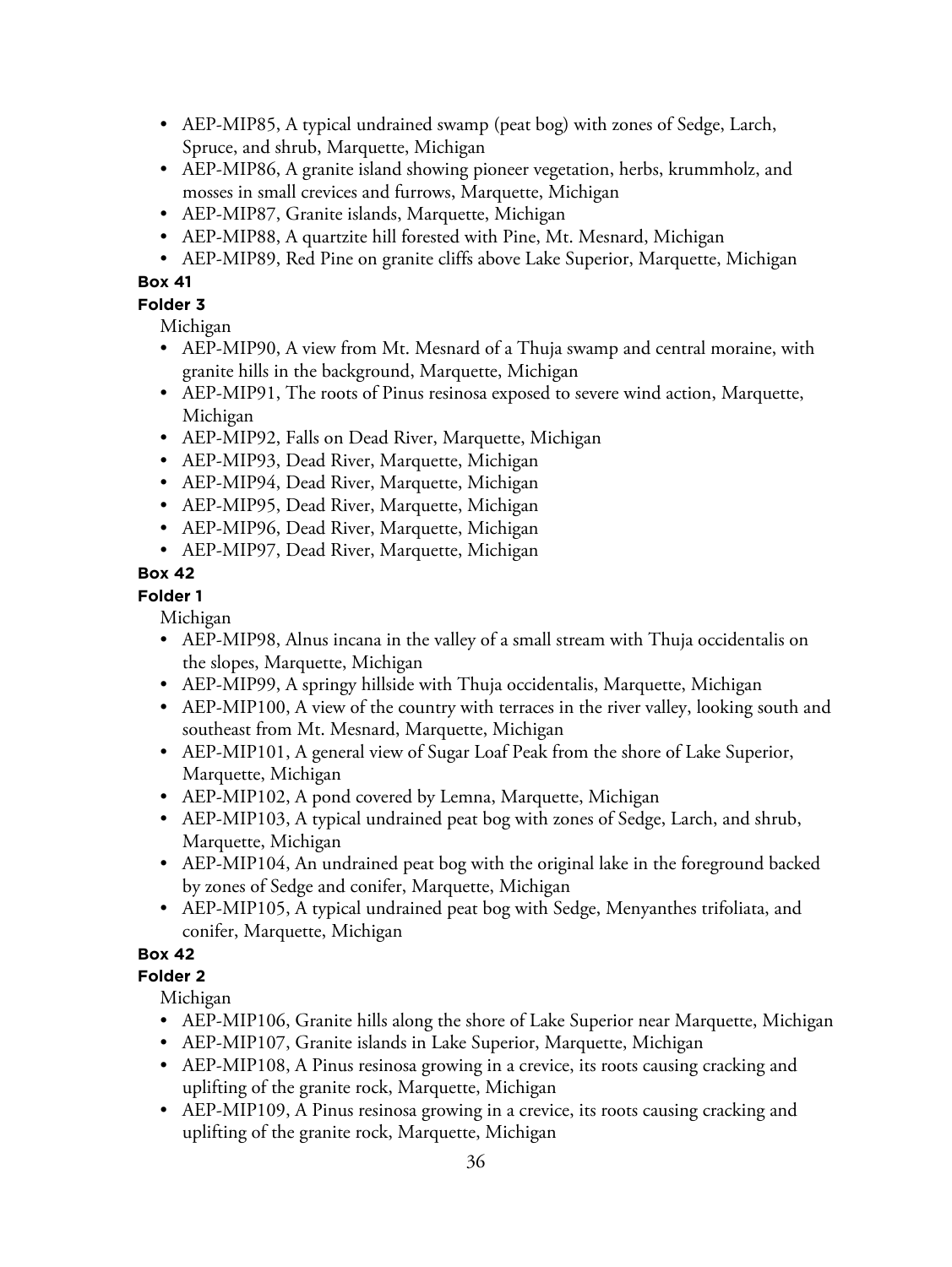- AEP-MIP110, Pinus resinosa on a granite island with lichen patches on the rocks in the foreground, Marquette, Michigan
- AEP-MIP111, Dry knolls with Cladonia rangiferina, Marquette, Michigan
- AEP-MIP112, Young clearing forest of Betula papyrifera, Marquette, Michigan

**Folder 3** Michigan

- AEP-MIP113, Transition forest of Red Pine, Birch, and Poplar, Marquette, Michigan
- AEP-MIP114, Forest of Pinus banksiana, Marquette, Michigan
- AEP-MIP115, Forest of Tsuga canadensis, Marquette, Michigan
- AEP-MIP116, Forest of Tsuga canadensis, Marquette, Michigan
- AEP-MIP117, Tsuga canadensis forest with an undergrowth of Lycopodium lucidulum and Taxus canadensis in the distance, Marquette, Michigan
- AEP-MIP118, Clearing with relicts of Pinus resinosa and seedling of the more xerophytic Pinus banksiana, Marquette, Michigan
- AEP-MIP119, A dead Tsuga forest with subsequent vegetation of Epilobium angustifolium, Marquette, Michigan

# **Box 43**

## **Folder 1**

Michigan

- AEP-MIP120, Fungi growing on a dead log, Marquette, Michigan
- AEP-MIP121, George Damon Fuller, professor of Plant Ecology at the University of Chicago in Newtons Woods, Michigan
- AEP-MIP122, Newtons Woods, Michigan
- AEP-MIP124, Black serpentine, Presque Isle, Michigan
- AEP-MIP125, Exposure of black serpentine, Presque Isle, Michigan
- AEP-MIP126, Lake Superior from Presque Isle, Michigan
- AEP-MIP127, Sandstone cliffs at Presque Isle near Marquette, Michigan
- AEP-MIP128, A University of Chicago Department of Botany Field Ecology class botanizing in Michigan

# **Box 43**

**Folder 2**

Montana

- AEP-MTP18, Echo Lake, Montana
- AEP-MTP19, Echo Lake, Montana
- AEP-MTP20, Echo Lake, Montana
- AEP-MTP24, Prairie swamp near Flathead Lake, Montana
- AEP-MTP29, Sand dunes at Mission Valley, Montana
- AEP-MTP31, An upland forest, Montana
- AEP-MTP45, A ridge formed by shore ice, Lake McDonald, Montana
- AEP-MTP47, A conifer forest near Swan Lake, Montana
- AEP-MTP48, The trunk of a Pinus Ponderosa, Bigfork, Montana
- AEP-MTP49, A Spruce forest near Bigfork, Montana
- AEP-MTP50, A Thuja forest at Belton, Montana
- AEP-MTP52, Three stages with Larch, Larch and Lodgepole Pine, and Lodgepole Pine, Montana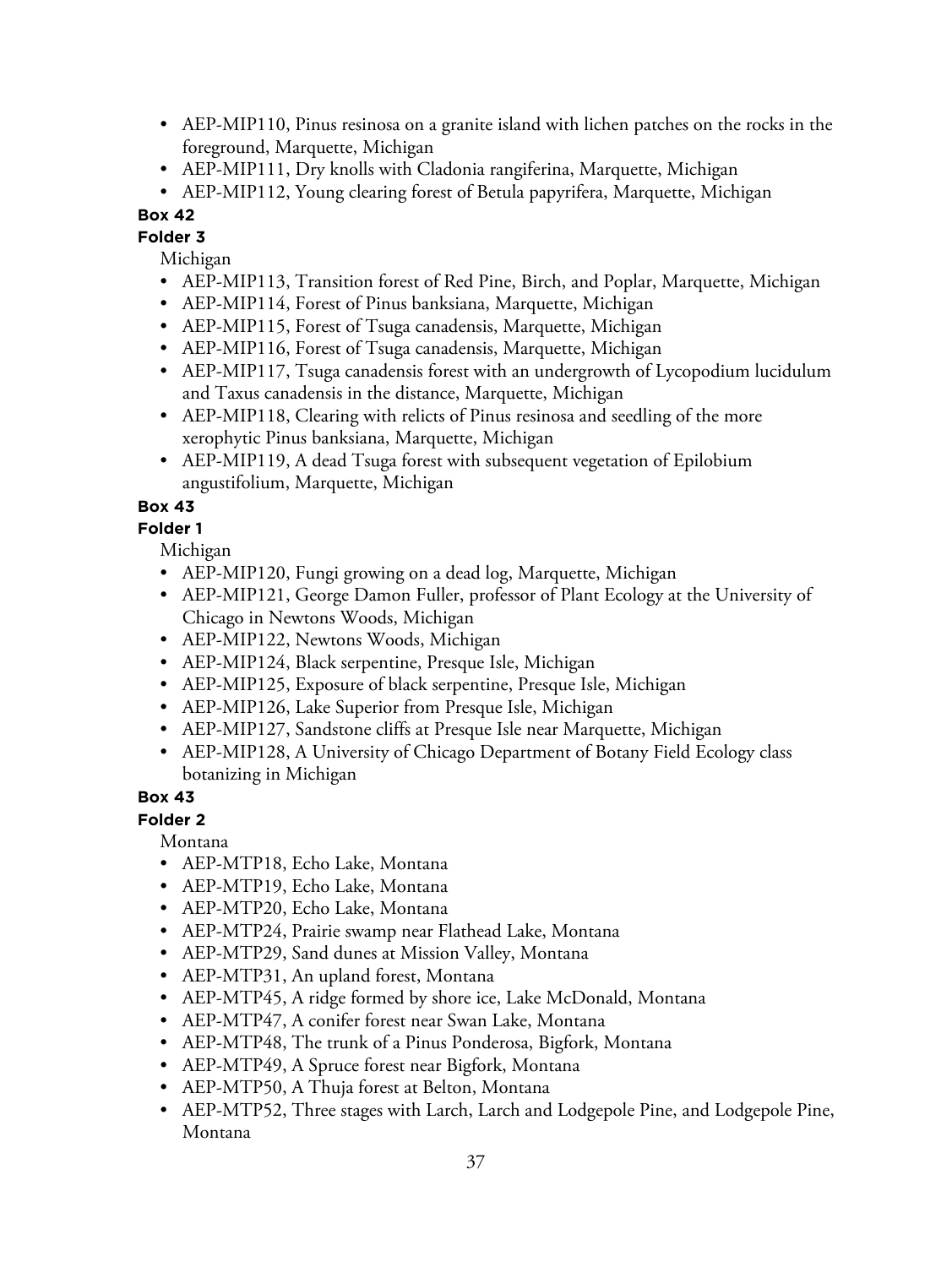### **Folder 3**

Montana

- AEP-MTP53, The reforestation of a conifer forest, Montana
- AEP-MTP60, The reforestation of a conifer forest, Montana
- AEP-MTP62, The mountains above Lake McDonald, Montana
- AEP-MTP63, Lake McDonald, Montana
- AEP-MTP65, A general view of mountains and conifer forests from Post Creek, Montana
- AEP-MTP67, A general view of distant mountains, Montana
- AEP-MTP68, A general view of distant mountains with conifer forests and treeless peaks, Montana
- AEP-MTP69, Mission Mountains from the top of Mt. Teton, Montana
- AEP-MTP70, A general view of mountains, Montana
- AEP-MTP71, A general view of distant mountains with conifer forests, Montana
- AEP-MTP74, A treeless east slope and a forested west slope on a high ridge in the Rocky Mountains, Montana

# **Box 44**

**Folder 1**

Montana

- AEP-MTP76, McDougal Peak, Montana showing the relation of vegetation to cliffs and to talus slopes
- AEP-MTP77, McDougal Peak, Montana showing the relation of vegetation to cliffs and to talus slopes
- AEP-MTP81, A general view near the tree line in the Rocky Mountains, Montana
- AEP-MTP82, A general view near the tree line in the Rocky Mountains, Montana
- AEP-MTP83, A general view near the tree line in the Rocky Mountains, Montana
- AEP-MTP84, A general view near the tree line in the Rocky Mountains, Montana
- AEP-MTP89, Alpine lakes and parks, McDougal Peak, Montana
- AEP-MTP92, Above the trees, Avalanche Basin, Montana
- AEP-MTP98, An alpine meadow in spring, Montana
- AEP-MTP99, The laboratory staff of the State Biological Station, Flathead Lake, Montana

# **Box 44**

# **Folder 2**

Montana

- AEP-MTP100, A member of a University of Chicago Department of Botany Field Ecology class in Montana
- AEP-MTP101, Larch and Lodgepole, Pine, Belton, Montana
- AEP-MTP102, An alpine meadow in early spring in the Rocky Mountains near Flathead Lake, Montana
- AEP-MTP103, Xerophyllum tenax in the Rocky Mountains near Flathead Lake, Montana
- AEP-MTP104, The reforestation of a conifer forest, Montana
- AEP-MTP105, Thick forest growth, Montana
- AEP-MTP106, Forests along a river bank, Montana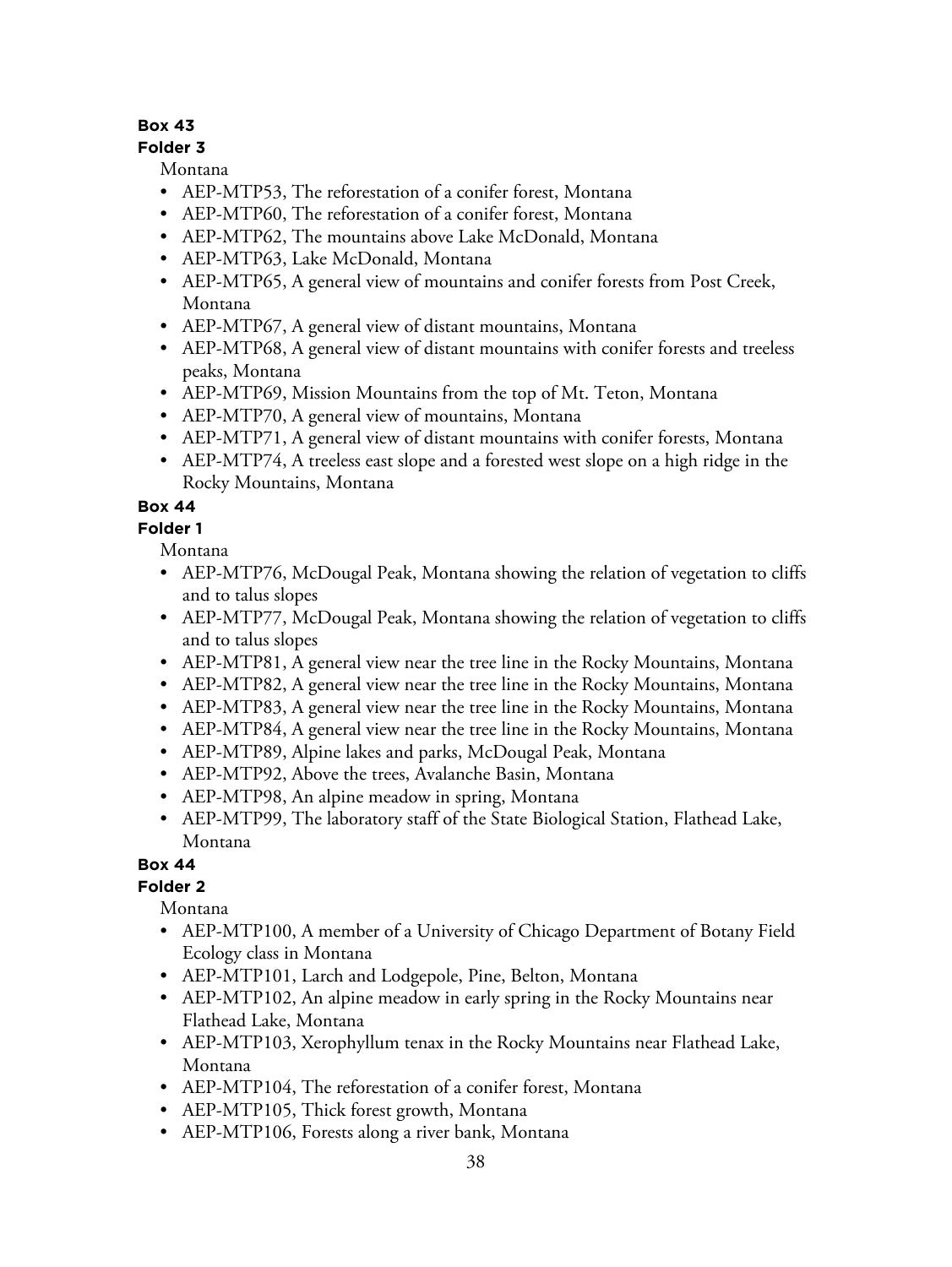• AEP-MTP107, Forested cliffs of a river canyon, Montana

### **Box 44**

### **Folder 3**

Nevada

• AEP-NVP1, Opuntia parryi at the west end of Indian Spring Valley, Nevada

### **Box 44**

### **Folder 4**

New Mexico

- AEP-NMP1, Pine on hill, irrigation in foreground, Santa Fe, New Mexico
- AEP-NMP2, Looking southwest, Laguna, New Mexico
- AEP-NMP3, Near Santa Fe, New Mexico

### **Box 44**

#### **Folder 5**

New York

- AEP-NYP1, "The Spit," a sand beach at Cold Spring Harbor, New York
- AEP-NYP2, Uprooted tree in a swamp, Cold Spring Harbor, New York
- AEP-NYP3, Open Robinia pseudoacacia in New York
- AEP-NYP4, Robinia pseudoacacia, New York
- AEP-NYP5, Two kinds of leaves from Broussonetia papyrifera, New York
- AEP-NYP6, Fungus, Cold Spring Harbor, New York
- AEP-NYP7, Lactuca canadensis, Cold Spring Harbor, New York
- AEP-NYP8, A forest, Cold Spring Harbor, New York
- AEP-NYP9, Mesophytic forest, Cold Spring Harbor, New York
- AEP-NYP10, At Cold Spring Harbor, New York

### **Box 45**

### **Folder 1**

New York

- AEP-NYP11, An avenue of Locusts, Cold Spring Harbor, New York
- AEP-NYP12, Carnegie Laboratory, Cold Spring Harbor, New York
- AEP-NYP13, Yard of the Carnegie Laboratory, Cold Spring Harbor, New York
- AEP-NYP14, Yard of the Carnegie Laboratory, Cold Spring Harbor, New York
- AEP-NYP15, Dam near Carnegie Laboratory, Cold Spring Harbor, New York
- AEP-NYP16, General low tide, Cold Spring Harbor, New York
- AEP-NYP17, High tide, Cold Spring Harbor, New York
- AEP-NYP18, Low tide, Cold Spring Harbor, New York
- AEP-NYP19, Pinus rigida, Cold Spring Harbor, New York
- AEP-NYP20, Quercus stellata in New York
- AEP-NYP21, Sassafras albidum in New York

### **Box 45**

# **Folder 2**

New York

- AEP-NYP22, Juniperus virginiana in New York
- AEP-NYP23, Undergrowth in a Chestnut forest, Cold Spring Harbor, New York
- AEP-NYP24, Castanea dentata in New York
- AEP-NYP25, Cornus florida in New York
- AEP-NYP26, Gleditsia triacanthos in New York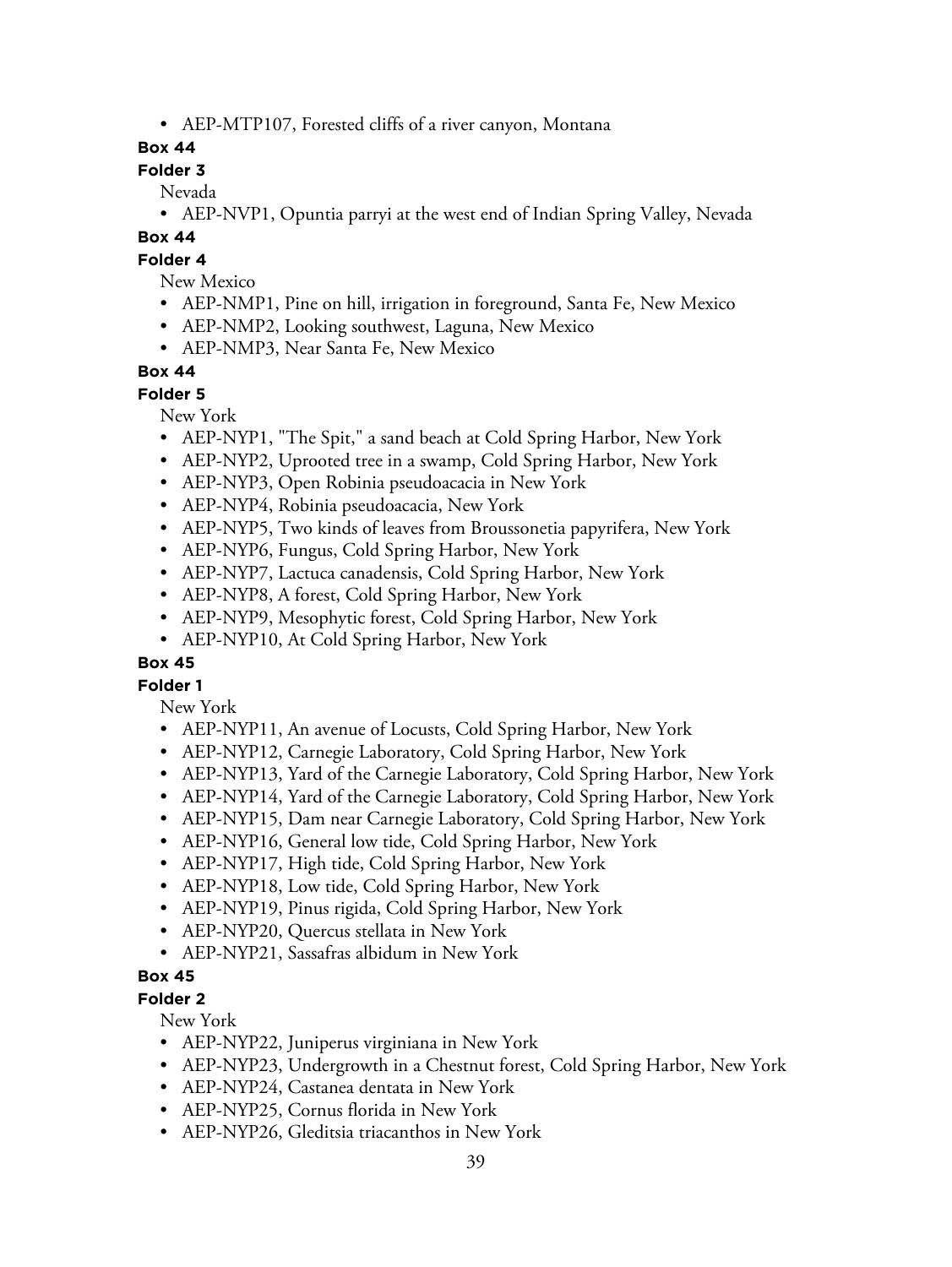- AEP-NYP27, Liriodendron tulipifera in New York
- AEP-NYP28, Ailanthus altissima on the path near a railway station, New York
- AEP-NYP29, Robinia pseudoacacia in New York
- AEP-NYP30, Lighthouse and sand dunes, Fire Island, New York

**Folder 3** New York

- AEP-NYP31, Lighthouse and sand dunes, Fire Island, New York
- AEP-NYP32, Stratification, Fire Island, New York
- AEP-NYP33, Ammophila breviligulata and Hudsonia tomentosa on dunes, Fire Island, New York
- AEP-NYP34, Sand dunes, Fire Island, New York
- AEP-NYP35, Sand dune crater, Fire Island, New York
- AEP-NYP36, Sand dunes, Fire Island, New York
- AEP-NYP37, Sand dunes, Fire Island, New York
- AEP-NYP38, Sand dunes, Fire Island, New York
- AEP-NYP39, Sand dunes, Fire Island, New York
- AEP-NYP40, Juniperus virginiana branches, New York

### **Box 46**

#### **Folder 1**

New York

- AEP-NYP41, Mesophytic forest, New York
- AEP-NYP42, Juniperus virginiana, Lloyd Neck, Long Island, New York
- AEP-NYP43, Salt meadow, Lloyd Neck, Long Island, New York
- AEP-NYP44, Salt meadow, Lloyd Neck, Long Island, New York
- AEP-NYP45, View from the middle of the Salicornia zone, Lloyd Neck, Long Island, New York
- AEP-NYP46, Beach, Lloyd Point, Long Island, New York
- AEP-NYP47, Robinia pseudoacacia and Ailanthus altissima, New York
- AEP-NYP48, General view of a dying salt marsh, Oyster Bay, Long Island, New York
- AEP-NYP49, General view of a dying salt marsh, Oyster Bay, Long Island, New York
- AEP-NYP50, General view of a dying salt marsh near Oyster Bay, Long Island, New York

#### **Box 46**

### **Folder 2**

New York

- AEP-NYP51, Transition from beach to Pine forest near Oyster Bay, Long Island, New York
- AEP-NYP52, Erosion of moraine headland near Oyster Bay, Long Island, New York
- AEP-NYP53, Juniperus virginiana near Oyster Bay, Long Island, New York
- AEP-NYP54, Lathyrus japonicus var. maritimus in New York
- AEP-NYP55, Arenaria in New York
- AEP-NYP56, Hudsonia tomentosa in New York
- AEP-NYP57, Juniperus virginiana in a pasture, New York
- AEP-NYP58, Hibiscus moscheutos in New York
- AEP-NYP59, A gneiss boulder in New York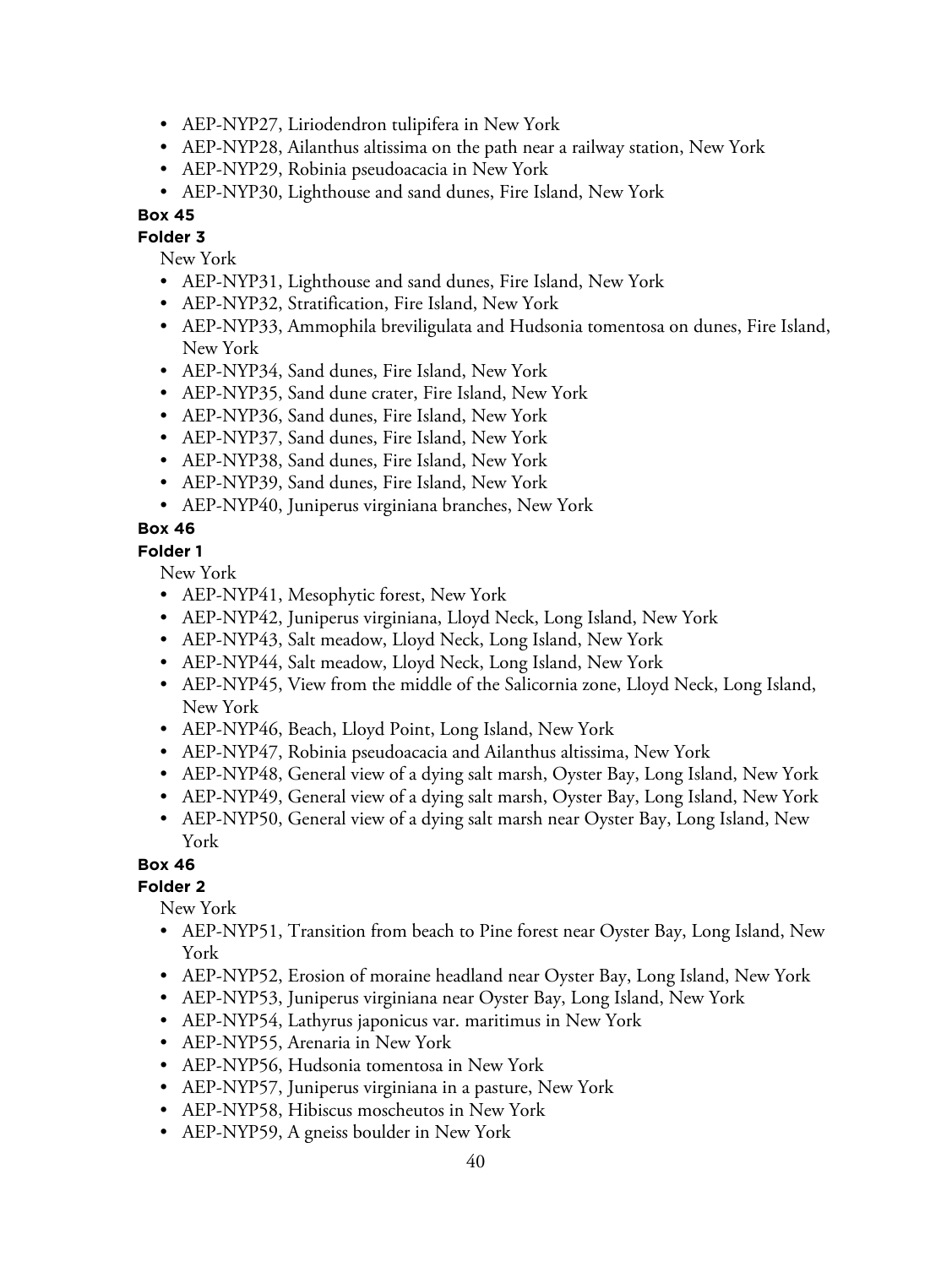- AEP-NYP60, A gneiss boulder in New York
- AEP-NYP61, Arctium lappa in New York

#### **Folder 3**

Ohio

- AEP-OHP1, Prairie with dominance of Chrysopogon aciculatus, Potentilla fruticosa, and Betula pumila, Carey, Ohio
- AEP-OHP2, A man standing next to a mule on which three children are seated, Ohio
- AEP-OHP3, On the Ohio opposite the mouth of the Kanawha River looking toward Point Pleasant, West Virginia
- AEP-OHP4, Old barn near Gallipolis, Ohio
- AEP-OHP5, Cousins at home in Ohio
- AEP-OHP6, Home in Ohio
- AEP-OHP7, Home near Gallipolis, Ohio
- AEP-OHP8, Home near Gallipolis, Ohio
- AEP-OHP9, Mill at the right for grinding corn near an old dam near Gallipolis, Ohio

## **Box 47**

**Folder 1**

Ohio

- AEP-OHP10, Old mill and swimming hole at Raccoon Creek near Gallipolis, Ohio
- AEP-OHP11, Ohio pond produced by Big Spring from which Big Spring Prairie takes its name
- AEP-OHP12, Roots prominent from soil settling, the prairie begins just beyond the fence, Ohio
- AEP-OHP13, View in Sutphens Woods at the edge of Big Spring Prairie, Ohio
- AEP-OHP14, Edge of thicket on portion of prairie burned over by fire 8 years earlier, Ohio
- AEP-OHP15, Willow and Poplar thicket on portion of prairie burned over by fire 8 years earlier, Ohio
- AEP-OHP16, Boulder on prairie with soil settling by drainage from land above to present level, near Carey, Ohio

### **Box 47**

**Folder 2**

Oregon

• AEP-ORP2, Showing the tree limit on ridges, Eliot Glacier, Mount Hood, Oregon

# **Box 47**

### **Folder 3**

Tennessee

- AEP-TNP1, Magnolia macrophylla, Big Creek Gap, Tennessee
- AEP-TNP2, Quercus coccinea and Quercus tinctoria, Big Creek Gap, Tennessee
- AEP-TNP3, Sandstone cliff with dominance of Pinus pungens, Big Creek Gap, Tennessee
- AEP-TNP4, Big Creek Gap, Tennessee
- AEP-TNP5, General view of the Cumberland Mountains near Big Creek Gap, Tennessee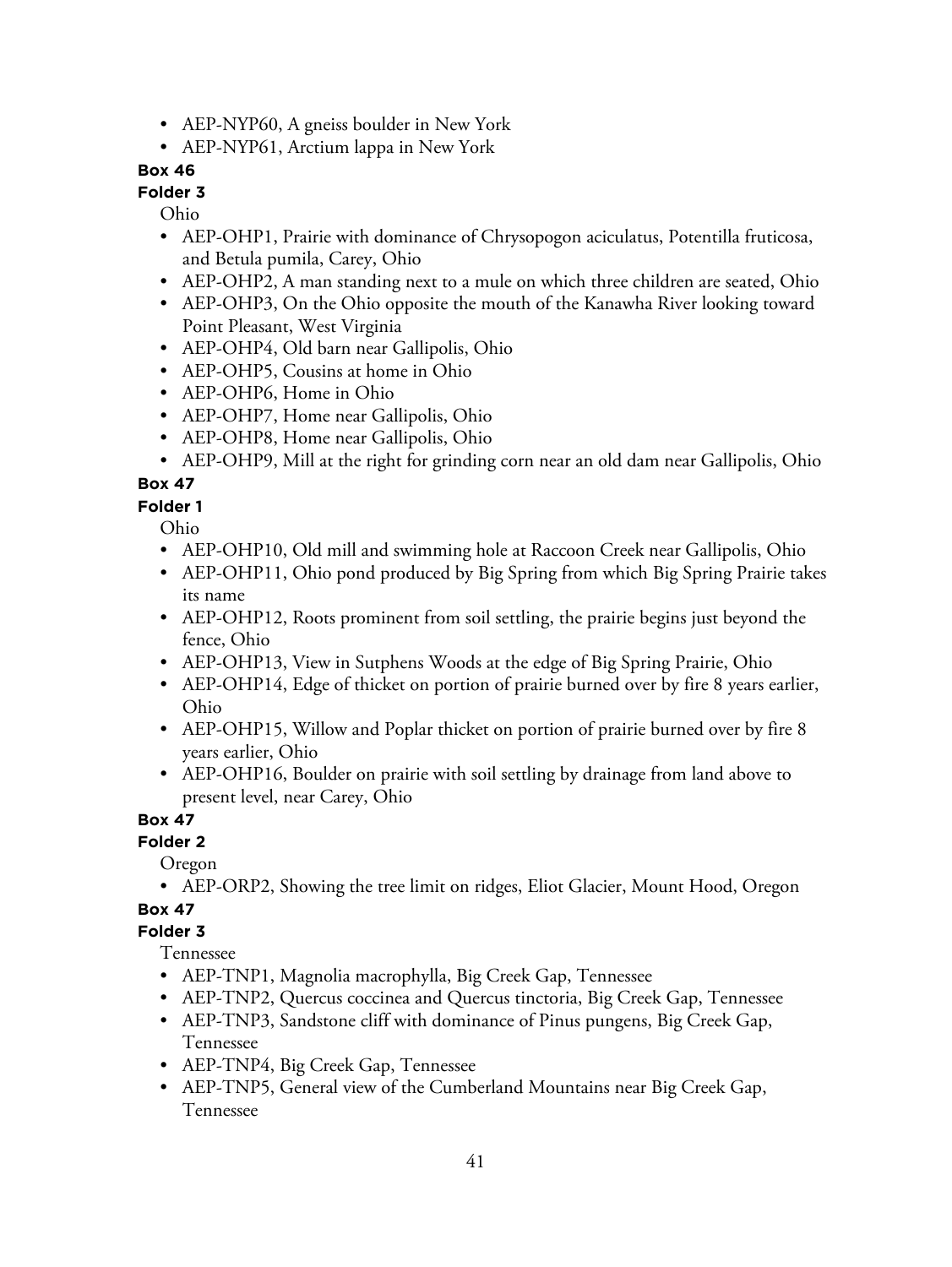- AEP-TNP6, Xerophytic flora to the south with Table Mountain Pine and Black Oak, Big Creek Gap, Tennessee
- AEP-TNP7, Showing mesophytic flora of Maple, Tulip, Chestnut, etc. to the north, Big Creek Gap, Tennessee
- AEP-TNP8, Looking down from the rocks, Big Creek Gap, Tennessee
- AEP-TNP9, Looking up left to the Big Creek tributary, Big Creek Gap, Tennessee.
- AEP-TNP10, Looking down into Big Creek Gap, Tennessee

### **Folder 4**

Tennessee

- AEP-TNP11, Big Creek Gap, Tennessee
- AEP-TNP12, Mountain to the right of Big Creek Gap, Tennessee
- AEP-TNP13, Looking up the creek at Big Creek Gap, Tennessee
- AEP-TNP14, Quercus alba with Toxicodendron radicans showing denuding influence of the stream, Big Creek Gap, Tennessee
- AEP-TNP15, Morus rubra ona floodplain, La Follette, Tennessee
- AEP-TNP16, Ulmus Americana on the floodplain, Big Creek Gap, Tennessee
- AEP-TNP17, Amelanchier on the floodplain, La Follette, Tennessee

# **Box 48**

### **Folder 1**

Tennessee

- AEP-TNP18, A Lee formation cliff of carboniferous sandstone with lichens, crevice plants, and Rhododendron, Big Creek Gap, Tennessee
- AEP-TNP19, Close view of Juniperus virginiana woods on exposed Knox dolomite, Big Creek Gap, Tennessee
- AEP-TNP20, Xerophytic woods dominated by Juniperius virginiana on an outcrop of Silurian Period Knox dolomite, Big Creek Gap, Tennessee
- AEP-TNP21, Sandstone crags with Pinus pungens, Big Creek Gap, Tennessee
- AEP-TNP22, Quercus coccinea and Quercus tinctoria, Big Creek Gap, Tennessee
- AEP-TNP23, Quercus prinus, Big Creek Gap, Tennessee
- AEP-TNP24, Shag Bark Hickory, Big Creek Gap, Tennessee
- AEP-TNP25, Forest of Castanea dentata in bloom, Big Creek Gap, Tennessee
- AEP-TNP26, Group of Castanea dentata, Big Creek Gap, Tennessee

# **Box 48**

# **Folder 2**

Tennessee

- AEP-TNP27, Castanea dentata, Big Creek Gap, Tennessee
- AEP-TNP28, Rhododendron undergrowth in deciduous woods, La Follette, Tennessee
- AEP-TNP29, Liriodendron tulipifera in the center of a mesophytic deciduous forest, Big Creek Gap, Tennessee
- AEP-TNP30, Aesculus, Big Creek Gap, Tennessee
- AEP-TNP31, Tsuga canadensis, La Follette, Tennessee
- AEP-TNP32, Liriodendron tulipifera, Big Creek Gap, Tennessee
- AEP-TNP33, Liriodendron tulipifera, La Follette, Tennessee
- AEP-TNP34, Magnolia acuminata, La Follette, Tennessee
- AEP-TNP35, Burl on an Oak, Big Creek Gap, Tennessee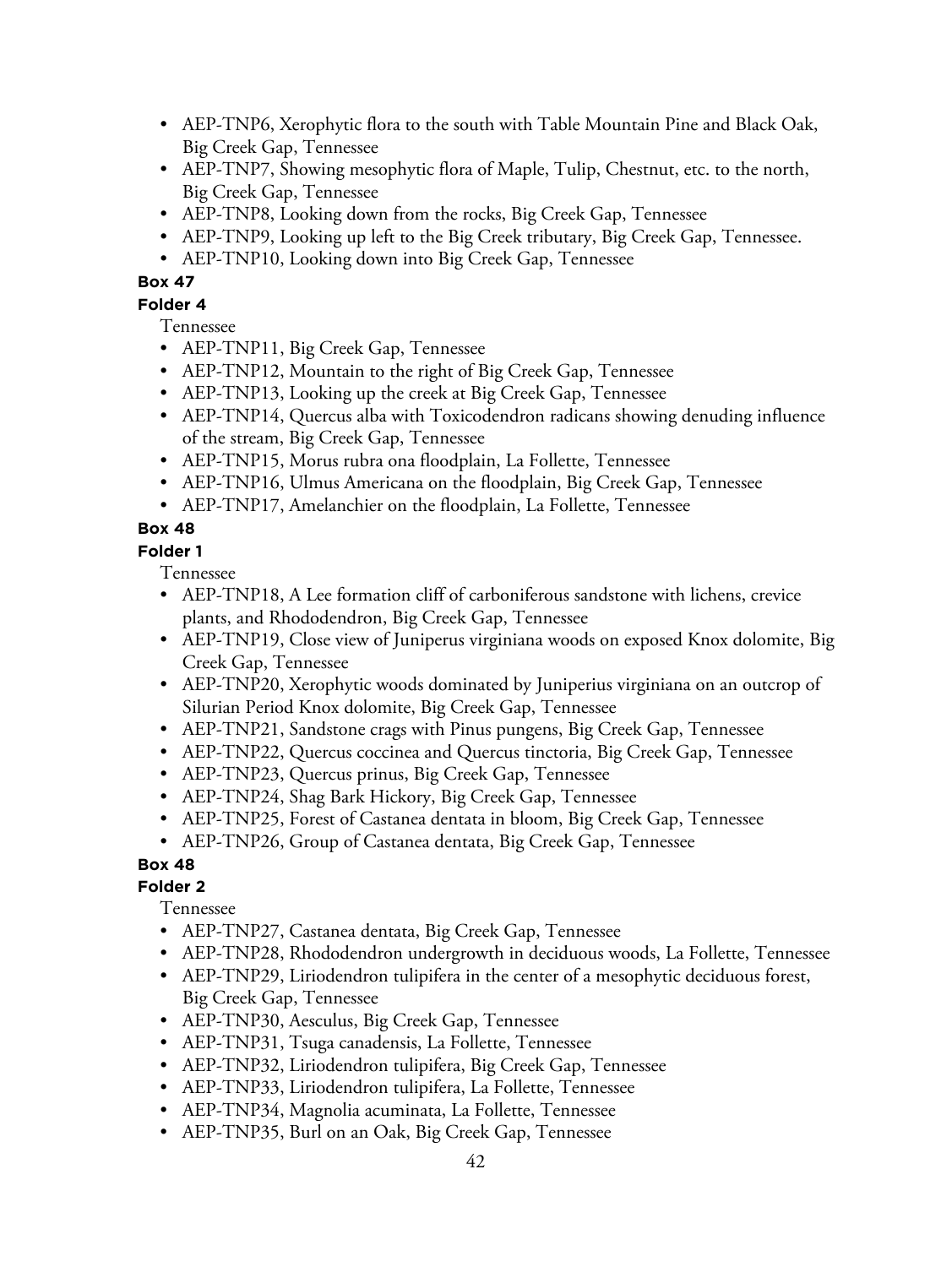### **Folder 3**

Tennessee

- AEP-TNP36, Outcrop of carboniferous Neuman limestone, Big Creek Gap, Tennessee
- AEP-TNP37, Contact of Devonian Period Chattanooga shale and carboniferous Newman limestone, Big Creek Gap, Tennessee
- AEP-TNP38, Cornfield on the hill above a limestone sink hole, Jacksboro, Tennessee
- AEP-TNP39, Limestone sink hole with the Cumberland Mountains in the distance, Jacksboro, Tennessee
- AEP-TNP40, Chrysanthemum near a limestone sink hole, Jacksboro, Tennessee
- AEP-TNP41, Maple covered with Rape and Pawpaw growing in a limestone sink hole, Jacksboro, Tennessee
- AEP-TNP42, An edaphic Pine forest on the sandstone bluff with a deciduous climatic forest in the foreground, Jellico, Tennessee
- AEP-TNP43, The Narrows at Jellico, Tennessee

## **Box 49**

## **Folder 1**

Tennessee

- AEP-TNP44, The Narrows at Jellico, Tennessee
- AEP-TNP45, The Narrows at Jellico, Tennessee
- AEP-TNP46, Forest of Pinus echinata, La Follette, Tennessee
- AEP-TNP47, Clearing on Knox dolomite with Persimmon, Pawpaw, and Redbud, Big Creek Gap, Tennessee
- AEP-TNP48, Clearing thicket on Knox dolomite with Persimmon, Pawpaw, Sassafras, and Redbud, Big Creek Gap, Tennessee
- AEP-TNP49, Large sandstone boulder in the woods, Jacksboro, Tennessee
- AEP-TNP50, Large sandstone boulder in the woods, Jacksboro, Tennessee
- AEP-TNP51, Forest of Quercus alba, Big Creek Gap, Tennessee

# **Box 49**

### **Folder 2**

Texas

- AEP-TXP1, A Yucca formation on the slopes of the Chisos Mountains, Texas
- AEP-TXP2, Yucca, Agave, and Cactus formation on stony mountain slopes on the Rio Grande River near Big Bend National Park, Texas
- AEP-TXP3, A dead Bunch Grass desert on adobe soil, Tornillo Flat, Texas
- AEP-TXP4, Quercus grisea and Juniperus formations on an outlying butte of the Llano Estacado near Big Springs, Texas
- AEP-TXP5, Grass formation with Yucca glauca at three thousand seven hundred feet altitude on the summit of the Llano Estacado, Texas

# **Box 49**

# **Folder 3**

Utah

- AEP-UTP1, Opuntia whipplei, Upper Santa Clara Crossing, Utah
- AEP-UTP2, Opuntia echinocarpa, St. George Valley, Utah
- AEP-UTP3, Cereus engelmannii, St. George Valley, Utah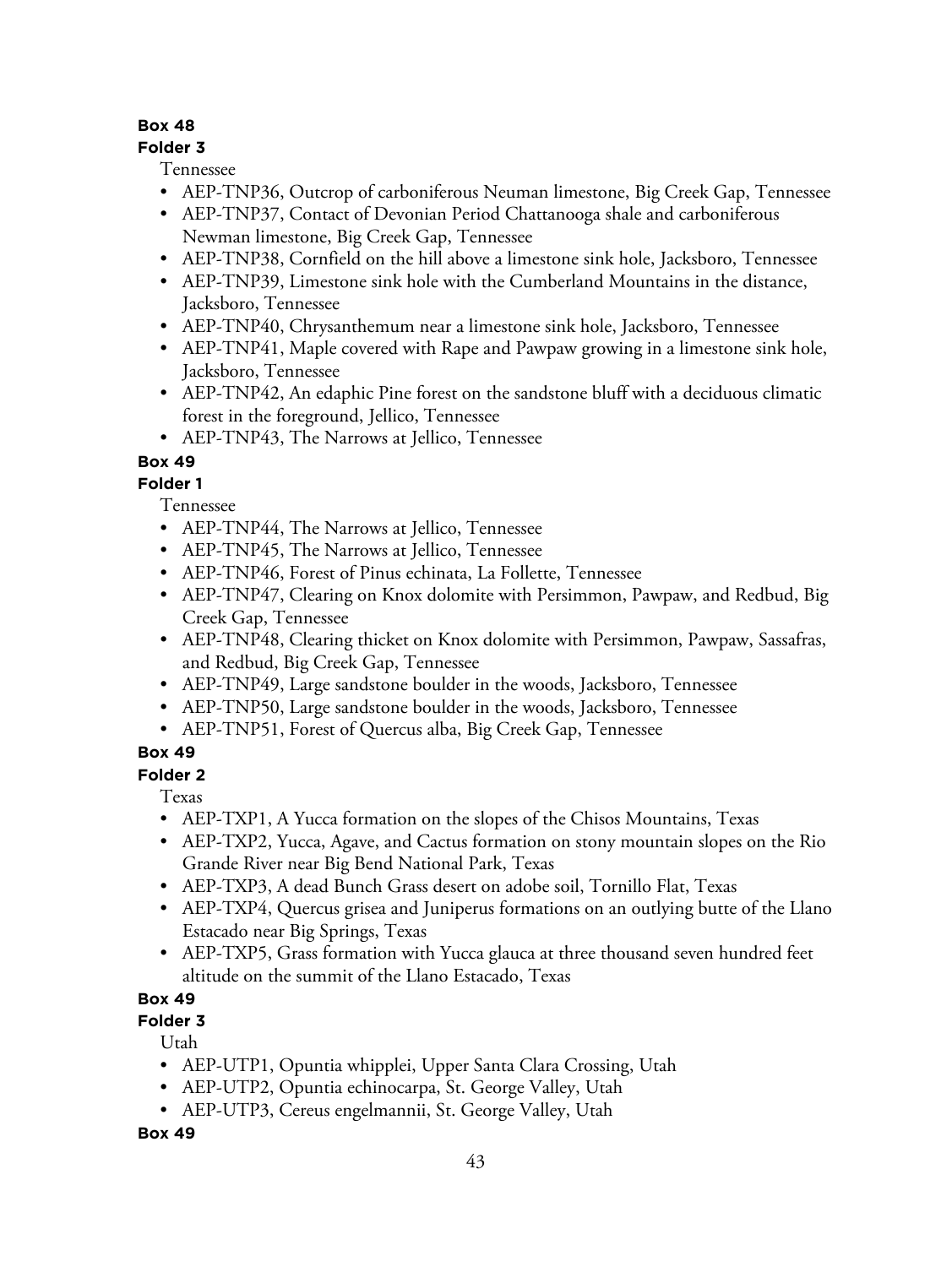#### **Folder 4**

Washington

- AEP-WAP1, Basalt exposure at the eastern base of the Cascades, Washington
- AEP-WAP2, Artemisia, Pinus ponderosa, and desert plants with hills and volcanic rock in the distance, Wenatchee, Washington
- AEP-WAP7, Seedling stages of tree on a fallen log, Skykomish, Washington
- AEP-WAP10, Sagebrush vegetation, Wenatchee, Washington
- AEP-WAP11, Sagebrush vegetation, Wenatchee, Washington
- AEP-WAP12, A University of Chicago Department of Botany Field Ecology class ready to climb Mt. Rainier, Washington
- AEP-WAP13, A University of Chicago Department of Botany Field Ecology class ready to climb Mt. Rainier, Washington
- AEP-WAP14, Tumwater Canyon, Wenatchee River near Leavenworth, Washington

**Box 49**

#### **Folder 5**

Wisconsin

• AEP-WIP19, Castellated erosion remnants of sandstone, Camp Douglas, Wisconsin

## **Subseries 2: Oversize Prints**

### **Box 50**

#### **Folder 1**

Illinois

- AEP-ILP34, A young clay ravine on the north side of Chicago, Illinois
- AEP-ILP35, A young clay ravine on the north side of Chicago, Illinois
- AEP-ILP36, A young clay ravine on the north side of Chicago, Illinois
- AEP-ILP61, Adiantum, Maranta, and Pandanus in the Washington Park greenhouse, Chicago, Illinois

#### **Box 50**

### **Folder 2**

Illinois

• AEP-ILP66, Botany faculty and students in front of the Botany Building, Hull Biological Laboratories, University of Chicago, Chicago, Illinois

# **Box 50**

### **Folder 3**

Illinois

- AEP-ILP83, Naked clay bluffs, Glencoe, Illinois
- AEP-ILP118, Beach dunes, Lake Bluff, Illinois
- AEP-ILP119, Beach dunes, Lake Bluff, Illinois
- AEP-ILP154, Vegetation of coarse grasses and Silphium laciniatum on a prairie, Pullman, Illinois
- AEP-ILP155, An extensive swamp of Scirpus lacustris newly reclaimed from Lake Calumet, Pullman, Illinois

### **Box 50**

**Folder 4**

Indiana

• AEP-INP18, View of dune, Dune Park, Indiana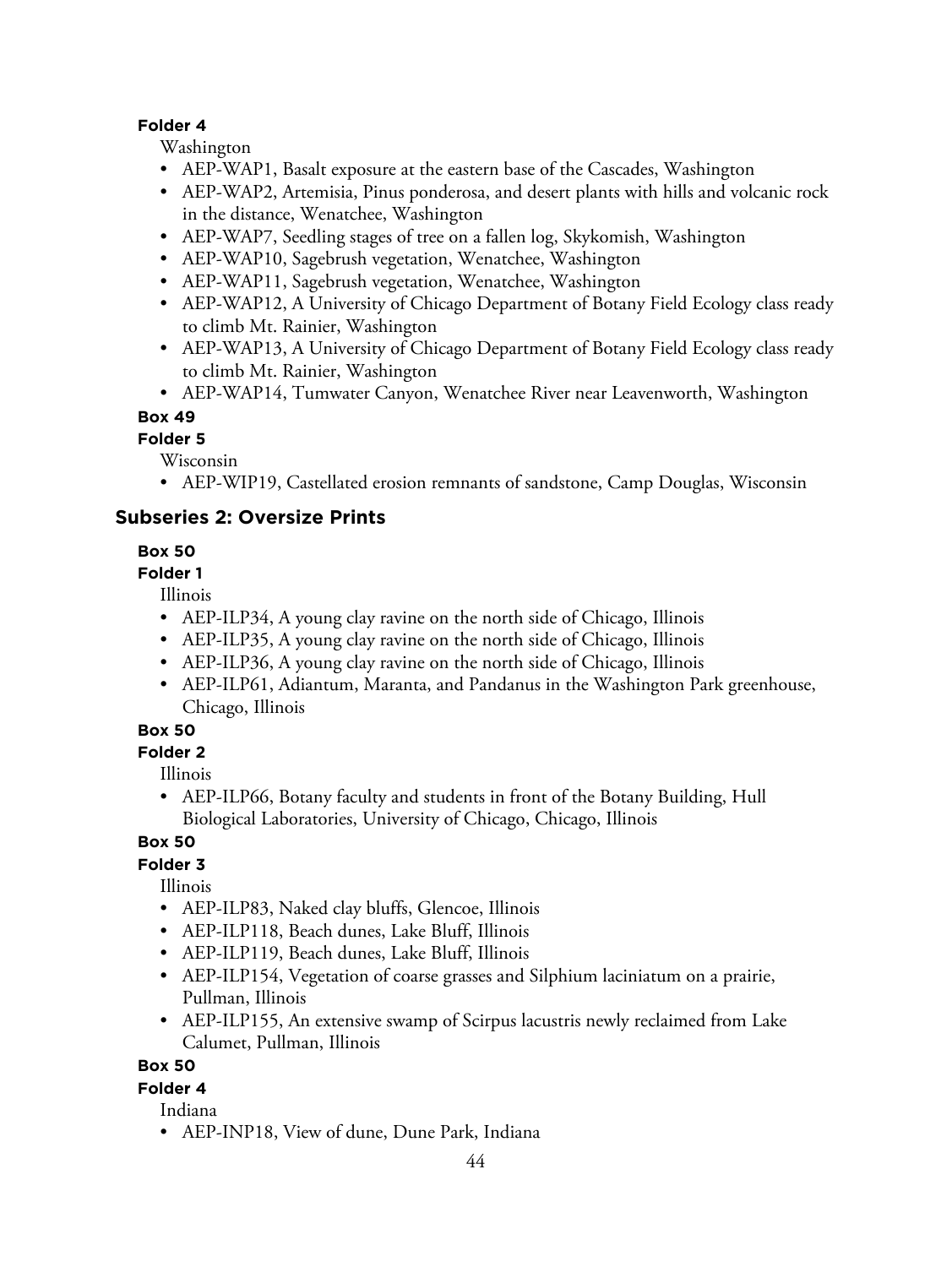- AEP-INP21, Pine graveyard, Dune Park, Indiana
- AEP-INP28, View of dune, Dune Park, Indiana
- AEP-INP32, An advancing lee slope of a dune in fall covering a swamp and grove of Pine, Dune Park, Indiana
- AEP-INP33, The face of an advancing dune in winter with Cornus stolonifera on its slope, Dune Park, Indiana

#### **Folder 5**

Indiana

- AEP-INP52, A forest of Quercus alba in the Wabash River bottoms, Gibson County, Indiana
- AEP-INP54, A close view of an advancing dune, Dune Park, Indiana
- AEP-INP74, Encroachment of a dune in summer upon a Bulrush swamp, Dune Park, Indiana
- AEP-INP85, Encroachment of a dune upon a bulrush and waterlily swamp, Dune Park, Indiana
- AEP-INP86, Pine graveyard, Dune Park, Indiana
- AEP-INP87, The lee face of an advancing dune, Dune Park, Indiana

## **Box 50**

#### **Folder 6**

Minnesota

- AEP-MNP1, Heracleum lanatum, Glenwood, Minnesota
- AEP-MNP2, Habenaria in Cook County, Minnesota
- AEP-MNP3, Rudbeckia laciniata, Crookston, Minnesota
- AEP-MNP5, A Willow swamp, Crookston, Minnesota
- AEP-MNP4, Prairie at Crookston, Minnesota

# **Box 50**

#### **Folder 7**

Minnesota

- AEP-MNP6, Eriophorum, Glenwood, Minnesota
- AEP-MNP7, Penstemon albidus, Glenwood, Minnesota
- AEP-MNP8, Helianthus at Crookston, Minnesota
- AEP-MNP9, Asclepias syriaca at Glenwood, Minnesota
- AEP-MNP10, Heuchera at Glenwood, Minnesota

### **Box 50**

### **Folder 8**

Minnesota

- AEP-MNP11, Antennaria at Glenwood, Minnesota
- AEP-MNP12, Salsola tragus on an early stage of bluff, Minneapolis, Minnesota
- AEP-MNP13, Cypripedium, Glenwood, Minnesota
- AEP-MNP14, Saxifraga pensylvanica, Glenwood, Minnesota
- AEP-MNP15, Grand Marais, Minnesota

#### **Box 50**

#### **Folder 9**

Minnesota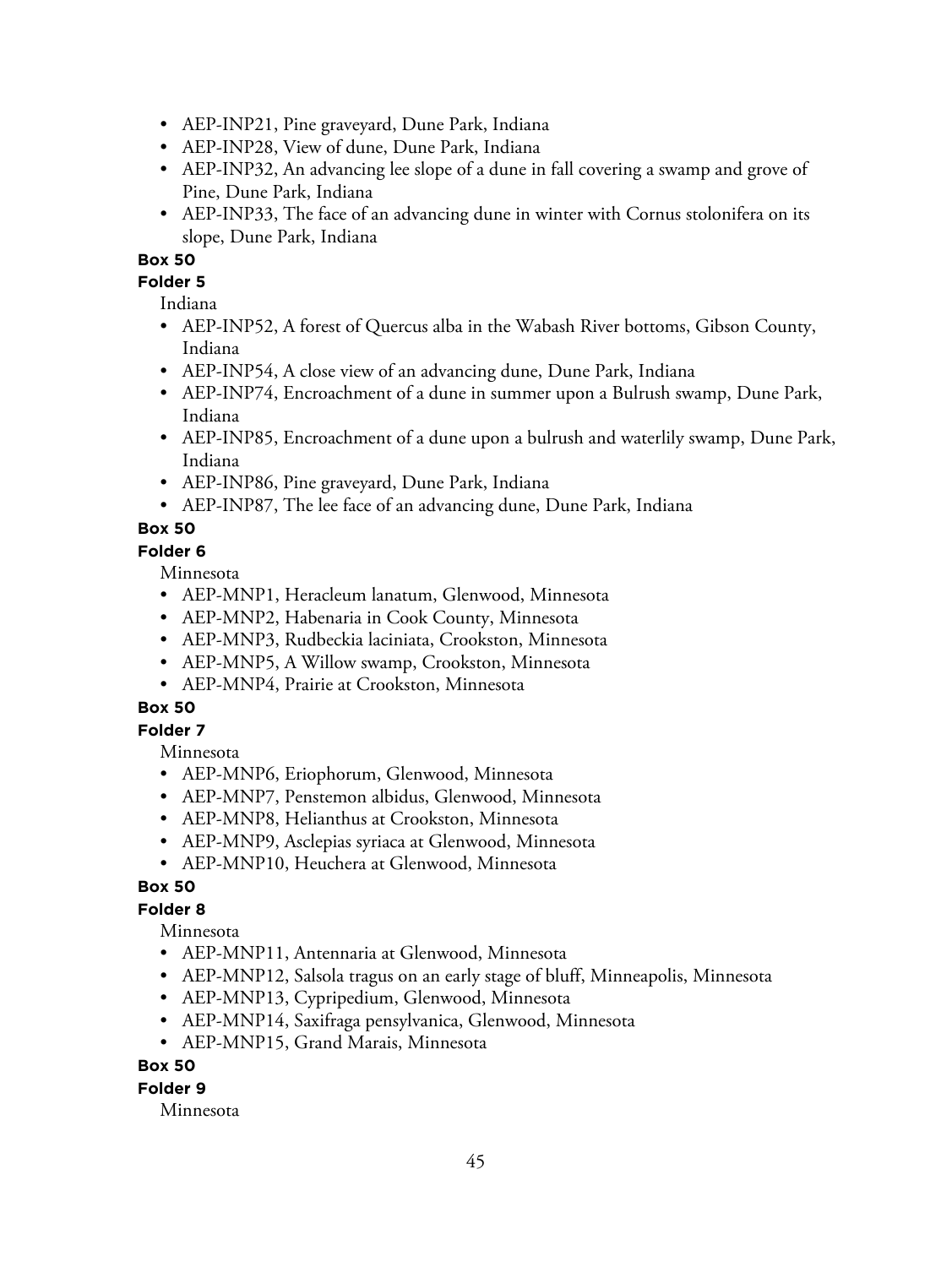- AEP-MNP16, An early rock stage with the lichen Umbilicaria, Grand Marais, Minnesota
- AEP-MNP17, Lycopodium clavatum, Grand Marais, Minnesota
- AEP-MNP18, Grand Marais, Minnesota
- AEP-MNP19, Pinguicula, Grand Marais, Minnesota
- AEP-MNP20, Cornus canadensis and the lichen Cladonia on top of a basalt ledge, Grand Marais, Minnesota
- AEP-MNP21, Corallorrhiza multiflora, Grand Marais, Minnesota

### **Folder 1**

Minnesota

- AEP-MNP23, Verbascum thapsus, Minneapolis, Minnesota
- AEP-MNP24, Triglochin at Minneapolis, Minnesota
- AEP-MNP25, Betula with Leucobryum at the foot of its trunk, Lake Minnetonka, Minnesota
- AEP-MNP26, Rubus parviflorus, Rosebush Falls, Minnesota
- AEP-MNP27, Phegopteris dryopteris, Tofte, Minnesota

# **Box 51**

### **Folder 2**

Minnesota

- AEP-MNP28, Caltha palustris, Tofte, Minnesota
- AEP-MNP29, A dying lake showing zonation, Minnesota
- AEP-MNP30, An algae, Minnesota
- AEP-MNP31, Cordyceps fungi, Minnesota

### **Box 51**

# **Folder 3**

Montana

- AEP-MTP1, The falls of the Pend Oreille River, Montana
- AEP-MTP2, A ravine tributary to the Pend Oreille River, Montana
- AEP-MTP3, Valley of the Pend Oreille River, Montana with grasses on upland and trees in the bottoms
- AEP-MTP4, Floodplain of the Pend Oreille River with prairie on upland at the south end of Flathead Lake, Montana
- AEP-MTP5, Canyon of Pend Oreille River, Montana

# **Box 51**

# **Folder 4**

Montana

- AEP-MTP6, Canyon at the boundary between prairie and forest, Midvale, Montana
- AEP-MTP7, Floodplain of the Missouri River in eastern Montana
- AEP-MTP8, Delta of Flathead River, Montana
- AEP-MTP9, Eleocharis on the embankment along the delta of Flathead River, Montana
- AEP-MTP10, Salix standing behind Eleocharis on the embankment along the delta of Flathead River, Montana

**Box 51**

### **Folder 5**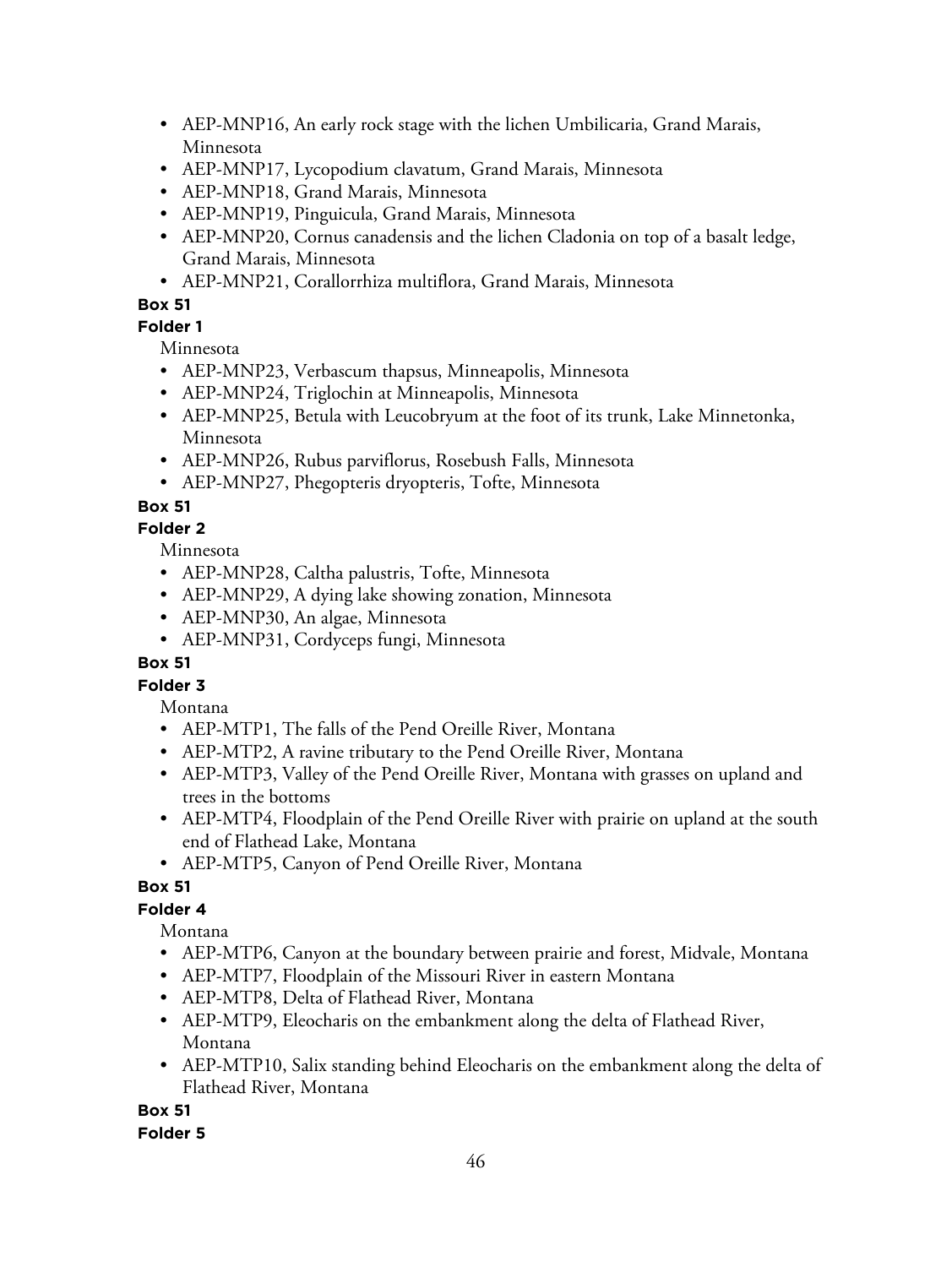Montana

- AEP-MTP11, Partly submerged Willow with Mangrove habits growing at the outermost edge of the Flathead River delta, Montana
- AEP-MTP12, Old zone of Populus stands behind zones of Salix and Eleocharis showing the advance of plant societies in the delta of Flathead River, Montana
- AEP-MTP13, View of Salix among Eleocharis in the interior of the Flathead River delta, Montana
- AEP-MTP14, View of Salix amygdaloides and Salix lasiandra in an interior Salix zone of the Flathead River delta, Montana
- AEP-MTP15, Cottonwood in the oldest part of the Flathead River delta, Montana

# **Box 51**

# **Folder 6**

Montana

- AEP-MTP16, Cottonwood in the Flathead River delta, Montana
- AEP-MTP17, Flathead River, Montana
- AEP-MTP21, Outer Red Cedar zone and a gently sloping beach with hydrophytic vegetation on the shore of Swan Lake, Montana
- AEP-MTP22, Isoetes among other hydrophytic forms in a marginal zone of Swan Lake, Montana
- AEP-MTP23, Top of a dolomite hill near Flathead Lake, Montana showing sparse and reduced vegetation
- AEP-MTP25, Dolomite cliff near Flathead Lake, Montana showing lowland country partly forested and partly cleared

# **Box 51**

**Folder 7**

Montana

- AEP-MTP26, Dolomite cliff with luxuriant vegetation near Flathead Lake, Montana
- AEP-MTP27, Dolomite outcrop at lake level with sparse vegetation though exposure, Flathead Lake, Montana
- AEP-MTP28, Dolomite cliff near Flathead Lake, Montana with scarcely exposed rock and well-developed trees
- AEP-MTP30, Transition from tree zones in the bottoms to upland prairie along the Pend Oreille River, Montana
- AEP-MTP32, The border between forest and prairie, Dayton, Montana
- AEP-MTP33, The border between prairie and forest on the east slope of the Rocky Mountains, Montana
- AEP-MTP34, Gnarled and scrubby Pine on the east slopes of the Rocky Mountains, Montana
- AEP-MTP35, Gnarled and scrubby Pine on the east slopes of the Rocky Mountains, Montana

# **Box 51**

# **Folder 8**

Montana

- AEP-MTP36, The border between prairie and forest on the east slope of the Rocky Mountains, Montana
- AEP-MTP37, A forest of Lodgepole Pine near Flathead Lake, Montana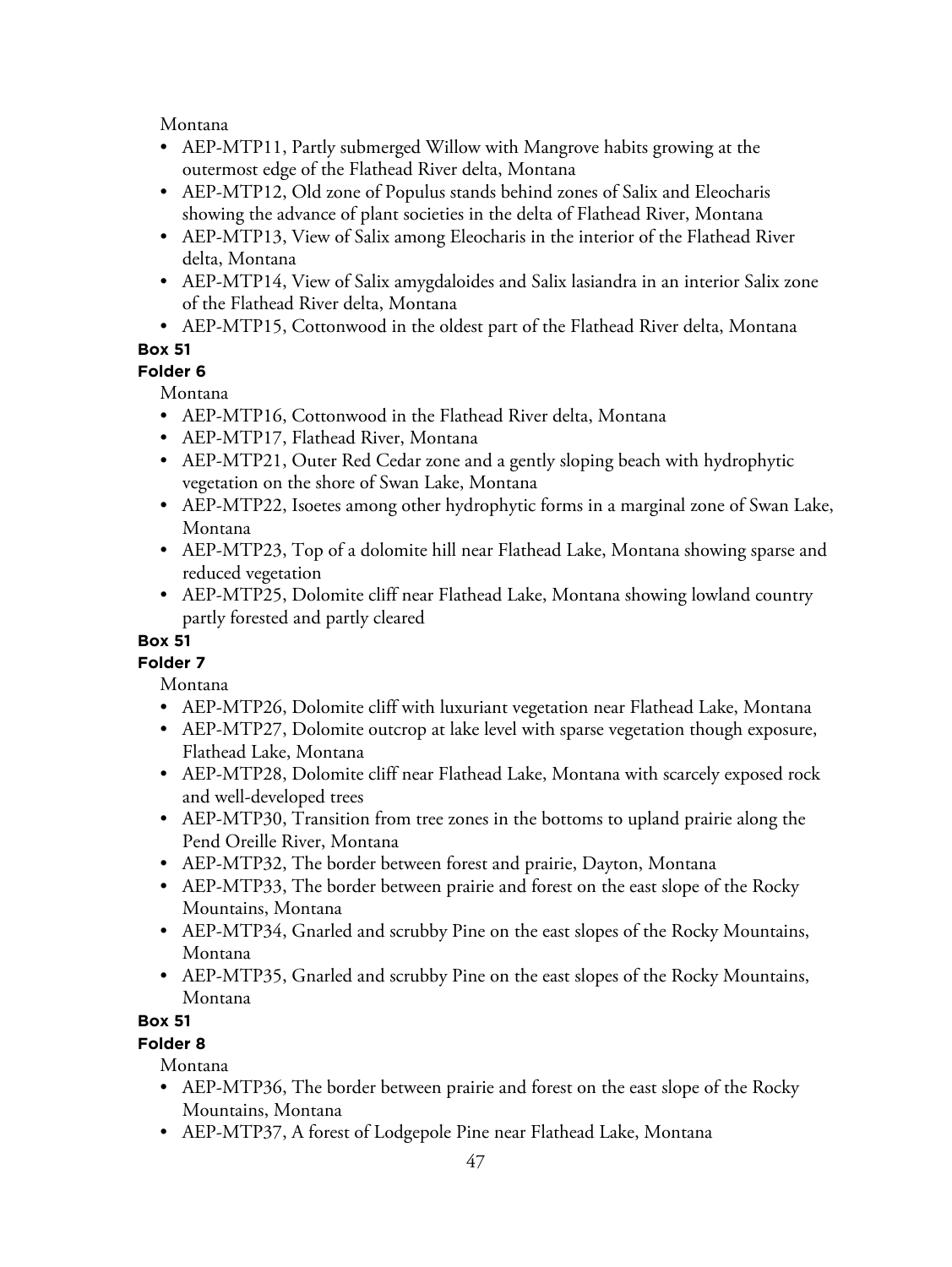- AEP-MTP38, A dense thicket of young timber at the head of Lake McDonald, Montana
- AEP-MTP39, The pendulous lichens Usnea and Alectoria, Montana
- AEP-MTP40, A conifer forest, Belton, Montana
- AEP-MTP41, A mountain guide cabin, a conifer forest, and distant mountains, Lake McDonald, Montana
- AEP-MTP42, Forests and mountains in the distance as seen from Avalanche Lake, Montana

### **Folder 9**

Montana

- AEP-MTP44, A ridge formed by shore ice, Lake McDonald, Montana
- AEP-MTP46, A rich forest of Larch and Douglas Fir on a dolomite outcrop near lake level, Lake McDonald, Montana
- AEP-MTP51, Conifer undergrowth coming in near Belton, Montana
- AEP-MTP54, The reforestation of a conifer forest, Montana
- AEP-MTP55, The reforestation of a conifer forest, Montana
- AEP-MTP56, The reforestation of a conifer forest, Montana
- AEP-MTP57, The reforestation of a conifer forest, Montana
- AEP-MTP58, The reforestation of a conifer forest, Montana
- AEP-MTP59, The reforestation of a conifer forest, Montana

# **Box 52**

**Folder 1**

Montana

- AEP-MTP61, The mountains above Avalanche Basin, Montana
- AEP-MTP62, The mountains above Lake McDonald, Montana
- AEP-MTP63, Lake McDonald, Montana
- AEP-MTP64, A general view of mountains and conifer forests, McDougal Peak, Montana

### **Box 52**

### **Folder 2**

Montana

- AEP-MTP78, Rock with alpine flowers in the foreground, Glacier Basin, Montana
- AEP-MTP79, Near the tree line in the Rocky Mountains, Montana
- AEP-MTP80, McDougal Peak, Montana an alpine view with snowfields and park
- AEP-MTP85, The tree line at Glacier Basin, Montana
- AEP-MTP86, The tree line at McDougal Peak, Montana
- AEP-MTP87, The tree line and a perpetual snowfield on the summit of McDougal Peak, Montana
- AEP-MTP88, Above the tree line, Glacier Basin, Montana
- AEP-MTP90, The tree line, a perpetual snowfield, and an alpine lake and meadow, McDougal Peak, Montana

### **Box 52**

# **Folder 3**

Montana

• AEP-MTP91, Alpine lakes, meadows, parks, and snowfield, McDougal Peak, Montana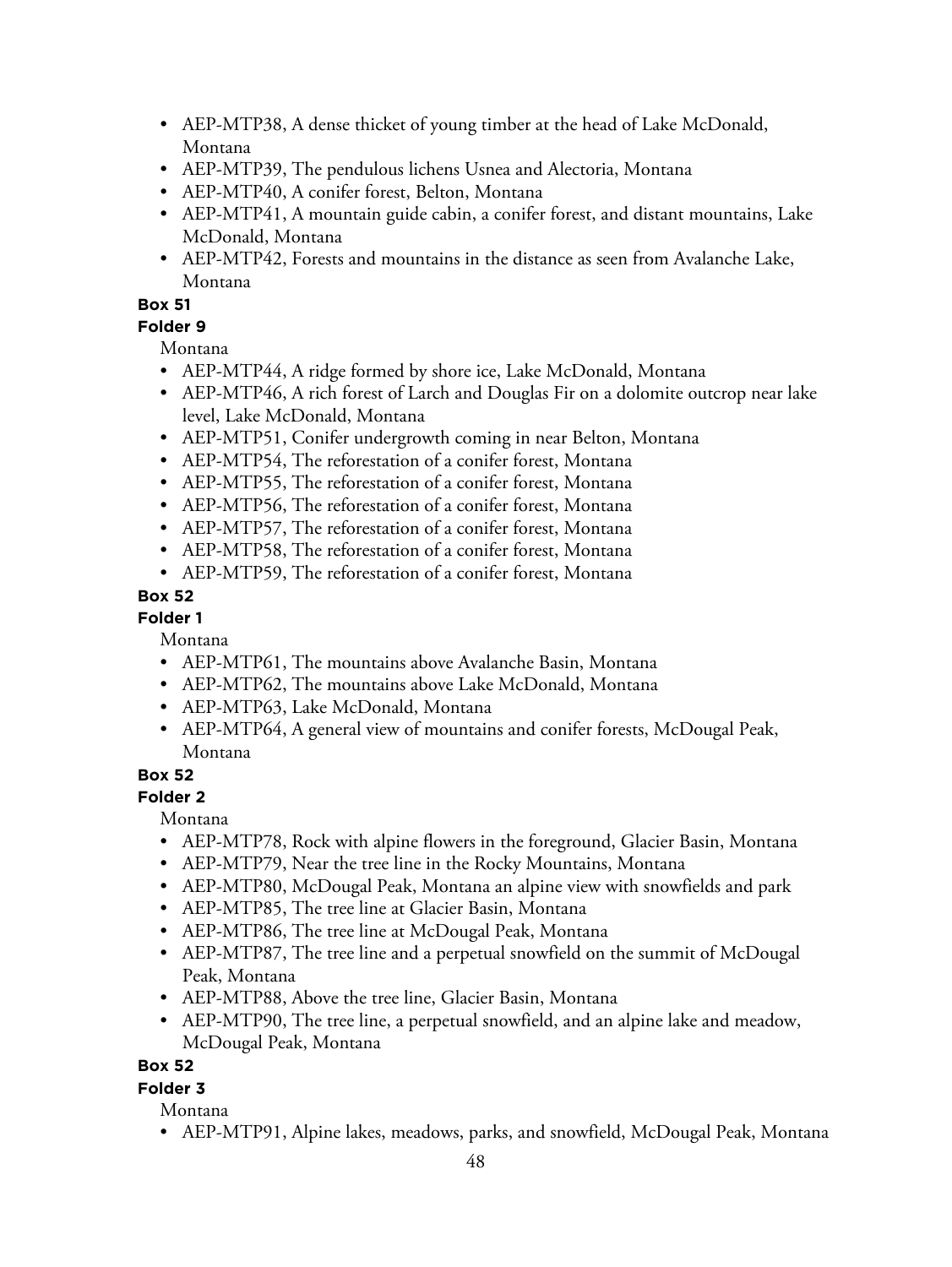- AEP-MTP93, Contorted rocks near Sperry Glacier, Montana
- AEP-MTP94, Contorted rocks near Sperry Glacier, Montana
- AEP-MTP95, Sperry Glacier, Montana
- AEP-MTP96, Moraine at the foot of Sperry Glacier, Montana
- AEP-MTP97, Moraine in front of Sperry Glacier, Montana

**Folder 4**

Oregon

- AEP-ORP1, Distant view of Mount Hood, Oregon
- AEP-ORP2, Showing the tree limit on ridges, Eliot Glacier, Mount Hood, Oregon
- AEP-ORP3, Close view glaciers, moraine and tree line at Mt. Hood, Oregon
- AEP-ORP5, Above the timberline showing moraine ice in foreground with glacier farther back, Mt. Hood, Oregon
- AEP-ORP6, Mountain hemlock at their best, Mt. Hood, Oregon
- AEP-ORP7, Mountain hemlock toward the upper limit showing short, vertical trunks and extensive horizontal branching, Mt. Hood, Oregon
- AEP-ORP8, Mountain hemlock toward the upper limit showing short, vertical trunks and extensive horizontal branching, Mt. Hood, Oregon
- AEP-ORP9, Members of the International Phytogeographic Excursion in America at Crater Lake, Oregon

#### **Box 52**

### **Folder 5**

Washington

- AEP-WAP1, Basalt exposure at the eastern base of the Cascades, Washington
- AEP-WAP2, Artemisia, Pinus ponderosa, and desert plants with hills and volcanic rock in the distance, Wenatchee, Washington
- AEP-WAP3, A conifer forest on the slopes of the Cascades, Washington
- AEP-WAP4, Character of timber at high levels, Cascades, Washington
- AEP-WAP5, Railroad tracks through the Cascades, Washington
- AEP-WAP6, Sharp line between forest and trees of foreground, probably destroyed by avalanche, Cascade Mountains, Washington
- AEP-WAP8, Pinus ponderosa on a basalt outcrop, Spokane Falls, Washington
- AEP-WAP9, Basalt columns, Spokane Falls, Washington
- AEP-WAS10, Pseudotsuga forest with Tsuga seedling, Kapowsin Camp, Washington

### **Subseries 3: Film Negatives**

#### **Box 53**

Items 1-3: Arizona

#### **Box 53**

AEP-AZN1, Ephedra trifurca near Tucson, Arizona

### **Box 53**

AEP-AZN2, Ephedra trifurca near Tucson, Arizona

#### **Box 53**

AEP-AZN3, Ephedra trifurca near Tucson, Arizona

#### **Box 53**

Item 3-4: California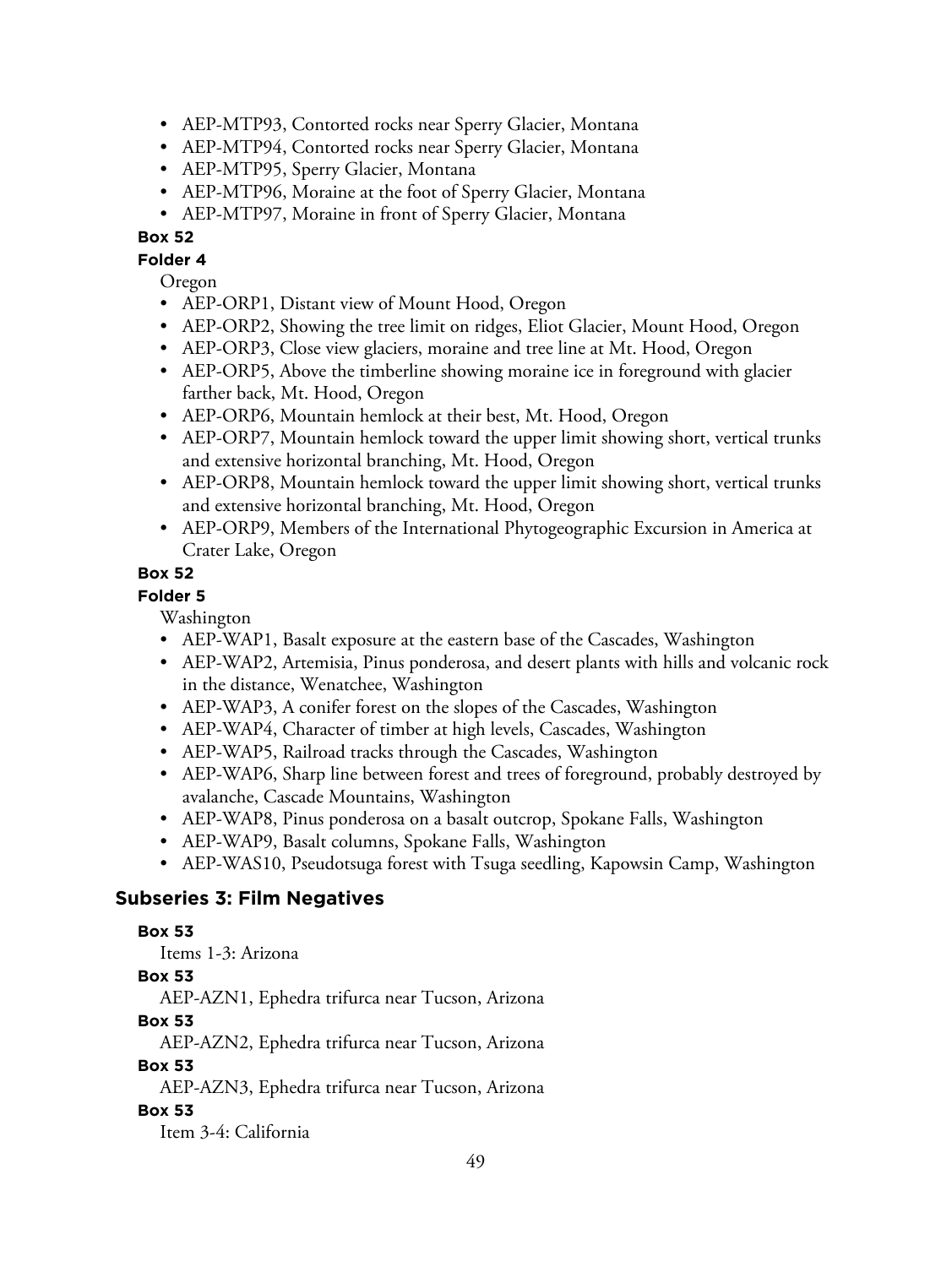AEP-CAN2, Ephedra in the Colorado Desert seen on a trip from Santa Ana, California

**Box 53**

AEP-CAN3, Ephedra californica, Palm Springs, California

#### **Box 53**

Item 5: Illinois

#### **Box 53**

AEP-ILN8, Robert Chodat of Geneva, Switzerland at the University of Chicago, Chicago, Illinois

### **Box 53**

Item 6: Indiana

#### **Box 53**

AEP-INN33, Slough 7, Buffington, Indiana

# **Box 53**

Item 7: Washington

### **Box 53**

Items 8-11: Unidentified sites

### **Box 53**

Item 12: New Zealand

### **Subseries 4: 5"x7" Glass Negatives**

#### **Box 54**

Items 1-70: Illinois

#### **Box 54**

AEP-ILN3, Pine on the dunes, Beach, Illinois

### **Box 54**

AEP-ILN4, Eroding shore with Pinus strobus, Beach, Illinois

#### **Box 54**

AEP-ILN5, Low prairie with Rudbeckia hirta, Chicago, Illinois

#### **Box 54**

AEP-ILN6, Marchantia polymorpha at 3:00 P. M. on a cloudy day, Stony Island, Chicago, Illinois

### **Box 54**

AEP-ILN7, Marchantia polymorpha at 3:00 P. M. on a cloudy day, Stony Island, Chicago, Illinois

#### **Box 54**

AEP-ILN10, William Jesse Goad Land, professor of Plant Morphology at the University of Chicago, Chicago, Illinois

#### **Box 54**

AEP-ILN11, John Merle Coulter, professor and head of the Department of Botany at the University of Chicago, Chicago, Illinois

#### **Box 54**

AEP-ILN12, Acer negundo, Washington Park, Chicago, Illinois

#### **Box 54**

AEP-ILN13, Acer negundo, Washington Park, Chicago, Illinois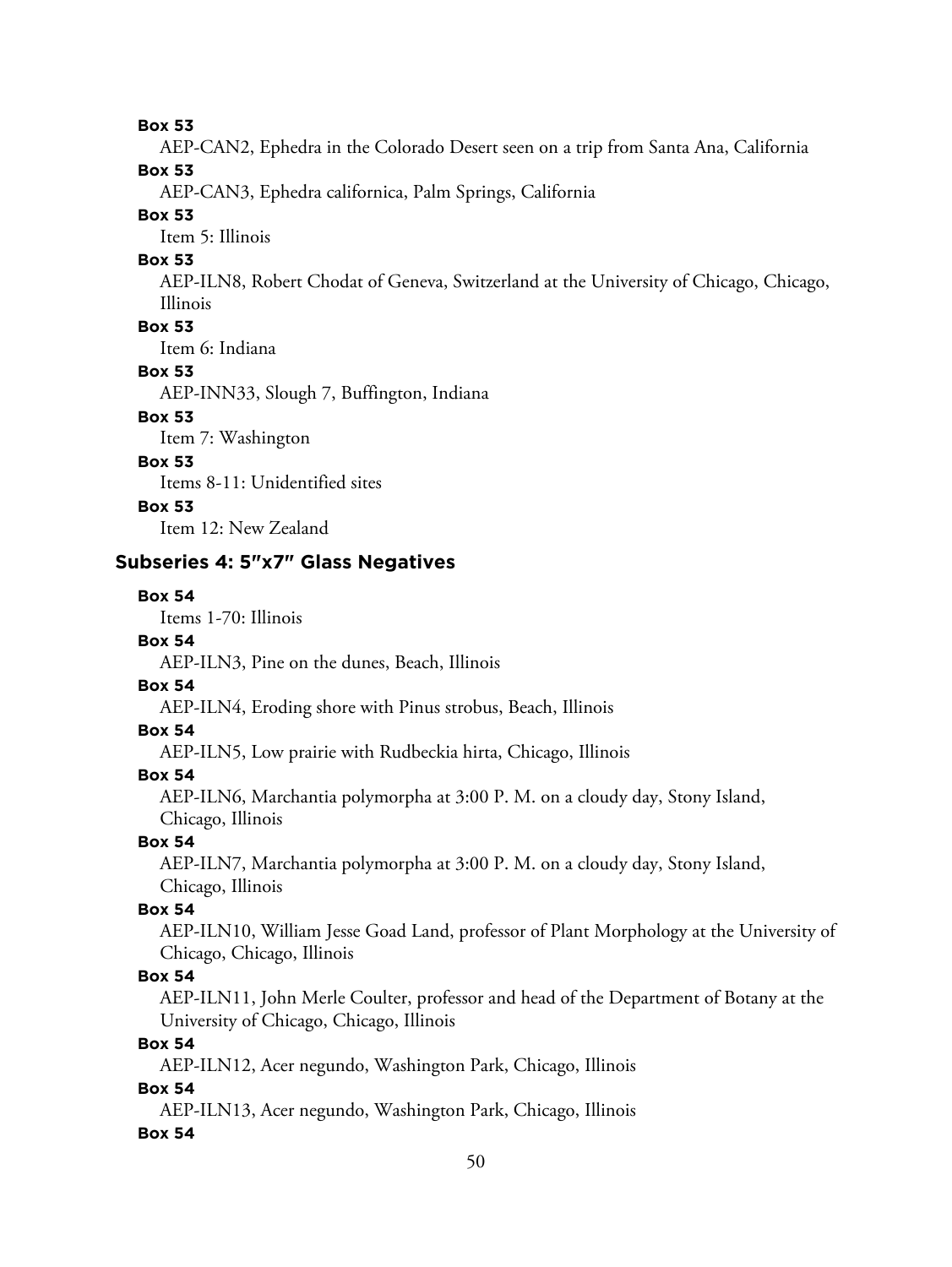AEP-ILN14, Century Plant in flower, Washington Park, Chicago, Illinois **Box 54** AEP-ILN15, Century Plant, Washington Park, Chicago, Illinois **Box 54** AEP-ILN16, Quercus macrocarpa on the Midway Plaisance, Chicago, Illinois **Box 54** AEP-ILN17, Chicago, Illinois **Box 54** AEP-ILN18, Ulmus americana with a Pleurotus ulmarius, Chicago, Illinois **Box 54** AEP-ILN20, Carya cordiformis, a winter habitat, Des Plaines, Illinois **Box 54** AEP-ILN21, The trunk of a Carya cordiformis, Des Plaines, Illinois **Box 54** AEP-ILN22, Celtis occidentalis, a winter habitat, Des Plaines, Illinois **Box 54** AEP-ILN23, Witches Broom on Celtis occidentalis, Des Plaines, Illinois **Box 54** AEP-ILN24, Quercus bicolor, Des Plaines, Illinois **Box 54** AEP-ILN25, Quercus bicolor, a winter habitat, Des Plaines, Illinois **Box 54** AEP-ILN26, The trunk of an Ulmus americana, Des Plaines, Illinois **Box 54** AEP-ILN27, An Ulmus fulva, Des Plaines, Illinois **Box 54** AEP-ILN28, Ulmus racemosa, Des Plaines, Illinois **Box 54** AEP-ILN29, Dune remnants on a floodplain of the Mississippi River, Ebner, Illinois **Box 54** AEP-ILN30, Dune remnants, Ebner, Illinois **Box 54** AEP-ILN41, Clay ravine with a mesophytic forest between Lake Forest and Highland Park, Illinois **Box 54** AEP-ILN43, Eroding shore with Quercus, Lake Bluff, Illinois **Box 54** AEP-ILN44, Eroding shore and hanging valley, Lake Bluff, Illinois **Box 54** AEP-ILN45, Dunes with Juniperus communis and Juniperus horizontalis, Lake Bluff, Illinois **Box 54** AEP-ILN46, Young ravine with Tilia and Salix, Lake Bluff, Illinois **Box 54** AEP-ILN50, Clay bluff with Betula, Salix, and Populus, Lake Forest, Illinois **Box 54**

#### 51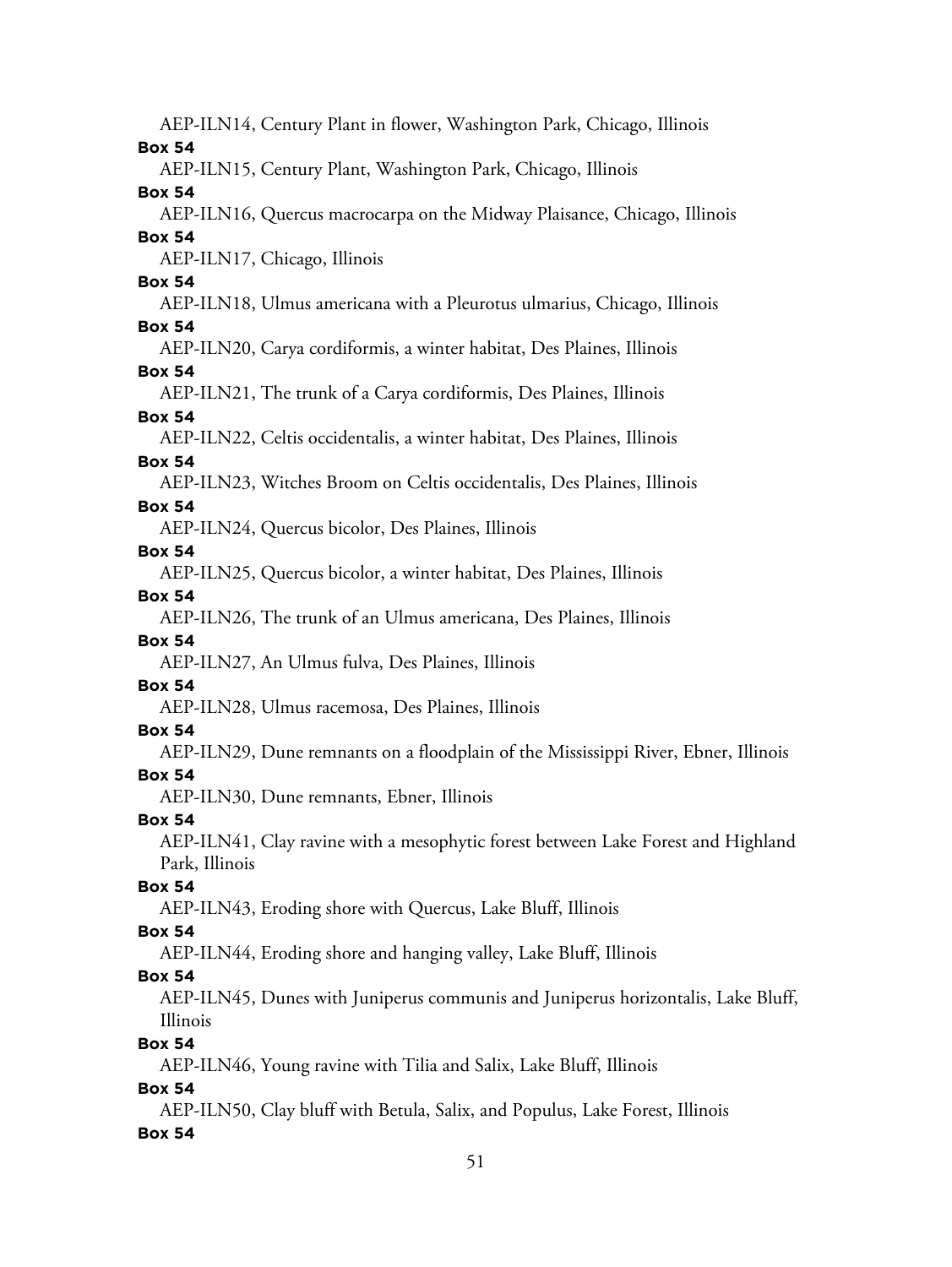AEP-ILN51, Typha, Tilia, Rhus, Salix, and grasses on a xerophytic clay cliff, Lake Forest, Illinois **Box 54** AEP-ILN52, Deer Park Canyon, La Salle County, Illinois **Box 54** AEP-ILN53, Deer Park Canyon, La Salle County, Illinois **Box 54** AEP-ILN54, Eroding shale river bluff on the Vermilion river, Deer Park Canyon, Illinois **Box 54** AEP-ILN55, Limestone canyon on the tributary of the Vermilion river, La Salle County, Illinois **Box 54** AEP-ILN56, Baileys Falls, La Salle County, Illinois **Box 54** AEP-ILN57, Limestone cliff, Lemont, Illinois **Box 54** AEP-ILN58, Quercus bicolor, Mt. Carmel, Illinois **Box 54** AEP-ILN59, Plum in flower, Mt. Carmel, Illinois **Box 54** AEP-ILN60, Claytonia virginica, New Lenox, Illinois **Box 54** AEP-ILN61, Claytonia virginica, New Lenox, Illinois **Box 54** AEP-ILN62, Erythronium americanum, New Lenox, Illinois **Box 54** AEP-ILN63, Hepatica acutiloba, New Lenox, Illinois **Box 54** AEP-ILN64, Hepatica acutiloba, New Lenox, Illinois **Box 54** AEP-ILN65, Hepatica acutiloba, New Lenox, Illinois **Box 54** AEP-ILN66, Hepatica acutiloba, New Lenox, Illinois **Box 54** AEP-ILN68, The trunk of a Juglans cinerea, Joliet, Illinois **Box 54** AEP-ILN69, Juglans nigra on a floodplain of Hickory Creek, New Lenox, Illinois **Box 54** AEP-ILN71, The trunk of a Juglans nigra, New Lenox, Illinois **Box 54** AEP-ILN72, Ostrya virginiana in winter, New Lenox, Illinois **Box 54** AEP-ILN73, Prunus serotina, New Lenox, Illinois **Box 54** AEP-ILN75, Quercus imbricaria, New Lenox, Illinois **Box 54**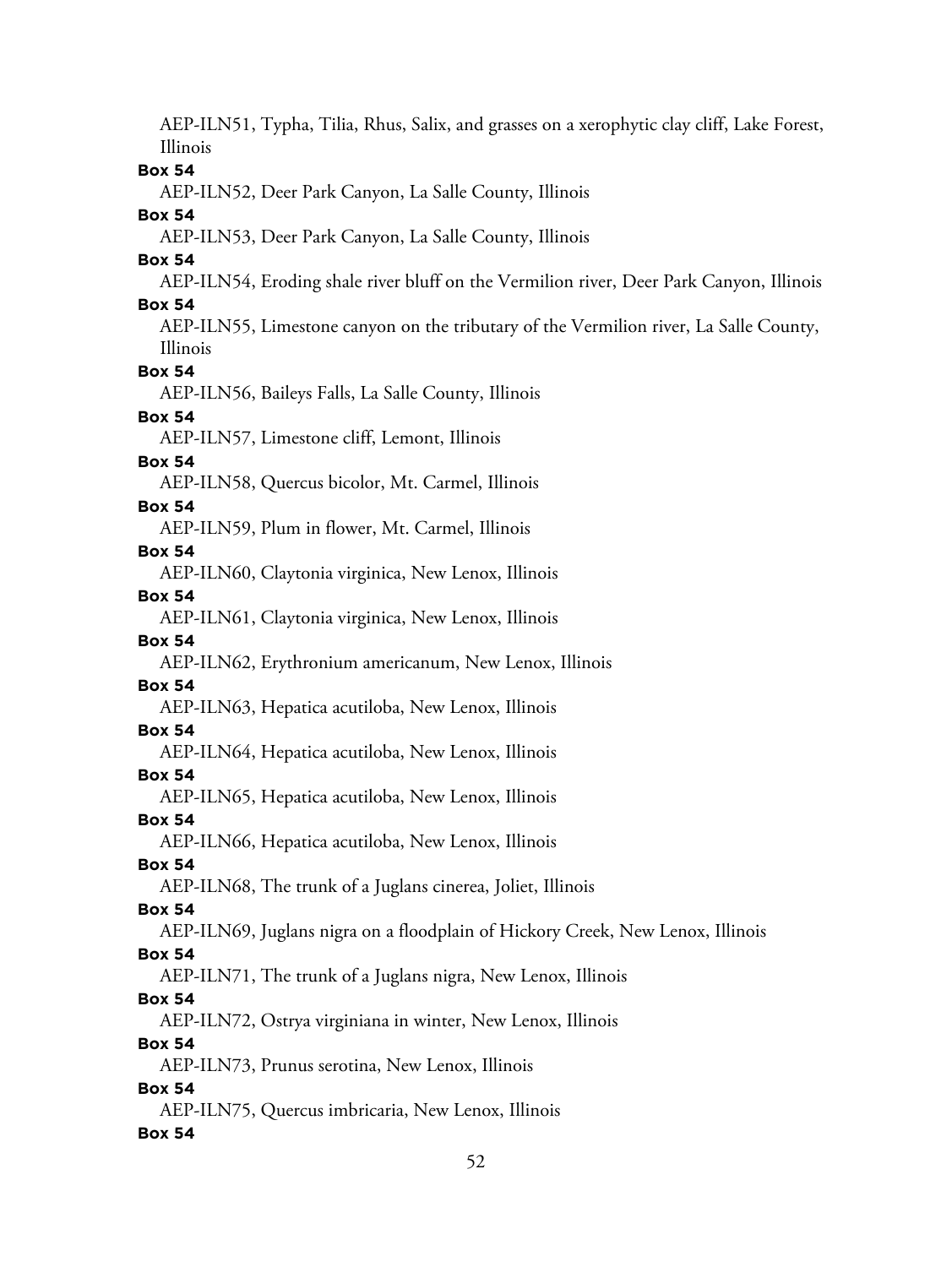53 AEP-ILN76, Quercus imbricaria, New Lenox, Illinois **Box 54** AEP-ILN77, The trunk of a Quercus macrocarpa, New Lenox, Illinois **Box 54** AEP-ILN78, The trunk of a Quercus macrocarpa, New Lenox, Illinois **Box 54** AEP-ILN79, Quercus rubra, New Lenox, Illinois **Box 54** AEP-ILN80, Salix nigra, New Lenox, Illinois **Box 54** AEP-ILN81, Salix nigra on Hickory Creek, New Lenox, Illinois **Box 54** AEP-ILN82, The trunk of a Salix nigra, New Lenox, Illinois **Box 54** AEP-ILN83, Sanguinaria canadensis, New Lenox, Illinois **Box 54** AEP-ILN84, A potato with air and water shoots, Chicago, Illinois **Box 54** AEP-ILN85, An open Oak forest between Palos Park and Orland Park, Illinois **Box 54** AEP-ILN86, Mesophytic ravine in an Oak forest with Acer saccharum and Tilia, Palos Park, Illinois **Box 54** AEP-ILN87, Loess cliff, Palos Park, Illinois **Box 54** AEP-ILN88, Loess cliff, Palos Park, Illinois **Box 54** AEP-ILN89, Celtis occidentalis with Witches Broom, Riverside, Illinois **Box 55** Items 1-70: Illinois **Box 55** AEP-ILN90, Forest border near Riverside, Illinois **Box 55** AEP-ILN91, Forest and prairie tension line, Riverside, Illinois **Box 55** AEP-ILN92, Iris shrevei on a low prairie near Riverside, Illinois **Box 55** AEP-ILN93, Spartina pectinata near Riverside, Illinois **Box 55** AEP-ILN94, Islands with Salix zones in the Mississippi River two miles north of Savanna, Illinois **Box 55** AEP-ILN95, Wildcat Canyon, Starved Rock State Park, Illinois **Box 55** AEP-ILN96, Horseshoe Canyon, Starved Rock State Park, Illinois **Box 55**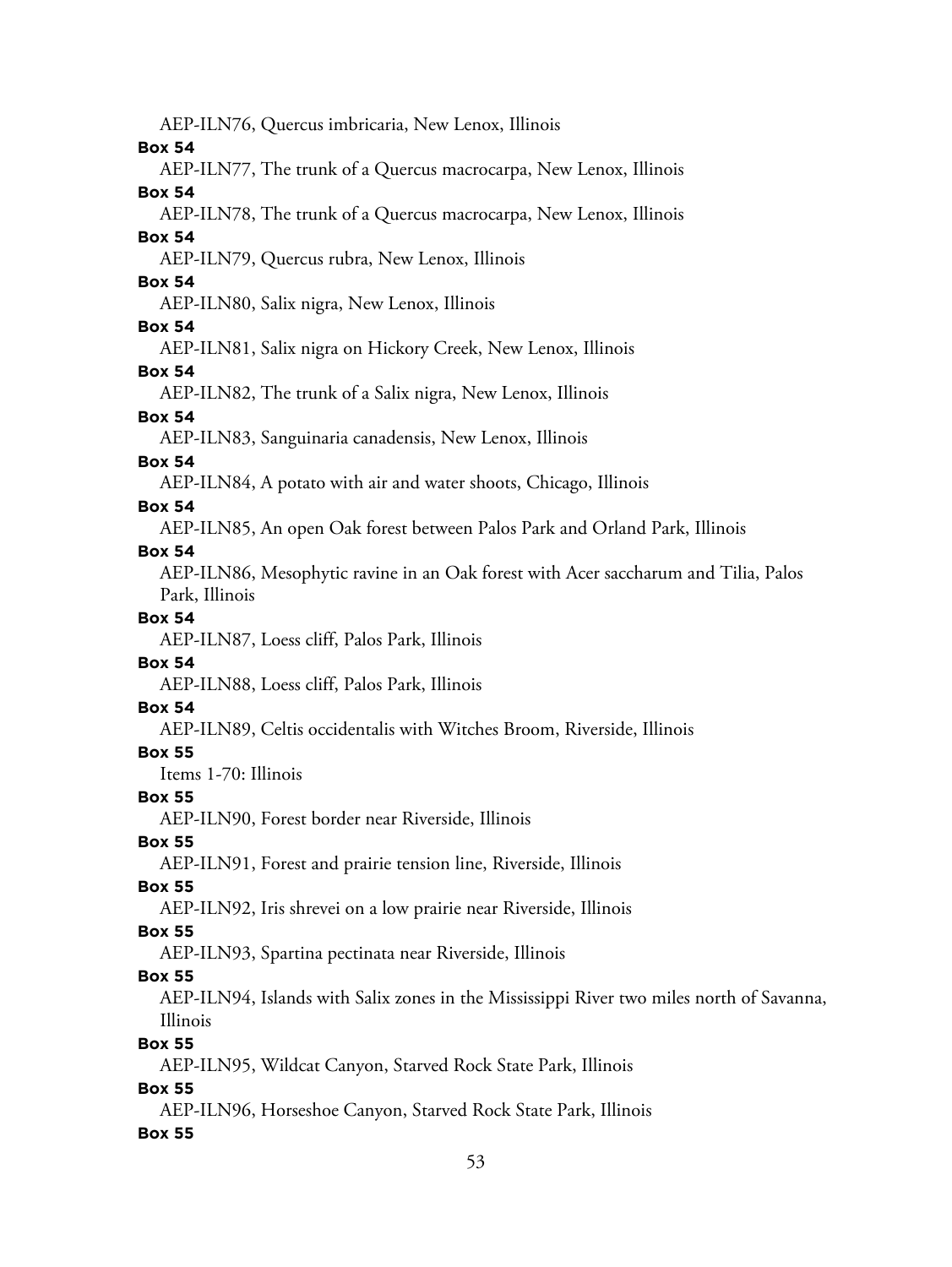AEP-ILN97, Starved Rock and islands in the Illinois River, Starved Rock State Park, Illinois **Box 55** AEP-ILN98, Starved Rock and islands in the Illinois River, Starved Rock State Park, Illinois **Box 55** AEP-ILN99, Aurora Canyon, Starved Rock State Park, Illinois **Box 55** AEP-ILN100, French Canyon, Starved Rock State Park, Illinois **Box 55** AEP-ILN101, Floodplain of the Illinois River near Starved Rock State Park, Illinois **Box 55** AEP-ILN102, Starved Rock State Park, Illinois **Box 55** AEP-ILN103, Starved Rock State Park, Illinois **Box 55** AEP-ILN104, Starved Rock State Park, Illinois **Box 55** AEP-ILN105, Starved Rock State Park, Illinois **Box 55** AEP-ILN106, Starved Rock State Park, Illinois **Box 55** AEP-ILN107, Starved Rock State Park, Illinois **Box 55** AEP-ILN108, Starved Rock State Park, Illinois **Box 55** AEP-ILN109, Starved Rock State Park, Illinois **Box 55** AEP-ILN110, Starved Rock State Park, Illinois **Box 55** AEP-ILN111, Starved Rock State Park, Illinois **Box 55** AEP-ILN112, Starved Rock State Park, Illinois **Box 55** AEP-ILN113, Starved Rock State Park, Illinois **Box 55** AEP-ILN114, A view of Starved Rock, Starved Rock State Park, Illinois **Box 55** AEP-ILN115, A view of Starved Rock, Starved Rock State Park, Illinois **Box 55** AEP-ILN116, Starved Rock State Park, Illinois **Box 55** AEP-ILN117, View of the Illinois River near Starved Rock State Park, Illinois **Box 55** AEP-ILN118, Starved Rock State Park, Illinois **Box 55**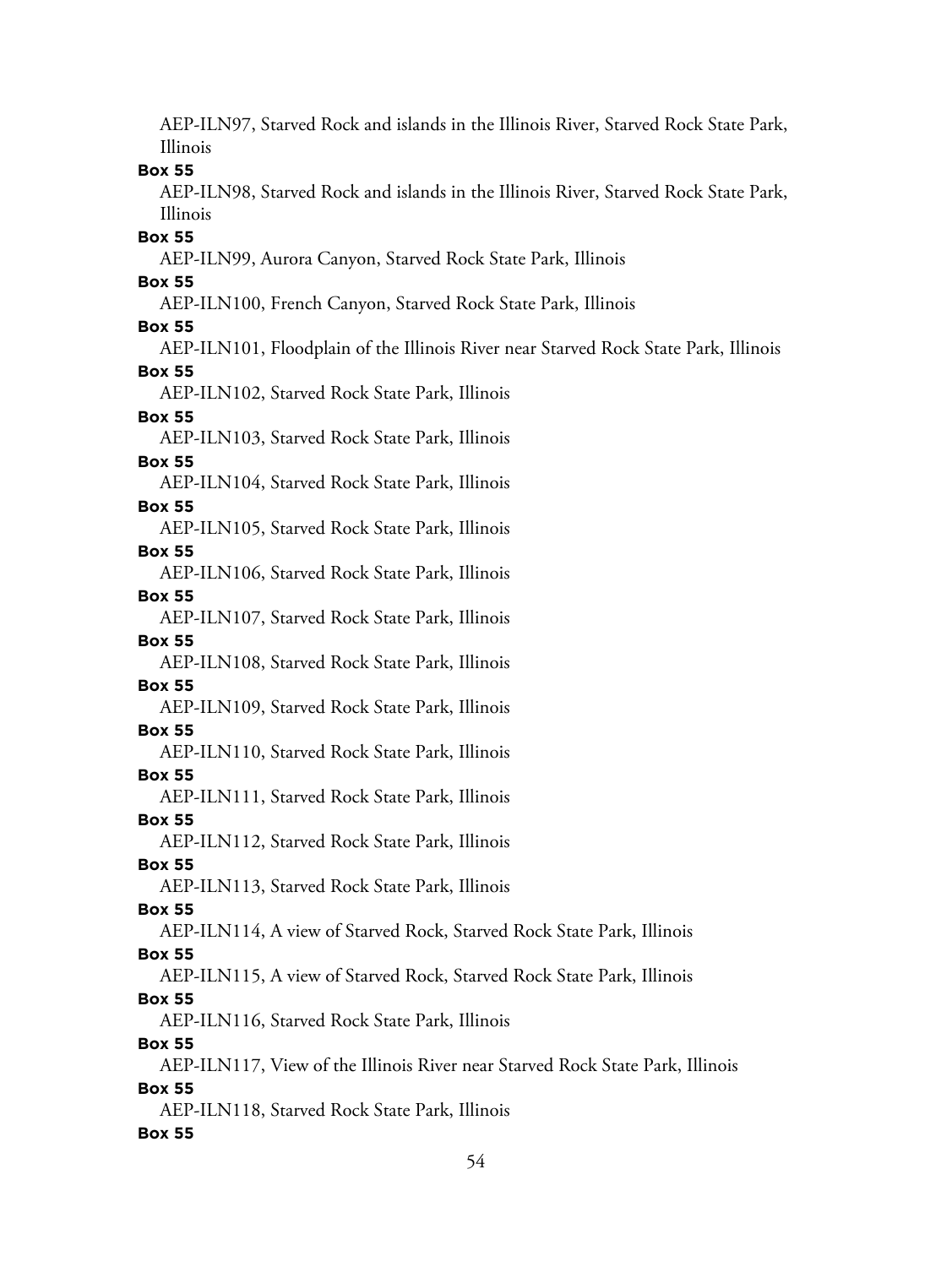AEP-ILN119, Starved Rock State Park, Illinois **Box 55** AEP-ILN120, Starved Rock State Park, Illinois **Box 55** AEP-ILN121, Starved Rock State Park, Illinois **Box 55** AEP-ILN122, Starved Rock State Park, Illinois **Box 55** AEP-ILN123, Starved Rock State Park, Illinois **Box 55** AEP-ILN124, Starved Rock State Park, Illinois **Box 55** AEP-ILN125, A view of Starved Rock and the Illinois River, Starved Rock State Park, Illinois **Box 55** AEP-ILN126, Starved Rock State Park, Illinois **Box 55** AEP-ILN127, Starved Rock State Park, Illinois **Box 55** AEP-ILN128, Starved Rock State Park, Illinois **Box 55** AEP-ILN129, Starved Rock State Park, Illinois **Box 55** AEP-ILN130, Starved Rock State Park, Illinois **Box 55** AEP-ILN131, Starved Rock State Park, Illinois **Box 55** AEP-ILN132, Starved Rock State Park, Illinois **Box 55** AEP-ILN133, An atmometer measuring moisture levels in Starved Rock State Park, Illinois **Box 55** AEP-ILN134, Starved Rock State Park, Illinois **Box 55** AEP-ILN135, Starved Rock State Park, Illinois **Box 55** AEP-ILN136, Starved Rock State Park, Illinois **Box 55** AEP-ILN137, Starved Rock State Park, Illinois **Box 55** AEP-ILN138, Starved Rock State Park, Illinois **Box 55** AEP-ILN139, Starved Rock State Park, Illinois **Box 55** AEP-ILN140, Starved Rock State Park, Illinois **Box 55**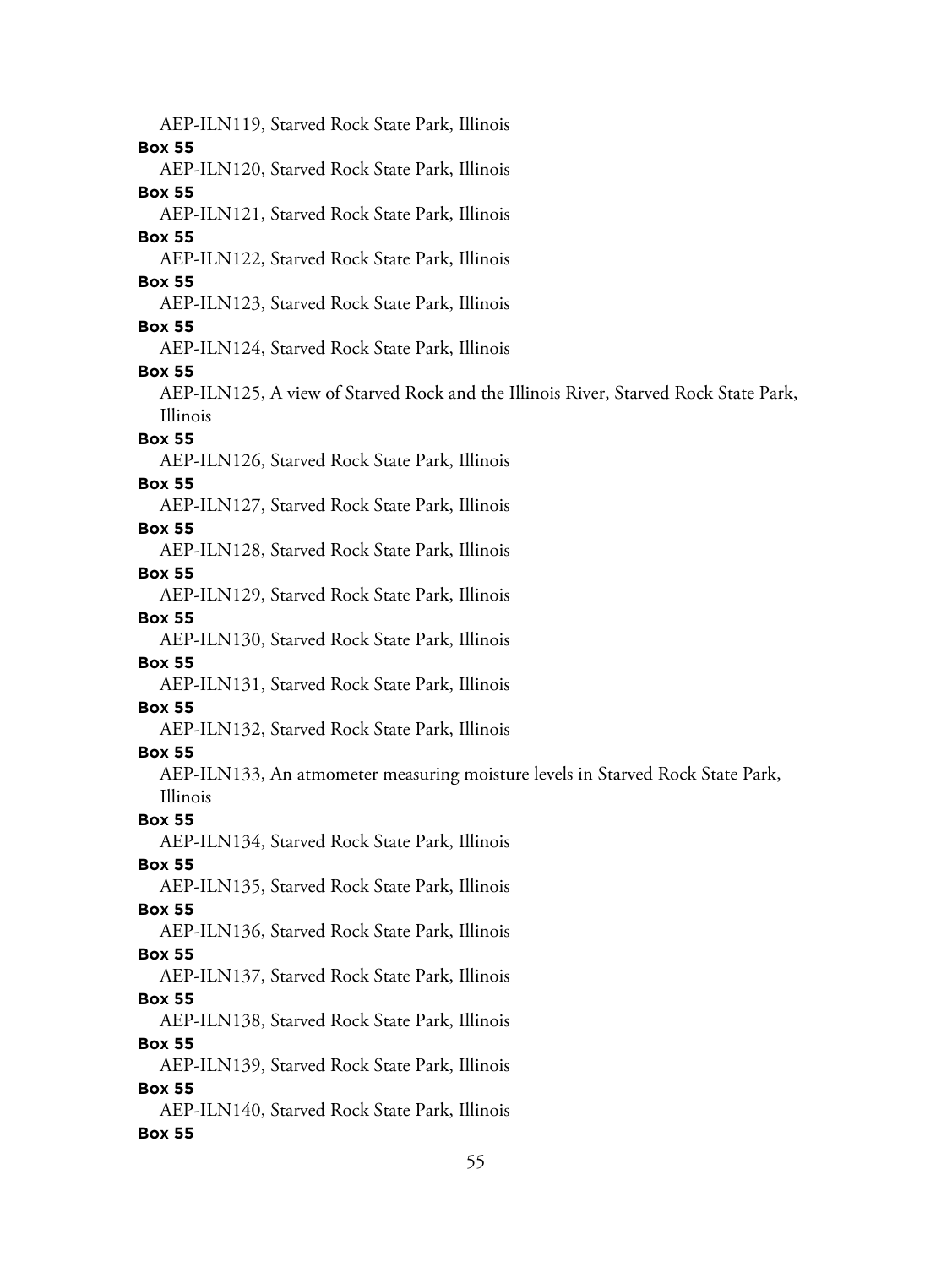AEP-ILN141, Starved Rock State Park, Illinois **Box 55** AEP-ILN142, Starved Rock State Park, Illinois **Box 55** AEP-ILN143, Eagle Cliff, Starved Rock State Park, Illinois **Box 55** AEP-ILN144, Starved Rock State Park, Illinois **Box 55** AEP-ILN145, Starved Rock State Park, Illinois **Box 55** AEP-ILN146, Starved Rock State Park, Illinois **Box 55** AEP-ILN147, Starved Rock State Park, Illinois **Box 55** AEP-ILN148, Starved Rock State Park, Illinois **Box 55** AEP-ILN149, Starved Rock State Park, Illinois **Box 55** AEP-ILN150, Starved Rock State Park, Illinois **Box 55** AEP-ILN151, Starved Rock State Park, Illinois **Box 55** AEP-ILN152, Starved Rock State Park, Illinois **Box 55** AEP-ILN153, Starved Rock State Park, Illinois **Box 55** AEP-ILN154, Starved Rock State Park, Illinois **Box 55** AEP-ILN155, Starved Rock State Park, Illinois **Box 55** AEP-ILN156, Starved Rock State Park, Illinois **Box 55** AEP-ILN157, Starved Rock State Park, Illinois **Box 55** AEP-ILN158, Starved Rock State Park, Illinois **Box 56** Items 1-14: Illinois **Box 56** AEP-ILN159, A view of Starved Rock, Starved Rock State Park, Illinois **Box 56** AEP-ILN160, A view of Starved Rock, Starved Rock State Park, Illinois **Box 56** AEP-ILN161, A view of Starved Rock, Starved Rock State Park, Illinois **Box 56** AEP-ILN162, Starved Rock State Park, Illinois **Box 56**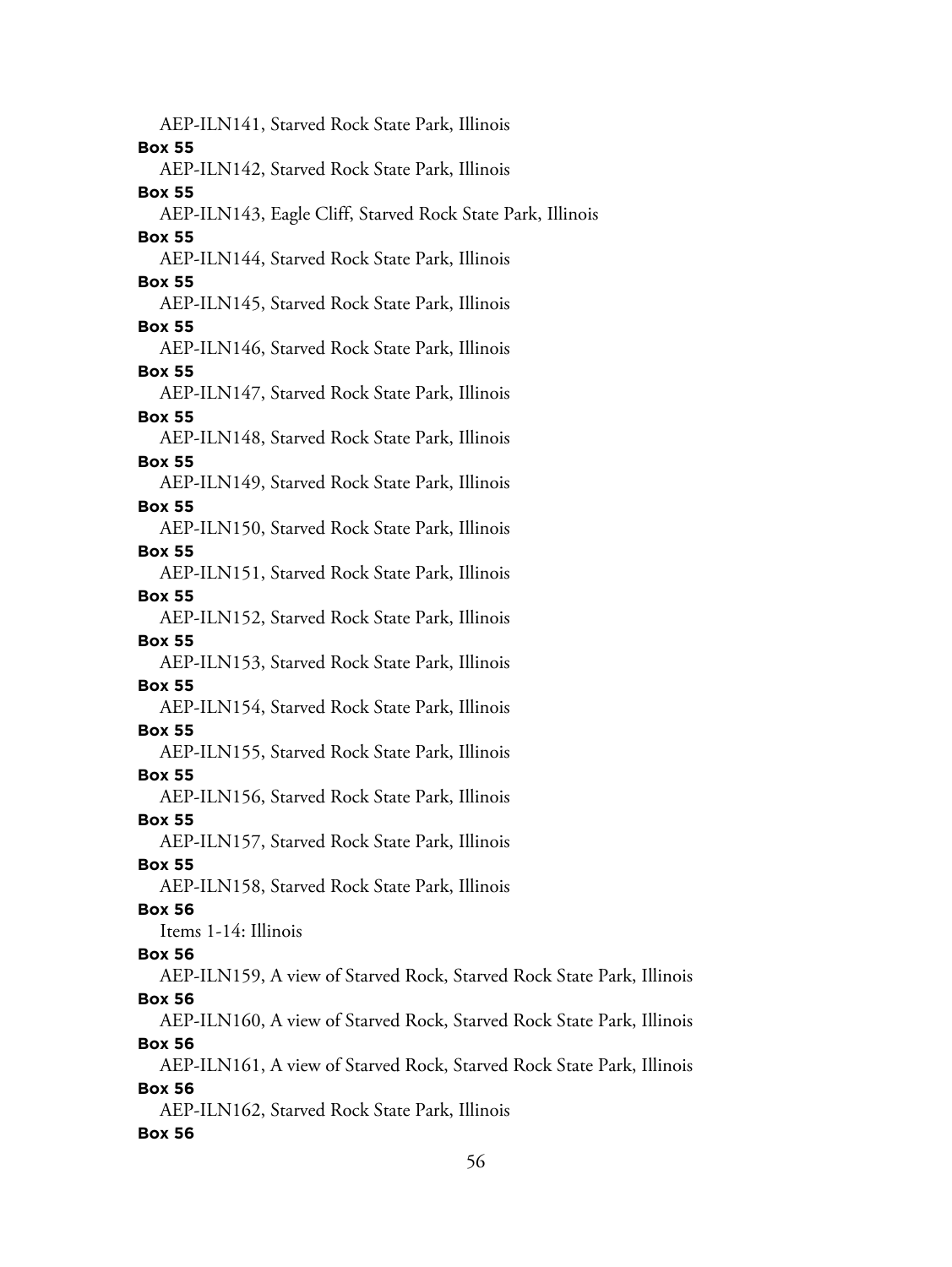AEP-ILN163, Monument to Pere Jacques Marquette, Summit, Illinois

#### **Box 56**

AEP-ILN164, Drainage canal, clay dumps, and a pond, Summit, Illinois

#### **Box 56**

AEP-ILN165, Drainage canal, clay dumps, and a pond, Summit, Illinois

#### **Box 56**

AEP-ILN166, A University of Chicago Department of Botany Physiographic Ecology class at Willow Springs, Illinois

#### **Box 56**

AEP-ILN167, An eroding bank at Thorn Creek with an Oak forest on upland, Thornton, Illinois

### **Box 56**

AEP-ILN170, Eroding clay cliff, Thorn Creek, Thornton, Illinois

# **Box 56**

AEP-ILN171, Juniperus horizontalis, Waukegan, Illinois

#### **Box 56**

AEP-ILN172, Verbascum thapsus, Chicago, Illinois

#### **Box 56**

AEP-ILN173, Forest and prairie tension line, Washington Heights, Illinois

### **Box 56**

Items 15-70: Indiana

### **Box 56**

AEP-INN1, Decodon verticillatus advancing on a Water Lily association, Bailly Town, Indiana

### **Box 56**

AEP-INN16, A blowout with Juniperus and Pinus, Dune Park, Chesterton, Indiana

### **Box 56**

AEP-INN17, A graveyard of Pine, Dune Park, between Furnessville and Chesterton, Indiana

#### **Box 56**

AEP-INN18, A forest graveyard of Pinus strobus, Dune Park, Chesterton, Indiana

### **Box 56**

AEP-INN19, Pinus strobus and Pinus banksiana on an old erosional dune face, Dune Park, Chesterton, Indiana

#### **Box 56**

AEP-INN20, Embryo dunes with Great Lakes Sand Cherry, Dune Park, Chesterton, Indiana

### **Box 56**

AEP-INN21, A dune advancing upon a forest, Chesterton, Indiana

### **Box 56**

AEP-INN22, Dune moving over a forest, Dune Park, Chesterton, Indiana

### **Box 56**

AEP-INN23, Dunes with Salix and Vitis between Tremont and Chesterton, Indiana **Box 56**

AEP-INN24, A beach and foredunes, Chesterton, Indiana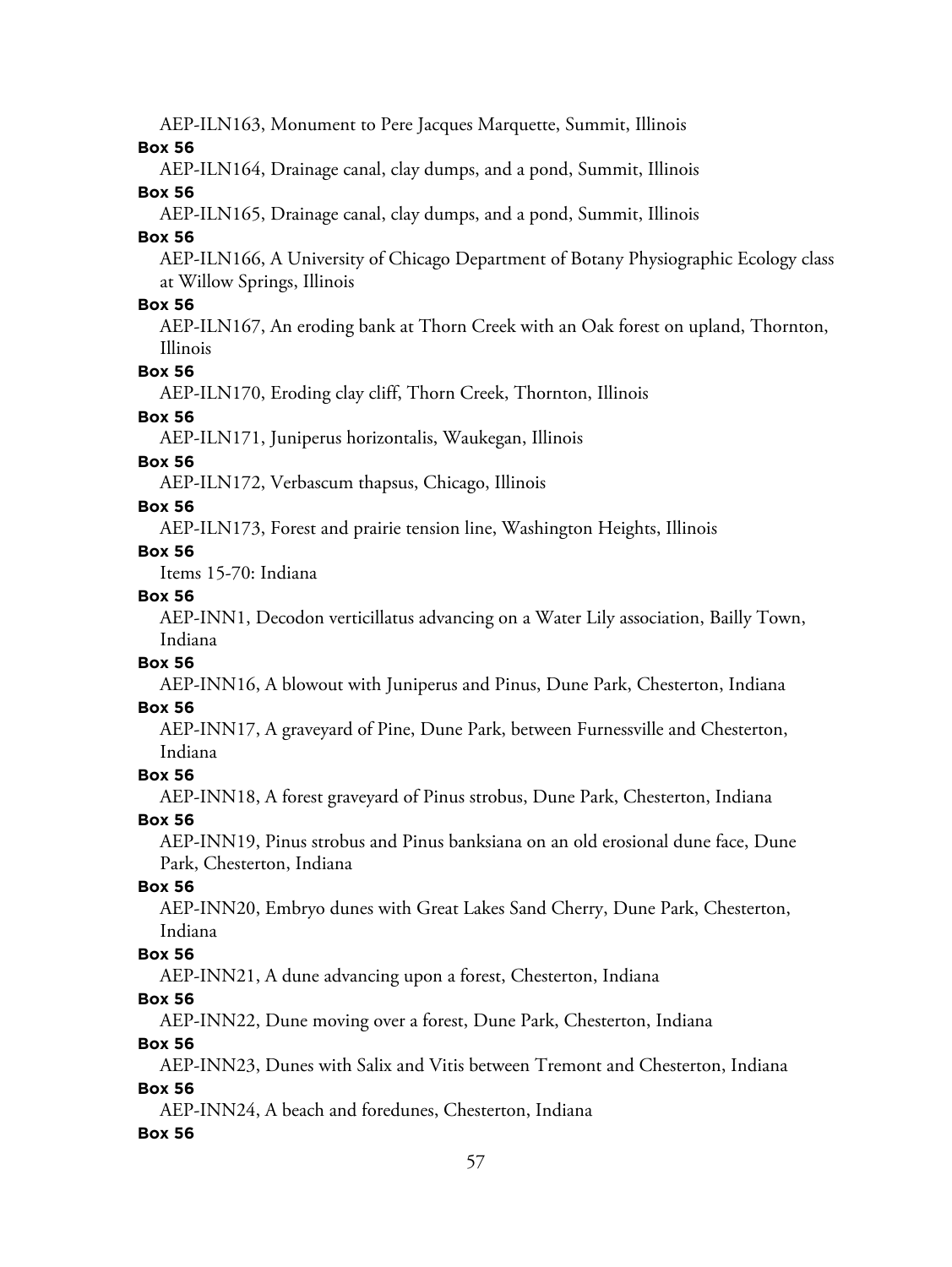AEP-INN25, A dune landscape, Chesterton, Indiana

**Box 56**

AEP-INN36, The Crater, a rejuvenated dune, Dune Park, Indiana

**Box 56**

AEP-INN37, Basswood and Calamagrostis at the top of a rejuvenated dune, Dune Park, Indiana

#### **Box 56**

AEP-INN41, Vitis cordifolia, Prunus virginiana, and Corispermum growing on dunes which encroach on a Fraxinus and Tilia forest, Dune Park, Indiana

#### **Box 56**

AEP-INN47, Wind sculpture of damp sand, Dune Park, Indiana

#### **Box 56**

AEP-INN48, Pine and Cottonwood dunes near the "new crater," Dune Park, Indiana

# **Box 56**

AEP-INN49, Pine and Cottonwood dunes, Dune Park, Indiana

#### **Box 56**

AEP-INN50, The New Crater, Dune Park, Indiana

#### **Box 56**

AEP-INN51, The New Crater, Dune Park, Indiana

#### **Box 56**

AEP-INN52, A steam shovel removing a dune, Dune Park, Indiana

#### **Box 56**

AEP-INN53, The Crater, Dune Park, Indiana

#### **Box 56**

AEP-INN54, The Crater, Dune Park, Indiana

# **Box 56**

AEP-INN55, The Crater, Dune Park, Indiana

#### **Box 56**

AEP-INN56, The Crater, Dune Park, Indiana

#### **Box 56**

AEP-INN57, Smilacina stellata on the dunes, Dune Park, Indiana

#### **Box 56**

AEP-INN58, Gentiana crinita, Dune Park, Indiana

#### **Box 56**

AEP-INN59, Ceanothus americanus, Dune Park, Indiana

#### **Box 56**

AEP-INN60, An advancing dune complex, Dune Park, Indiana

#### **Box 56**

AEP-INN61, A mesophytic forest of Ash, Tuliptree, Basswood, Elm, and Black Willow overcome by an advancing dune, Dune Park, Indiana

#### **Box 56**

AEP-INN62, A sandy flat, Dune Park, Indiana

#### **Box 56**

AEP-INN63, An advance of dunes inland, Dune Park, Wilson, Indiana

#### **Box 56**

AEP-INN64, An advancing dune complex, Dune Park, Wilson, Indiana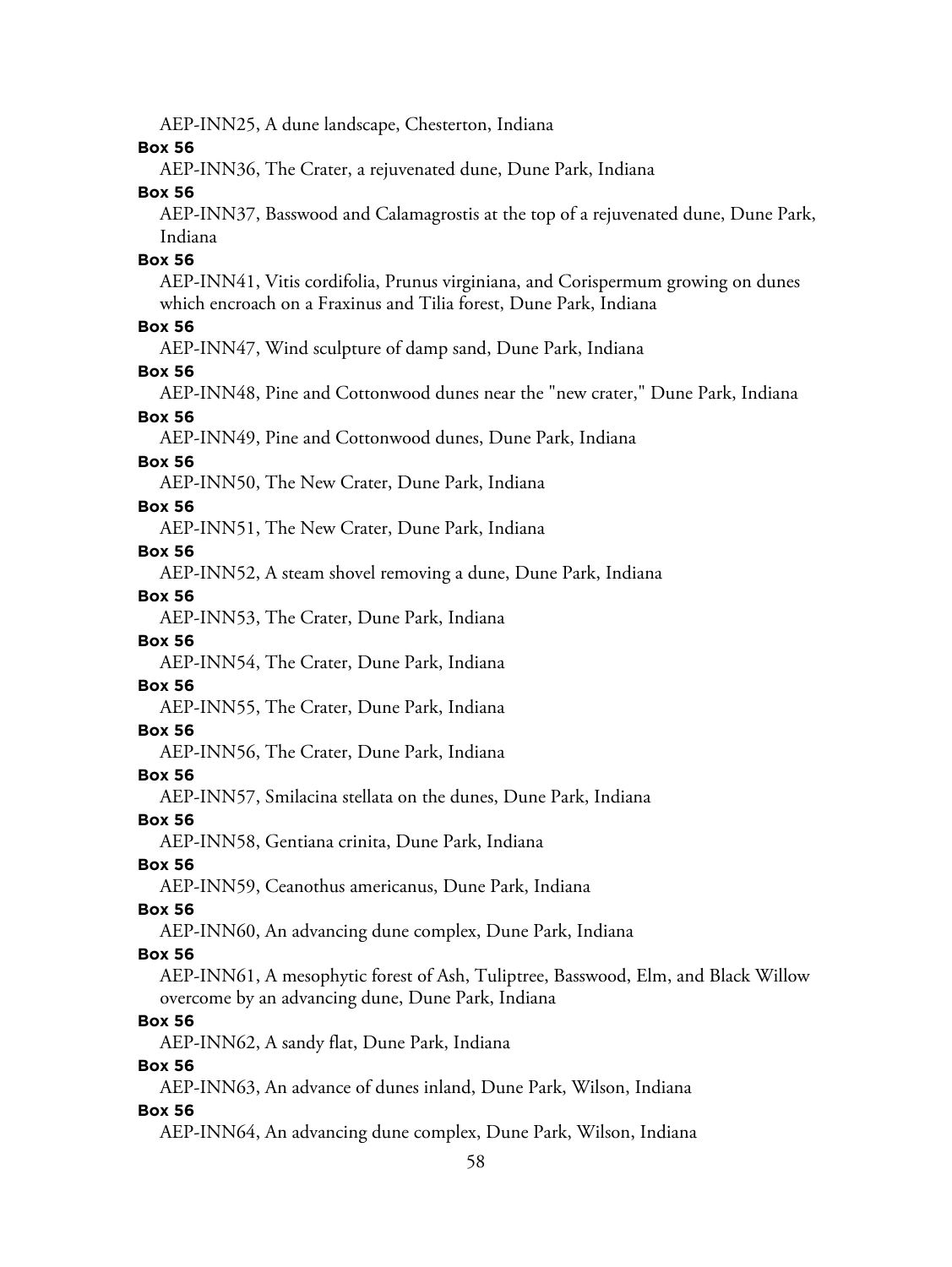AEP-INN65, A dune landscape with Pine, Dune Park, Wilson, Indiana

**Box 56**

AEP-INN66, Dunes advancing over Pine and Willow, Dune Park, Wilson, Indiana

**Box 56**

AEP-INN67, Forested dunes, Dune Park, Wilson, Indiana

### **Box 56**

AEP-INN68, Wind sweep around the Crater peak, Dune Park, Wilson, Indiana

#### **Box 56**

AEP-INN69, A forest graveyard, Dune Park, Wilson, Indiana

#### **Box 56**

AEP-INN70, A dune landscape with Pine, Dune Park, Wilson, Indiana

#### **Box 56**

AEP-INN71, A dune remnant, Dune Park, Wilson, Indiana

### **Box 56**

AEP-INN72, An advance of dunes over a swamp, Dune Park, Wilson, Indiana

#### **Box 56**

AEP-INN73, A lone Cottonwood, Dune Park, Wilson, Indiana

#### **Box 56**

AEP-INN74, Passing of Basswood on the dunes, Dune Park, Wilson, Indiana

#### **Box 56**

AEP-INN75, A dune landscape, Dune Park, Wilson, Indiana

### **Box 56**

AEP-INN76, A recent line of Cottonwood with embryo dunes in the foreground and older beach edges of Cottonwood in the background, Dune Park, Indiana

# **Box 56**

AEP-INN77, A dune landscape, Dune Park, Wilson, Indiana

#### **Box 56**

AEP-INN78, A dune landscape, Dune Park, Wilson, Indiana

### **Box 56**

AEP-INN79, A dune landscape, Dune Park, Wilson, Indiana

#### **Box 56**

AEP-INN80, Oak in a dune landscape, Dune Park, Indiana

### **Box 56**

AEP-INN81, The mutual advance of opposing dunes, Dune Park, Wilson, Indiana

### **Box 56**

AEP-INN82, Dunes advancing over a marsh, Dune Park, Wilson, Indiana

### **Box 56**

AEP-INN83, A dune landscape with Pine and Virginia Creeper, Dune Park, Wilson, Indiana

### **Box 56**

AEP-INN84, The Crater in winter, Dune Park, Wilson, Indiana

### **Box 56**

AEP-INN85, Erosion remnants on the dunes held by Vitis, Dune Park, Wilson, Indiana **Box 56**

AEP-INN86, A general view of the dunes, Dune Park, Indiana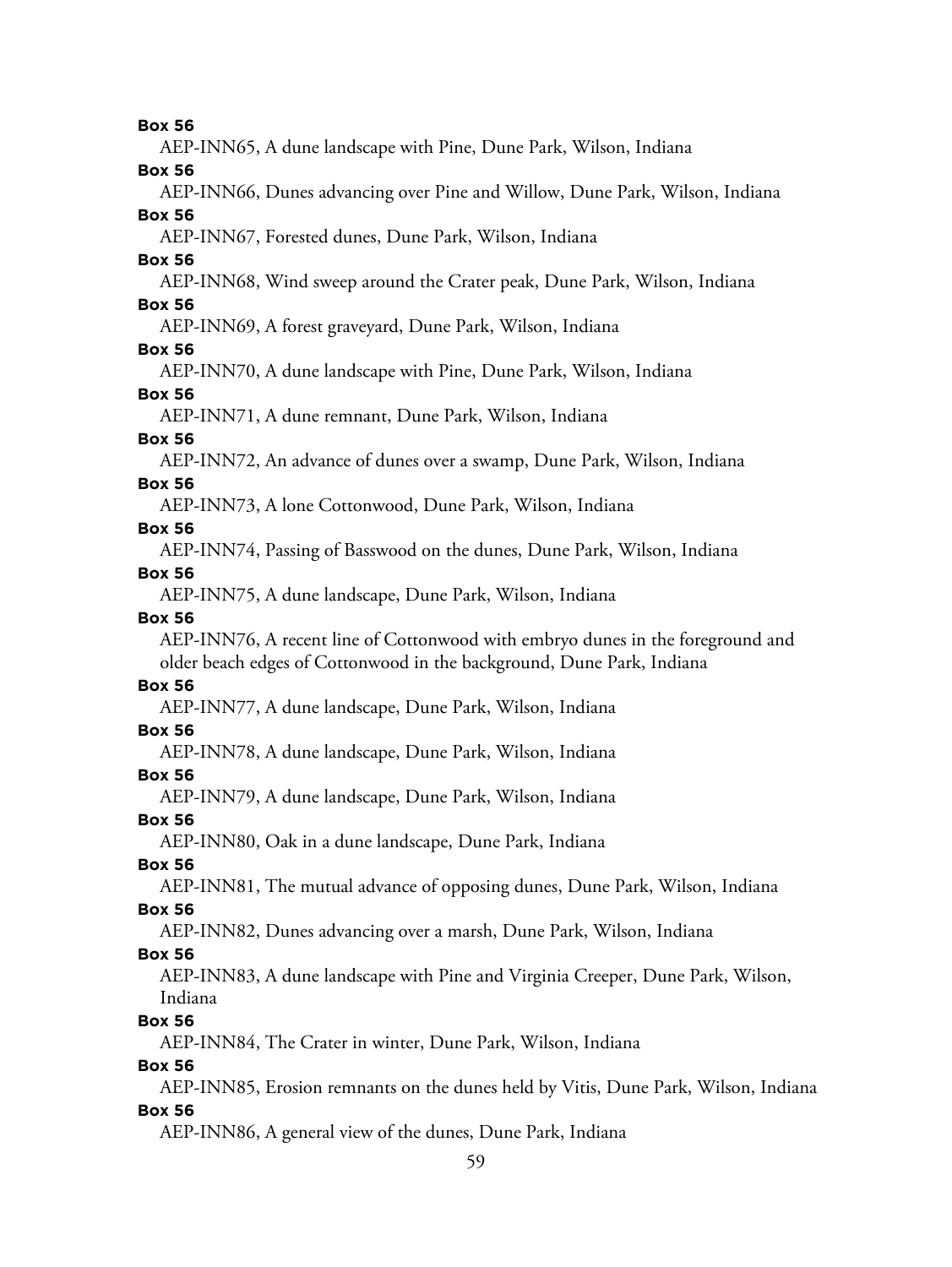Items 1-70: Indiana

#### **Box 57**

AEP-INN87, An open dune landscape, Dune Park, Wilson, Indiana

#### **Box 57**

AEP-INN88, Cottonwood roots exposed by windswept sand, Dune Park, Wilson, Indiana **Box 57**

AEP-INN89, The lee slope of a dune advancing over a Pine and Oak forest, Dune Park, Wilson, Indiana

#### **Box 57**

AEP-INN90, A dune advancing over a Pine forest, Dune Park, Wilson, Indiana

#### **Box 57**

AEP-INN91, A dune advancing over a marsh, Dune Park, Wilson, Indiana

#### **Box 57**

AEP-INN92, A dune advancing over a marsh, Dune Park, Wilson, Indiana

#### **Box 57**

AEP-INN93, A dune advancing over Pinus strobus, between Furnessville and Dune Park, Indiana

### **Box 57**

AEP-INN94, A dune encroaching on a forest, Dune Park, Wilson, Indiana

#### **Box 57**

AEP-INN95, Dune park, Wilson, Indiana

#### **Box 57**

AEP-INN96, A dune encroaching on a forest, Dune Park, Wilson, Indiana

#### **Box 57**

AEP-INN97, A lone Cottonwood on a dune, Dune Park, Wilson, Indiana

#### **Box 57**

AEP-INN98, Oak in a dune landscape, Dune Park, Wilson, Indiana

#### **Box 57**

AEP-INN99, A shoreline in the region east of Dune Park, Wilson, Indiana

#### **Box 57**

AEP-INN100, Established dunes forested with Pine and Oak, Porter County, Indiana

#### **Box 57**

AEP-INN101, Sand drifting over Calamovilfa longifolia and Prunus pumila, Dune Park, Indiana

#### **Box 57**

AEP-INN102, A University of Chicago Department of Botany Field Ecology class on a dune advancing over a mesophytic forest, Furnessville, Indiana

#### **Box 57**

AEP-INN103, Members of the International Phytogeographic Excursion in America, Miller, Indiana

#### **Box 57**

AEP-INN104, Members of the International Phytogeographic Excursion in America on the dunes, Miller, Indiana

#### **Box 57**

AEP-INN105, Sand dunes advancing over a mesophytic forest, Furnessville, Indiana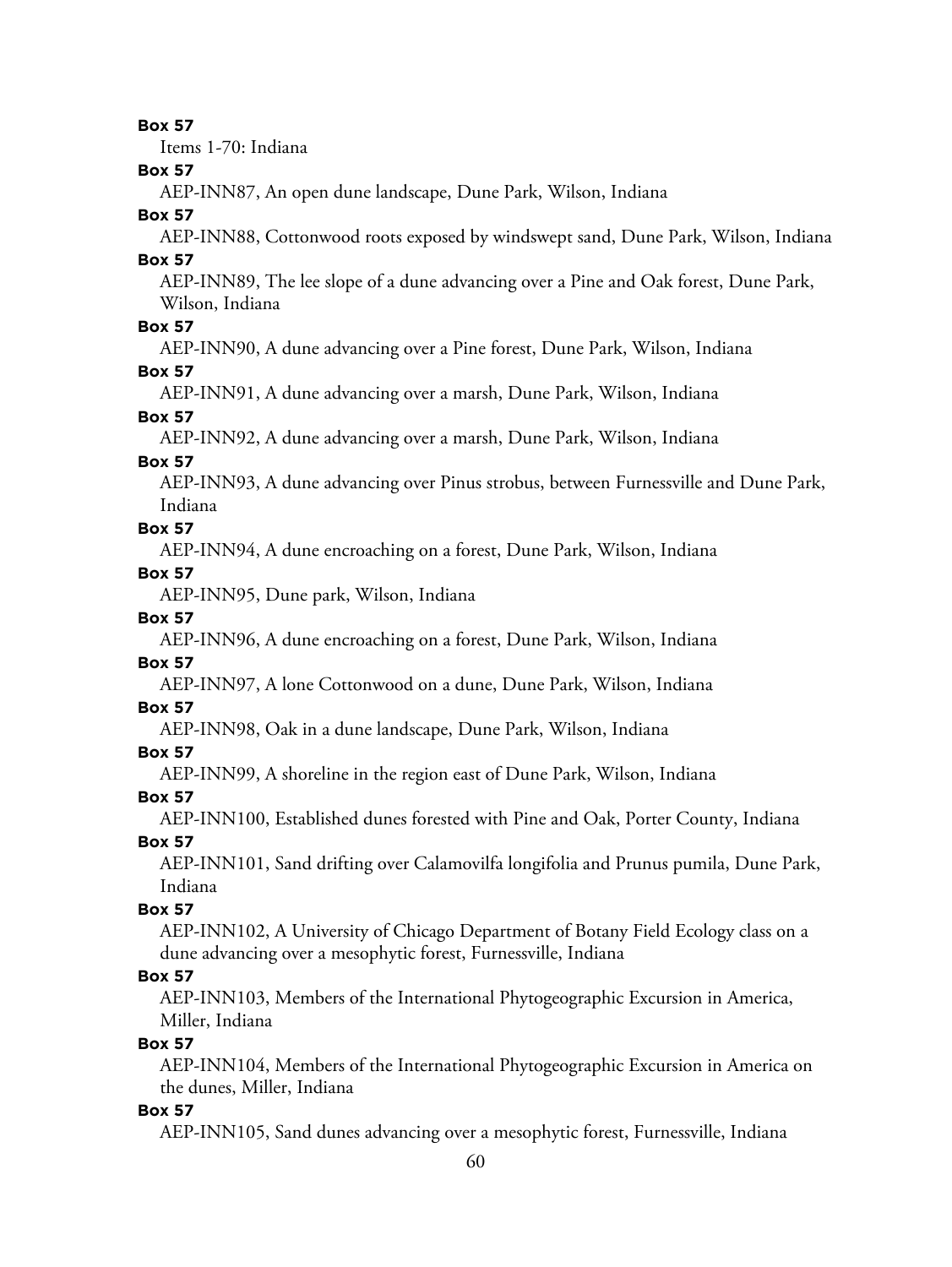AEP-INN106, Dunes advancing over trees and into a lake, Furnessville, Indiana

**Box 57**

AEP-INN109, Lupinus perennis, Mineral Springs, Indiana

### **Box 57**

AEP-INN110, Cypripedium acaule, Mineral Springs, Indiana

# **Box 57**

AEP-INN111, Cypripedium parviflorum, Mineral Springs, Indiana

# **Box 57**

AEP-INN112, Decodon verticillatus, Mineral Springs, Indiana

# **Box 57**

AEP-INN113, Pyrus arbutifolia, Mineral Springs, Indiana

# **Box 57**

AEP-INN114, Opuntia rafinesquei, Mineral Springs, Indiana

# **Box 57**

AEP-INN115, Pinus banksiana and Juniperus communis on the dunes, Dune Park, Wilson, Indiana

# **Box 57**

AEP-INN123, Vegetation on the dunes, Dune Park, Indiana

# **Box 57**

AEP-INN124, The front of a moving dune, Dune Park, Indiana

# **Box 57**

AEP-INN125, A dune landscape, Indiana

# **Box 57**

AEP-INN126, A high moving dune north of a Pinus thicket with Andropogon scoparius in the foreground, Miller, Indiana

# **Box 57**

AEP-INN127, Ophioglossum vulgatum, Gary, Indiana

# **Box 57**

AEP-INN128, Decodon, Mill Creek, Indiana

# **Box 57**

AEP-INN129, Decodon, Mill Creek, Indiana

# **Box 57**

AEP-INN130, Larix laricina swamp, Mill Creek, Indiana

# **Box 57**

AEP-INN131, Larix laricina swamp, Mill Creek, Indiana

# **Box 57**

AEP-INN132, Celtis occidentalis var. pumila, Miller, Indiana

# **Box 57**

AEP-INN133, Cornus stolonifera and Quercus velutina on an eroding dune, Miller, Indiana

# **Box 57**

AEP-INN134, Pontederia cordata, Miller, Indiana

# **Box 57**

AEP-INN135, Pontederia cordata, Miller, Indiana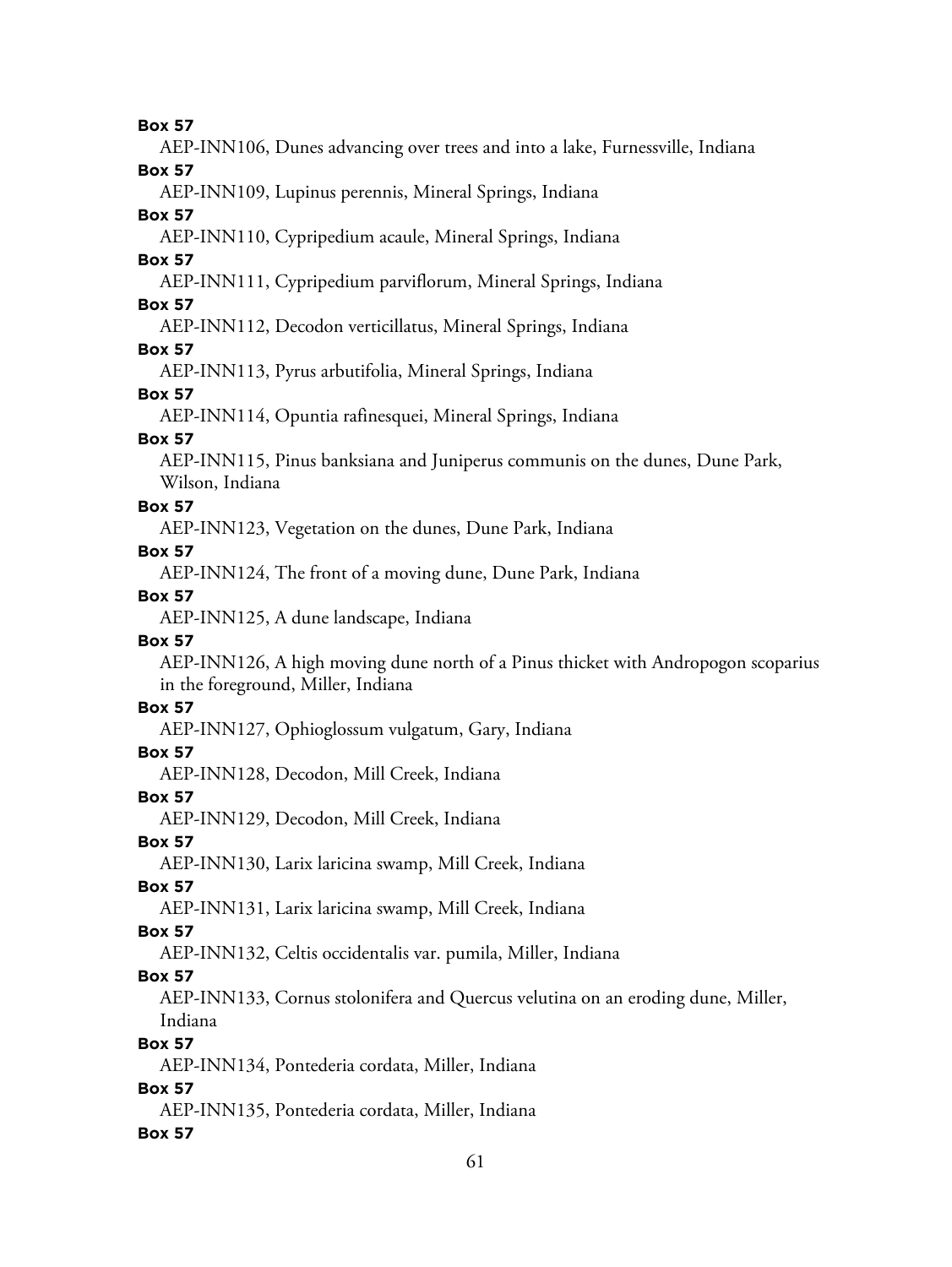AEP-INN136, A sand dune advancing over Pinus banksiana, Miller, Indiana

#### **Box 57**

AEP-INN137, A forest with Pinus banksiana, Pinus strobus, and Juniperus communis, Miller, Indiana

#### **Box 57**

AEP-INN138, A foredune with Great Lakes Sand Cherry, Miller, Indiana

### **Box 57**

AEP-INN139, Prunus pumila on a foredune, Miller, Indiana

### **Box 57**

AEP-INN140, Prunus pumila holding an eroded dune, Miller, Indiana

## **Box 57**

AEP-INN141, Prunus pumila holding a dune remnant, Miller, Indiana

# **Box 57**

AEP-INN142, Looking west at a low foredune on the beach with Prunus pumila and an early panne in front of eroding Populus dunes, Miller, Indiana

## **Box 57**

AEP-INN143, A beach with small foredune, a panne with Prunus pumila and Populus deltoides seedling, Miller, Indiana

## **Box 57**

AEP-INN145, Prunus virginiana on an eroding dune, a view toward the lake, Miller, Indiana

## **Box 57**

AEP-INN146, Prunus virginiana on an eroding dune with slumps of Juniperus, Long Lake, Miller, Indiana

### **Box 57**

AEP-INN147, Prunus virginiana on an eroding dune, Long Lake, Miller, Indiana

# **Box 57**

AEP-INN148, Oak and Pine on opposite dune faces, Miller, Indiana

# **Box 57**

AEP-INN149, Swamp with Arrowhead bordered by Pine possibly north of the Grand Calumet River, Miller, Indiana

# **Box 57**

AEP-INN150, The exit of Water Lily in a swamp, Miller, Indiana

# **Box 57**

AEP-INN151, Dune remnants with grapevine smothering Pine, Miller, Indiana

# **Box 57**

AEP-INN152, A swamp with Typha and thick forest cover probably on the north side of the Grand Calumet River, Miller, Indiana

# **Box 57**

AEP-INN153, Wind erosion uncovering adventitious roots of Populus deltoides, Miller, Indiana

# **Box 57**

AEP-INN154, Miller, Indiana

# **Box 57**

AEP-INN155, An eroding dune remnant with Cottonwood west of the road, Miller, Indiana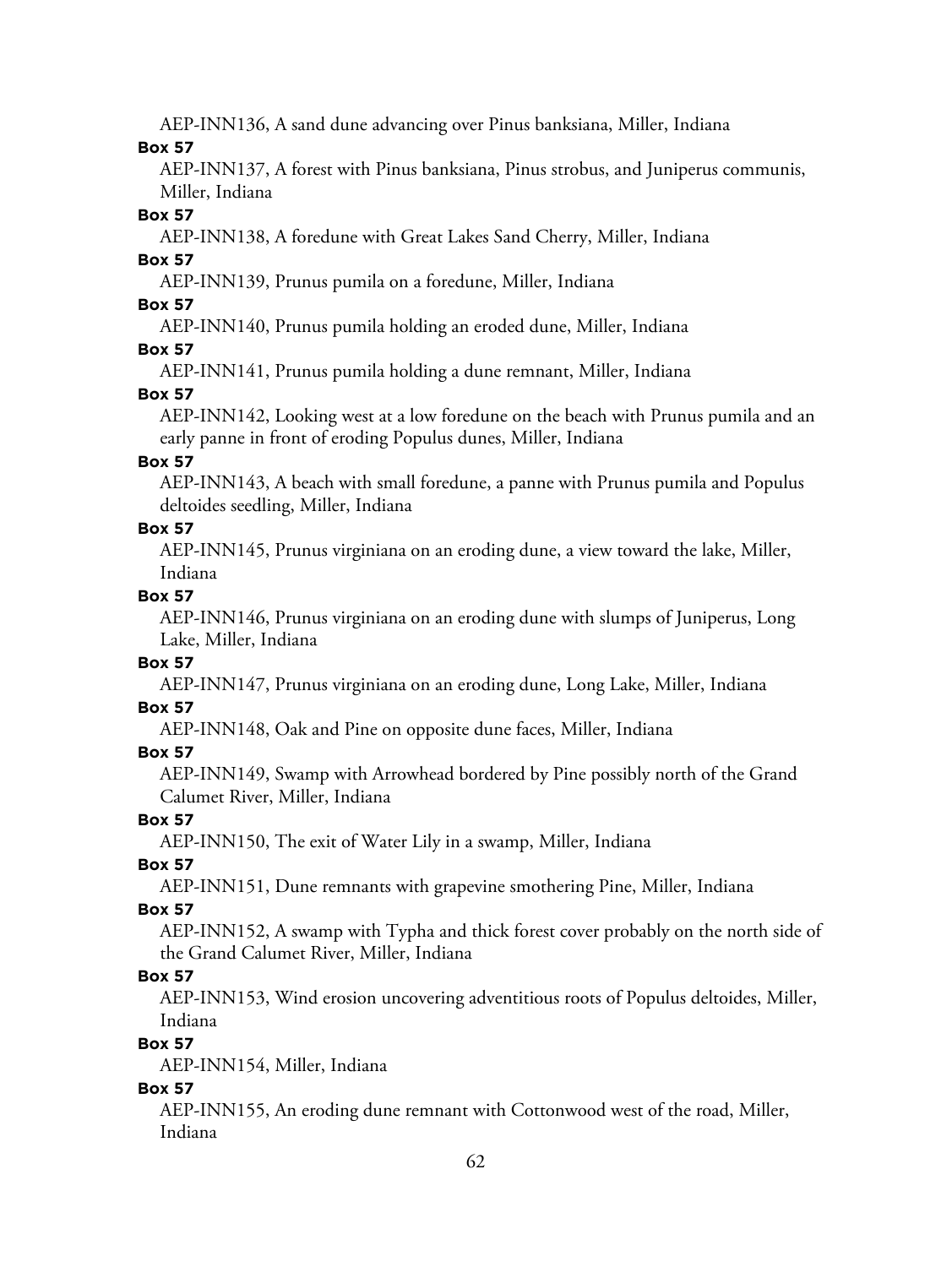AEP-INN156, An eroding dune remnant with Cottonwood, Miller, Indiana

**Box 57**

AEP-INN157, An embryonic Cottonwood dune ridge, Miller, Indiana

#### **Box 57**

AEP-INN158, Miller, Indiana

#### **Box 57**

AEP-INN162, One to six year old Populus deltoides seedling in panne and a tuft of Juncus balticus var. littoralis suggesting defoliation, Miller, Indiana

#### **Box 57**

AEP-INN163, A panne with abundant seedling of Populus deltoides ranging from three to ten years old, Miller, Indiana

#### **Box 57**

AEP-INN164, A large Cottonwood dune near the road, Miller, Indiana

### **Box 57**

AEP-INN165, A close view of a foredune, a panne, and Cottonwood dunes, Miller, Indiana

#### **Box 57**

AEP-INN166, A panne with seedling of Populus deltoides, Miller, Indiana

### **Box 57**

AEP-INN167, Miller, Indiana

#### **Box 57**

AEP-INN168, Populus deltoides seedling on a panne near the road and bridge, Miller, Indiana

## **Box 58**

Items 1-31: Indiana

#### **Box 58**

AEP-INN169, Populus deltoides on a panne and on a dune just west of Millers road, Miller, Indiana

#### **Box 58**

AEP-INN170, Looking southwest landward along Millers road at a Populus dune, Miller, Indiana

# **Box 58**

AEP-INN171, A panne with Cottonwood seedling, Miller, Indiana

#### **Box 58**

AEP-INN174, A dune advancing into the Grand Calumet River, Miller, Indiana

#### **Box 58**

AEP-INN175, A dune advancing into the Grand Calumet River at the bridge, Miller, Indiana

#### **Box 58**

AEP-INN176, Looking west from the beach, a small foredune and bare panne, Miller, Indiana

### **Box 58**

AEP-INN177, The east side of Millers road, Miller, Indiana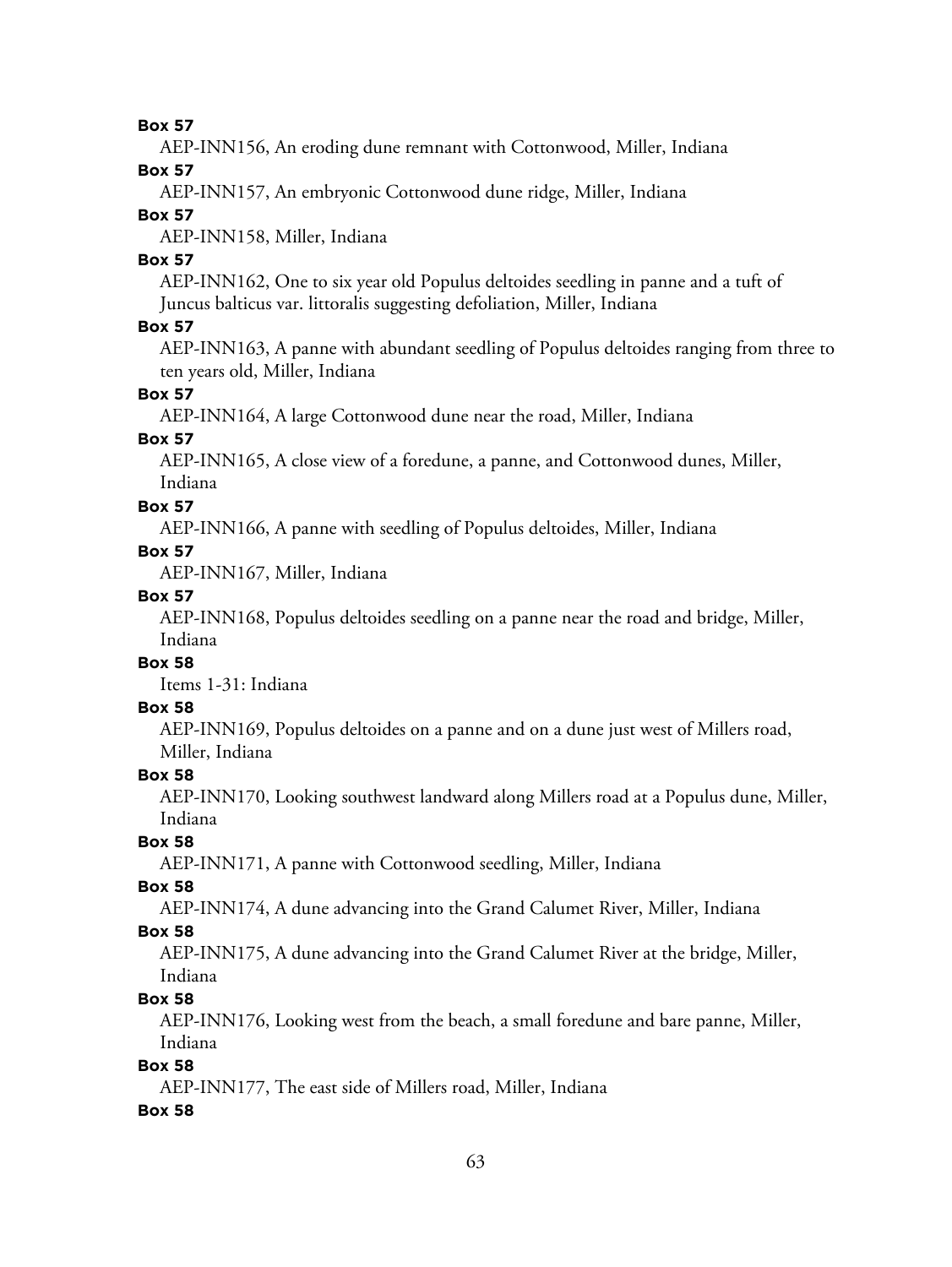AEP-INN178, A portion of a deserted channel along the Grand Calumet River west of the bridge at the lakeshore on Millers Road, Miller, Indiana

#### **Box 58**

AEP-INN179, A deserted channel of the Grand Calumet River with an embryo swamp and a forest of Pinus banksiana, Miller, Indiana

#### **Box 58**

AEP-INN180, The encroachment of sand on the Grand Calumet River, Miller, Indiana **Box 58**

AEP-INN181, Dunes moving into the Grand Calumet River, Miller, Indiana

#### **Box 58**

AEP-INN182, The shoreline of Lake Michigan near the Indiana and Michigan border, Indiana

#### **Box 58**

AEP-INN189, A forest of Beech and Maple, Otis, Indiana

#### **Box 58**

AEP-INN190, A forest of Beech and Maple with Basswood seedling, Otis, Indiana

#### **Box 58**

AEP-INN193, Indiana

#### **Box 58**

AEP-INN194, Indiana

#### **Box 58**

AEP-INN197, Prunus virginiana on an eroding dune, Long Lake, Miller, Indiana

#### **Box 58**

Items 32-70: Michigan

#### **Box 58**

AEP-MIN1, Abies balsamea, Pinus resinosa, and Picea on dunes, Bay View, Michigan

#### **Box 58**

AEP-MIN2, Close-up of an Acer pensylvanicum in a Tsuga and Fagus forest on low 100 foot fixed dunes, Bay View, Michigan

#### **Box 58**

AEP-MIN3, Acer pensylvanicum in a mesophytic forest, Bay View, Michigan

**Box 58**

AEP-MIN4, Acer spicatum in a mesophytic forest, Bay View, Michigan

#### **Box 58**

AEP-MIN5, Amelanchier spicata and Myrica aspleniifolia on sand in the Pine Barrens, Bay View, Michigan

#### **Box 58**

AEP-MIN6, Beech, Maple, and Hemlock Forest, Bay View, Michigan

#### **Box 58**

AEP-MIN7, Larix laricina and grasses at the edge of a swamp in the Pine Barrens, Bay View, Michigan

#### **Box 58**

AEP-MIN8, Myrica aspleniifolia on outwashed sand, Bay View, Michigan

#### **Box 58**

AEP-MIN9, Pinus banksiana in the Pine Barrens, Bay View, Michigan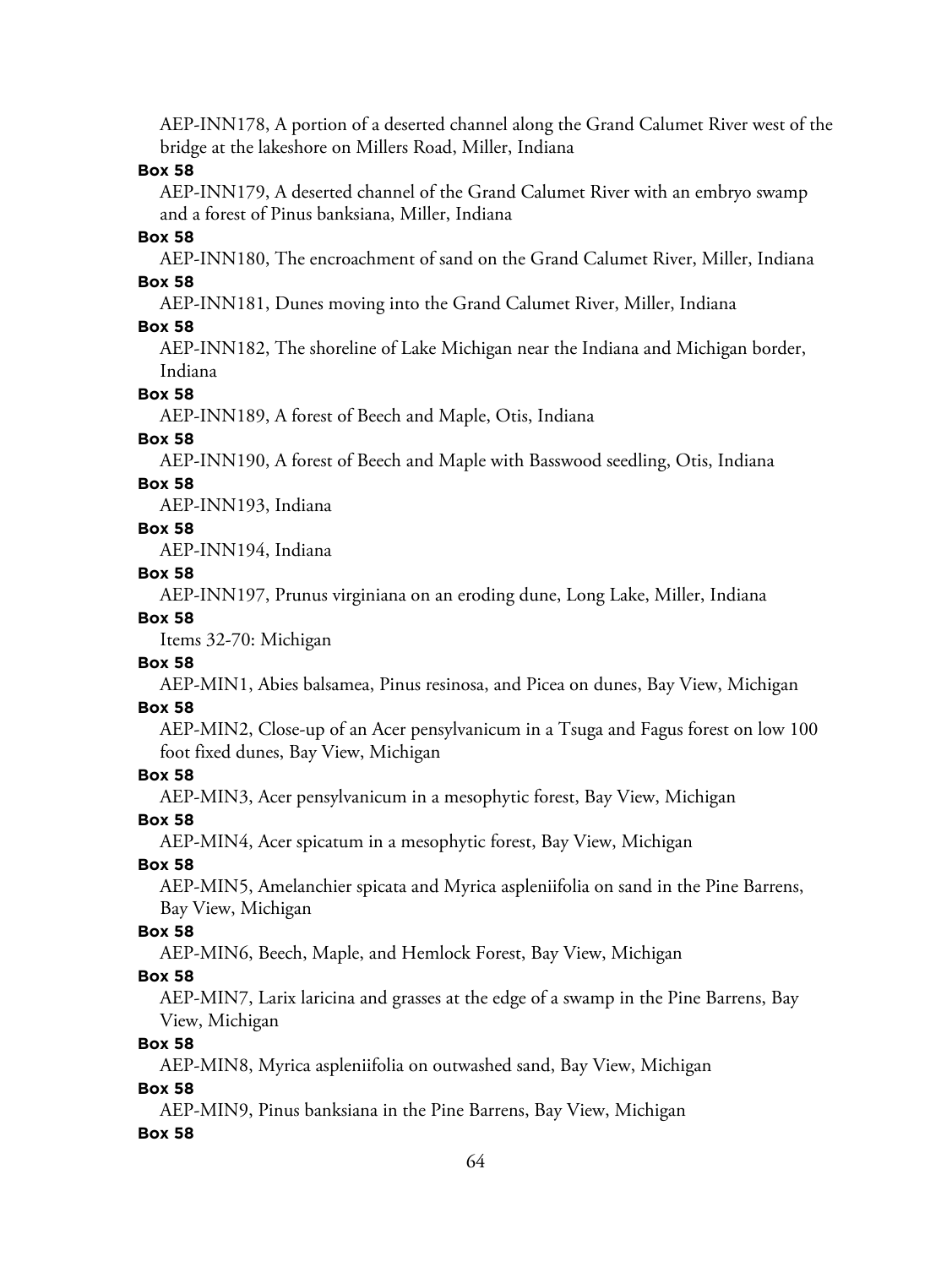AEP-MIN10, Pinus banksiana in the Pine Barrens, Bay View, Michigan

#### **Box 58**

AEP-MIN11, Pinus banksiana, Quercus rubra, and Myrica aspleniifolia in the Pine Barrens, Bay View, Michigan

#### **Box 58**

AEP-MIN12, Pinus banksiana with Danthonia spicata on outwashed sand, Bay View, Michigan

#### **Box 58**

AEP-MIN13, Pinus resinosa, Juniperus communis, Prunus pumila, and Arctostaphylos at the outer margin of dunes, Bay View, Michigan

#### **Box 58**

AEP-MIN14, Dune forest with Tsuga, Fagus, Pinus strobus, and young Acer and Betula, Bay View, Michigan

#### **Box 58**

AEP-MIN15, Zigadenus chlorantha on a dune, Bay View, Michigan

#### **Box 58**

AEP-MIN16, A 200 foot forested dune with conifers, Bay View, Michigan

#### **Box 58**

AEP-MIN17, Forested dunes on dune ridges, Bay View, Michigan

#### **Box 58**

AEP-MIN18, University of Chicago Department of Botany Field Ecology class, Bay View, Michigan

#### **Box 58**

AEP-MIN19, Bay View, Michigan

#### **Box 58**

AEP-MIN20, Bay View, Michigan

#### **Box 58**

AEP-MIN21, University of Chicago Department of Botany Field Ecology class, Bay View, Michigan

#### **Box 58**

AEP-MIN38, Acer pensylvanicum on open dunes that were once forested, Charlevoix, Michigan

# **Box 58**

AEP-MIN39, Populus balsamifera, Thuja, and Abies on a dune, Charlevoix, Michigan

#### **Box 58**

AEP-MIN40, Adventitious roots from Thuja occidentalis trunks on the dunes, Charlevoix, Michigan

#### **Box 58**

AEP-MIN41, Adventitious roots from Thuja trunks on the dunes, Charlevoix, Michigan **Box 58**

AEP-MIN42, Adventitious roots from Thuja trunks on the dunes, Charlevoix, Michigan

#### **Box 58**

AEP-MIN43, Adventitious roots from buried Thuja trunks on the dunes, Charlevoix, Michigan

#### **Box 58**

AEP-MIN44, Abies balsamea with Juniperus on dunes, Frankfort, Michigan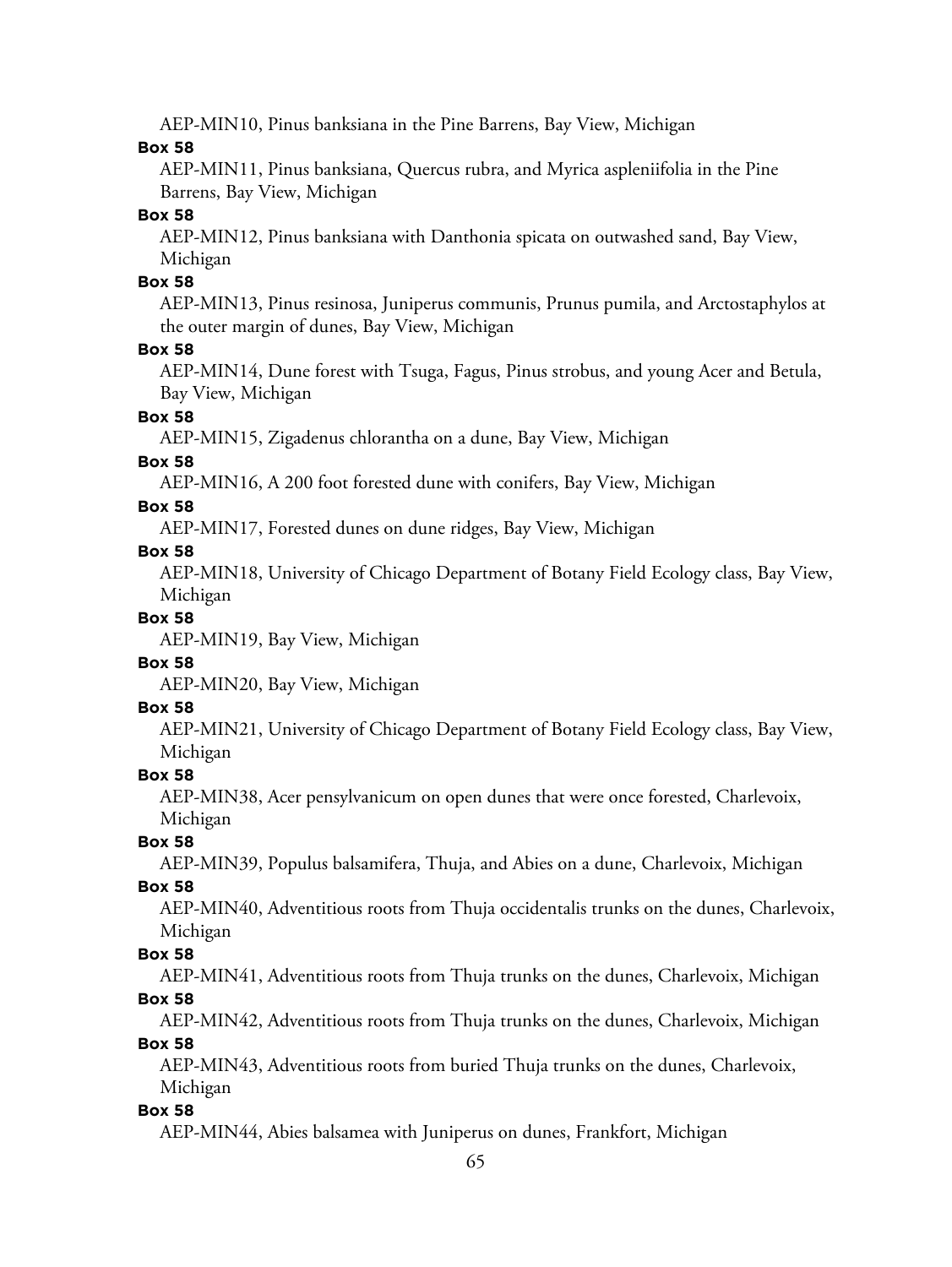AEP-MIN45, Dune depression with Abies balsamea, Pinus strobus, Juniperus communis, Juniperus horizontalis, and Arctostaphylos, Frankfort, Michigan

#### **Box 58**

AEP-MIN46, Clump of Abies balsamea on dunes, Frankfort, Michigan

## **Box 58**

AEP-MIN47, Acer, Betula lutea, and Taxus on fixed dunes, Frankfort, Michigan **Box 58**

AEP-MIN48, Acer and Tsuga forest on top of fixed dunes, Frankfort, Michigan

### **Box 58**

AEP-MIN49, Acer saccharum and Tsuga canadensis on top of fixed dunes, Frankfort, Michigan

### **Box 58**

AEP-MIN50, Betula papyrifera being covered by an advancing dune to the depth of twenty feet, Frankfort, Michigan

#### **Box 58**

AEP-MIN51, Betula lutea with Taxus in a mesophytic forest on the dunes, Frankfort, Michigan

### **Box 58**

AEP-MIN52, Betula lutea on dunes, Frankfort, Michigan

#### **Box 59**

Items 1-70: Michigan

### **Box 59**

AEP-MIN54, Fagus grandifolia and Tsuga canadensis with seedling of both on fixed dunes, Frankfort, Michigan

### **Box 59**

AEP-MIN55, Beech and Hemlock seedling on fixed dunes, Frankfort, Michigan

#### **Box 59**

AEP-MIN56, Forest on fixed dunes with Fagus seedling and Tsuga, Frankfort, Michigan

### **Box 59**

AEP-MIN57, Beech and Hemlock forest on fixed dunes, Frankfort, Michigan

**Box 59**

AEP-MIN58, Beech and Maple forest on fixed dunes along a road, Frankfort, Michigan **Box 59**

AEP-MIN59, Beech, Maple, and Hemlock forest near the top of fixed dunes, Frankfort, Michigan

### **Box 59**

AEP-MIN60, Beech and Hemlock forest with Yew on dunes, Frankfort, Michigan

### **Box 59**

AEP-MIN61, Fagus and Acer with seedling near the crest of fixed dunes, Frankfort, Michigan

### **Box 59**

AEP-MIN62, Juniperus communis, Abies balsamea, Thuja occidentalis, and Betula papyrifera in a depression, Frankfort, Michigan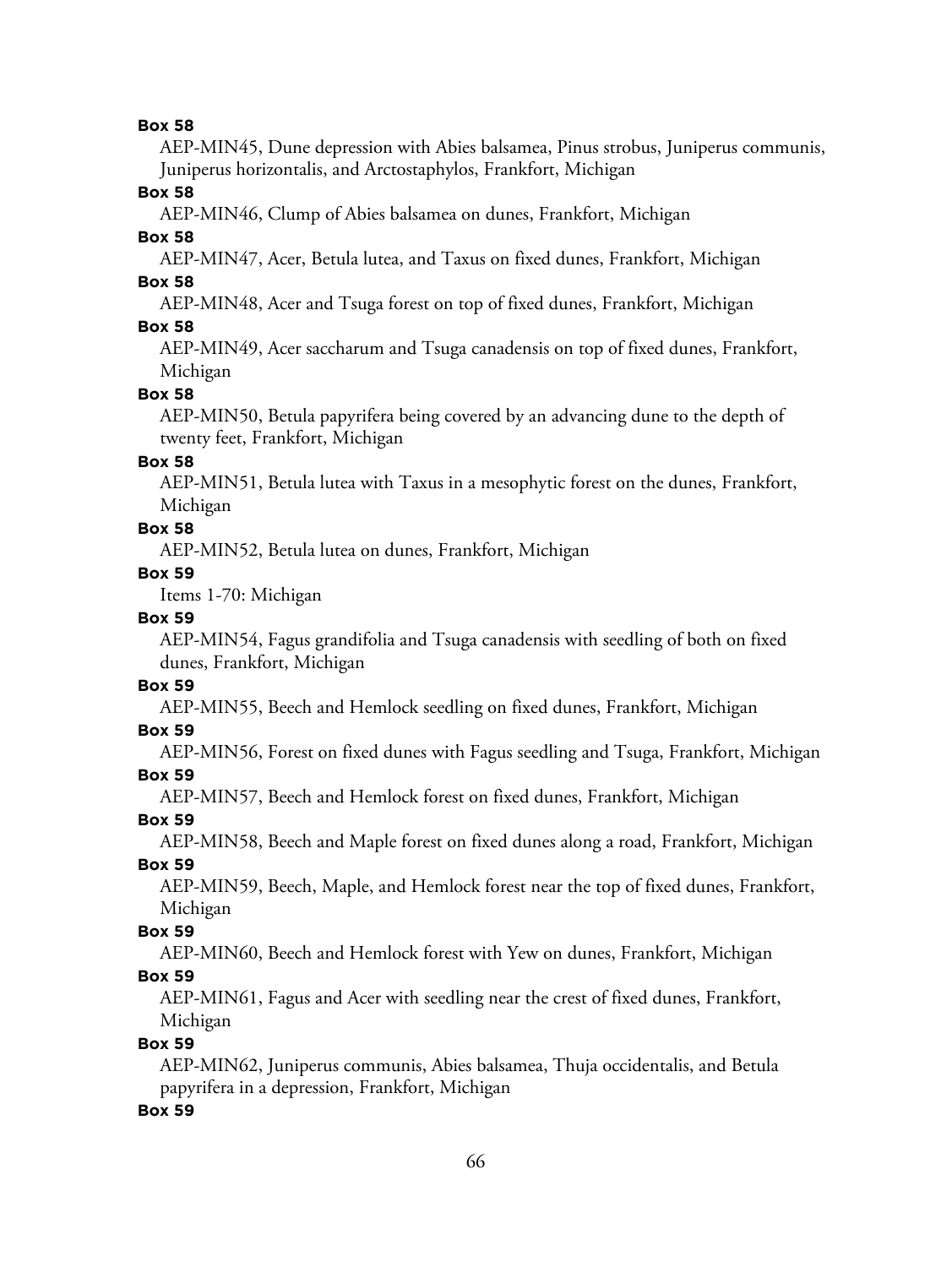AEP-MIN63, C. E. Spicer standing in front of a Juniperus communis on a dune, Frankfort, Michigan

#### **Box 59**

AEP-MIN66, Pinus strobus, Pinus resinosa, Pinus banksiana, Abies balsamea, and Thuja on dunes, Frankfort, Michigan

#### **Box 59**

AEP-MIN67, Populus balsamifera, Frankfort, Michigan

#### **Box 59**

AEP-MIN68, Prunus pensylvanica, Pteris, and Rhus typhina on a fixed dune, Frankfort, Michigan

#### **Box 59**

AEP-MIN69, Quercus borealis var. maxima with Acer saccharum, Frankfort, Michigan **Box 59**

AEP-MIN71, Taxus, Thuja, and Acer on fixed dunes, Frankfort, Michigan

#### **Box 59**

AEP-MIN72, Dune advancing over Thuja occidentalis and Abies balsamea with Ammophila on its lee side, Frankfort, Michigan

#### **Box 59**

AEP-MIN73, Dune with Ammophila advancing over a Thuja and Abies forest, Frankfort, Michigan

#### **Box 59**

AEP-MIN74, Forest of Thuja and Abies on a dune, Frankfort, Michigan

#### **Box 59**

AEP-MIN75, Tsuga canadensis seedling on a log in a dune forest, Frankfort, Michigan

#### **Box 59**

AEP-MIN76, Tsuga growing on fixed dunes along a road, Frankfort, Michigan

#### **Box 59**

AEP-MIN77, Tsuga, Fagus, and Taxus on fixed dunes, Frankfort, Michigan

#### **Box 59**

AEP-MIN78, Forest of Tsuga, Acer, and Fagus near the crest of dunes, Frankfort, Michigan

#### **Box 59**

AEP-MIN79, Tsuga, Fagus, and Acer on a fixed dune, Frankfort, Michigan

#### **Box 59**

AEP-MIN80, Tsuga, Betula lutea, and Taxus on fixed dunes, Frankfort, Michigan

#### **Box 59**

AEP-MIN81, Fagus and Tsuga canadensis forest on fixed dunes, the Pere Marquette Trail, Frankfort, Michigan

#### **Box 59**

AEP-MIN87, A mesophytic forest, a pocket of Abies, and a dune covered with Populus in the high dunes south of the Sleeping Bear, Glen Haven, Michigan

#### **Box 59**

AEP-MIN88, View from south of Sleeping Bear Dunes of a morainic plateau of gravel with Ammophila, Glen Haven, Michigan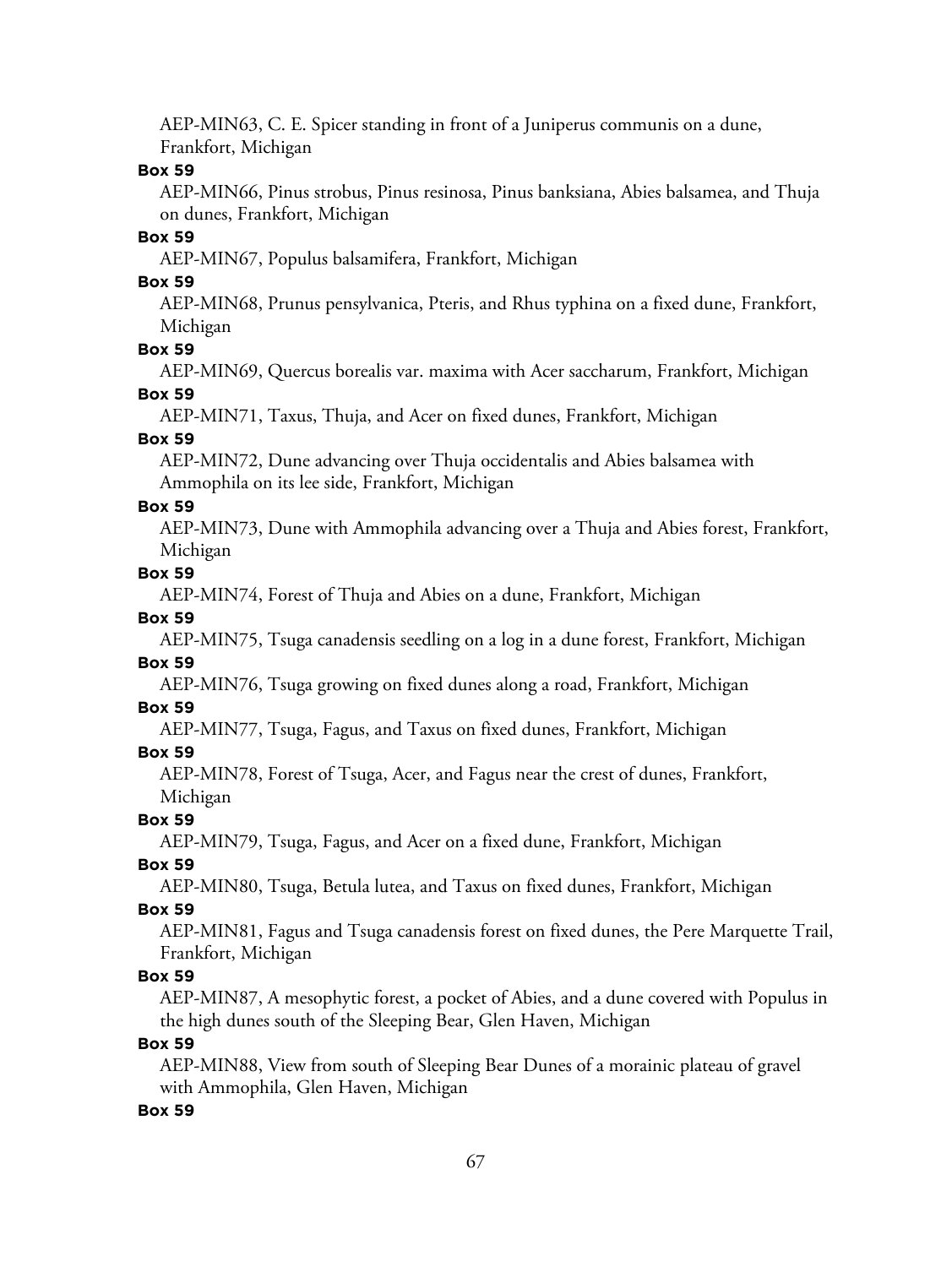AEP-MIN89, Morainic plateau and Ammophila ridges on dunes, Sleeping Bear Point, Glen Haven, Michigan

#### **Box 59**

AEP-MIN90, Dune advancing slowly with ridges of Ammophila breviligulata on its crest, Glen Haven, Michigan

#### **Box 59**

AEP-MIN91, Glen Haven, Michigan

#### **Box 59**

AEP-MIN92, Foredune covered with Ammophila breviligulata on an eroding shore eight miles south of Grand Haven, Michigan

#### **Box 59**

AEP-MIN93, Glen Haven, Michigan

#### **Box 59**

AEP-MIN94, Betula papyrifera, Glen Haven, Michigan

#### **Box 59**

AEP-MIN97, Reforestation with Pinus banksiana and Salix on a foredune, Glen Haven, Michigan

#### **Box 59**

AEP-MIN99, Dune complex with a few Cottonwoods, Sleeping Bear Point, Glen Haven, Michigan

#### **Box 59**

AEP-MIN100, Glen Haven, Michigan

#### **Box 59**

AEP-MIN101, Thuja graveyard with old soil lines, Sleeping Bear Point, Glen Haven, Michigan

# **Box 59**

AEP-MIN103, Morainic plateau seen from the Sleeping Bear, Glen Haven, Michigan

#### **Box 59**

AEP-MIN104, Sleeping Bear as viewed from the north, Glen Haven, Michigan

#### **Box 59**

AEP-MIN105, Three old soils in the dunes, Sleeping Bear Point, Glen Haven, Michigan **Box 59**

AEP-MIN106, Bare dune complex, Sleeping Bear Point, Glen Haven, Michigan

#### **Box 59**

AEP-MIN107, Old soil line uncovered on a dune, Sleeping Bear Dunes, Glen Haven, Michigan

#### **Box 59**

AEP-MIN108, Dune complex with bare moraine in the distance, Sleeping Bear Point, Glen Haven, Michigan

#### **Box 59**

AEP-MIN109, Glen Haven, Michigan

#### **Box 59**

AEP-MIN110, The face of an advancing dune covering a bare field west of Glen Lake, Glen Haven, Michigan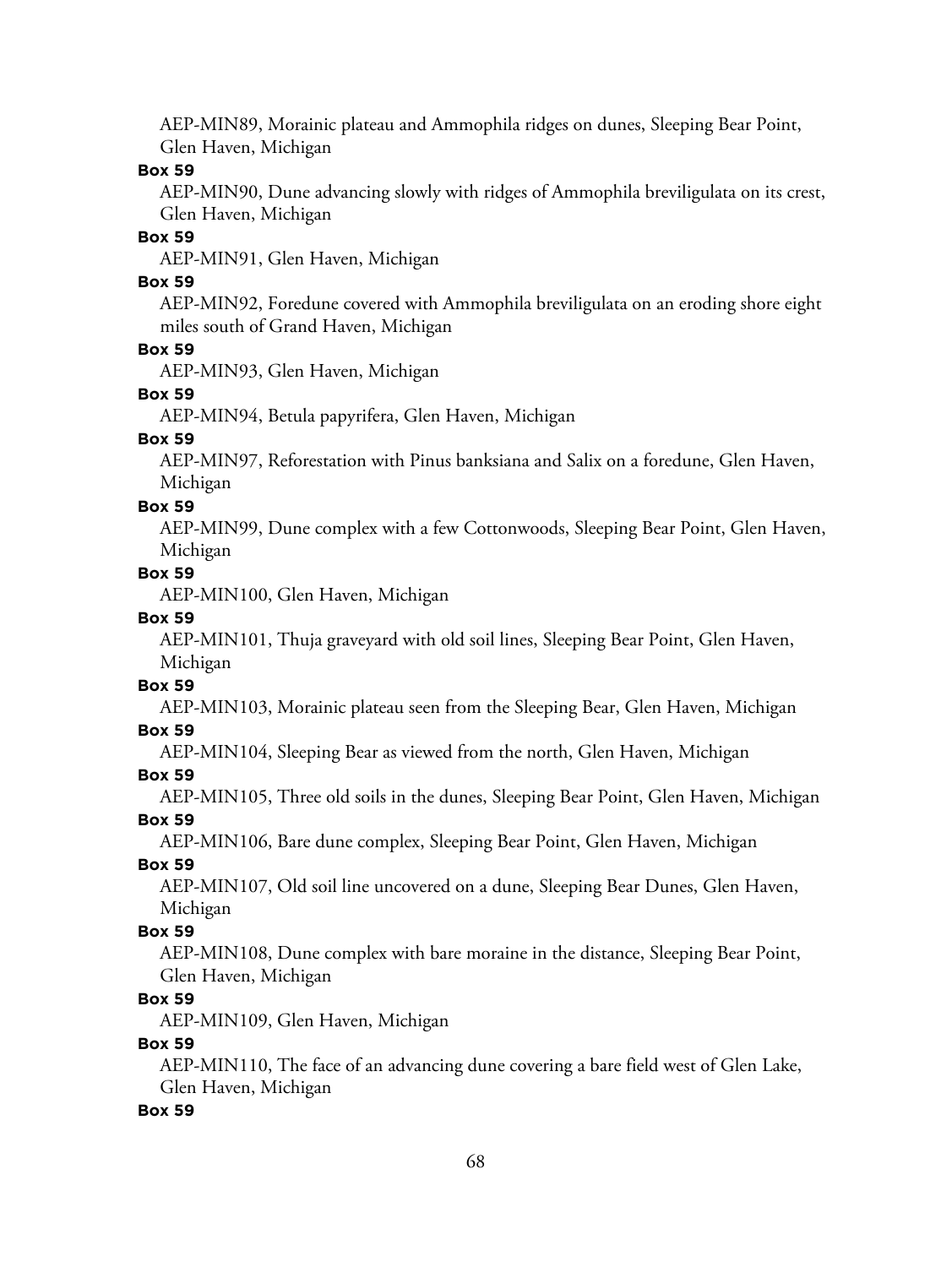AEP-MIN111, Looking north to Manitou Island from a dune complex, Glen Haven, Michigan

#### **Box 59**

AEP-MIN112, Ammophila on the face of an advancing dune west of Glen Lake, Glen Haven, Michigan

#### **Box 59**

AEP-MIN113, Glen Haven, Michigan

#### **Box 59**

AEP-MIN114, Glen Lake from dunes, Glen Haven, Michigan

### **Box 59**

AEP-MIN115, Lumber train, Glen Haven, Michigan

#### **Box 59**

AEP-MIN116, Days Sawmill at Glen Lake, Glen Haven, Michigan

#### **Box 59**

AEP-MIN117, Days Sawmill and farm, Glen Lake, Glen Haven, Michigan

#### **Box 59**

AEP-MIN118, Glen Haven, Michigan

#### **Box 59**

AEP-MIN119, Ammophila on a foredune, Grand Beach, Michigan

#### **Box 59**

AEP-MIN120, Liriodendron tulipifera on an eroding shore dune, Grand Beach, Michigan

#### **Box 59**

AEP-MIN121, Liriodendron tulipifera on an eroding beach dune, Grand Beach, Michigan **Box 59**

AEP-MIN122, An eroding dune shore with Salix nigra and old swamp deposits, Grand Beach, Michigan

#### **Box 59**

AEP-MIN123, An eroding shore with Salix nigra on old swamp deposits below a stand of Quercus velutina, Grand Beach, Michigan

#### **Box 59**

AEP-MIN124, An eroding shore with Salix nigra on old swamp deposits below a stand of Quercus velutina and Pinus Strobus, Grand Beach, Michigan

### **Box 59**

AEP-MIN139, Betula above a dune blowout near the north end of Lake Leelanau, Leland, Michigan

#### **Box 59**

AEP-MIN140, Betula above a dune blowout near the north end of Lake Leelanau, Leland, Michigan

#### **Box 59**

AEP-MIN141, Ostrya virginiana in summer, Leland, Michigan

### **Box 59**

AEP-MIN142, Pinus resinosa, Pinus strobus, Thuja, Abies, and Betula papyrifera on a shore dune at the north end of Lake Leelanau, Leelanau Peninsula, Michigan

#### **Box 59**

AEP-MIN143, West shore of Leelanau peninsula three miles from Leland, Michigan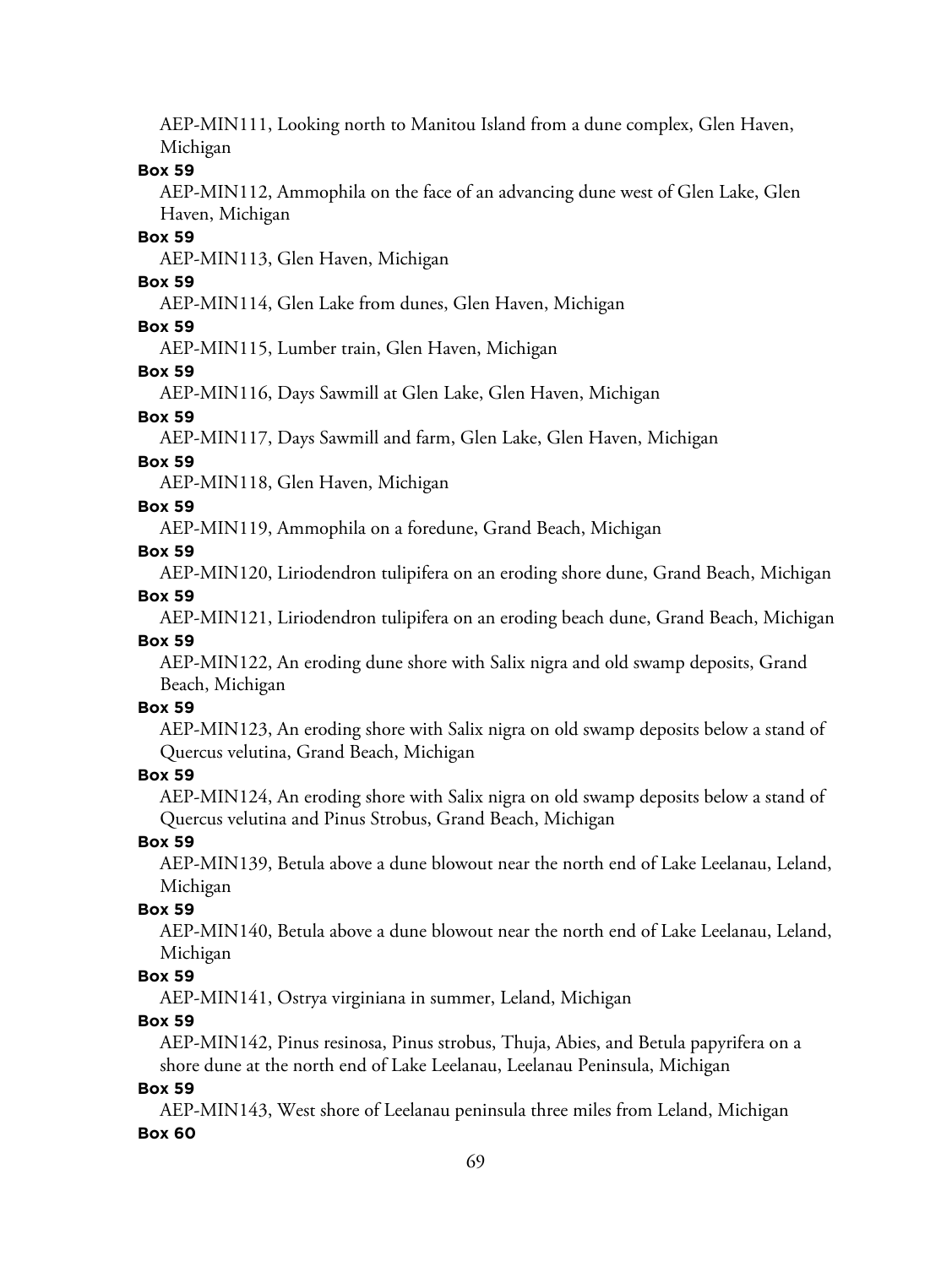Items 1-38: Michigan

#### **Box 60**

AEP-MIN146, Dunes moving over a forest of Oak, Hemlock, and Beech north of Silver Lake, Little Point Sable, Michigan

#### **Box 60**

AEP-MIN147, Dunes with Pinus banksiana and Populus, Little Point Sable, Michigan **Box 60**

AEP-MIN148, Pine graveyard, Little Point Sable, Michigan

#### **Box 60**

AEP-MIN149, Bare dune complex looking south from north of Silver Lake, Little Point Sable, Michigan

#### **Box 60**

AEP-MIN150, Complex of bare dunes with a fossil forest, Little Point Sable, Michigan

# **Box 60**

AEP-MIN151, Dune complex, Little Point Sable, Michigan

#### **Box 60**

AEP-MIN152, Dune complex, Little Point Sable, Michigan

#### **Box 60**

AEP-MIN153, Desert-like dunes, Little Point Sable, Michigan

#### **Box 60**

AEP-MIN158, Dune advancing into Silver Lake, Little Point Sable, Michigan

### **Box 60**

AEP-MIN159, Dune advancing into Silver Lake, Little Point Sable, Michigan

#### **Box 60**

AEP-MIN160, Dune advancing into Silver Lake, Little Point Sable, Michigan

# **Box 60**

AEP-MIN161, Little Point Sable, Michigan

#### **Box 60**

AEP-MIN179, Calamovilfa longifolia in foreground on a 180- foot dune, Muskegon, Michigan

### **Box 60**

AEP-MIN180, Conopholis americana on a mesophytic dune, Muskegon, Michigan

**Box 60**

AEP-MIN181, Detail of Hudsonia tomentosa on dunes, Muskegon, Michigan

### **Box 60**

AEP-MIN182, Lithospermum gmelinii on an open dune

### **Box 60**

AEP-MIN183, Pinus banksiana and Populus deltoides on dunes

### **Box 60**

AEP-MIN184, Populus deltoides on eroding dune

### **Box 60**

AEP-MIN185, Populus deltoides on eroding dune

### **Box 60**

AEP-MIN186, Dune complex with Populus and grasses

### **Box 60**

AEP-MIN187, Dune advancing into the harbor, Muskegon, Michigan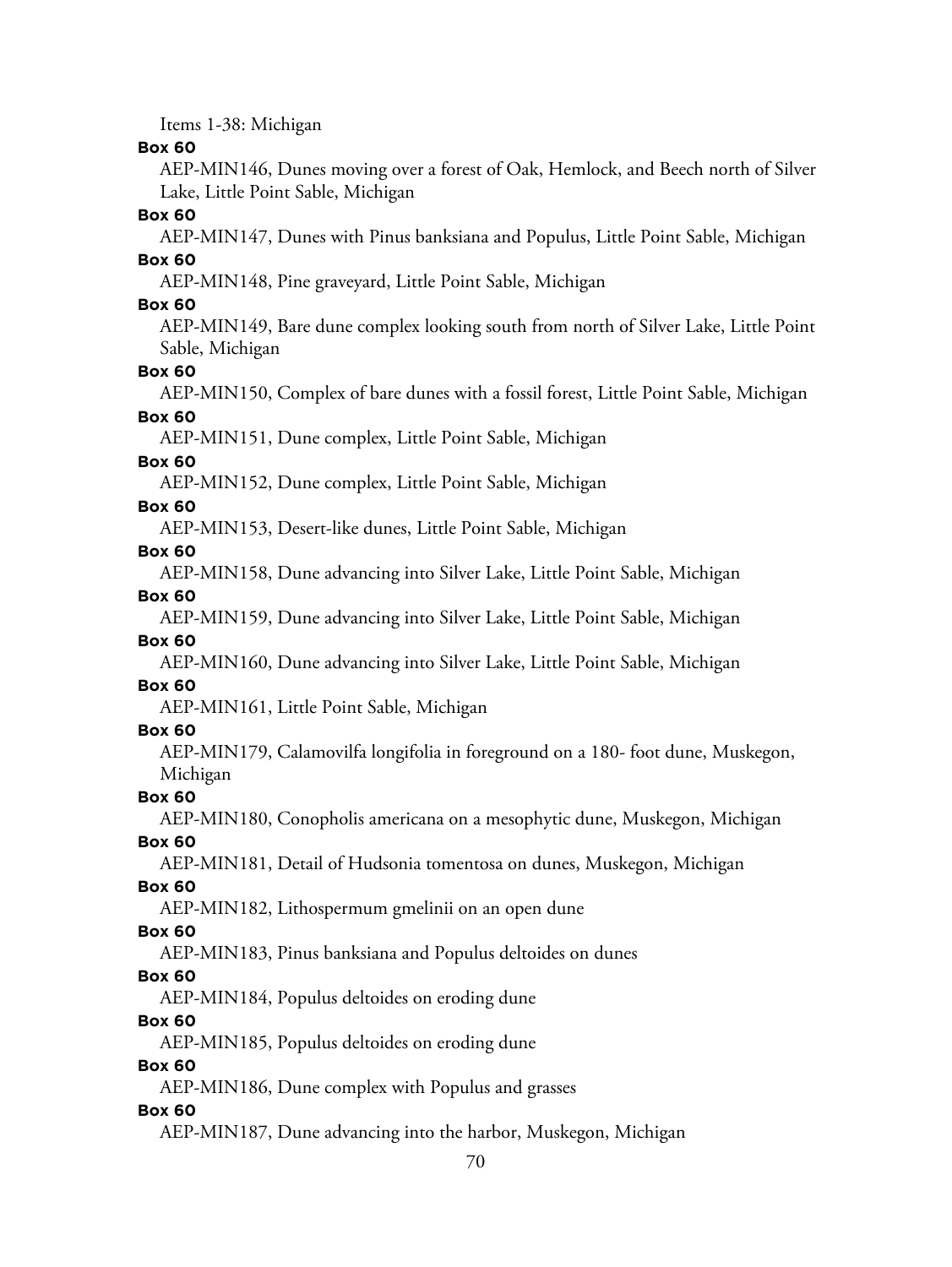AEP-MIN188, Entrance to Muskegon Lake, Muskegon, Michigan

**Box 60**

AEP-MIN189, Entrance to Muskegon Lake, Muskegon, Michigan

### **Box 60**

AEP-MIN190, Entrance to Muskegon Lake from a high dune with a showing of low dunes, Muskegon, Michigan

### **Box 60**

AEP-MIN191, Entrance to Muskegon Lake, Muskegon, Michigan

# **Box 60**

AEP-MIN192, Abies, Thuja, and Betula dunes on a shingle beach, Cat Head Point and North Point, Michigan

## **Box 60**

AEP-MIN193, Looking east toward Cat Head Bay, Michigan from the crest of a high dune with rejuvinated Betula alba

### **Box 60**

AEP-MIN194, Entrance of blowout with Thuja occidentalis, Juniperus communis, Abies balsamea, Pinus strobus, and Arctostaphylos uva-ursi, Cat Head Bay, Michigan

## **Box 60**

AEP-MIN195, Thuja and Arctostaphylos uva-ursi on a shingle beach dune fifty yards from shoreline, Northport, Michigan

### **Box 60**

AEP-MIN196, Thuja, Abies, Juniperus, Andropogon, etc., Cat Head Bay and Northport, Michigan

### **Box 60**

AEP-MIN203, Ammophila on an eroding foredune one mile north of Pentwater, Michigan

# **Box 60**

AEP-MIN204, Ammophila on an eroding foredune, Pentwater, Michigan

# **Box 60**

AEP-MIN205, Rapidly eroding foredune with Ammophila north of Pentwater, Michigan

**Box 60**

AEP-MIN209, Depositing shore without foredunes between Pentwater and Little Point Sable, Michigan

### **Box 60**

AEP-MIN214, Advancing dune covering a mesophytic forest, Sawyer, Michigan

### **Box 60**

AEP-MIN215, Advancing dune complex covering a mesophytic forest, Sawyer, Michigan

# **Box 60**

AEP-MIN217, Advancing dune covering a mesophytic forest, Sawyer, Michigan

# **Box 60**

AEP-MIN233, Hudsonia tomentosa on dunes, Muskegon, Michigan

# **Box 60**

Item 39: Ohio

# **Box 60**

AEP-OHN1, Unidentified plant, Ohio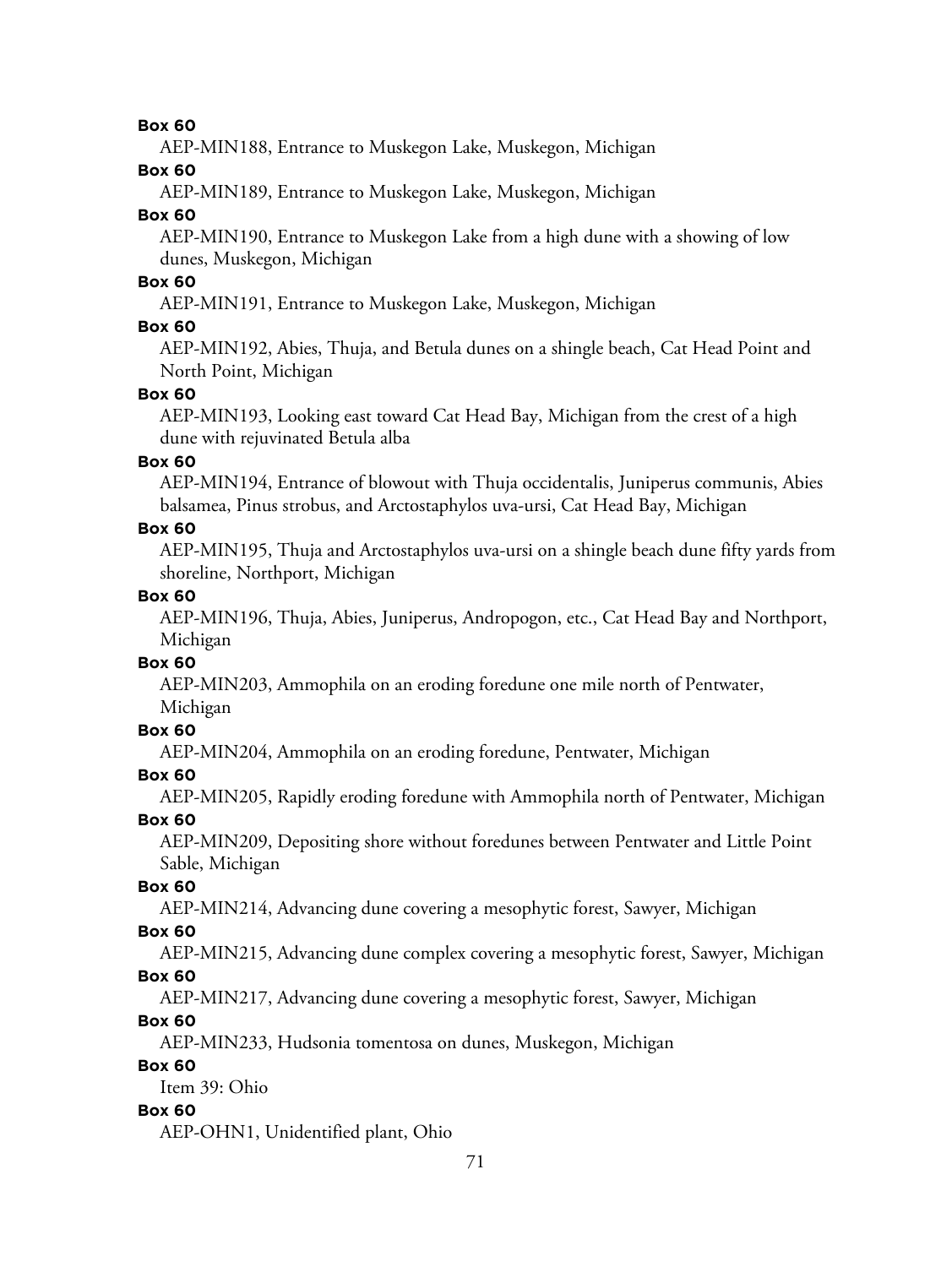Items 40-57: Wisconsin

#### **Box 60**

AEP-WIN1, Monadnock near the railway station, Camp Douglas, Wisconsin

#### **Box 60**

AEP-WIN2, Pinus resinosa and Quercus velutina on a slope, Castle Rock, Camp Douglas, Wisconsin

#### **Box 60**

AEP-WIN3, Castle Rock, Camp Douglas, Wisconsin

#### **Box 60**

AEP-WIN4, Talus with Pinus resinosa and Quercus velutina, Castle Rock, Camp Douglas, Wisconsin

#### **Box 60**

AEP-WIN5, Monadnock with Quercus on the talus, Camp Douglas, Wisconsin

#### **Box 60**

AEP-WIN6, Monadnock near the railway station, Camp Douglas, Wisconsin

#### **Box 60**

AEP-WIN7, Sandstone monadnocks with Pinus resinosa, Camp Douglas, Wisconsin

#### **Box 60**

AEP-WIN8, Monadnocks of sandstone with Pinus resinosa, Camp Douglas, Wisconsin **Box 60**

AEP-WIN9, West shore with Pinus resinosa on quartzite cliffs, Devils Lake, Wisconsin

#### **Box 60**

AEP-WIN10, General view of the west shore from the north end, Devils Lake, Wisconsin

### **Box 60**

AEP-WIN11, West shore with Pinus resinosa and Betula papyrifera on quartzite cliffs, Devils Lake, Wisconsin

#### **Box 60**

AEP-WIN12, View of the east shore from west with a morainic dam at the south end, Devils Lake, Wisconsin

#### **Box 60**

AEP-WIN13, Quartzite cliffs with Pinus resinosa and Betula papyrifera on the west shore, Devils Lake, Wisconsin

#### **Box 60**

AEP-WIN14, Quartzite cliffs on the west shore showing Cleopatras needle, Devils Lake, Wisconsin

#### **Box 60**

AEP-WIN15, Quartzite talus on the west shore showing Pinus resinosa and Betula papyrifera, Devils Lake, Wisconsin

#### **Box 60**

AEP-WIN16, Quartzite talus on the west shore showing Pinus resinosa, Devils Lake, Wisconsin

#### **Box 60**

AEP-WIN17, Pinus strobus, Dells of Wisconsin, Kilbourn, Wisconsin

#### **Box 60**

AEP-WIN18, Witches Gulch, Dells of Wisconsin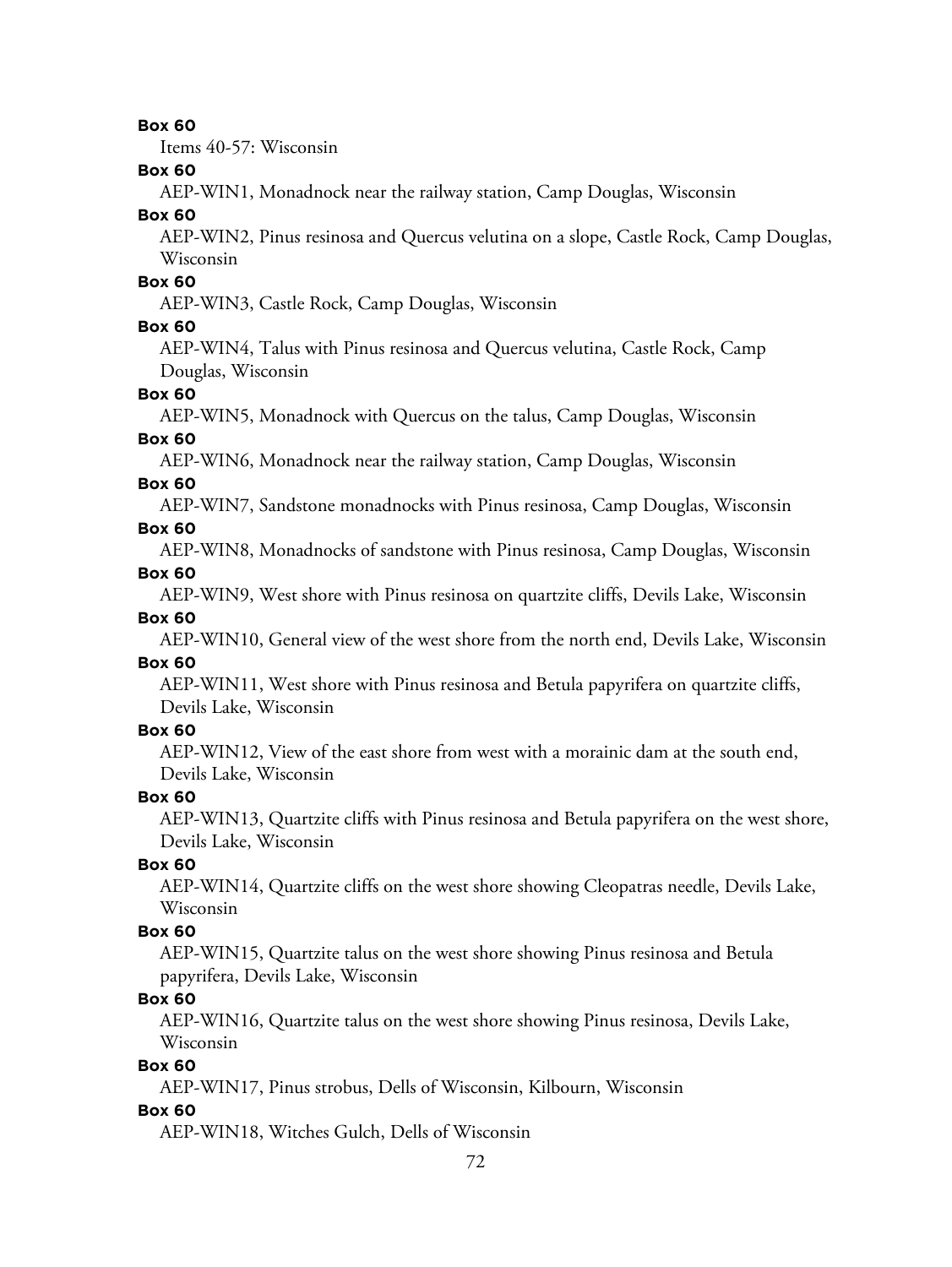#### **Box 60**

Item 58: Wyoming

#### **Box 60**

AEP-WYN1, A hungry bear fed by George Damon Fuller of the University of Chicago Department of Botany, Yellowstone National Park, Wyoming

#### **Subseries 5: 3"x5" Glass Negatives**

#### **Box 61**

Items 1-12: Illinois

#### **Box 61**

AEP-ILN1, Limestone ravine at Sag Bridge near Lemont, Illinois

#### **Box 61**

AEP-ILN2, Limestone ravine at Sag Bridge near Lemont, Illinois

#### **Box 61**

AEP-ILN19, A dry pond in summer, Jackson Park, Chicago, Illinois

#### **Box 61**

AEP-ILN33, A bluff, the county line ravine, Glencoe, Illinois

#### **Box 61**

AEP-ILN34, Breakwater, a deposit of sand at the north county line, Glencoe, Illinois

#### **Box 61**

AEP-ILN35, Entrance to a county line ravine, Glencoe, Illinois

#### **Box 61**

AEP-ILN36, County line ravine, spring aspect, Glencoe, Illinois

#### **Box 61**

AEP-ILN37, County line ravine, summer aspect, Glencoe, Illinois

#### **Box 61**

AEP-ILN38, County line ravine, spring view, Glencoe, Illinois

#### **Box 61**

AEP-ILN39, County line ravine, summer view, Glencoe, Illinois

#### **Box 61**

AEP-ILN40, Natural margin of the Grand Calumet River west of Harvey, Illinois

**Box 61**

Items 13-61: Indiana

#### **Box 61**

AEP-INN2, The effect of cement dust on Pines, Buffington, Indiana

#### **Box 61**

AEP-INN3, Pinus banksiana killed by cement dust, Buffington, Indiana

#### **Box 61**

AEP-INN4, Edgemoor Creek outlet looking southwest from the old Lakeshore and Michigan Southern track near the Lake Michigan shore, Buffington, Indiana

#### **Box 61**

AEP-INN5, Edgemoor Creek and Pinus banksiana on a beach ridge near the new Lakeshore and Michigan Southern track one eighth of a mile from the Lake Michigan shore, Buffington, Indiana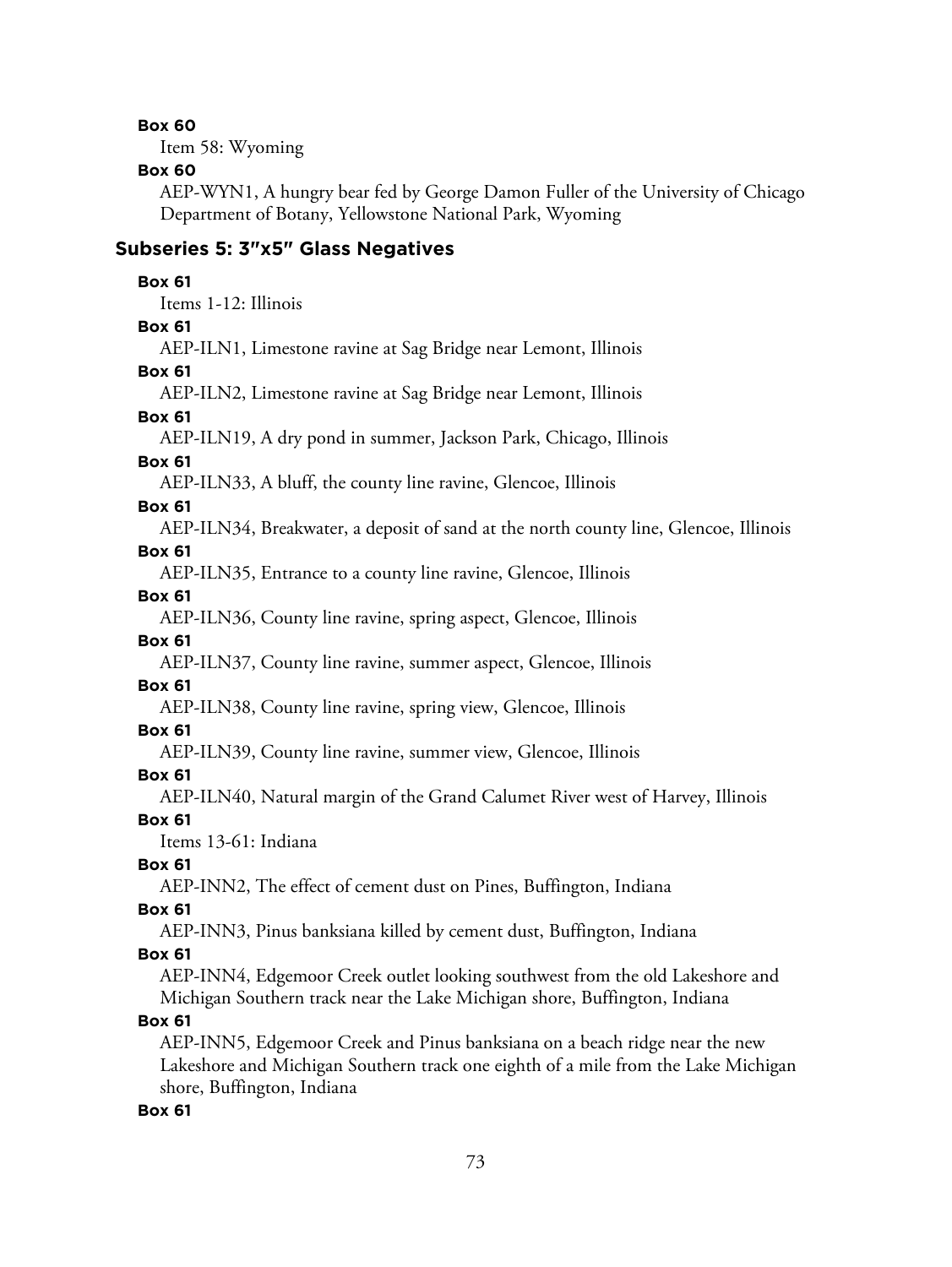AEP-INN6, Edgemoor Creek Station outlet from the old Lakeshore and Michigan Southern track east of Buffington, Indiana

#### **Box 61**

AEP-INN7, A view in spring of Slough 93, Buffington, Indiana

#### **Box 61**

AEP-INN8, Slough 93 in summer along the Elgin, Joliet, and Eastern track between Ivanhoe and Buffington, Indiana

#### **Box 61**

AEP-INN9, A very dry season at Slough 8, view from the Lake Michigan shore of beach ridges and sloughs, Buffington, Indiana

#### **Box 61**

AEP-INN10, Slough 9, Buffington, Indiana

#### **Box 61**

AEP-INN11, Slough 90 looking west from the Elgin, Joliet, and Eastern tracks, Buffington, Indiana

#### **Box 61**

AEP-INN12, Slough 90 looking east from the Elgin, Joliet, and Eastern tracks, Buffington, Indiana

#### **Box 61**

AEP-INN13, Slough 95, an early spring aspect, Buffington, Indiana

#### **Box 61**

AEP-INN14, Slough 95, a summer view, Buffington, Indiana

#### **Box 61**

AEP-INN15, Ridge 1, a foredune with Cottonwood, Buffington, Indiana

#### **Box 61**

AEP-INN26, Black Oak on Ridge 45 just north of the electric line, Clarke, Indiana

#### **Box 61**

AEP-INN27, Quercus velutina on Ridge 45, Clarke, Indiana

#### **Box 61**

AEP-INN28, Quercus velutina on Ridge 58, Clarke, Indiana

#### **Box 61**

AEP-INN29, The second growth of Quercus velutina on Ridge 95, Clarke, Indiana

# **Box 61**

AEP-INN30, Quercus velutina on Ridge 95, Clarke, Indiana

#### **Box 61**

AEP-INN31, Looking west from a bridge over the Grand Calumet River before the water was lowered, Clarke, Indiana

#### **Box 61**

AEP-INN116, Ridge 1, a foredune with Cottonwood, Gary, Indiana

#### **Box 61**

AEP-INN117, Ridge 1, now destroyed, Gary, Indiana

#### **Box 61**

AEP-INN118, A stand of tramped trees, succession with city growth, Gary, Indiana **Box 61**

AEP-INN119, Effect of tramping, succession with city growth, Gary, Indiana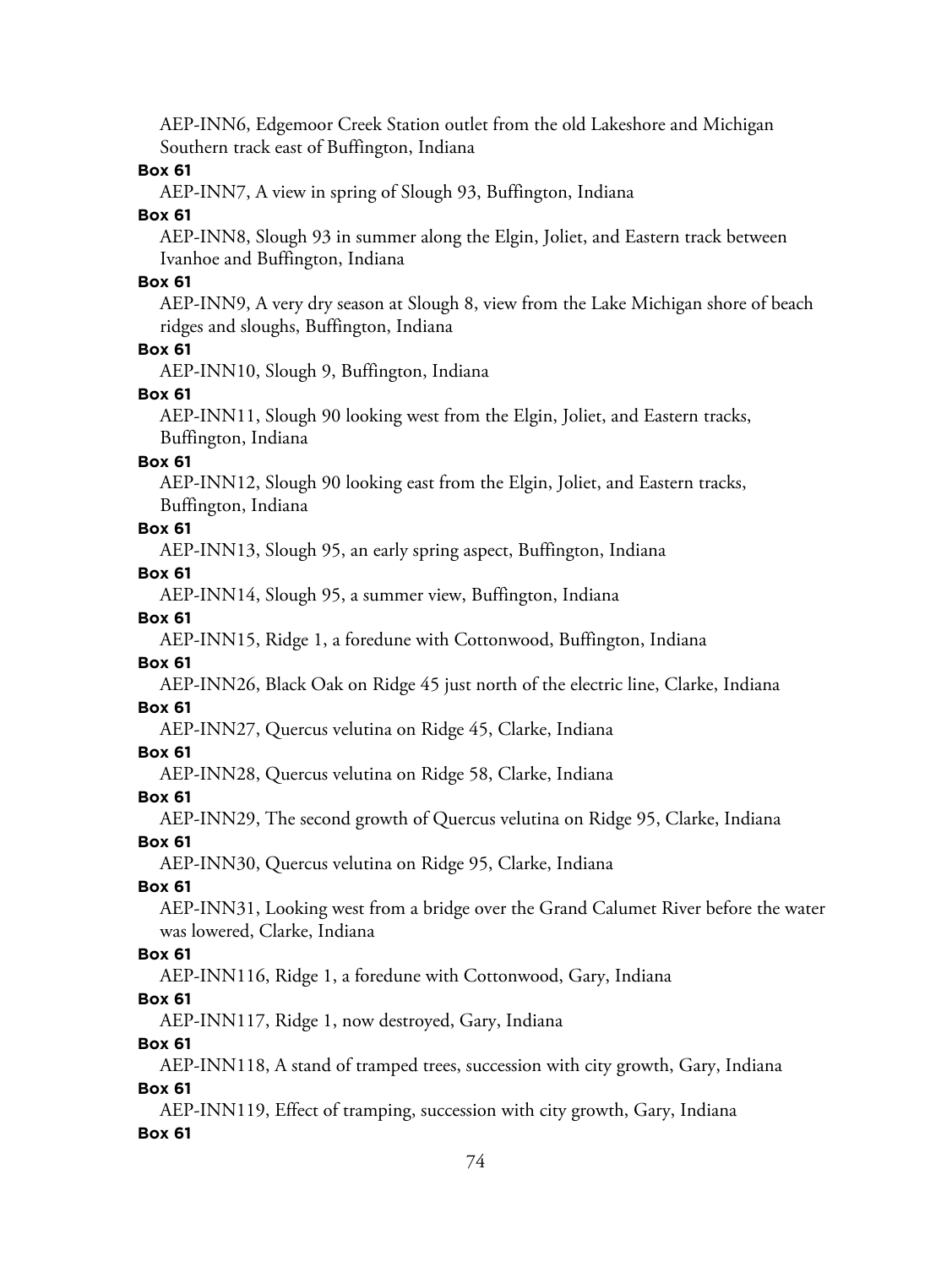AEP-INN120, Succession with city growth, Gary, Indiana **Box 61** AEP-INN121, Main street, Gary, Indiana, succession with city growth **Box 61** AEP-INN122, A young shallow pond, the first slough east of Gary, Indiana **Box 61** AEP-INN183, Slough 93 in summer, Osborn, Indiana **Box 61** AEP-INN184, Slough 93 in spring, Osborn, Indiana **Box 61** AEP-INN185, A close view of vegetation at Slough 93, Osborn, Indiana **Box 61** AEP-INN195, Slough 1, a spring aspect, Pine, Indiana **Box 61** AEP-INN196, Pond 1, a dry summer season aspect, Pine, Indiana **Box 61** AEP-INN198, A close view of margin vegetation at Slough 1, Pine, Indiana **Box 61** AEP-INN199, Slough 5, Pine, Indiana **Box 61** AEP-INN200, Slough 14, an early spring aspect, Pine, Indiana **Box 61** AEP-INN201, Slough 14, the water lowered by a sewer, Pine Indiana **Box 61** AEP-INN202, Pond 14, the effect of lowering the water, Pine, Indiana **Box 61** AEP-INN203, Slough 18, occupied by Aspen, Pine, Indiana **Box 61** AEP-INN204, Slough 29, Pine, Indiana **Box 61** AEP-INN205, Slough 32, Pine, Indiana **Box 61** AEP-INN206, Slough 32 near the Elgin, Joliet, and Eastern railroad track, Pine, Indiana **Box 61** AEP-INN207, Slough 65, Pine, Indiana **Box 61** AEP-INN208, A stand of Quercus velutina on Ridge 25, Pine, Indiana **Box 61** AEP-INN221, A young prairie pond, Wolf Lake, Indiana **Box 61** AEP-INN222, An older prairie pond, Wolf Lake, Indiana **Box 61** AEP-INN223, Hibiscus in a young coastal marsh, Wolf Lake, Indiana **Box 61**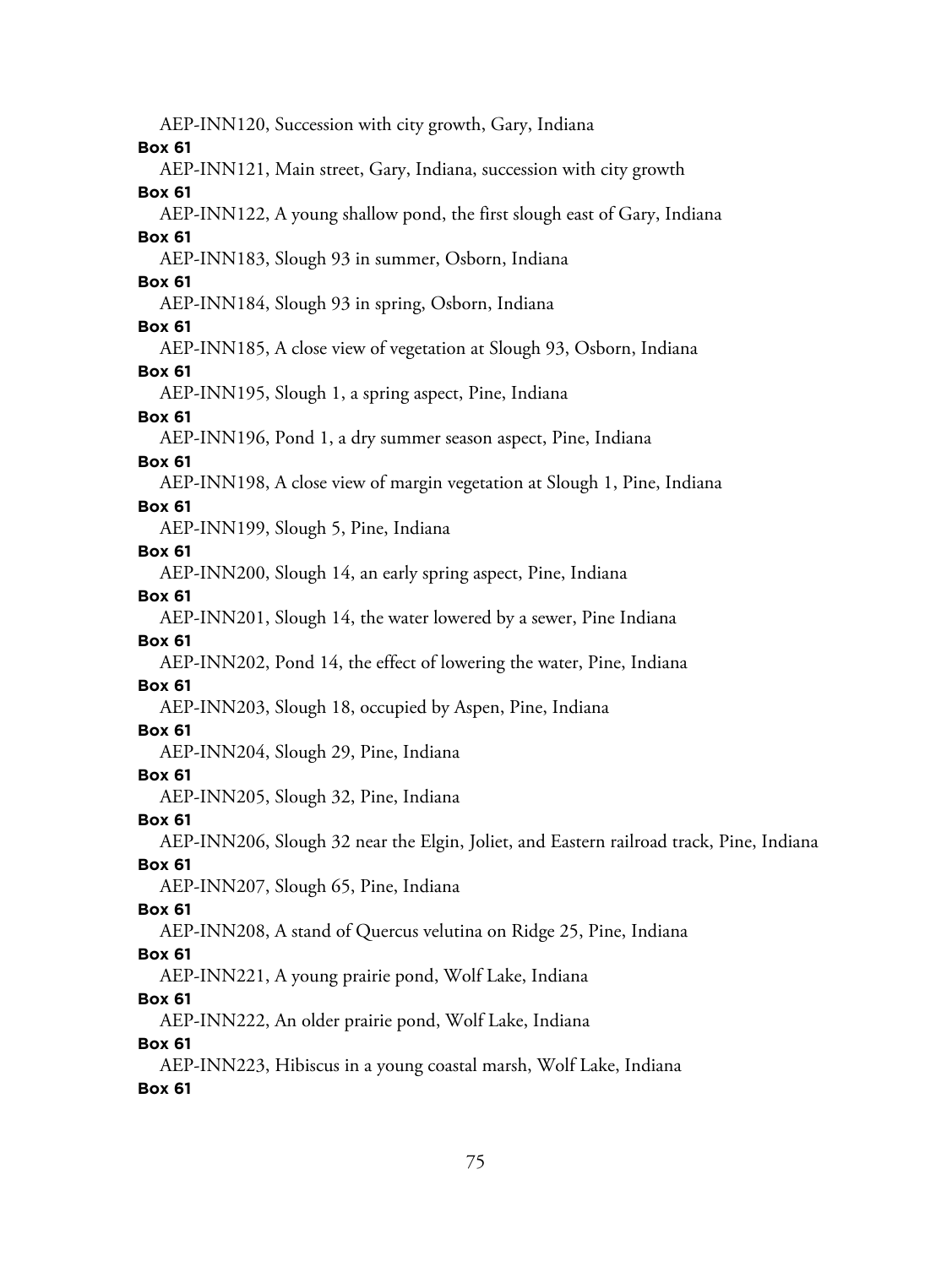AEP-INN227, Henry Chandler Cowles and George Damon Fuller of the University of Chicago Department of Botany with Dr. Jean and Mrs. Massart, E. E. Sherff, and several unidentified men on the dunes in Indiana

#### **Subseries 6: 3"x4" Glass Negatives**

#### **Box 62**

Item 1: California

#### **Box 62**

AEP-CAN1, Carl Skottsberg showing the size of a Pinus lambertiana, Nevada Fall, Yosemite National Park, California

#### **Box 62**

Items 2-3: Colorado

#### **Box 62**

AEP-CON1, Carl Schroter holding an Ipomoea leptophylla, Akron, Colorado

#### **Box 62**

AEP-CON2, Colorado

#### **Box 62**

Items 4-13: Illinois

#### **Box 62**

AEP-ILN31, The trunk of a Populus balsamifera, Glencoe, Illinois

#### **Box 62**

AEP-ILN32, The trunk of a Populus deltoides, Glencoe, Illinois

#### **Box 62**

AEP-ILN42, Lactuca scariola, Lake Bluff, Illinois

#### **Box 62**

AEP-ILN47, Juniperus horizontalis, Lake Bluff, Illinois

#### **Box 62**

AEP-ILN48, Clay bluff with shrubs and Cakile, Lake Bluff, Illinois

#### **Box 62**

AEP-ILN67, Juglans cinerea between Joliet and New Lenox, Illinois

#### **Box 62**

AEP-ILN74, Prunus serotina, between Joliet and New Lenox, Illinois

### **Box 62**

Items 14-34: Indiana

#### **Box 62**

AEP-INN32, Nyssa sylvatica, Decker, Indiana

#### **Box 62**

AEP-INN34, Viola sagittata, Dune Park, Indiana

#### **Box 62**

AEP-INN35, Prunus pumila, Dune Park, Indiana

#### **Box 62**

AEP-INN42, The Crater, Dune Park, Wilson, Indiana

#### **Box 62**

AEP-INN43, The Crater, Dune Park, Wilson, Indiana

#### **Box 62**

AEP-INN44, A lone Cottonwood, Dune Park, Wilson, Indiana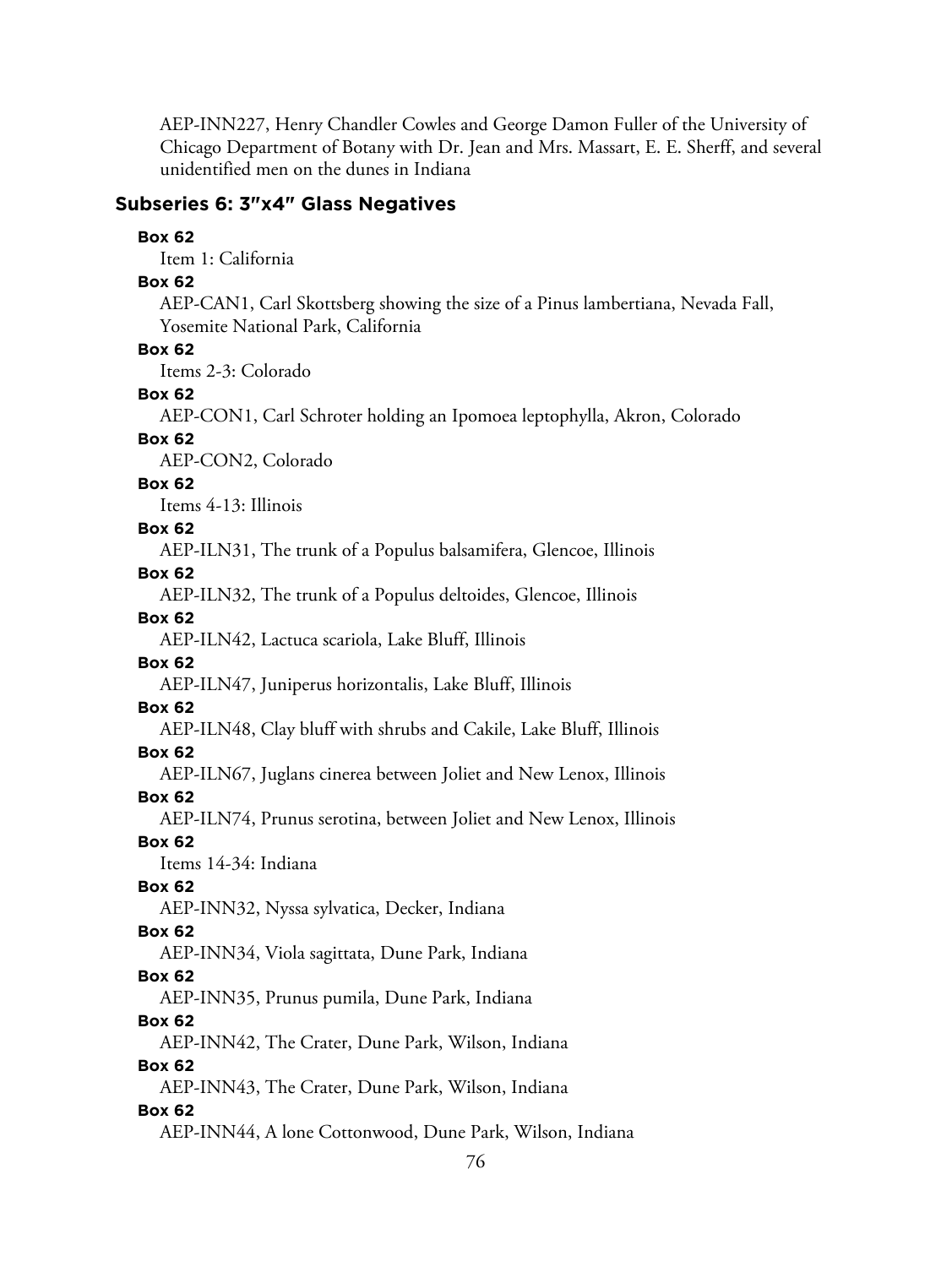**Box 62**

AEP-INN45, The Crater, Dune Park, Indiana

**Box 62**

AEP-INN46, Pine roots showing wind action, Dune Park, Indiana

#### **Box 62**

AEP-INN107, Rhus vernix, Mineral Springs, Indiana

#### **Box 62**

AEP-INN108, Betula lutea found growing in an area between Furnessville and Mineral Springs, Indiana

#### **Box 62**

AEP-INN159, Cottonwood Dune Station 3, Miller, Indiana

#### **Box 62**

AEP-INN160, Cottonwood Dune Station 2, Miller, Indiana

#### **Box 62**

AEP-INN161, Miller, Indiana

#### **Box 62**

AEP-INN186, Dicentra canadensis, Otis, Indiana

#### **Box 62**

AEP-INN187, Otis, Indiana

#### **Box 62**

AEP-INN188, Fagus grandifolia growing in an area between Dune Park and Otis, Indiana

#### **Box 62**

AEP-INN191, A Quercus alba trunk, Otis, Indiana

#### **Box 62**

AEP-INN192, A Quercus rubra trunk, Otis, Indiana

# **Box 62**

AEP-INN224, An atmometer station in a forest of Beech and Maple, Otis, Indiana

#### **Box 62**

AEP-INN225, Henry Chandler Cowles of the University of Chicago Department of Botany standing next to a fallen Cottonwood, Dune Park, Indiana

#### **Box 62**

AEP-INN226, Oak on a dune advancing into the Grand Calumet River, Miller, Indiana

# **Box 62**

Items 35-65: Michigan

#### **Box 62**

AEP-MIN22, Calamovilfa longifolia on dune remnant held by dead Juniperus communis, Beaver Island, Michigan

#### **Box 62**

AEP-MIN23, Juniperus communis, Abies balsamea, Picea, Thuja, and Pinus at the northeast end of Beaver Island, Michigan

**Box 62**

AEP-MIN24, Juniperus horizontalis holding an embryonic dune, Beaver Island, Michigan

#### **Box 62**

AEP-MIN25, Juniperus horizontalis on the north shore of Beaver Island, Michigan **Box 62**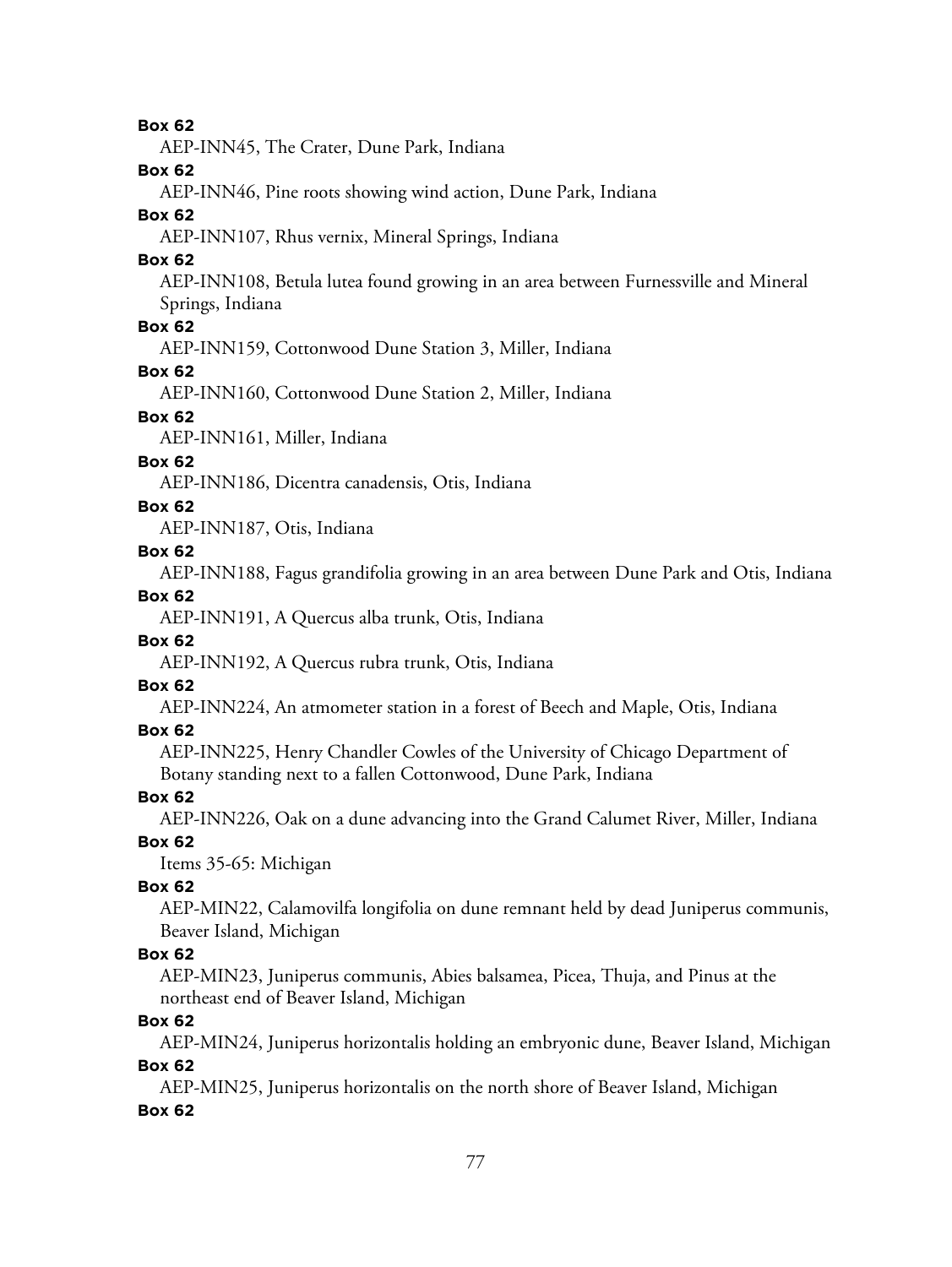AEP-MIN26, Juniperus horizontalis, Juniperus communis, Picea seedling, and Arctostaphylos on the back of a foredune, Beaver Island, Michigan

#### **Box 62**

AEP-MIN27, Juniperus horizontalis, Juniperus communis, Abies, Picea, and Thuja on the north shore of Beaver Island, Michigan

#### **Box 62**

AEP-MIN28, Larix, Thuja, Abies, and Cornus on the west shore of Beaver Island, Michigan

#### **Box 62**

AEP-MIN29, Beaver Island, Michigan

#### **Box 62**

AEP-MIN30, Populus balsamifera and Picea canadensis on shore dunes, Beaver Island, Michigan

#### **Box 62**

AEP-MIN31, Populus balsamifera, Pinus strobus, Abies, and Picea on shore dunes, Beaver Island, Michigan

#### **Box 62**

AEP-MIN32, Populus balsamifera, Pinus, Thuja, Abies, and Picea on west shore dunes, Beaver Island, Michigan

#### **Box 62**

AEP-MIN33, Low dunes with Prunus pumila and Populus balsamifera, Beaver Island, Michigan

#### **Box 62**

AEP-MIN34, Low dunes on the west shore of Beaver Island, Michigan

#### **Box 62**

AEP-MIN35, Low dunes on the west shore of Beaver Island, Michigan

#### **Box 62**

AEP-MIN36, Bare west shore foredunes, Beaver Island, Michigan

#### **Box 62**

AEP-MIN37, A conifer dune rising above a gravel shore, Beaver Island, Michigan

#### **Box 62**

AEP-MIN53, Abies, Thuja, and Juniperus, a conifer heath on a dune crater, Frankfort, Michigan

#### **Box 62**

AEP-MIN64, Sedge moor with Larch and Swamp Rose, Long Lake, Frankfort, Michigan

#### **Box 62**

AEP-MIN65, Close view of Monotropa uniflora, Frankfort, Michigan

#### **Box 62**

AEP-MIN70, Tilia with Taxus carpet on a dune, Frankfort, Michigan

#### **Box 62**

AEP-MIN82, Showing the size of Utricularia cornuta growing on a pan, Frankfort, Michigan

#### **Box 62**

AEP-MIN83, An eroding shore with strata of clay, gravel, and sand, Frankfort, Michigan **Box 62**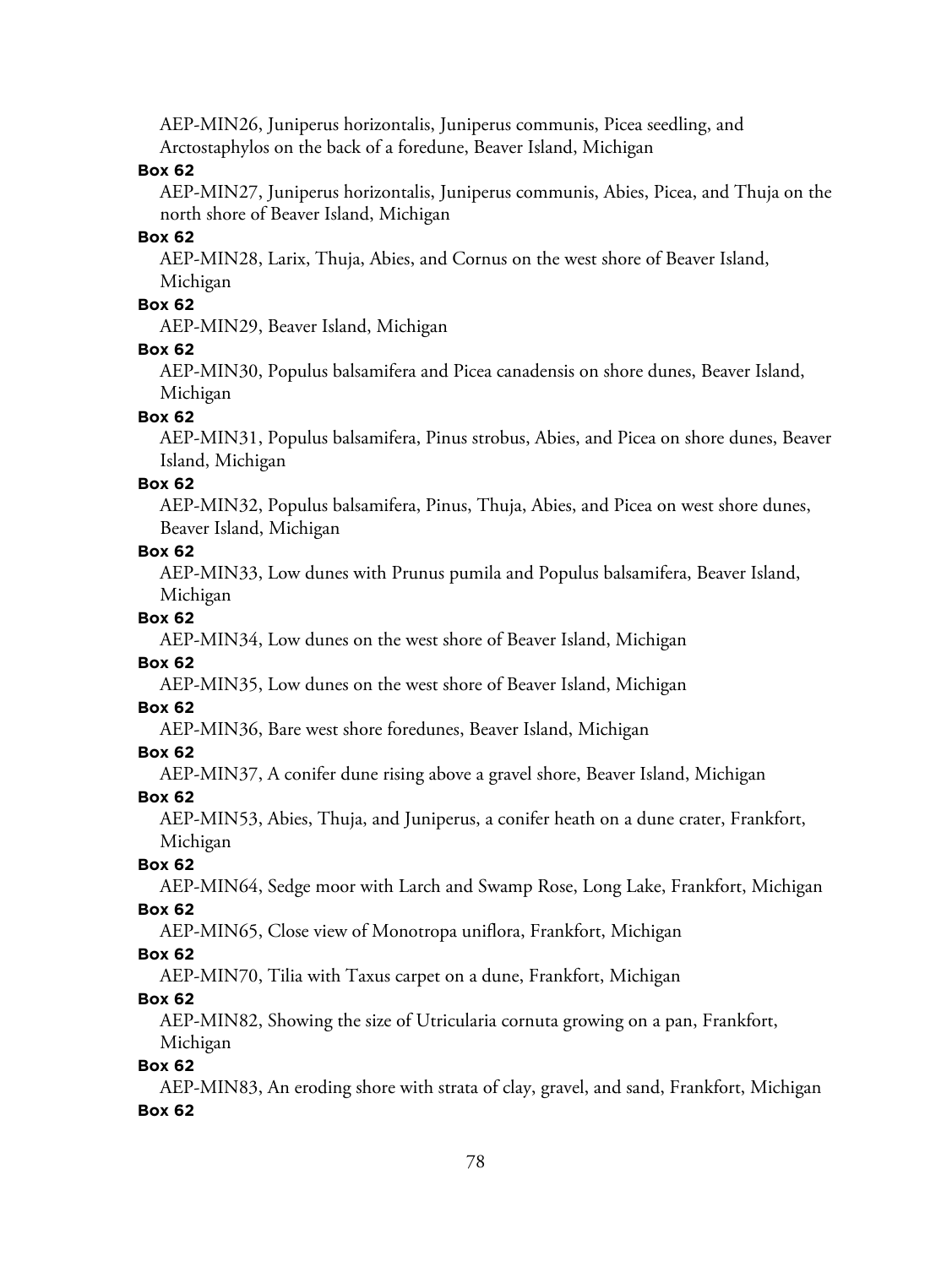AEP-MIN84, An eroding shore on Lake Michigan showing strata of morainic material, clay, gravel, and sand, Frankfort, Michigan

#### **Box 62**

AEP-MIN85, An eroding shore on Lake Michigan formed into a clay razorback, Frankfort, Michigan

#### **Box 62**

AEP-MIN86, Edge of a razorback with an eroding clay shore, Frankfort, Michigan

### **Box 62**

AEP-MIN92, Foredune covered with Ammophila breviligulata on an eroding shore eight miles south of Grand Haven, Michigan

#### **Box 62**

AEP-MIN95, Cirsium pitcheri, Sleeping Bear Dunes, Glen Haven, Michigan

#### **Box 62**

AEP-MIN96, Low grassy dunes with Pinus scattered in pans, Grand Haven, Michigan

### **Box 62**

AEP-MIN98, Populus deltoides, Pinus banksiana, Andropogon, and Calamovilfa, Sleeping Bear Dunes, Glen Haven, Michigan

#### **Box 62**

AEP-MIN102, Sleeping Bear, Glen Haven, Michigan seen from the south across a gravel plateau

#### **Box 63**

Items 1-73: Michigan

#### **Box 63**

AEP-MIN102, Sleeping Bear, Glen Haven, Michigan seen from the south across a gravel plateau

## **Box 63**

AEP-MIN125, Low crescentic dune complex, High Island, Michigan

#### **Box 63**

AEP-MIN126, Cirsium on an open dune on top of Mt. Pisgah, High Island, Michigan

#### **Box 63**

AEP-MIN127, Low dunes with Betula on High Island viewed from Beaver Island, Michigan

#### **Box 63**

AEP-MIN128, Prunus pumila and Arctostaphylos uva-ursi, a low shrub association on dunes, High Island, Michigan

#### **Box 63**

AEP-MIN129, Succession on the dunes, Populus balsamifera, Picea, Abies, Thuja, and Acer, High Island, Michigan

#### **Box 63**

AEP-MIN130, West shore dunes at the north end of High Island, Michigan

#### **Box 63**

AEP-MIN131, Conifer dunes on the eroding west shore, High Island, Michigan **Box 63**

AEP-MIN132, Dune blowout on Mt. Pisgah, High Island, Michigan

#### **Box 63**

AEP-MIN133, Native Americans docking their boat at High Island, Michigan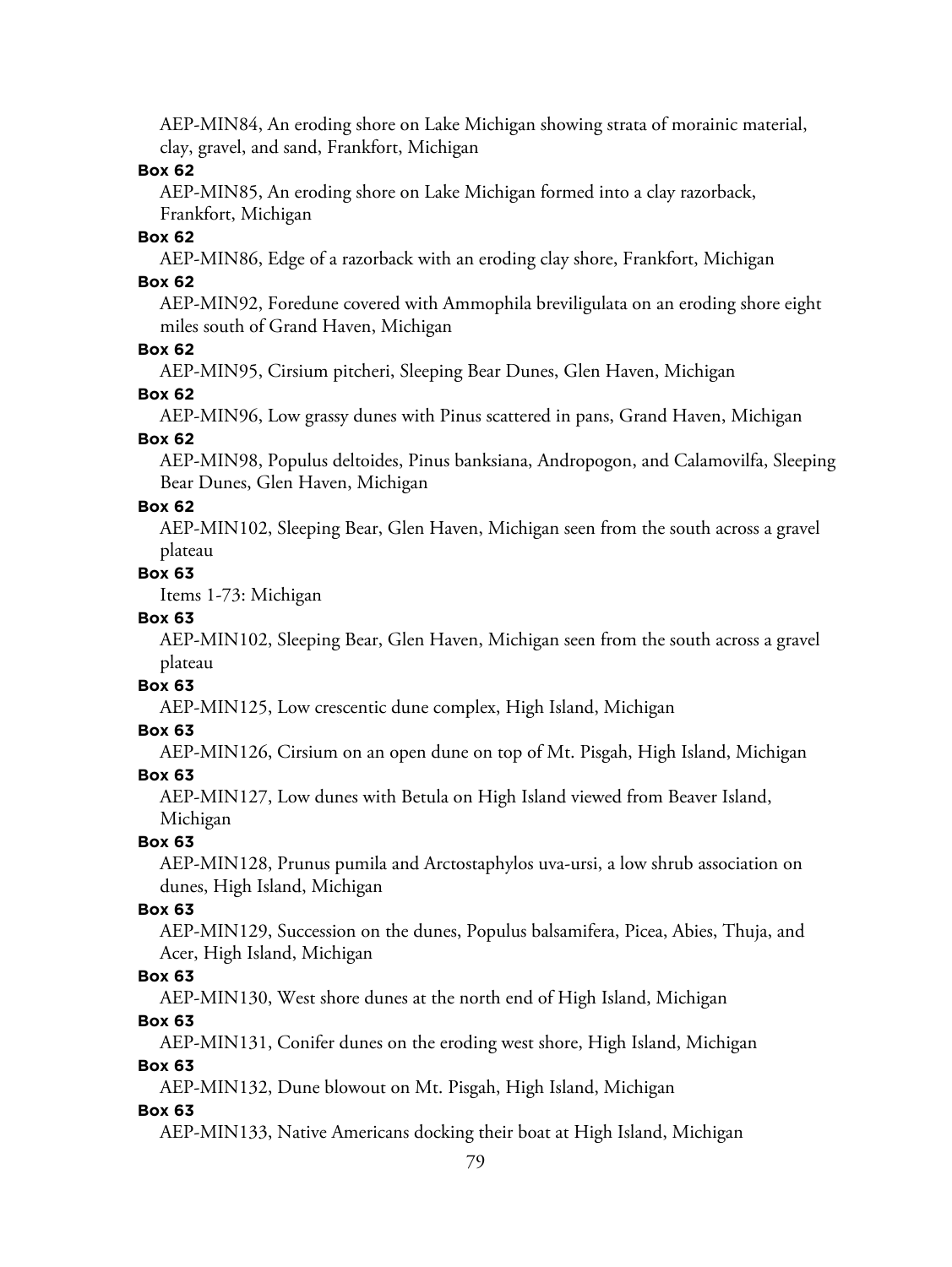AEP-MIN134, Native American children, High Island, Michigan **Box 63** AEP-MIN135, Ravine in dune sand, Taxus, Pinus strobus, Liriodendron tulipifera, Fagus and Acer in surrounding uplands, Lakeside, Michigan **Box 63** AEP-MIN136, An eroding clay shore on Lake Michigan, Lakeside, Michigan **Box 63** AEP-MIN137, An eroding clay shore, Lakeside, Michigan **Box 63** AEP-MIN138, An eroding clay shore, Lakeside, Michigan **Box 63** AEP-MIN144, Oak on a low dune complex, Silver Lake, Little Point Sable, Michigan **Box 63** AEP-MIN145, Oak on a low dune complex, Silver Lake, Little Point Sable, Michigan **Box 63** AEP-MIN154, Low dune complex by Silver Lake, Little Point Sable, Michigan **Box 63** AEP-MIN155, Dune advancing into an outlet of Silver Lake, Little Point Sable, Michigan **Box 63** AEP-MIN156, Dune advancing into an outlet of Silver Lake, Little Point Sable, Michigan **Box 63** AEP-MIN157, Forested dunes along Silver Lake, Little Point Sable, Michigan **Box 63** AEP-MIN162, Lighthouse at Little Point Sable, Michigan **Box 63** AEP-MIN163, American Twinflower on a dune covered with Pine, Ludington, Michigan **Box 63** AEP-MIN164, Pine graveyard south of the lighthouse, Ludington, Michigan **Box 63** AEP-MIN165, Pine ridge and driftwood at the south end of Hamlin Lake, Ludington, Michigan **Box 63** AEP-MIN166, Dune with Cottonwood, Ludington, Michigan **Box 63** AEP-MIN167, Ammophila breviligulata on a Lake Michigan foredune north of Cooper Creek, Ludington, Michigan **Box 63** AEP-MIN168, Foredune and ridge north of Cooper Creek on a Lake Michigan beach, Ludington, Michigan **Box 63** AEP-MIN169, Foredune and forward ridges looking south from Cooper Creek on a Lake Michigan beach, Ludington, Michigan **Box 63** AEP-MIN170, Fixed cut-over dunes from a bare moving complex, Ludington, Michigan

#### **Box 63**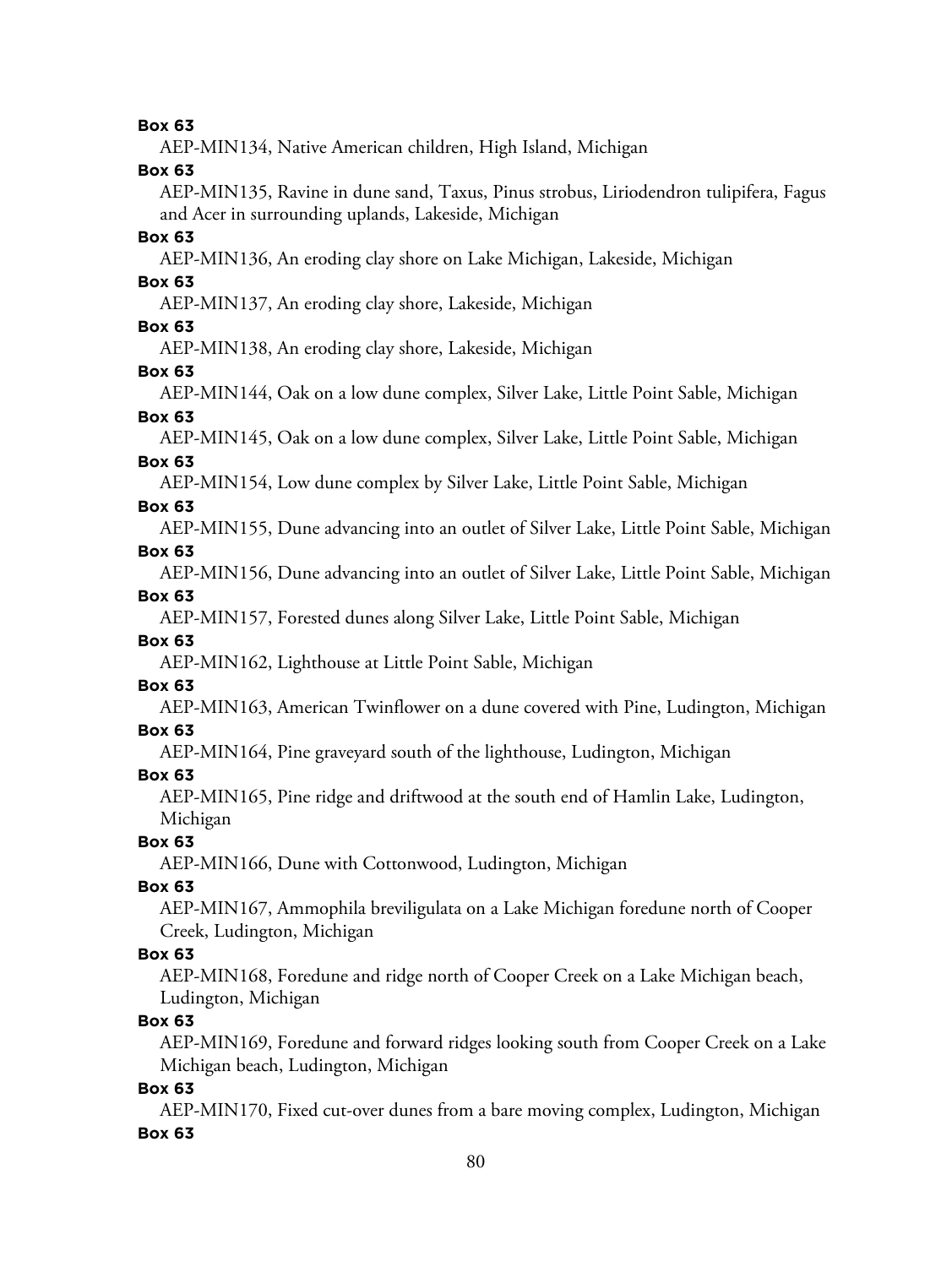AEP-MIN171, Bare moving dune complex, Ludington, Michigan

#### **Box 63**

AEP-MIN172, Bare slow moving dune complex, Ludington, Michigan

#### **Box 63**

AEP-MIN173, Slow moving dune complex, Ludington, Michigan

### **Box 63**

AEP-MIN174, Dunes advancing into Hamlin Lake, Ludington, Michigan

### **Box 63**

AEP-MIN175, Mesophytic forest on a dune crater opening toward Hamlin Lake, Ludington, Michigan

### **Box 63**

AEP-MIN176, Partially fixed dunes north of the lighthouse, Ludington, Michigan **Box 63**

AEP-MIN177, Partially fixed dunes north of the lighthouse, Ludington, Michigan

### **Box 63**

AEP-MIN178, Dune complex behind the lighthouse at Big Sable Point, Ludington, Michigan

### **Box 63**

AEP-MIN206, Pinus banksiana, Pentwater, Michigan

### **Box 63**

AEP-MIN207, Quercus velutina trunk, Pentwater, Michigan

### **Box 63**

AEP-MIN208, Zonation of Carex, Chamaedaphne calyculata, and Pinus banksiana in a dry bog, Pentwater, Michigan

#### **Box 63**

AEP-MIN210, Looking south at Ammophila breviligulata on a new dune, Pinus strobus, etc. on old dunes, north of Pentwater, Michigan

### **Box 63**

AEP-MIN211, Birds-eye view looking across the north end of Bass Lake, Pentwater, Michigan

### **Box 63**

AEP-MIN212, Advancing dune covering a mesophytic forest, Sawyer, Michigan

# **Box 63**

AEP-MIN213, Advancing dune showing crushed Beech and Maple, Sawyer, Michigan

### **Box 63**

AEP-MIN217, Advancing dune covering a mesophytic forest, Sawyer, Michigan

### **Box 63**

AEP-MIN218, Eroding stratified gravel cliff with perched dunes, west shore of South Fox Island, Michigan

### **Box 63**

AEP-MIN219, Highest dune above forest of Acer, Abies, Thuja, etc., South Fox Island, Michigan

### **Box 63**

AEP-MIN220, Shore cliffs with foredune on depositing shore, Betula, Thuja, and Abies near a lighthouse, South Fox Island, Michigan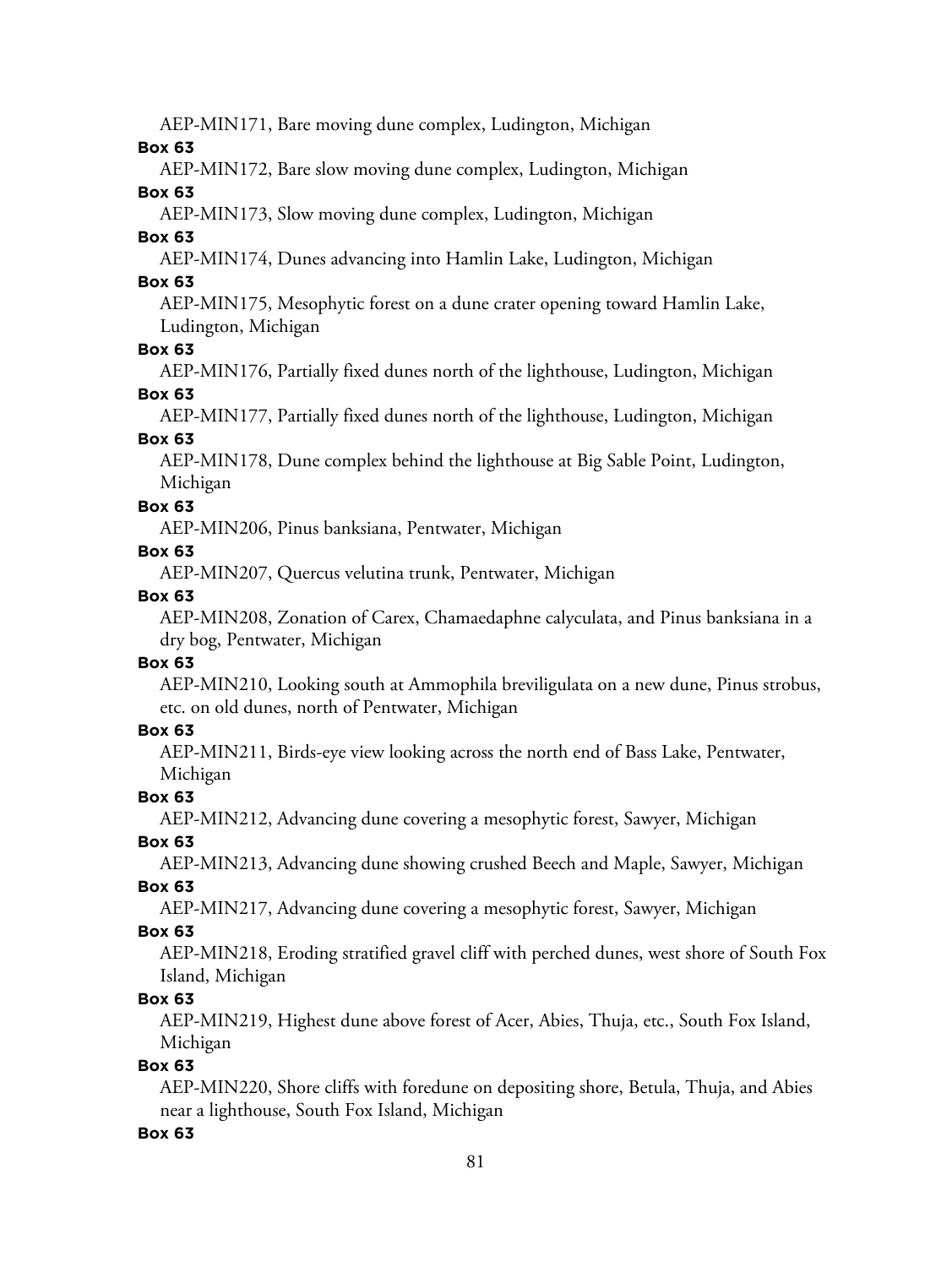AEP-MIN221, Thuja occidentalis trunk, South Fox Island, Michigan

**Box 63**

AEP-MIN222, Clay shore cliffs with Thuja occidentalis, South Fox Island, Michigan **Box 63**

AEP-MIN223, Clay shore cliffs with Thuja occidentalis, South Fox Island, Michigan

**Box 63**

AEP-MIN224, Thuja occidentalis graveyard, South Fox Island, Michigan

**Box 63**

AEP-MIN225, Up-wind sweep, high dunes and gravel cliffs, South Fox Island, Michigan

### **Box 63**

AEP-MIN226, Lighthouse, South Fox Island, Michigan

### **Box 63**

AEP-MIN227, Lighthouse, South Fox Island, Michigan

### **Box 63**

AEP-MIN228, University of Chicago Department of Botany Field Ecology class, Warren Woods, Three Oaks, Michigan

### **Box 63**

AEP-MIN229, Showing the size of an Elm with buttressed base, Warren Woods, Three Oaks, Michigan

### **Box 63**

AEP-MIN230, Fagus, Warren Woods, Three Oaks, Michigan

### **Box 63**

AEP-MIN231, Fraxinus nigra trunk, Warren Woods, Three Oaks, Michigan

### **Box 63**

AEP-MIN232, Platanus occidentalis on a floodplain, Warren Woods, Three Oaks, Michigan

### **Box 63**

Item 74: Washington

# **Subseries 7: Lantern Slides**

### **Box CABINET 1**

### **Folder Drawer 1**

Alabama

- AEP-ALS1, Close view of a Pinus palustris forest, Baldwin County, Alabama
- AEP-ALS2, Stand of Pinus palustris and Pinus taeda, Choctaw County, Alabama
- AEP-ALS3, Nyssa sylvatica, Liquidambar styraciflua, and Pinus taeda, Jefferson County, Alabama
- AEP-ALS4, Pinus palustris being boxed for turpentine, Mobile County, Alabama
- AEP-ALS5, Pinus echinata and Quercus stellata, Sumter County, Alabama
- AEP-ALS6, Pinus palustris forest, Jasper, Alabama
- AEP-ALS7, Pinus taeda boxed for turpentine, Washington County, Alabama
- AEP-ALS8, Alabama
- AEP-ALS9, Alabama
- AEP-ALS10, Alabama

# **Box CABINET 1**

#### **Folder Drawer 1**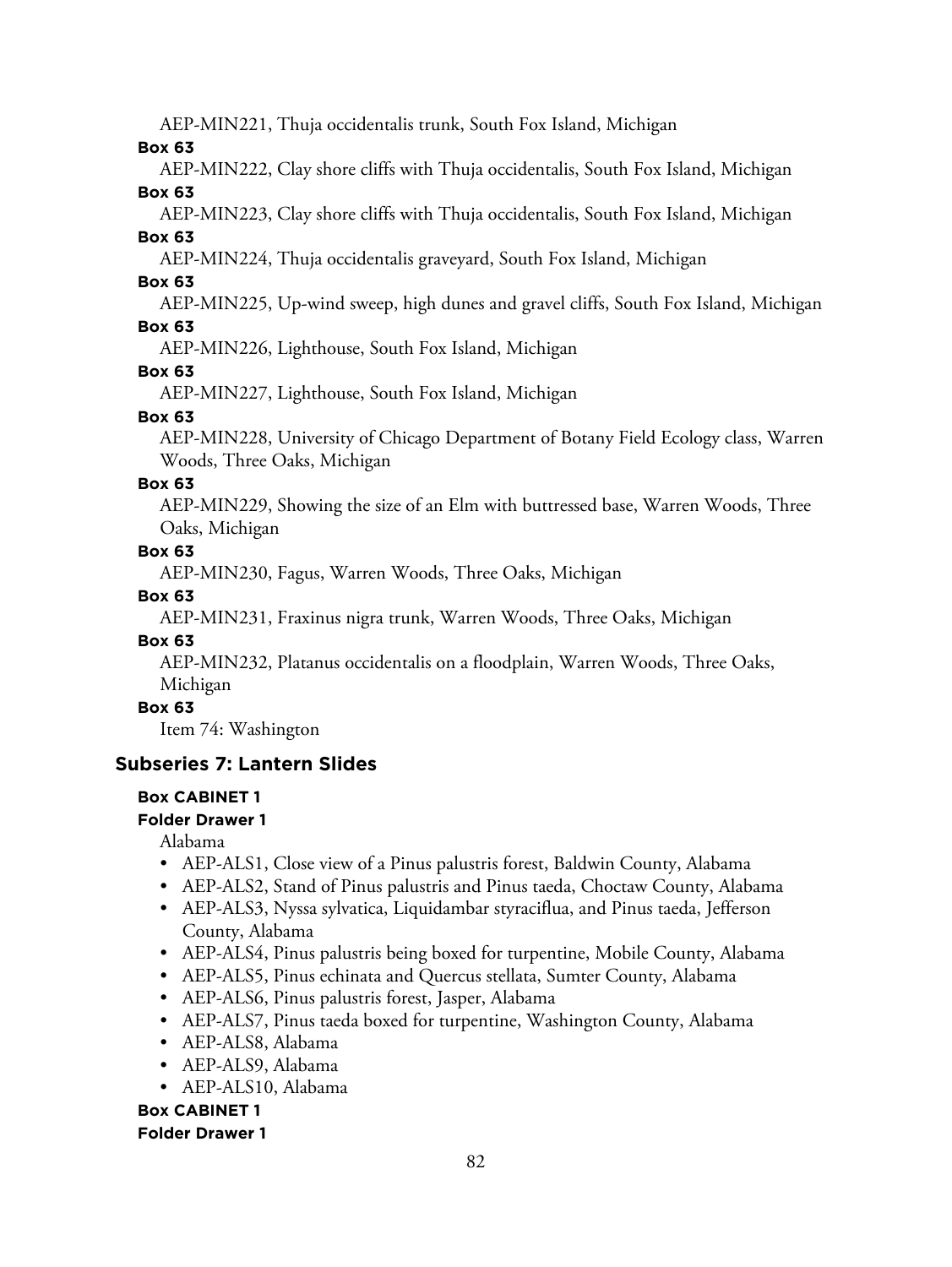Alaska

- AEP-AKS1, Barnacles growing on rocks which were displaced in 1899 by uplift, Disenchantment Bay, Alaska
- AEP-AKS2, Dryas drummondii growing on glaciated rock surfaces and thin ground moraine, Glacier Bay, Alaska
- AEP-AKS3, Dryas drummondii enclosed by a quadrat positioned at the ice limit of 1879, Glacier Bay, Alaska
- AEP-AKS5, Alpine krummholz, Juneau, Alaska
- AEP-AKS6, Mountain tundra and snowfields near Juneau, Alaska
- AEP-AKS7, Bushes growing atop two Totem Poles within a group standing at old Kasaan, Alaska
- AEP-AKS8, Totem Poles at old Kasaan, Alaska
- AEP-AKS9, Grouping of Mortuary poles at old Kasaan, Alaska

# **Box CABINET 1**

### **Folder Drawers 1-3**

Arizona

- AEP-AZS1, Petrified log and trees in a ravine, Petrified Forest National Park, Adamana, Arizona
- AEP-AZS2, Logs in the Petrified Forest National Park, Adamana, Arizona
- AEP-AZS3, Logs in the Petrified Forest National Park, Adamana, Arizona
- AEP-AZS4, Petrified Forest National Park, Adamana, Arizona
- AEP-AZS5, Petrified Forest National Park, Adamana, Arizona
- AEP-AZS6, Petrified Forest National Park, Adamana, Arizona
- AEP-AZS7, Petrified Forest National Park, Adamana, Arizona
- AEP-AZS8, Petrified Forest National Park, Adamana, Arizona
- AEP-AZS9, Summer in the Petrified Forest National Park, Arizona
- AEP-AZS11, Bright Angel Point, Grand Canyon National Park, Arizona
- AEP-AZS12, Mojave Indian dwellings at Canyon Diablo, Arizona
- AEP-AZS13, Close view of a single Berberis fremontii shrub at Cedar Ranch, Arizona
- AEP-AZS14, Showing the size of a single Juniperus occidentalis, Cedar Ranch, Arizona
- AEP-AZS15, Border between forest and prairie, Cedar Ranch, Arizona
- AEP-AZS16, Mesquite bosque with Atriplex polycarpa and Prosopis velutina along an irrigation ditch, Coolidge, Arizona
- AEP-AZS17, Carnegia gigantea, Opuntia fulgida, Acacia sp., and winter annuals, Coolidge, Arizona
- AEP-AZS18, Larrea tridentata, Prosopis velutina, and Lycium, Coolidge, Arizona
- AEP-AZS19, Lycium sp. at Coolidge, Arizona
- AEP-AZS20, Lycium sp. at Coolidge, Arizona
- AEP-AZS21, Opuntia fulgida, Ferocactus wislizeni, Parkinsonia microphylla, and winter annuals, Coolidge, Arizona
- AEP-AZS22, Opuntia fulgida, Prosopis velutina, and Atriplex polycarpa on deep valley soil, Coolidge, Arizona
- AEP-AZS23, Opuntia versicolor or fulgida, Coolidge, Arizona
- AEP-AZS24, Mesquite bosque with Prosopis velutina and Atriplex polycarpa, Coolidge, Arizona
- AEP-AZS25, Prosopis velutina and Atriplex sp., Coolidge, Arizona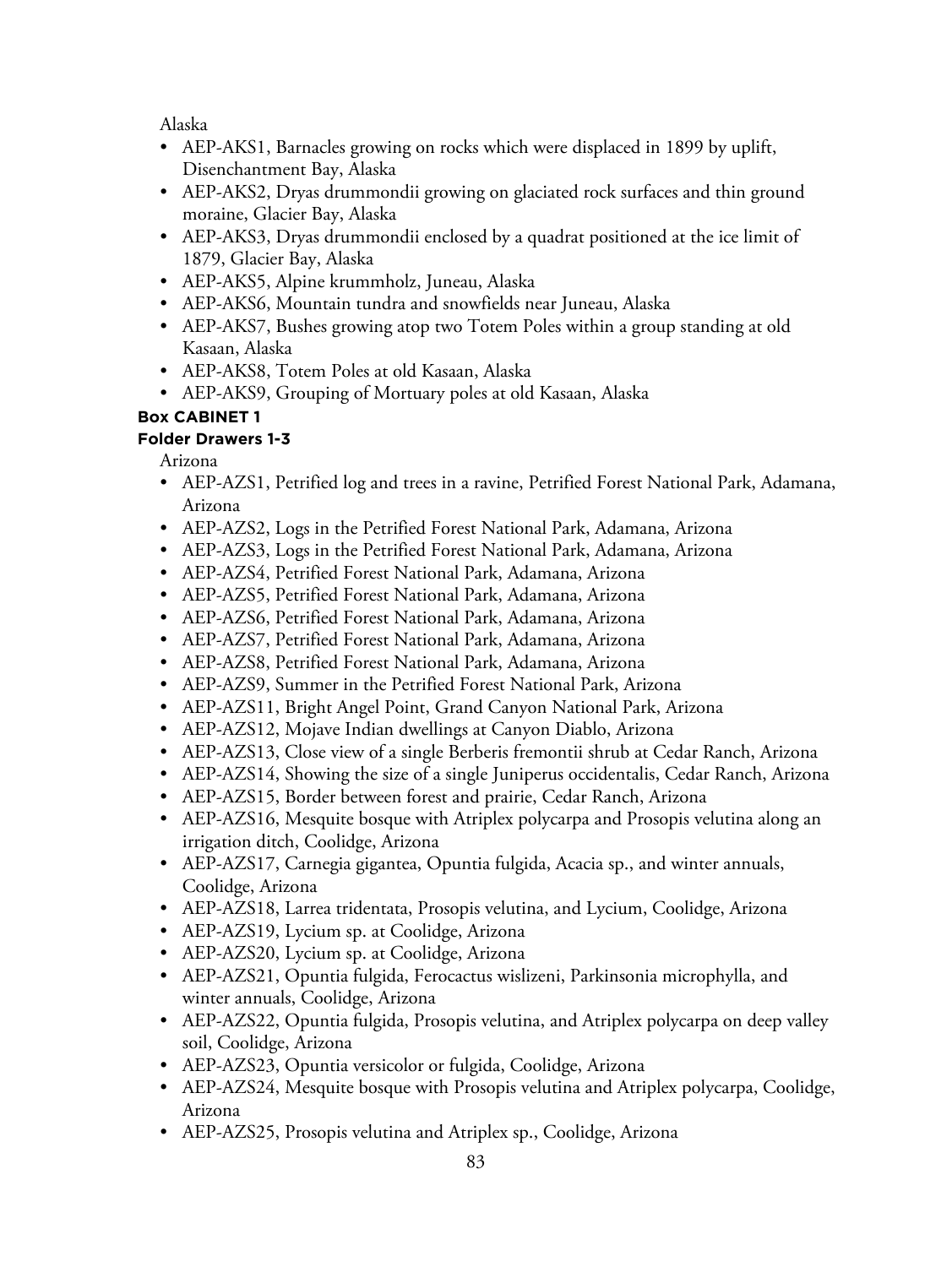- AEP-AZS26, Sheep grazing near Prosopis velutina, Opuntia fulgida, and winter annuals, Coolidge, Arizona
- AEP-AZS27, Men planting Parthenium argentatum at Continental, Arizona
- AEP-AZS28, Beds of Parthenium argentatum at Continental, Arizona
- AEP-AZS29, Irrigation pipe for Parthenium argentatum at Continental, Arizona
- AEP-AZS30, On Agassiz Peak, San Francisco Mountain, Arizona
- AEP-AZS31, On Agassiz Peak, San Francisco Mountain, Arizona
- AEP-AZS32, Near the top of San Francisco Mountain, Arizona
- AEP-AZS33, Cliff dwellings in Walnut Canyon near Flagstaff, Arizona
- AEP-AZS34, Cliff dwellings in Walnut Canyon near Flagstaff, Arizona
- AEP-AZS37, View of Cactuses along the Grand Canyon in Arizona
- AEP-AZS38, Coleogyne at Grand Canyon National Park, Arizona
- AEP-AZS39, Ephedra at Grand Canyon National Park, Arizona
- AEP-AZS40, Close view of Ephedra at Grand Canyon National Park, Arizona
- AEP-AZS41, Ephedra at Grand Canyon National Park, Arizona
- AEP-AZS43, Close view of a single Juniperus monosperma at Grand Canyon National Park, Arizona
- AEP-AZS44, Juniperus monosperma and Pinus edulis at the south rim of the Grand Canyon, Arizona
- AEP-AZS45, Juniperus monosperma, Pinus edulis, and Pinus ponderosa at the south rim of the Grand Canyon, Arizona
- AEP-AZS46, Mesquite and Chaparral at Grand Canyon National Park, Arizona
- AEP-AZS47, Invasion of Pinus and Picea into Populus tremuloides at Grand Canyon National Park, Arizona
- AEP-AZS48, Pinus edulis at Grand Canyon National Park, Arizona
- AEP-AZS49, Harriet Cowles in a stand of Pinus edulis near Canyon Inn, Grand Canyon, Arizona
- AEP-AZS50, Pinus edulis and Juniperus at Grand Canyon National Park, Arizona
- AEP-AZS51, Pinus edulis and Juniperus scopulorum at Grand Canyon National Park, Arizona
- AEP-AZS52, Pinus edulis, Juniperus utahensis, Artemisia tridentata, and Juniperus monosperma at the south rim of the Grand Canyon, Arizona
- AEP-AZS53, Pinus edulis, Juniperus utahensis, and Yucca baccata at the south rim of the Grand Canyon, Arizona
- AEP-AZS54, Pinus edulis and Juniperus utahensis at the south rim of the Grand Canyon, Arizona
- AEP-AZS55, Pinus edulis, Yucca baccata, and Cowania, at the south rim of the Grand Canyon, Arizona
- AEP-AZS56, Pinus edulis and Yucca baccata at the south rim of the Grand Canyon, Arizona
- AEP-AZS57, Pinus ponderosa with an undergrowth of Quercus gambelii at Grand Canyon National Park, Arizona
- AEP-AZS58, Pinus ponderosa at Grand Canyon National Park, Arizona
- AEP-AZS59, Pinus ponderosa, Juniperus utahensis, Pinus edulis, and Juniperus monosperma at the south rim of the Grand Canyon National Park, Arizona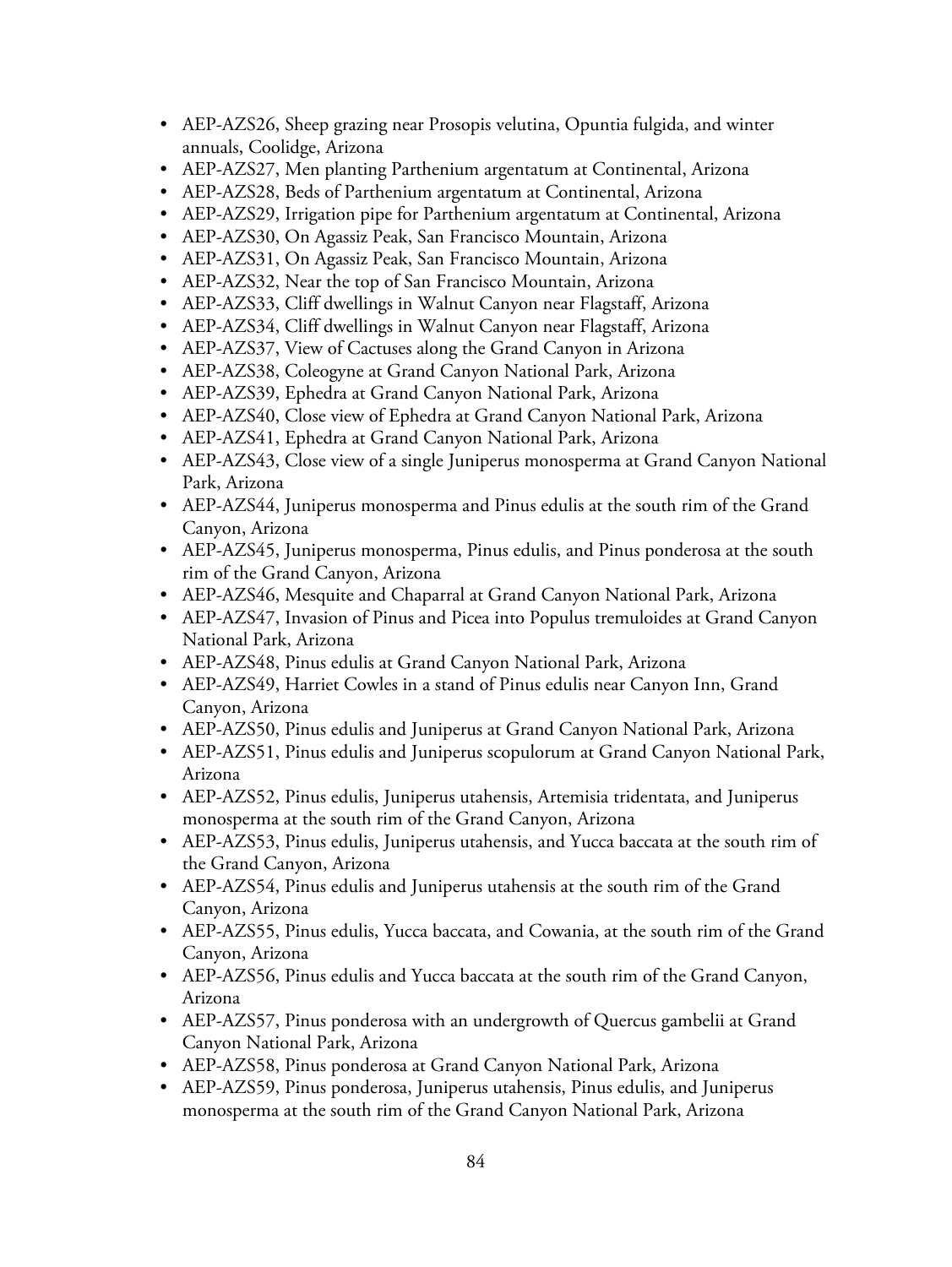- AEP-AZS60, Effects of snow on Quaking Aspen, Grand Canyon National Park, Arizona
- AEP-AZS61, General view of an eroding landscape dotted by small trees at the Grand Canyon, Arizona
- AEP-AZS62, Grand Canyon of the Colorado River, Arizona
- AEP-AZS63, Grand Canyon of the Colorado River, Arizona
- AEP-AZS64, Grand Canyon of the Colorado River, Arizona
- AEP-AZS65, Grand Canyon of the Colorado River, Arizona
- AEP-AZS66, Grand Canyon, Arizona
- AEP-AZS67, North rim, Grand Canyon National Park, Arizona
- AEP-AZS68, Grand Canyon National Park, Arizona
- AEP-AZS69, North rim, Grand Canyon National Park, Arizona
- AEP-AZS84, Native American in tribal dress at Grand Canyon National Park, Arizona
- AEP-AZS85, Pinus edulis, Artemisia, and Ephedra on the Kaibab Plateau, Arizona
- AEP-AZS87, Pinus scopulorum in the Kaibab National Forest, Arizona
- AEP-AZS88, Pinus scopulorum at VT Ranch, Kaibab National Forest, Arizona
- AEP-AZS89, Pinus scopulorum and Populus tremuloides, a zonal jumble in the Kaibab National Forest, Arizona
- AEP-AZS90, Populus tremuloides, Picea engelmannii, and Pinus scopulorum in the Kaibab National Forest, Arizona
- AEP-AZS91, Robinia neomexicana in the Kaibab National Forest, Arizona
- AEP-AZS92, Deer in the Kaibab National Forest, Arizona
- AEP-AZS93, Deer in the Kaibab National Forest, Arizona
- AEP-AZS97, Pinus monophylla in broad sclerophyll scrub, Miami, Arizona
- AEP-AZS98, Broad sclerophyll scrub, Miami, Arizona
- AEP-AZS99, General view of Humphreys Peak, San Francisco Mountain, Arizona
- AEP-AZS100, Quercus reticulata and Quercus hypoleuca on the east face of Mt. Lemmon, Arizona
- AEP-AZS101, Bouteloua and Hilaria with Quercus emoryi, Quercus arizonica, and Yucca spp., Nogales, Arizona
- AEP-AZS102, Bouteloua and Hilaria with Quercus sp. and Yucca spp., Nogales, Arizona
- AEP-AZS103, Overgrazed Bouteloua and Hilaria with Yucca, Oracle, Arizona
- AEP-AZS104, Opuntia fulgida at Oracle Junction, Arizona
- AEP-AZS105, Parkinsonia, Prosopis, Carnegia gigantea, Rumex, and Opuntia in the Santa Catalina Mountains near Oracle Junction, Arizona
- AEP-AZS106, Prosopis velutina and Rumex in the Santa Catalina Mountains near Oracle Junction, Arizona
- AEP-AZS107, Painted Desert, Arizona
- AEP-AZS108, Nolina and Quercus emoryi growing in Bouteloua and Hilaria, Patagonia, Arizona
- AEP-AZS109, Desert to grassland to woodland transition of Quercus and Juniperus growing in Bouteloua and Hilaria, Patagonia, Arizona
- AEP-AZS110, Quercus emoryi, Quercus arizonica, and Nolina growing in Bouteloua and Hilaria, Patagonia, Arizona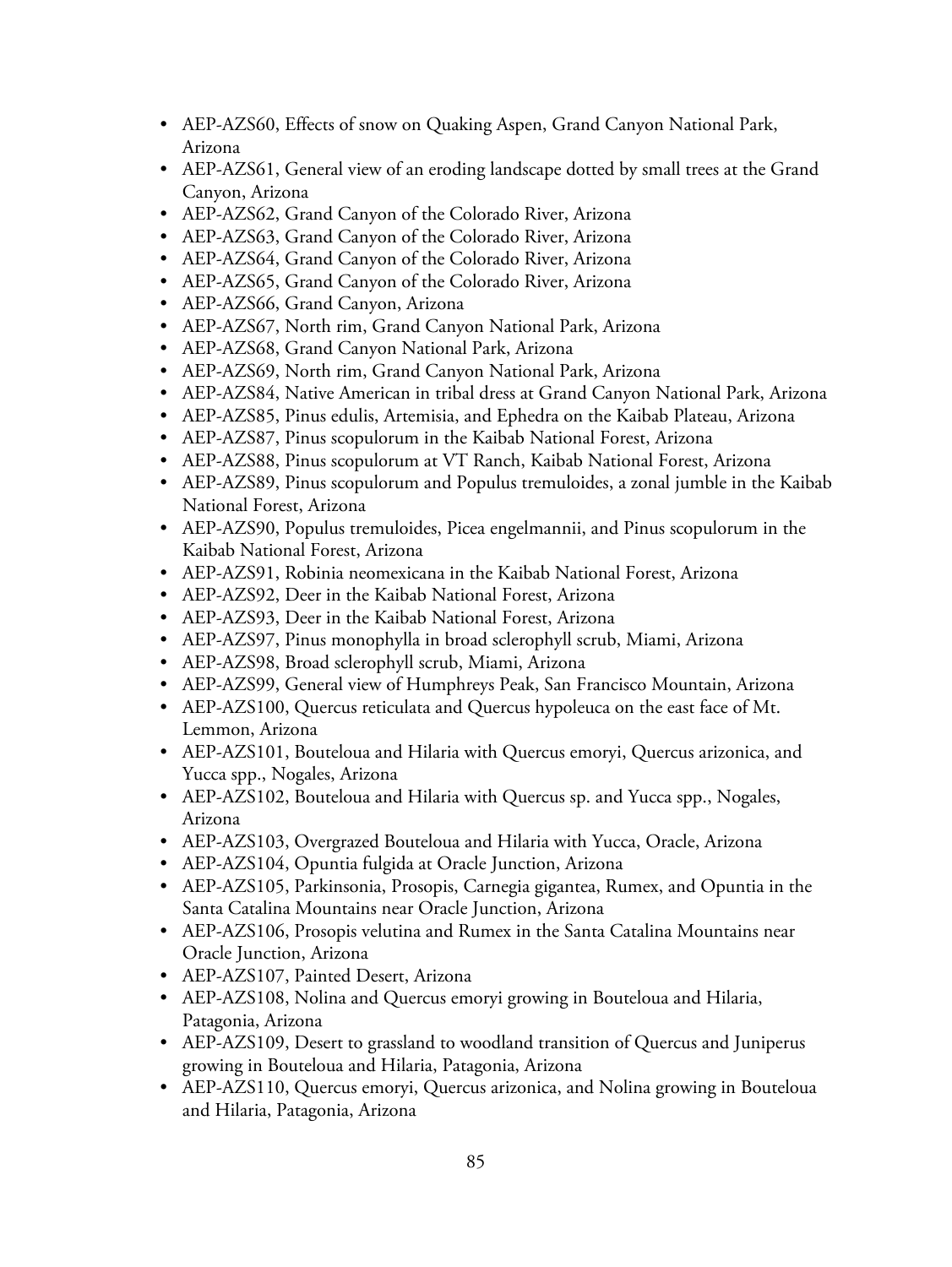- AEP-AZS111, Quercus spp. and Nolina growing in Bouteloua and Hilaria, Patagonia, Arizona
- AEP-AZS112, Quercus spp. and Prosopis velutina growing in Bouteloua and Hilaria, Patagonia, Arizona
- AEP-AZS113, Bouteloua and Hilaria with Quercus spp., Nolina, and Yucca, Patagonia, Arizona
- AEP-AZS114, Quercus spp. and Prosopis velutina growing in Bouteloua and Hilaria south of Patagonia, Arizona
- AEP-AZS115, Between Patagonia and Nogales, Arizona a view of Prosopis velutina and Quercus spp. growing in Bouteloua and Hilaria
- AEP-AZS116, Between Patagonia and Vail, Arizona a view of Prosopis velutina invading Bouteloua and Hilaria
- AEP-AZS117, Between Patagonia and Vail, Arizona a view of Prosopis velutina, Nolina, and Quercus spp. growing in Bouteloua and Hilaria
- AEP-AZS118, Agave sp. in broad sclerophyll scrub, Prescott, Arizona
- AEP-AZS119, Broad sclerophyll scrub, Prescott, Arizona
- AEP-AZS120, Quercus, Rhus, Arctostaphylos, Rhamnus, and Ceanothus in broad sclerophyll scrub, Prescott, Arizona
- AEP-AZS121, Mammillaria sp. and Opuntia sp. in broad sclerophyll scrub, Prescott, Arizona
- AEP-AZS122, Opuntia sp. in broad sclerophyll scrub, Prescott, Arizona
- AEP-AZS123, Opuntia sp. in broad sclerophyll scrub, Prescott, Arizona
- AEP-AZS124, Pinus ponderosa at Prescott, Arizona
- AEP-AZS125, Pinus ponderosa and Arctostaphylos in Chaparral undergrowth, Prescott, Arizona
- AEP-AZS126, Pinus ponderosa forest with a broad sclerophyll scrub undergrowth, Prescott, Arizona
- AEP-AZS127, Pinus ponderosa, Quercus spp., Rhus, and Arctostaphylos in broad sclerophyll scrub, Prescott, Arizona
- AEP-AZS128, Quercus sp. and broad sclerophyll scrub growing on northern and southern mountain slopes, Prescott, Arizona
- AEP-AZS129, Quercus sp. and Pinus ponderosa in broad sclerophyll scrub growing on northern and southern mountain slopes, Prescott, Arizona
- AEP-AZS130, Quercus sp. and Pinus ponderosa in broad sclerophyll scrub growing on northern and southern mountain slopes, Prescott, Arizona
- AEP-AZS131, Arctostaphylos spp. and Quercus spp. in broad sclerophyll scrub south of Prescott, Arizona
- AEP-AZS132, Quercus on the north slope of a hill with broad sclerophyll scrub in the foreground south of Prescott, Arizona
- AEP-AZS133, View of broad sclerophyll scrub south of Prescott, Arizona
- AEP-AZS134, Southern desert scrub transition, Franseria to Arctostaphylos and Chaparral south of Prescott, Arizona
- AEP-AZS135, Glossopetalon growing south of Prescott, Arizona
- AEP-AZS136, Juniperus sp. in broad sclerophyll scrub south of Prescott, Arizona
- AEP-AZS137, Quercus sp. in broad sclerophyll scrub on a north slope south of Prescott, Arizona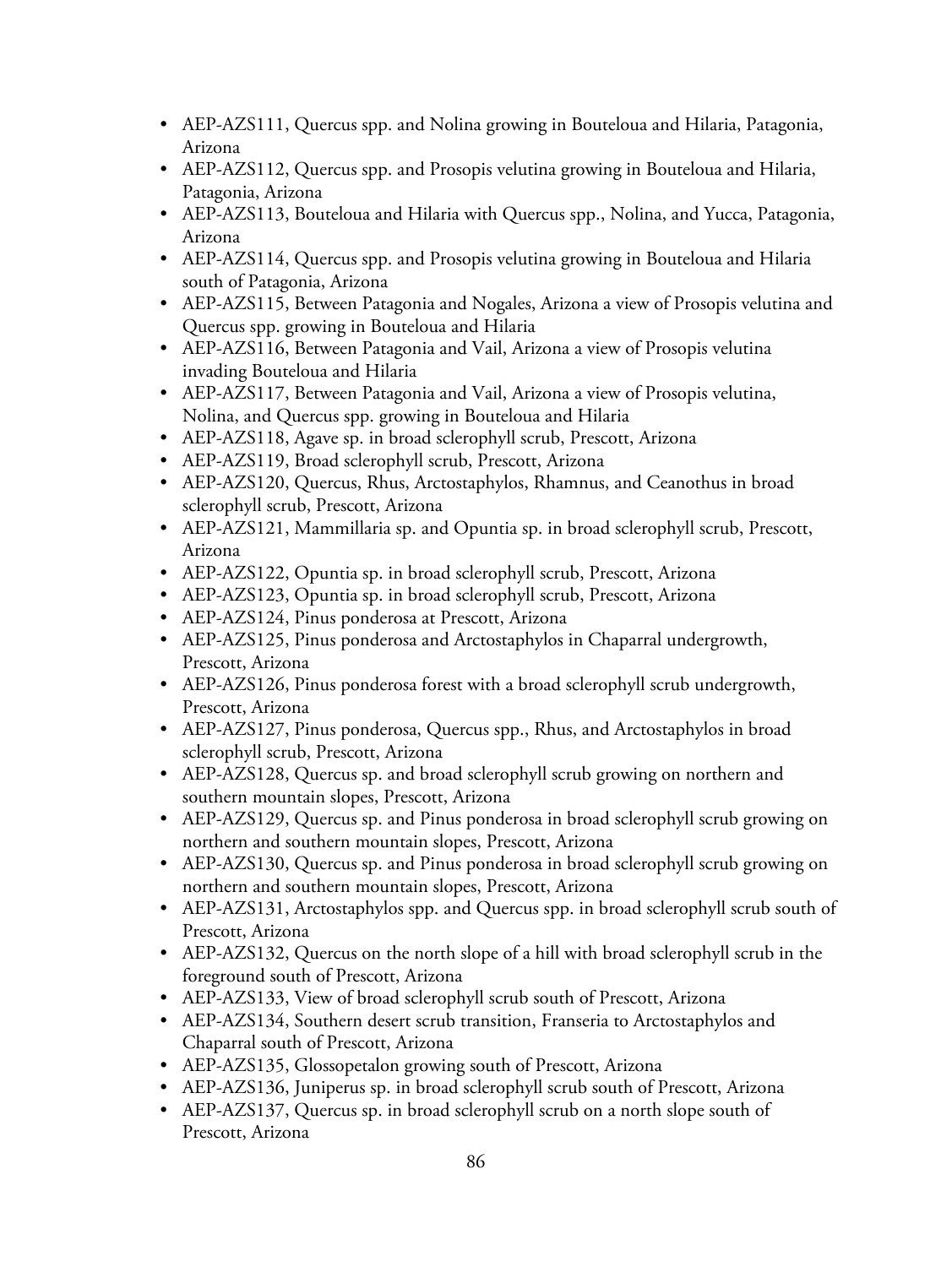- AEP-AZS138, Quercus sp. in broad sclerophyll scrub on snow-covered northern slopes south of Prescott, Arizona
- AEP-AZS139, Area of transition from Chaparral and Arctostaphylos to Bouteloua and Agropyron between Prescott and Williams, Arizona
- AEP-AZS140, Juniperus invading Bouteloua gracilis and Agropyron smithii in an overgrazed area between Williams and Prescott, Arizona
- AEP-AZS143, Juniperus pachyphlaea invading Bouteloua gracilis as a result of overgrazing between Prescott and Williams, Arizona
- AEP-AZS144, Larrea tridentata and winter annuals on a plain, Rillito, Arizona
- AEP-AZS145, Opuntia fulgida or versicolor and Larrea tridentata in a wash, Rillito, Arizona
- AEP-AZS146, Several flowering Agave plants, Rio Verde, Arizona
- AEP-AZS147, Pinus and Agave, Rio Verde, Arizona
- AEP-AZS148, Close view of several Juniperus, Rio Verde, Arizona
- AEP-AZS149, Pinyon forest in the Rio Verde Valley, Arizona
- AEP-AZS150, Carnegia gigantea, Crater Lake, Arizona
- AEP-AZS151, Silt masses from a flood on the Salt River, Arizona
- AEP-AZS152, Pseudotsuga on San Francisco Mountain, Arizona
- AEP-AZS153, Primula parryi in an alpine rill and meadow, San Francisco Mountain, Arizona
- AEP-AZS154, Tree line on San Francisco Mountain, Arizona
- AEP-AZS155, Tree line on Agassiz Peak, San Francisco Mountain, Arizona
- AEP-AZS156, Advance of timber on a cirque, San Francisco Mountain, Arizona
- AEP-AZS157, Crags, San Francisco Mountain, Arizona
- AEP-AZS158, View from the west, San Francisco Mountain, Arizona
- AEP-AZS159, View of the peaks, San Francisco Mountain, Arizona
- AEP-AZS160, View of a low peak, San Francisco Mountain, Arizona
- AEP-AZS161, Snowfield on Agassiz Peak, San Francisco Mountain, Arizona
- AEP-AZS162, Looking down from a snowfield on Agassiz Peak, San Francisco Mountain, Arizona
- AEP-AZS163, Acacia in desert grassland, Santa Catalina Mountains, Arizona
- AEP-AZS164, Fouquieria and Agave in a southern desert grassland, Santa Catalina Mountains, Arizona
- AEP-AZS165, Alnus and Populus in Marshall Gulch, Santa Catalina Mountains, Arizona
- AEP-AZS166, Arbutus arizonica in the Santa Catalina Mountains, Arizona
- AEP-AZS167, Baccharis, Bidens, and Quercus along a dry streambed in the Santa Catalina Mountains, Arizona
- AEP-AZS168, Carnegia gigantea, a close view of several plants in the Santa Catalina Mountains, Arizona
- AEP-AZS169, Reproduction of Carnegia gigantea among Fouquieria and Opuntia, Santa Catalina Mountains, Arizona
- AEP-AZS170, Carnegia gigantea in the Santa Catalina Mountains, Arizona
- AEP-AZS171, Gila Monster walking near a bed of Encelia farinosa, Santa Catalina Mountains, Arizona
- AEP-AZS172, Camp in a Picea forest, San Francisco Mountain, Arizona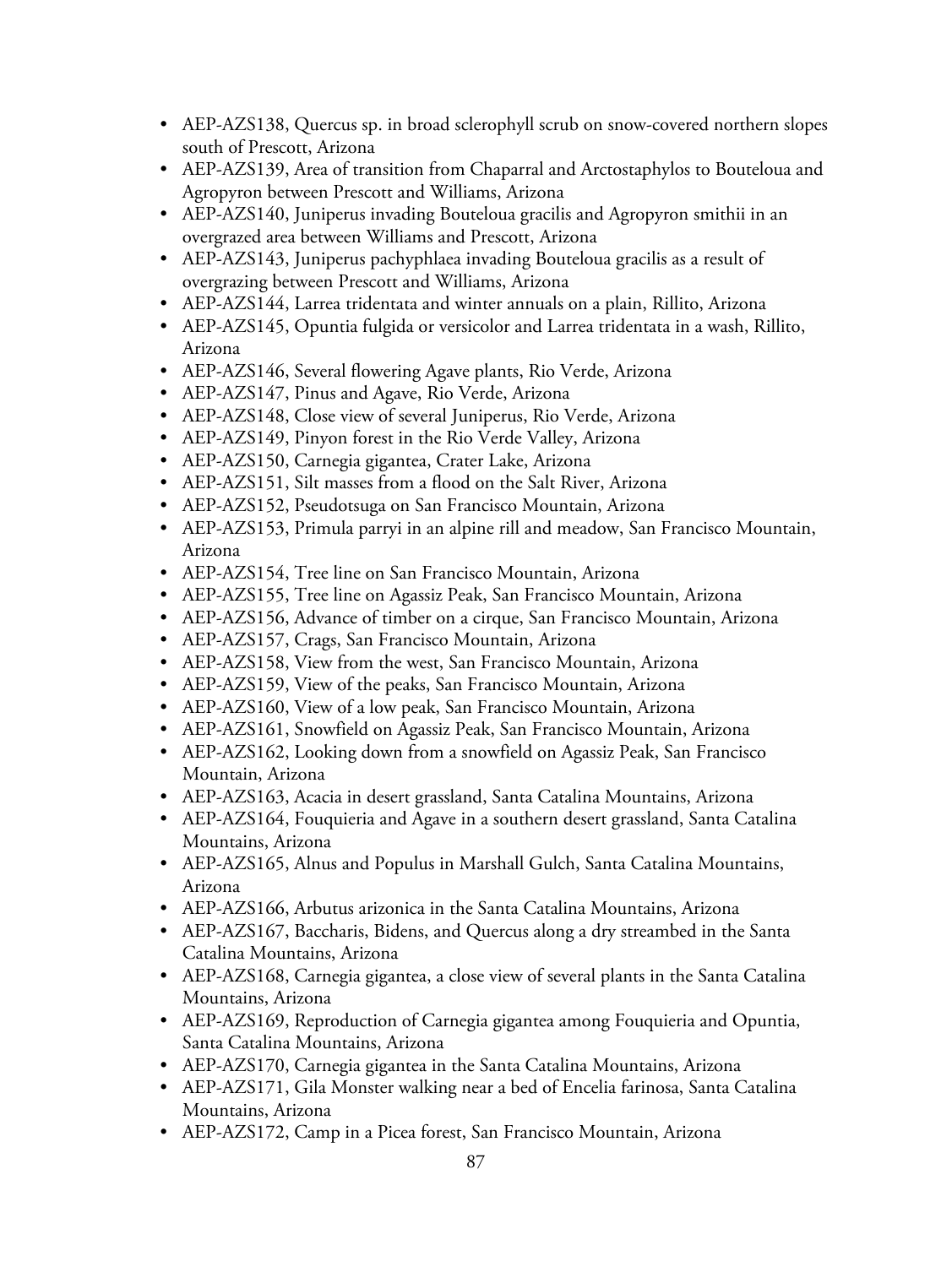- AEP-AZS173, Camp in a Picea forest, San Francisco Mountain, Arizona
- AEP-AZS174, Burned region in a Picea forest, San Francisco Mountain, Arizona
- AEP-AZS175, Picea region with areas of Populus tremuloides, San Francisco Mountain, Arizona
- AEP-AZS176, Burned Picea forest, San Francisco Mountain, Arizona
- AEP-AZS177, Pinus aristata at the tree line, San Francisco Mountain, Arizona
- AEP-AZS178, Chaparral in the Santa Catalina Mountains, Arizona
- AEP-AZS179, Juniperus pachyphlaea in the Santa Catalina Mountains, Arizona
- AEP-AZS180, Juniperus pachyphlaea with Arceuthobium in the Santa Catalina Mountains, Arizona
- AEP-AZS181, Juniperus pachyphlaea killed by Arceuthobium, Santa Catalina Mountains, Arizona
- AEP-AZS182, Quercus oblongifolia, Dasylirion, and Yucca in the Santa Catalina Mountains, Arizona
- AEP-AZS183, Pellaea wrightiana, Cheilanthes, Selaginella, and Yucca growing near a rock face, Santa Catalina Mountains, Arizona
- AEP-AZS184, Pinus edulis and Pinus chihuahuana in the Santa Catalina Mountains, Arizona
- AEP-AZS185, Pinus arizonica in Bear Canyon, Santa Catalina Mountains, Arizona
- AEP-AZS186, Pinus arizonica and Populus in the Santa Catalina Mountains, Arizona
- AEP-AZS187, Quercus and Pinus in the Santa Catalina Mountains, Arizona
- AEP-AZS188, Quercus, Juniperus, and Pinus arizonica in the Santa Catalina Mountains, Arizona
- AEP-AZS189, Quercus emoryi at Oak Camp, Santa Catalina Mountains, Arizona
- AEP-AZS190, Santa Catalina Mountains, Arizona
- AEP-AZS191, Quercus oblongifolia, Nolina, and Yucca in the Santa Catalina Mountains, Arizona
- AEP-AZS192, Arizona desert from the Santa Catalina Mountains
- AEP-AZS193, Santa Catalina Mountains from Tucson, Arizona
- AEP-AZS194, Santa Catalina Mountains from the University of Arizona at Tucson
- AEP-AZS195, Pack train at three thousand five hundred feet in the Santa Catalina Mountains, Arizona
- AEP-AZS196, Pack train at three thousand five hundred feet in the Santa Catalina Mountains, Arizona
- AEP-AZS197, Bouteloua, Hilaria, Prosopis velutina, Quercus, Juniperus, and Opuntia spp. on a canyon delta, Santa Rita Experimental Range, Arizona
- AEP-AZS198, Ferocactus in the Santa Rita Mountains, Arizona
- AEP-AZS199, Overgrazed Bouteloua and Hilaria with Prosopis velutina and Haplopappus, Santa Rita Experimental Range, Arizona
- AEP-AZS200, Prosopis velutina and Opuntia engelmannii in overgrazed Bouteloua and Hilaria, Santa Rita Experimental Range, Arizona
- AEP-AZS201, Quercus, Juniperus, and Prosopis growing at the upper limit of Bouteloua and Hilaria, Santa Rita Experimental Range, Arizona
- AEP-AZS202, Quercus and Juniperus with an understory of Bouteloua and Hilaria, Santa Rita Experimental Range, Arizona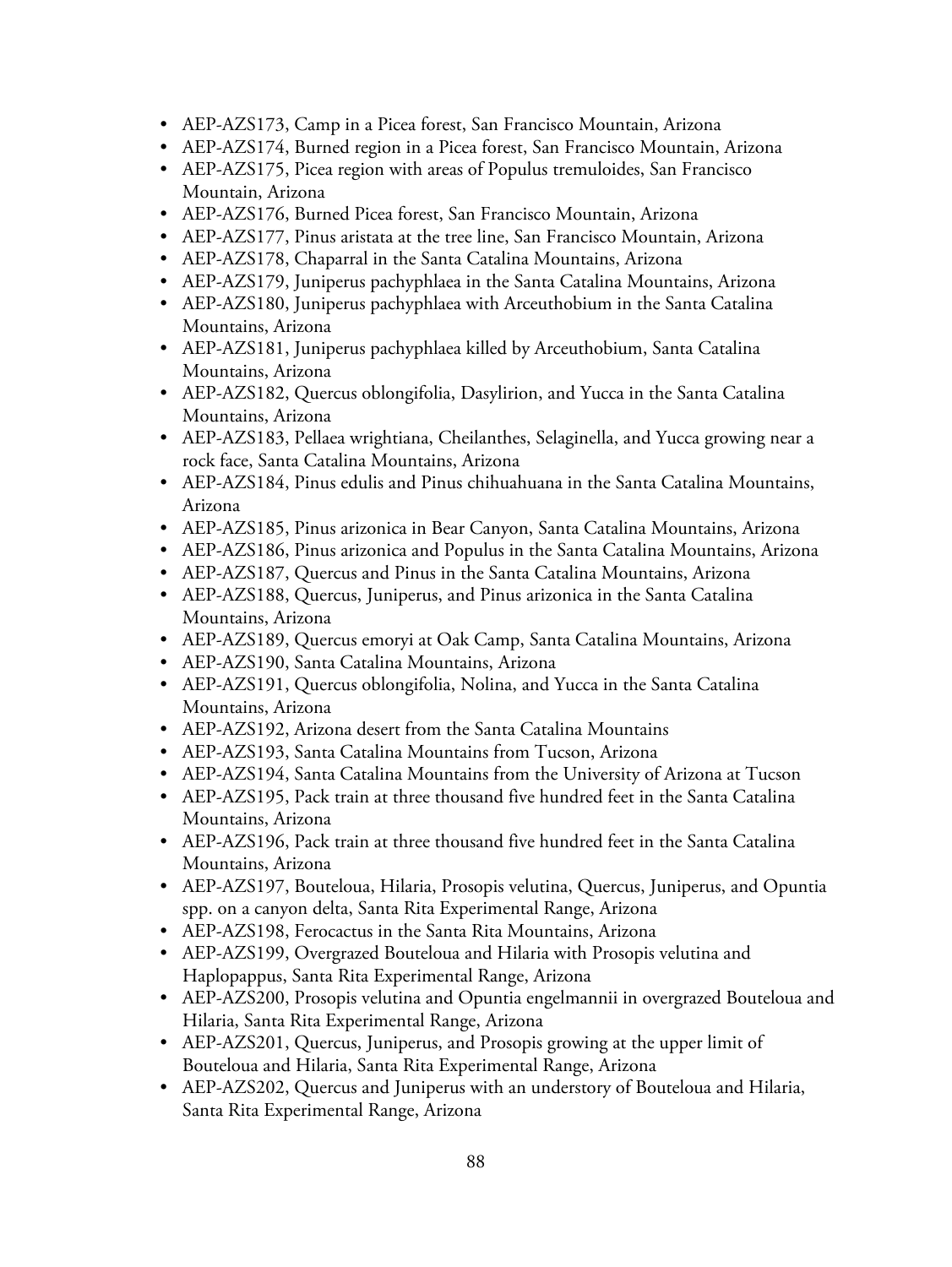- AEP-AZS203, Quercus arizonica, Juniperus pachyphlaea, and Prosopis velutina at the upper limit of Bouteloua and Hilaria, Santa Rita Experimental Range, Arizona
- AEP-AZS204, Quercus emoryi in the Santa Rita Mountains, Arizona
- AEP-AZS205, View of a Quercus emoryi trunk in the Santa Rita Mountains, Arizona
- AEP-AZS206, Quercus emoryi and Quercus sp. in the Santa Rita Mountains, Arizona
- AEP-AZS207, Yucca in the snow, Santa Rita Mountains, Arizona
- AEP-AZS208, Prosopis velutina growing in Bouteloua and Hilaria, Sasabe, Arizona
- AEP-AZS209, Prosopis velutina near Sasabe, Arizona
- AEP-AZS210, Prosopis velutina in Bouteloua and Hilaria at Sasabe, Arizona
- AEP-AZS211, Chrysothamnus, a sclerophyll shrub, Sunset Crater National Monument near Flagstaff, Arizona
- AEP-AZS212, View of a cinder cone from Sunset Crater, Sunset Crater National Monument, Arizona
- AEP-AZS214, Cinder cone with scattered trees at Sunset Crater National Monument, Arizona
- AEP-AZS215, Carnegia gigantea and Parkinsonia microphylla in an area of transition from scrub to Chaparral, Superior, Arizona
- AEP-AZS216, Cactuses in an area near Superior, Arizona
- AEP-AZS217, Acacia constricta in the Tucson Mountains, Arizona
- AEP-AZS218, Acacia constricta, Prosopis velutina, and Larrea tridentata in the Tucson Mountains, Arizona
- AEP-AZS219, Calliandra eriophylla and Opuntia sp. in the Tucson Mountains, Arizona
- AEP-AZS220, Close view of a Carnegia gigantea, Tucson, Arizona
- AEP-AZS221, Close view of a Carnegia gigantea, Tucson, Arizona
- AEP-AZS222, Carnegia gigantea and Parkinsonia microphylla on the Potatoc Mine Road, Tucson, Arizona
- AEP-AZS223, Close view of several Carnegia gigantea, Tucson, Arizona
- AEP-AZS224, Carnegia gigantea, living branches on dying plants, Tucson, Arizona
- AEP-AZS225, Carnegia gigantea, a single crested plant, Tucson, Arizona
- AEP-AZS226, Carnegia gigantea, a single plant with drooping branches, Tucson, Arizona
- AEP-AZS227, Vascular system of a Carnegia gigantea, Tucson, Arizona
- AEP-AZS228, Carnegia gigantea in the Tucson Mountains, Arizona
- AEP-AZS229, Carnegia gigantea and Ferocactus, Tucson, Arizona
- AEP-AZS230, Carnegia gigantea and Fouquieria in the Santa Catalina Mountains near Tucson, Arizona
- AEP-AZS231, Carnegia gigantea, Fouquieria splendens, Ferocactus wislizeni, Larrea tridentata, and Franseria deltoidea, Tucson Mountains, Arizona
- AEP-AZS232, Carnegia gigantea, Fouquieria splendens, and Parkinsonia microphylla, Tucson Mountains, Arizona
- AEP-AZS233, Carnegia gigantea, Larrea tridentata, and Opuntia sp. in the Tucson Mountains, Arizona
- AEP-AZS234, Carnegia gigantea with an epiphytic Opuntia, Tucson, Arizona
- AEP-AZS235, Carnegia gigantea and an Opuntia fulgida on River Road, Tucson, Arizona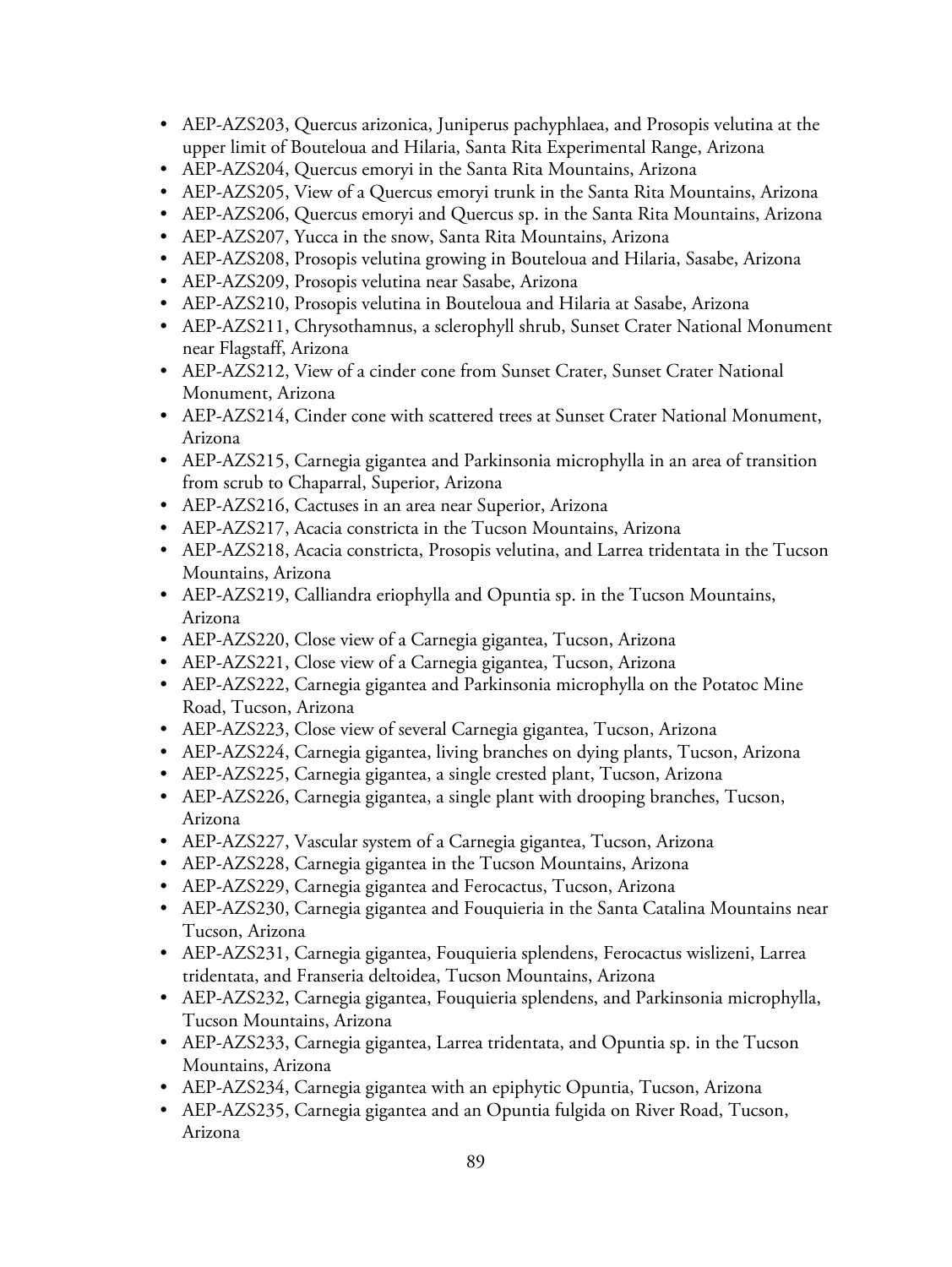- AEP-AZS236, Carnegia gigantea, Fouquieria splendens, and Opuntia sp. in the Tucson Mountains, Arizona
- AEP-AZS237, Carnegia gigantea, Parkinsonia microphylla, Acacia greggii, Olneya tesota, and Opuntia spp., Tucson Mountains, Arizona
- AEP-AZS238, Carnegia gigantea, Parkinsonia microphylla, and Opuntia sp., Saguaro National Park, Arizona
- AEP-AZS239, Carnegia gigantea peppered with Woodpecker holes and Parkinsonia microphylla, Tucson Mountains, Arizona
- AEP-AZS240, Carnegia gigantea and Parkinsonia microphylla in the Tucson Mountains, Arizona
- AEP-AZS241, Carnegia gigantea, Parkinsonia microphylla, Acacia, and Lycium in the Saguaro National Park, Arizona
- AEP-AZS242, Carnegia gigantea, Parkinsonia microphylla, and Opuntia spp. in the Saguaro National Park, Arizona
- AEP-AZS243, Carnegia gigantea, Prosopis velutina, and Larrea tridentata on River Road, Tucson, Arizona
- AEP-AZS244, View of a Carnegia gigantea forest, Tucson, Arizona
- AEP-AZS245, Carnegia gigantea and Parkinsonia microphylla in the Saguaro National Park, Arizona
- AEP-AZS246, Carnegia gigantea in the University Cactus Forest near Tucson, Arizona
- AEP-AZS247, Carnegia gigantea in the University Cactus Forest near Tucson, Arizona
- AEP-AZS248, Carnegia gigantea in the University Cactus Forest near Tucson, Arizona
- AEP-AZS249, Carnegia gigantea with branches, Tucson, Arizona
- AEP-AZS250, Single Carnegia gigantea with horizontal branches, Tucson, Arizona
- AEP-AZS251, Digging up a Carnegia gigantea, Tucson, Arizona
- AEP-AZS253, Carnegia gigantea and Parkinsonia, Tucson, Arizona
- AEP-AZS254, Carnegia gigantea and Prosopis, Tucson, Arizona
- AEP-AZS255, Cactus forest, Tucson, Arizona
- AEP-AZS256, Close view of an Echinocactus, Tucson, Arizona
- AEP-AZS257, Close view of a flowering Echinocactus, Tucson, Arizona
- AEP-AZS258, Encelia farinosa in the Tucson Mountains, Arizona
- AEP-AZS259, Ephedra sp. in the Tucson Mountains, Arizona
- AEP-AZS260, Top of a Ferocactus wislizeni cut off for water, Tucson, Arizona
- AEP-AZS261, Obtaining water from a Ferocactus wislizeni, Tucson, Arizona
- AEP-AZS262, Ferocactus wislizeni, Carnegia gigantea, Parkinsonia microphylla, Opuntia fulgida and Opuntia sp., Saguaro National Park, Arizona
- AEP-AZS263, Ferocactus wislizeni, Opuntia fulgida, Parkinsonia microphylla, and Opuntia sp. on River Road, Tucson, Arizona
- AEP-AZS264, Fouquieria splendens, Carnegia gigantea, and Parkinsonia, Tucson, Arizona
- AEP-AZS265, Fouquieria splendens, Carnegia gigantea, and Parkinsonia, Tucson, Arizona
- AEP-AZS266, Fouquieria splendens and a young Carnegia gigantea in the Tucson Mountains, Arizona
- AEP-AZS267, Fouquieria splendens, Ferocactus wislizeni, and Opuntia spp. in the Tucson Mountains, Arizona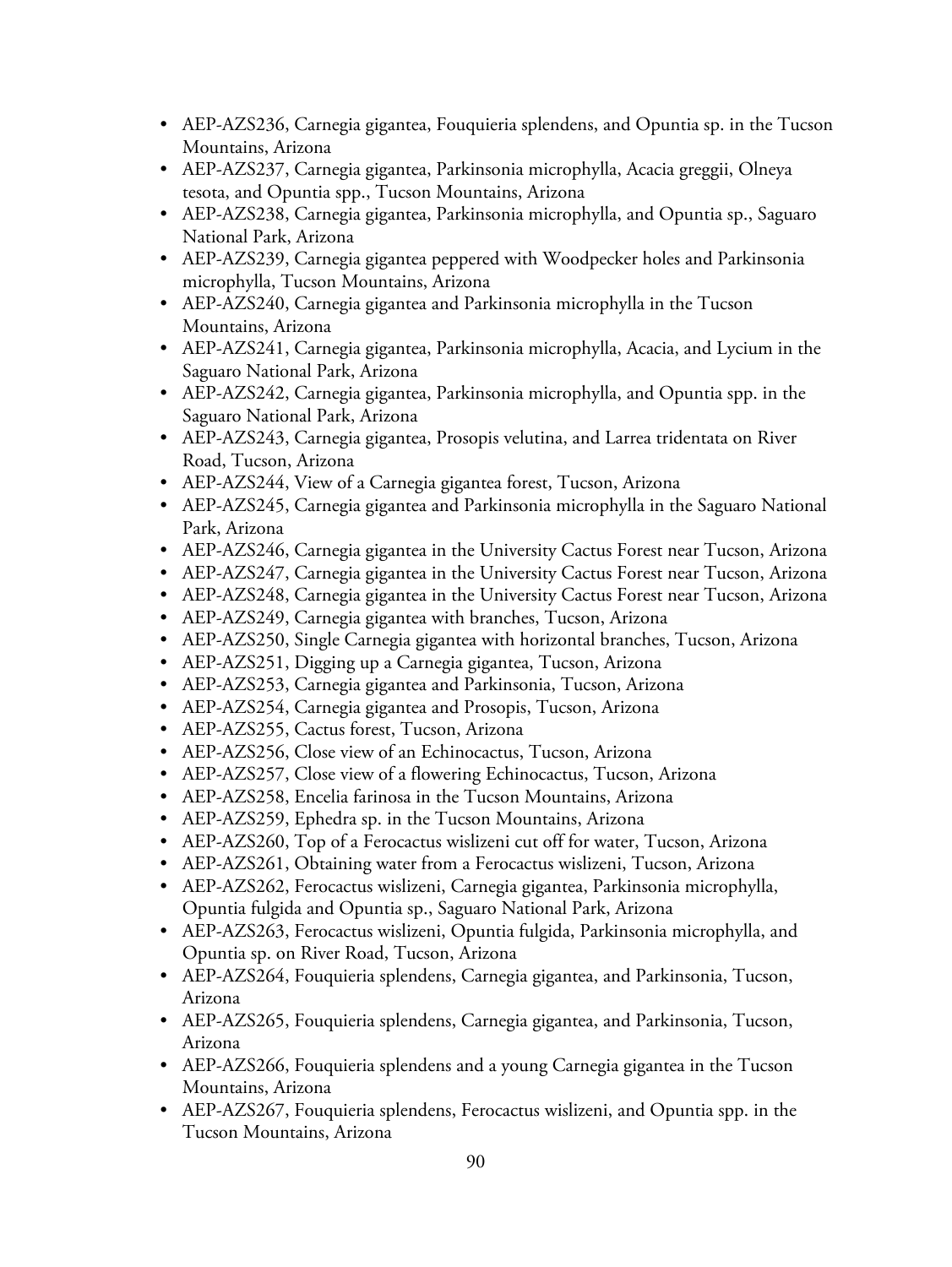- AEP-AZS268, Fouquieria splendens, Ferocactus wislizeni, Opuntia fulgida, Lycium, Acacia, and Opuntia sp., River Road, Tucson, Arizona
- AEP-AZS269, Fouquieria splendens, Parkinsonia microphylla, Carnegia gigantea, Franseria deltoidea, and Opuntia sp., Tucson Mountains, Arizona
- AEP-AZS270, Franseria deltoidea, Carnegia gigantea, Covillea tridentata, and Parkinsonia microphylla, Tucson Mountains, Arizona
- AEP-AZS271, Franseria deltoidea, Carnegia gigantea, Fouquieria splendens, Ferocactus wislizeni, and Larrea tridentata, Tucson Mountains, Arizona
- AEP-AZS272, Larrea tridentata in the Tucson Mountains, Arizona
- AEP-AZS273, Larrea tridentata in the Tucson Mountains, Arizona
- AEP-AZS274, Larrea tridentata in the Tucson Mountains, Arizona
- AEP-AZS275, Carnegia gigantea and Lycium sp. in the Tucson Mountains, Arizona
- AEP-AZS276, Olneya tesota in the Tucson Mountains, Arizona
- AEP-AZS277, Close view of arborescent forms of Opuntia, Tucson, Arizona
- AEP-AZS278, Opuntia bigelovii in the Tucson Mountains, Arizona
- AEP-AZS279, Opuntia discata near Tucson, Arizona
- AEP-AZS280, Opuntia fulgida on River Road, Tucson, Arizona
- AEP-AZS281, Opuntia fulgida in the Tucson Mountains, Arizona
- AEP-AZS282, Opuntia fulgida on Oracle Road, Tucson, Arizona
- AEP-AZS283, Opuntia fulgida, Carnegia gigantea, Franseria deltoidea, Parkinsonia microphylla, and Ferocactus wislizeni, Tucson Mountains, Arizona
- AEP-AZS284, Opuntia fulgida and Opuntia sp. on River Road, Tucson, Arizona
- AEP-AZS285, Opuntia fulgida, Larrea tridentata, Lycium, and Rumex sp. on Oracle Road, Tucson, Arizona
- AEP-AZS286, Opuntia fulgida and Opuntia sp. on Oracle Road, Tucson, Arizona
- AEP-AZS287, Opuntia fulgida, Larrea tridentata, and Opuntia sp. on River Road, Tucson, Arizona
- AEP-AZS288, Opuntia fulgida var. mamillata rooted in shallow soil over caliche, Tucson, Arizona
- AEP-AZS289, Acacia and Opuntia spp. on River road, Tucson, Arizona
- AEP-AZS290, Larrea tridentata, Opuntia spp., and winter annuals on River Road, Tucson, Arizona
- AEP-AZS291, Parkinsonia microphylla, Olneya tesota, Carnegia gigantea, and Opuntia sp., Tucson Mountains, Arizona
- AEP-AZS292, Parkinsonia microphylla, Carnegia gigantea, and Opuntia, Tucson Mountains, Arizona
- AEP-AZS293, Populus and Prosopis in a dry stream bed, Tucson, Arizona
- AEP-AZS294, Prosopis velutina along a dry river bed, Tucson, Arizona
- AEP-AZS295, Prosopis velutina in the Saguaro National Park, Arizona
- AEP-AZS296, Prosopis velutina, Atriplex polycarpa, and Lycium in the Tucson Mountains, Arizona
- AEP-AZS297, Prosopis velutina, Acacia, and Larrea tridentata in the Tucson Mountains, Arizona
- AEP-AZS298, Prosopis velutina and Ferocactus wislizeni in the Saguaro National Park, Arizona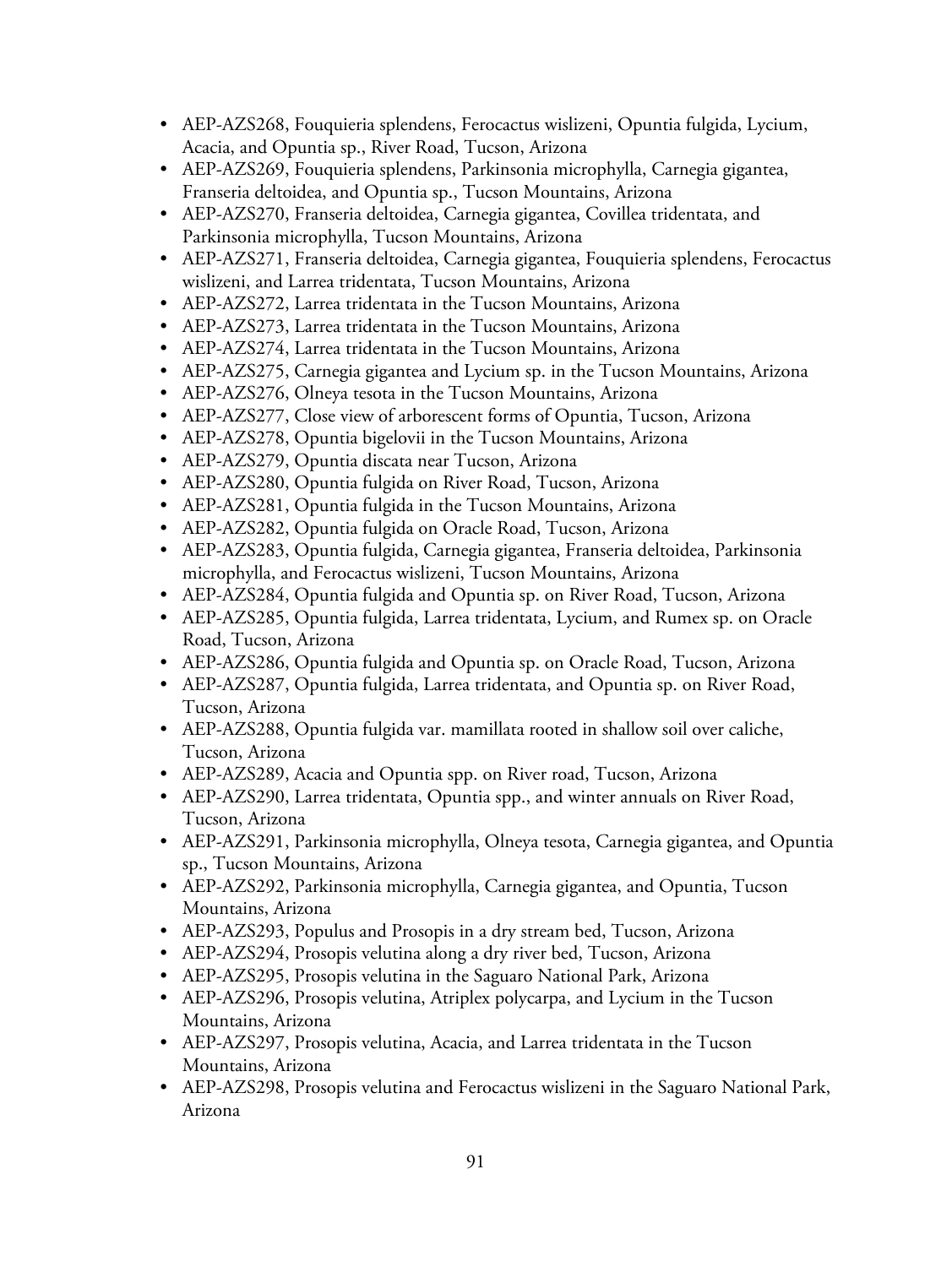- AEP-AZS299, Prosopis velutina and Ferocactus wislizeni in the Saguaro National Park, Arizona
- AEP-AZS300, Prosopis velutina, Ferocactus wislizeni, and Atriplex polycarpa in the Saguaro National Park, Arizona
- AEP-AZS301, Prosopis velutina, Opuntia versicolor, and Atriplex polycarpa in the Saguaro National Park, Arizona
- AEP-AZS302, Larrea tridentata, Rumex sp., and winter annuals in the Saguaro National Park, Arizona
- AEP-AZS303, Simmondsia californica, Carnegia gigantea, Fouquieria splendens, and Opuntia spp. in the Tucson Mountains, Arizona
- AEP-AZS304, Ranch with a field of Yuccas, Tucson, Arizona
- AEP-AZS305, Several Carnegia gigantea, River Road, Tucson, Arizona
- AEP-AZS306, Carnegia gigantea on a mountain slope, Tucson, Arizona
- AEP-AZS307, Carnegia gigantea, Tucson, Arizona
- AEP-AZS308, Carnegia gigantea, Tucson, Arizona
- AEP-AZS309, View of Cactuses, Tucson, Arizona
- AEP-AZS310, View of Cactuses, Tucson, Arizona
- AEP-AZS311, View of Cactuses, Tucson, Arizona
- AEP-AZS312, View of Cactuses, Tucson, Arizona
- AEP-AZS313, Fouquieria splendens, Acacia, and Opuntia sp., Pima County, Arizona
- AEP-AZS314, View of Cactuses, Tucson, Arizona
- AEP-AZS316, View of the desert, Tucson, Arizona
- AEP-AZS317, North side of a desert gulch, Tucson, Arizona
- AEP-AZS318, Desert laboratory, Tucson, Arizona
- AEP-AZS319, Science Hall, University of Arizona at Tucson
- AEP-AZS320, Science Hall, University of Arizona at Tucson
- AEP-AZS321, Agricultural buildings, University of Arizona at Tucson
- AEP-AZS322, View of Cactuses near Tucson, Arizona
- AEP-AZS323, Condalia spathulata, Fouquieria splendens, and Opuntia sp., Vail, Arizona
- AEP-AZS324, Condalia spathulata, Fouquieria splendens, and Opuntia sp., Vail, Arizona
- AEP-AZS325, Fouquieria splendens, Ferocactus wislizeni, and Opuntia sp., Vail, Arizona
- AEP-AZS326, Salix and Populus along a dry Colorado River floodplain, Yuma, Arizona
- AEP-AZS327, Apache Trail, Arizona
- AEP-AZS328, Buckwheat, Southwest Arizona
- AEP-AZS329, Fouquieria and Eriogonum in Southwest Arizona
- AEP-AZS330, Fouquieria, Eriogonum, and Opuntia, Southwest Arizona
- AEP-AZS331, Eriogonum and Opuntia in Southwest Arizona
- AEP-AZS332, Quercus sp. and Nolina in Bouteloua and Hilaria, Southern Arizona
- AEP-AZS333, Juniperus pachyphlaea in Arizona
- AEP-AZS334, Opuntia castillae in Arizona
- AEP-AZS335, Opuntia sp. rooted in shallow soil over caliche, Arizona
- AEP-AZS336, Opuntia versicolor, Arizona
- AEP-AZS339, Greasewood, Sagebrush, and Yucca, Arizona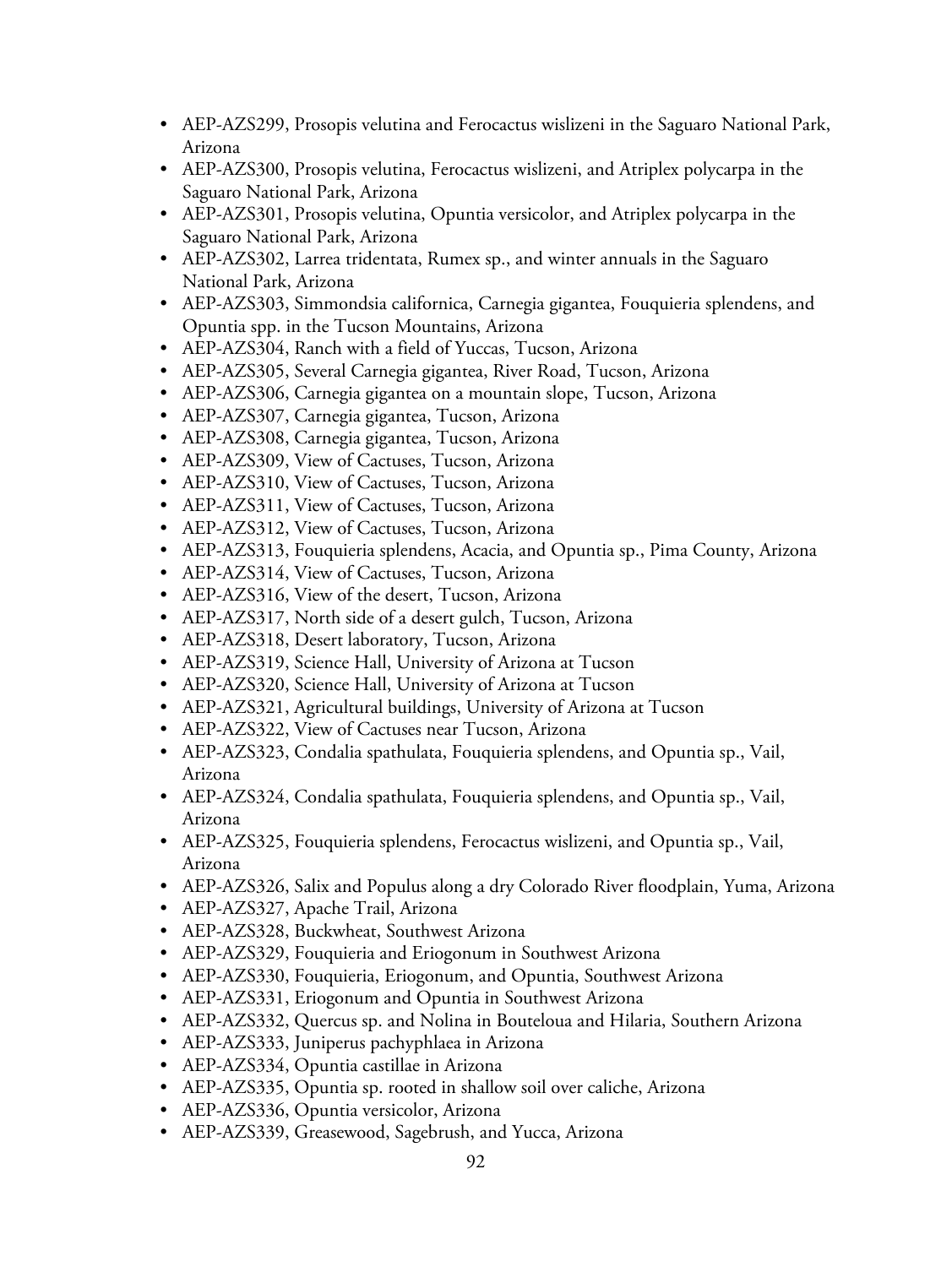- AEP-AZS340, Spiny desert plants in Arizona
- AEP-AZS341, Desert plants in Arizona
- AEP-AZS342, Prairie with deer at the VT Ranch, Kaibab National Forest, Arizona
- AEP-AZS345, Juniperus invading overgrazed Bouteloua gracilis and Agropyron smithii between Williams and Prescott, Arizona
- AEP-AZS346, Parkinsonia microphylla and winter annuals near a desert dry wash between Prescott and Phoenix, Arizona
- AEP-AZS347, Rumex near the Saguaro National Park, Arizona
- AEP-AZS348, Upper limits of Bouteloua and Hilaria grasslands with Fouquieria, Quercus arizonica, and Opuntia sp. on rock ledges, Santa Rita Experimental Range, Arizona
- AEP-AZS349, Spineless Opuntia laevis in the Santa Rita Mountains, Arizona
- AEP-AZS350, Quercus at Oak Camp, Tucson, Arizona
- AEP-AZS351, Parkinsonia microphylla, Ferocactus wislizeni, Carnegia gigantea, and Opuntia sp., Tucson Mountains, Arizona

### **Box CABINET 1**

### **Folder Drawer 4**

Arkansas

- AEP-ARP1, Beehives on stilts in a flood region, Manila, Arkansas
- AEP-ARS1, Taxodium distichum on earthquake timber at Bagwells Lake, Arkansas
- AEP-ARS2, Phoradendron in a mesophytic forest, Bertig, Arkansas
- AEP-ARS3, Taxodium distichum, a view of a forest at the fringe of a swamp, Bertig, Arkansas
- AEP-ARS4, Trunk of a Fraxinus profunda, Big Lake, Arkansas
- AEP-ARS5, Overturned Populus deltoides showing its roots, Big Lake, Arkansas
- AEP-ARS6, Salix and Nelumbo, Big Lake, Arkansas
- AEP-ARS7, View of a Populus deltoides trunk in a bottom forest, Blytheville, Arkansas
- AEP-ARS8, Arundinaria forming a canebrake, Blytheville, Arkansas
- AEP-ARS9, Erosion at Crowleys Ridge, Arkansas
- AEP-ARS10, Taxodium forest on the edge of a swamp prairie two miles north of Blytheville, Arkansas
- AEP-ARS11, View of anold Cypress stump, Flat Lake, Arkansas
- AEP-ARS12, C. M. Bourlands homestead two miles north of Blytheville, Arkansas
- AEP-ARS14, View of a Liquidambar styraciflua trunk, Moon Lake, Arkansas
- AEP-ARS15, Quercus spp. in the Ouachita Mountains, Arkansas
- AEP-ARS16, View of a Quercus texana trunk, Pettyville, Arkansas
- AEP-ARS17, Submerged earthquake timber, Big Lake, Pettyville, Arkansas
- AEP-ARS18, Jonesboro, Lake City, and Eastern railroad track with ties split from trees, Pettyville, Arkansas
- AEP-ARS19, Good bark study of a Quercus lyrata, an 1847 Witness Tree, Arkansas
- AEP-ARS20, Close view of an Ulmus americana, an 1846 Witness Tree, Arkansas
- AEP-ARS21, Arkansas River in flood, Arkansas
- AEP-ARS22, Cast of a blaze in young growth Taxodium, Arkansas
- AEP-ARS23, Field of Cotton, Arkansas

#### **Box CABINET 1 Folder Drawers 4-6**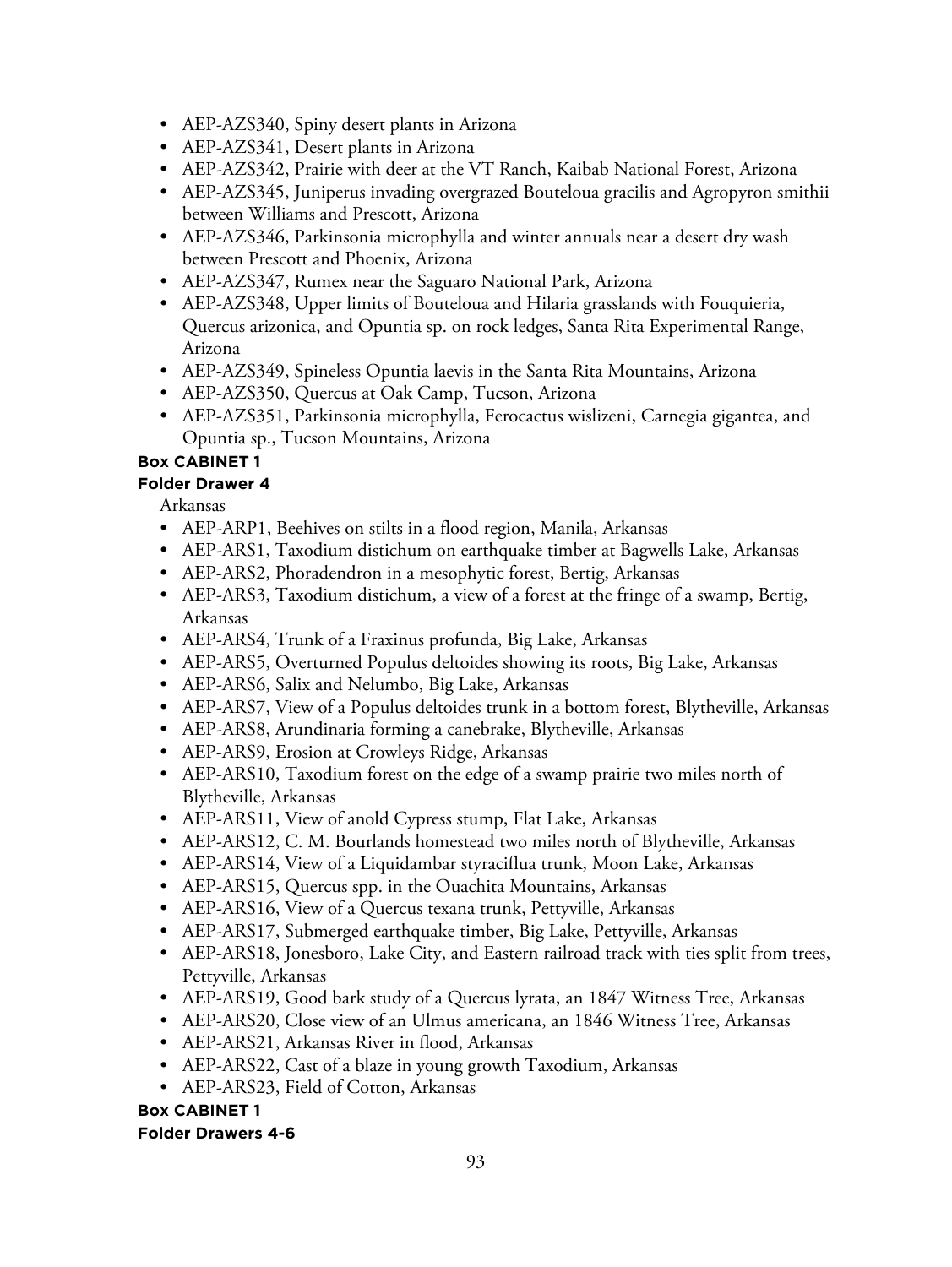California

- AEP-CAS1, General view of the desert with Larrea tridentata, Barstow, California
- AEP-CAS2, General view of the desert with Larrea tridentata, Barstow, California
- AEP-CAS3, General view of the desert with Larrea tridentata, Barstow, California
- AEP-CAS4, Close view of Larrea tridentata, Barstow, California
- AEP-CAS5, Xerophytic Pine forest and Sagebrush, Barstow, California
- AEP-CAS6, Pinyon and Sagebrush, Barstow, California
- AEP-CAS7, Pinus lambertiana near Calaveras Grove, Calaveras Big Trees State Park, California
- AEP-CAS8, Pinus lambertiana near Calaveras Grove, Calaveras Big Trees State Park, California
- AEP-CAS9, Pinus lambertiana three miles from Calaveras Grove, Calaveras Big Trees State Park, California
- AEP-CAS10, R. A. Johnson showing the size of a Pinus lambertiana, Dorrington Campground near Calaveras Grove, Calaveras Big Trees State Park, California
- AEP-CAS11, Pinus ponderosa at Dorrington Campground near Calaveras Grove, Calaveras Big Trees State Park, California
- AEP-CAS12, R. A. Johnson showing the size of a Sequoia gigantea, Calaveras Grove, Calaveras Big Trees State Park, California
- AEP-CAS13, Sequoia gigantea at Calaveras Grove, Calaveras Big Trees State Park, California
- AEP-CAS14, Sequoia gigantea named for William Cullen Bryant, Calaveras Grove, Calaveras Big Trees State Park, California
- AEP-CAS15, Sequoia gigantea at Calaveras Grove, Calaveras Big Trees State Park, California
- AEP-CAS16, Sequoia gigantea at Calaveras Grove, Calaveras Big Trees State Park, California
- AEP-CAS17, Sequoia gigantea named for John Torrey, Asa Gray, and James Dana, Calaveras Grove, Calaveras Big Trees State Park, California
- AEP-CAS18, Cupressus macrocarpa, Carmel, California
- AEP-CAS20, Pinus radiata at the mouth of a canyon, Carmel, California
- AEP-CAS21, Pinus radiata reforestation in a pasture, Carmel, California
- AEP-CAS22, Pinus radiata as a pioneer on an eroding clay cliff, Carmel, California
- AEP-CAS23, Pinus radiata as a pioneer on an eroding clay cliff, Carmel, California
- AEP-CAS24, Eroding cliff with Pinus radiata, Carmel, California
- AEP-CAS25, Close view of Postelsia, Carmel, California
- AEP-CAS26, Postelsia on ocean-washed rocks, Carmel, California
- AEP-CAS27, Wind deformation of Quercus, Carmel, California
- AEP-CAS28, Wind deformation of Quercus agrifolia, Carmel, California
- AEP-CAS29, Sequoia sempervirens, San Jose Canyon, Carmel, California
- AEP-CAS30, Mesembryanthemum growing on clay near bare sandstone, Carmel, California
- AEP-CAS31, Contact of sandstone and clay with Mesembryanthemum, Carmel, California
- AEP-CAS32, La Playa Hotel, Carmel, California
- AEP-CAS33, Sesuvium sessile, Colorado Desert, California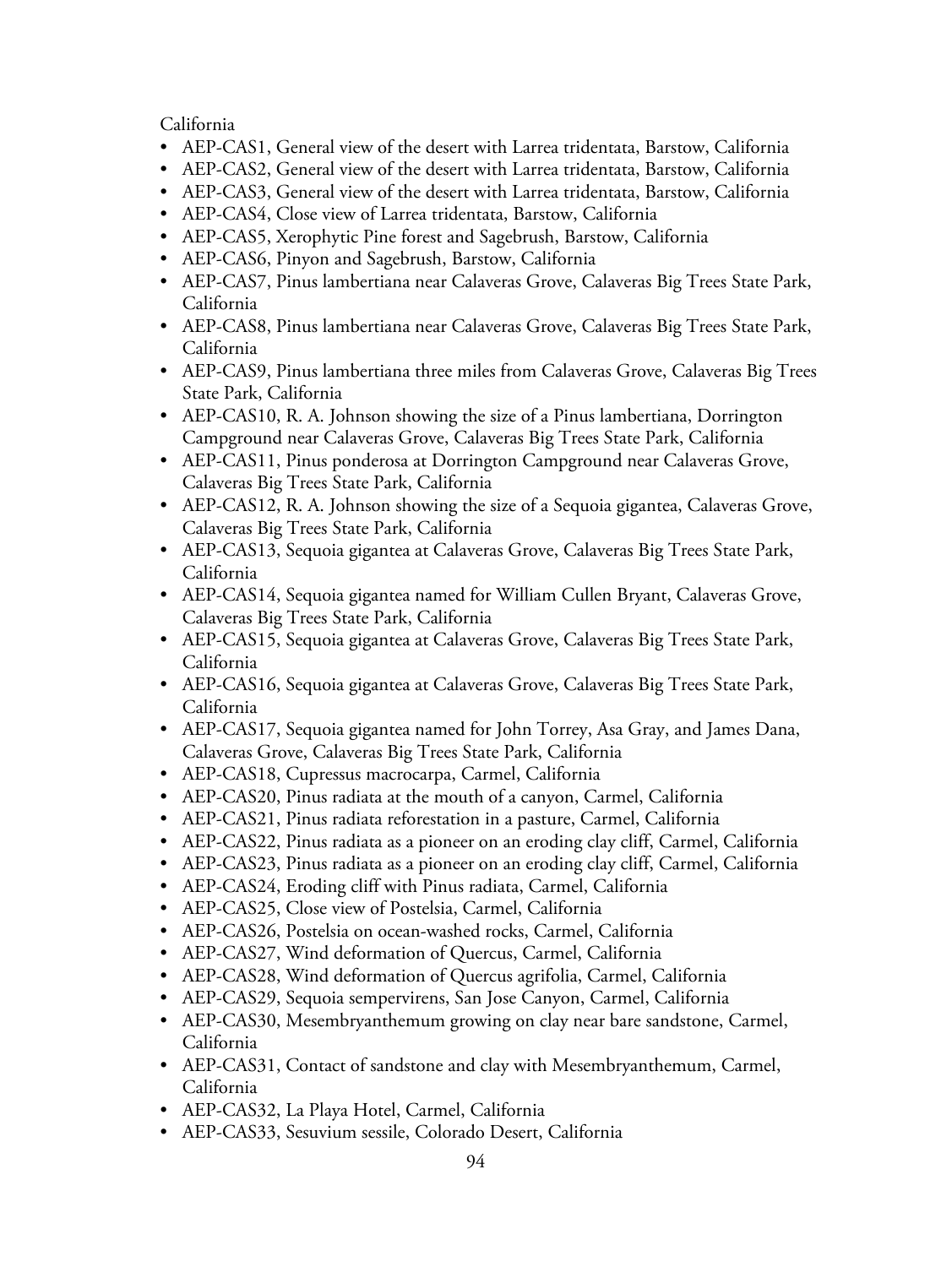- AEP-CAS34, A belt of Palms in the Colorado Desert, California
- AEP-CAS35, Palms at an oasis in the Colorado Desert, California
- AEP-CAS36, Ceratozamia mexicana at the Sharp estate, Coronado, California
- AEP-CAS37, Cycas revoluta at the Sharp estate, Coronado, California
- AEP-CAS38, Washingtonia filifera at the Sharp estate, Coronado, California
- AEP-CAS39, Sclerophyllous Arctostaphylos, Crescent City, California
- AEP-CAS40, Chamaecyparis lawsoniana, Crescent City, California
- AEP-CAS41, Darlingtonia californica, Crescent City, California
- AEP-CAS42, Mesembryanthemum, a naturalized cliff pioneer, Crescent City, California
- AEP-CAS43, Young Pinus attenuata displaying cones, Crescent City, California
- AEP-CAS44, Quercus, Crescent City, California
- AEP-CAS45, Sequoia sempervirens, Crescent City, California
- AEP-CAS46, Sequoia sempervirens forest, Crescent City, California
- AEP-CAS47, Sequoia sempervirens forest, Crescent City, California
- AEP-CAS48, Sequoia sempervirens forest, Crescent City, California
- AEP-CAS49, Sequoia sempervirens forest, Crescent City, California
- AEP-CAS50, Sequoia sempervirens forest, Crescent City, California
- AEP-CAS51, University of Chicago Field Ecology class in the Wilson Creek Redwoods, Crescent City, California
- AEP-CAS52, Work of California Woodpeckers, Crescent City, California
- AEP-CAS53, Work of California Woodpeckers, Crescent City, California
- AEP-CAS54, Cutting down a Sequoia sempervirens, Crescent City, California
- AEP-CAS55, Cutting down a Sequoia sempervirens, Crescent City, California
- AEP-CAS56, Three foot wide Cactus, Death Valley, California
- AEP-CAS57, Dune formation, Death Valley, California
- AEP-CAS58, Bad Water Basin, a salt deposit, Death Valley, California
- AEP-CAS59, Several Pinus torreyana, Del Mar, California
- AEP-CAS60, Single Pinus torreyana, Del Mar, California
- AEP-CAS61, University of Chicago Field Ecology class at the home of Dr. Douglas, Mill Creek Redwoods, Del Norte County, California
- AEP-CAS63, Sequoia sempervirens, Eel River Valley, California
- AEP-CAS64, Sequoia sempervirens forest, Eel River, California
- AEP-CAS66, University of Chicago Field Ecology class in the Eel River Redwoods, Humboldt County, California
- AEP-CAS67, University of Chicago Field Ecology class in the Eel River Redwoods, Humboldt County, California
- AEP-CAS68, Grapes ripening, El Cajon, California
- AEP-CAS69, Burbanks Spineless Cactus, El Cajon, California
- AEP-CAS71, Top of a fruiting Pinus sabiniana, El Portal, California
- AEP-CAS72, Torreya californica, El Portal, California
- AEP-CAS73, Close view of the branches of a Torreya californica, El Portal, California
- AEP-CAS74, Rhus diversiloba on a dead Sequoia sempervirens, Eureka, California
- AEP-CAS75, Sequoia sempervirens, Lomaria spicant, Polystichum munitum, and Oxalis oregana, Eureka, California
- AEP-CAS76, Redwood sawmill, Eureka, California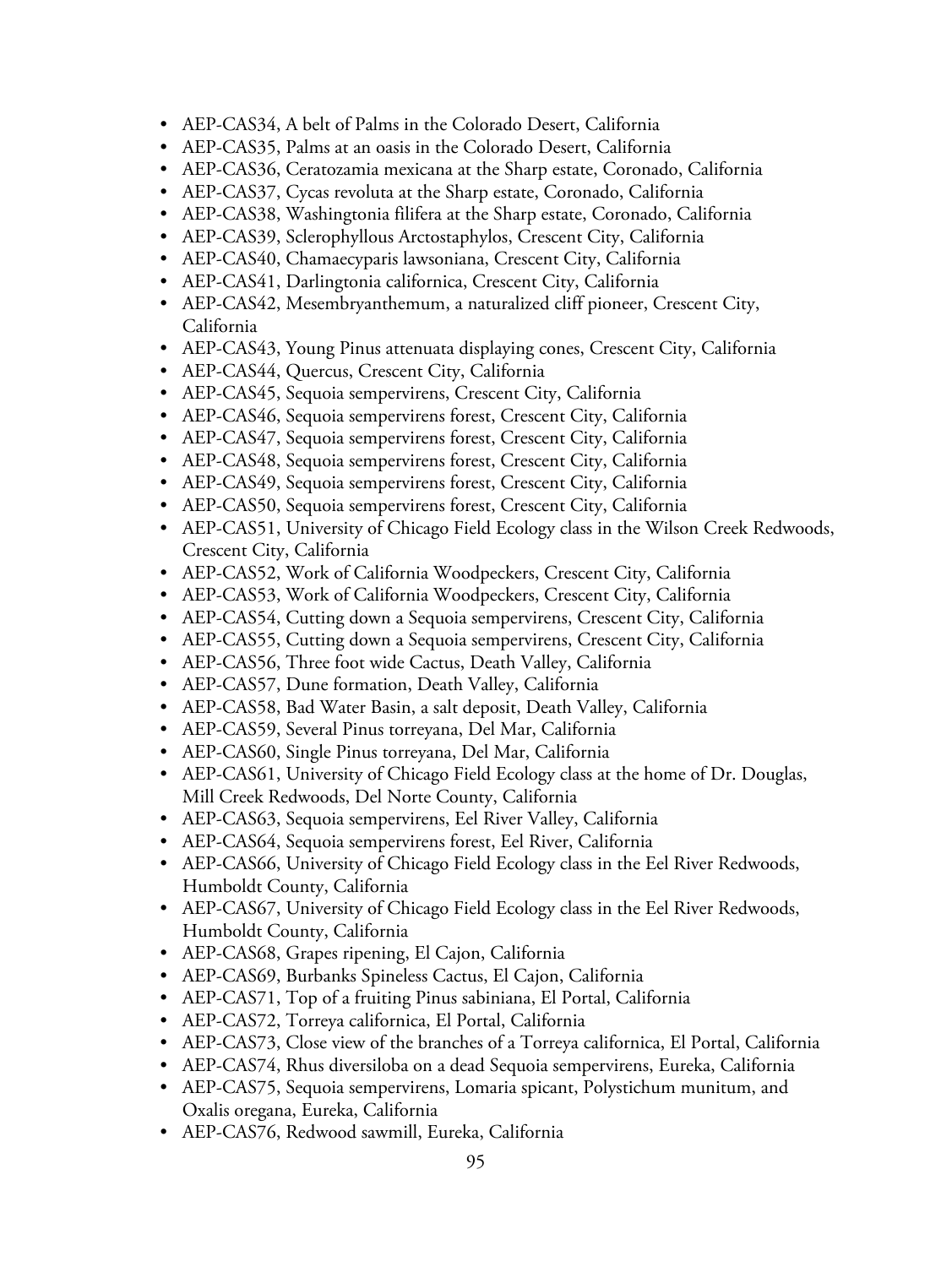- AEP-CAS77, Coppicing from a cut Redwood stump, Eureka, California
- AEP-CAS78, Coppicing from cut Redwood stumps, Eureka, California
- AEP-CAS83, Fallen Sequoia gigantea, Kings Canyon National Park, California
- AEP-CAS84, Sequoia sempervirens, Graves Grove, California
- AEP-CAS85, Sequoia sempervirens, Humboldt County, California
- AEP-CAS86, Sequoia sempervirens, Humboldt County, California
- AEP-CAS87, Sequoia sempervirens, Humboldt County, California
- AEP-CAS88, Mr. Bruff holding the limb of a Pinus coulteri, Idlewild, California
- AEP-CAS89, Pinus cembroides or Pinus quadrifolia, Laguna Junction near San Diego, California
- AEP-CAS90, Pinus coulteri, Laguna Junction near San Diego, California
- AEP-CAS91, Pinus coulteri, Laguna Junction near San Diego, California
- AEP-CAS92, Pinus jeffreyi found between Laguna Junction and Palomar Mountain, California
- AEP-CAS93, Two Pinus torreyana, La Jolla, California
- AEP-CAS94, Pinus torreyana, La Jolla, California
- AEP-CAS95, Eroding shore, La Jolla, California
- AEP-CAS97, Sandstone pavement at low tide, La Jolla, California
- AEP-CAS98, Laboratory at La Jolla, California
- AEP-CAS99, Laboratory at La Jolla, California
- AEP-CAS100, Abies magnifica and Pinus monticola near Lassen Peak, California
- AEP-CAS101, Juniperus near Los Angeles, California
- AEP-CAS102, Yucca whipplei near Los Angeles, California
- AEP-CAS103, Port of Los Angeles, San Pedro, California
- AEP-CAS104, Port of Los Angeles, San Pedro, California
- AEP-CAS105, Berth 156, Port of Los Angeles, San Pedro, California
- AEP-CAS106, Port of Los Angeles, San Pedro, California
- AEP-CAS107, Estate near the University of California at Los Angeles
- AEP-CAS108, View of a Pinus lambertiana, Mariposa Grove, Yosemite National Park, California
- AEP-CAS109, Pinus lambertiana, Abies concolor, and Chaparral, Mariposa Grove, Yosemite National Park, California
- AEP-CAS110, View of a Sequoia gigantea, Mariposa Grove, Yosemite National Park, California
- AEP-CAS111, Pinus lambertiana, Pinus ponderosa, and Abies concolor, Mariposa Grove, Yosemite National Park, California
- AEP-CAS112, View of a Sequoia gigantea growing beside a cabin, Mariposa Grove, Yosemite National Park, California
- AEP-CAS113, Base of a Sequoia gigantea showing size, Mariposa Grove, Yosemite National Park, California
- AEP-CAS114, Trunk of a Sequoia gigantea, Mariposa Grove, Yosemite National Park, California
- AEP-CAS115, View of a Sequoia gigantea, Mariposa Grove, Yosemite National Park, California
- AEP-CAS116, Sequoia gigantea with Abies concolor at the exterior of Mariposa Grove, Yosemite National Park, California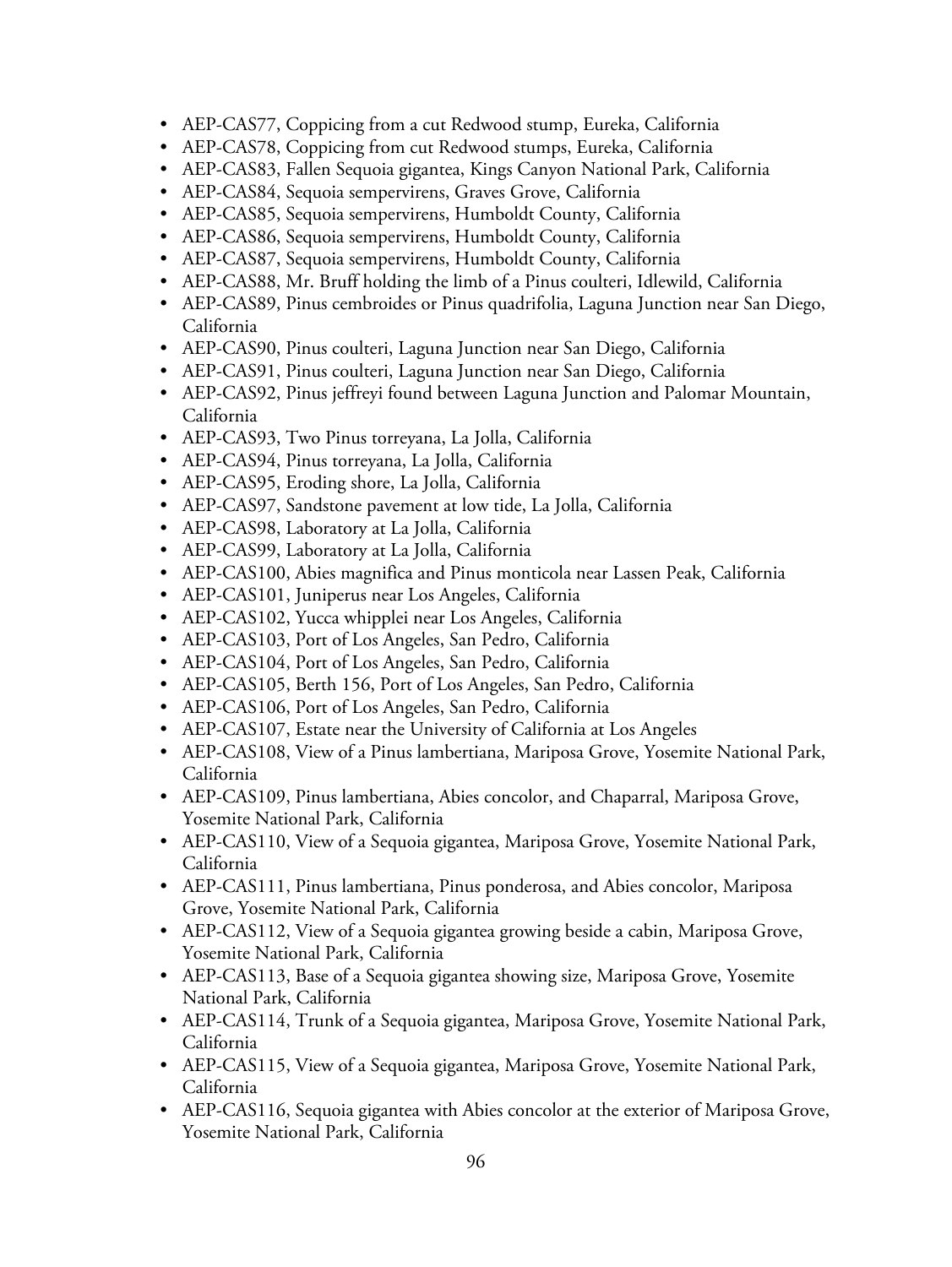- AEP-CAS117, Sequoia gigantea, Mariposa Grove, Yosemite National Park, California
- AEP-CAS118, "Grizzly Giant," a Sequoia gigantea, Mariposa Grove, Yosemite National Park, California
- AEP-CAS119, Showing the size of Sequoia seedlings, Mariposa Grove, Yosemite National Park, California
- AEP-CAS120, Sequoia gigantea, the interior of Mariposa Grove, Yosemite National Park, California
- AEP-CAS121, Desert near Mecca, California
- AEP-CAS122, Orchard of Phoenix dactylifera, Mecca, California
- AEP-CAS123, Phoenix dactylifera in fruit, Mecca, California
- AEP-CAS124, Fruit from Phoenix dactylifera, Mecca, California
- AEP-CAS125, Redwood chute, Mendocino County, California
- AEP-CAS127, Bunch of Gynerium argenteum, Miramar, California
- AEP-CAS128, Single Pinus sabiniana in an area between Modesto and Calaveras Grove, California
- AEP-CAS129, Dichotomous Pinus sabiniana in an area between Modesto and Calaveras Grove, California
- AEP-CAS130, Cupressus macrocarpa, Monterey, California
- AEP-CAS131, Cupressus macrocarpa, Monterey, California
- AEP-CAS132, Lee slope of a dune partially stabilized by the presence of Lupinus chamissonis, Monterey, California
- AEP-CAS133, Lee slope of a dune partially stabilized by the presence of Lupinus chamissonis, Monterey, California
- AEP-CAS134, Lee slope of a dune partially stabilized by the presence of Lupinus chamissonis, Monterey, California
- AEP-CAS135, View of a Pinus radiata, Monterey, California
- AEP-CAS136, Pinus radiata showing foliage, Monterey, California
- AEP-CAS137, Quercus wislizeni showing wind action, Monterey, California
- AEP-CAS138, Pinus radiata near Monterey, California
- AEP-CAS139, Rocky seashore of the Pacific Ocean, Monterey, California
- AEP-CAS140, Rock islands with birds and algae in the Pacific Ocean off the coast of Monterey, California
- AEP-CAS141, Small dune formations, Monterey, California
- AEP-CAS142, Cupressus macrocarpa, Monterey, California
- AEP-CAS145, Royal Presidio Chapel, Monterey, California
- AEP-CAS146, Arctostaphylos glauca and Chaparral, Mt. Hamilton, California
- AEP-CAS147, Abies magnifica and Pinus monticola, Mt. Harkness, California
- AEP-CAS148, Pseudotsuga with snow, Mt. Lowe, San Gabriel Mountains, California
- AEP-CAS149, Snow-covered Pseudotsuga, Mt. Lowe, San Gabriel Mountains, California
- AEP-CAS150, Influence of snow on Pseudotsuga, Mt. Lowe, San Gabriel Mountains, California
- AEP-CAS151, Pitted snow, Mt. Shasta, California
- AEP-CAS152, Snow slide, Mt. Shasta, California
- AEP-CAS153, Mt. Shasta, California
- AEP-CAS154, Mt. Shasta, California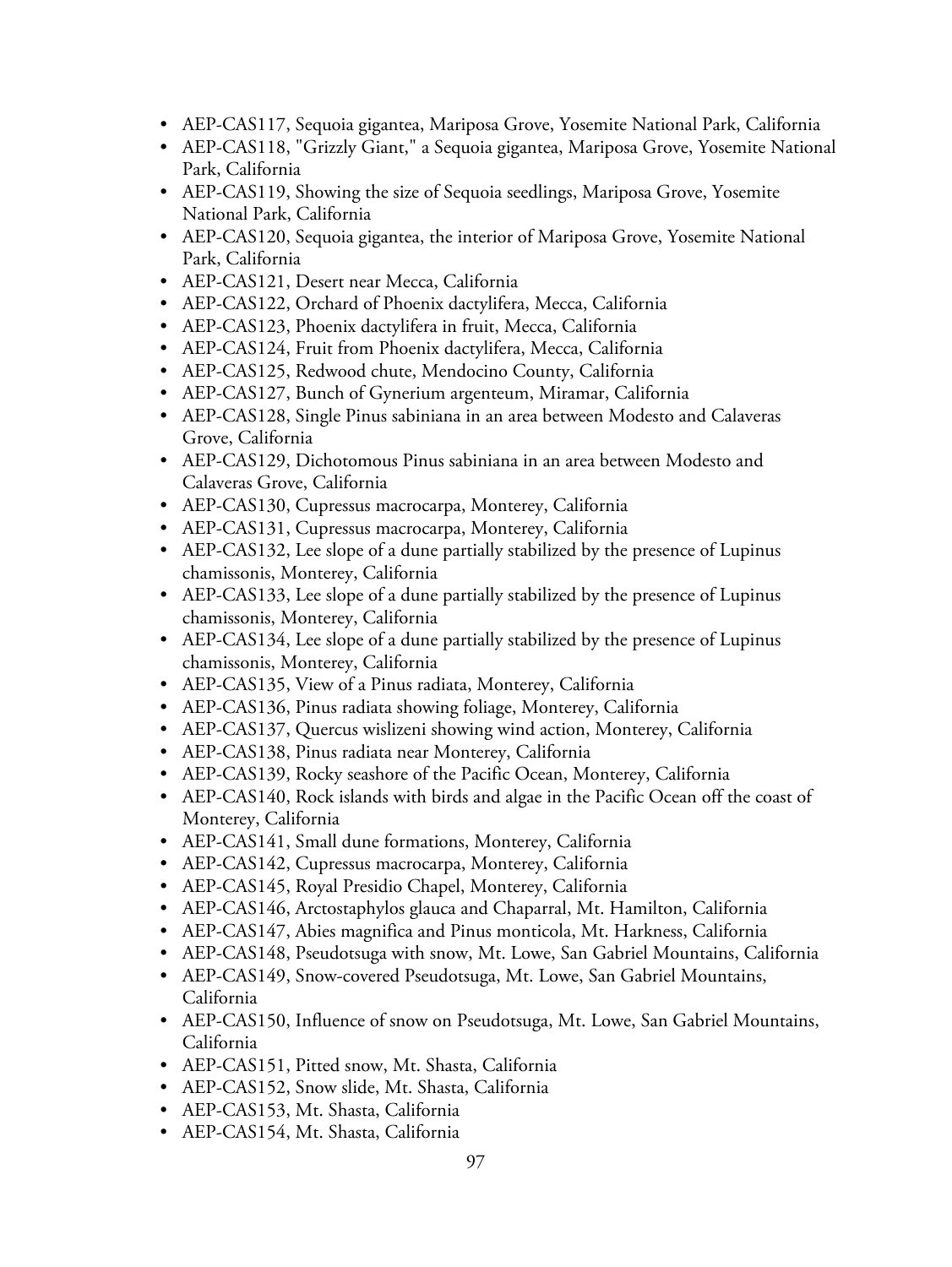- AEP-CAS159, Members of the International Phytogeographic Excursion in America, Mt. Tamalpais, California
- AEP-CAS164, Showing the size of a tall Quercus agrifolia, a Chaparral community, Mt. Tamalpais, California
- AEP-CAS166, Two Pinus coulteri, Mt. Wilson, California
- AEP-CAS167, Trunk of a Sequoia sempervirens showing size, Muir Woods National Monument, California
- AEP-CAS168, Sequoia sempervirens in the inner woods, Muir Woods National Monument, California
- AEP-CAS169, Sequoia sempervirens in the inner woods, Muir Woods National Monument, California
- AEP-CAS170, Sequoia sempervirens in the inner woods, Muir Woods National Monument, California
- AEP-CAS172, Lupinus arboreus on dunes, Pacific Grove, California
- AEP-CAS173, Trunk of a Pinus radiata, Pacific Grove, California
- AEP-CAS174, Pinus radiata seedling, Pacific Grove, California
- AEP-CAS176, Washingtonia filifera, Palm Canyon, California
- AEP-CAS177, Close view of Washingtonia filifera, Palm Canyon, California
- AEP-CAS178, Washingtonia filifera, Palm Canyon, California
- AEP-CAS183, Echinocereus engelmannii, Devils Garden near Palm Springs, California
- AEP-CAS184, Echinocereus engelmannii, Devils Garden near Palm Springs, California
- AEP-CAS185, Ferocactus cylindraceus, Devils Garden near Palm Springs, California
- AEP-CAS186, Ephedra in the Colorado Desert near Palm Springs, California
- AEP-CAS188, Opuntia basilaris, Devils Garden near Palm Springs, California
- AEP-CAS189, Opuntia bigelovii in the Colorado Desert near Palm Springs, California
- AEP-CAS190, Yucca mohavensis near Palm Springs, California
- AEP-CAS192, Cactus near Palm Springs, California
- AEP-CAS194, Quercus agrifolia, Palo Alto, California
- AEP-CAS195, Close view of the trunk of a Quercus agrifolia, Palo Alto, California
- AEP-CAS196, Sequoia sempervirens in summer, Palo Alto, California
- AEP-CAS199, Cupressus macrocarpa, Point Lobos, California
- AEP-CAS200, Cupressus macrocarpa, Point Lobos, California
- AEP-CAS201, Superimposed images of Cypress, Point Lobos, California
- AEP-CAS202, Postelsia on rocks in the Pacific Ocean off Point Lobos, California
- AEP-CAS203, Postelsia on rocks in the Pacific Ocean off Point Lobos, California
- AEP-CAS204, Postelsia on rocks in the Pacific Ocean off Point Lobos, California
- AEP-CAS205, Postelsia on rocks in the Pacific Ocean off Point Lobos, California
- AEP-CAS206, Whale skeleton, Point Lobos, California
- AEP-CAS207, Redwoods on California's Redwood Highway, U.S. Highway 101
- AEP-CAS212, Artemisia californica, Encelia farinosa, Eriogonum fasciculatum, and Ramona stachyoides, Redlands, California
- AEP-CAS213, Eucalyptus at an old Citrus Station Laboratory, Riverside, California
- AEP-CAS214, Juglans regia, Riverside, California
- AEP-CAS215, Old Citrus station orchards, Riverside, California
- AEP-CAS216, Parent tree of the Washington Navel Orange, Riverside, California
- AEP-CAS218, Close view of Allenrolfea on the shore of the Salton Sea, California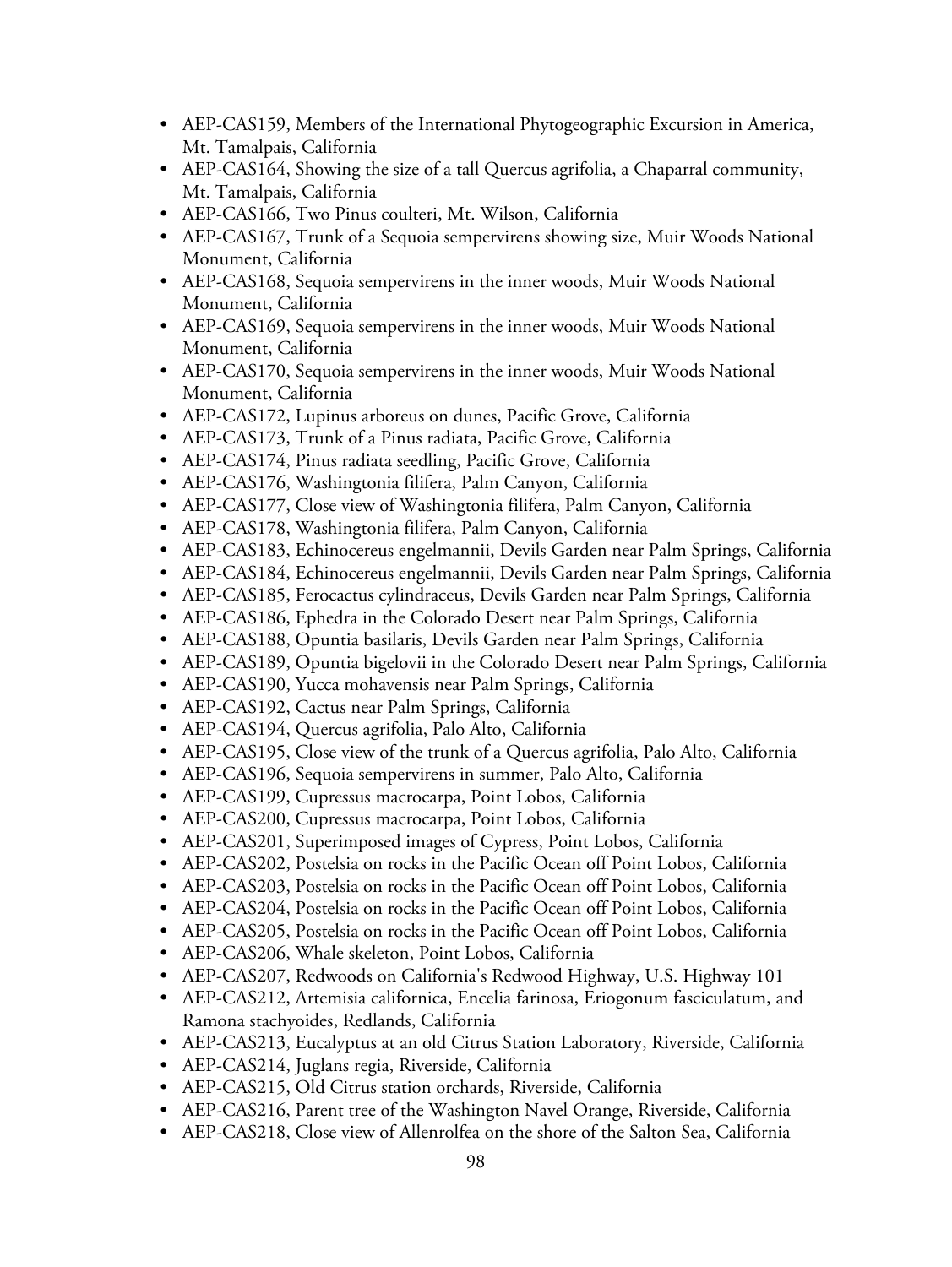- AEP-CAS219, Desert at Salton Sea, California
- AEP-CAS220, Beach of 1913 at the Salton Sea shore, California
- AEP-CAS221, Beach of 1913 at the Salton Sea shore, California
- AEP-CAS222, Beach of 1913 at the Salton Sea shore, California
- AEP-CAS223, View of mountains from the shores of Salton Sea, California
- AEP-CAS224, Cupressus macrocarpa, Coronado Beach, San Diego, California
- AEP-CAS225, Field of Parthenium argentatum, San Diego, California
- AEP-CAS226, Field of Parthenium argentatum, San Diego, California
- AEP-CAS227, Field of Parthenium argentatum, San Diego, California
- AEP-CAS228, Transplanting Parthenium argentatum, San Diego, California
- AEP-CAS229, Seeds beds of Parthenium argentatum, San Diego, California
- AEP-CAS230, Seeds beds of Parthenium argentatum, San Diego, California
- AEP-CAS231, Parthenium argentatum plants sorted to size, San Diego, California
- AEP-CAS232, Harvested Parthenium argentatum plants, San Diego, California
- AEP-CAS233, Parthenium argentatum seed beds, San Diego, California
- AEP-CAS234, Parthenium argentatum seed beds, San Diego, California
- AEP-CAS235, Parthenium argentatum mutants, San Diego, California
- AEP-CAS236, Chaparral on the San Gabriel Mountains, California
- AEP-CAS237, Varied growth of Chaparral on some northern and southern slopes in the San Gabriel Mountains, California
- AEP-CAS238, Cactus garden at the Huntington Library, San Marino, California
- AEP-CAS239, Woodpecker work on a Quercus agrifolia, Santa Barbara, California
- AEP-CAS240, Palms lining a Santa Barbara street, California
- AEP-CAS241, Mission Santa Barbara, Santa Barbara, California
- AEP-CAS242, Mission Santa Barbara, Santa Barbara, California
- AEP-CAS244, Leafless Aesculus at the base of slopes covered with climax Chaparral in the mountains near Santa Cruz, California
- AEP-CAS245, Chaparral and sclerophyll scrub on southern and northern slopes of the Santa Cruz Mountains, California
- AEP-CAS246, Wind action on a Quercus agrifolia and Quercus lobata, Santa Cruz, California
- AEP-CAS247, Interior of a forest of Sequoia sempervirens, Santa Cruz, California
- AEP-CAS248, Trunks in a Sequoia sempervirens cluster, Santa Cruz, California
- AEP-CAS249, Trunk of a Sequoia gigantea showing size, California
- AEP-CAS250, Torreya californica in the Santa Cruz Mountains, California
- AEP-CAS252, Chaparral and sclerophyll scrub in the Santa Lucia Range, California
- AEP-CAS253, Nadine Adams standing near a hedge of Cupressus macrocarpa holding Calla lilies, Santa Monica, California
- AEP-CAS254, Santa Ynez Mountains, California
- AEP-CAS259, Artemisia tridentata, Salix sp., and northern desert scrub in the eastern foothills of the Sierra Nevada Range, California
- AEP-CAS260, Ericameria arborescens, Mt. Tamalpais, California
- AEP-CAS261, George Damon Fuller of the University of Chicago Department of Botany standing in Chaparral, Mt. Tamalpais, California
- AEP-CAS262, Quercus agrifolia, Mt. Tamalpais, California
- AEP-CAS263, Colorado River at Topock Gorge, California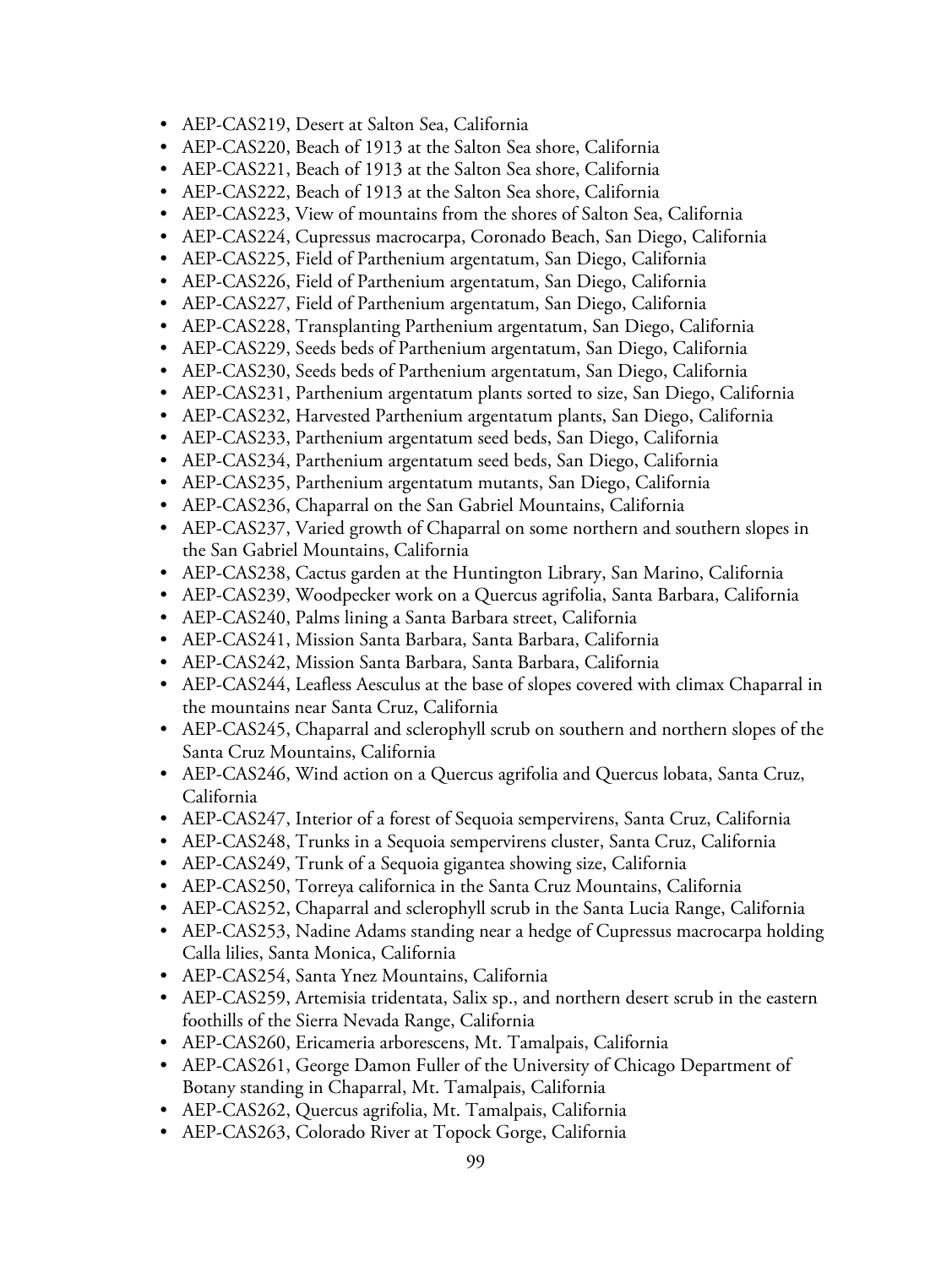- AEP-CAS264, Pinus torreyana, Torrey Pines, California
- AEP-CAS265, Pinus torreyana, Torrey Pines, California
- AEP-CAS266, Pinus torreyana, Torrey Pines, California
- AEP-CAS267, Sequoia sempervirens and Picea sitchensis, Trinidad, California
- AEP-CAS268, Burned Sequoia sempervirens forest, Trinidad, California
- AEP-CAS269, Close view of a single Echinocactus, Victor, California
- AEP-CAS270, Cercocarpus with Pinus ponderosa, Pinus sabiniana, and Ceanothus near Wawona, Yosemite National Park, California
- AEP-CAS271, Pinus sabiniana and Cercocarpus near Wawona, Yosemite National Park, California
- AEP-CAS272, View of an Abies concolor, Glacier Point, Yosemite National Park, California
- AEP-CAS273, Top of a Abies magnifica, Yosemite National Park, California
- AEP-CAS274, Trunk of an Abies magnifica showing size, Yosemite National Park, California
- AEP-CAS275, Abies magnifica forest and a meadow near Chinquapin, Yosemite National Park, California
- AEP-CAS276, Abies magnifica infested with the lichen Evernia, Yosemite National Park, California
- AEP-CAS277, The exterior of an Abies magnifica forest, Chinquapin, Yosemite National Park, California
- AEP-CAS278, Arceuthobium on Libocedrus decurrens, Yosemite Valley, Yosemite National Park, California
- AEP-CAS279, Castanopsis sempervirens and Arctostaphylos patula, Glacier Point, Yosemite National Park, California
- AEP-CAS280, Castanopsis sempervirens, Glacier Point, Yosemite National Park, California
- AEP-CAS283, Juniperus occidentalis at Tuolumne Gorge, Yosemite National Park, California
- AEP-CAS284, Single Libocedrus decurrens, Yosemite National Park, California
- AEP-CAS285, Trunk of a Libocedrus decurrens, Yosemite National Park, California
- AEP-CAS286, Group of Libocedrus decurrens, Camp Curry, Yosemite National Park, California
- AEP-CAS287, Libocedrus decurrens, Yosemite National Park, California
- AEP-CAS288, Libocedrus decurrens with Pinus ponderosa, Yosemite National Park, California
- AEP-CAS289, Trunk of a Pinus jeffreyi, Yosemite National Park, California
- AEP-CAS290, George Damon Fuller of the University of Chicago Department of Botany showing the size of a Pinus jeffreyi, Yosemite National Park, California
- AEP-CAS291, Pinus jeffreyi and Abies in Castanopsis, Quercus vacciniifolia and other Chaparral, Glacier Point, Yosemite National Park, California
- AEP-CAS293, Pinus lambertiana and Pinus ponderosa near Hetch Hetchy Trail, Yosemite National Park, California
- AEP-CAS294, Pinus ponderosa at Tuolumne Gorge, Yosemite National Park, California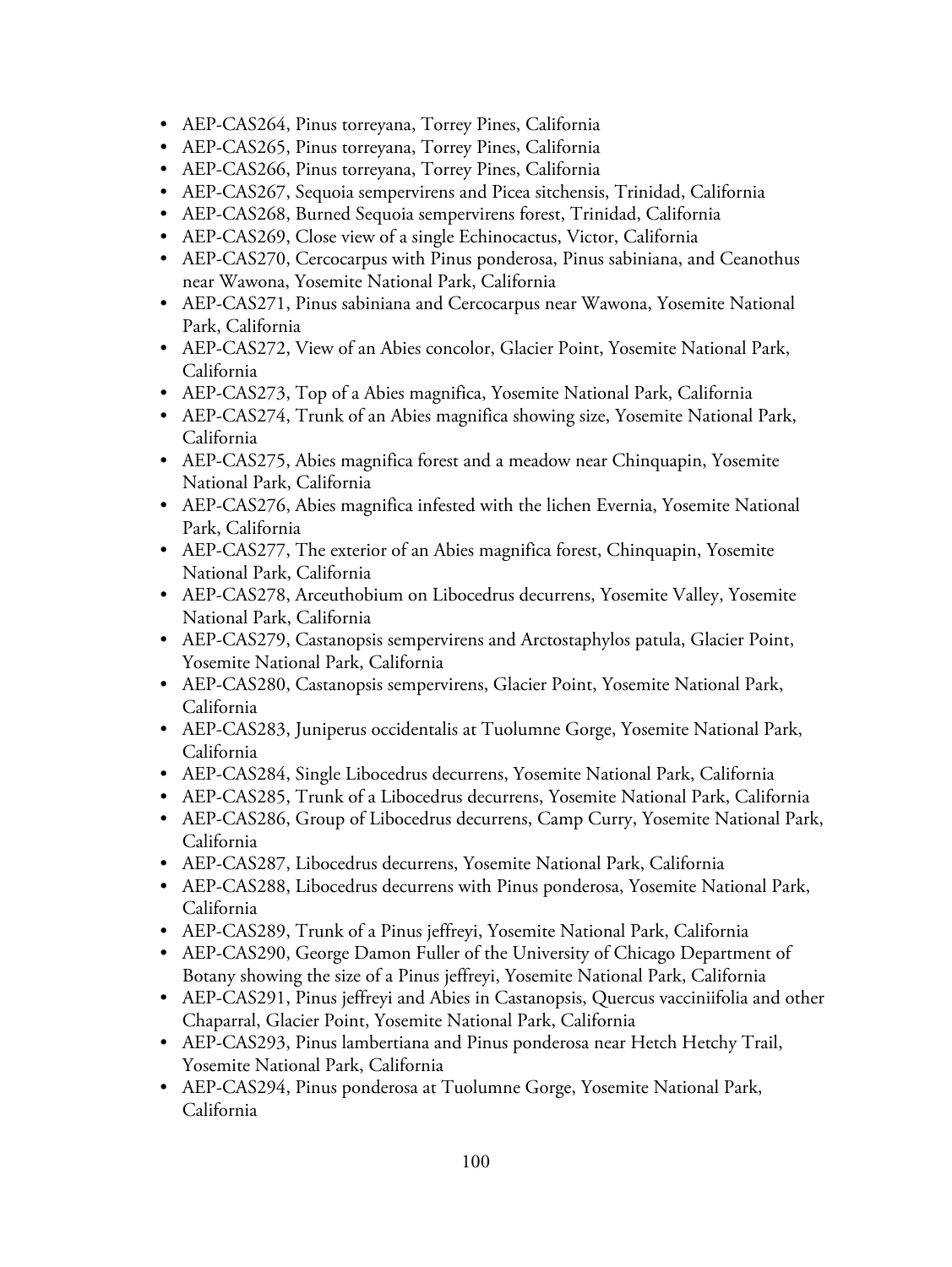- AEP-CAS295, Pinus ponderosa in the Yosemite Valley, Yosemite National Park, California
- AEP-CAS296, Pinus ponderosa on the trail up from Tuolumne Meadows, Yosemite National Park, California
- AEP-CAS297, Quercus chrysolepis and Quercus kelloggii on the cliffs at Yosemite Falls, Yosemite National Park, California
- AEP-CAS298, Close view of Quercus vacciniifolia showing size, Glacier Point, Yosemite National Park, California
- AEP-CAS299, View of Yosemite Valley from Artist Point, Yosemite National Park, California
- AEP-CAS300, View of Yosemite Valley from Artist Point, Yosemite National Park, California
- AEP-CAS301, Three Brothers in Yosemite Valley, Yosemite National Park, California
- AEP-CAS302, El Capitan above Yosemite Valley, Yosemite National Park, California
- AEP-CAS303, View of Half Dome, Nevada and Vernal Falls, Yosemite National Park, California
- AEP-CAS317, Wind blown Sequoia sempervirens on the Northern California coast
- AEP-CAS318, Pinus ponderosa in the Northern Sierra Nevada Range, California
- AEP-CAS319, Adenostoma in flower, California
- AEP-CAS320, Branch of Ceanothus cuneatus, California
- AEP-CAS321, Close view of an Echinocactus, California
- AEP-CAS322, Heteromeles arbutifolia in fruit, California
- AEP-CAS323, Juniperus utahensis in semi-arid soil, California
- AEP-CAS324, Close view of a Palo Verde, California
- AEP-CAS325, Pinus torreyana, California
- AEP-CAS326, Polystichum, Lomaria, and Oxalis in a Sequoia sempervirens forest, California
- AEP-CAS327, Close view of Quercus durata, California
- AEP-CAS328, Interior of a Sequoia gigantea grove, California
- AEP-CAS329, Sequoia gigantea, California
- AEP-CAS330, Sequoia sempervirens in a ravine surrounded by ridges covered with Chaparral, California
- AEP-CAS332, A stream dammed for fire control, California
- AEP-CAS333, Silt collected above a check dam, California
- AEP-CAS334, Silt collected above a check dam, California
- AEP-CAS335, Height of a dam raised with flash boards because of silt accumulation, California
- AEP-CAS336, Fire warning sign in several languages, California
- AEP-CAS337, Ties and posts split from one Sequoia sempervirens, California
- AEP-CAS338, Ceanothus crassifolius, climax Chaparral, California
- AEP-CAS339, Ceanothus crassifolius, climax Chaparral, California

### **Box CABINET 1**

### **Folder Drawers 7-9**

Colorado

• AEP-COS1, A prairie plowed twenty years ago with virgin shoots of grass, Akron, Colorado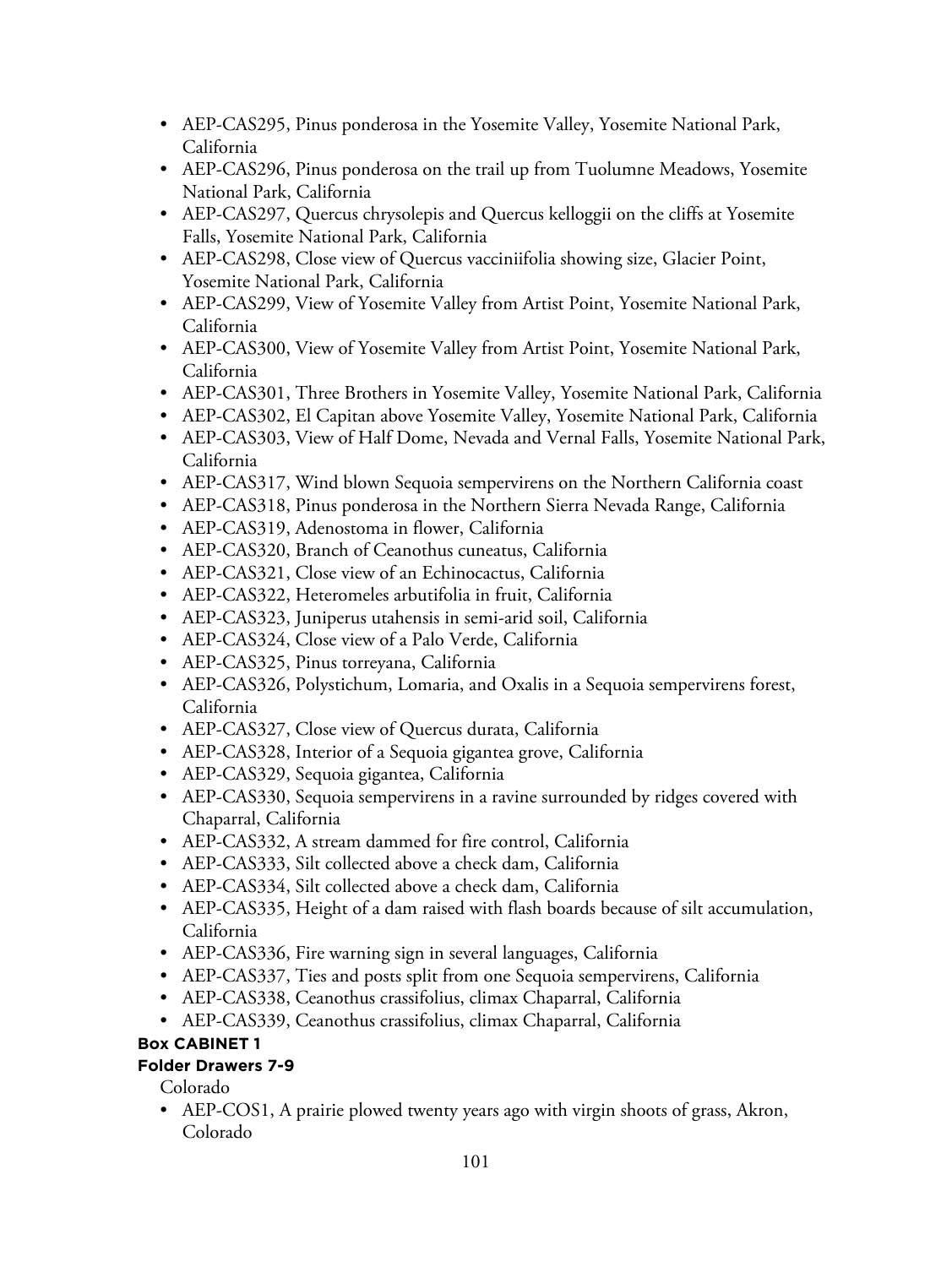- AEP-COS2, Sir Arthur and Mrs. Tansley walking in Grama and Buffalo Grass near cactus, Akron, Colorado
- AEP-COS3, Bouteloua hirsuta near Akron, Colorado
- AEP-COS4, Carl Schroter holding an Ipomoea leptophylla, Akron, Colorado
- AEP-COS5, Russian Thistle, Akron, Colorado
- AEP-COS6, An ant hill, Akron, Colorado
- AEP-COS7, Start of the western portion of the International Phytogeographic Excursion in America, Akron, Colorado
- AEP-COS8, Members of the International Phytogeographic Excursion in America on a short grass plain, Akron, Colorado
- AEP-COS9, Members of the International Phytogeographic Excursion in America in wire grass, Akron, Colorado
- AEP-COS10, Alberta Falls, Colorado
- AEP-COS12, Tonestus pygmaeus, Alpine, Colorado
- AEP-COS13, Arapaho Peak, Colorado
- AEP-COS14, Pseudotsuga on the east face and Pinus flexilis and gravel on the west face of mountains at Artists Glen, Colorado
- AEP-COS15, Big Thompson Canyon, Colorado
- AEP-COS16, Pinus flexilis, Bald Mountain, Colorado
- AEP-COS17, Flatirons, Boulder, Colorado
- AEP-COS18, Hogback, Boulder, Colorado
- AEP-COS19, Green Mountain from the Chautauqua Grounds, Boulder, Colorado
- AEP-COS20, The Chautauqua Grounds, Boulder, Colorado
- AEP-COS21, Boulder Falls, Colorado
- AEP-COS22, Boulder Falls, Colorado
- AEP-COS23, A wind-swept Engelmanns Spruce, Boulder- Grand Pass, Colorado
- AEP-COS24, A lake at Boulder-Grand Pass, Colorado
- AEP-COS25, Chasm Lake, Colorado
- AEP-COS26, Chasm Lake, Colorado
- AEP-COS27, Lime ridges and a mesa, Colorado City, Colorado
- AEP-COS28, Mountain Stitchwort, Corona, Colorado
- AEP-COS29, Mountain Stitchwort at eleven thousand five hundred feet, Corona, Colorado
- AEP-COS30, Gentiana plebeja at eleven thousand feet, Corona, Colorado
- AEP-COS31, A cirque with a lake at the head of Giant Gulch near Corona, Colorado
- AEP-COS32, Giant Gulch near Corona, Colorado
- AEP-COS33, Giant Gulch near Corona, Colorado
- AEP-COS34, Giant Gulch near Corona, Colorado
- AEP-COS35, Subalpine lakes at eleven thousand feet as seen from Corona, Colorado
- AEP-COS36, Gentiana parryi, Dark Canyon, Colorado
- AEP-COS37, Picea engelmannii, Dark Canyon, Colorado
- AEP-COS38, Picea engelmannii, Dark Canyon, Colorado
- AEP-COS39, Solidago parryi and Juniperus communis, Druid Forest, Colorado
- AEP-COS40, Abies concolor and Abies lasiocarpa, Estes Park, Colorado
- AEP-COS41, Picea engelmannii in a glacial gorge, Estes Park, Colorado
- AEP-COS42, Burned Lodgepole Pine, Estes Park, Colorado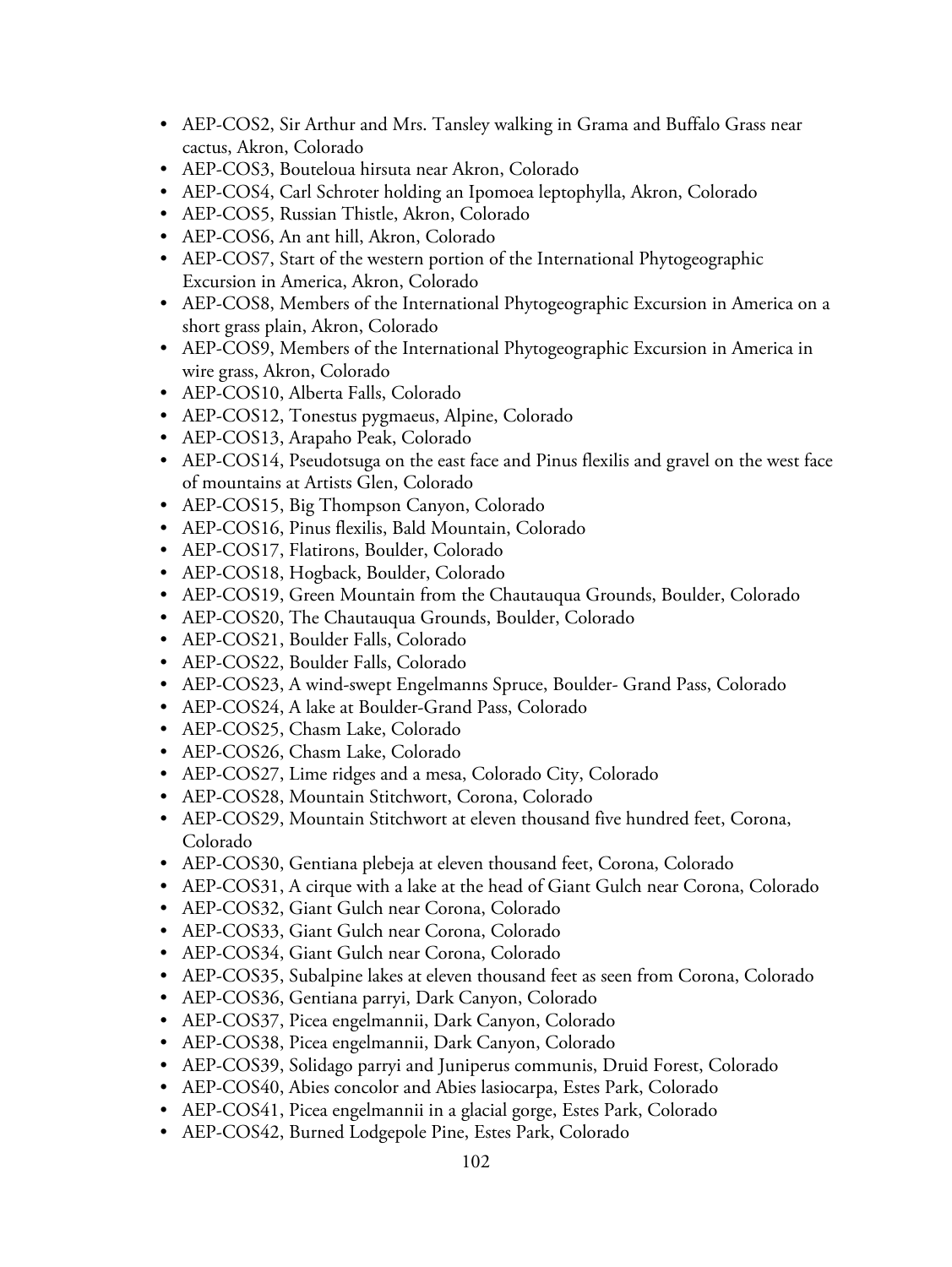- AEP-COS43, A Pinus ponderosa savanna, Estes Park, Colorado
- AEP-COS44, Quaking Aspen cut by beavers, Estes Park, Colorado
- AEP-COS45, A cabin, Hewes Ranch, Estes Park, Colorado
- AEP-COS46, "The Finches," Estes Park, Colorado
- AEP-COS47, Longs Peak from Flat Top Mountain, Estes Park, Colorado
- AEP-COS48, Longs Peak, 14,260 feet high, from Twin Sisters Peaks, Estes Park, Colorado
- AEP-COS49, Looking west to Ypsilon Mountain, Estes Park, Colorado
- AEP-COS50, Fern Falls, Colorado
- AEP-COS51, Fern Lake at nine thousand five hundred feet, Colorado
- AEP-COS52, Fern Lake at nine thousand five hundred feet, Colorado
- AEP-COS53, Fern Lake at nine thousand five hundred feet, Colorado
- AEP-COS54, Elma McRae, a member of a University of Chicago Department of Botany Field Ecology class, Boulder, Colorado
- AEP-COS55, Fern Lake with Little Matterhorn in the distance, Colorado
- AEP-COS56, On the Fern Lake trail, Colorado
- AEP-COS57, On the Fern Lake trail, Colorado
- AEP-COS58, Pinus edulis and Juniperus, Garden of the Gods, Colorado
- AEP-COS59, Entrance to the Garden of the Gods, Colorado
- AEP-COS60, Garden of the Gods, Manitou Springs, Colorado
- AEP-COS61, Garden of the Gods, Manitou Springs, Colorado
- AEP-COS62, Aquilegia caerulea at eleven thousand feet, James Peak Colorado
- AEP-COS63, Aquilegia caerulea on a rocky slope, James Peak, Colorado
- AEP-COS64, Cerastium oreophilum at eleven thousand five hundred feet, James Peak, Colorado
- AEP-COS65, Eight Petal Mountain Avens at eleven thousand five hundred feet, James Peak, Colorado
- AEP-COS66, Elyna bellardii at eleven thousand eight hundred feet in a climax alpine meadow, James Peak, Colorado
- AEP-COS67, A streamside association of Mertensia and Carex at eleven thousand feet, James Peak Lake, Colorado
- AEP-COS68, Picea and Abies wind timber at eleven thousand two hundred feet, Kingston Peak and James Peak Lake, Colorado
- AEP-COS69, Pinus aristata at eleven thousand five hundred feet, James Peak, Colorado
- AEP-COS70, Pinus aristata at eleven thousand five hundred feet, James Peak, Colorado
- AEP-COS71, Pinus aristata at twelve thousand feet, James Peak, Colorado
- AEP-COS72, Pinus aristata at eleven thousand five hundred feet, James Peak, Colorado
- AEP-COS73, Pinus aristata at eleven thousand five hundred feet, James Peak, Colorado
- AEP-COS74, Pinus aristata at eleven thousand five hundred feet, James Peak, Colorado
- AEP-COS75, Pinus aristata at eleven thousand five hundred feet, James Peak, Colorado
- AEP-COS76, Pinus aristata wind timber at twelve thousand feet, James Peak, Colorado
- AEP-COS77, Pinus aristata wind timber at twelve thousand feet, James Peak, Colorado
- AEP-COS78, Pinus aristata and Picea engelmannii at eleven thousand five hundred feet, James Peak, Colorado
- AEP-COS79, Pinus flexilis and Picea engelmannii at twelve thousand feet, James Peak, Colorado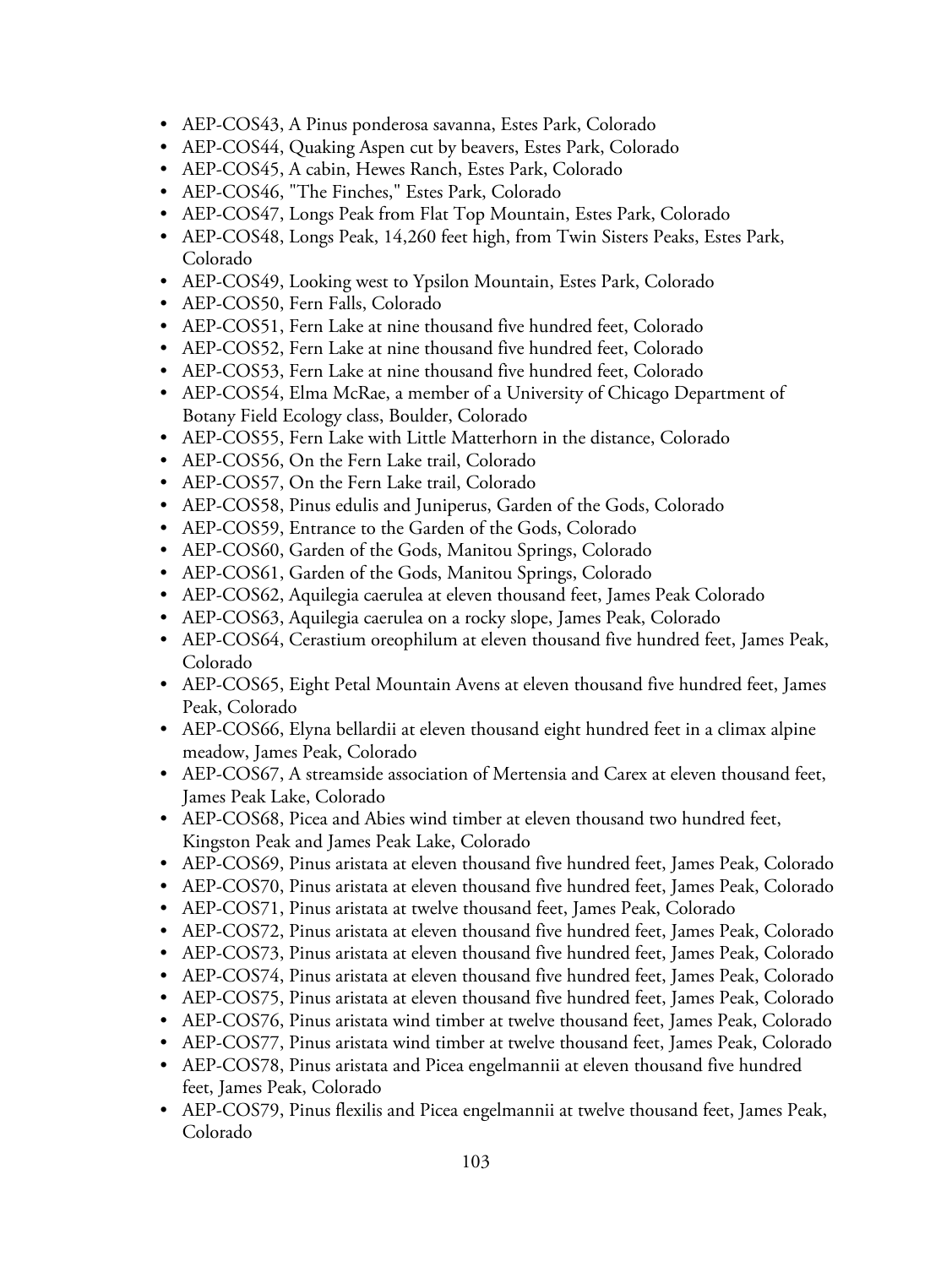- AEP-COS80, Pinus flexilis at twelve thousand feet, James Peak, Colorado
- AEP-COS81, Pinus flexilis wind timber at twelve thousand feet, James Peak, Colorado
- AEP-COS84, Wind timber at eleven thousand feet, Kingston Peak and James Peak Lake, Colorado
- AEP-COS85, Burned grassland and subalpine lateral moraines in Mammoth Gulch, James Peak, Colorado
- AEP-COS86, Krummholz, Pinus aristata at twelve thousand feet, James Peak, Colorado
- AEP-COS87, Forest Lake and James Peak, Colorado
- AEP-COS88, Forest Lake, Colorado at ten thousand feet with a subalpine Fir and Spruce forest
- AEP-COS89, A atmometer in a field of boulders at thirteen thousand two hundred feet, James Peak, Colorado
- AEP-COS90, On the Ute Trail, a cirque on James Peak, Colorado
- AEP-COS91, An ice lake, James Peak, Colorado
- AEP-COS92, An ice lake in a cirque south of James Peak, Colorado
- AEP-COS93, A snow field on August 1 at twelve thousand five hundred feet, James Peak, Colorado
- AEP-COS94, Lodgepole Pine with fallen burned timber, Lake Eldora, Colorado
- AEP-COS95, Pinus murrayana forest, Lake Eldora, Colorado
- AEP-COS96, Pinus murrayana forest, Lake Eldora, Colorado
- AEP-COS97, Abies lasiocarpa, Lake Helene, Colorado at ten thousand five hundred feet
- AEP-COS99, Lake Odessa, Rocky Mountain National Park, Colorado
- AEP-COS100, Lake Odessa, Rocky Mountain National Park, Colorado
- AEP-COS101, Lake Odessa, Rocky Mountain National Park, Colorado
- AEP-COS102, Lake Odessa, Rocky Mountain National Park, Colorado
- AEP-COS103, Outlet of Lake Odessa, Rocky Mountain National Park, Colorado
- AEP-COS104, Outlet of Lake Odessa, Rocky Mountain National Park, Colorado
- AEP-COS105, Outlet of Lake Odessa, Rocky Mountain National Park, Colorado
- AEP-COS107, Notchtop Mountain from Lake Odessa, Rocky Mountain National Park, Colorado
- AEP-COS108, Pseudotsuga mucronata, Lily Lake near Estes Park, Colorado
- AEP-COS109, Lily Lake, Colorado
- AEP-COS110, A beaver house, Lily Lake, Colorado
- AEP-COS111, Abies lasiocarpa at ten thousand feet, Loch Vale, Colorado
- AEP-COS112, Pinus flexilis, Loch Vale, Colorado
- AEP-COS116, Outlet of Loch Vale, Colorado
- AEP-COS117, Outlet of Loch Vale, Colorado
- AEP-COS118, Picea engelmannii at eleven thousand feet, Longs Peak, Colorado
- AEP-COS119, Picea engelmannii in May at the timberline, Longs Peak, Colorado
- AEP-COS120, Picea engelmannii and the path of a snow slide at eleven thousand five hundred feet, Longs Peak, Colorado
- AEP-COS121, Timberline Pinus flexilis at eleven thousand feet, Longs Peak, Colorado
- AEP-COS122, Timberline Pinus flexilis at eleven thousand feet, Longs Peak, Colorado
- AEP-COS123, Timberline Pinus flexilis at eleven thousand feet, Longs Peak, Colorado
- AEP-COS124, Timberline Pinus flexilis at eleven thousand feet, Longs Peak, Colorado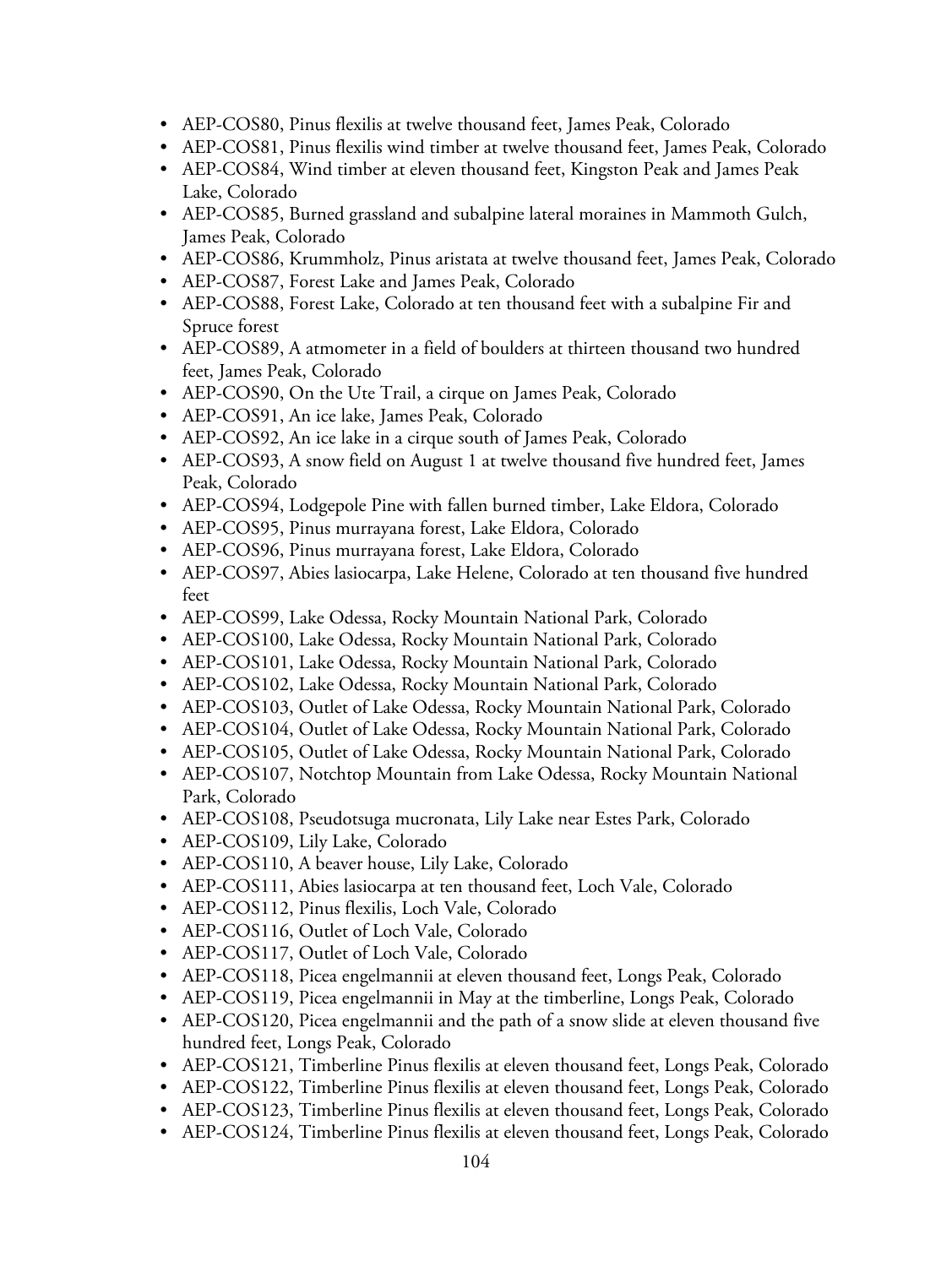- AEP-COS125, Timberline Pinus flexilis at eleven thousand feet, Longs Peak, Colorado
- AEP-COS126, Timberline Pinus flexilis at eleven thousand feet, Longs Peak, Colorado
- AEP-COS127, Pinus flexilis at eleven thousand feet, Longs Peak, Colorado
- AEP-COS128, Pinus flexilis on Mills Moraine at twelve thousand feet, near Chasm Lake, Longs Peak, Colorado
- AEP-COS129, Chasm Lake, Longs Peak, Colorado
- AEP-COS130, Slope at 13,800 feet, Longs Peak, Colorado
- AEP-COS131, The top of Longs Peak, Colorado at 14,255 feet
- AEP-COS132, A view of Longs Peak from Flat Top Mountain, Rocky Mountain National Park, Colorado
- AEP-COS133, A view of Longs Peak from Timberline Cabin at eleven thousand feet, Colorado
- AEP-COS134, A boulder field with Longs Peak, Colorado in the distance
- AEP-COS135, Clouds on Longs Peak, Colorado
- AEP-COS136, Clouds from the top of Longs Peak, Colorado
- AEP-COS137, Up Glacial Gorge, Longs Peak, Colorado
- AEP-COS138, A glacial gulch below Chasm Lake, Longs Peak, Colorado
- AEP-COS140, A burned Picea forest, Mammoth Gulch, Colorado
- AEP-COS141, Picea engelmannii, Minnehaha, Colorado
- AEP-COS142, Picea engelmannii, Minnehaha, Colorado
- AEP-COS143, Alternation of north and south slopes, Minnehaha, Colorado
- AEP-COS144, Delta swamp, Lake Moraine, Minnehaha, Colorado
- AEP-COS146, Brainard Lake at 10,400 feet and Mt. Audubon, Colorado at 13,223 feet
- AEP-COS147, The timberline, Mt. Audubon, Colorado
- AEP-COS148, A view from Mt. Audubon, Colorado
- AEP-COS149, Campanula rotundifolia, Mt. Garfield, Colorado
- AEP-COS150, Cushion plants on granite gravel slope, Mt. Garfield, Colorado
- AEP-COS151, Carex filifolia, Selaginella, and Gentiana frigida in an alpine meadow, Mt. Garfield, Colorado
- AEP-COS152, Gentiana frigida, Mt. Garfield, Colorado
- AEP-COS153, A radial view of a Pinus aristata, Mt. Garfield, Colorado
- AEP-COS154, A tangential view of a Pinus aristata, Mt. Garfield, Colorado
- AEP-COS155, A tangential view of a Pinus aristata at the timberline, Mt. Garfield, Colorado
- AEP-COS156, A radial view of a Pinus aristata at the timberline, Mt. Garfield, Colorado
- AEP-COS157, Mt. Garfield, Colorado, a view of Pikes Peak and Seven Lakes
- AEP-COS158, An alpine stream, Hagues Peak, Colorado
- AEP-COS159, Juniperus and Pinus edulis, Mushroom Park, Colorado
- AEP-COS160, Pinus ponderosa and Quercus, Mushroom Park, Colorado
- AEP-COS161, A Pinus pond and Chaparral in grassland, Palmer Lake, Colorado
- AEP-COS162, Claytonia megarhiza in a boulder field at thirteen thousand two hundred feet, Parry Peak, Colorado
- AEP-COS163, A view from Pikes Peak at the timberline of Mt. Baldy, Colorado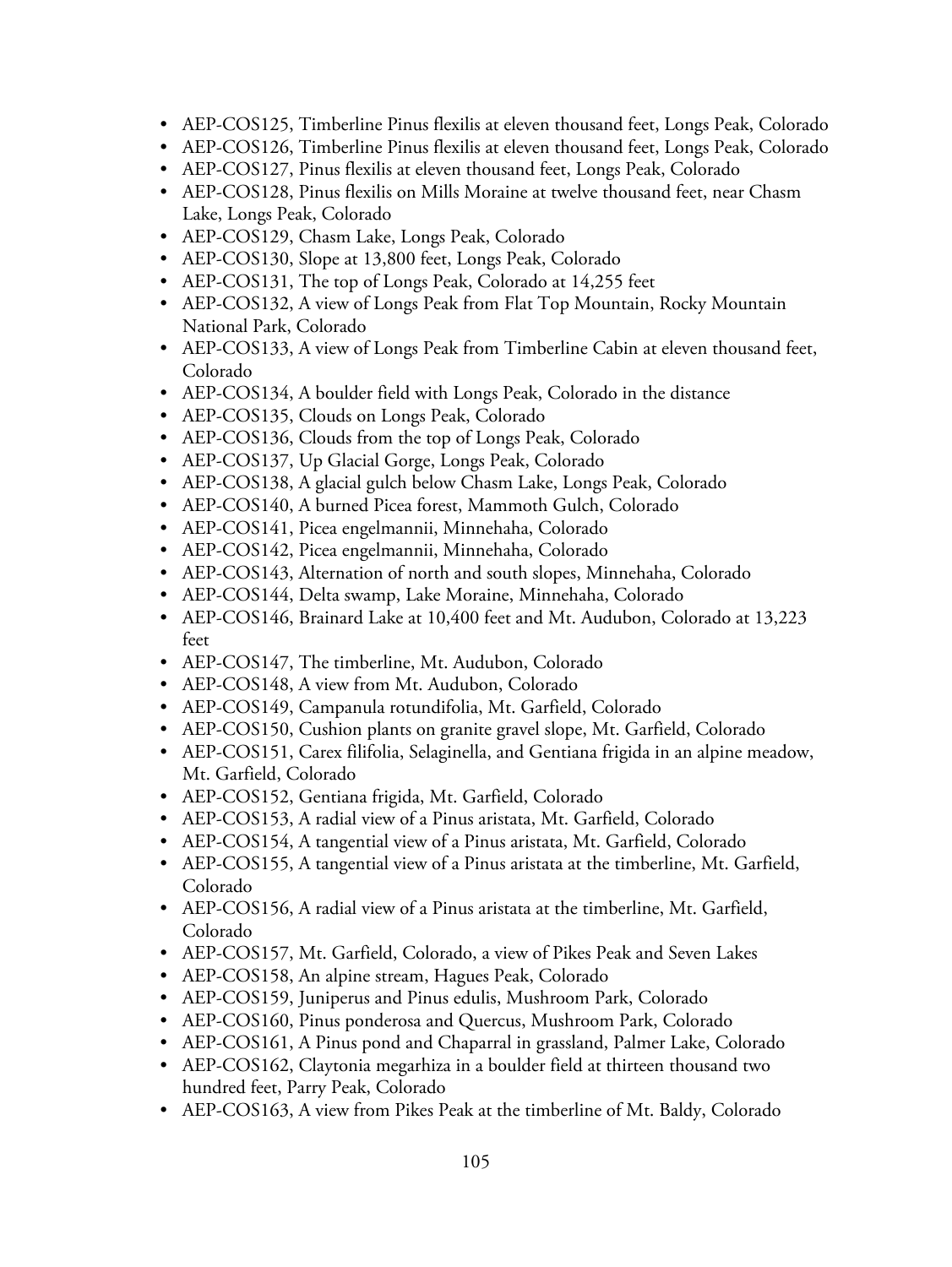- AEP-COS165, Caltha biflora var. rotundifolia, Rocky Mountain National Park, Colorado
- AEP-COS166, Pedicularis racemosa in the Rocky Mountains, Colorado
- AEP-COS167, Pinus contorta and Populus tremuloides forests, Rocky Mountains, Colorado
- AEP-COS168, The trunk of a Pinus flexilis at ten thousand three hundred feet, Rocky Mountain National Park, Colorado
- AEP-COS169, Silene acaulis in the Rocky Mountains, Colorado
- AEP-COS170, Marguerite Falls, Rocky Mountain National Park, Colorado
- AEP-COS171, Chipmunk, Rocky Mountain National Park, Colorado
- AEP-COS172, Chipmunk, Rocky Mountain National Park, Colorado
- AEP-COS173, Striped chipmunk, Rocky Mountain National Park, Colorado
- AEP-COS174, Trail markers, Rocky Mountain National Park, Colorado
- AEP-COS181, Eriogonum flavum on a granite gravel slope, Ruxton Canyon, Colorado
- AEP-COS182, Pinus ponderosa, Pinus flexilis, and Arctostaphylos uva-ursi on top of a gravel slope, Ruxton Canyon, Colorado
- AEP-COS183, An avalanche track cut through a forest of Picea engelmannii and Abies lasiocarpa, San Juan Mountains, Colorado
- AEP-COS184, A narrow form of Picea engelmannii, Seven Lakes, Colorado
- AEP-COS185, M. Reynolds house in the mountains, Seven Lakes, Colorado
- AEP-COS186, Boulder Park at the Continental Divide, Tolland, Colorado
- AEP-COS187, Pussytoes, Sagebrush, and Locoweed in dry grassland, Tolland, Colorado
- AEP-COS191, Erigeron at the tension line between dry grassland and meadow, Tolland, Colorado
- AEP-COS192, Ponds with Salix, Alnus, and Carex bordering on beaver dams, Tolland, Colorado
- AEP-COS193, Cottages, Tolland, Colorado
- AEP-COS194, Erigeron macranthus in a montane meadow, Tolland, Colorado
- AEP-COS195, Erigeron spp. near Populus in a montane meadow, Tolland, Colorado
- AEP-COS197, Erigeron at the tension line between dry grassland and meadow, Tolland, Colorado
- AEP-COS199, Selaginella in dry grass, Tolland, Colorado
- AEP-COS200, Dry grass at the west end of Boulder Park, Tolland, Colorado
- AEP-COS201, Dry grass, Boulder Park, Tolland, Colorado
- AEP-COS203, Mistletoe on Lodgepole Pine, Tolland, Colorado
- AEP-COS206, Picea engelmannii at ten thousand five hundred feet, Tolland, Colorado
- AEP-COS207, Picea engelmannii deformed by snow at ten thousand five hundred feet, Tolland, Colorado
- AEP-COS208, Picea engelmannii, Pinus flexilis, and Pinus murrayana, Tolland, Colorado
- AEP-COS209, Pinus flexilis at eleven thousand feet, Tolland, Colorado
- AEP-COS210, Asymmetry of a Picea engelmannii caused by wind, Tolland, Colorado
- AEP-COS211, A Quaking Aspen cut by beaver, Tolland, Colorado
- AEP-COS212, Reforestation of Populus tremuloides and Pinus murrayana, Tolland, Colorado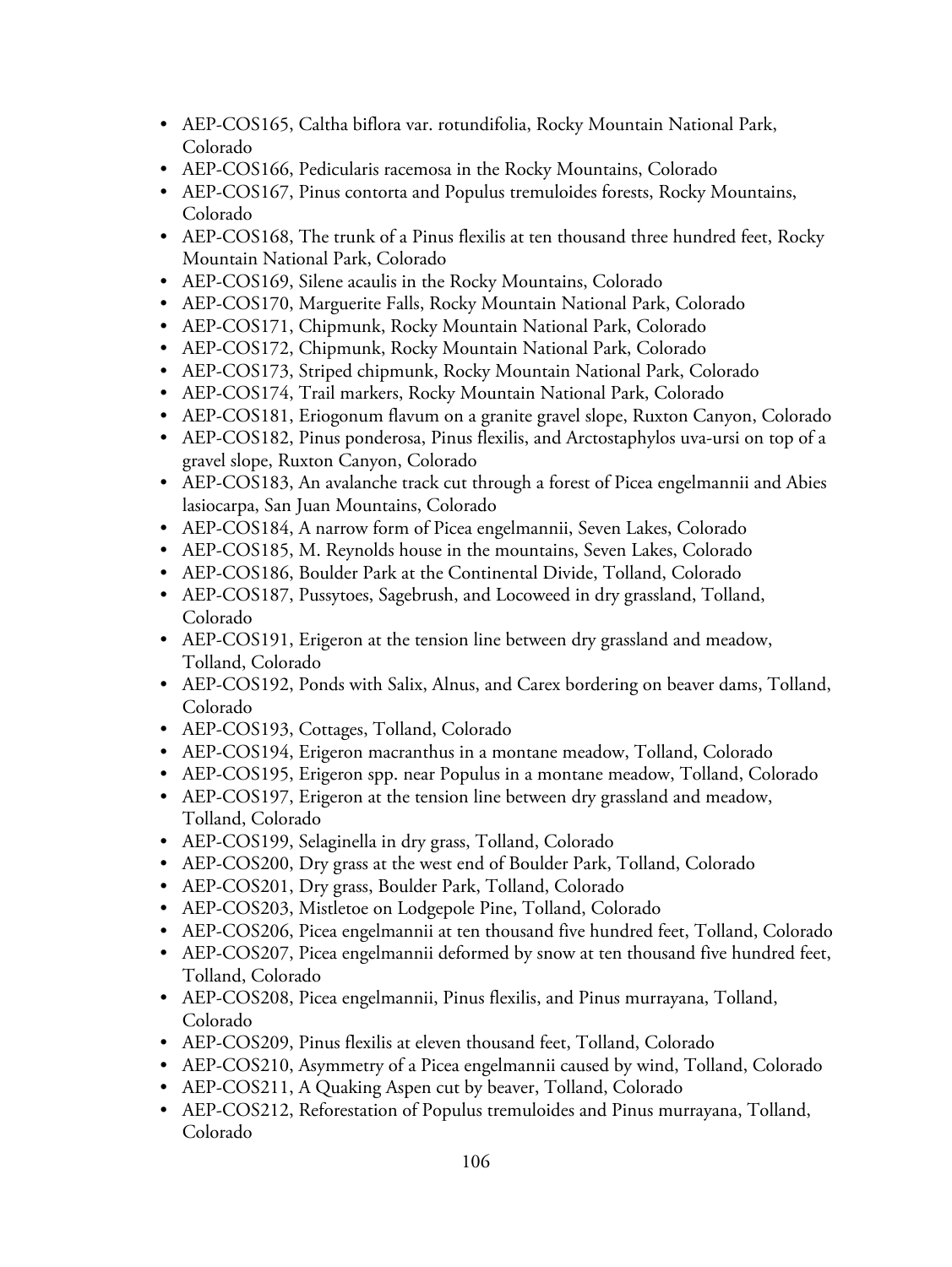- AEP-COS213, A view of Boulder Park and Giants Ladder with Salix and Betula on the moor, Tolland, Colorado
- AEP-COS214, A Sedge moor, Boulder Park and Park Lake, Tolland, Colorado
- AEP-COS215, A shrub meadow at the west end of Boulder Park, Tolland, Colorado
- AEP-COS219, A subalpine meadow, lake, and forest at ten thousand eight hundred feet, Forest Lakes, Tolland, Colorado
- AEP-COS220, A Beaver dam, Tolland, Colorado
- AEP-COS221, A Beaver dam, Tolland, Colorado
- AEP-COS222, A donkey and her foal, Tolland, Colorado
- AEP-COS223, A donkey and her foal, Tolland, Colorado
- AEP-COS224, Giant's Ladder Railroad, Tolland, Colorado
- AEP-COS225, Moffatt Railroad, Tolland, Colorado
- AEP-COS226, The state road to James Peak, Tolland, Colorado
- AEP-COS227, The Mountain Laboratory of the University of Colorado, Tolland, Colorado
- AEP-COS228, The Mountain Laboratory of the University of Colorado, Tolland, Colorado
- AEP-COS229, The Mountain Laboratory of the University of Colorado, Tolland, Colorado
- AEP-COS230, The Tolland Hotel, Post Office, and Bruce Cliftons General Merchandise, Tolland, Colorado
- AEP-COS231, General view showing the top of ridges, Trinidad, Colorado
- AEP-COS232, A general view of Chaparral and ridges, Trinidad, Colorado
- AEP-COS233, Pinus flexilis, Twin Sisters Peaks, Rocky Mountains, Colorado
- AEP-COS234, A fires lookout station, Twin Sisters Peaks, Rocky Mountains, Colorado
- AEP-COS235, Picea engelmannii at ten thousand feet, Ward, Colorado
- AEP-COS236, Nymphaea polysepala at nine thousand feet, Ward, Colorado
- AEP-COS237, Lake Isabelle, Ward, Colorado
- AEP-COS239, Long Lake, Ward, Colorado
- AEP-COS240, Long Lake at ten thousand five hundred feet, Ward, Colorado
- AEP-COS241, Red Rock Lake, Ward, Colorado
- AEP-COS242, Field Ecology class from the University of Chicago Department of Botany, Estes Park, Colorado
- AEP-COS243, Field Ecology class from the University of Chicago Department of Botany at 14,260 feet, Longs Peak, Colorado
- AEP-COS190, Calochortus gunnisonii, Tolland, Colorado
- AEP-COS204, Subalpine Spruce and Fir forest at ten thousand two hundred feet, Tolland, Colorado
- AEP-COS205, A twisted subalpine Picea engelmannii at ten thousand feet, Tolland, Colorado
- AEP-COS245, William Skinner Coopers cabin, Estes Park, Colorado
- AEP-COS246, Charles E. Hewes, Hewes Ranch, Estes Park, Colorado
- AEP-COS247, Field Ecology class from the University of Chicago Department of Botany at Hewes Ranch, Estes Park, Colorado
- AEP-COS248, Members of the International Phytogeographic Excursion in America near the Garden of the Gods, Colorado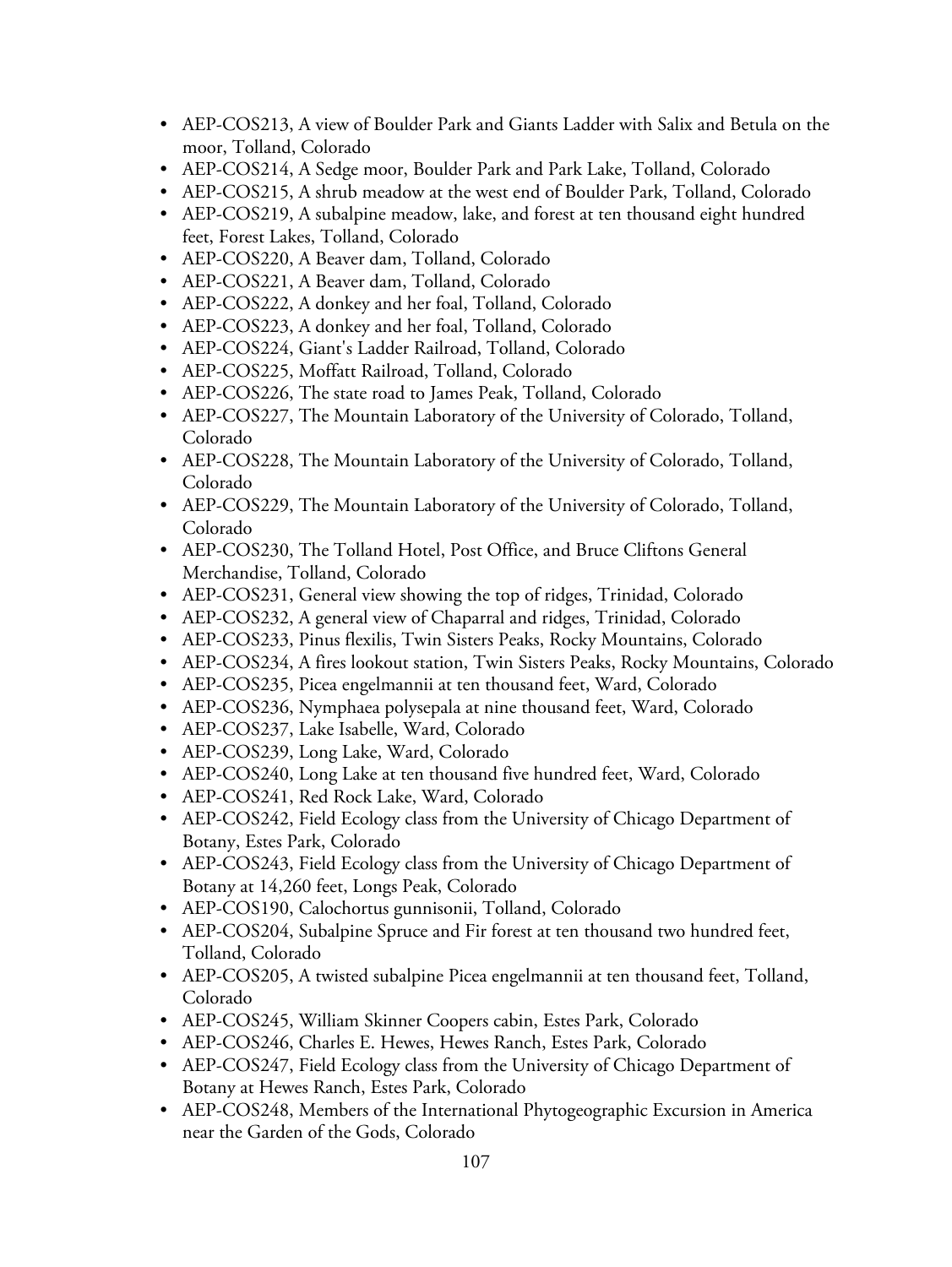- AEP-COS249, Members of the International Phytogeographic Excursion in America in the Colorado Mountains
- AEP-COS250, Members of the International Phytogeographic Excursion in America near Lake Moraine, Minnehaha, Colorado
- AEP-COS251, Members of the International Phytogeographic Excursion in America at a cottage in Minnehaha, Colorado
- AEP-COS252, Adolf Engler on the International Phytogeographic Excursion in America, Minnehaha, Colorado
- AEP-COS253, Members of the International Phytogeographic Excursion in America on the Cog Railway at the summit of Pikes Peak, Colorado
- AEP-COS254, Mr. and Mrs. McReynolds, Seven Lakes, Colorado
- AEP-COS255, Members of the International Phytogeographic Excursion in America in wire grass, Yuma, Colorado
- AEP-COS256, Mr. Erling Christophersen, member of a Field Ecology class from the University of Chicago Department of Botany, Boulder, Colorado
- AEP-COS257, Ruth Russell and Harriet Sulzer, members of a Field Ecology class from the University of Chicago Department of Botany, James Peak, Colorado
- AEP-COS258, The Hewes-Kirkwood Inn on the Longs Peak Trail, Rocky Mountain National Park, Colorado
- AEP-COS259, Field Ecology class from the University of Chicago Department of Botany about the fire, Loch Vale, Rocky Mountain National Park, Colorado
- AEP-COS260, George Damon Fuller and a Field Ecology class from the University of Chicago Department of Botany going to Loch Vale, Colorado
- AEP-COS261, Field Ecology class from the University of Chicago Department of Botany at 14,255 feet on top of Longs Peak, Colorado
- AEP-COS262, George Damon Fuller of the University of Chicago Department of Botany signing a record at 13,223 feet on the summit of Mt. Audubon, Colorado
- AEP-COS263, Field Ecology class from the University of Chicago Department of Botany at 13,223 feet on top of Mt. Audubon, Colorado
- AEP-COS264, Lenore Suder, member of a Field Ecology class from the University of Chicago Department of Botany, Ward, Colorado
- AEP-COS265, Philip Alexander Munz of Pomona College, member of a Field Ecology class from the University of Chicago Department of Botany in Colorado
- AEP-COS266, Members of a Field Ecology class from the University of Chicago Department of Botany at Red Rock Lake, Ward, Colorado
- AEP-COS267, George Damon Fuller of the University of Chicago Department of Botany and family at Hewes- Kirkwood Inn, Rocky Mountain National Park, Colorado
- AEP-COS268, Field Ecology class from the University of Chicago at 14,255 feet on top of Longs Peak, Colorado
- AEP-COS269, George Damon Fuller and a Field Ecology class from the University of Chicago in Colorado
- AEP-COS270, Field Ecology class from the University of Chicago Department of Botany on James Peak, Colorado
- AEP-COS271, The Trough near Longs Peak, Colorado
- AEP-COS272, The Narrows near Longs Peak, Colorado
- AEP-COS273, The Narrows near Longs Peak, Colorado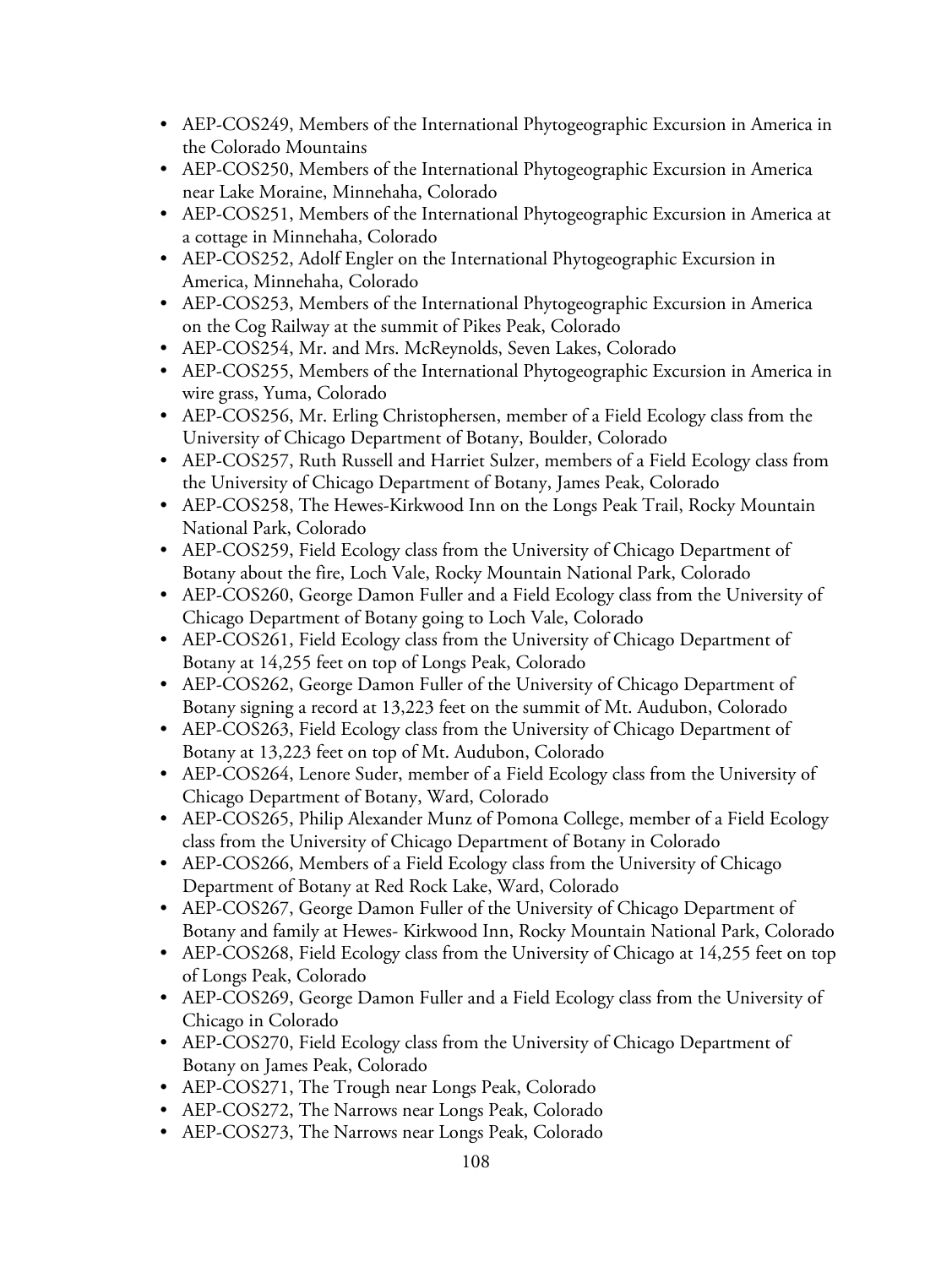- AEP-COS274, Field Ecology class from the University of Chicago Department of Botany in a key hole, Longs Peak, Colorado
- AEP-COS275, The Narrows near Longs Peak, Colorado
- AEP-COS277, Skogman and Jack on the top of Longs Peak, Colorado
- AEP-COS278, Members of a University of Chicago Department of Botany Field Ecology class returning from Longs Peak, Colorado
- AEP-COS279, Members of a University of Chicago Department of Botany Field Ecology class, Longs Peak, Colorado
- AEP-COS280, Members of a University of Chicago Department of Botany Field Ecology class, Longs Peak, Colorado
- AEP-COS281, Members of a University of Chicago Department of Botany Field Ecology class, Tolland, Colorado
- AEP-COS282, Demaree, Shearer, Cowdrey, and Laing on a University of Chicago Department of Botany Field Ecology class trip, Colorado
- AEP-COS284, European botanists on the International Congress of Plant Sciences Western Field Trip, Hewes-Kirkwood Inn, Rocky Mountain National Park, Colorado
- AEP-COS286, Hewes-Kirkwood Inn on the Longs Peak Trail, Rocky Mountain National Park, Colorado
- AEP-COS287, Damon Fuller, son of George Damon Fuller of the University of Chicago Department of Botany at Copeland Lake, Colorado
- AEP-COS288, The Trough near Longs Peak, Colorado
- AEP-COS289, Members of a University of Chicago Department of Botany Field Ecology class, Longs Peak, Colorado
- AEP-COS290, The home stretch for Members of a University of Chicago Department of Botany Field Ecology class, Longs Peak, Colorado
- AEP-COS291, Members of a University of Chicago Department of Botany Field Ecology class, Twin Sisters Peaks, Colorado
- AEP-COS292, Red Rock Lake, Ward, Colorado
- AEP-COS293, Red Rock Lake, Ward, Colorado
- AEP-COS294, Red Rock Lake, Ward, Colorado
- AEP-COS295, The White Raven silver-lead ore mine, near Ward, Colorado
- AEP-COS296, Populus deltoides, Pinus edulis, and Juniperus on a ridge, White River, Colorado
- AEP-COS297, An irrigated farm at six thousand five hundred feet, White River, Colorado
- AEP-COS298, Wire Grass in sand hills, Yuma, Colorado
- AEP-COS299, Yucca glauca in a blowout in the sand hills, Yuma Colorado
- AEP-COS300, Sand hills, Yuma Colorado
- AEP-COS301, Sand hills, Yuma Colorado
- AEP-COS302, George Elwood Nichols on the International Phytogeographic Excursion in America in front of a sand hills dug-out, Yuma, Colorado
- AEP-COS303, Abies lasiocarpa, wind timber, Colorado
- AEP-COS307, Campanula rotundifolia, in a subalpine region, Colorado
- AEP-COS309, Galium boreale, Colorado
- AEP-COS311, Picea engelmannii at ten thousand five hundred feet, Forest Lakes, Colorado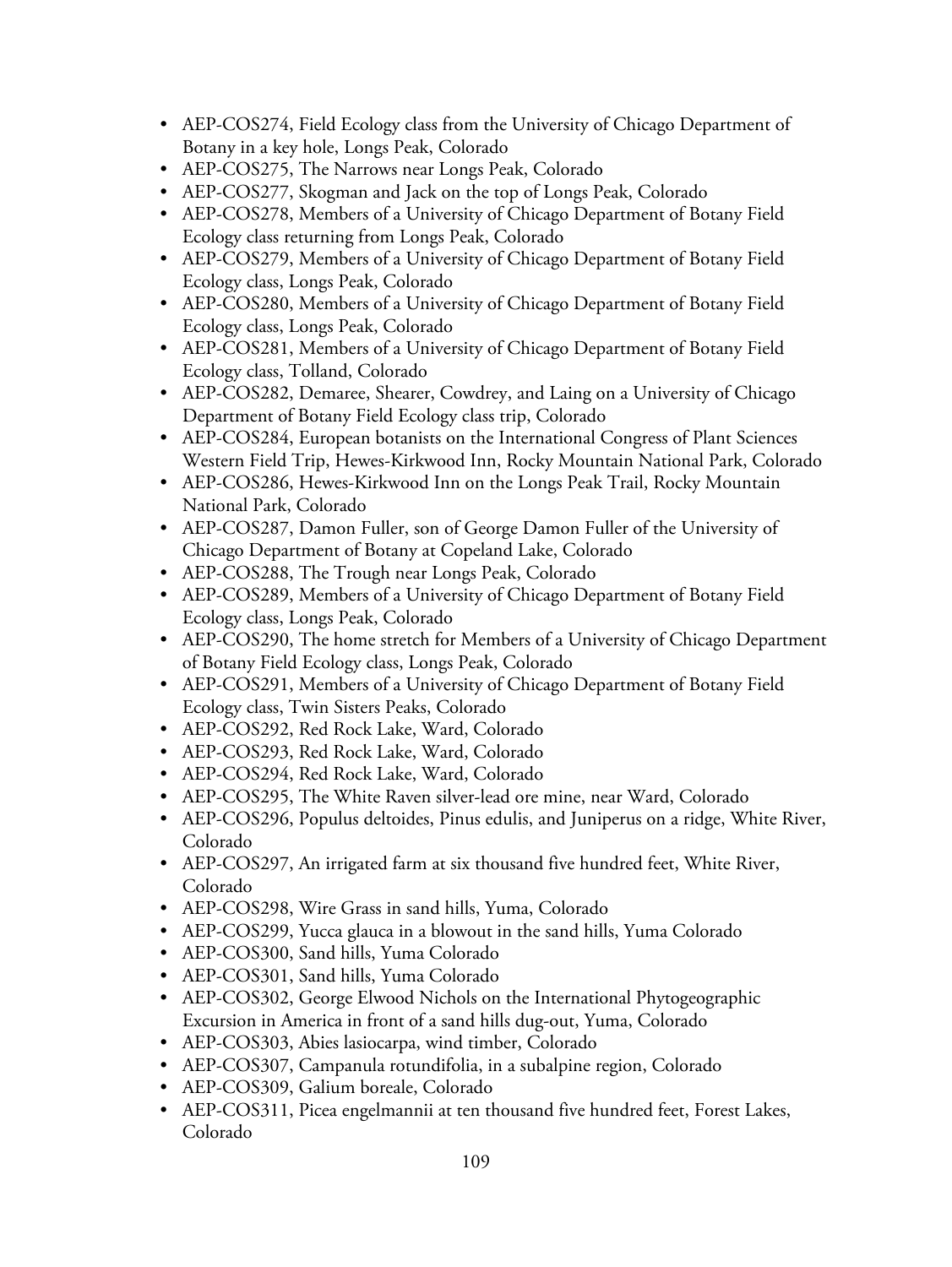- AEP-COS312, Picea engelmannii at twelve thousand two hundred feet, Colorado
- AEP-COS313, Picea engelmannii in the mountains of Colorado with a basal whorl of branches
- AEP-COS314, Picea pungens, Colorado
- AEP-COS315, A square meter quadrat of Redfieldia flexuosa, Colorado
- AEP-COS317, A middle forest lake at ten thousand feet, Colorado
- AEP-COS318, A lower forest lake at ten thousand feet, Colorado
- AEP-COS319, A blowout in the sand hills, Colorado

### **Folder Drawer 9**

Connecticut

- AEP-CTS1, Acer saccharum and Fagus grandifolia, Colebrook, Connecticut
- AEP-CTS2, A virgin forest of Fagus and Tsuga, Colebrook, Connecticut
- AEP-CTS3, Fagus grandifolia and Fraxinus americana, Colebrook, Connecticut
- AEP-CTS4, Pinus strobus and Tsuga canadensis undergrowth, Colebrook, Connecticut
- AEP-CTS5, Prunus serotina, Colebrook, Connecticut
- AEP-CTS6, Tilia glabra, Fagus grandifolia, and Tsuga canadensis, Colebrook, Connecticut
- AEP-CTS7, Tsuga in a virgin forest, Colebrook, Connecticut
- AEP-CTS8, Tsuga, Fagus, and Kalmia in a virgin forest, Colebrook, Connecticut
- AEP-CTS9, Pinus strobus and Tsuga, Cornwall, Connecticut
- AEP-CTS10, A view of Liquidambar styraciflua and Quercus alba trunks, Darien, **Connecticut**
- AEP-CTS11, A close view of Isoetes, Meriden, Connecticut
- AEP-CTS12, A reservoir with a fringe of Isoetes, Meriden Connecticut
- AEP-CTS13, Gneissic shore with Spartina cynosuroides in rock pools, Momauguin, Connecticut
- AEP-CTS14, Looking seaward over a tidal estuary showing Spartina cynosuroides at low tide, Momauguin, Connecticut
- AEP-CTS15, A gneissic outcrop with Pinus rigida and Quercus stellata above a saltmarsh at low tide showing Spartina cynosuroides, Momauguin, Connecticut
- AEP-CTS16, Tidal reach, salt meadow, Momauguin, Connecticut
- AEP-CTS17, Gneissic rocks at low tide with barnacles and mussels, Momauguin, **Connecticut**
- AEP-CTS18, A salt meadow, Momauguin, Connecticut
- AEP-CTS19, A salt meadow, Momauguin, Connecticut
- AEP-CTS20, Harbor and trap cliffs at Morris Cove, Connecticut
- AEP-CTS21, Typha latifolia and Salix spp. invading an abandoned quarry hole, New Haven, Connecticut
- AEP-CTS22, Spartina alterniflora var. glabra and Juncus gerardii in a saltmarsh, New Haven, Connecticut
- AEP-CTS23, A talus trap, New Haven, Connecticut
- AEP-CTS24, A virgin Beech forest, Norfolk, Connecticut
- AEP-CTS25, A cut-over hardwood forest, Norfolk, Connecticut
- AEP-CTS26, Corallorrhiza and Goodyera, North Haven, Connecticut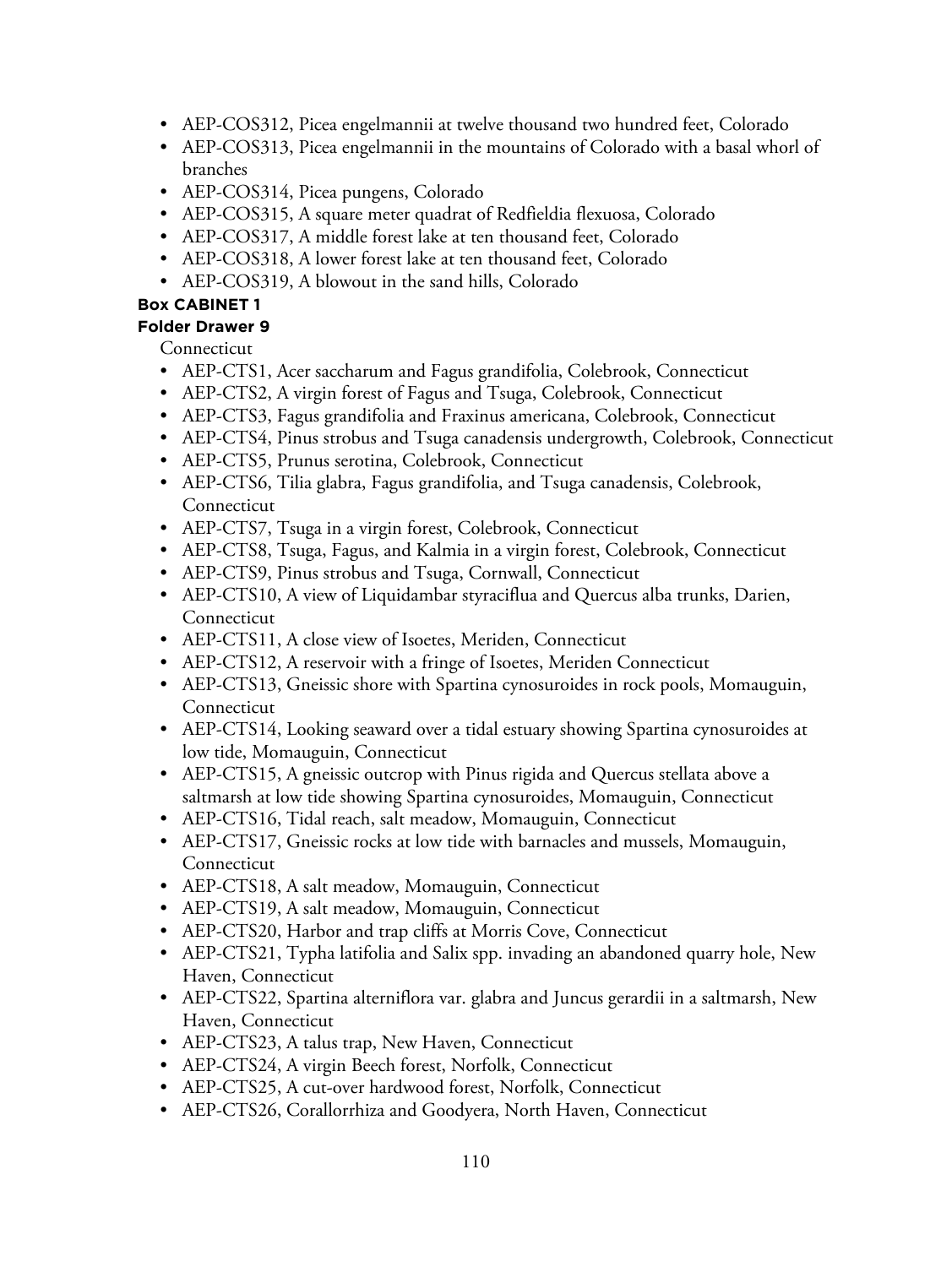- AEP-CTS27, Quercus alba and Quercus coccinea with Castanea dentata underneath, Salisbury, Connecticut
- AEP-CTS28, Scirpus validus, Salisbury, Connecticut
- AEP-CTS29, Sycamore groves succeeding fringing Willows on gravel bars in the Farmington River, Satans Kingdom, Connecticut
- AEP-CTS30, Sycamore groves succeeding fringing Willows on gravel bars in the Farmington River, Satans Kingdom, Connecticut
- AEP-CTS31, Xerophytic gravel bars of the Farmington River, Satans Kingdom, Connecticut
- AEP-CTS32, Xerophytic gravel bars of the Farmington River, Satans Kingdom, **Connecticut**
- AEP-CTS33, Canyon of the Farmington River, Satans Kingdom, Connecticut
- AEP-CTS34, Canyon of the Farmington River, Satans Kingdom, Connecticut
- AEP-CTS35, Gneissic canyon rock wall of the Farmington River, Satans Kingdom, Connecticut
- AEP-CTS36, Gneissic canyon rock wall of the Farmington River, Satans Kingdom, **Connecticut**
- AEP-CTS37, Gneissic canyon rock wall of the Farmington River, Satans Kingdom, **Connecticut**
- AEP-CTS38, Tidal bluffs with Spartina, Savin Rock, Connecticut
- AEP-CTS39, Tidal bluffs and an exposed coast, Savin Rock, Connecticut
- AEP-CTS40, Carex stricta along the Farmington River, Simsbury, Connecticut
- AEP-CTS41, Juniperus virginiana, Southington, Connecticut
- AEP-CTS42, Betula papyrifera, Twin Lakes, Connecticut
- AEP-CTS43, Pinus strobus and Tsuga canadensis, Twin Lakes, Connecticut
- AEP-CTS44, A pond with a Decodon fringe, Twin Lakes, Connecticut
- AEP-CTS45, West Rock, Connecticut
- AEP-CTS46, West Rock, Connecticut
- AEP-CTS47, A view of Betula papyrifera trunks, Windsor, Connecticut
- AEP-CTS48, Equisetum litorale, Windsor, Connecticut
- AEP-CTS49, Willows on a floodplain island at the south end of Windsor, Connecticut
- AEP-CTS50, The northern limit of Diospyros, New Haven, Connecticut
- AEP-CTS51, A stand of Pinus strobus covering an area that was, twenty-two to twentyfive years ago, a grassy field, northwest Connecticut
- AEP-CTS52, Open grown Pinus strobus among young Pinus which had come in since 1912, northwest Connecticut
- AEP-CTS53, Castanea with blight, Connecticut
- AEP-CTS54, Castanea dentata with blight, Connecticut
- AEP-CTS55, Cassandra in a Chamaecyparis bog, Connecticut
- AEP-CTS56, Chamaecyparis and Rhododendron, Connecticut
- AEP-CTS57, Ledum growing in Connecticut
- AEP-CTS58, Pioneer Pinus rigida, Connecticut
- AEP-CTS59, A stand of Pinus strobus, Connecticut
- AEP-CTS60, A Pinus strobus forest, Connecticut
- AEP-CTS61, Trillium undulatum, Connecticut
- AEP-CTS62, A saltmarsh at low tide showing Zostera, Connecticut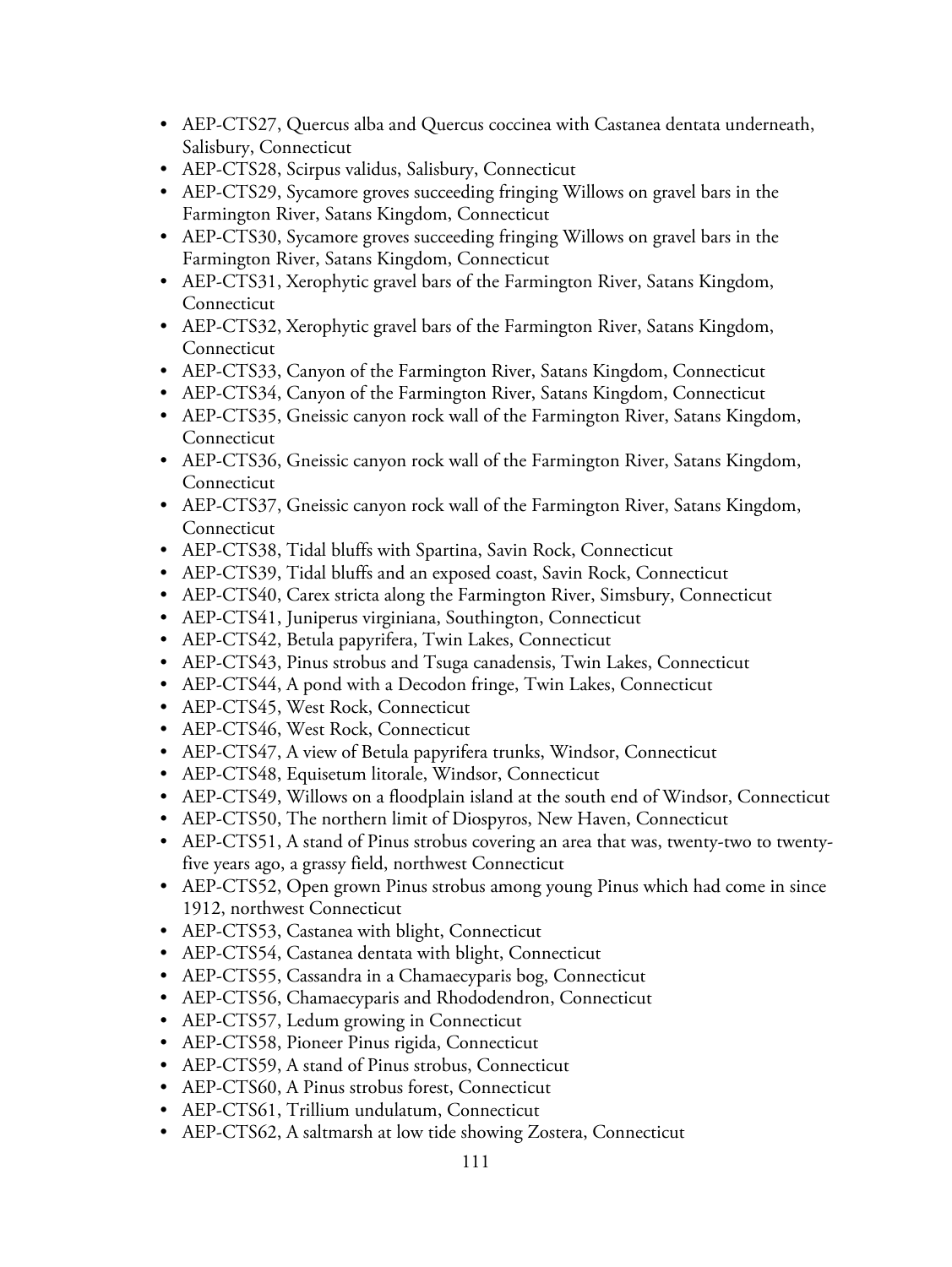- AEP-CTS63, Effect of ice storms on Betula and Quercus, Connecticut
- AEP-CTS64, Pastures and old fields, Connecticut
- AEP-CTS65, Gneissic rocks with barnacles and mussels at low tide, Connecticut

#### **Folder Drawer 9**

Delaware

• AEP-DES1, Dissected dune on sandstone, Rehoboth Beach, Delaware

### **Box CABINET 1**

#### **Folder Drawers 9-10**

Florida

- AEP-FLS1, Torreya taxifolia in a ravine, Apalachicola River, Florida
- AEP-FLS2, Bird Key, Florida
- AEP-FLS3, Bird Key, Florida
- AEP-FLS4, The interior of a Mangrove forest, Biscayne Bay, Florida
- AEP-FLS5, The interior of a Mangrove forest, Biscayne Bay, Florida
- AEP-FLS6, A retrograding Mangrove shore, Biscayne Bay, Florida
- AEP-FLS7, A detail of a retrograding Mangrove shore, Biscayne Bay, Florida
- AEP-FLS8, A detail of a retrograding Mangrove shore, Biscayne Bay, Florida
- AEP-FLS9, A detail of a retrograding Mangrove shore, Biscayne Bay, Florida
- AEP-FLS10, Mangrove invasion, Biscayne Bay, Florida
- AEP-FLS11, A submerged stump on a subsiding shore, Biscayne Bay, Florida
- AEP-FLS12, A submerged stump on a subsiding shore, Biscayne Bay, Florida
- AEP-FLS13, Biscayne Bay, Miami, Florida
- AEP-FLS14, Biscayne Bay, Miami, Florida
- AEP-FLS15, Henry Chandler Cowles of the University of Chicago Department of Botany standing in native Sea Island Cotton, Cape Sable, Florida
- AEP-FLS16, A house in Cape Sable Florida
- AEP-FLS17, A house in Cape Sable Florida
- AEP-FLS18, A house in Cape Sable Florida
- AEP-FLS19, Torreya taxifolia in cultivation, Chattahoochee, Florida
- AEP-FLS20, Cabbage Palmetto with Fig, Cutler, Florida
- AEP-FLS21, A hammock island in the Everglades National Park, Florida
- AEP-FLS22, A hammock with Mahogany and Mangrove, Flamingo, Florida
- AEP-FLS23, A hammock island in the Everglades National Park, Florida
- AEP-FLS24, An eagles nest, Gulfport, Florida
- AEP-FLS25, An eagles nest, Gulfport, Florida
- AEP-FLS26, A pelican on a post, Gulfport, Florida
- AEP-FLS27, Pelicans in Gulfport, Florida
- AEP-FLS28, Pelicans in Gulfport, Florida
- AEP-FLS29, Zamia pumila, Hawks Park, Florida
- AEP-FLS30, A hammock with Cabbage Palmetto and Royal Palms, Indian Prairie, Florida
- AEP-FLS31, A hammock with Cabbage Palmetto and Royal Palms, Indian Prairie, Florida
- AEP-FLS32, A forest of Fagus, Quercus schneckii, and Cercis, Jackson County, Florida
- AEP-FLS33, Taxodium, Kelsey City, Florida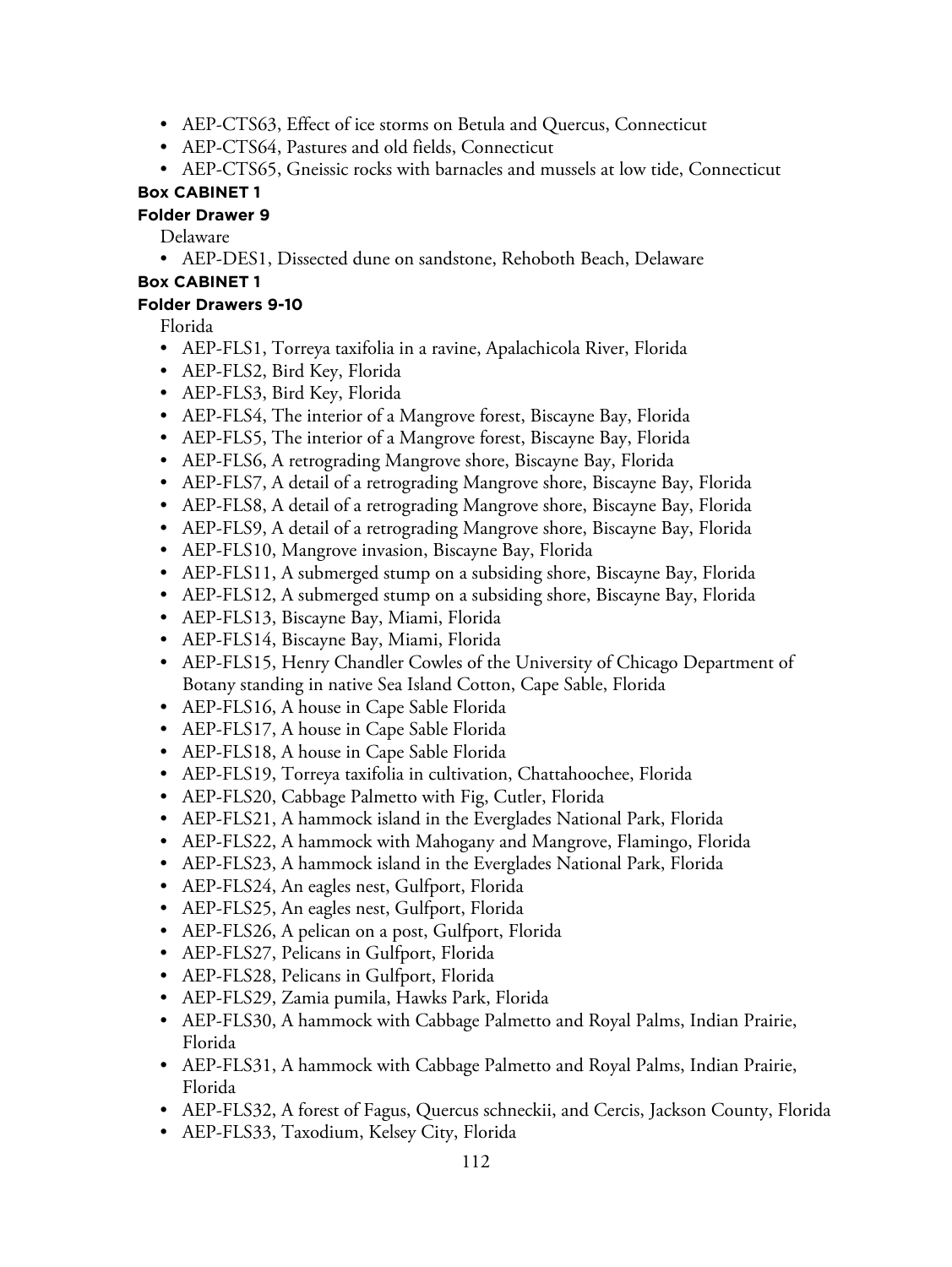- AEP-FLS34, Avicennia, Key West, Florida
- AEP-FLS35, Ficus benghalensis, Key West, Florida
- AEP-FLS36, Casuarina and Phoenix, Key West, Florida
- AEP-FLS37, Cereus, Key West, Florida
- AEP-FLS38, Cereus, Key West, Florida
- AEP-FLS39, Scows for railroad construction work on the Florida Keys
- AEP-FLS40, Railroad construction work over the Florida Keys
- AEP-FLS41, Railroad construction work over the Florida Keys
- AEP-FLS42, Railroad construction work over the Florida Keys
- AEP-FLS43, Railroad construction work over the Florida Keys
- AEP-FLS44, Railroad construction work over the Florida Keys
- AEP-FLS45, Tillandsia, Long Key, Florida
- AEP-FLS46, Orange crates on a dock, Manatee River, Florida
- AEP-FLS47, The interior of a Coconut grove, Miami, Florida
- AEP-FLS48, A strand with Coconut Palms, Miami, Florida
- AEP-FLS49, Casuarina equisetifolia, Miami Beach, Florida
- AEP-FLS50, Branch of Chaenolobus, Miami, Florida
- AEP-FLS51, Ficus on Sabal, Miami, Florida
- AEP-FLS52, Incipient hammock, Everglades National Park, Miami, Florida
- AEP-FLS53, A Sabal with Nephrolepis, Miami, Florida
- AEP-FLS54, The interior of a Mangrove swamp, Miami, Florida
- AEP-FLS55, The interior of a Mangrove swamp, Miami, Florida
- AEP-FLS56, Encroachment of a Mangrove Swamp, Florida
- AEP-FLS57, Palmetto, Miami, Florida
- AEP-FLS58, Carica papaya, Miami, Florida
- AEP-FLS59, Citrus trees in potholes, Pinelands near Miami, Florida
- AEP-FLS60, Pine and Palmetto on coral rock, Miami, Florida
- AEP-FLS61, Pine and Palmetto on coral rock after a hurricane, Miami, Florida
- AEP-FLS62, Quercus virginiana, Miami, Florida
- AEP-FLS63, Quercus virginiana with epiphytes, mostly Tillandsia, Miami, Florida
- AEP-FLS64, Tillandsia on Quercus virginiana, Miami, Florida
- AEP-FLS65, A road through a hammock, Miami, Florida
- AEP-FLS66, Falls and coral rock on the Miami River, Miami, Florida
- AEP-FLS67, A launch belonging to the United States Subtropical Laboratory, Miami, Florida
- AEP-FLS68, The United States Subtropical Laboratory, Miami, Florida
- AEP-FLS69, Dr. Charles Bessey at the United States Subtropical Laboratory, Miami, Florida
- AEP-FLS70, The United States Subtropical Laboratory, Miami, Florida
- AEP-FLS71, A hammock near Okeechobee City, Florida
- AEP-FLS72, Child holding a baby alligator, Oklawaha River, Florida
- AEP-FLS73, Live Oaks with Spanish Moss, Rockledge, Florida
- AEP-FLS74, Sand dunes with Yucca, St. Augustine, Florida
- AEP-FLS75, Oyster beds at low tide, St. Augustine, Florida
- AEP-FLS76, Old Fort Marion built of coquina, St. Augustine, Florida
- AEP-FLS77, Taxodium distichum near Tallahassee, Florida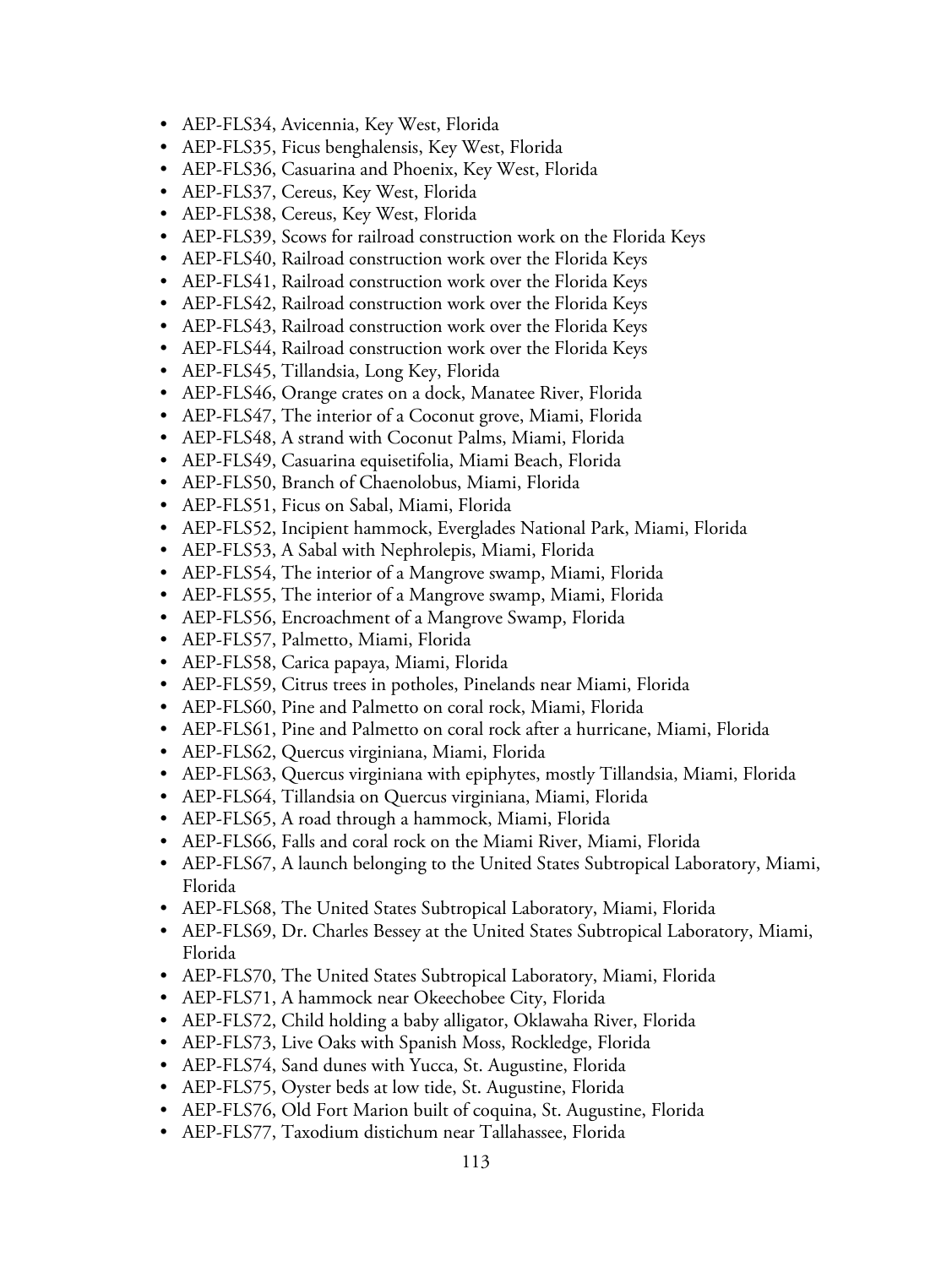- AEP-FLS78, Taxodium distichum var. imbricarium, Tallahassee, Florida
- AEP-FLS79, Taxodium distichum var. imbricarium, Tallahassee, Florida
- AEP-FLS80, Taxodium distichum var. imbricarium, Tallahassee, Florida
- AEP-FLS81, Taxodium distichum var. imbricarium near Tallahassee, Florida
- AEP-FLS82, Taxodium distichum var. imbricarium near Tallahassee, Florida
- AEP-FLS83, A limestone sinkhole, Tallahassee, Florida
- AEP-FLS84, Quercus virginiana with Tillandsia usneoides, Tampa, Florida
- AEP-FLS85, Taxodium distichum var. imbricarium in a permanent pond, Vernon, Florida
- AEP-FLS86, Cabbage Palmetto with Fig, Florida
- AEP-FLS87, A Pinus caribaea forest, northern Florida
- AEP-FLS88, A hammock, Florida
- AEP-FLS89, Hammock vegetation at Indian Camp, Florida
- AEP-FLS90, Sykes Hammock, Florida
- AEP-FLS91, Ipomoea pes-caprae, Florida
- AEP-FLS92, Palmettos, Florida
- AEP-FLS93, Quercus virginiana and Nephrolepis, Florida
- AEP-FLS94, Tillandsia, Florida
- AEP-FLS95, Zamia pumila, Florida
- AEP-FLS97, A group of alligators, Florida
- AEP-FLS98, A single Fiddler crab, Florida
- AEP-FLS99, Fiddler crabs along the shore, Florida
- AEP-FLS100, Fiddler crabs along the shore, Florida
- AEP-FLS101, Oyster beds on a bayou, Florida
- AEP-FLS102, Oyster beds on a bayou, Florida
- AEP-FLS103, A bayou, Florida
- AEP-FLS104, Henry Chandler Cowles of the University of Chicago Department of Botany with Bennett, Bauman, Hampton, Krumph, Brown, and Mosier, Florida

### **Folder Drawers 10-12**

Hawaii

- AEP-HIS2, Ohia on the Chain of Craters Road, Hawaii Volcanoes National Park, Hawaii
- AEP-HIS3, Astelia on the Chain of Craters Road, Hawaii Volcanoes National Park, Hawaii
- AEP-HIS4, Coprosma sp. on the Chain of Craters Road, Hawaii Volcanoes National Park, Hawaii
- AEP-HIS5, False Stag Horn Fern on the Chain of Craters Road, Hawaii Volcanoes National Park, Hawaii
- AEP-HIS6, Sadleria and lichens on the Chain of Craters Road, Hawaii Volcanoes National Park, Hawaii
- AEP-HIS7, Plant roots seen through lava, Chain of Craters Road, Hawaii Volcanoes National Park, Hawaii
- AEP-HIS8, Eye of the Eel, Chain of Craters Road, Hawaii Volcanoes National Park, Hawaii
- AEP-HIS9, On the Chain of Craters Road, Hawaii Volcanoes National Park, Hawaii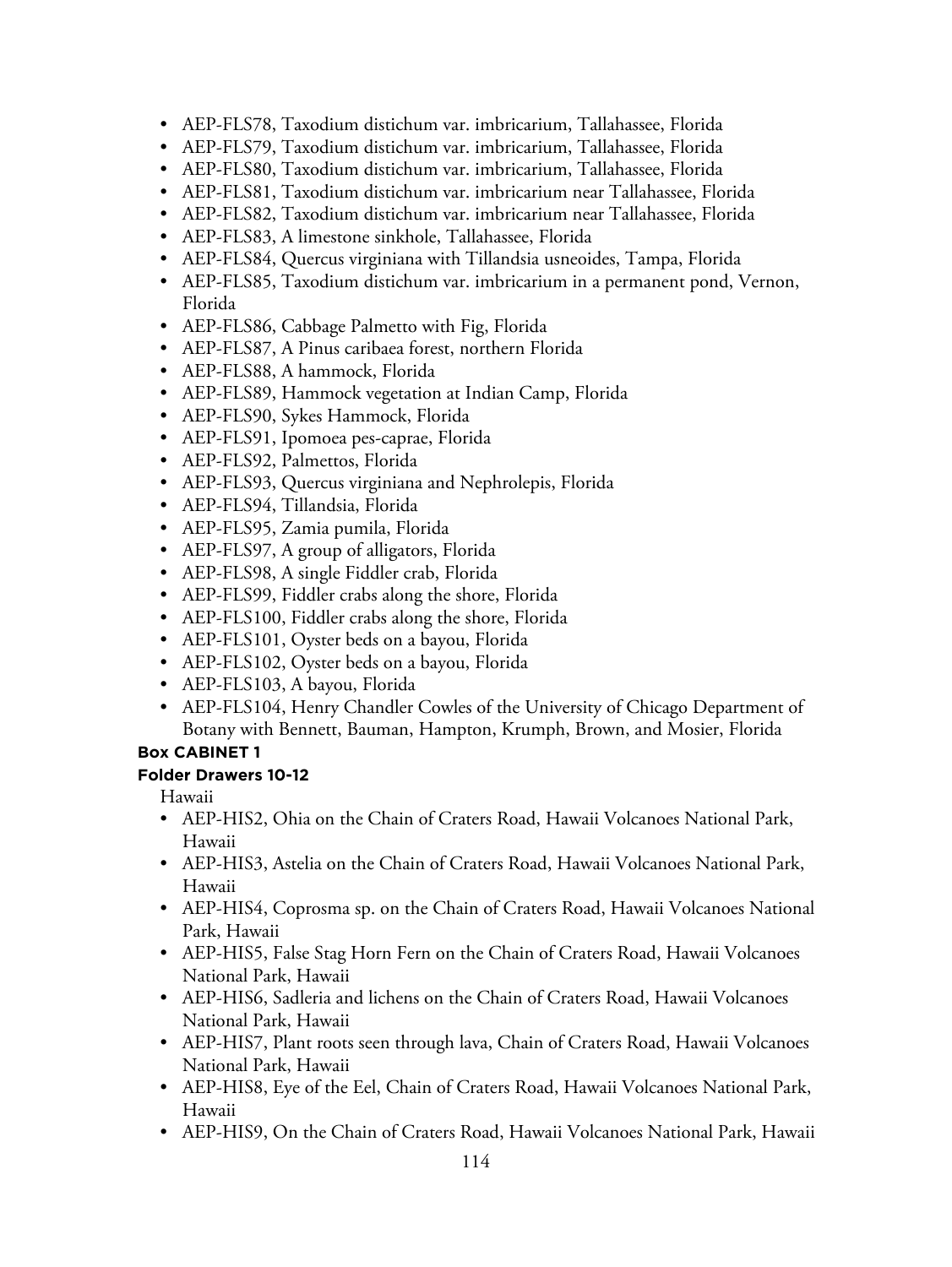- AEP-HIS10, City of Refuge National Historical Park, Hawaii
- AEP-HIS11, Pandanus, Hilo, Hawaii
- AEP-HIS12, Pandanus near Hilo, Hawaii
- AEP-HIS13, A worker carrying Sugar Cane, Hilo, Hawaii
- AEP-HIS14, Sugar Cane fluming, Hilo, Hawaii
- AEP-HIS15, Sugar Cane fluming, Hilo, Hawaii
- AEP-HIS16, A Sugar Cane irrigation flume near Hilo, Hawaii
- AEP-HIS17, Palms at Hookena, Hawaii
- AEP-HIS18, Palms at Hookena, Hawaii
- AEP-HIS19, Palms at Hookena, Hawaii
- AEP-HIS20, Palms at Hookena, Hawaii
- AEP-HIS21, Palms at Hookena, Hawaii
- AEP-HIS22, Climbing Screw Pine, Kalapana, Hawaii
- AEP-HIS23, Climbing Screw Pine, Kalapana, Hawaii
- AEP-HIS24, Kanenelu Bay, Hawaii
- AEP-HIS25, Panicum growing over Tree Fern, Keaau, Hawaii
- AEP-HIS26, Ohia growing on the truck of a Tree Fern, Kilauea, Hawaii
- AEP-HIS27, Tree Fern, Kilauea, Hawaii
- AEP-HIS28, A Fern forest, Kilauea, Hawaii
- AEP-HIS29, A Fern forest at the edge of the Kilauea Crater, Hawaii
- AEP-HIS30, The flow of 1868, Crater of Kilauea, Hawaii
- AEP-HIS31, Kilauea Crater, Volcano House, Hawaii
- AEP-HIS32, Kilauea, Hawaii
- AEP-HIS33, A sulphur bank, Kilauea Crater, Hawaii
- AEP-HIS34, Bird Park, Kilauea, Hawaii
- AEP-HIS35, Bird Park, Kilauea, Hawaii
- AEP-HIS36, Bird Park, Kilauea, Hawaii
- AEP-HIS37, Bird Park in the rain, Kilauea, Hawaii
- AEP-HIS38, Bird Park, Kilauea, Hawaii
- AEP-HIS39, A Sugar Cane field, Kohala, Hawaii
- AEP-HIS40, Mesquite at Kona, Hawaii
- AEP-HIS41, A lava flow, Kona, Hawaii
- AEP-HIS42, Coffee blossoms, Kona, Hawaii
- AEP-HIS43, Coffee growing at Kona, Hawaii
- AEP-HIS44, Drying Coffee, Kona, Hawaii
- AEP-HIS45, Coffee plantation, Kona, Hawaii
- AEP-HIS46, Coffee plantation, Kona, Hawaii
- AEP-HIS47, Coffee pickers at Kona, Hawaii
- AEP-HIS48, A view of Kona, Hawaii
- AEP-HIS49, A view of Kona, Hawaii
- AEP-HIS50, A view of Kona, Hawaii
- AEP-HIS51, A view of Kona, Hawaii
- AEP-HIS52, A view of Kona, Hawaii
- AEP-HIS53, A Native Hawaiian, Kona, Hawaii
- AEP-HIS54, Oha at Kukuihaele, Hawaii
- AEP-HIS55, A Sugar Cane flume, Kukuihaele, Hawaii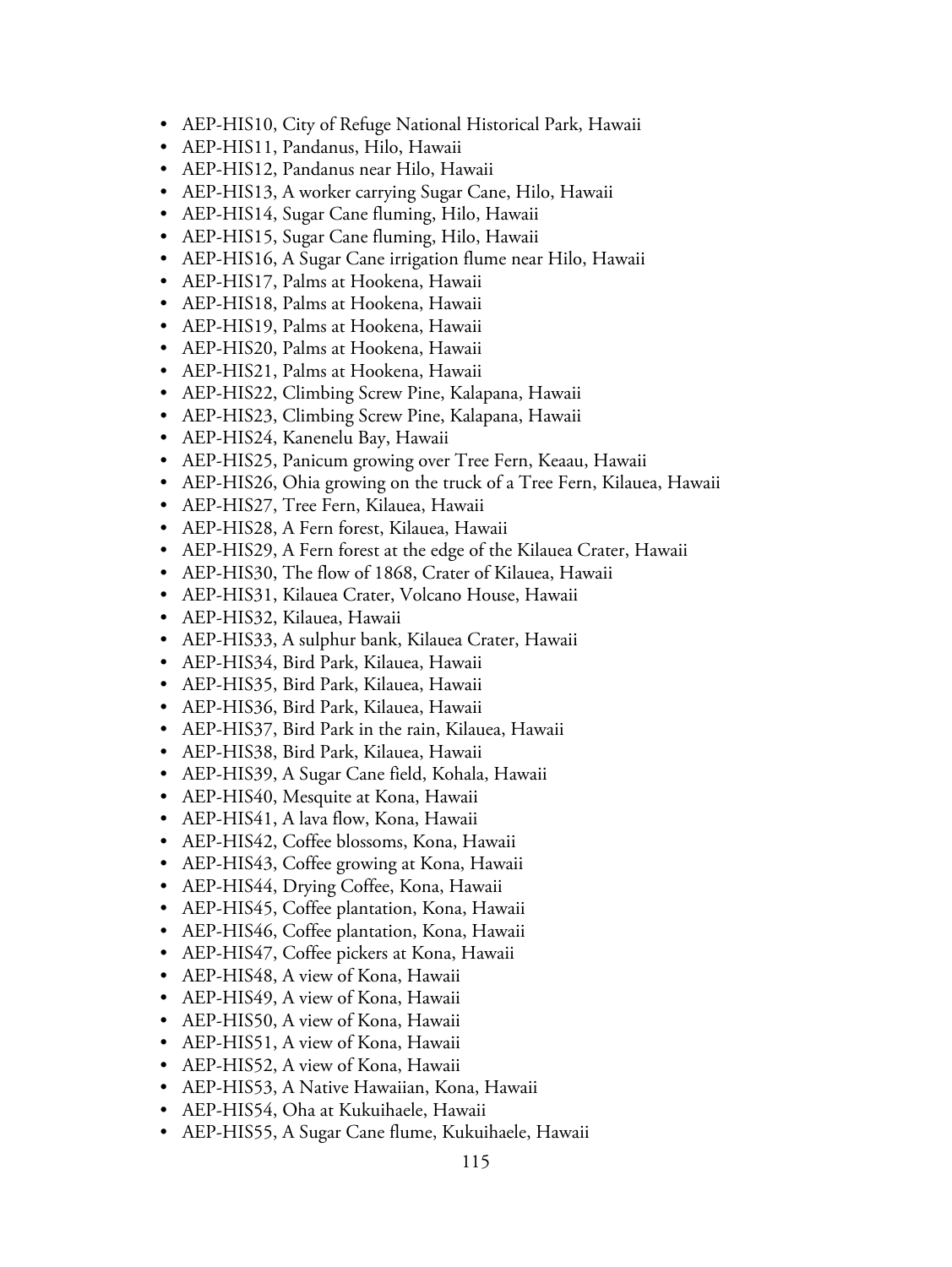- AEP-HIS56, Opuntia, Mamalahoa Highway, Hawaii
- AEP-HIS57, Opuntia, Mamalahoa Highway, Hawaii
- AEP-HIS58, Seedling Opuntia, Mamalahoa Highway, Hawaii
- AEP-HIS59, The volcano Mauna Kea from the north, Hawaii
- AEP-HIS60, The volcano Mauna Kea from the Parker Ranch, Hawaii
- AEP-HIS61, The volcano Mauna Loa, Volcano House, Hawaii
- AEP-HIS62, A Sugar Cane field at Niulii, Hawaii
- AEP-HIS63, A Sugar Cane flume, Niulii, Hawaii
- AEP-HIS64, Climbing Screw Pine near Pahoa, Hawaii
- AEP-HIS65, Edge of a Sugar Cane field, Pahoa, Hawaii
- AEP-HIS66, An Ohia which started on the trunk of a now dead Tree Fern, Volcano House, Hawaii
- AEP-HIS67, An Ohia which started on the trunk of a Tree Fern, Volcano House, Hawaii
- AEP-HIS68, Volcano House, Hawaii
- AEP-HIS69, Volcano House, Hawaii
- AEP-HIS70, Lycopodium gametophytes near a sulfur steam pit, Volcano House, Hawaii
- AEP-HIS71, Lycopodium gametophytes near a sulfur steam pit, Volcano House, Hawaii
- AEP-HIS72, Lycopodium gametophytes near a sulfur steam pit, Volcano House, Hawaii
- AEP-HIS73, A view of Bird Park, Volcano House, Hawaii
- AEP-HIS74, A view of Bird Park, Volcano House, Hawaii
- AEP-HIS75, A view of Bird Park, Volcano House, Hawaii
- AEP-HIS76, Dodder at Waiohinu, Hawaii
- AEP-HIS77, Dodder at Waiohinu, Hawaii
- AEP-HIS78, Waiohinu, Hawaii
- AEP-HIS79, Waiohinu, Hawaii
- AEP-HIS80, Sisal growing on the island of Hawaii
- AEP-HIS86, The lava flow of 1886 on the island of Hawaii
- AEP-HIS87, The lava flow of 1886 on the island of Hawaii
- AEP-HIS89, Edge of the 1907 lava flow on the island of Hawaii
- AEP-HIS90, Edge of the 1907 lava flow on the island of Hawaii
- AEP-HIS91, Lava flow of 1886 on the island of Hawaii
- AEP-HIS92, Edge of two flows from 1887 and 1907 on the island of Hawaii
- AEP-HIS94, Northeast coast of the island of Hawaii
- AEP-HIS95, Northeast coast of the island of Hawaii
- AEP-HIS96, Northeast coast of the island of Hawaii
- AEP-HIS97, Sugar Cane cutting on the island of Hawaii
- AEP-HIS98, Bagged Sugar Cane "seed" in the field on the island of Hawaii
- AEP-HIS99, Sugar Cane on the island of Hawaii
- AEP-HIS100, Fish nets on the island of Hawaii
- AEP-HIS101, Making Pandanus mats on the island of Hawaii
- AEP-HIS102, A view across a valley showing almost complete erosion, Anahola, Kauai, Hawaii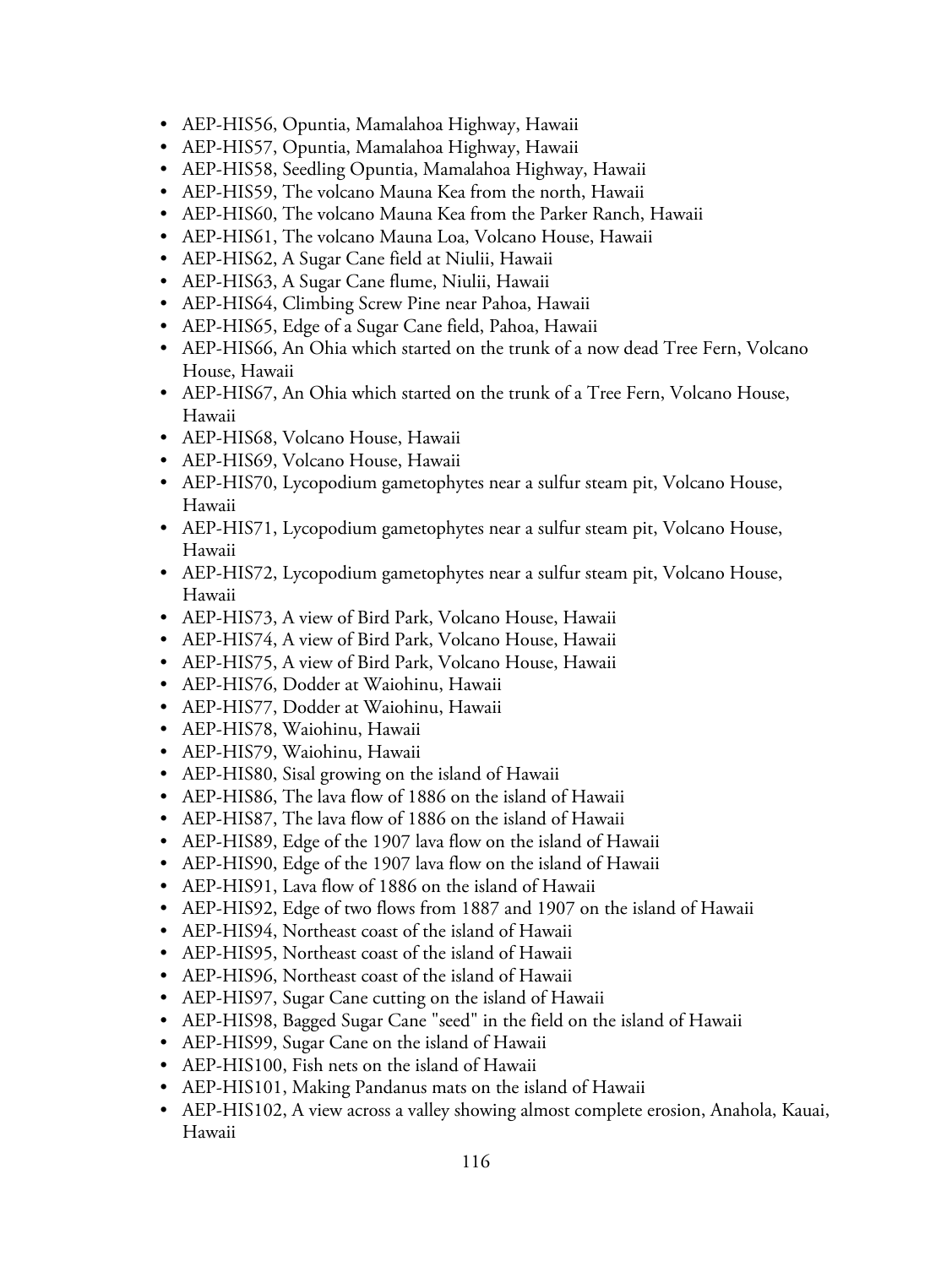- AEP-HIS103, Field of Pineapple, Anahola, Kauai, Hawaii
- AEP-HIS104, Barking Sands, island of Kauai, Hawaii
- AEP-HIS105, Barking Sands, island of Kauai, Hawaii
- AEP-HIS106, Barking Sands, island of Kauai, Hawaii
- AEP-HIS107, Barking Sands, island of Kauai, Hawaii
- AEP-HIS108, Barking Sands, island of Kauai, Hawaii
- AEP-HIS109, Hanalei, Kauai, Hawaii
- AEP-HIS110, Hanalei, Kauai, Hawaii
- AEP-HIS111, Hanalei, Kauai, Hawaii
- AEP-HIS112, Hanalei, Kauai, Hawaii
- AEP-HIS113, Near Hanalei, Kauai, Hawaii
- AEP-HIS114, Hanalei Valley, Kauai, Hawaii
- AEP-HIS115, Hanamaulu Bay, Kauai, Hawaii
- AEP-HIS116, Hanapepe Canyon, Kauai, Hawaii
- AEP-HIS117, Hanapepe Canyon, Kauai, Hawaii
- AEP-HIS118, A drainage ditch on land recovered for Sugar Cane, Kekaha, Kauai, Hawaii
- AEP-HIS120, Showing erosion remnants near Lihue Airport, Kauai, Hawaii
- AEP-HIS121, Picking up the Sugar cane harvest, island of Kauai, Hawaii
- AEP-HIS122, Laying track through the harvested Sugar Cane, island of Kauai, Hawaii
- AEP-HIS123, Mesquite, Makaweli, Kauai, Hawaii
- AEP-HIS124, Field of Sugar Cane, Makaweli, Kauai, Hawaii
- AEP-HIS125, Nawiliwili Bay, Kauai, Hawaii
- AEP-HIS126, Nawiliwili Bay, Kauai, Hawaii
- AEP-HIS127, Port Allen, Kauai, Hawaii
- AEP-HIS128, Port Allen, Kauai, Hawaii
- AEP-HIS129, Waialeale, Kauai, Hawaii
- AEP-HIS130, Waialeale seen from homesteads, Kauai, Hawaii
- AEP-HIS131, Looking toward Waialeale, Kauai, Hawaii
- AEP-HIS132, Coconut Palms on a plantation, Wailua, Kauai, Hawaii
- AEP-HIS133, Waimea, Kauai, Hawaii
- AEP-HIS134, Waimea Canyon, Kauai, Hawaii
- AEP-HIS135, Waimea Canyon, Kauai, Hawaii
- AEP-HIS136, The Wainiha Valley, Kauai, Hawaii
- AEP-HIS137, Near Wainiha, Kauai, Hawaii
- AEP-HIS138, Coconuts sprouting, island of Kauai, Hawaii
- AEP-HIS139, Kiawe, island of Kauai, Hawaii
- AEP-HIS140, Island of Kauai, Hawaii
- AEP-HIS141, The burning of Sugar Cane before cutting, island of Kauai, Hawaii
- AEP-HIS142, Sugar Cane cut for "seed," island of Kauai, Hawaii
- AEP-HIS143, Sugar Cane cutting, island of Kauai, Hawaii
- AEP-HIS144, Sugar Cane harvest, island of Kauai, Hawaii
- AEP-HIS145, Using nitrate fertilizer in irrigation water on Sugar Cane, island of Kauai, Hawaii
- AEP-HIS146, Rails in a Sugar Cane field, island of Kauai, Hawaii
- AEP-HIS147, Sugar Cane, island of Kauai, Hawaii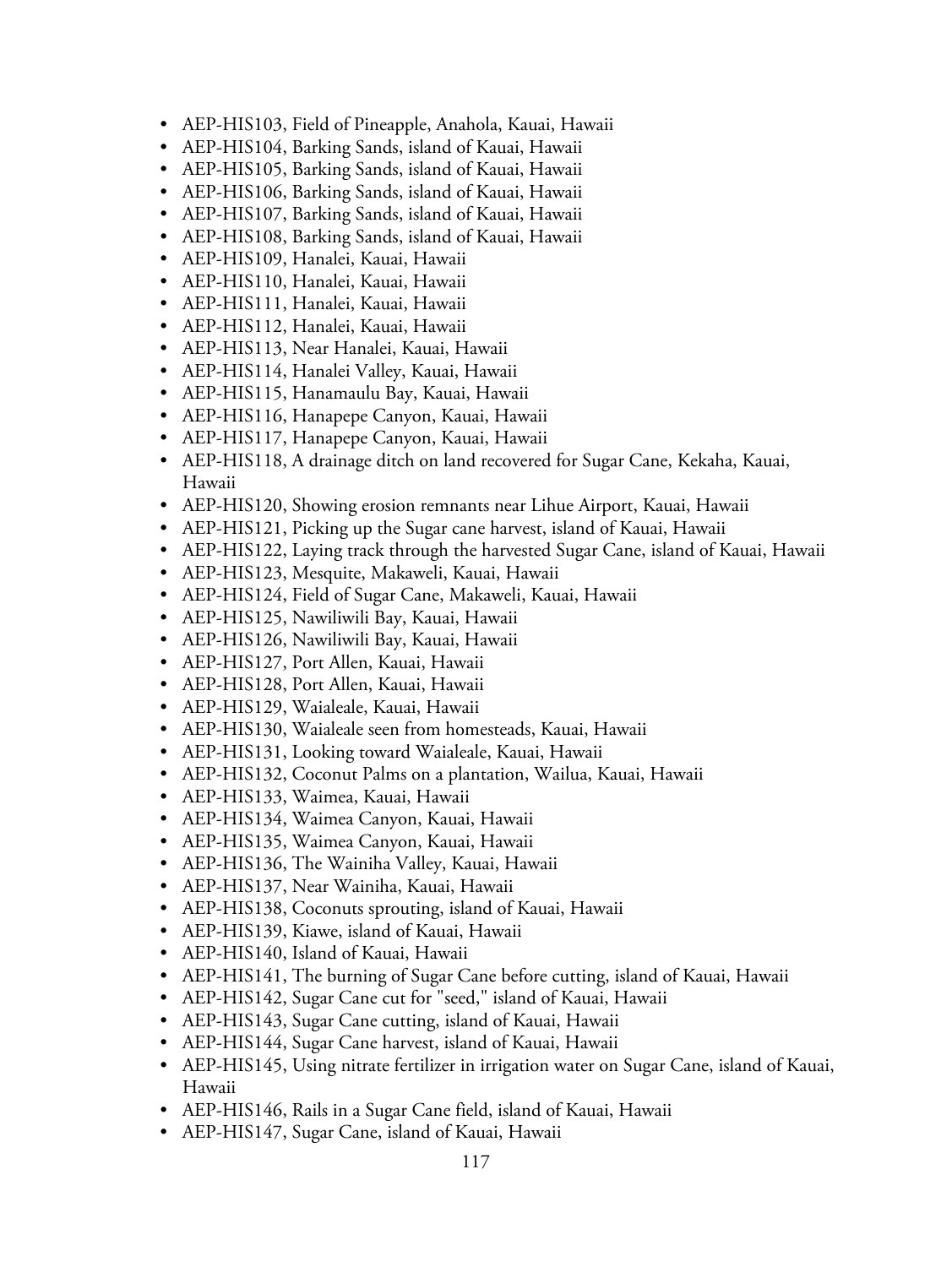- AEP-HIS148, A Sugar Cane field, island of Kauai, Hawaii
- AEP-HIS149, A Sugar Cane field, island of Kauai, Hawaii
- AEP-HIS150, A Pineapple field, island of Kauai, Hawaii
- AEP-HIS151, Rice fields, island of Kauai, Hawaii
- AEP-HIS152, Rice fields, island of Kauai, Hawaii
- AEP-HIS153, Sugar Cane, island of Maui, Hawaii
- AEP-HIS154, A native house and yard, island of Kauai, Hawaii
- AEP-HIS155, A Sugar Cane field, island of Maui, Hawaii
- AEP-HIS156, Sugar Cane burning before the harvest, island of Maui, Hawaii
- AEP-HIS157, Sugar Cane trash burning, island of Maui, Hawaii
- AEP-HIS158, Sugar Cane trash before burning, island of Maui, Hawaii
- AEP-HIS159, Sugar Cane trash after burning, island of Maui, Hawaii
- AEP-HIS160, Sugar Cane trash being brought into the fields, island of Maui, Hawaii
- AEP-HIS161, Workers covering Sugar Cane "seed," island of Maui, Hawaii
- AEP-HIS162, A woman planting Sugar Cane "seed," island of Maui, Hawaii
- AEP-HIS163, The irrigation of Sugar Cane after planting, island of Maui, Hawaii
- AEP-HIS164, A Sugar Cane harvest, island of Maui, Hawaii
- AEP-HIS165, Sugar Cane in stony ground, island of Maui, Hawaii
- AEP-HIS166, Sugar Cane in stony ground, island of Maui, Hawaii
- AEP-HIS167, Sugar Cane molasses cars, island of Maui, Hawaii
- AEP-HIS168, Sugar Cane molasses car, island of Maui, Hawaii
- AEP-HIS169, An engine for plowing, island of Maui, Hawaii
- AEP-HIS171, The windward side of the island of Molokai, Hawaii
- AEP-HIS172, A Sugar Cane station, island of Molokai, Hawaii
- AEP-HIS173, Hawaiian Sugar Planters Association quarantine house, island of Molokai, Hawaii
- AEP-HIS174, Hawaiian Sugar Planters Association quarantine station, island of Molokai, Hawaii
- AEP-HIS175, Hawaiian Sugar Planters Association quarantine station, island of Molokai, Hawaii
- AEP-HIS176, Hawaiian Sugar Planters Association quarantine station, island of Molokai, Hawaii
- AEP-HIS177, Hawaiian Sugar Planters Association quarantine houses, island of Molokai, Hawaii
- AEP-HIS178, Taking a shower on the island of Molokai, Hawaii
- AEP-HIS179, Diamond Head, Oahu, Hawaii
- AEP-HIS180, Diamond Head, Oahu, Hawaii
- AEP-HIS181, Diamond Head, Oahu, Hawaii
- AEP-HIS182, Diamond Head, Oahu, Hawaii
- AEP-HIS183, Diamond Head, Oahu, Hawaii
- AEP-HIS184, Diamond Head, Oahu, Hawaii
- AEP-HIS185, Sugar Cane growing at Ewa-Schofield Junction, Oahu, Hawaii
- AEP-HIS186, Ewa-Schofield Junction, Oahu, Hawaii
- AEP-HIS187, Ewa-Schofield Junction, Oahu, Hawaii
- AEP-HIS188, Ewa-Schofield Junction, Oahu, Hawaii
- AEP-HIS189, Haleiwa, Oahu, Hawaii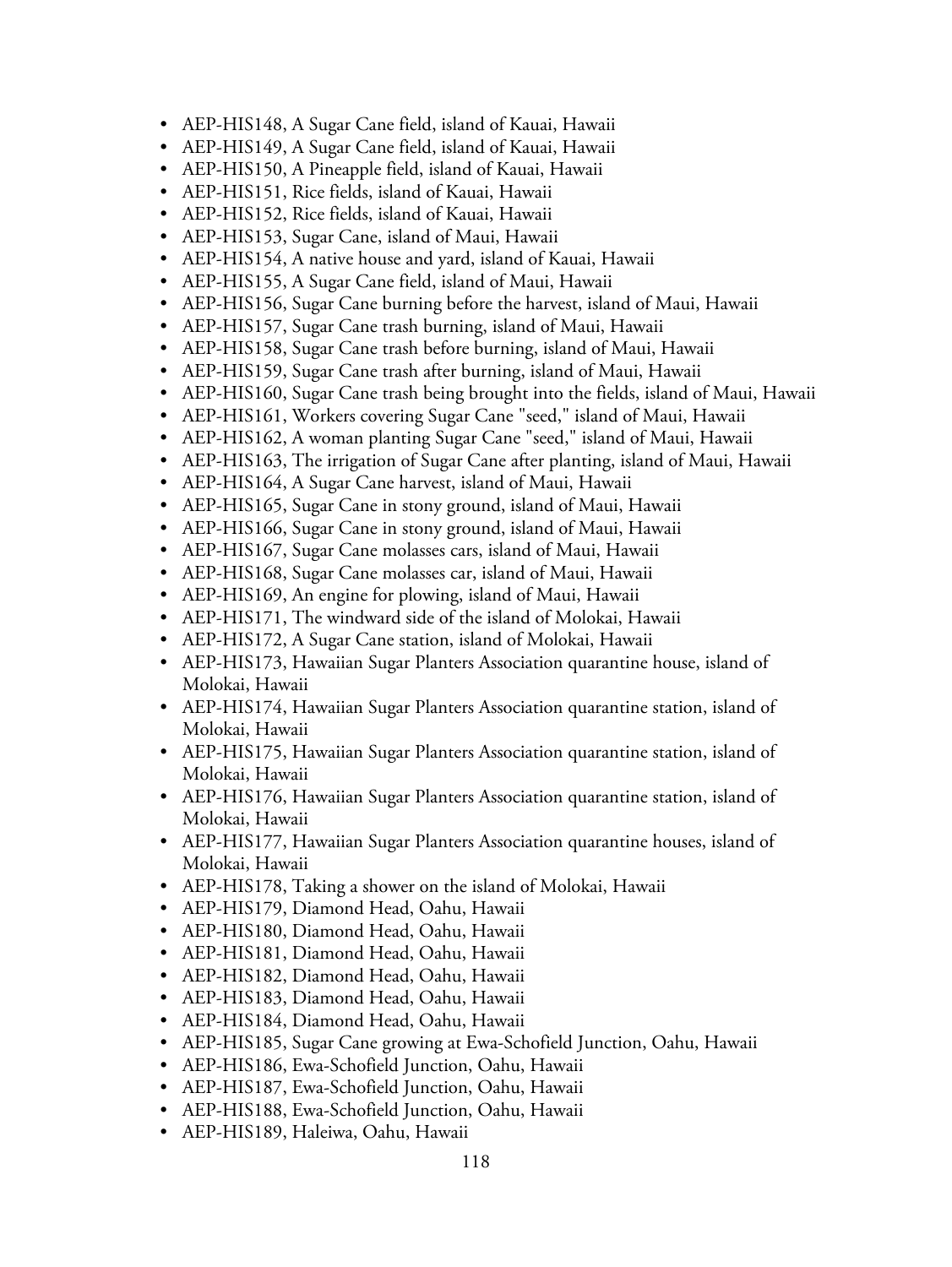- AEP-HIS190, Haleiwa, Oahu, Hawaii
- AEP-HIS191, Near Hanauma Bay, Oahu, Hawaii
- AEP-HIS192, Near Hanauma Bay, Oahu, Hawaii
- AEP-HIS193, Araucaria bidwillii, Honolulu, Oahu, Hawaii
- AEP-HIS194, Banyan Tree with projecting roots, Honolulu, Oahu, Hawaii
- AEP-HIS195, Ginger plants, Honolulu, Oahu, Hawaii
- AEP-HIS196, Golden Cup, Honolulu, Oahu, Hawaii
- AEP-HIS197, Monkeypod, Honolulu, Oahu, Hawaii
- AEP-HIS198, Sugar Cane seedling at a Sugar station, Honolulu, Oahu, Hawaii
- AEP-HIS199, Sugar Cane seedling at a Sugar station, Honolulu, Oahu, Hawaii
- AEP-HIS200, Sugar Cane seedling at a Sugar station, Honolulu, Oahu, Hawaii
- AEP-HIS200, Sugar Cane seedling at a Sugar station, Honolulu, Oahu, Hawaii
- AEP-HIS201, Workers planting Sugar Cane seedling at a Sugar station, Honolulu, Oahu, Hawaii
- AEP-HIS202, Sugar Cane seedling at a Sugar station, Honolulu, Oahu, Hawaii
- AEP-HIS203, Sugar Cane seedling at a Sugar station, Honolulu, Oahu, Hawaii
- AEP-HIS204, Taro, Honolulu, Oahu, Hawaii
- AEP-HIS205, A Sugar station, Honolulu, Oahu, Hawaii
- AEP-HIS206, Mitscherlich pots, Hawaiian Sugar Planters Association Experiment Station, Oahu, Hawaii
- AEP-HIS207, A sunset, Honolulu, Oahu, Hawaii
- AEP-HIS208, Honolulu, Oahu, Hawaii
- AEP-HIS209, A beach in Honolulu, Oahu, Hawaii
- AEP-HIS210, Falls near Honolulu, Oahu, Hawaii
- AEP-HIS211, A fish pond, Honolulu, Oahu, Hawaii
- AEP-HIS213, The docks at Honolulu, Oahu, Hawaii
- AEP-HIS214, King Kamehameha statue, Honolulu, Oahu, Hawaii
- AEP-HIS216, Aloha Tower, Honolulu, Oahu, Hawaii
- AEP-HIS217, Inter Island Airways of Hawaii, USAM-33, Honolulu, Oahu, Hawaii
- AEP-HIS218, S.S. Monterey docked at Honolulu, Oahu, Hawaii
- AEP-HIS219, Royal Hawaiian Hotel, Honolulu, Oahu, Hawaii
- AEP-HIS220, Woman making leis, Honolulu, Oahu, Hawaii
- AEP-HIS221, Near Kahana Bay, Oahu, Hawaii
- AEP-HIS222, Kailua Bay, Oahu, Hawaii
- AEP-HIS223, Kaneohe, Oahu, Hawaii
- AEP-HIS224, Fish ponds at Kaneohe Bay, Oahu, Hawaii
- AEP-HIS225, Kaneohe Bay, Oahu, Hawaii
- AEP-HIS226, Kaneohe Bay, Oahu, Hawaii
- AEP-HIS227, Kaneohe Bay, Oahu, Hawaii
- AEP-HIS228, Kaneohe, Oahu, Hawaii
- AEP-HIS229, Kaneohe Bay, Oahu, Hawaii
- AEP-HIS230, Koko Head, Oahu, Hawaii
- AEP-HIS231, Koko Head and the road cut, Oahu, Hawaii
- AEP-HIS232, Near Koko Head, Oahu, Hawaii
- AEP-HIS233, Lighthouse Point at Waimanalo, Oahu, Hawaii
- AEP-HIS234, Nuuanu Valley, Oahu, Hawaii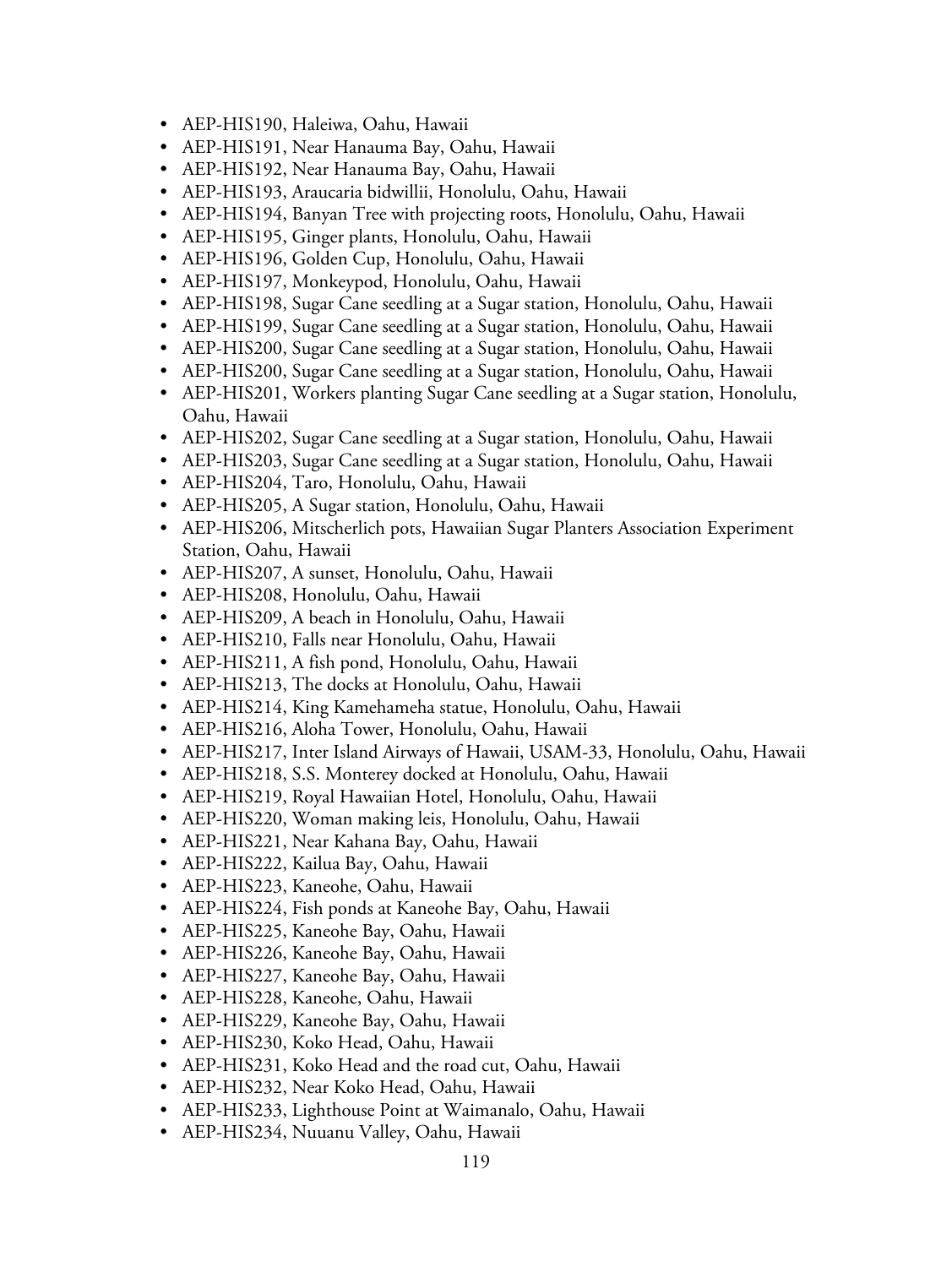- AEP-HIS235, Nuuanu Valley, Oahu, Hawaii
- AEP-HIS236, A view across the Pali, Oahu, Hawaii
- AEP-HIS237, A view across the Pali, Oahu, Hawaii
- AEP-HIS238, Wilhelmina Rise near Palolo Valley, Oahu, Hawaii
- AEP-HIS239, A panorama from Punch Bowl with a view of Diamond Head, Oahu, Hawaii
- AEP-HIS240, Looking across the crater of Punch Bowl toward Wilhelmina Rise, Oahu, Hawaii
- AEP-HIS241, An old fort on Punch Bowl, Oahu, Hawaii
- AEP-HIS242, Royal Palms at Punahou School, Honolulu, Oahu, Hawaii
- AEP-HIS243, Cereus at Punahou School, Honolulu, Oahu, Hawaii
- AEP-HIS244, Rabbit Island, Oahu, Hawaii
- AEP-HIS245, Rabbit Island, Oahu, Hawaii
- AEP-HIS246, A Pineapple field, Wahiawa, Oahu, Hawaii
- AEP-HIS247, A Pineapple field, Wahiawa, Oahu, Hawaii
- AEP-HIS248, Sugar Cane, Waialua, Oahu, Hawaii
- AEP-HIS249, Waialua, Oahu, Hawaii
- AEP-HIS250, Mesquite at Waialua Bay, Oahu, Hawaii
- AEP-HIS253, Waianae, Oahu, Hawaii
- AEP-HIS254, Waianae, Oahu, Hawaii
- AEP-HIS255, Waianae, Oahu, Hawaii
- AEP-HIS256, Waikane, Oahu, Hawaii
- AEP-HIS257, Waikane, Oahu, Hawaii
- AEP-HIS258, Waikane, Oahu, Hawaii
- AEP-HIS259, Waikane, Oahu, Hawaii
- AEP-HIS260, Waikane, Oahu, Hawaii
- AEP-HIS261, Waimanalo, Oahu, Hawaii
- AEP-HIS262, Waimanalo, Oahu, Hawaii
- AEP-HIS263, Lighthouse Point at Waimanalo, Oahu, Hawaii
- AEP-HIS264, Waimea, Oahu, Hawaii
- AEP-HIS265, Acacia koa, Island of Oahu, Hawaii
- AEP-HIS266, Araucaria excelsa, Island of Oahu, Hawaii
- AEP-HIS268, Either Prosopis or Prosopis pallida, Island of Oahu, Hawaii
- AEP-HIS269, Carica papaya, Island of Oahu, Hawaii
- AEP-HIS272, Balsa on the Island of Oahu, Hawaii
- AEP-HIS273, A stand of Banana, Island of Oahu, Hawaii
- AEP-HIS274, Workers stacking Sugar Cane, Island of Oahu, Hawaii
- AEP-HIS275, Sugar Cane growth at twenty-two months, Island of Oahu, Hawaii
- AEP-HIS276, Sugar Cane on the Island of Oahu, Hawaii
- AEP-HIS277, Sugar Cane on the Island of Oahu, Hawaii
- AEP-HIS278, Pineapple and Panicum, Island of Oahu, Hawaii
- AEP-HIS279, A Pineapple sprayer, Island of Oahu, Hawaii
- AEP-HIS280, A Pineapple sprayer, Island of Oahu, Hawaii
- AEP-HIS281, Spraying Pineapple with iron sulfate, Island of Oahu, Hawaii
- AEP-HIS282, Spraying Pineapple with iron sulfate, Island of Oahu, Hawaii
- AEP-HIS283, Making Poi, Island of Oahu, Hawaii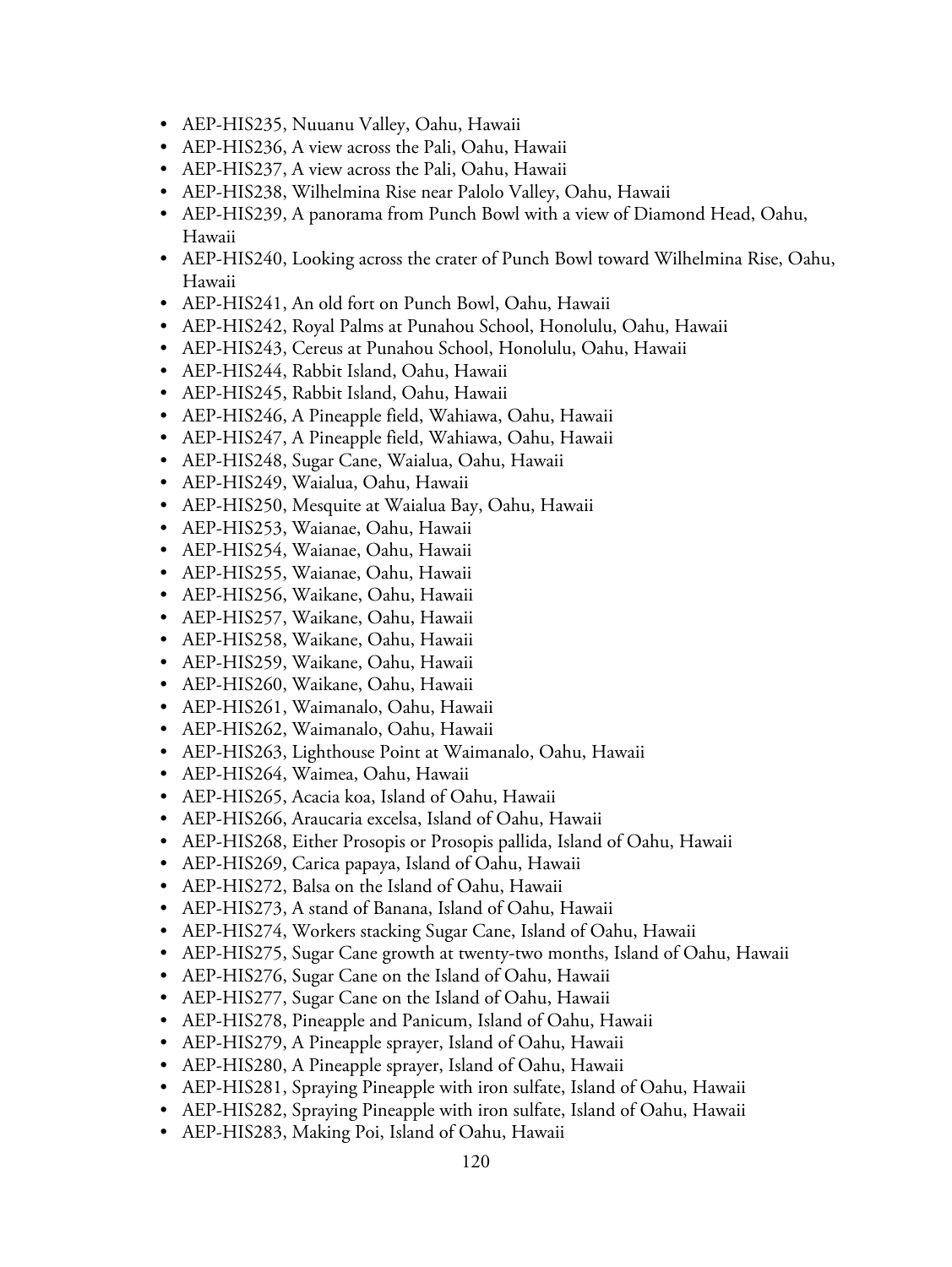- AEP-HIS285, A Rice field, Island of Oahu, Hawaii
- AEP-HIS286, Rice Fields, Island of Oahu, Hawaii
- AEP-HIS287, Rice Fields, Island of Oahu, Hawaii
- AEP-HIS288, Rice Fields, Island of Oahu, Hawaii
- AEP-HIS289, Rice Fields, Island of Oahu, Hawaii
- AEP-HIS290, Rice Fields near Pearl Harbor, Oahu, Hawaii
- AEP-HIS291, Rice Fields near Pearl Harbor, Oahu, Hawaii
- AEP-HIS292, Taro growing on the Island of Oahu, Hawaii
- AEP-HIS293, Development of soil, Island of Oahu, Hawaii
- AEP-HIS294, Aiea at sunset, Island of Oahu, Hawaii
- AEP-HIS295, Net casting, Island of Oahu, Hawaii
- AEP-HIS296, A Pineapple field on the Island of Oahu, Hawaii
- AEP-HIS297, Cactus growing on the Island of Oahu, Hawaii
- AEP-HIS299, A Pineapple field on the Island of Oahu, Hawaii
- AEP-HIS300, A dissected Pineapple, Island of Oahu, Hawaii
- AEP-HIS302, Waimanalo, Oahu, Hawaii
- AEP-HIS303, Ezra Jacob Kraus, professor of Botany in the University of Chicago Department of Botany Honolulu, Oahu, Hawaii
- AEP-HIS304, Aiea at sunset, Island of Oahu, Hawaii

#### **Folder Drawer 12**

Idaho

- AEP-IDS1, Pinus murrayana and Pseudotsuga, Caribou National Forest, Idaho
- AEP-IDS3, Picea engelmannii, Abies, and Pseudotsuga, Idaho
- AEP-IDS4, Pinus monticola, Abies, and Larix, Idaho
- AEP-IDS5, A virgin forest of Pinus monticola, Larix, and Tsuga, Idaho
- AEP-IDS6, A virgin forest of Pinus monticola, Thuja, Tsuga, and Larix, Idaho
- AEP-IDS7, A virgin forest of Pinus monticola, Thuja, Tsuga, and Abies, Idaho
- AEP-IDS8, A virgin forest of Pinus monticola, Idaho

#### **Box CABINET 1**

#### **Folder Drawers 12-16**

Illinois

- AEP-ILS1, Root system of a Hickory near Alto Pass, Illinois
- AEP-ILS2, Scenery along a railroad track in Alto Pass, Illinois
- AEP-ILS3, Forest fire in the distance, Alto Pass, Illinois
- AEP-ILS5, Pinus strobus, Apple River Canyon State Park, Illinois
- AEP-ILS7, Primrose cliff, Apple River, Illinois
- AEP-ILS8, Silphium laciniatum seen from the west, near Ashburn, Illinois
- AEP-ILS9, Young stream with Diospyros virginiana, Ashley, Illinois
- AEP-ILS11, Border of forest and prairie, Ashley, Illinois
- AEP-ILS12, Border of forest and prairie, Ashley, Illinois
- AEP-ILS13, Baileys Falls, Illinois
- AEP-ILS14, Juglans regia, Bald Knob, Illinois
- AEP-ILS15, Juglans regia, Bald Knob, Illinois
- AEP-ILS16, An Oak wood, Bald Knob near Alto Pass, Illinois
- AEP-ILS17, Forest fire, Bald Knob near Alto Pass, Illinois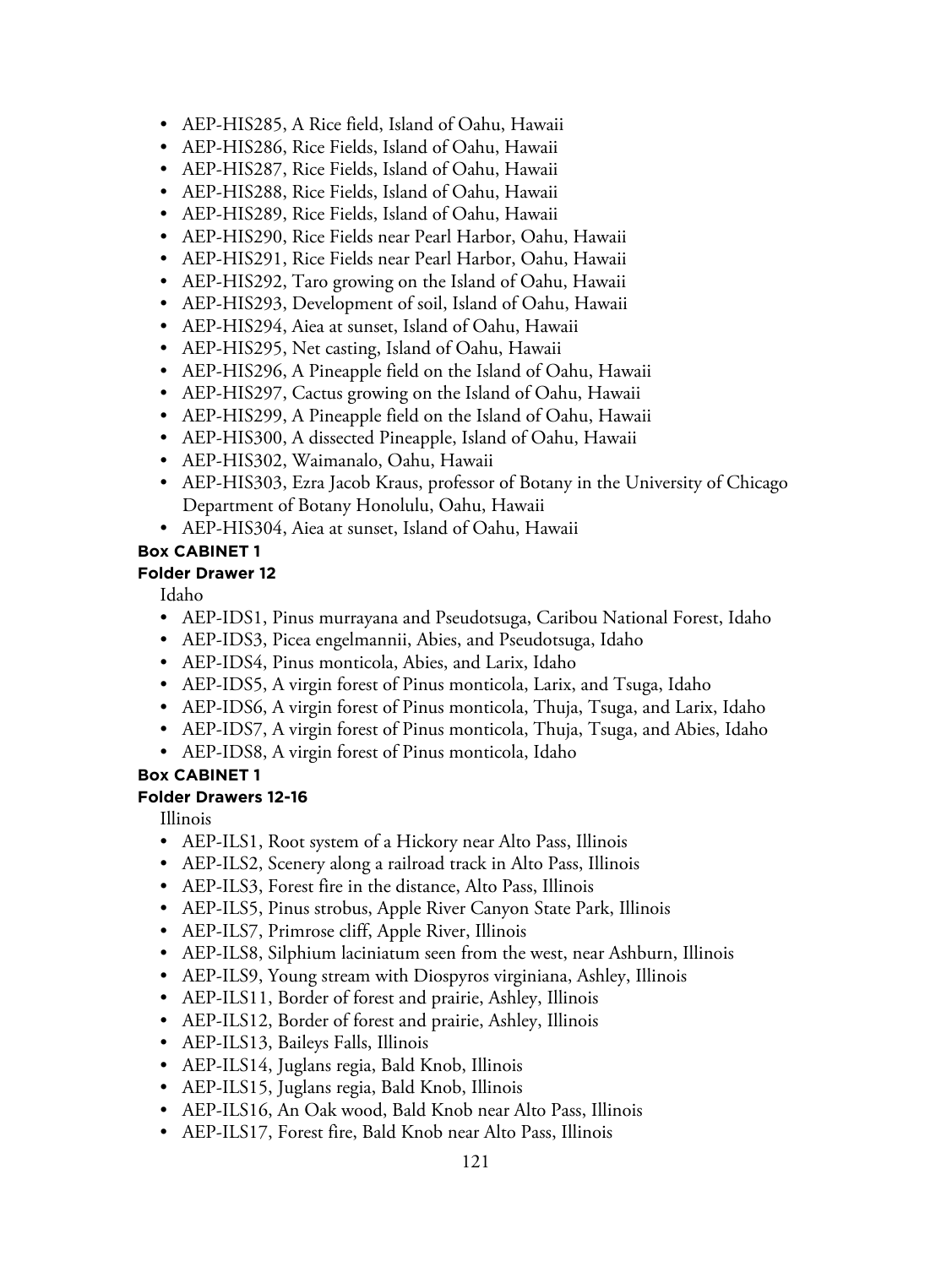- AEP-ILS18, Smoke of a forest fire in the distance, Bald Knob near Alto Pass, Illinois
- AEP-ILS19, Forest fires in the distance, Bald Knob near Alto Pass, Illinois
- AEP-ILS20, A forest fire seen from Bald Knob, Illinois
- AEP-ILS21, Ozark Road, Bald Knob near Alto Pass, Illinois
- AEP-ILS22, A team on Ozark Road, Bald Knob near Alto Pass, Illinois
- AEP-ILS23, Bald Knob in the rain, Illinois
- AEP-ILS24, A ravine, Bald Knob, Illinois
- AEP-ILS25, A sawmill Bald Knob near Alto Pass, Illinois
- AEP-ILS26, A portable sawmill, Bald Knob near Alto Pass, Illinois
- AEP-ILS27, A gold mine, Bald Knob, Illinois
- AEP-ILS29, Boats at the railroad station, the 1927 flood of Beardstown, Illinois
- AEP-ILS30, Beech forest, Bethel Hollow, Pope County, Illinois
- AEP-ILS31, Beech forest, Bethel Hollow, Pope County, Illinois
- AEP-ILS32, Heuchera ledge, Bethel Hollow, Pope County, Illinois
- AEP-ILS33, Henry Chandler Cowles of the University of Chicago Department of Botany and an unidentified woman encircling a Morus rubra, Bethel Hollow, Pope County, Illinois
- AEP-ILS34, Near the site of some Trichomanes, Bethel Hollow, Pope County, Illinois
- AEP-ILS35, Vitis vulpina, Bethel Hollow, Pope County, Illinois
- AEP-ILS36, Bethel Hollow, Pope County, Illinois
- AEP-ILS37, A rock fall, Bethel Hollow, Pope County, Illinois
- AEP-ILS38, A rock fall, Bethel Hollow, Pope County, Illinois
- AEP-ILS39, A rock fall, Bethel Hollow, Pope County, Illinois
- AEP-ILS40, A rock formation, Bethel Hollow, Pope County, Illinois
- AEP-ILS41, Monkey Face, a rock formation, Bethel Hollow, Pope County, Illinois
- AEP-ILS42, A stream margin, Bethel Hollow, Pope County, Illinois
- AEP-ILS43, A coal mine, Bethel Hollow, Pope County, Illinois
- AEP-ILS44, An old cabin near Bethel Hollow, Pope County, Illinois
- AEP-ILS45, Phlox divaricata, Beverly Hills, Illinois
- AEP-ILS47, A mesophytic ravine, Beverly Hills, Illinois
- AEP-ILS52, The trunk of a Salix alba, Washington Park, Chicago
- AEP-ILS54, A note to George Damon Fuller of the University of Chicago Department of Botany from European botanists on the International Congress of Plant Sciences Western Field Trip, Chicago, Illinois
- AEP-ILS55, International Phytogeographic Excursion in America press notices collected by the University of Chicago Botany Department, Chicago, Illinois
- AEP-ILS56, European botanists on the western field trip, International Congress of Plant Sciences, University of Chicago, Chicago, Illinois
- AEP-ILS57, Charles Reid Barnes, professor of Plant Physiology at the University of Chicago, Chicago, Illinois
- AEP-ILS58, Charles Joseph Chamberlain and Henry Chandler Cowles of the University of Chicago Department of Botany with Vieva Gillett Moulton and Dorothy Van Pelt, Chicago, Illinois
- AEP-ILS59, Henry Chandler Cowles of the University of Chicago Department of Botany with Florence Brumback and Pauline Arnold Levi on the Suburban Electric Line, Chicago, Illinois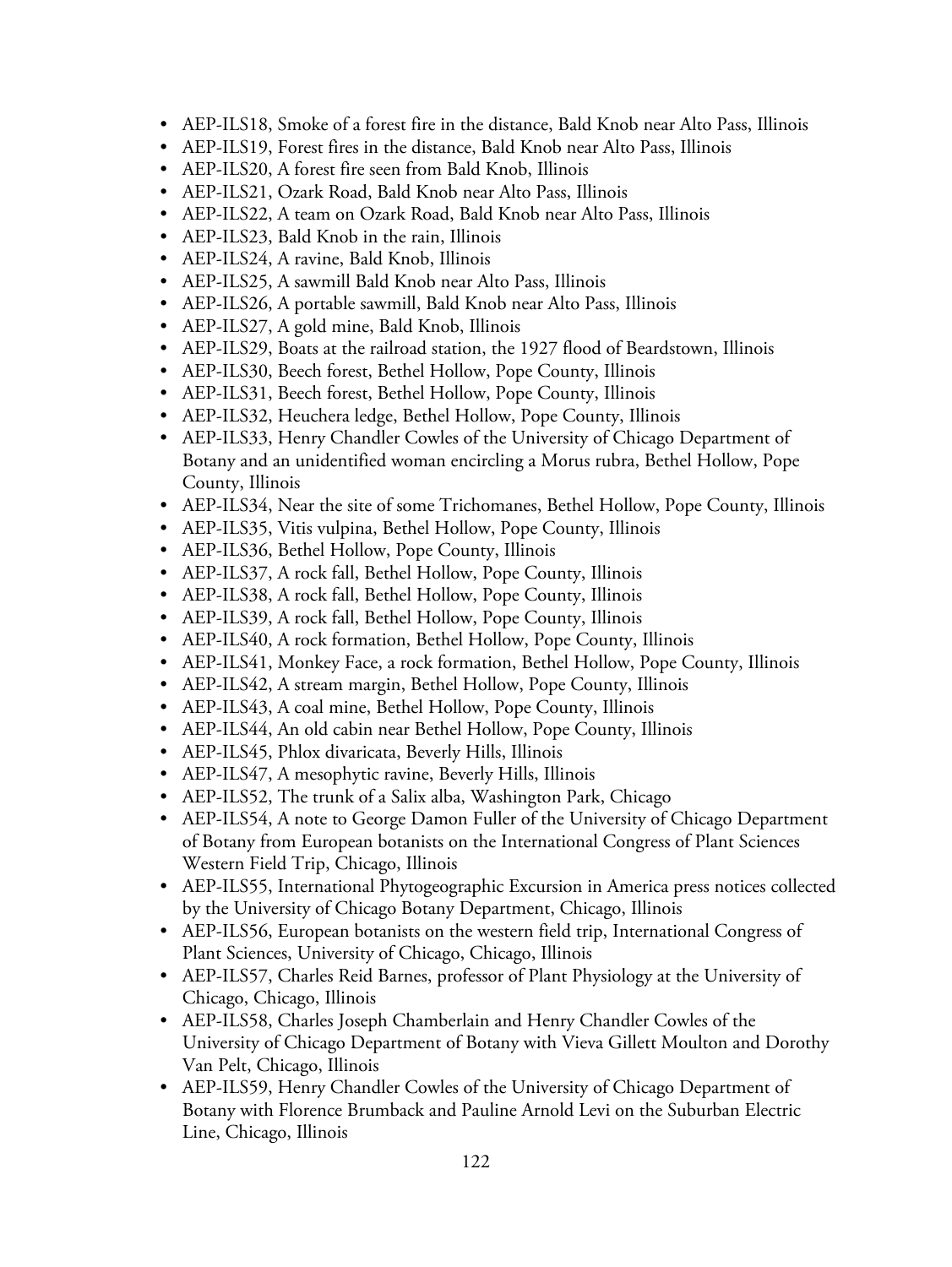- AEP-ILS60, John Merle Coulter, professor and head of the Department of Botany at the University of Chicago, Chicago, Illinois
- AEP-ILS61, Hugo de Vries visiting the University of Chicago, Chicago, Illinois
- AEP-ILS62, Henry Chandler Cowles, George Damon Fuller and members of a University of Chicago Department of Botany Physiographic Ecology class, Chicago, Illinois
- AEP-ILS63, Henry Chandler Cowles of the University of Chicago Department of Botany with visiting botanists, Robert Chodat, G. Went, and E. Lehmann, Chicago, Illinois
- AEP-ILS64, Henry Chandler Cowles of the University of Chicago Department of Botany with visiting botanists, Robert Chodat, G. Went, and E. Lehmann, Chicago, Illinois
- AEP-ILS65, Scammon Court, University of Chicago, Chicago, Illinois
- AEP-ILS68, Alnus glutinosa, Chicago, Illinois
- AEP-ILS69, Biota orientalis var. elegantissima at the University of Chicago, Chicago, Illinois
- AEP-ILS70, Bowenia serrulata found near Rockhampton, Queensland, Australia now at the University of Chicago, Chicago, Illinois
- AEP-ILS71, Bowenia serrulata found near Rockhampton, Queensland, Australia now at the University of Chicago, Chicago, Illinois
- AEP-ILS72, Bowenia serrulata found near Rockhampton, Queensland, Australia now at the University of Chicago, Chicago, Illinois
- AEP-ILS73, Burrdock, Chicago, Illinois
- AEP-ILS74, A rosette of Capsella, Chicago, Illinois
- AEP-ILS75, Ceratozamia mexicana grown at the University of Chicago from a seed collected September 1906 at Naolinco, Veracruz, Mexico
- AEP-ILS76, Convolvulus arvensis at University Avenue near 61st Street, Chicago, Illinois
- AEP-ILS77, Crinum in the Botany greenhouse at the University of Chicago, Chicago, Illinois
- AEP-ILS78, Cycad in the Botany greenhouse at the University of Chicago, Chicago, Illinois
- AEP-ILS79, Cycas revoluta, Lincoln Park, Chicago, Illinois
- AEP-ILS80, Dioon spinulosum grown from a seed planted in 1908 in the Botany greenhouse at the University of Chicago, Chicago, Illinois
- AEP-ILS82, Encephalartos villosus in the Botany greenhouse at the University of Chicago, Chicago, Illinois
- AEP-ILS83, Branches showing the leaves of of Lactuca scariola, Chicago, Illinois
- AEP-ILS84, Larix europaea, Washington Park, Chicago, Illinois
- AEP-ILS85, Macrozamia fraseri found near Perth, Western Australia now at the University of Chicago, Chicago, Illinois
- AEP-ILS86, Macrozamia miquelli found near Rockhampton, Queensland, Australia now at the University of Chicago, Chicago, Illinois
- AEP-ILS87, Macrozamia miquelli found near Rockhampton, Queensland, Australia now at the University of Chicago, Chicago, Illinois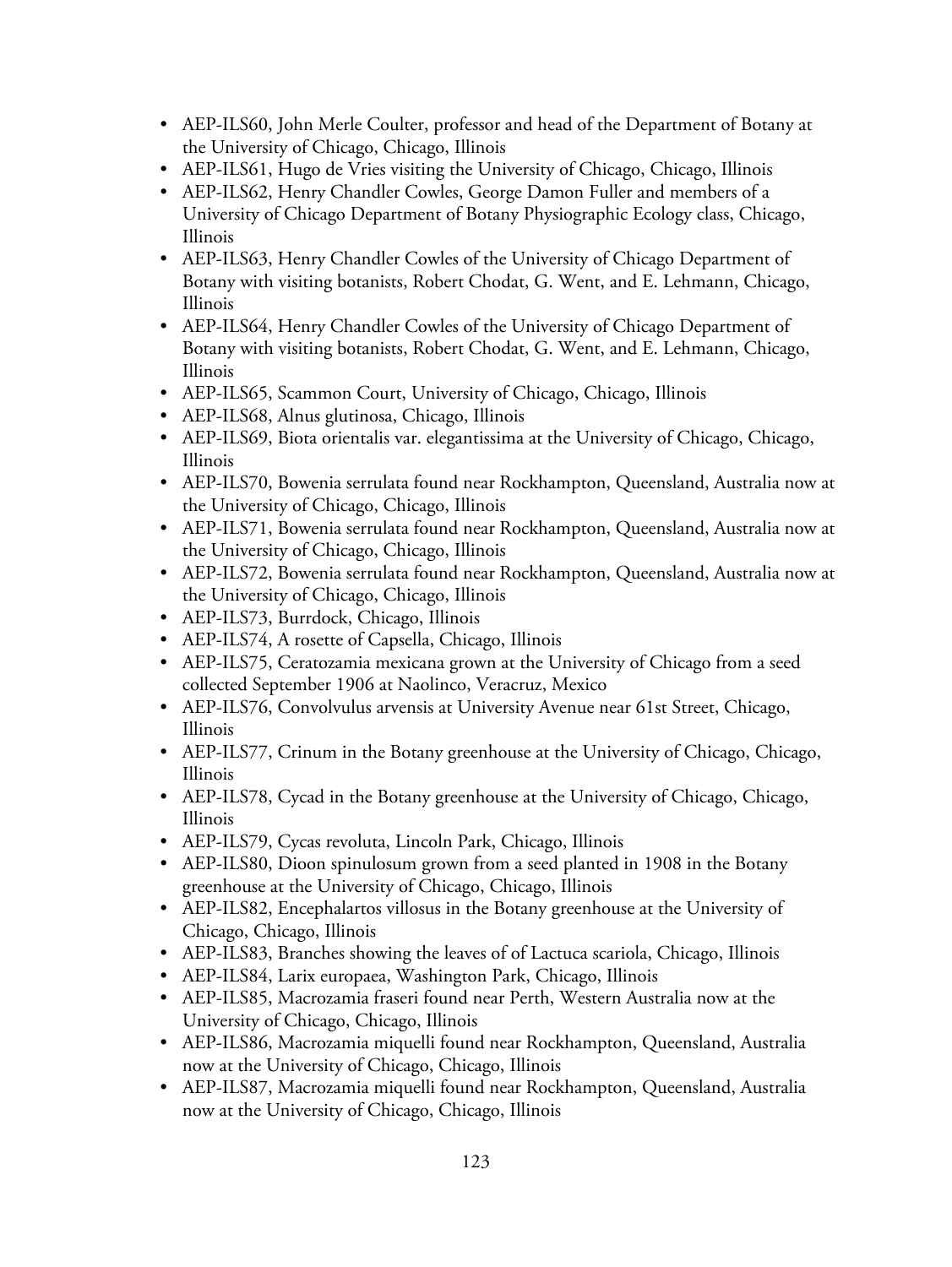- AEP-ILS88, Two Microcycas calocoma cones found near El Tigre, Consolacion del Sur, Cuba, 18 October 1914 photographed at the University of Chicago, Chicago, Illinois
- AEP-ILS89, Mulleins growing in an area near Jeffrys Avenue and 73rd Place, Chicago, Illinois
- AEP-ILS91, A pond with Nelumbium, Sagittaria, and Victoria, Washington Park, Chicago, Illinois
- AEP-ILS92, Nymphaea leaves, Lincoln Park, Chicago, Illinois
- AEP-ILS94, Rosettes of Oenothera, Chicago, Illinois
- AEP-ILS95, Oenothera rhombipetala, Chicago, Illinois
- AEP-ILS96, Oenothera gigas, Chicago, Illinois
- AEP-ILS97, Populus nigra var. italica, Jackson Park, Chicago, Illinois
- AEP-ILS98, Populus nigra var. italica, Chicago, Illinois
- AEP-ILS99, Branch showing the leaves of Potentilla canadensis, Chicago, Illinois
- AEP-ILS100, Proserpinaca palustris with water and air leaves, Chicago, Illinois
- AEP-ILS101, A forest and prairie ecotone with Quercus macrocarpa, Rhus typhina, and Silphium terebinthinaceum, Chicago, Illinois
- AEP-ILS102, Salix alba, Washington Park, Chicago, Illinois
- AEP-ILS103, Silphium laciniatum from South Chicago near Crawford Avenue, Chicago, Illinois
- AEP-ILS104, Silphium terebinthinaceum on the prairie, Chicago, Illinois
- AEP-ILS105, Spartina pectinata on low prairie, Chicago, Illinois
- AEP-ILS106, A buttressed Elm near the north branch of the Chicago River, 40th Street, Chicago, Illinois
- AEP-ILS107, An Ulmus americana and an Ulmus racemosa, Chicago, Illinois
- AEP-ILS108, A buttressed Elm near the north branch of the Chicago River, 40th Street, Chicago, Illinois
- AEP-ILS109, Victoria regia leaves and buds, Washington Park, Chicago, Illinois
- AEP-ILS110, A Zamia monticola in the Botany greenhouse at the University of Chicago, Chicago, Illinois
- AEP-ILS111, A Zamia sylvatica found September 1910 near Tuxtepec,Oaxaca, Mexico now in the Botany greenhouse at the University of Chicago, Chicago, Illinois
- AEP-ILS113, An eroding clay bluff showing slump, North Chicago, Illinois
- AEP-ILS114, An eroding clay bluff and beheaded ravine, North Chicago, Illinois
- AEP-ILS115, Basswood leaves found on a dune and in a river bottom, Chicago, Illinois
- AEP-ILS117, Ranunculus aquatilis near Chicago, Illinois
- AEP-ILS118, Viola cucullata near Chicago, Illinois
- AEP-ILS119, Earl Hall showing the size of an Aesculus glabra in autumn, Chicago Heights, Illinois
- AEP-ILS120, Aesculus glabra in autumn, Chicago Heights, Illinois
- AEP-ILS122, Quercus palustris, Copper Slough, Illinois
- AEP-ILS123, Marie Prucha showing the size of a Quercus palustris near Copper Slough, Illinois
- AEP-ILS124, Acer negundo, Cordova, Illinois
- AEP-ILS125, Sumac on the dunes, Cordova, Illinois
- AEP-ILS126, Destruction of Sumac dunes, Cordova, Illinois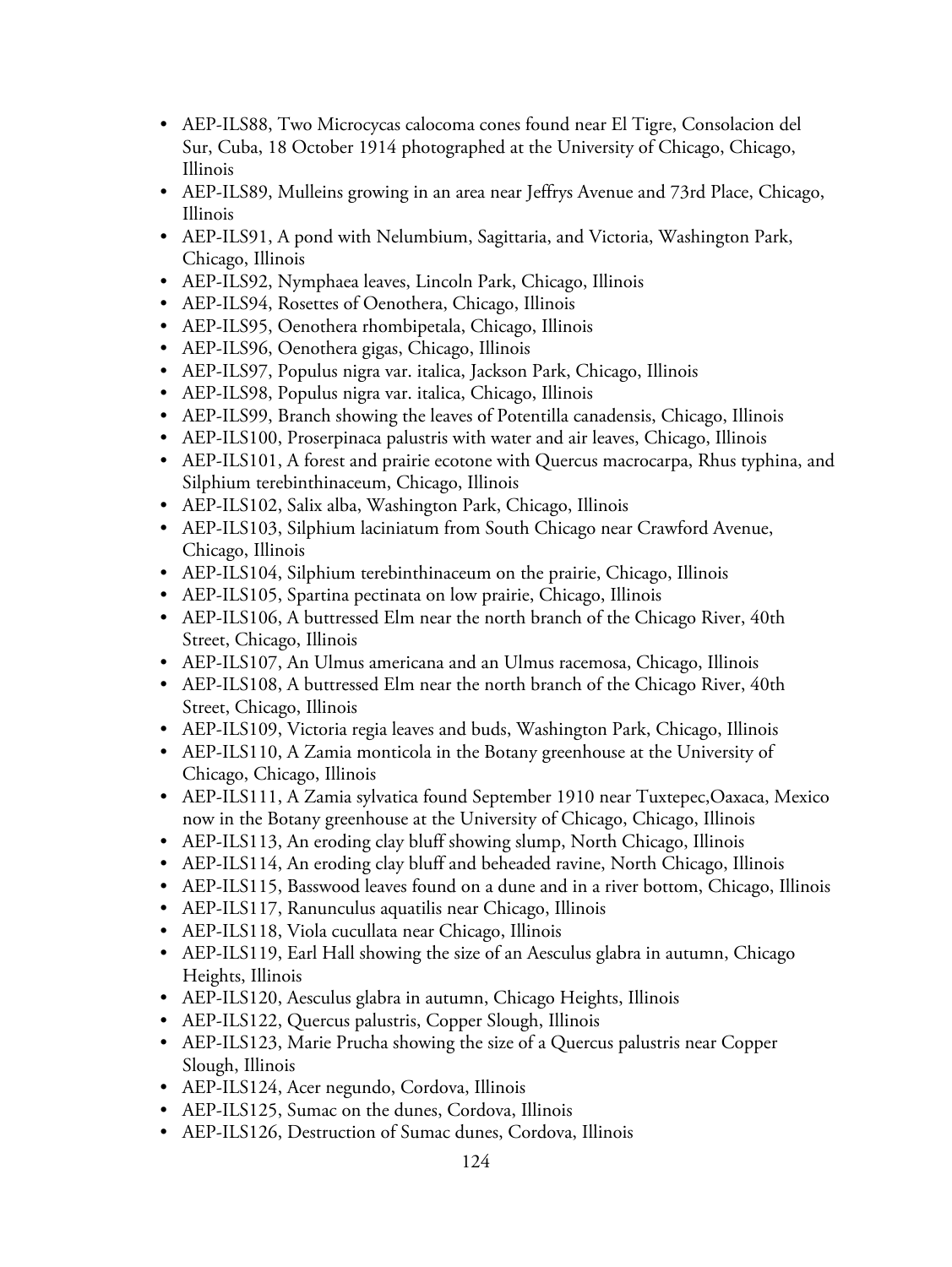- AEP-ILS127, Erosion of Sumac dunes, Cordova, Illinois
- AEP-ILS128, F. Siebert atop a destroyed Sumac dune, Cordova, Illinois
- AEP-ILS129, Mr. Hanberg, Henry Chandler Cowles of the University of Chicago Department of Botany, and party, Cordova, Illinois
- AEP-ILS130, Orobanche uniflora on an Aster, Deer Park, Illinois
- AEP-ILS133, Eroding shore of the Vermilion River, Deer Park, Illinois
- AEP-ILS134, Waterfall at Deer Park, Illinois
- AEP-ILS135, Waterfall at Deer Park, Illinois
- AEP-ILS136, Canyon at Deer Park, Illinois
- AEP-ILS137, Cave in Deer Park, Illinois
- AEP-ILS138, Deer Park Canyon, Utica, Illinois
- AEP-ILS143, Fasciated Silphium, Des Plaines, Illinois
- AEP-ILS144, Hummocks in a pasture, Des Plaines, Illinois
- AEP-ILS148, Fraxinus americana with fruit, Elgin, Illinois
- AEP-ILS149, The trunk of a Fraxinus americana, Elgin, Illinois
- AEP-ILS150, The trunk of a Fraxinus americana, Elgin, Illinois
- AEP-ILS151, Juglans nigra, Elgin, Illinois
- AEP-ILS152, Arundinaria, Fountain Bluff, Illinois
- AEP-ILS153, Cornus florida, Fountain Bluff, Illinois
- AEP-ILS154, Dock on a haystack, Fountain Bluff, Illinois
- AEP-ILS155, Phlox, Fountain Bluff, Illinois
- AEP-ILS156, An Ozark cabin, Fountain Bluff, Illinois
- AEP-ILS157, Fountain Bluff, a sandstone cliff near Gorham, Illinois
- AEP-ILS158, Fountain Bluff, a sandstone cliff near Gorham, Illinois
- AEP-ILS159, Fountain Bluff, a sandstone cliff near Gorham, Illinois
- AEP-ILS160, Talus blocks from Fountain Bluff, Illinois near the Mississippi River
- AEP-ILS161, Fountain Bluff, a sandstone cliff near Gorham, Illinois
- AEP-ILS162, Cliff talus of ferruginous sandstone, Fountain Bluff, Illinois
- AEP-ILS163, A boulder at Fountain Bluff, Jackson County, Illinois
- AEP-ILS164, Fountain Bluff near Gorham, Illinois
- AEP-ILS165, Fountain Bluff near Gorham, Illinois
- AEP-ILS166, A boulder at Fountain Bluff, Jackson County, Illinois
- AEP-ILS167, A boulder at Fountain Bluff, Jackson County, Illinois
- AEP-ILS168, Farm machinery under a cliff, Fountain Bluff, Illinois
- AEP-ILS169, Farm machinery under a cliff, Fountain Bluff near Gorham, Illinois
- AEP-ILS170, Looking toward the Mississippi River from Fountain Bluff, Illinois
- AEP-ILS171, The Mississippi River floodplain, Fountain Bluff, Illinois
- AEP-ILS172, A canyon, Fountain Bluff, Jackson County, Illinois
- AEP-ILS173, Ferruginous sandstone, Fountain Bluff, Illinois
- AEP-ILS174, A ravine, Fountain Bluff, Illinois
- AEP-ILS175, A bathing sign, Fountain Bluff near Gorham, Illinois
- AEP-ILS176, A cliff, Fountain Bluff, Jackson County, Illinois
- AEP-ILS177, Talus of Fountain Bluff, Illinois
- AEP-ILS178, Ferruginous layers in rock, Fountain Bluff, Jackson County, Illinois
- AEP-ILS179, Fountain Bluff, Illinois
- AEP-ILS180, Fountain Bluff, Illinois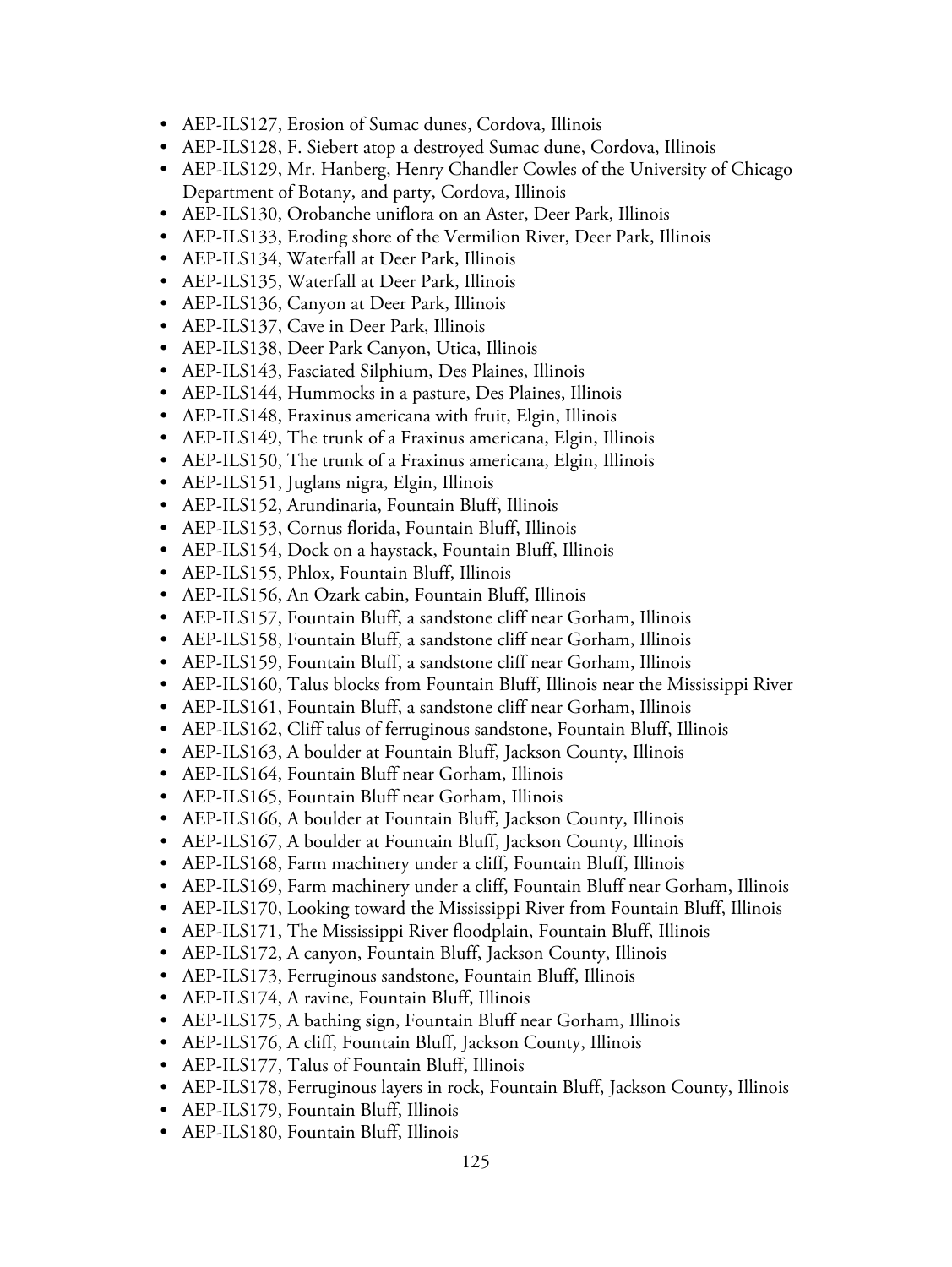- AEP-ILS181, A little ravine in sandstone, Fountain Bluff near Gorham, Illinois
- AEP-ILS182, Mississippi River floodplain from Fountain Bluff, Illinois
- AEP-ILS183, Floodplain of the Mississippi River, Fountain Bluff, Illinois
- AEP-ILS184, Mississippi River floodplain, Fountain Bluff, Illinois
- AEP-ILS185, Mississippi River floodplain, Fountain Bluff, Jackson County, Illinois
- AEP-ILS186, Bottom land seen from Fountain Bluff, Illinois
- AEP-ILS187, Bottom land on the Mississippi River, Fountain Bluff, Illinois
- AEP-ILS188, Mississippi River floodplain from Fountain Bluff, Illinois
- AEP-ILS189, Mississippi River at Fountain Bluff, Illinois
- AEP-ILS190, Nelumbo lutea, Fox Lake, Illinois
- AEP-ILS191, Hepatica acutiloba, Glencoe, Illinois
- AEP-ILS192, Populus balsamifera, Glencoe, Illinois
- AEP-ILS202, An eroding Lake Michigan cliff with embryo ravine, Glencoe, Illinois
- AEP-ILS203, The beginning of a ravine, Glencoe, Illinois
- AEP-ILS204, An eroding shore with tree slump, Glencoe, Illinois
- AEP-ILS205, An evergreen stage of Lake Michigan cliff, Glencoe, Illinois
- AEP-ILS206, A bluff with forest, Glencoe, Illinois
- AEP-ILS207, A young ravine, Glencoe, Illinois
- AEP-ILS208, Mouth of Newhall Ravine, Glencoe, Illinois
- AEP-ILS209, A ravine, Glencoe, Illinois
- AEP-ILS210, Newhall Ravine, Glencoe, Illinois
- AEP-ILS211, Leaning tree with erect shoot, Glencoe, Illinois
- AEP-ILS212, The mouth of a ravine, Glencoe, Illinois
- AEP-ILS214, Old and young floodplains, Des Plaines River, Glendon Park, Illinois
- AEP-ILS217, Glenwood stage beach, grazed and ungrazed, Glenwood, Illinois
- AEP-ILS218, Glenwood stage beach of Lake Chicago, Glenwood, Illinois
- AEP-ILS219, Alice Tschan showing the size of an Acer saccharum, Golf, Illinois
- AEP-ILS220, Sheep in the Golf, Illinois Forest Preserve
- AEP-ILS221, Sheep eating seedling in the Golf, Illinois Forest Preserve
- AEP-ILS222, Fern cliff, Goreville, Illinois
- AEP-ILS227, Mistletoe on a Sycamore near Gorham, Illinois
- AEP-ILS228, Mississippi River floodplain at flood level, Gorham, Illinois
- AEP-ILS229, Artificial Mississippi River levee near Gorham, Illinois
- AEP-ILS230, Symplocarpus foetidus, Grand Detour, Illinois
- AEP-ILS231, Grand Detour, Illinois
- AEP-ILS232, A forested upland, Grand Detour, Illinois
- AEP-ILS233, Grand Detour, Illinois
- AEP-ILS234, Juniperus virginiana on a Mississippi River limestone cliff, Grand Tower, Illinois
- AEP-ILS235, Devils Bake Oven, Grand Tower, Jackson County, Illinois
- AEP-ILS236, A view across the Mississippi River of the Missouri shoreline from Grand Tower, Illinois
- AEP-ILS237, Asimina on a floodplain opposite Fairport, Iowa at Grotto, Illinois
- AEP-ILS238, Barberry at Gurnee, Illinois
- AEP-ILS239, An ice beach on Gage Lake, Gurnee, Illinois
- AEP-ILS240, Carya illinoinensis, Hamilton, Illinois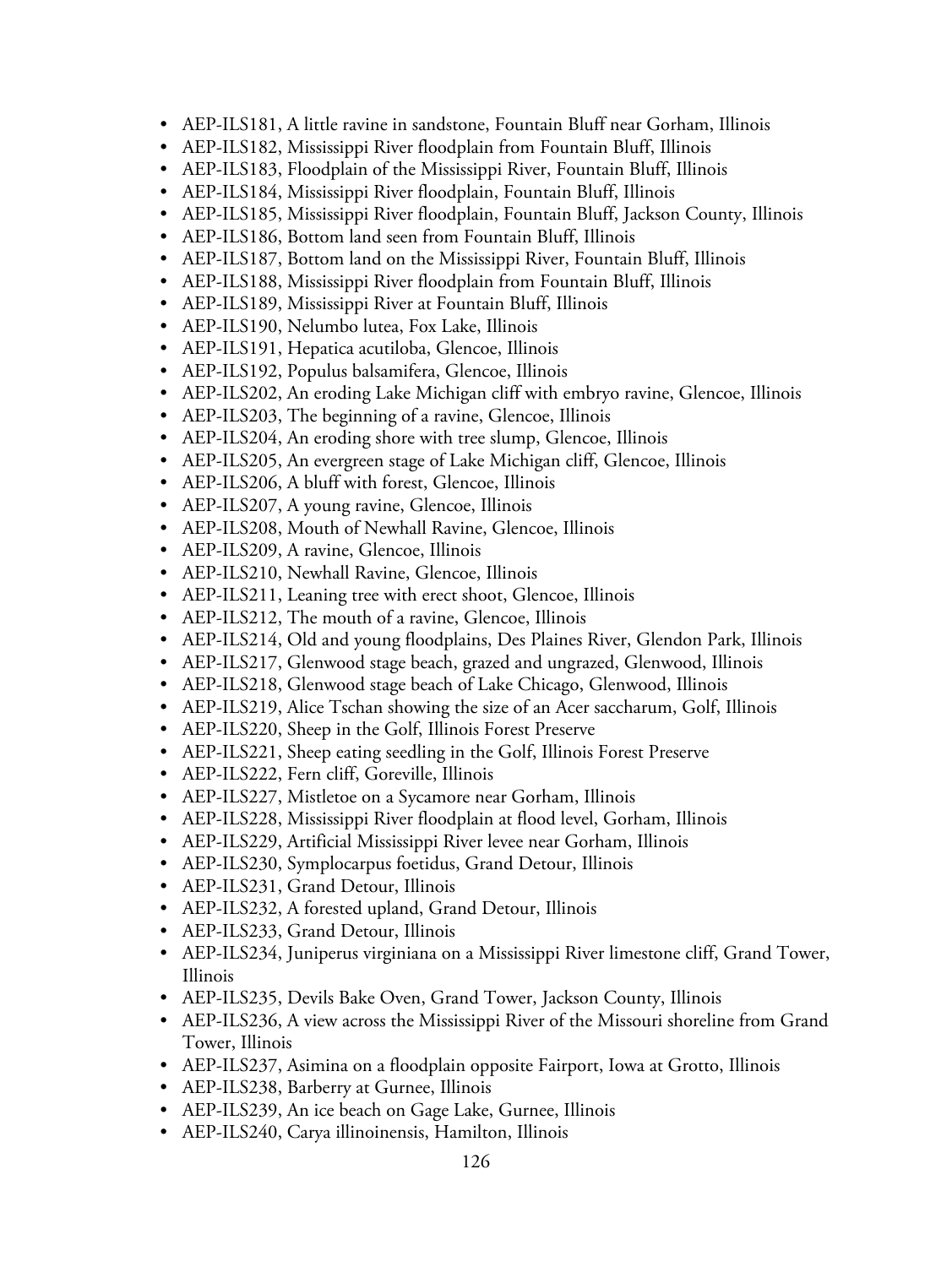- AEP-ILS241, A grove of Carya illinoinensis, Hamilton, Illinois
- AEP-ILS242, Levee on the Mississippi River near Hamilton, Illinois
- AEP-ILS246, Leaning tree on a beach, Highwood, Illinois
- AEP-ILS247, Eroding cliff, Highwood, Illinois
- AEP-ILS248, Forest to prairie transition with Oak, Sumac, and Rosinweed, Hillside, Illinois
- AEP-ILS250, Ozark uplift from the plain, Jackson County, Illinois
- AEP-ILS251, The trunk of a Carya ovata, Joliet, Illinois
- AEP-ILS254, Henry Chandler Cowles and a University of Chicago Department of Botany Physiographic Ecology class, Karnak, Illinois
- AEP-ILS255, Taxodium, Karnak, Illinois
- AEP-ILS256, A drainage ditch in a Taxodium swamp, Karnak, Illinois
- AEP-ILS257, A stand of Cypress, Karnak, Illinois
- AEP-ILS258, Cypress knees, Karnak, Illinois
- AEP-ILS259, Cypress buttress, Karnak, Illinois
- AEP-ILS260, Tupelo stacked at a sawmill, Karnak, Illinois
- AEP-ILS261, A stack of Pecky Cypress, Karnak, Illinois
- AEP-ILS263, George Elwood Nichols with Lactuca scariola, Lake Bluff, Illinois
- AEP-ILS267, Eroding clay bluff, Lake Bluff, Illinois
- AEP-ILS269, Erosion and slumping on the Vermilion River, Deer Park, Illinois
- AEP-ILS270, An ice beach, Lake Villa, Illinois
- AEP-ILS271, An ice beach, Lake Villa, Illinois
- AEP-ILS272, Arabis brachycarpa on the wall of a limestone ravine near Lemont, Illinois
- AEP-ILS273, The trunk of a Fraxinus quadrangulata, Lemont, Illinois
- AEP-ILS274, Pellaea atropurpurea on a limestone cliff face, Lemont, Illinois
- AEP-ILS275, Pellaea atropurpurea near Lemont, Illinois
- AEP-ILS276, Ulmus, Parthenocissus, Celastrus, and Vitis on a limestone cliff, Lemont Illinois
- AEP-ILS277, Zygnema and Spirogyra, Lemont, Illinois
- AEP-ILS280, Lichens on Niagara limestone at the Sag near Lemont, Illinois
- AEP-ILS281, Limestone ravine at the Sag near Lemont, Illinois
- AEP-ILS282, Diospyros virginiana, Lima Lake, Illinois
- AEP-ILS283, Diospyros virginiana, Lima Lake, Illinois
- AEP-ILS284, Meredosia, Illinois
- AEP-ILS285, A Rhus canadensis dune, Meredosia, Illinois
- AEP-ILS286, River valley dunes near Meredosia, Illinois
- AEP-ILS287, Taxodium distichum, Mt. Carmel, Illinois
- AEP-ILS288, Ampelopsis along Plum Creek, Mt. Carroll, Illinois
- AEP-ILS289, Limestone cliff at Carroll Creek, Mt. Carroll, Illinois
- AEP-ILS291, Ginkgo biloba, Morgan Park, Illinois
- AEP-ILS292, The trunk of a Catalpa speciosa, Nauvoo, Illinois
- AEP-ILS293, Salix alba, Nauvoo, Illinois
- AEP-ILS294, Vitis planted on a hillside at a Nauvoo, Illinois vineyard
- AEP-ILS295, The Brigham Young House, Nauvoo, Illinois
- AEP-ILS296, Mansion House, Nauvoo, Illinois
- AEP-ILS297, The Farr House, Nauvoo, Illinois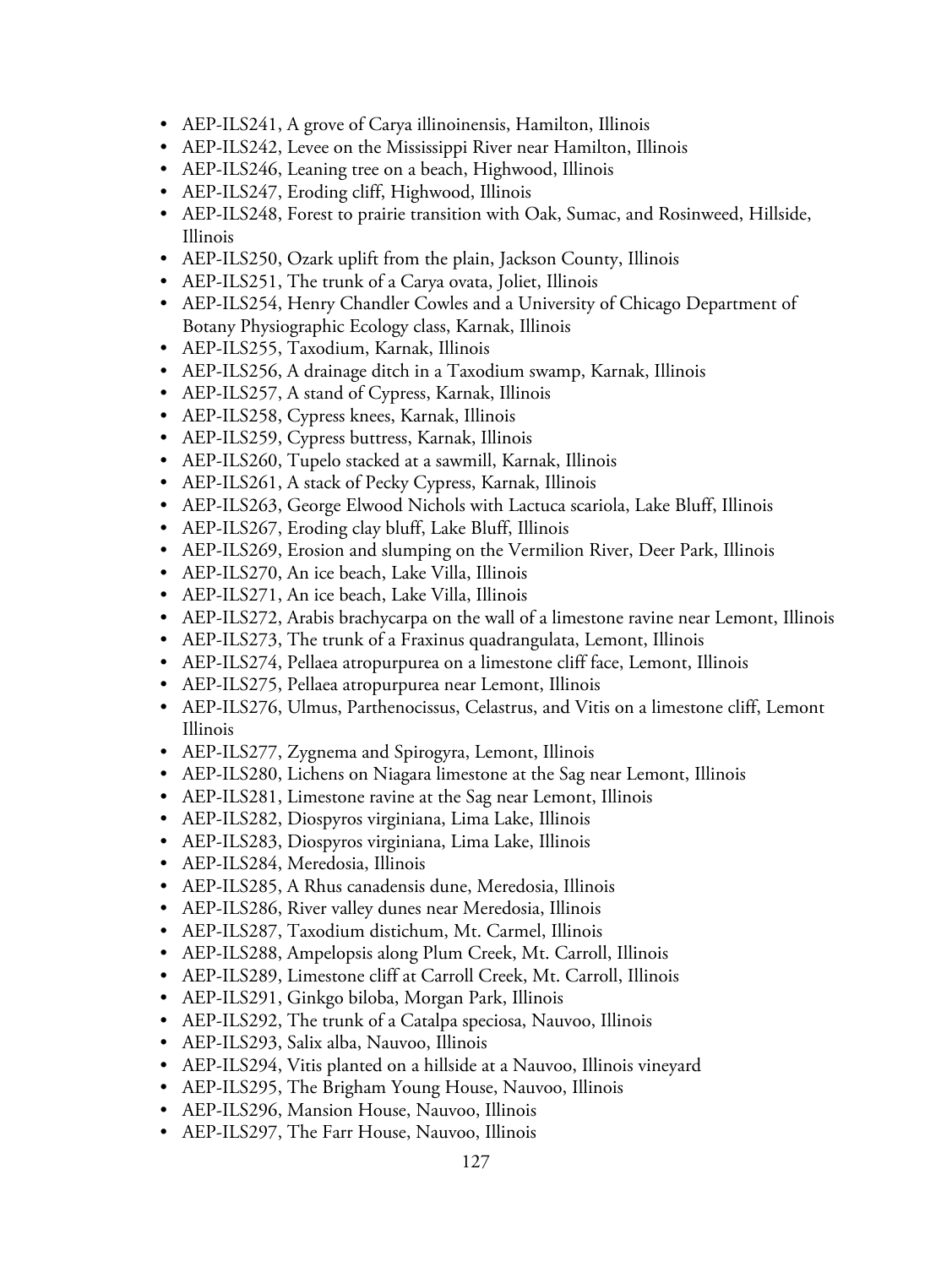- AEP-ILS298, The house first occupied by the Mormon prophet Joseph Smith, Nauvoo, Illinois
- AEP-ILS299, Carya ovata seedling, New Lenox, Illinois
- AEP-ILS307, Juglans nigra, New Lenox, Illinois
- AEP-ILS312, A Quercus alba with Polyporus sulphureus, New Lenox, Illinois
- AEP-ILS313, Quercus macrocarpa, New Lenox, Illinois
- AEP-ILS314, An Oak and Maple forest, New Lenox, Illinois
- AEP-ILS318, A tree and large stump of a Catalpa speciosa, Olney Illinois
- AEP-ILS319, Coppicing in Catalpa speciosa, Olney, Illinois
- AEP-ILS320, Coppicing in Catalpa speciosa, Olney, Illinois
- AEP-ILS321, Polygonatum commutatum, Olney, Illinois
- AEP-ILS322, Early shrub stage on a clay bluff, Glencoe, Illinois
- AEP-ILS323, Populus deltoides, a single tree in winter, Sag Bridge, Illinois
- AEP-ILS324, The umbrella form of Crataegus, Sag Bridge, Illinois
- AEP-ILS325, Mouth of a limestone canyon, Sag Bridge, Illinois
- AEP-ILS326, Catalpa speciosa stumps sprouting, Olney, Illinois
- AEP-ILS327, A forest of Pinus strobus, Pine Creek near Oregon, Illinois
- AEP-ILS328, Cedar at Ozark, Illinois
- AEP-ILS329, Henry Chandler Cowles of the University of Chicago Department of Botany, Mary M. Steagall of Southern Illinois University, Miller, and Hines, Ozark, Illinois
- AEP-ILS332, Salix succession, Plum River, Illinois
- AEP-ILS333, Dodecatheon meadia and Dodecatheon frenchii, Clarida Branch, Pope County, Illinois
- AEP-ILS334, A ladder said to be made by Native Americans from Juniperus, Clarida Branch, Pope County, Illinois
- AEP-ILS335, Cave-in, Clarida Branch, Pope County, Illinois
- AEP-ILS336, Cave-in, Clarida Branch, Pope County, Illinois
- AEP-ILS337, Cave-in, Clarida Branch, Pope County, Illinois
- AEP-ILS338, Sand cave, Clarida Branch, Pope County, Illinois
- AEP-ILS339, Sand cave, Clarida Branch, Pope County, Illinois
- AEP-ILS340, Hunting Branch, Pope County, Illinois
- AEP-ILS341, Old log cabin, Herod, Pope County, Illinois
- AEP-ILS342, Acer saccharinum, River Forest, Illinois
- AEP-ILS343, Vitis climbing over Pinus sp., River Forest, Illinois
- AEP-ILS344, Mud flat of the Des Plaines River near River Forest, Illinois
- AEP-ILS346, Transition from the Des Plaines River floodplain to upland, Riverside, Illinois
- AEP-ILS347, The Des Plaines River floodplain, Riverside, Illinois
- AEP-ILS348, The trunk of a Crataegus, Riverside, Illinois
- AEP-ILS349, Silphium perfoliatum, Riverside, Illinois
- AEP-ILS350, A Hydrastis canadensis garden, Rock Island, Illinois
- AEP-ILS351, Henry Chandler Cowles of the University of Chicago Department of Botany near the Watch Tower, Rock Island, Illinois
- AEP-ILS352, W. Zahn of South Africa, Rock Island, Illinois
- AEP-ILS353, Eroding banks of Mill Creek, Rock Island, Illinois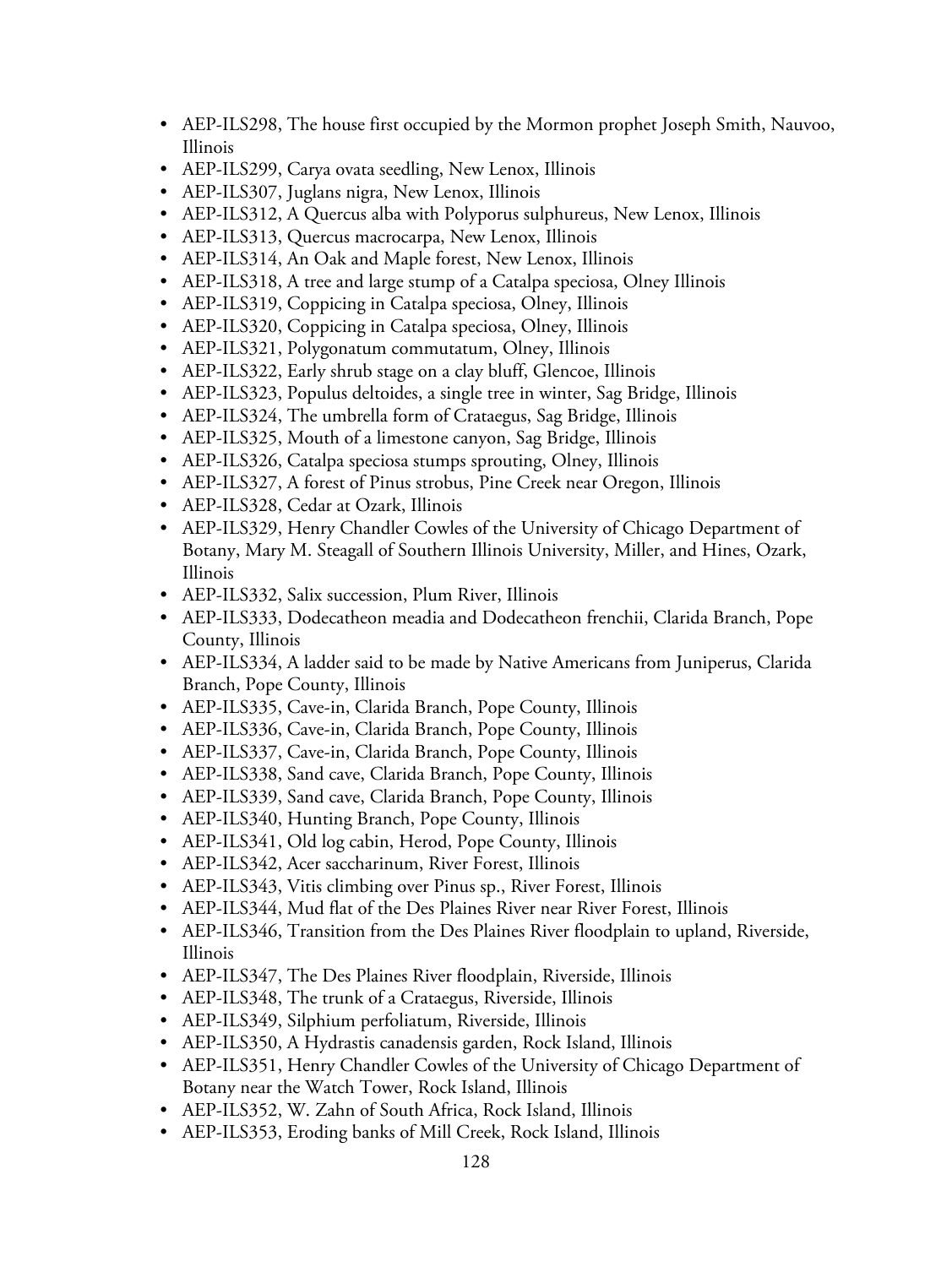- AEP-ILS354, Eroding banks of Mill Creek, Rock Island, Illinois
- AEP-ILS356, Sangamon interglacial, St. David, Illinois
- AEP-ILS357, Gnarled cedar, Cave Hill, Saline County, Illinois
- AEP-ILS359, Marie Prucha standing near a Betula papyrifera blackened by fire, Savanna, Illinois
- AEP-ILS360, Marie Prucha standing near a distorted Ulmus trunk, Savanna, Illinois
- AEP-ILS361, Trillium declinatum, Savanna, Illinois
- AEP-ILS362, Salix nigra zonation along the Plum River, Savanna, Illinois
- AEP-ILS363, Salix succession, Plum River, Savanna, Illinois
- AEP-ILS364, An eroding shore of a Mississippi River floodplain, Savanna, Illinois
- AEP-ILS365, Panicum pseudopubescens association on sand, Savanna, Illinois
- AEP-ILS366, Islands in the Mississippi River, Savanna, Illinois
- AEP-ILS369, Camptosorus rhizophyllus, Starved Rock State Park, Illinois
- AEP-ILS370, Thuja on a sandstone cliff, Starved Rock State Park, Illinois
- AEP-ILS371, Thuja on Starved Rock, Starved Rock State Park, Illinois
- AEP-ILS372, French Canyon, Starved Rock State Park, Illinois
- AEP-ILS373, French Canyon, Starved Rock State Park, Illinois
- AEP-ILS374, French Canyon, Starved Rock State Park, Illinois
- AEP-ILS375, French Canyon, Starved Rock State Park, Illinois
- AEP-ILS376, Fishburn Canyon, a hanging valley, Starved Rock State Park, Illinois
- AEP-ILS377, The head of Wildcat Canyon, Starved Rock State Park, Illinois
- AEP-ILS378, Amelanchier canadensis on bare rock at Lovers Leap, Starved Rock State Park, Illinois
- AEP-ILS380, Hilltop erosion remnant in a driftless area, Stockton, Illinois
- AEP-ILS382, Epilobium on a burnt area, Thornton, Illinois
- AEP-ILS386, A University of Chicago Department of Botany Physiographic Ecology class, Thornton, Illinois
- AEP-ILS388, Marchantia polymorpha, Thornton, Illinois
- AEP-ILS390, Buttercups in a swamp, Thornton, Illinois
- AEP-ILS391, A natural levee, Thornton, Illinois
- AEP-ILS392, A double terrace on Thorn Creek, Thornton, Illinois
- AEP-ILS393, J. P. Lotsy, Henry Chandler Cowles and a University of Chicago Department of Botany Field Ecology class, Thornton, Illinois
- AEP-ILS394, A wooded island on a floodplain with Ambrosia trifida, Utica, Illinois
- AEP-ILS395, The lower end of an island showing zonation, Illinois River, Utica, Illinois
- AEP-ILS396, Succession reversal with Juniperus under Quercus, Waterloo, Illinois
- AEP-ILS397, Mississippi River floodplain near Waterloo, Illinois
- AEP-ILS399, Acer saccharum, Wheeling, Illinois
- AEP-ILS400, Acer saccharum, Wheeling, Illinois
- AEP-ILS401, Fraxinus pennsylvanica, Wheeling, Illinois
- AEP-ILS403, Henry Chandler Cowles of the University of Chicago Department of Botany and State Forester Miller, Wolf Lake, Illinois
- AEP-ILS404, Pinus echinata, Wolf Lake, Illinois
- AEP-ILS405, Pinus echinata habitat, Wolf Lake, Illinois
- AEP-ILS406, State Forester Miller standing near Pinus echinata, Wolf Lake, Illinois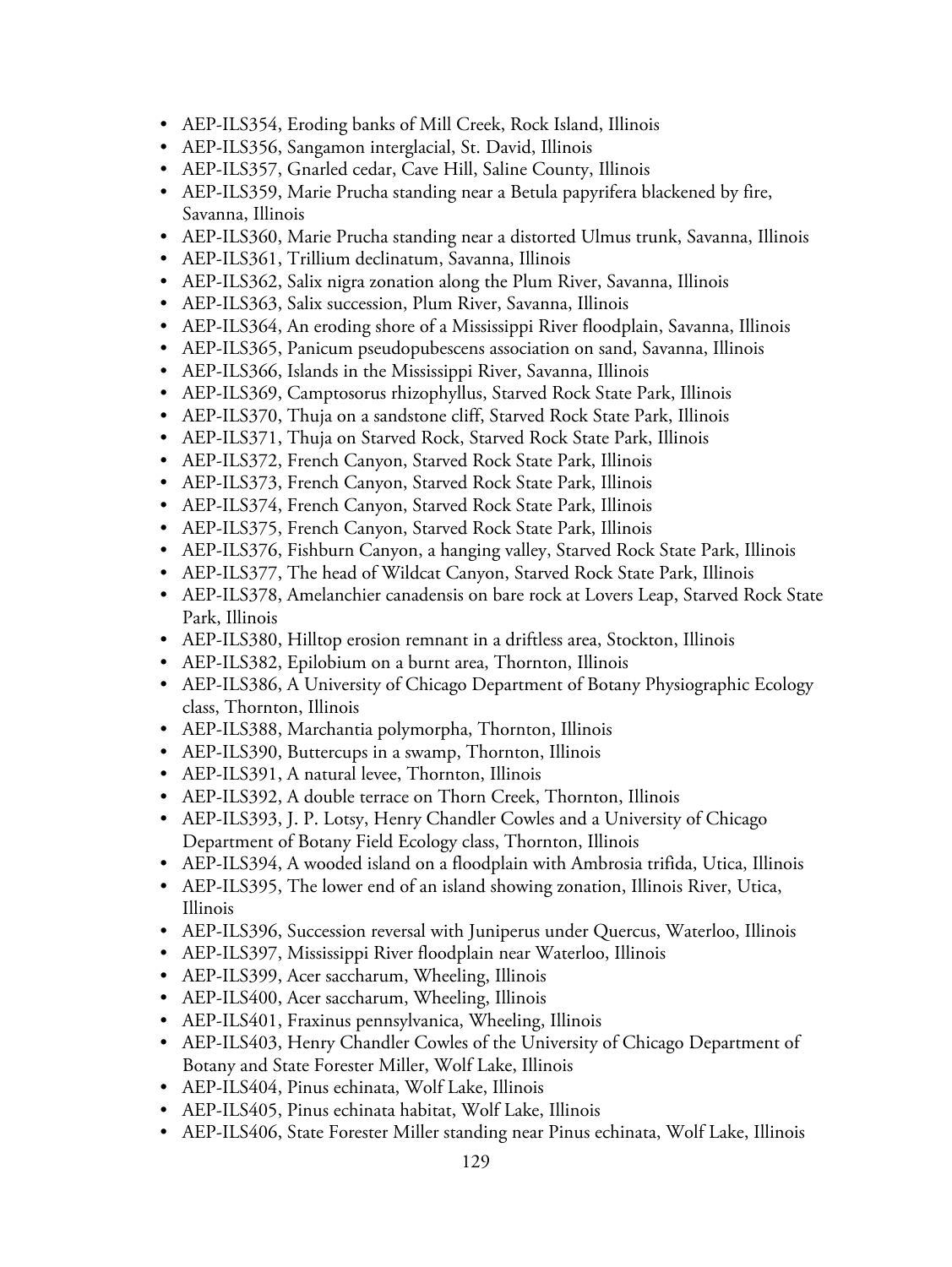- AEP-ILS407, Pinus echinata, Wolf Lake, Illinois
- AEP-ILS408, Pinus echinata, Wolf Lake, Illinois
- AEP-ILS409, Orobanche uniflora in Aster, Wolf Lake, Union County, Illinois
- AEP-ILS410, Orobanche uniflora in Aster, Wolf Lake, Union County, Illinois
- AEP-ILS411, Henry Chandler Cowles of the University of Chicago Department of Botany, Frederic Edward Clements of the University of Minnesota, and members of the International Phytogeographic Excursion in Europe at Truro, Cornwall, England
- AEP-ILS412, A cave in limestone, Wolf Lake, Illinois
- AEP-ILS413, A limestone cliff, Wolf Lake, Illinois
- AEP-ILS414, A limestone cliff, Wolf Lake, Illinois
- AEP-ILS415, A stand of Pinus echinata behind a cabin built of the same wood, Wolf Lake, Illinois
- AEP-ILS416, An old log cabin, Wolf Lake, Union County, Illinois
- AEP-ILS417, A split rail fence, Wolf Lake, Illinois
- AEP-ILS418, Aletris farinosa, Illinois
- AEP-ILS419, Cornus florida, Illinois
- AEP-ILS420, A "suffragette" at a fancy dress ball aboard the S.S. Themistocles, Illinois
- AEP-ILS422, Trillium declinatum, Illinois
- AEP-ILS423, A Phlox garden, Illinois
- AEP-ILS424, Spiranthes cernua, Illinois
- AEP-ILS425, Crayfish mounds, Illinois
- AEP-ILS426, A cliff on the Embarras River, Charleston, Illinois
- AEP-ILS427, Forest fire effect in an area of frequent ground fires, Willow Springs, Illinois
- AEP-ILS428, Sir Arthur George Tansley and Mrs. Tansley of Cambridge University at the University of Chicago, Chicago, Illinois
- AEP-ILS431, Leroy Harris Harvey, fellow in the University of Chicago Department of Botany, 1907-1908

### **Folder Drawers 16-18**

Indiana

- AEP-INS1, Cornus florida, Bailly Town, Indiana
- AEP-INS10, Slough 8, a view of beach ridges and sloughs in a very dry season, Buffington, Indiana
- AEP-INS12, Spring aspect at Slough 14, with a view of beach ridges and sloughs, between Buffington and Pine, Indiana
- AEP-INS13, Early spring at Slough 58, Buffington, Indiana
- AEP-INS14, A beach formed by ice, Cedar lake, Indiana
- AEP-INS19, Carya illinoinensis, Decker, Indiana
- AEP-INS20, A single Carya laciniosa in summer condition, Decker, Indiana
- AEP-INS21, Carya laciniosa in a floodplain forest, Decker, Indiana
- AEP-INS24, Witches Broom on a single Celtis occidentalis, Decker, Indiana
- AEP-INS25, The trunk of a Liquidambar styraciflua, Decker, Indiana
- AEP-INS26, A single Platanus occidentalis in spring, Decker, Indiana
- AEP-INS27, A single Taxodium distichum on upland, Decker, Indiana
- AEP-INS28, A Taxodium distichum forest and swamp, Decker, Indiana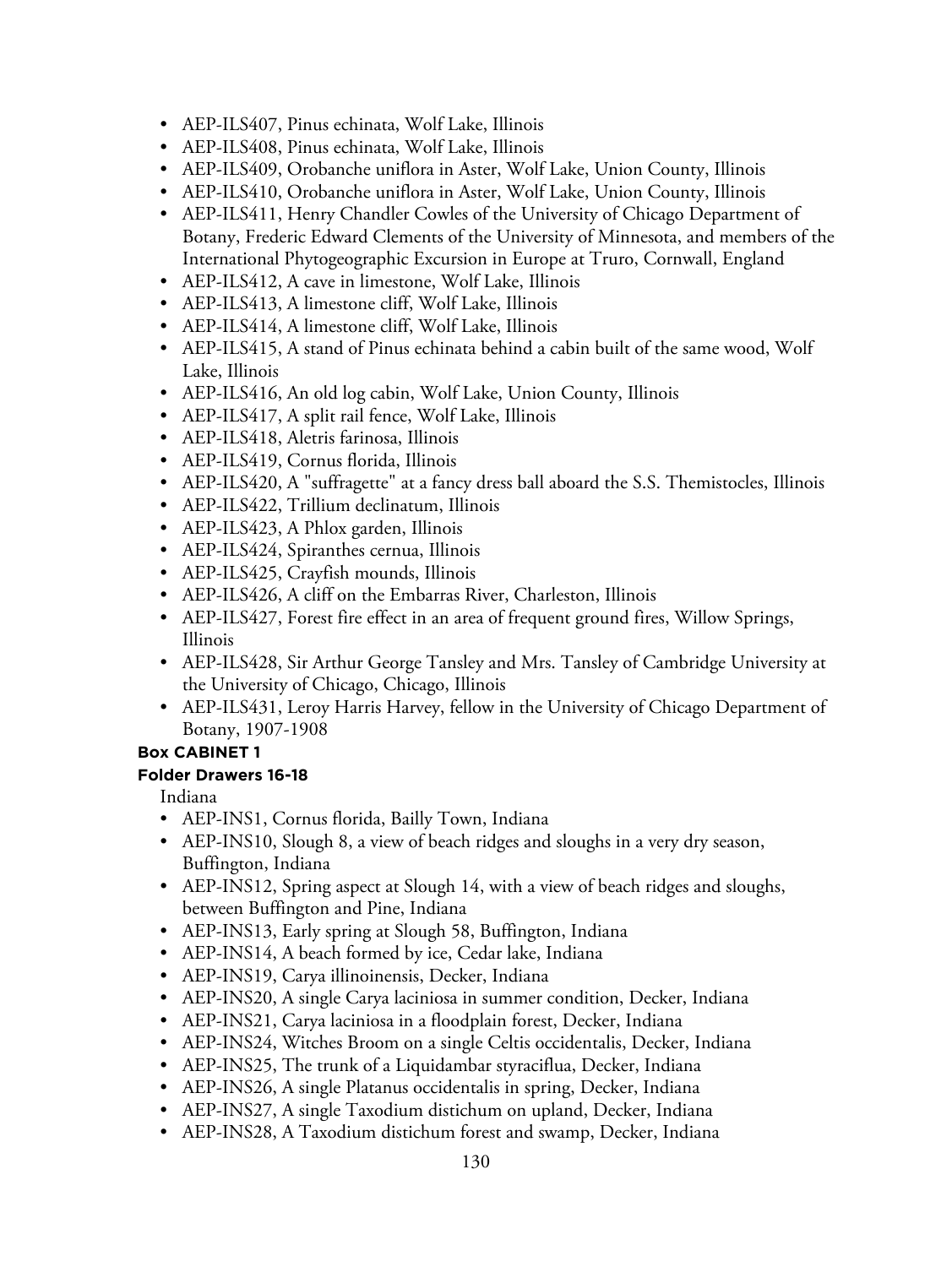- AEP-INS29, A distant view of a Taxodium distichum forest and swamp, Decker, Indiana
- AEP-INS30, A Taxodium distichum forest and swamp, Decker, Indiana
- AEP-INS31, Red Maple standing between Cypress knees, Decker, Indiana
- AEP-INS32, Taxodium distichum sprouting from a cut stump, Decker, Indiana
- AEP-INS33, The trunk of a Taxodium distichum showing a burl, Decker, Indiana
- AEP-INS36, Members of the International Phytogeographic Excursion in America, on the dunes, Miller, Indiana
- AEP-INS38, An advance of dunes near the Crater, Dune Park, Indiana
- AEP-INS60, Arctostaphylos uva-ursi at the dunes, Dune Park, Indiana
- AEP-INS61, A close view of two Gentiana andrewsii, Dune Park, Indiana
- AEP-INS62, A close view of three Geastrum sp. on the sand, Dune Park, Indiana
- AEP-INS63, A detail of a flowering clump of Euphorbia corollata in a dune habitat, Dune Park, Indiana
- AEP-INS64, A close view of Rudbeckia hirta, Dune Park, Indiana
- AEP-INS65, A close view of flowering Solidago sp. on a dune, Dune Park, Indiana
- AEP-INS67, Tephrosia virginiana, Dune Park, Indiana
- AEP-INS68, Salix humilis, Dune Park, Indiana
- AEP-INS69, A close view of flowering Solidago sp. on a dune, Dune Park, Indiana
- AEP-INS70, Pine on a rippled windward slope, Dune Park, Indiana
- AEP-INS74, Advancing dunes, Dune Park, Indiana
- AEP-INS75, The advance of dunes near the Crater, Dune Park, Indiana
- AEP-INS76, The soil line of the Crater, Dune Park, Indiana
- AEP-INS77, The Crater exposing its former soil line, Dune Park, Indiana
- AEP-INS80, Populus deltoides, Dune Park, Indiana
- AEP-INS81, An advance of dunes, Dune Park, Indiana
- AEP-INS82, Cornus stolonifera on an advancing dune, Furnessville, Indiana
- AEP-INS83, The beach at Dune Park, Indiana
- AEP-INS84, The spring aspect of an advancing dune, Furnessville, Indiana
- AEP-INS85, Buried snowdrift dunes at the camp of naturalist Elliot Rowland Downing, Indiana
- AEP-INS86, Snow on an ice slope, Indiana
- AEP-INS87, Advancing dune in an area denuded by steam shoveling, Dune Park, Indiana
- AEP-INS88, Vitis on dead trees which surround a moving dune, Furnessville, Indiana
- AEP-INS89, Ice on the Lake Michigan shore, Dune Park, Indiana
- AEP-INS90, A sand bar in Lake Michigan offshore from Dune Park, Indiana
- AEP-INS91, Buried snowdrift dunes in spring, Indiana
- AEP-INS92, Roots of a lone Populus deltoides, Dune Park, Indiana
- AEP-INS93, A lone Cottonwood, Dune Park, Indiana
- AEP-INS94, The removal of the dunes, Dune Park, Indiana
- AEP-INS95, Uncovering a buried Tilia americana, Dune Park, Indiana
- AEP-INS96, A lone Cottonwood in spring, Dune Park, Indiana
- AEP-INS97, A lone Cottonwood, Dune Park, Indiana
- AEP-INS98, A close view of a fallen Cottonwood, Dune Park, Indiana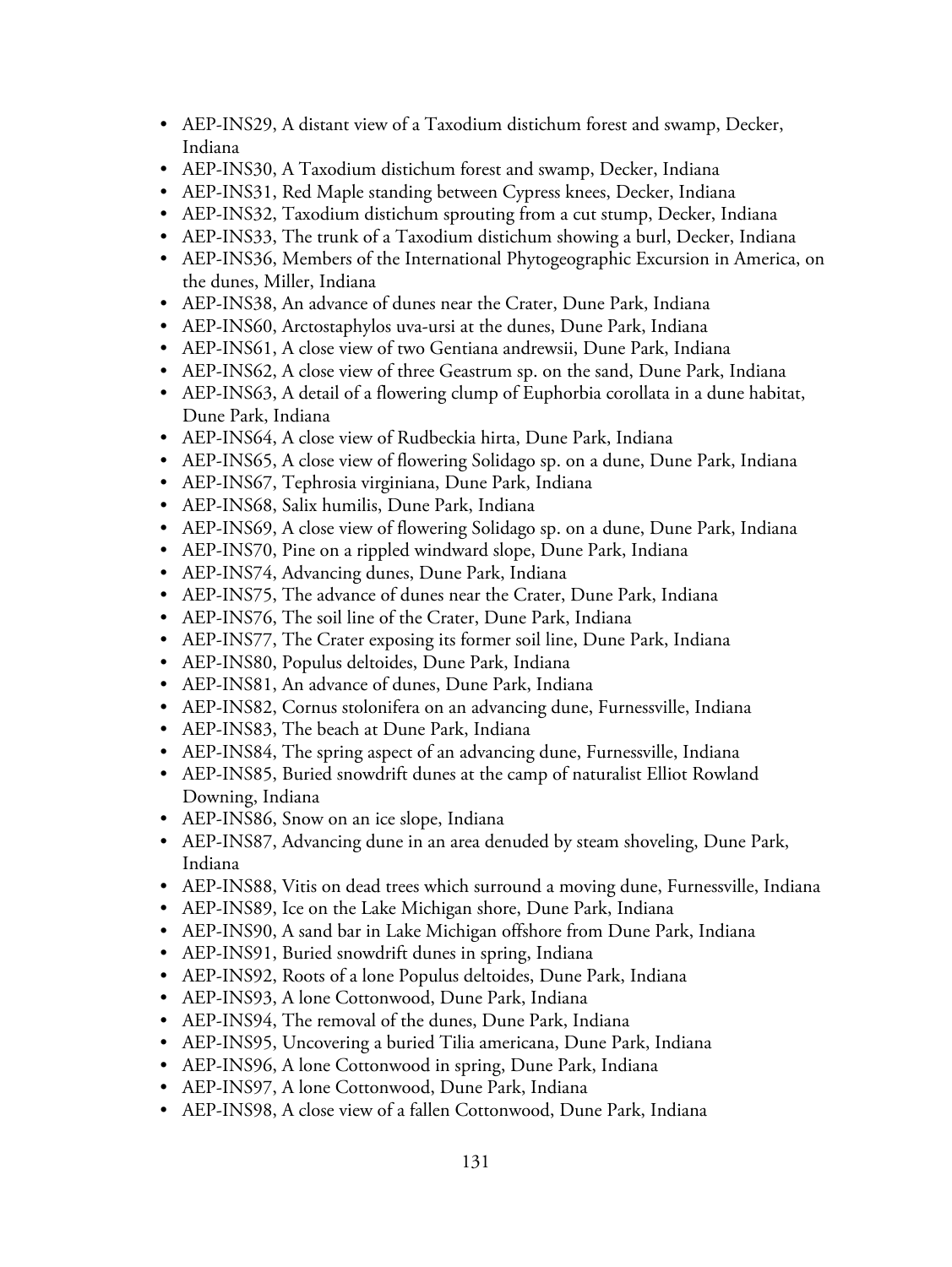- AEP-INS99, The exposed stem roots of an uncovered Populus deltoides, Dune Park, Indiana
- AEP-INS100, Tilia americana, a reference tree of dune advance with adventitious roots, Dune Park, Indiana
- AEP-INS101, Tilia americana, a reference tree of dune advance with adventitious roots, Dune Park, Indiana
- AEP-INS102, Tilia americana buried by a dune, Indiana
- AEP-INS104, A Pinus strobus graveyard, Furnessville, Indiana
- AEP-INS105, The encroachment of a dune upon a Bulrush and Water Lily swamp, Dune Park, Indiana
- AEP-INS111, The trunk of a Betula lutea, Mineral Springs, Indiana
- AEP-INS112, A close view of two flowering Calopogon pulchellus, Mineral Springs, Indiana
- AEP-INS114, Calopogon pulchellus in a bog, Mineral Springs, Indiana
- AEP-INS115, A trunk study of a Carya glabra, Mineral Springs, Indiana
- AEP-INS116, Carya glabra habitat, Mineral Springs, Indiana
- AEP-INS117, A close view of flowering Cornus canadensis, Mineral Springs, Indiana
- AEP-INS118, A clump of flowering Cypripedium hirsutum, Mineral Springs, Indiana
- AEP-INS119, Overturned Larix showing shallow roots, Mineral Springs, Indiana
- AEP-INS120, Larix laricina bog, Mineral Springs, Indiana
- AEP-INS121, Quercus velutina and seedling and Larix laricina in a bog, Mineral Springs, Indiana
- AEP-INS122, A close view of a flowering Mitchella repens, Mineral Springs, Indiana
- AEP-INS123, Nyssa sylvatica trunk, Mineral Springs, Indiana
- AEP-INS125, A flowering clump of Phlox pilosa, Mineral Springs, Indiana
- AEP-INS126, Pinus strobus, Mineral Springs, Indiana
- AEP-INS128, Sassafras variifolium in winter, Mineral Springs, Indiana
- AEP-INS129, A close view of flowering Trientalis americana, Mineral Springs, Indiana
- AEP-INS130, Woodwardia virginiana in a bog, Mineral Springs, Indiana
- AEP-INS131, A road in winter, Mineral Springs, Indiana
- AEP-INS132, Nyssa sylvatica, Furnessville, Indiana
- AEP-INS133, Panax trifolius growing in an area between Furnessville and Otis, Indiana
- AEP-INS137, The now destroyed Beach Ridge 2 with Pinus banksiana, west of Gary, Indiana
- AEP-INS139, A group of Juniperus virginiana, Keiser, Indiana
- AEP-INS140, Ice barriers formed off of a beach, Long Lake, Indiana
- AEP-INS141, Ice barriers formed off of a beach, Long Lake, Indiana
- AEP-INS143, Pinus strobus and Tilia glabra on an eroding dune shoreline, Michigan City, Indiana
- AEP-INS148, A large and thick clump of Prunus virginiana on an eroding dune, Miller, Indiana
- AEP-INS153, Carya glabra in summer, Mill Creek, Indiana
- AEP-INS154, Sassafras variifolium in summer, Mill Creek, Indiana
- AEP-INS163, A close view of a single Lobelia, Miller, Indiana
- AEP-INS165, A close view showing the flowers and leaves of Castalia tuberosa, Miller, Indiana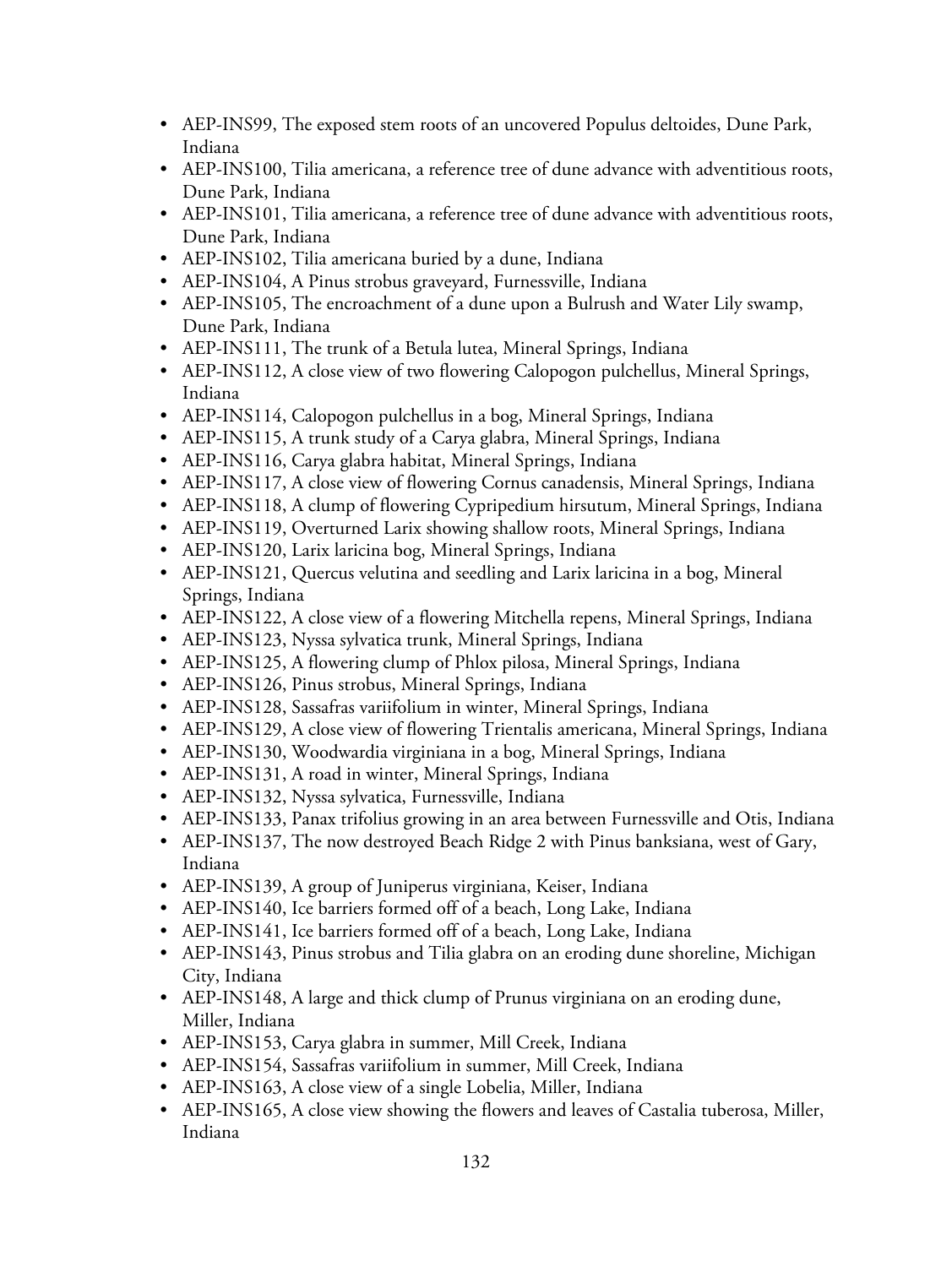- AEP-INS166, Asclepias tuberosa, Miller, Indiana
- AEP-INS167, A single Sagittaria latifolia in its environment showing flowers and fruit, Miller, Indiana
- AEP-INS169, A lagoon with Castalia and Scirpus validus, Miller, Indiana
- AEP-INS170, A lagoon with Castalia and Scirpus validus, Miller, Indiana
- AEP-INS171, A clump of European Barberry before removal by a team and log chain, De Kalb County, Indiana
- AEP-INS174, Calamovilfa longifolia, Miller, Indiana
- AEP-INS175, Quercus velutina and Quercus alba on dunes, Miller, Indiana
- AEP-INS176, The interior of a Quercus velutina dune forest at Station 6, Miller, Indiana
- AEP-INS177, The exterior of a Quercus velutina dune forest, Miller, Indiana
- AEP-INS178, Pinus banksiana on the crest of a dune, Miller, Indiana
- AEP-INS179, Populus deltoides seedling, Miller, Indiana
- AEP-INS180, Cottonwood and Pine pocket and a dune advancing into the Grand Calumet River at Lake Street, Miller, Indiana
- AEP-INS181, Panne with Cottonwood seedling, Miller, Indiana
- AEP-INS182, A panne with Cottonwood seedling, Miller, Indiana
- AEP-INS183, A panne with Cottonwood seedling, Miller, Indiana
- AEP-INS184, A sand bar and lagoon on a depositing shore, Miller, Indiana
- AEP-INS185, University of Chicago Botany student Mandayam Sampathkumaran in snow on the dunes, Miller, Indiana
- AEP-INS186, A dune advancing into the Grand Calumet River at Lake Street, Miller, Indiana
- AEP-INS187, A dune advancing into the Grand Calumet River at Lake Street, Miller, Indiana
- AEP-INS188, A dune advancing into the Grand Calumet River, Miller, Indiana
- AEP-INS189, A dune advancing into the Grand Calumet River east of the bridge at Lake Street, Miller, Indiana
- AEP-INS201, A fallen log with saprophytic fungi, Otis, Indiana
- AEP-INS202, Fleshy fungus on a Beech, Otis Indiana
- AEP-INS203, Liriodendron tulipifera, Otis, Indiana
- AEP-INS204, Orchis spectabilis, Otis Indiana
- AEP-INS205, The trunk of an Ostrya virginiana, Otis, Indiana
- AEP-INS206, The trunk of a Prunus serotina, Otis, Indiana
- AEP-INS208, The trunk of a Quercus alba, Otis, Indiana
- AEP-INS209, A single Sambucus racemosa, Otis Indiana
- AEP-INS210, Tilia americana, Otis, Indiana
- AEP-INS211, Xerophytic stages of ravines, Otis, Indiana
- AEP-INS212, Gully erosion in Valparaiso moraine formerly a Beech and Maple forest, Otis, Indiana
- AEP-INS213, A ravine in a Beech and Maple forest in Valparaiso moraine, Otis Indiana
- AEP-INS214, The remains of Acer rubrum, Platanus, and Liriodendron, Perry County, Indiana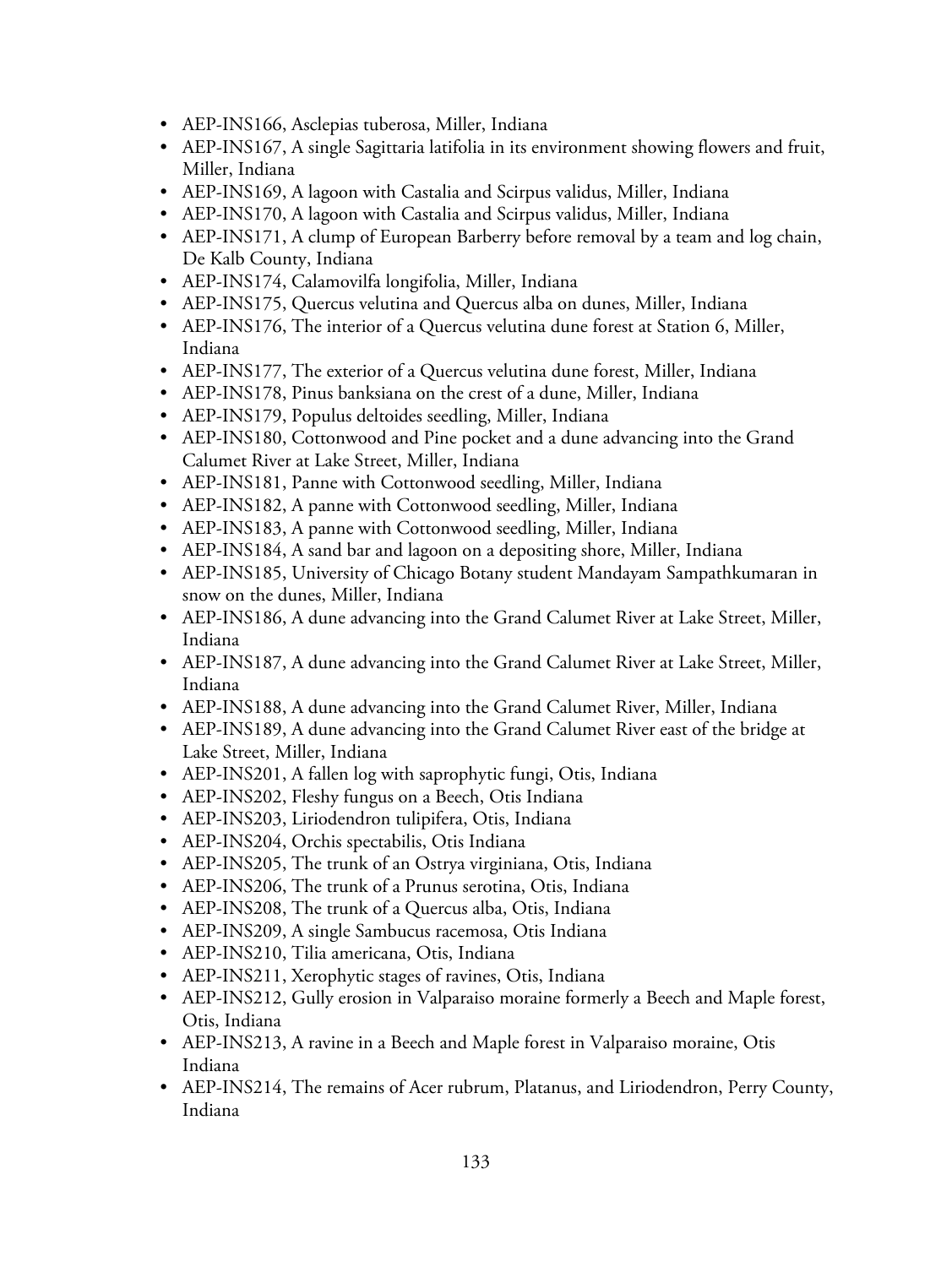- AEP-INS215, Acer rubrum in an artificial lake caused by silting at the mouth of a stream, Perry County, Indiana
- AEP-INS216, A view looking toward a dam of Carya beside a lagoon, Perry County, Indiana
- AEP-INS217, Fagus and Carya on the edge of a lagoon formed by stream migration, Perry County, Indiana
- AEP-INS218, Remnants of a Beech forest, Perry County, Indiana
- AEP-INS219, Young Beech trees in the foreground, Perry County, Indiana
- AEP-INS220, Beech maintaining itself on an eroding slope, Perry County, Indiana
- AEP-INS221, The trunk of a thirty year old Liriodendron tulipifera, Perry County, Indiana
- AEP-INS222, Liriodendron tulipifera and Juniperus virginiana coming in over an old Fagus, Acer, and Juglans forest, Perry County, Indiana
- AEP-INS223, Nyssa aquatica still alive in a lagoon, Perry County, Indiana
- AEP-INS224, Stumps of Platanus and Juglans cinerea in a lagoon, Perry County, Indiana
- AEP-INS225, A lagoon edge, Perry County, Indiana
- AEP-INS226, A lagoon, Perry County, Indiana
- AEP-INS227, The "Old Swimming Hole" twenty-four years after, Perry County, Indiana
- AEP-INS228, The "Old Swimming Hole" twenty-four years after, Perry County, Indiana
- AEP-INS229, Water effects, Perry County, Indiana
- AEP-INS230, Water effects, Perry County, Indiana
- AEP-INS235, Pond 1 in early spring, Pine, Indiana
- AEP-INS236, Jack Pine and a small Sedge pool at Beach Ridge 4, Pine, Indiana
- AEP-INS237, Slough 90 looking east from the Elgin, Joliet, and Eastern railroad tracks, Pine Indiana
- AEP-INS238, Marsh Marigold and Skunk Cabbage, Portchester, Indiana
- AEP-INS239, A close view of Caltha palustris with Podophyllum peltatum, Portchester, Indiana
- AEP-INS240, A relict clump of Tilia americana, Portchester, Indiana
- AEP-INS241, A new moving dune, Portchester, Indiana
- AEP-INS242, Dunes near Lake Michigan, Indiana
- AEP-INS243, Scirpus, Sagittaria, and Typha in a ponded portion of the Whitewater River, Richmond, Indiana
- AEP-INS244, Sagittaria and Typha, Richmond, Indiana
- AEP-INS245, Exposure of Cincinnati limestone and shale, Richmond, Indiana
- AEP-INS246, Interior of a Fagus grandifolia forest, Rome, Indiana
- AEP-INS247, The interior of a Fagus grandifolia forest, Rome, Indiana
- AEP-INS248, Phoradendron on an Ulmus branch, Rome, Indiana
- AEP-INS251, Cephalanthus occidentalis, Salix nigra, and Typha in a kettle swamp, Smith, Indiana
- AEP-INS252, Close view of flowering Trillium grandiflorum, Smith Indiana
- AEP-INS253, An Ulmus americana with excrescences on its trunk, Smith Indiana
- AEP-INS254, Andropogon scoparius, Tremont, Indiana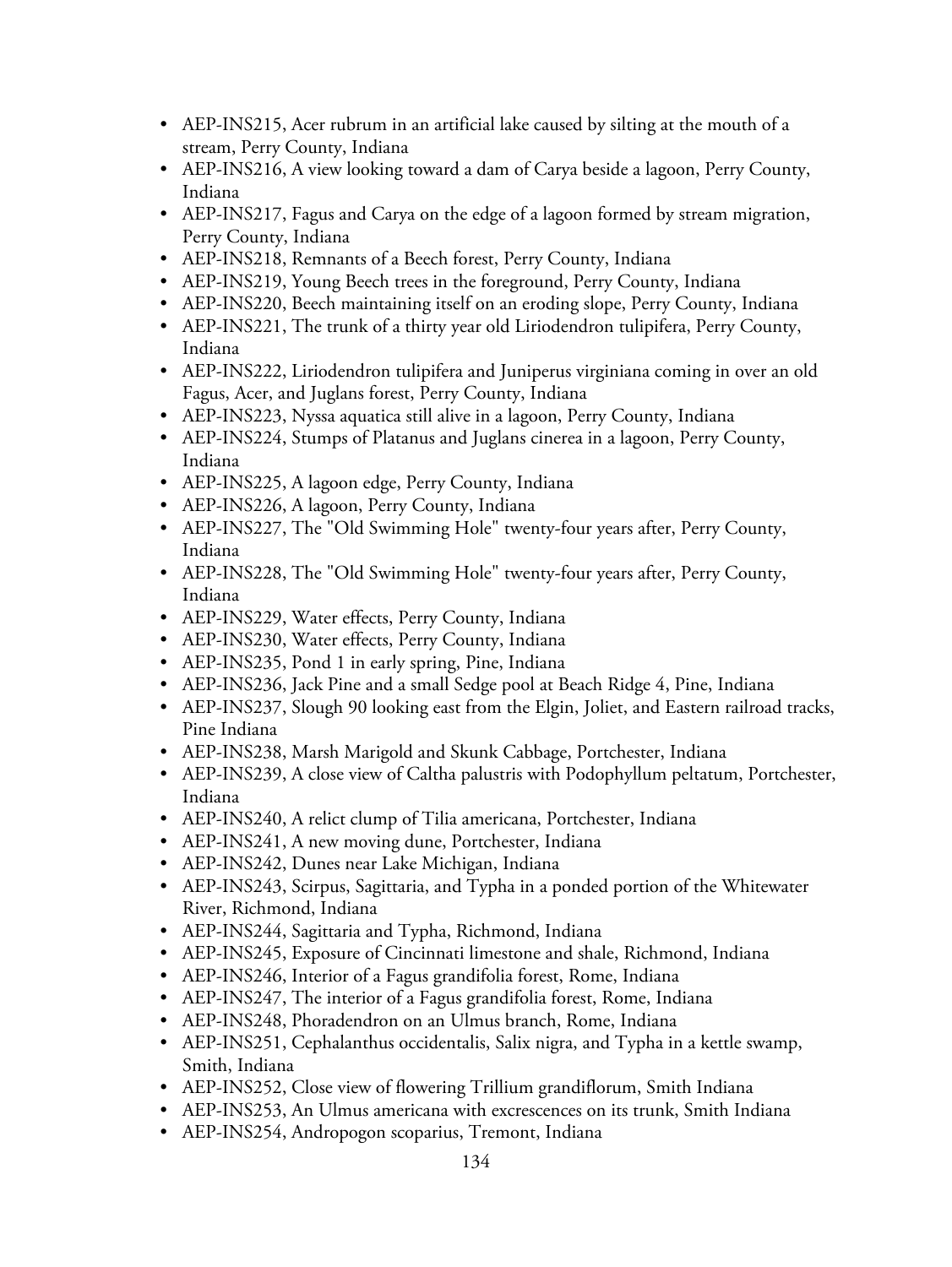- AEP-INS255, Pinus banksiana fruit, Tremont, Indiana
- AEP-INS256, Quercus velutina fruit, Tremont, Indiana
- AEP-INS263, A burl on a Quercus rubra, Indiana
- AEP-INS264, Henry Chandler Cowles of the University of Chicago Department of Botany and Sir Arthur George Tansley of Cambridge University on the dunes, Indiana
- AEP-INS265, Henry Chandler Cowles of the University of Chicago Department of Botany and Sir Arthur George Tansley of Cambridge University on the dunes, Indiana
- AEP-INS266, The leeward side of an advancing dune in summer, Indiana

## **Folder Drawer 18**

Iowa

- AEP-IAS1, Morus rubra, Davenport, Iowa
- AEP-IAS2, A levee, Suburban Island, Davenport, Iowa
- AEP-IAS3, River steamers on the Mississippi River, Davenport, Iowa
- AEP-IAS4, Mississippi bluffs and floodplain, Fairport, Iowa
- AEP-IAS5, The Mississippi River from Wyoming Hill, Fairport, Iowa
- AEP-IAS6, The Keokuk Power Plant showing 15 generators, Keokuk, Iowa
- AEP-IAS7, The Keokuk Dam, Keokuk, Iowa
- AEP-IAS8, A drowned valley caused by the Keokuk Dam, Iowa
- AEP-IAS9, A United States Fisheries Laboratory, Fairport, Iowa
- AEP-IAS10, The Mississippi River at Muscatine, Iowa
- AEP-IAS11, Nelumbo lutea, McGregor, Iowa

## **Box CABINET 1**

### **Folder Drawer 18**

Kentucky

- AEP-KYS1, A Quercus forest on the summit of Pine Mountain Range at the border of Bell and Whitley Counties, Kentucky
- AEP-KYS2, Acer saccharum and Aesculus glabra with a rich herbaceous layer, the slopes of Black Mountain, Letcher County, Kentucky
- AEP-KYS3, Acer saccharum on the higher slopes of Black Mountain, Letcher County, Kentucky
- AEP-KYS4, A Quercus forest on a ridge and slope with an understage of Cornus florida, Letcher County, Kentucky
- AEP-KYS5, Mixed mesophytic forest slopes of Black Mountain at the drainage basin of Joe Day Branch, Letcher County, Kentucky
- AEP-KYS6, Pine Mountain Range summit, a view of the north slope and Line Fork with a dead Castanea dentata, Letcher County, Kentucky
- AEP-KYS7, One thousand feet to the summit of Pine Mountain Range, a view above Line Fork of Tilia sp., Letcher County, Kentucky
- AEP-KYS8, A mixed forest of Quercus on lower slopes and Cornus florida, Lewis County, Kentucky
- AEP-KYS9, Mistletoe on Locust, Stephensport, Kentucky

### **Box CABINET 1**

### **Folder Drawer 18**

Louisiana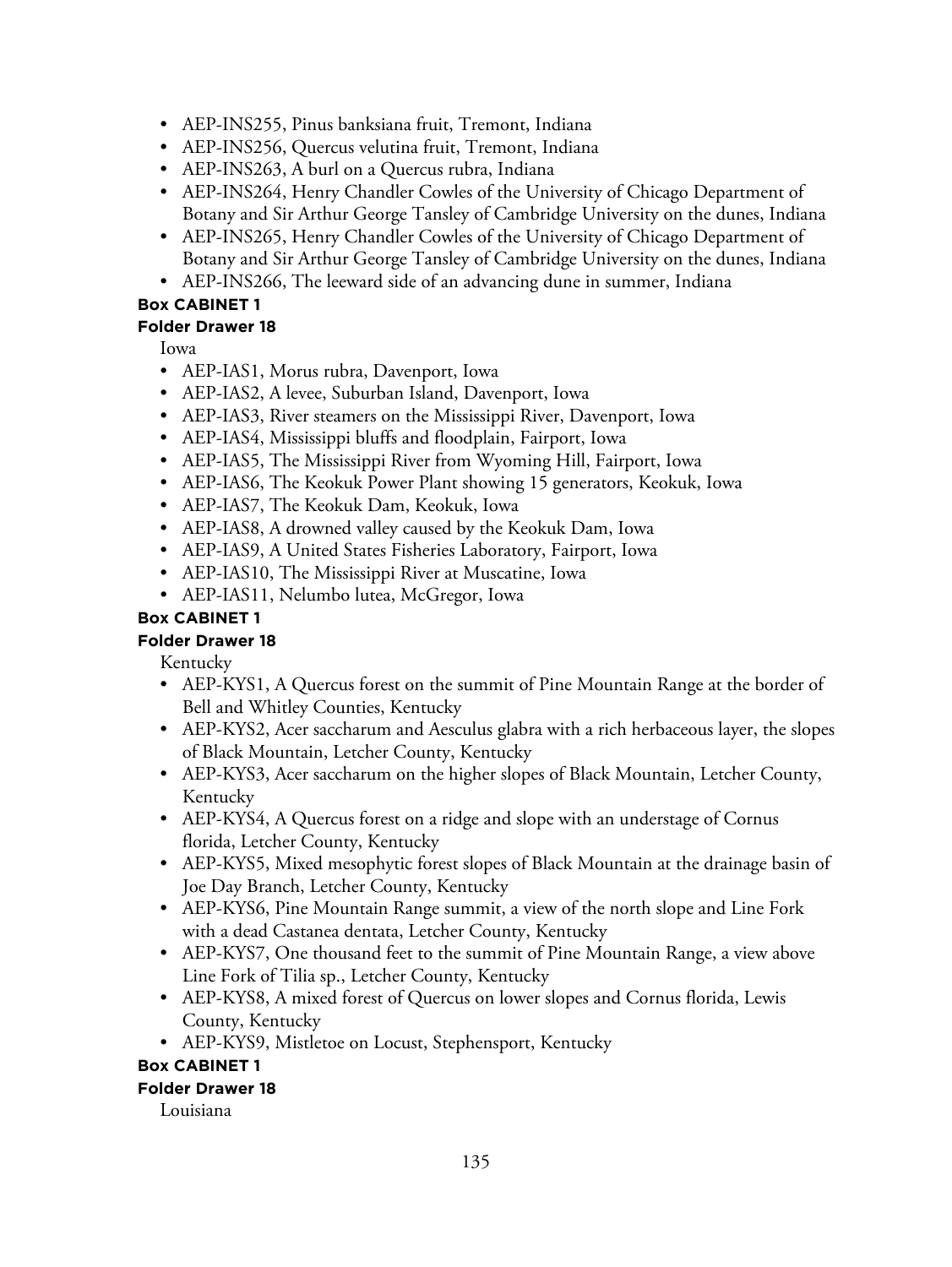- AEP-LAS1, A levee near Bordelonville, Louisiana breached by the Mississippi River flood of 1927
- AEP-LAS2, First and second terraces at Ferry Lake, Louisiana
- AEP-LAS3, Some victims of the 1927 Mississippi River flood gathered at Hamburg, Louisiana
- AEP-LAS4, Pinus palustris viewed on a field trip from New Orleans, Louisiana
- AEP-LAS5, Pine woods on upland, Shreveport, Louisiana
- AEP-LAS6, A forest of Pinus taeda, Louisiana
- AEP-LAS7, Forest of Pinus taeda, Louisiana
- AEP-LAS8, Quercus alba in a mesophytic forest, Louisiana
- AEP-LAS9, Taxodium distichum, Louisiana
- AEP-LAS10, Erosion of an environmentally devastated plain, Louisiana

### **Folder Drawer 18**

Maryland

- AEP-MDS1, A lumbering town, Krug, Maryland
- AEP-MDS2, Sawing trees into logs, Krug, Maryland
- AEP-MDS3, Snaking logs, Krug, Maryland
- AEP-MDS4, Loading logs, Krug, Maryland
- AEP-MDS5, Unloading logs at the mill, Krug, Maryland
- AEP-MDS6, The sawmill in Krug, Maryland

## **Box CABINET 1**

### **Folder Drawer 18**

Maine

- AEP-MES4, An upland Beech and Maple forest, Maine
- AEP-MES5, Close view of Betula papyrifera, northern Maine
- AEP-MES6, Betula lenta trunk, Maine
- AEP-MES7, The lichen Usnea ciliata, Maine
- AEP-MES8, The lichen Usnea ciliata, Maine
- AEP-MES9, The interior of a forest with Picea canadensis, Maine
- AEP-MES10, Picea reproducing under Populus, northern Maine
- AEP-MES11, Impatiens balsamina under Betula papyrifera, northern Maine
- AEP-MES12, A forest of Picea, northern Maine
- AEP-MES13, Pinus resinosa, northern Maine

# **Box CABINET 1**

### **Folder Drawers 18-20**

Michigan

- AEP-MIS1, Quercus borealis var. maxima in a Quercus and Carya forest, Hortons Woods, Adrian Michigan
- AEP-MIS4, Close view of a flowering Monotropa hypopithys, Bay View, Michigan
- AEP-MIS7, Pinus banksiana and Quercus borealis var. maxima in the Pine Barrens, Bay View, Michigan
- AEP-MIS10, A general view of Quercus rubra and Amelanchier spicata in the Pine Barrens, Bay View, Michigan
- AEP-MIS13, Juniperus communis heath, Beaver Island, Michigan
- AEP-MIS15, Witches broom on Picea canadensis, Beaver Island, Michigan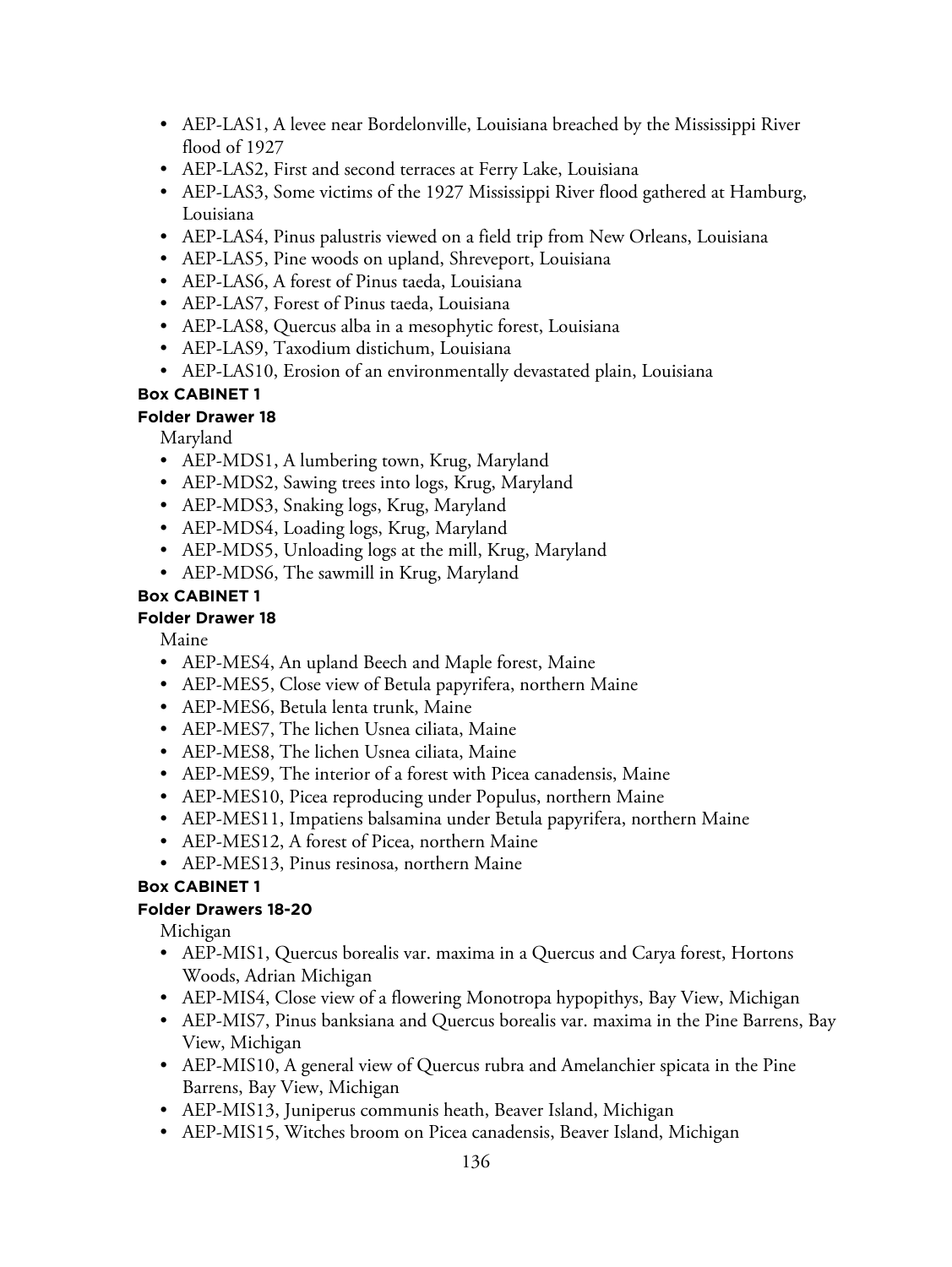- AEP-MIS17, A close view of Juncus balticus clumps, Benton Harbor, Michigan
- AEP-MIS18, A morainic swamp surrounded by a mesophytic climax forest, Burdickville, Michigan
- AEP-MIS19, Lycopodium clavatum on an eroding bank, Lake Superior near Calumet, Michigan
- AEP-MIS22, Chamaedaphne calyculata in flower, Douglas Lake, Michigan
- AEP-MIS23, A beach with driftwood, Empire, Michigan
- AEP-MIS26, Abies balsamea, Juniperus, and Thuja on dunes at Frankfort, Michigan
- AEP-MIS30, Betula papyrifera and Tsuga canadensis growing over undergrowth cut and burned in 1870
- AEP-MIS32, Floating islands of Castalia and Carex, Mud Lake, Frankfort, Michigan
- AEP-MIS37, The interior of a bog with Larix laricina and Picea mariana, Long Lake, Frankfort, Michigan
- AEP-MIS38, A swamp with Larix laricina and Thuja occidentalis, Long Lake, Frankfort, Michigan
- AEP-MIS39, The interior of a bog showing the size of Larix laricina and Picea mariana, Long Lake, Frankfort, Michigan
- AEP-MIS40, A close view of two Potentilla anserina on beach dunes, Frankfort, Michigan
- AEP-MIS42, Rosa carolina and Larix at the head of Long Lake, Frankfort Michigan
- AEP-MIS49, A stratified shore cliff, Frankfort, Michigan
- AEP-MIS50, A wind swept dune crater, Crystal Lake, Frankfort, Michigan
- AEP-MIS51, A University of Chicago Department of Botany Field Ecology class at Crystal Lake, Frankfort, Michigan
- AEP-MIS52, A submerged forest becoming a Typha swamp through damming, Glen Arbor, Michigan
- AEP-MIS53, Crystal River, Glen Arbor, Michigan
- AEP-MIS54, A University of Chicago Department of Botany Field Ecology class botanizing in Crystal River, Glen Arbor, Michigan
- AEP-MIS58, Asclepias and Juniperus communis in an old pasture, Glen Haven, Michigan
- AEP-MIS59, Aster at Sleeping Bear Dunes, Glen Haven, Michigan
- AEP-MIS61, Conopholis americana on Quercus rubra, Glen Haven, Michigan
- AEP-MIS62, Conopholis americana on Quercus rubra, Glen Haven, Michigan
- AEP-MIS63, Bracket fungus, Glen Haven, Michigan
- AEP-MIS64, Gentiana crinita at Sleeping Bear Dunes, Glen Haven, Michigan
- AEP-MIS66, Stunted Populus deltoides near the Sleeping Bear, Glen Haven, Michigan
- AEP-MIS69, The west slope of the Sleeping Bear, Glen Haven, Michigan
- AEP-MIS70, The Sleeping Bear, Glen Haven, Michigan
- AEP-MIS71, A view from a steamer off shore from the Sleeping Bear, Glen Haven, Michigan
- AEP-MIS72, Kame cliffs at Sleeping Bear Dunes, Glen Haven, Michigan
- AEP-MIS73, A high advancing dune, Glen Haven, Michigan
- AEP-MIS74, At the base of a gravel cliff, Glen Haven, Michigan
- AEP-MIS75, Denuded gravel cliffs, Glen Haven, Michigan
- AEP-MIS80, A view of Glen Lake, Michigan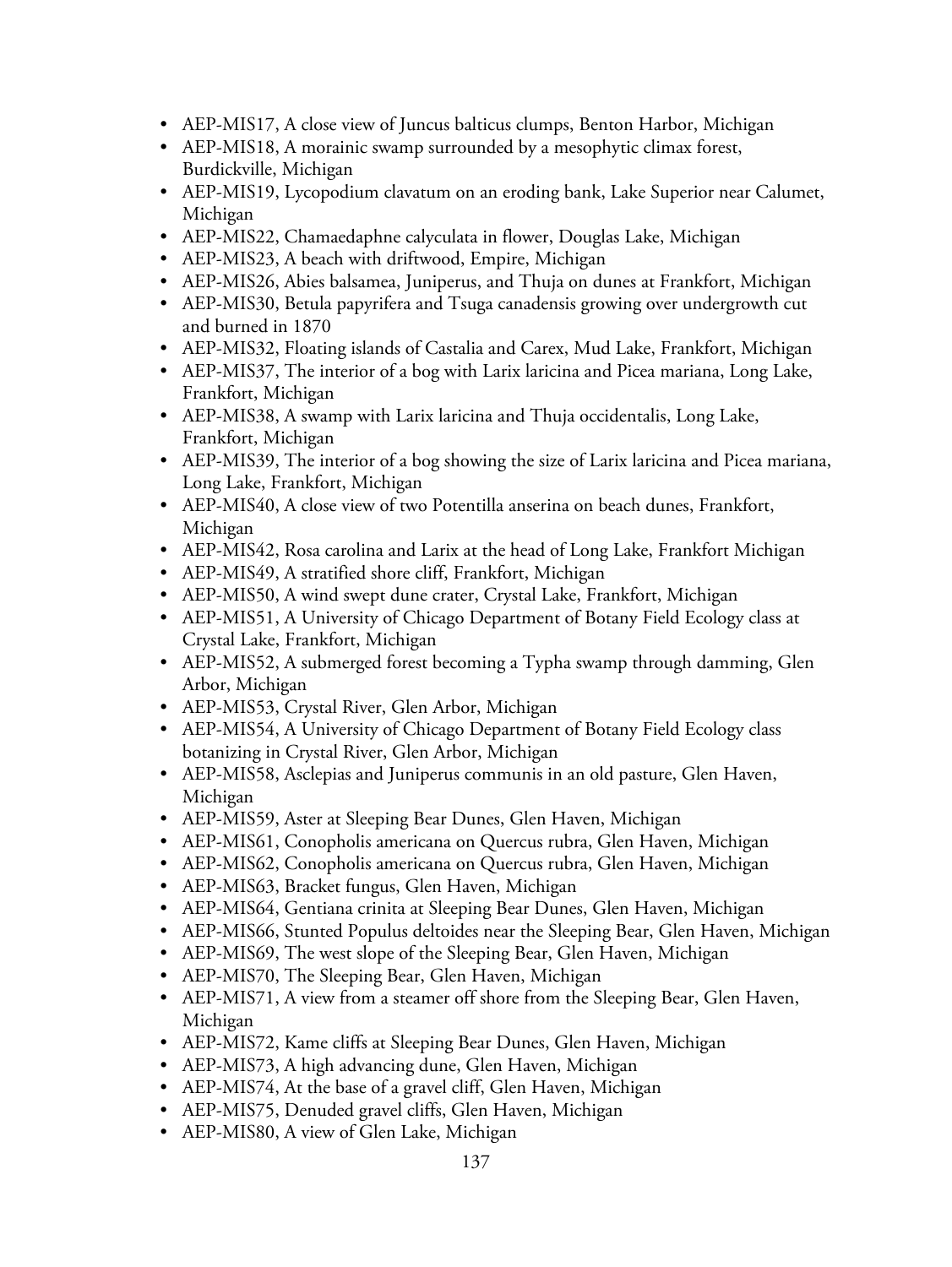- AEP-MIS81, A view of Paper Birch at Glen Rhoda, Michigan
- AEP-MIS82, Equisetum arvense, Grand Beach, Michigan
- AEP-MIS83, Liriodendron tulipifera facing Lake Michigan, Grand Beach, Michigan
- AEP-MIS88, A depositing shore with a lagoon on Lake Michigan, Grand Beach, Michigan
- AEP-MIS89, An old peat bog exposed by erosion, Grand Beach, Michigan
- AEP-MIS93, Pinus strobus and Pinus resinosa presumably following an old burn, Huron Mountains, Michigan
- AEP-MIS94, Tsuga canadensis and Acer saccharum, Maple reproduction, Huron Mountains, Michigan
- AEP-MIS95, A stand of Pinus resinosa, Interlochen, Michigan
- AEP-MIS96, Abies balsamea, Populus tremuloides, and Sorbus twenty years after a fire, Isle Royale, Michigan
- AEP-MIS97, Betula papyrifera following a thirty-five year-old burn, Isle Royale,
- AEP-MIS98, The lichen Cladonia, Isle Royale, Michigan
- AEP-MIS99, A climbing bog with Ledum and Sphagnum, Isle Royale, Michigan
- AEP-MIS100, Abies, trap shore pioneers, Isle Royale, Michigan
- AEP-MIS101, Xerophytic trap shore Campanula, Isle Royale, Michigan
- AEP-MIS102, Grimmia and Hedwigia, trap shore pioneers with lichens, Isle Royale
- AEP-MIS103, Placodium and Parmelia on an eroding trap cliff showing zonation on bare rock, Isle Royale, Michigan
- AEP-MIS104, A plantless zone on a trap shore, Isle Royale, Michigan
- AEP-MIS105, An eroding trap shore, Isle Royale, Michigan
- AEP-MIS106, Nymphaea advena, Kalamazoo Lake, Michigan
- AEP-MIS107, Abies balsamea and Thuja occidentalis on a dead Thuja, Copper Harbor, Keweenaw Peninsula, Michigan
- AEP-MIS108, Eleocharis interstincta and Eriocaulon articulatum, Lake Fanny Hooe, Keweenaw Peninsula, Michigan
- AEP-MIS109, Polypodium vulgare on trap talus slope, Brockway Nose, Keweenaw Peninsula, Michigan
- AEP-MIS110, Quercus rubra with scrub Pteris, Keweenaw Peninsula, Michigan
- AEP-MIS111, Scrubby Quercus rubra, Brockway Nose, Copper Harbor, Keweenaw Peninsula, Michigan
- AEP-MIS112, A "krummholz," Thuja occidentalis and Picea mariana, Copper Harbor, Keweenaw Peninsula, Michigan
- AEP-MIS113, The lichen Usnea near Copper Harbor, Keweenaw Peninsula, Michigan
- AEP-MIS114, A contact plain, trap rock and conglomerate, Keweenaw Peninsula, Michigan
- AEP-MIS115, Copper Harbor from Brockway Nose, Keweenaw Peninsula, Michigan
- AEP-MIS116, Lake Fanny Hooe, Keweenaw Peninsula, Michigan
- AEP-MIS117, Lake Fanny Hooe looking east from Brockway Nose, Keweenaw Peninsula, Michigan
- AEP-MIS118, Members of a University of Chicago Department of Botany Field Ecology class, Copper Harbor, Keweenaw Peninsula, Michigan
- AEP-MIS119, A University of Chicago Department of Botany Field Ecology class studying succession in Lake Fanny Hooe, Keweenaw Peninsula, Michigan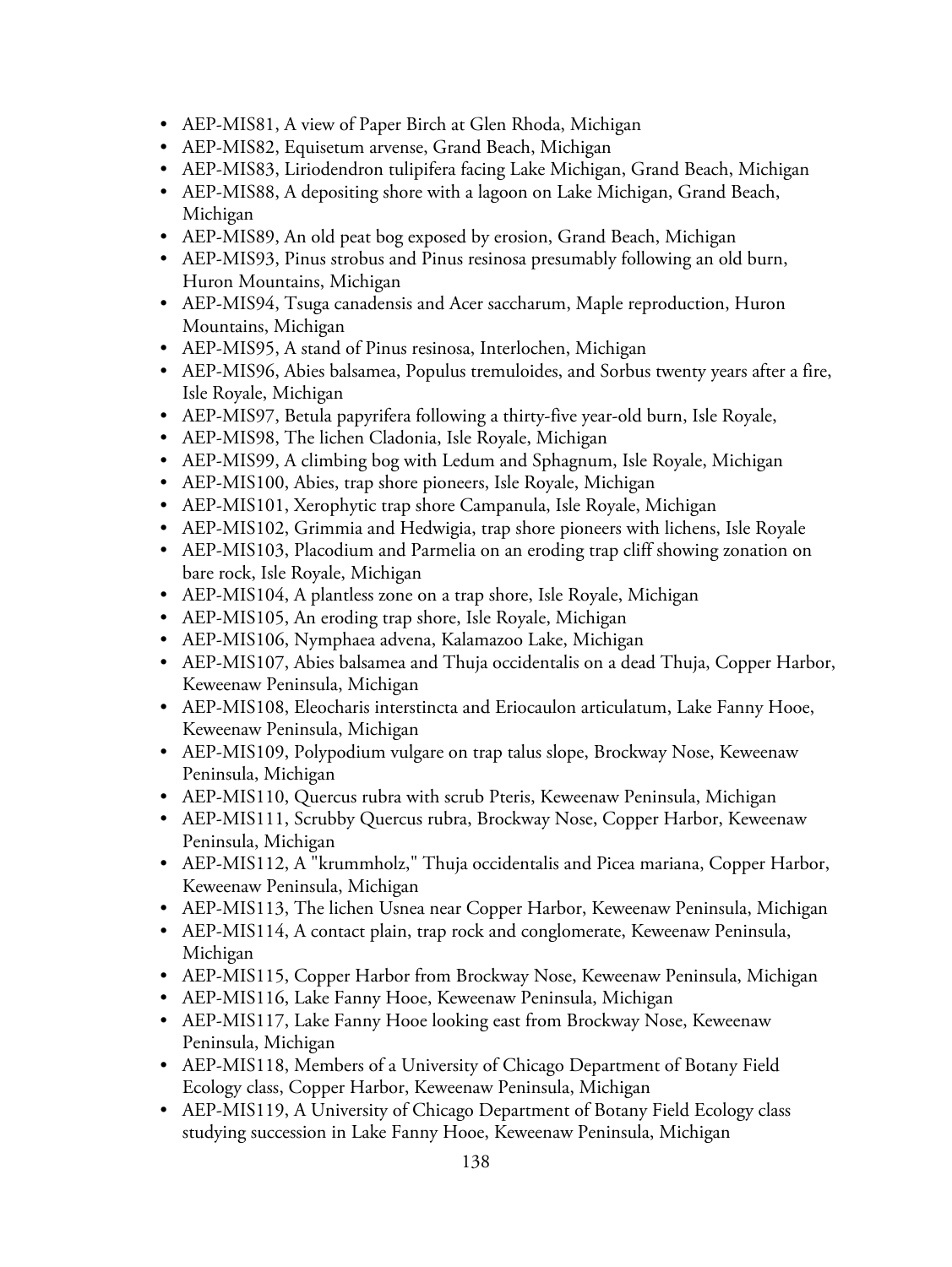- AEP-MIS120, Lake Negaunee, Michigan
- AEP-MIS121, North Cottage in a grove of Pinus resinosa on Lake Fanny Hooe, Norland, Keweenaw Peninsula, Michigan
- AEP-MIS123, An eroding shore with Pinus resinosa on a fixed dune and Ammophila on a foredune, Leland, Michigan
- AEP-MIS124, A dune and Betula papyrifera on a morainic plain, Cathead Point, Leland, Michigan
- AEP-MIS126, Sassafras variifolium at Little Point Sable, Michigan
- AEP-MIS127, Sassafras variifolium at Little Point Sable, Michigan
- AEP-MIS128, Tsuga canadensis at Little Point Sable, Michigan
- AEP-MIS130, The Matterhorn Dune, Little Point Sable, Michigan
- AEP-MIS131, A dune complex with Ammophila and Populus, Ludington, Michigan
- AEP-MIS132, An Ammophila breviligulata and Populus complex on dunes, Ludington, Michigan
- AEP-MIS134, Hudsonia tomentosa, Lithospermum, and Andropogon scoparius in a wind sweep in the dunes, Ludington, Michigan
- AEP-MIS135, A Prunus pumila on a wind-eroded dune, Ludington, Michigan
- AEP-MIS136, Prunus pumila and Ammophila on a foredune, Big Point Sable, Ludington, Michigan
- AEP-MIS138, Rapid erosion at the base of dune cliffs, Macatawa, Michigan
- AEP-MIS139, Picea zone, Bois Blanc, Mackinac Island, Michigan
- AEP-MIS140, A boulevard and cliff, Mackinac Island, Michigan
- AEP-MIS141, Arch Rock, Mackinac Island, Michigan
- AEP-MIS142, The West Block House, Fort Mackinac, Mackinac Island, Michigan
- AEP-MIS143, The West Block House and Stockade, Fort Mackinac, Mackinac Island, Michigan
- AEP-MIS144, Fort Holmes, Mackinac Island, Michigan
- AEP-MIS145, A mesophytic forest of Beech, Maple, and Hemlock, North Manitou Island, Michigan
- AEP-MIS146, An eroding clay cliff, North Manitou Island, Michigan
- AEP-MIS147, An eroding clay cliff, North Manitou Island, Michigan
- AEP-MIS148, Fungi in a Hemlock forest, Marquette, Michigan
- AEP-MIS151, Pinus resinosa on a gravelly shore of Lake Superior, Marquette, Michigan
- AEP-MTS59, Clare Francis Cox of the University of Chicago and Mr. Bacorn of the Jardine Mining Company, Jardine, Montana
- AEP-MIS158, A sandstone lake cliff with trees on Lake Superior, Marquette, Michigan
- AEP-MIS159, Lake Superior and islands from Sugar Loaf near Marquette, Michigan
- AEP-MIS160, An arched rock in sandstone on Lake Superior, Marquette, Michigan
- AEP-MIS161, Fagus regenerating from cut stumps, Michillinda, Michigan
- AEP-MIS162, A second growth of Pinus strobus, Michillinda, Michigan
- AEP-MIS163, A second growth of Pinus strobus, Michillinda, Michigan
- AEP-MIS164, A second growth of Pinus strobus, Michillinda, Michigan
- AEP-MIS165, Tsuga canadensis starting on a rotting log, Michillinda, Michigan
- AEP-MIS166, Tsuga canadensis starting on a rotting log, Michillinda, Michigan
- AEP-MIS167, A beach with driftwood, Michillinda, Michigan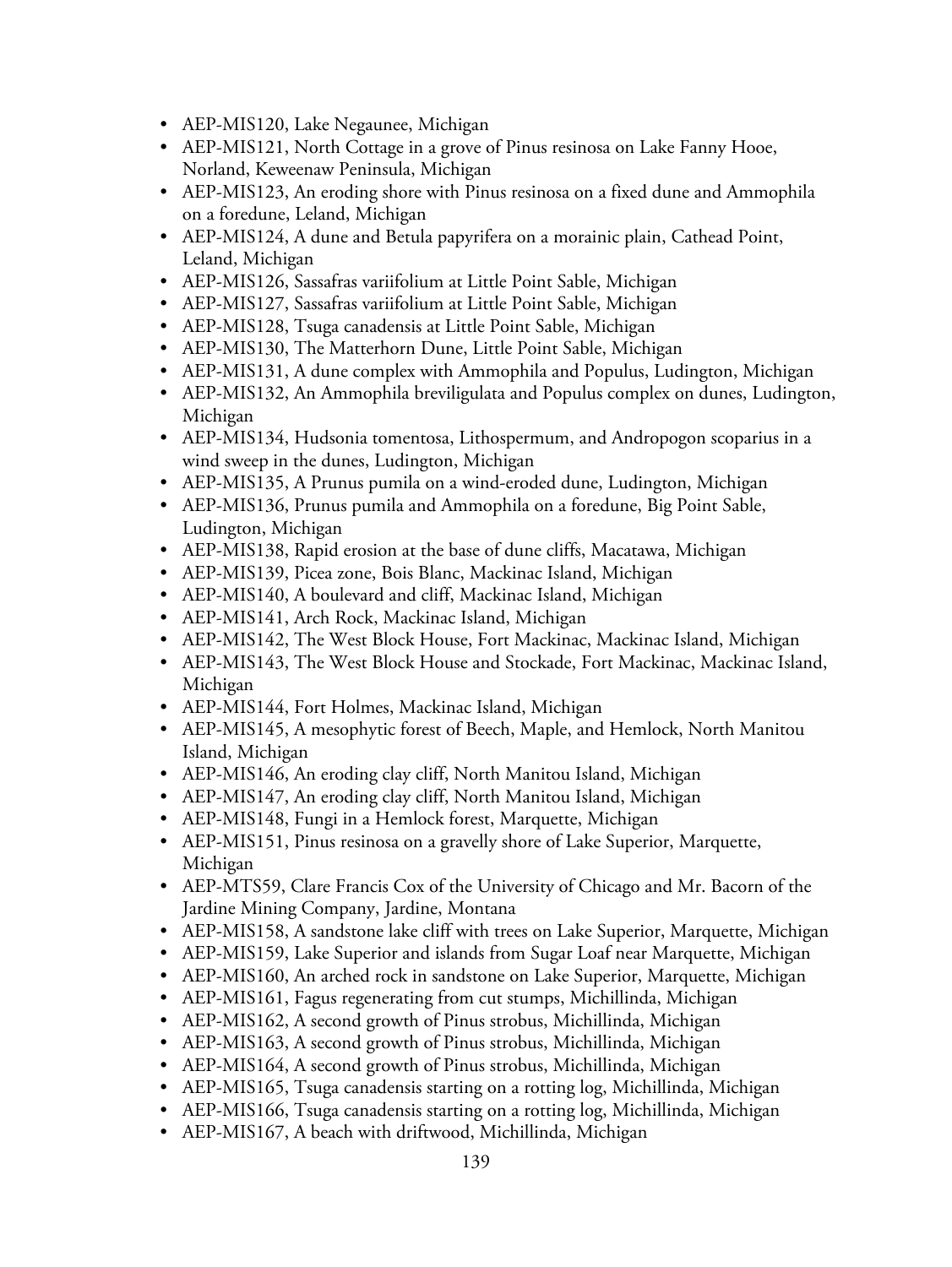- AEP-MIS168, Castalia at Rattle Lake, Michillinda, Michigan
- AEP-MIS169, The bathing beauty of Pisgah Forest, Michigan
- AEP-MIS170, A view of the trunk of an Acer saccharum "giant," Lawson Station, Munising Junction, Michigan
- AEP-MIS171, Flower, fruit, and roots system of a Calla palustris, Lawson Station, Munising Junction, Michigan
- AEP-MIS172, Calla palustris growing over water, Lawson Station, Munising Junction, Michigan
- AEP-MIS173, Larix bog injured by insects, Lawson Station, Munising Junction, Michigan
- AEP-MIS174, University of Chicago Botany students May Theilgaard and Hazel Brodbeck, Lawson Station, Munising Junction, Michigan
- AEP-MIS175, University of Chicago Botany students May Theilgaard and Hazel Brodbeck, Lawson Station, Munising Junction, Michigan
- AEP-MIS176, Detail of a Betula lutea trunk, Grand Island, Munising Junction, Michigan
- AEP-MIS177, Picea mariana, Abies balsamea, and Acer rubrum in a climax forest, Sandy Point, Munising Junction, Michigan
- AEP-MIS178, Picea mariana, Thuja occidentalis, and Abies balsamea at Pictured Rocks, Grand Island, Michigan
- AEP-MIS179, Picea mariana, Thuja occidentalis, Pinus strobus, and Betula papyrifera, Pictured Rocks, near Munising Junction, Michigan
- AEP-MIS180, Pinus resinosa at Sandy Point northeast of Munising Junction, Michigan
- AEP-MIS181, The trunk of a Quercus borealis var. maxima, Grand Island, Munising Junction, Michigan
- AEP-MIS182, Schizostege lydgatei in a cave near Munising Junction, Michigan
- AEP-MIS183, A sandstone cliff on the west shore of Grand Island, Munising Junction, Michigan
- AEP-MIS184, Sandstone cliffs on the west shore of Grand Island, Munising Junction, Michigan
- AEP-MIS185, A University of Chicago Department of Botany Field Ecology class at Grand View, Grand Island, Munising Junction, Michigan
- AEP-MIS186, Pictured Rocks with a headland near Munising Junction, Michigan
- AEP-MIS187, Young Pinus banksiana in a dune depression, Muskegon Michigan
- AEP-MIS189, A dune complex seen from a high dune, Muskegon, Michigan
- AEP-MIS190, Liriodendron tulipifera, Newtons Woods, Michigan
- AEP-MIS191, A mixed mesophytic forest, Newtons Woods, Michigan
- AEP-MIS193, An Ammophila breviligulata foredune and gravel beach fifteen feet above Lake Michigan, Onekama, Michigan
- AEP-MIS194, A sand fence in front of cottages, Ottawa Beach, Michigan
- AEP-MIS195, Andropogon scoparius and Pinus strobus on an eroding dune shore, Ottawa Beach, Michigan
- AEP-MIS196, Ammophila on a beach, Palisades Park, Michigan
- AEP-MIS197, Pinus resinosa south of Palisades Park, Michigan
- AEP-MIS198, A burned swamp, Palisades Park, Michigan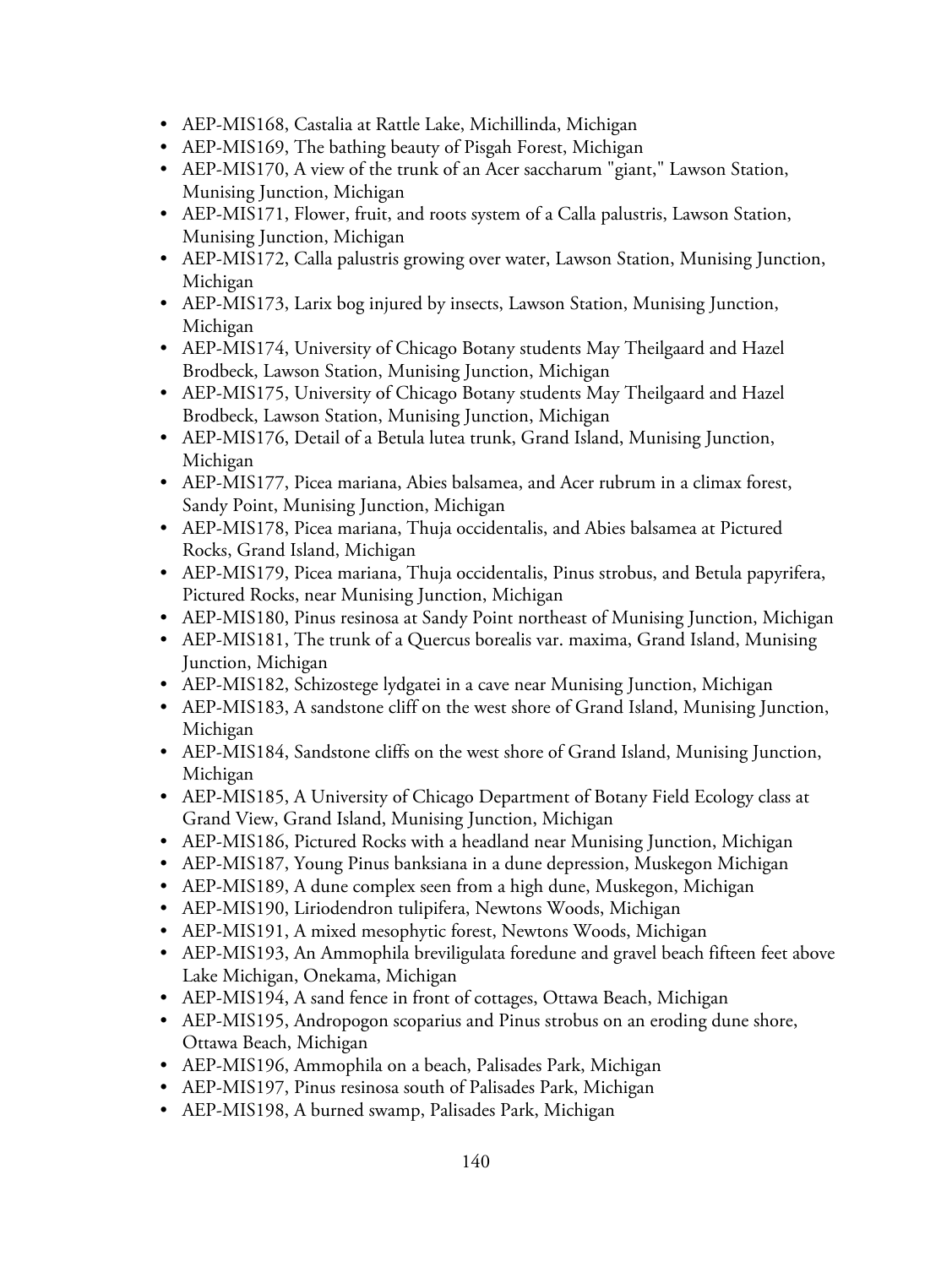- AEP-MIS201, "Protect the wildflowers," the children of George Elwood Nichols standing in Cypripedium at Douglas Lake, Michigan
- AEP-MIS208, Pinus resinosa and Chamaedaphne, Platte Lake near Frankfort, Michigan
- AEP-MIS209, Larix and Chamaedaphne, Platte Lake near Frankfort, Michigan
- AEP-MIS210, Betula papyrifera, Abies, Tsuga, and Acer on Black Rocks, Presque Isle, Michigan
- AEP-MIS211, Pioneers of Campanula, Potentilla, Rosa, Populus balsamifera, and Abies on Black Rocks, Presque Isle, Michigan
- AEP-MIS212, An erosion remnant held by Ammophila, Saugatuck, Michigan
- AEP-MIS213, An eroding dune shore with a Beech and Maple Forest, Saugatuck, Michigan
- AEP-MIS214, Pinus banksiana on a dune, Saugatuck, Michigan
- AEP-MIS215, Members of the International Phytogeographic Excursion in America at Sawyer, Michigan
- AEP-MIS216, Anemone canadensis, Sawyer, Michigan
- AEP-MIS217, An advancing dune covering a Beech, Maple, and Hemlock forest, Sawyer, Michigan
- AEP-MIS218, Maple in flower, a Beech crushed by sand and snow, with Hemlock and Basswood on a lower slope, Sawyer, Michigan
- AEP-MIS219, Sassafras variifolium, Sawyer, Michigan
- AEP-MIS220, A dune creek and mesophytic dune, Sawyer, Michigan
- AEP-MIS221, Dunes in winter, Sawyer, Michigan
- AEP-MIS222, Dunes in winter, Sawyer, Michigan
- AEP-MIS223, A crescentic advancing dune seen from another dune, Sawyer, Michigan
- AEP-MIS224, An eroding dune, Sawyer, Michigan
- AEP-MIS230, A blowout in a dune, Sturgeon Bay, Michigan
- AEP-MIS225, Sunset on Lake Michigan, Sawyer, Michigan
- AEP-MIS231, A grazed area in a Beech and Maple forest, Warrens Woods, Three Oaks, Michigan
- AEP-MIS232, A depression in a Beech and Maple forest, Three Oaks, Michigan
- AEP-MIS233, Beech and Maple forest, Three Oaks, Michigan
- AEP-MIS235, A forest swamp with Black Ash, Three Oaks, Michigan
- AEP-MIS236, The trunk of a Liriodendron tulipifera, Three Oaks, Michigan
- AEP-MIS237, The trunk of a Nyssa sylvatica, Three Oaks, Michigan
- AEP-MIS238, The trunk of a Nyssa sylvatica, Three Oaks, Michigan
- AEP-MIS239, Platanus occidentalis, Three Oaks, Michigan
- AEP-MIS240, A dune dam at the old mouth of White Lake, Michigan
- AEP-MIS241, Acer saccharum seedling in a forest, northern Michigan
- AEP-MIS242, An Acer and Tsuga canadensis forest with reproduction, northern Michigan
- AEP-MIS243, A stand of Betula papyrifera, northern Michigan
- AEP-MIS244, Water Lily and Bulrush zones, northern Michigan
- AEP-MIS245, A second growth of Picea canadensis and deciduous trees, Upper Peninsula of Michigan
- AEP-MIS246, Lycopodium annotinum, Michigan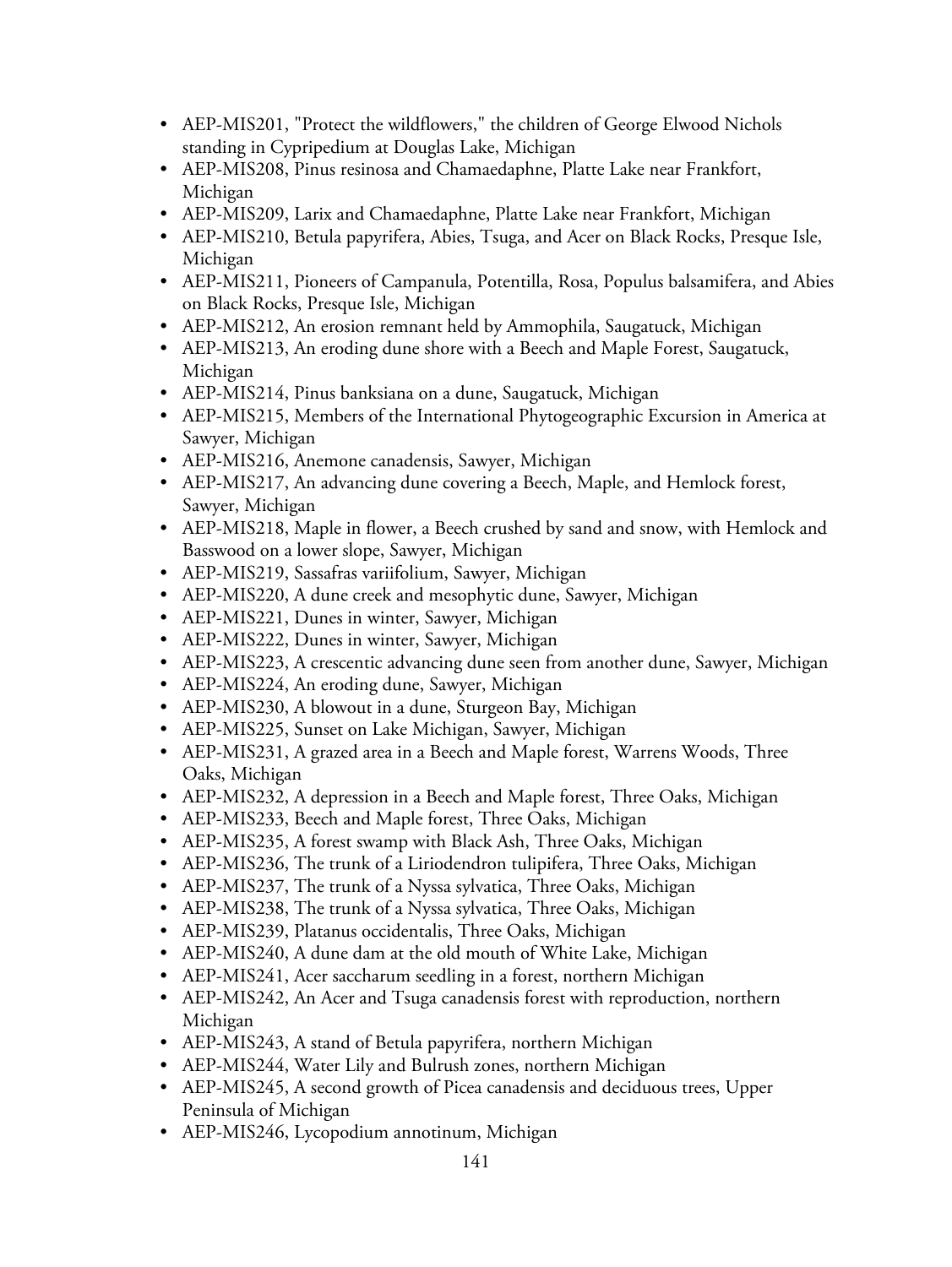- AEP-MIS247, Lycopodium complanatum, Michigan
- AEP-MIS248, Lycopodium obscurum, Michigan
- AEP-MIS249, Lycopodium obscurum, Michigan
- AEP-MIS250, Cotton Grass, Michigan
- AEP-MIS251, Habenaria hyperborea, Michigan
- AEP-MIS252, Lycoperdon on a rotting log, Michigan
- AEP-MIS253, Picea mariana, Larix laricina, Thuja occidentalis, and Chamaedaphne in a boggy swamp forest on poorly drained, flat sandy soils, Upper Peninsula of Michigan
- AEP-MIS254, Taxus canadensis, Michigan
- AEP-MIS255, Thuja invading a pasture, Michigan
- AEP-MIS256, Thuja seedling, Michigan
- AEP-MIS257, A dune advancing on a pond, Michigan
- AEP-MIS258, A stump puller, the last of the forest, Michigan
- AEP-MIS259, A young forest of Abies balsamea, Houghton, Michigan

#### **Folder Drawer 21**

Montana

- AEP-MTS2, Moraine in front of Sperry Glacier in the Rocky Mountains near Belton, Montana
- AEP-MTS13, A river canyon, Polson, Montana
- AEP-MTS16, The trunk of a Larch, Belton, Montana
- AEP-MTS17, Hemlock forest near Belton, Montana
- AEP-MTS19, Daphne pond, Bigfork, Montana
- AEP-MTS20, A Larch Forest, Bigfork Montana
- AEP-MTS21, The trunk of a Pinus ponderosa, Bigfork, Montana
- AEP-MTS22, A Pinus ponderosa forest, Bigfork, Montana
- AEP-MTS23, Douglas Fir, Bigfork, Montana
- AEP-MTS24, A denuded dolomite hill, Bigfork, Montana
- AEP-MTS25, A biological laboratory, Swan River, Bigfork, Montana
- AEP-MTS27, A Thuja forest, Belton, Montana
- AEP-MTS28, A terminal moraine at Sperry Glacier near Belton, Montana
- AEP-MTS29, Epilobium growing at Flathead Lake, Montana
- AEP-MTS30, A forest of Lodgepole Pine near Flathead Lake, Montana
- AEP-MTS31, Spruce near the timberline, Flathead Lake, Montana
- AEP-MTS32, An alpine meadow in the Rocky Mountains, Flathead Lake Montana
- AEP-MTS33, Subalpine trees and meadows in June near Flathead Lake, Montana
- AEP-MTS35, A forest hotel, Glacier County, Montana
- AEP-MTS36, The main street of Jardine, Montana
- AEP-MTS37, A cottage in Jardine, Montana
- AEP-MTS38, Office of the Jardine Mining Company, Jardine, Montana
- AEP-MTS39, Bear Grass on Kootenai Mountain, Montana
- AEP-MTS40, Populus angustifolia, Livingston, Montana
- AEP-MTS41, The trunk of a Populus angustifolia, Livingston, Montana
- AEP-MTS47, The border between prairie and forest, the east slope of Rocky Mountains, Midvale, Montana
- AEP-MTS48, The Pend Oreille River Canyon, Polson, Montana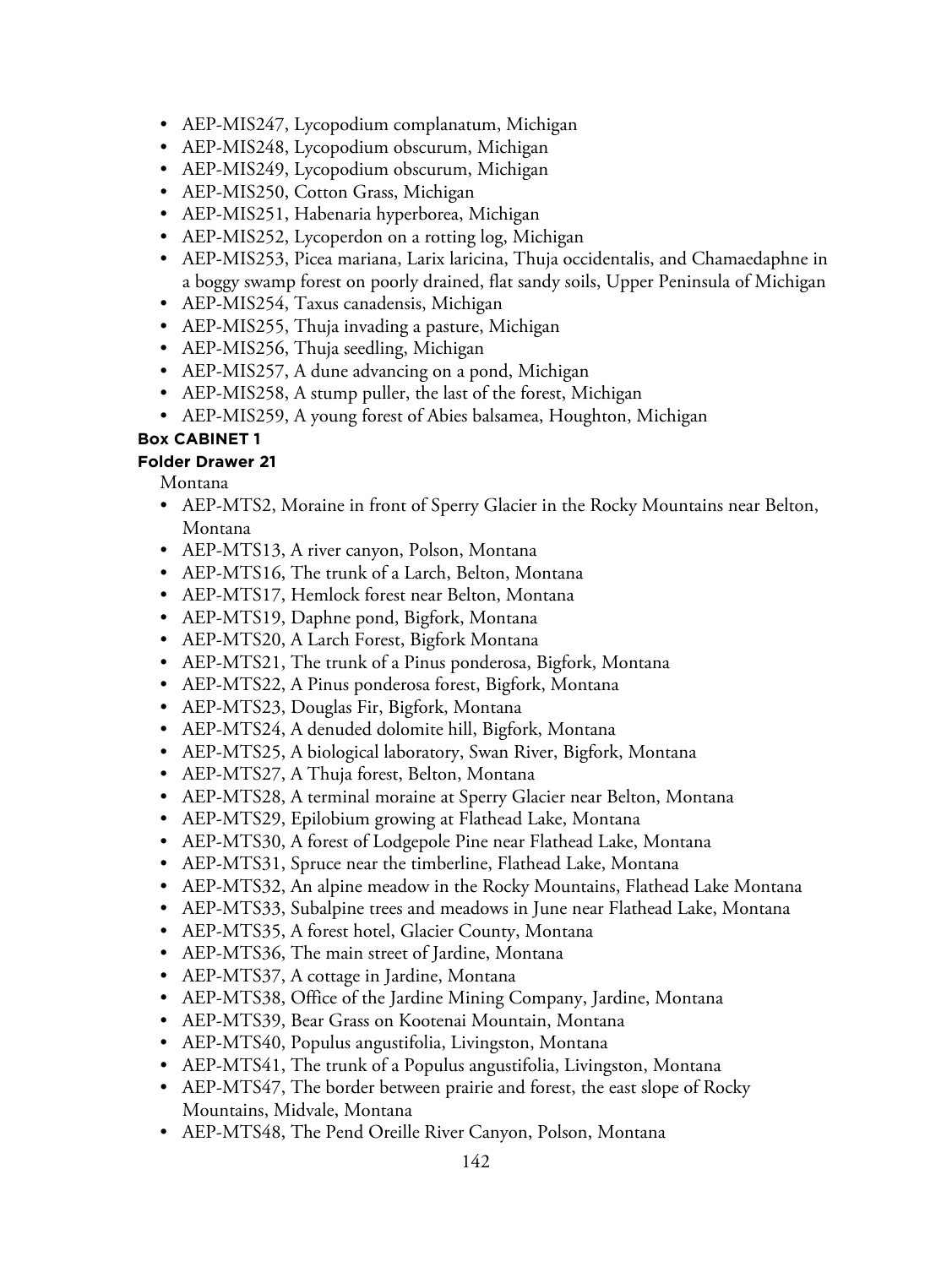- AEP-MTS49, A prairie on moraine, Polson, Montana
- AEP-MTS50, A prairie on moraine, Polson, Montana
- AEP-MTS51, A Lodgepole Pine forest, Swan Lake, Montana
- AEP-MTS52, A conifer forest near Swan Lake, Montana with the Mission Mountains in the distance
- AEP-MTS53, A conifer forest near Swan Lake, Montana
- AEP-MTS54, The Gardner entrance to Yellowstone National Park, Montana
- AEP-MTS55, Artemisia and Populus in a bog on the Missouri River floodplain, Montana
- AEP-MTS56, The Missouri River floodplain, Montana
- AEP-MTS57, A border between mountain and prairie on the slopes of the Rocky Mountains, Montana

**Folder Drawer 21**

Nebraska

- AEP-NES1, Opuntia polyacantha, common in shortgrass sod, Box Butte County, Nebraska
- AEP-NES2, The result of overgrazing, Cherry County, Nebraska
- AEP-NES3, The shore of Clear Lake, Cherry County, Nebraska
- AEP-NES4, The shore of Clear Lake showing wind action, Cherry County, Nebraska
- AEP-NES5, Sandhills at Dewey Lake with Yucca on the distant hills, Cherry County, Nebraska
- AEP-NES6, Pinus ponderosa var. scopulorum and Ulmus racemosa on sandhills, Snake River Canyon, Cherry County, Nebraska
- AEP-NES7, Juniperus virginiana following out a "break" along the Dismal River, Nebraska
- AEP-NES8, Anogra latifolia, Garden County, Nebraska
- AEP-NES9, Yucca glauca and Muhlenbergia pungens in an overgrazed area, Garden County, Nebraska
- AEP-NES10, Psoralea lanceolata in the sandhills, Crescent Lake, Garden County, Nebraska
- AEP-NES11, Sandhills near the shore of Crescent Lake, Garden County, Nebraska
- AEP-NES12, Eight year-old Pinus ponderosa planted on sandhills, Halsey, Nebraska
- AEP-NES13, The Middle Loup River, Halsey, Nebraska
- AEP-NES14, Erigeron racemosus on the prairie, Lincoln, Nebraska
- AEP-NES15, A salt basin, Lincoln, Nebraska
- AEP-NES16, An alkali bottom, Lincoln, Nebraska
- AEP-NES17, Lygodesmia juncea, Neligh, Nebraska
- AEP-NES18, The Middle Loup River cutting a bank of shortgrass sod, Seneca, Nebraska
- AEP-NES19, Hackberry pocket, Thomas County, Nebraska
- AEP-NES20, Hackberry pocket, Thomas County, Nebraska
- AEP-NES21, A pocket of Western Snowberry, Thomas County, Nebraska
- AEP-NES22, Yucca showing successive sand levels, Thomas County, Nebraska
- AEP-NES23, A veneer of sandhills over Loup Fork Beds along the Middle Loup River, Thomas County, Nebraska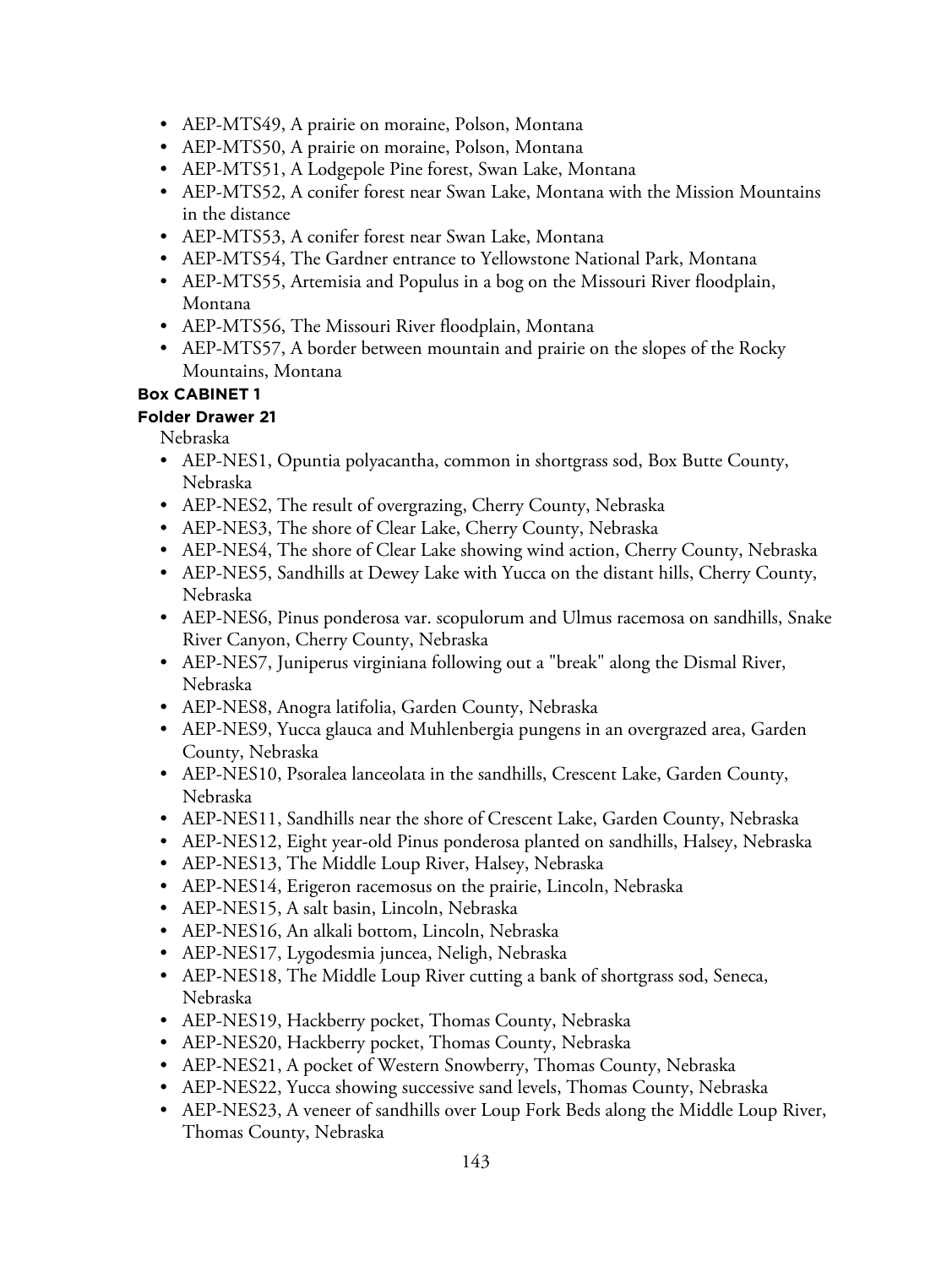- AEP-NES24, Belts of timber, mostly Fraxinus lanceolata along the Middle Loup River, Nebraska
- AEP-NES25, Quercus macrocarpa, "Lightning stagheads," along the Niobrara River near Valentine, Nebraska
- AEP-NES26, Quercus macrocarpa, "Lightning stagheads," along the Niobrara River near Valentine, Nebraska
- AEP-NES27, Petalostemon candidus (left) and Petalostemon villosus (right), Nebraska
- AEP-NES28, A general view of an overgrazed Bunch Grass association in the sandhills, Nebraska
- AEP-NES29, Dune-forming habitat of Muhlenbergia pungens with Yucca in the distance, Nebraska
- AEP-NES30, Sand-holding Soapweed Yucca, Nebraska
- AEP-NES31, Overgrazing often brings about blow-out conditions, Nebraska
- AEP-NES32, The lee slope of a large active blow-out with Bunch Grass association in the foreground, Nebraska
- AEP-NES33, An early stream phase in a prairie region, Nebraska

## **Folder Drawer 21**

Nevada

- AEP-NVS1, Sagebrush and Yucca at four thousand five hundred feet, southern Nevada
- AEP-NVS2, Sagebrush and Juniperus at six thousand feet, southern Nevada
- AEP-NVS3, Sagebrush and Juniperus at six thousand feet, southern Nevada

## **Box CABINET 1**

## **Folder Drawer 21**

New Hampshire

- AEP-NHS1, Pinus strobus in a mixed mesophytic forest, Hanover, New Hampshire
- AEP-NHS2, Pinus strobus reproduction and the base of a fallen Tsuga canadensis, Hanover, New Hampshire
- AEP-NHS3, An alpine garden and the head of Huntington Ravine, Mt. Washington and vicinity, New Hampshire
- AEP-NHS4, A krummholz on Mt. Washington, New Hampshire
- AEP-NHS5, A monadnock, Mt. Washington and vicinity, New Hampshire
- AEP-NHS6, Southern peaks from the Mt. Clinton Trail, Mt. Washington and vicinity, New Hampshire
- AEP-NHS7, Scrubby Abies balsamea on Mt. Adams at five thousand eight hundred feet, White Mountains, New Hampshire
- AEP-NHS8, The four thousand seven hundred foot summit of Mt. Bond in the foreground and dense Abies balsamea scrub seven to nine feet high, White Mountains, New Hampshire
- AEP-NHS9, Looking north to Abies balsamea at twenty feet on the three thousand five hundred foot slope of Mt. Chocorua, White Mountains, New Hampshire
- AEP-NHS10, The Franconia Range from the four thousand five hundred foot Mt. Liberty and the five thousand foot peak of Mt. Lincoln, White Mountains, New Hampshire
- AEP-NHS11, A Fir and Spruce forest just below the upper limit of forest growth, White Mountains, New Hampshire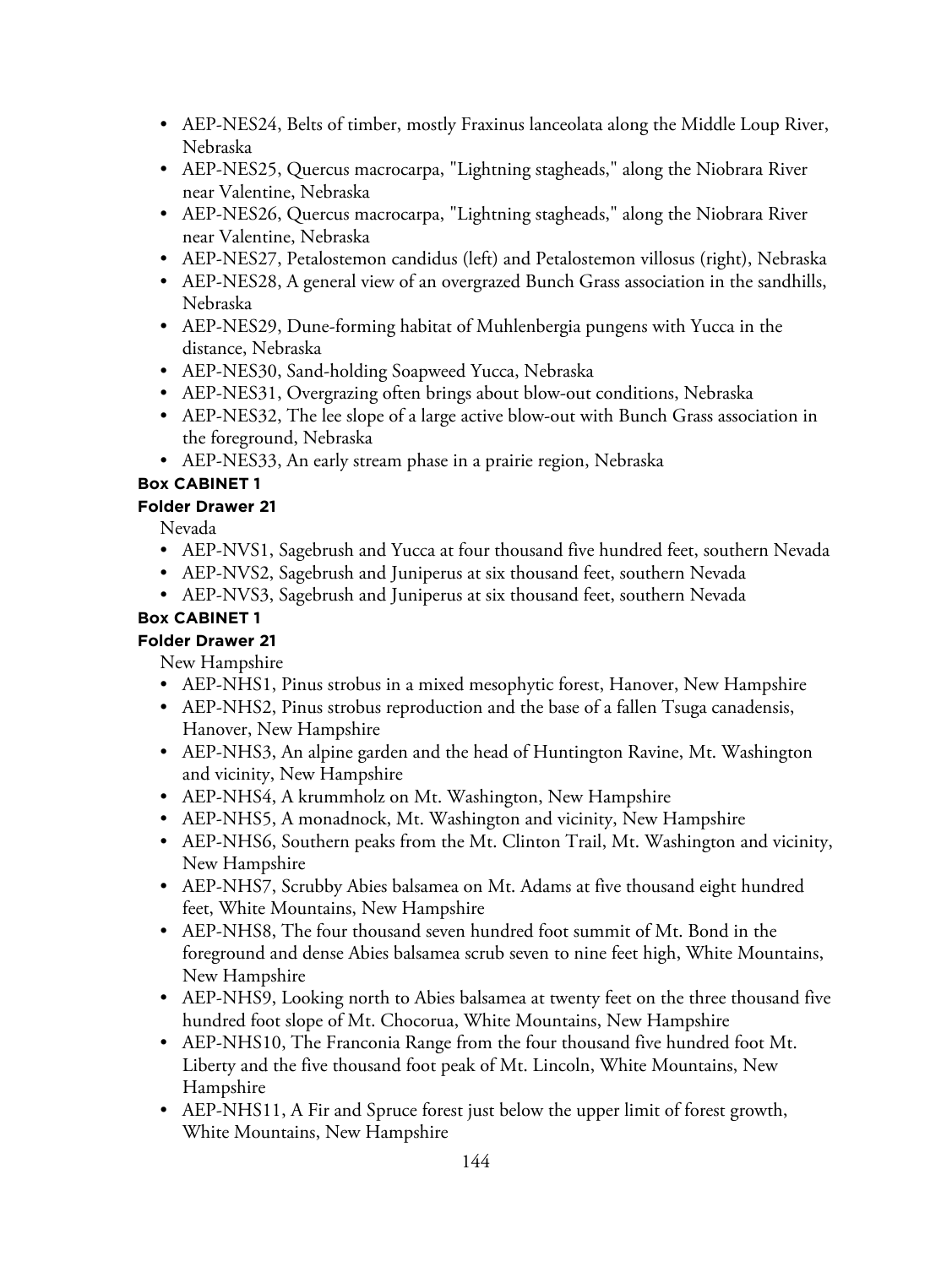- AEP-NHS12, A low forest of fir and spruce at four thousand five hundred feet, White Mountains, New Hampshire
- AEP-NHS13, Subalpine fir and spruce and bare granite rock, White Mountains, New Hampshire
- AEP-NHS14, Subalpine scrub Abies balsamea and Picea, White Mountains, New Hampshire

## **Folder Drawer 21**

New Jersey

- AEP-NJS1, Albert Francis Blakeslee at Warren Grove, New Jersey
- AEP-NJS2, Sabatia stellaris in a saltmarsh, Barnegat, New Jersey
- AEP-NJS3, A windrow of Spartina glabra, Spartina cynosuroides, Iva oraria, and Zostera, Barnegat Bay and Beach, New Jersey
- AEP-NJS4, A salt marsh with Spartina glabra and salt pond, Barnegat, New Jersey
- AEP-NJS5, Dwarfed Pitch Pine in the New Jersey Pine Barrens
- AEP-NJS6, Pinus rigida after a fire, New Jersey Pine Barrens
- AEP-NJS7, Pinus rigida in the New Jersey Pine Barrens
- AEP-NJS8, Pinus rigida and Quercus, Carya, and Pinus strobus on either side of a road which provides a fire break, New Jersey Pine Barrens
- AEP-NJS9, Pinus rigida in the Pine Barrens, Toms River, New Jersey
- AEP-NJS10, Dwarfed Pinus rigida and Quercus spp., on the west plains of the New Jersey Pine Barrens

## **Box CABINET 1**

## **Folder Drawers 21-22**

New Mexico

- AEP-NMS1, Jornada Experimental Range, New Mexico
- AEP-NMS2, Headquarters of the Jornada Experimental Range, New Mexico
- AEP-NMS3, Sagebrush in the desert with mesas in the distance, Laguna, New Mexico
- AEP-NMS4, Native Americans at the train station, Laguna, New Mexico
- AEP-NMS5, Native Americans at the train station, Laguna, New Mexico
- AEP-NMS6, Cactus garden, Mesilla Park, New Mexico
- AEP-NMS7, A general view of hills with Pine and Cedar, Santa Fe, New Mexico
- AEP-NMS8, A general view of hills with Pine and Cedar, Santa Fe, New Mexico
- AEP-NMS9, A general view of hills with Pine and Cedar, Santa Fe, New Mexico
- AEP-NMS10, Pine and Cedar on mountains near Santa Fe, New Mexico
- AEP-NMS11, A general view of hills with Pine and Cedar near Santa Fe, New Mexico
- AEP-NMS12, Dwellings at Santa Fe, New Mexico
- AEP-NMS13, Children riding burros, Santa Fe, New Mexico
- AEP-NMS14, Dwellings at Santa Fe, New Mexico
- AEP-NMS16, White Sands National Monument, New Mexico
- AEP-NMS17, White Sands National Monument, New Mexico
- AEP-NMS18, A Pinus edulis woodland with flowering Agave sp., New Mexico
- AEP-NMS19, Allenrolfea growing in New Mexico
- AEP-NMS20, Opuntia arborescens, New Mexico
- AEP-NMS21, Opuntia arborescens, New Mexico
- AEP-NMS22, Opuntia arborescens, New Mexico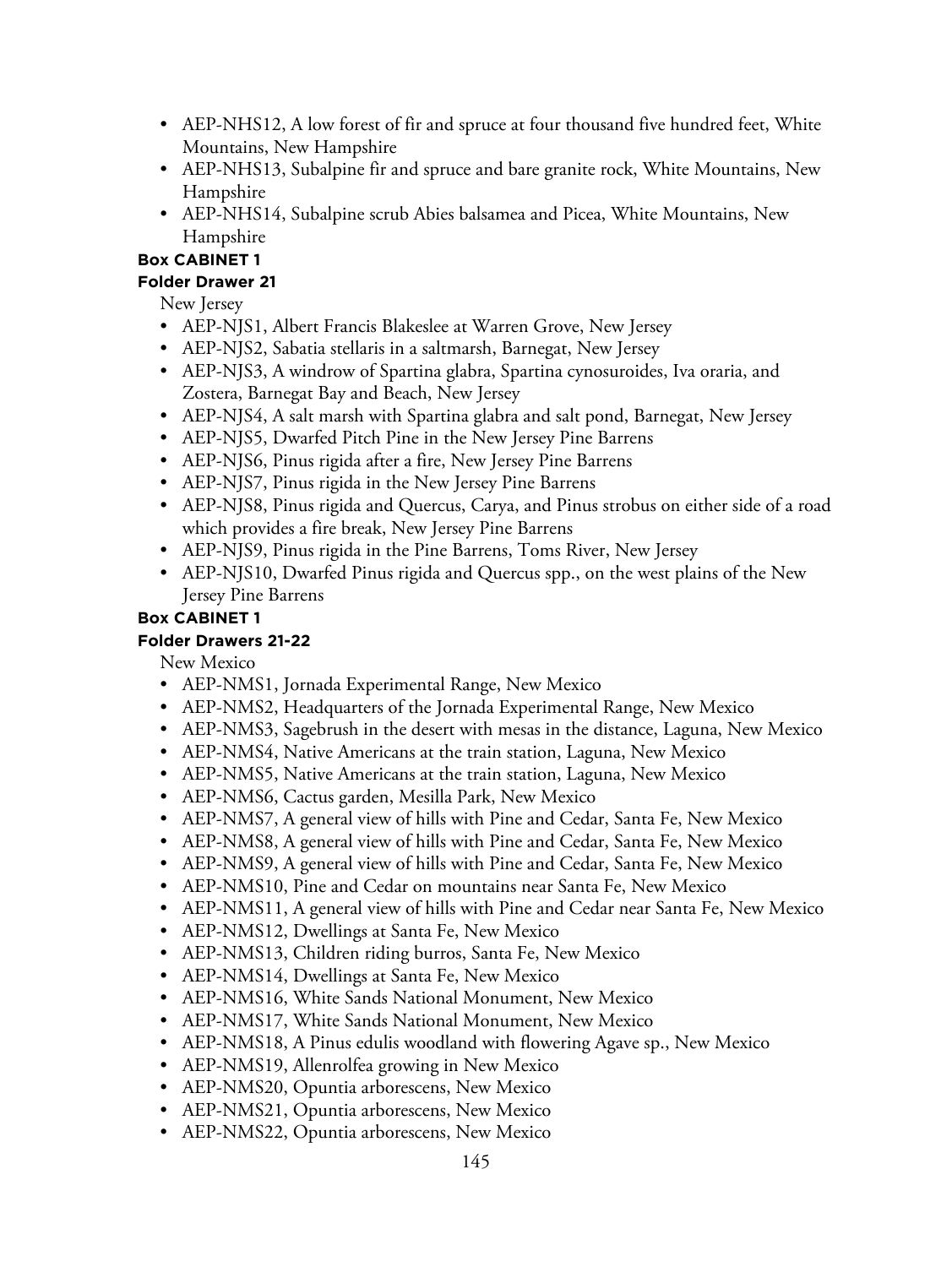- AEP-NMS23, A thirty-one year old Picea engelmannii burn at nine thousand feet in the mountains of New Mexico
- AEP-NMS24, Effects of primitive irrigation in a woodland with Pinus edulis and Juniperus sp., New Mexico
- AEP-NMS25, A Yucca glauca, New Mexico
- AEP-NMS26, Yucca radiosa, New Mexico
- AEP-NMS27, Desert flowers in August, New Mexico
- AEP-NMS28, Desert flowers in August, New Mexico
- AEP-NMS29, The Rio Grande River in flood, New Mexico
- AEP-NMS30, A flooded arroyo, New Mexico
- AEP-NMS31, James F. Zimmermann, president of the University of New Mexico, sitting near a Pinus ponderosa, Jemez Springs, New Mexico
- AEP-NMS32, The Pine-covered south face of Bald Mountain and a University of Chicago Department of Botany Field Ecology camp, Jemez Springs, New Mexico
- AEP-NMS33, A University of Chicago Department of Botany Field Ecology camp, Jemez Springs, New Mexico
- AEP-NMS34, A University of Chicago Department of Botany Field Ecology camp, Jemez Springs, New Mexico
- AEP-NMS35, Members of a University of Chicago Department of Botany Field Ecology class at lunch in a stand of Pinus ponderosa, Jemez Springs, New Mexico
- AEP-NMS36, The desert near Jemez Springs, New Mexico
- AEP-NMS37, A transition to semi-desert of Pinus edulis and Juniperus, Jemez Springs, New Mexico
- AEP-NMS38, A recent gully, Jemez Springs, New Mexico
- AEP-NMS39, Pinus edulis and Juniperus, Jemez Canyon, New Mexico
- AEP-NMS40, Pseudotsuga, Abies concolor, and Picea pungens, Jemez Canyon, New Mexico
- AEP-NMS41, A Pseudotsuga forest on the north face of Jemez Canyon, New Mexico
- AEP-NMS42, An Opuntia at a University of Chicago Department of Botany Field Ecology camp, Jemez Springs, New Mexico
- AEP-NMS43, Reproduction of Pinus ponderosa var. scopulorum Reproduction, Jemez Springs, New Mexico
- AEP-NMS44, A Pinus ponderosa var. scopulorum forest, Jemez Springs, New Mexico
- AEP-NMS45, A Pinus ponderosa var. scopulorum forest, Jemez Springs, New Mexico
- AEP-NMS46, A Pinus ponderosa var. scopulorum forest, Jemez Springs, New Mexico
- AEP-NMS47, A Pinus ponderosa var. scopulorum showing good reproduction, Jemez Springs, New Mexico
- AEP-NMS48, Parosela at Jemez Springs, New Mexico
- AEP-NMS49, The Pine covered south face of Bald Mountain and a University of Chicago Department of Botany Field Ecology camp, Jemez Springs, New Mexico
- AEP-NMS50, A University of Chicago Department of Botany Field Ecology camp, Jemez Springs, New Mexico
- AEP-NMS51, A University of Chicago Department of Botany Field Ecology camp at Battleship Rock, Jemez Springs, New Mexico
- AEP-NMS52, A University of Chicago Department of Botany Field Ecology camp, Jemez Springs, New Mexico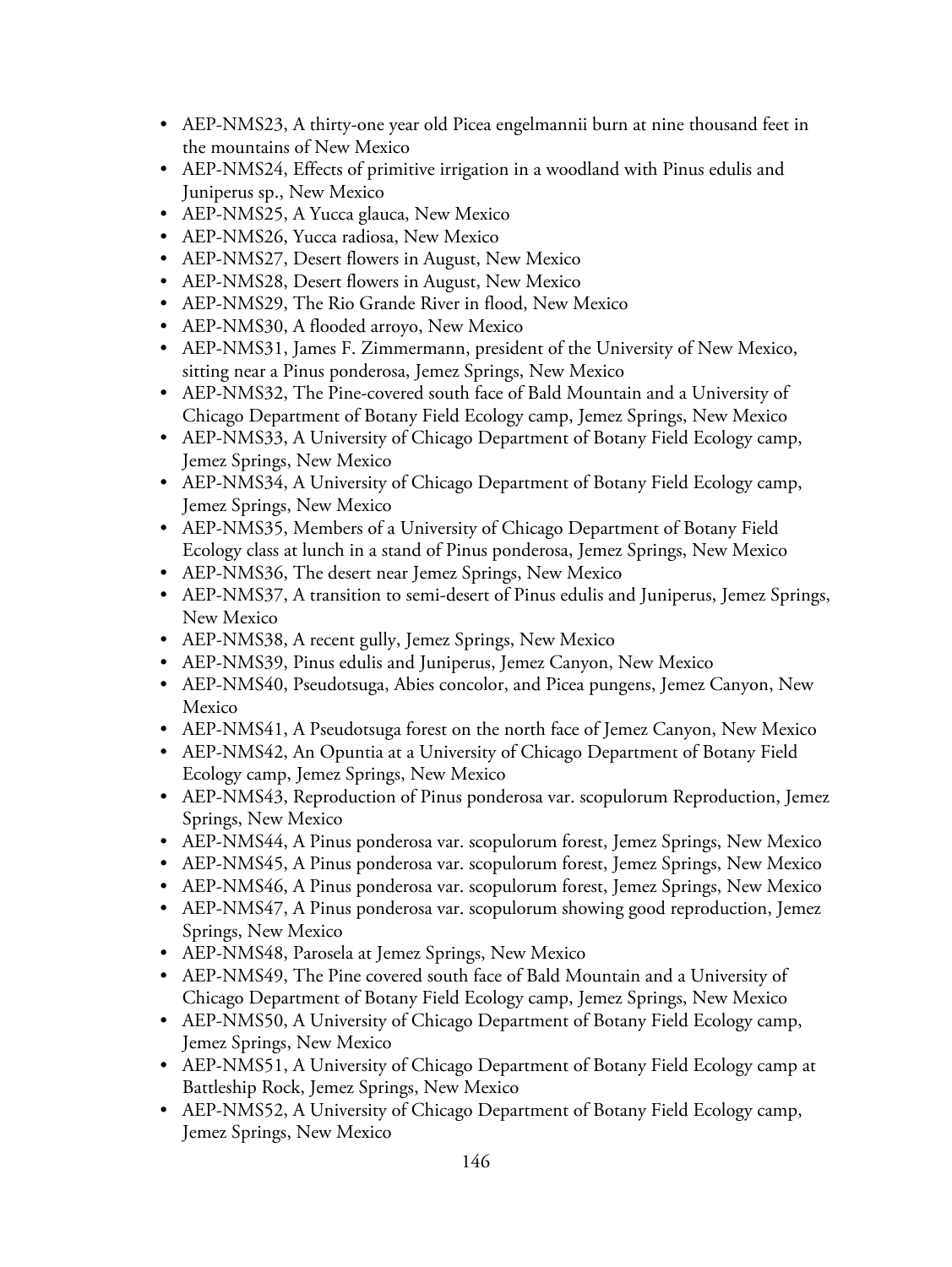- AEP-NMS53, Soda Dam, Jemez Springs, New Mexico
- AEP-NMS54, A mounted Pueblo Indian at Jemez Springs, New Mexico
- AEP-NMS56, A potato field in a Ponderosa Pine zone, Jemez Spring, New Mexico

# **Folder Drawer 22**

New York

- AEP-NYS2, Henry Chandler Cowles of the University of Chicago, Carl Schroter, and an unidentified member of the International Phytogeographic Excursion in America at the Brooklyn Botanic Gardens, Brooklyn, New York
- AEP-NYS3, Henry Chandler Cowles of the University of Chicago and members of the International Phytogeographic Excursion in America, Brooklyn Botanic Gardens, Brooklyn, New York
- AEP-NYS4, Members of the International Phytogeographic Excursion in America, Hempstead, Long Island, New York
- AEP-NYS5, The Cytologists group at the International Congress of Plant Sciences, Ithaca, New York
- AEP-NYS6, The Morphologists group at the International Congress of Plant Sciences, Ithaca, New York
- AEP-NYS7, Ecologists group at the International Congress of Plant Sciences, Ithaca, New York
- AEP-NYS8, Picea and Fagus in a mixed forest, Adirondack Mountains, New York
- AEP-NYS9, Alnus on clay with a gravel slope, Cooper Bluff, Cold Spring Harbor, Long Island, New York
- AEP-NYS10, 120 foot high gravel summit, Cooper Bluff, Cold Spring Harbor, Long Island, New York
- AEP-NYS11, Target Rock, Long Island, New York
- AEP-NYS12, A harbor from a sandspit, Long Island, New York
- AEP-NYS13, Ammophila on a sandspit, Cold Spring Harbor, Long Island, New York
- AEP-NYS14, Ammophila and Hudsonia on a heath, Cold Spring Harbor, Long Island, New York
- AEP-NYS15, Juncus and Spartina association, Cold Spring Harbor, Long Island, New York
- AEP-NYS16, A seven foot stake with Salicornia and Spartina, Cold Spring Harbor, Long Island, New York
- AEP-NYS17, The edge of a saltmarsh at low tide, Cold Spring Harbor, Long Island, New York
- AEP-NYS18, A saltmarsh tension line, Cold Spring Harbor, Long Island, New York
- AEP-NYS19, Hudsonia on a windward slope, Cold Spring Harbor, Long Island, New York
- AEP-NYS20, The sandspit at Cold Spring Harbor, New York
- AEP-NYS21, The Carnegie Laboratory, Cold Spring Harbor, Long Island, New York
- AEP-NYS22, The Carnegie Laboratory, Cold Spring Harbor, Long Island, New York
- AEP-NYS23, Blackford Hall, Carnegie Laboratory, Cold Spring Harbor, Long Island, New York
- AEP-NYS24, Eriophorum vaginatum in a swamp, Hempstead, Long Island, New York
- AEP-NYS25, Eriocaulon septangulare, Hempstead, Long Island, New York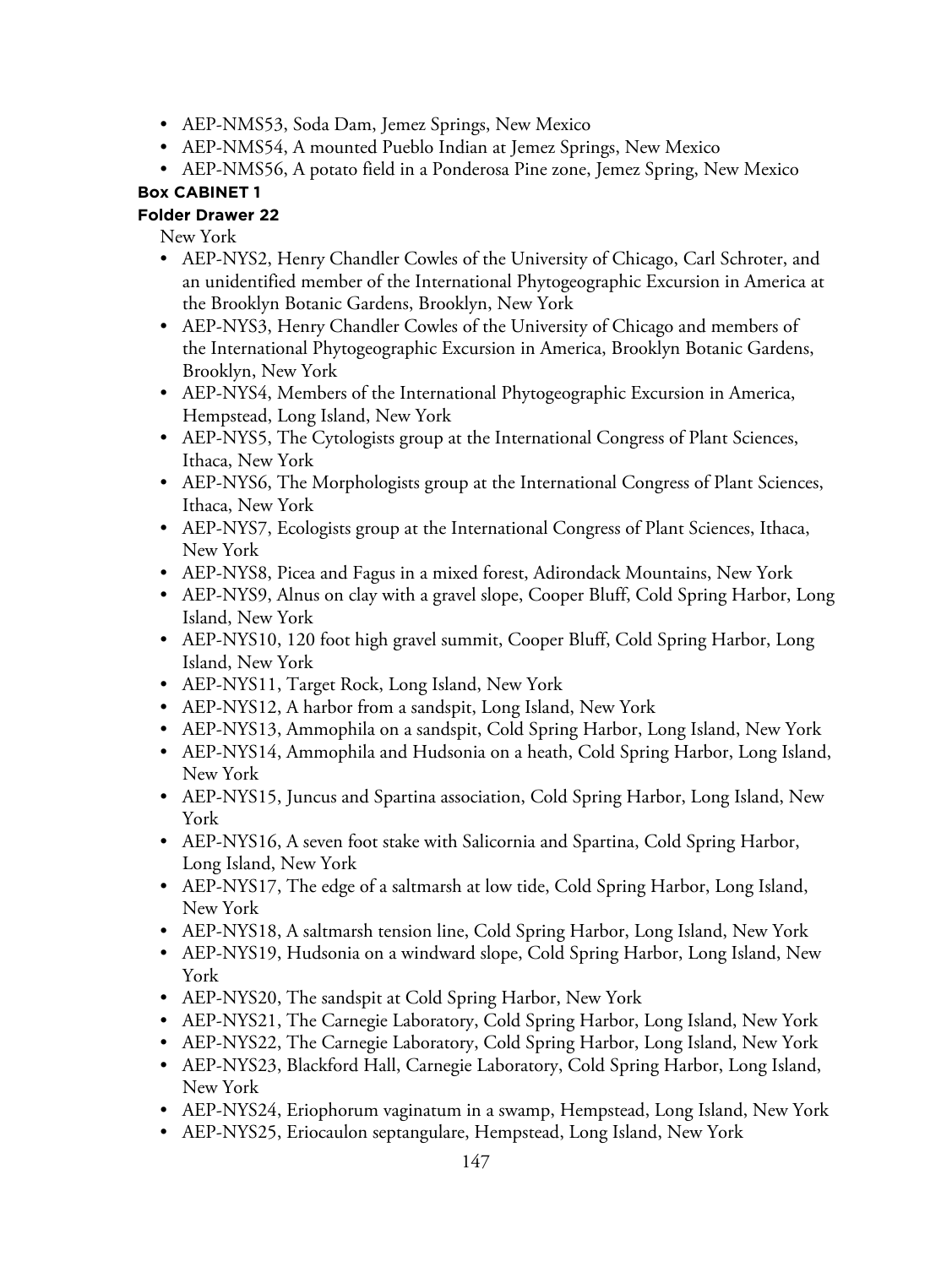- AEP-NYS26, A prairie at Hempstead, Long Island, New York
- AEP-NYS27, An eroding shore, Huntington, Long Island, New York
- AEP-NYS28, Chamaecyparis swamp, Merrick, Long Island, New York
- AEP-NYS29, Chamaecyparis in a swamp, Merrick, Long Island, New York
- AEP-NYS30, Taxus cuspidata var. hicksii, New York Botanical Garden, New York, New York
- AEP-NYS31, Herbaceous grounds, New York Botanical Garden, New York, New York
- AEP-NYS32, The Rose Garden, New York Botanical Garden, New York, New York
- AEP-NYS33, Chamaecyparis thyoides about a pond, Merrick Long Island, New York
- AEP-NYS37, A Scolopendrium vulgare habitat, Syracuse, New York
- AEP-NYS38, Scolopendrium vulgare, Syracuse, New York
- AEP-NYS39, Close view of Scolopendrium vulgare, Syracuse, New York

# **Folder Drawer 22**

North Carolina

- AEP-NCS1, Pine on adune showing the influence of wind, Beaufort, North Carolina
- AEP-NCS2, An Abies balsamea forest with an undergrowth of Aspidium spinulosum var. dilatatum on the summit of Jones Knob, Jackson County, North Carolina
- AEP-NCS3, Mt. Mitchell, North Carolina denuded of Spruce and Balsam Fir at five thousand five hundred feet
- AEP-NCS4, Pinus taeda near Raleigh, North Carolina
- AEP-NCS5, Pinus taeda in contact with Quercus catesbaei on a sandridge, North Carolina
- AEP-NCS6, Quercus catesbaei and Aristida stricta on sandridges, North Carolina
- AEP-NCS7, Abies fraseri in the Great Smoky Mountains, North Carolina
- AEP-NCS8, Quercus catesbaei with Tillandsia usneoides on the lee of White Lake, North Carolina
- AEP-NCS9, Dwarfed Chestnut at an altitude of five thousand three hundred feet, North Carolina
- AEP-NCS10, Endemic Selaginella acanthonota and Cladonia, North Carolina
- AEP-NCS11, Endemic Selaginella acanthonota and Cladonia, North Carolina
- AEP-NCS12, Close view of Dionaea muscipula, North Carolina
- AEP-NCS13, Close view of Dionaea muscipula, North Carolina
- AEP-NCS14, Close view of Dionaea muscipula, North Carolina
- AEP-NCS15, Dimorphic leaves of Nymphaea sagittifolia, North Carolina
- AEP-NCS16, Picea australis at five thousand five hundred feet, North Carolina
- AEP-NCS17, Pinus echinata and Quercus spp. in the Appalachian foothills, North Carolina
- AEP-NCS18, Pinus palustris seedling, North Carolina
- AEP-NCS19, Pinus taeda on coastal plains, North Carolina
- AEP-NCS20, A mesophytic Oak forest, North Carolina
- AEP-NCS21, Three phases, Quercus and Carya climax in contact with Pinus Succession, North Carolina
- AEP-NCS22, Quercus catesbaei, North Carolina
- AEP-NCS23, Dwarfed Quercus rubra at an altitude of five thousand three hundred feet, North Carolina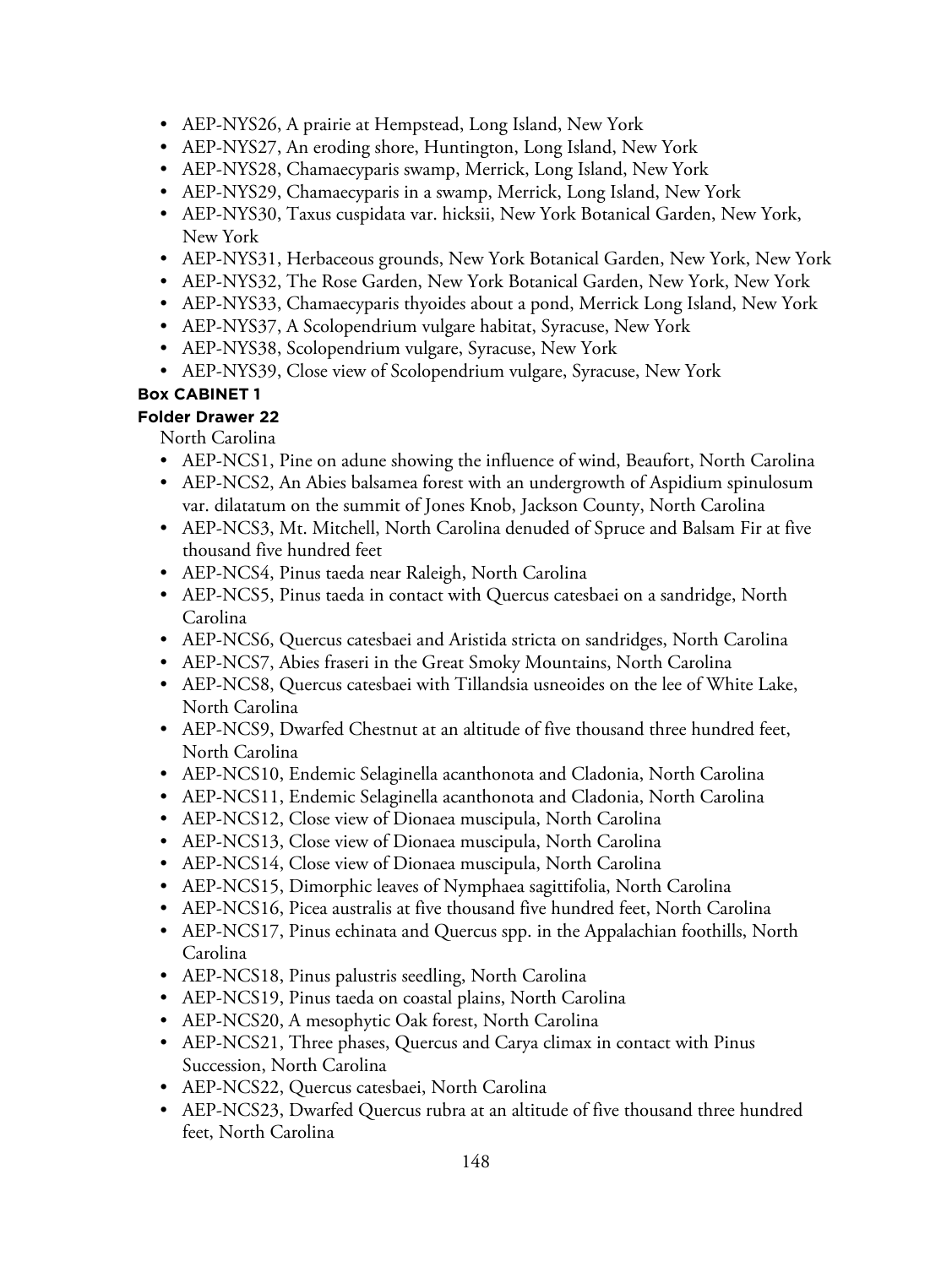- AEP-NCS24, A wind-formed Quercus virginiana, North Carolina
- AEP-NCS25, Uniola spp. on coastal dunes, North Carolina

## **Folder Drawer 22**

Ohio

- AEP-OHS1, Winter at Oberlin College campus, Oberlin, Ohio
- AEP-OHS2, A River steamer, Ohio
- AEP-OHS3, Branches and fruit of a Ginkgo biloba, Elyria, Ohio
- AEP-OHS4, Branches and fruit of a Ginkgo biloba, Elyria, Ohio
- AEP-OHS5, A Ginkgo biloba on the lawn of William Graves Sharp, American ambassador to France, 1914-1919, Elyria, Ohio
- AEP-OHS6, Ginkgo biloba on the lawn of William Graves Sharp, American ambassador to France, 1914-1919, Elyria, Ohio

# **Box CABINET 1**

# **Folder Drawer 22**

Oklahoma

- AEP-OKS1, Prosopis with shoots from exposed roots on an eroding floodplain dune near Devol, Oklahoma
- AEP-OKS2, Prosopis with shoots from exposed roots on an eroding floodplain dune near Devol, Oklahoma
- AEP-OKS3, Juniperus virginiana on a cliff, Acer saccharum and Quercus shumardii in a river bottom, and Bouteloua and Andropogon on an upland, Devils Canyon, Oklahoma
- AEP-OKS4, Juniperus virginiana and Quercus marilandica near Devils Canyon, Oklahoma
- AEP-OKS5, Wind contorted Cottonwood near Grandfield, Oklahoma
- AEP-OKS6, In the Red River Valley near Grandfield, Oklahoma
- AEP-OKS7, In the Red River Valley near Grandfield, Oklahoma
- AEP-OKS8, A prairie with eight foot high Andropogon furcatus, Muskogee County, Oklahoma
- AEP-OKS9, Amsonia tabernaemontana on a gravel floodplain of the Arkansas River, Muskogee County, Oklahoma
- AEP-OKS10, An Andropogon furcatus prairie with conspicuous Silphium laciniatum in July, Muskogee County, Oklahoma
- AEP-OKS11, An Andropogon furcatus prairie in October, Muskogee County, Oklahoma
- AEP-OKS12, An ungrazed and overgrazed Andropogon furcatus prairie in July with Ptilimnium nuttallii, Muskogee County, Oklahoma
- AEP-OKS13, Diospyros virginiana in a prairie and forest transition, Muskogee County, Oklahoma
- AEP-OKS14, Jussiaea diffusa forming a mat over a prairie pond with Salix nigra, Muskogee County, Oklahoma
- AEP-OKS15, An Oak, Hickory, and Pine forest on a hillside, Muskogee County, Oklahoma
- AEP-OKS16, An open Oak and Hickory forest, Muskogee County, Oklahoma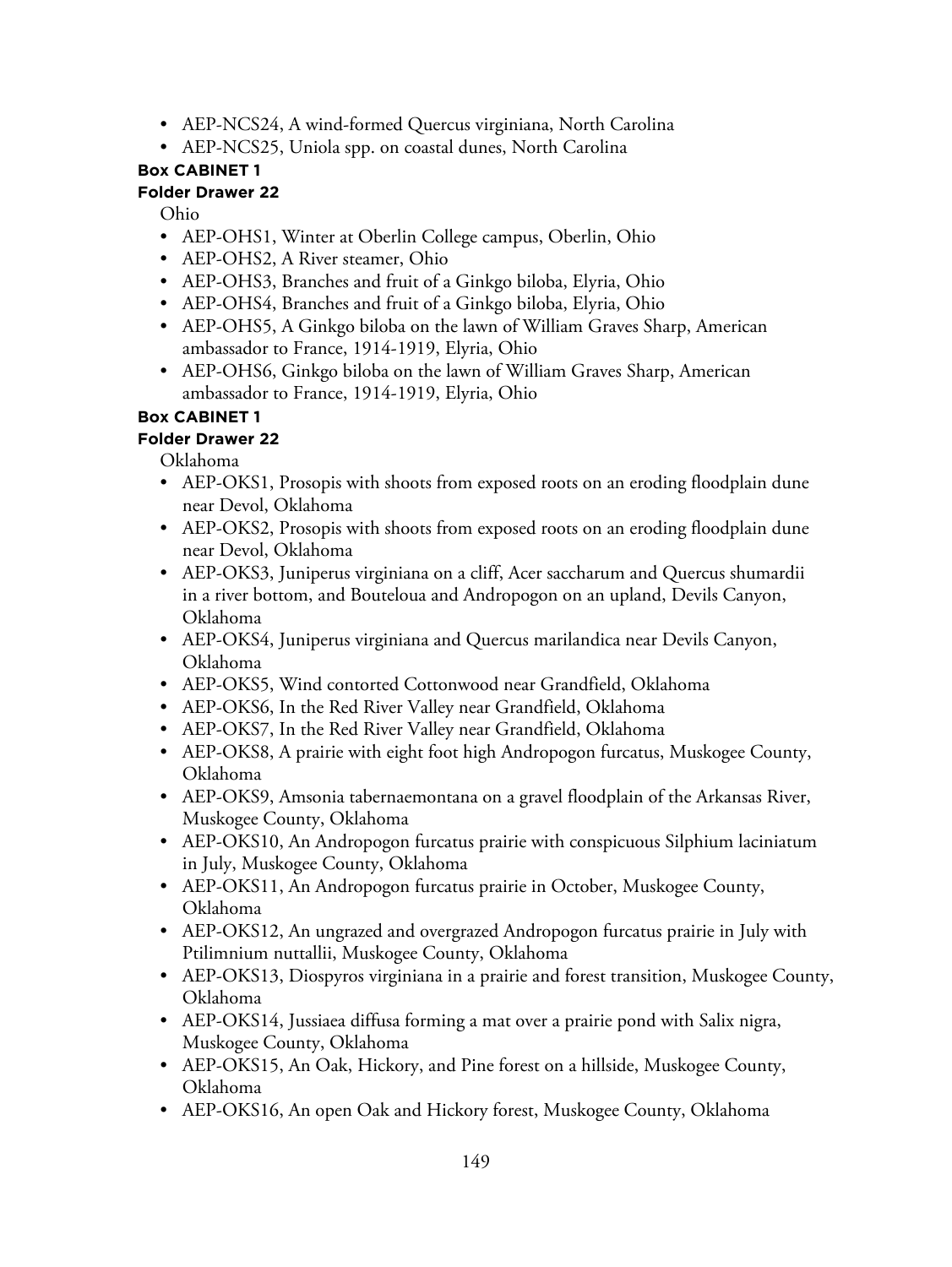- AEP-OKS17, Seedling of Salix and Populus on a sand floodplain of the Canadian River, Muskogee County, Oklahoma
- AEP-OKS19, A prairie showing natural mounds near Wilburton, Oklahoma
- AEP-OKS20, Quercus spp. on hills with a cleared field in the valley, southeastern Oklahoma
- AEP-OKS21, Andropogon furcatus with Helianthus mollis, Oklahoma
- AEP-OKS22, A Willow zone on a floodplain, Oklahoma

# **Folder Drawer 23**

Oregon

- AEP-ORS2, Abies magnifica with the lichen Evernia, Crater Lake, Oregon
- AEP-ORS3, Abies lasiocarpa and Pinus murrayana, Crater Lake, Oregon
- AEP-ORS4, Dicentra formosa, Crater Lake, Oregon
- AEP-ORS5, A stand of Pinus lambertiana, Crater Lake, Oregon
- AEP-ORS6, The trunk of a Pinus lambertiana, Crater Lake National Park, Oregon
- AEP-ORS7, A stand of Pinus lambertiana, Crater Lake, Oregon
- AEP-ORS8, George Damon Fuller of the University of Chicago Department of Botany kneeling near a Pinus monticola, Crater Lake, Oregon
- AEP-ORS9, Pinus murrayana, Crater Lake National Park, Oregon
- AEP-ORS10, Trunks of Pseudotsuga, Crater Lake National Park, Oregon
- AEP-ORS11, Tsuga and Abies on Wizard Island, Crater Lake, Oregon
- AEP-ORS12, Tsuga mertensiana, Crater Lake, Oregon
- AEP-ORS13, Tsuga mertensiana, Crater Lake, Oregon
- AEP-ORS14, Wizard Island, Crater Lake, Oregon
- AEP-ORS21, Arctostaphylos glauca and Ceanothus, Medford, Oregon
- AEP-ORS22, Phoradendron flavescens on Quercus garryana, Medford, Oregon
- AEP-ORS23, Pinus ponderosa and Quercus garryana with Chaparral, Medford, Oregon
- AEP-ORS24, Quercus garryana and Arctostaphylos, Medford, Oregon
- AEP-ORS25, Prairie at Medford, Oregon
- AEP-ORS26, A forest of Tsuga mertensiana near the inn, Mt. Hood, Oregon
- AEP-ORS27, Pine bent by the weight of snow, Mt. Hood, Oregon
- AEP-ORS29, Hemlock krummholz, Mt. Hood, Oregon
- AEP-ORS30, An extreme timberline, Mt. Hood, Oregon
- AEP-ORS33, Crevasses on Mt. Hood, Oregon
- AEP-ORS34, Mt. Hood, Oregon in summer
- AEP-ORS48, A 250 foot high Pseudotsuga mucronata near Portland, Oregon
- AEP-ORS49, Pinus ponderosa and Pinus lambertiana, Prospect, Oregon
- AEP-ORS50, A man and woman with a covered wagon, Prospect, Oregon
- AEP-ORS51, A view of a Picea breweriana, Oregon
- AEP-ORS52, Mt. Hood, Oregon in summer
- AEP-ORS53, Picea sitchensis in a coastal forest, Oregon

# **Box CABINET 1**

## **Folder Drawer 23**

Pennsylvania

• AEP-PAS1, Flowering Dogwood, Delaware County, Pennsylvania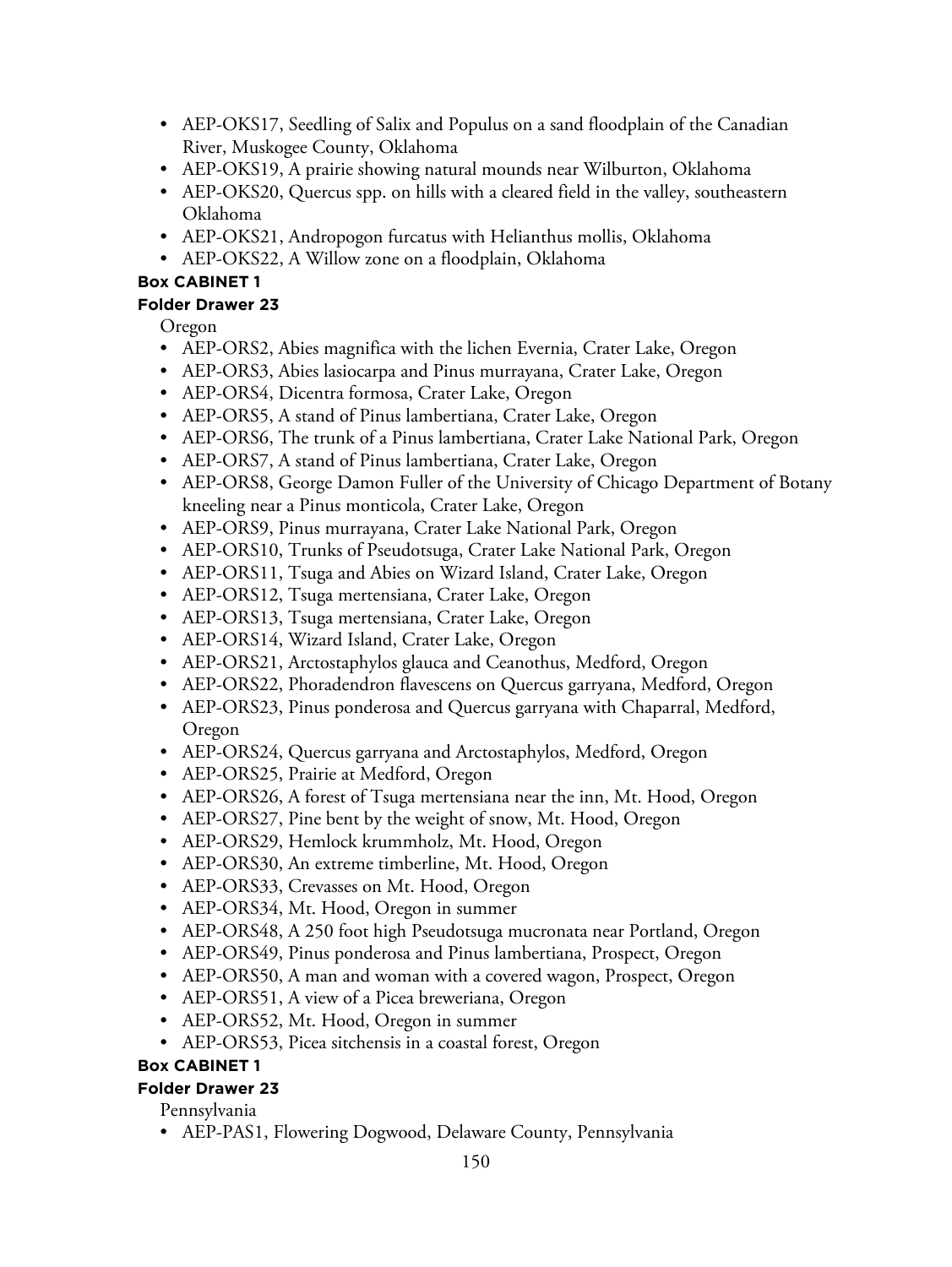- AEP-PAS2, An old saw mill, Marklesburg, Pennsylvania
- AEP-PAS3, The Pittsburgh flood, Pennsylvania
- AEP-PAS4, The Pittsburgh flood, Pennsylvania
- AEP-PAS5, The Pittsburgh flood, Pennsylvania
- AEP-PAS6, The second growth of a Castanea dentata showing the formation of rings, Western Pennsylvania
- AEP-PAS7, Beech, Northern White Oak, and Chestnut in a climax forest, Western Pennsylvania
- AEP-PAS8, Eroding skid trails and a logged-over area, Pennsylvania

### **Folder Drawer 23**

South Dakota

- AEP-SDS1, The Badlands, South Dakota
- AEP-SDS2, The Badlands, South Dakota
- AEP-SDS3, The Badlands, South Dakota
- AEP-SDS4, The Badlands, South Dakota
- AEP-SDS5, The Badlands, South Dakota
- AEP-SDS6, The Badlands, South Dakota
- AEP-SDS7, The Badlands, South Dakota
- AEP-SDS8, The Badlands, South Dakota
- AEP-SDS9, Argemone intermedia, Black Hills, South Dakota
- AEP-SDS10, Artemisia tridentata, Black Hills, South Dakota
- AEP-SDS11, Koeleria cristata, Agropyron smithii, Agropyron spicata, Buchloe dactyloides and Stipa comata, Reynolds Prairie, Black Hills, South Dakota
- AEP-SDS12, A Willow to White Spruce to Ponderosa Pine transition, Black Hills, South Dakota
- AEP-SDS13, Xerophytes on limestone, Black Hills, South Dakota
- AEP-SDS14, Ragged Top Mountain, Black Hills, South Dakota
- AEP-SDS15, Near Lead, South Dakota looking down Gold Run in the Black Hills,
- AEP-SDS16, Open mining in Lead, South Dakota
- AEP-SDS17, Down Spearfish Canyon, Black Hills, South Dakota
- AEP-SDS18, The Badlands, South Dakota
- AEP-SDS19, Spearfish Falls, Black Hills, South Dakota
- AEP-SDS20, Pinus ponderosa on rocky ridge and Quercus macrocarpa, Ulmus americana and Fraxinus lanceolata in ravines in an area between Sturgis and Whitewood, South Dakota

### **Box CABINET 1**

### **Folder Drawers 23-24**

Tennessee

- AEP-TNS4, Erosion at Copper Hill, Ducktown, Tennessee due to injuries from copper fumes
- AEP-TNS5, Erosion at Copper Hill, Ducktown, Tennessee due to injuries from copper fumes
- AEP-TNS6, Erosion at Ducktown, Tennessee due to injuries from copper fumes
- AEP-TNS10, Ilex opaca, La Follette, Tennessee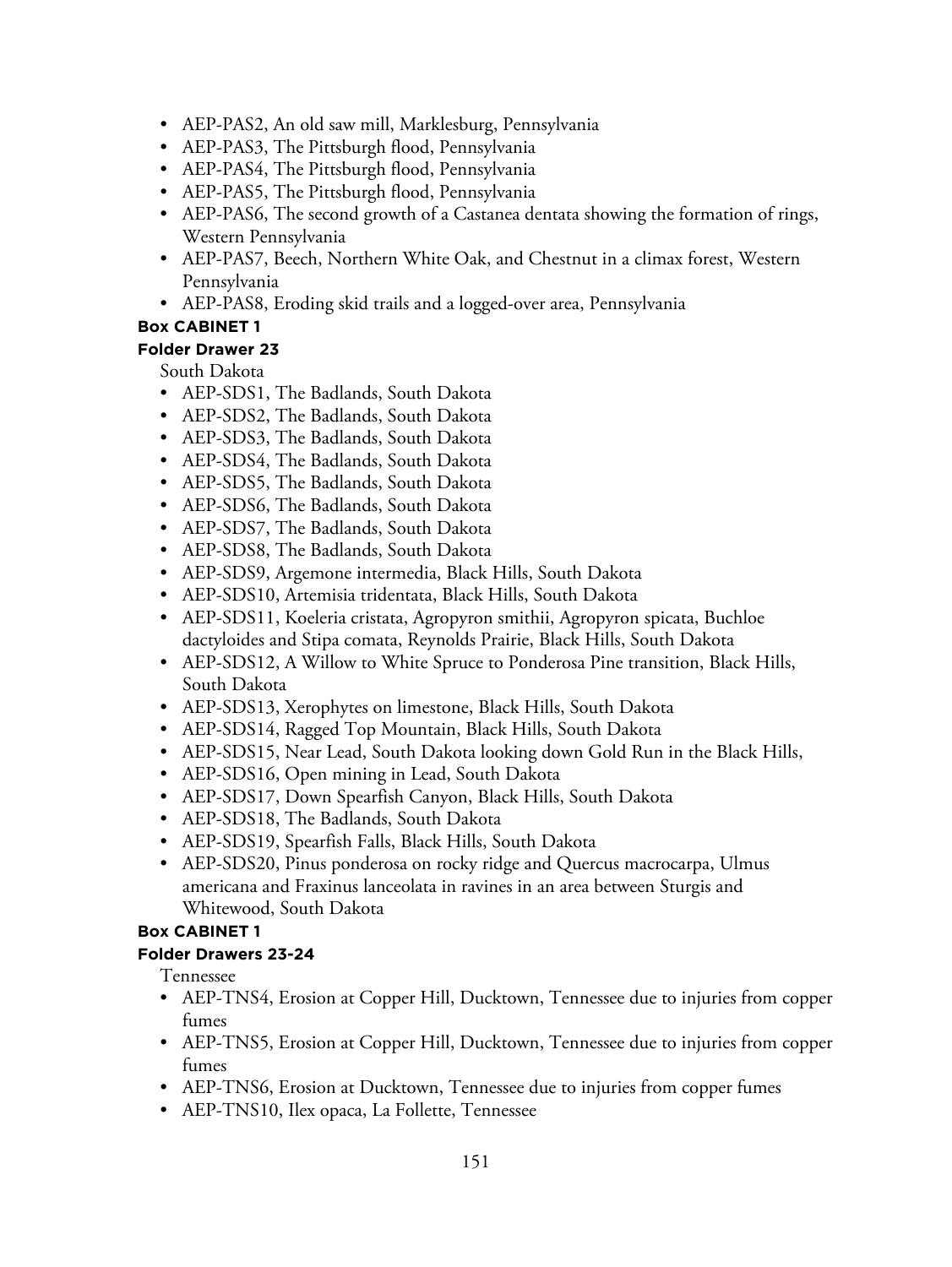- AEP-TNS16, Liriodendron tulipifera and Fagus grandifolia in a mixed forest, Pickett County, Tennessee
- AEP-TNS17, A mixed slope forest of Liriodendron tulipifera, Carya ovata, Magnolia acuminata, Castanea dentata, and Betula lenta, Rock Creek, Tennessee
- AEP-TNS18, Nelumbo lutea with dead Taxodium in the central northeast corner of Reelfoot Lake, Tennessee
- AEP-TNS19, Nelumbo lutea with Taxodium in Reelfoot Lake, Tennessee
- AEP-TNS20, Nelumbo lutea with Taxodium in the southeast corner of Reelfoot Lake, Tennessee
- AEP-TNS21, A view of a Betula lenta trunk at Beech Gap, Great Smoky Mountain National Park, Tennessee
- AEP-TNS22, A Rhododendron catawbiense thicket on the trail from Mt. Le Conte to Beech Gap, Great Smoky Mountain National Park, Tennessee
- AEP-TNS24, Le Conte Falls, Great Smoky Mountain National Park, Tennessee
- AEP-TNS25, Polypodium vulgare on a leaning Birch, Le Conte Trail, Great Smoky Mountain National Park, Tennessee
- AEP-TNS26, A ridge with a Rhododendron thicket on the summit seen to the right of Le Conte Trail, Great Smoky Mountain National Park, Tennessee
- AEP-TNS27, Young hemlocks on logs and rocks, Le Conte Trail, Great Smoky Mountain National Park, Tennessee
- AEP-TNS28, Balsam Fir forest on Mt. Le Conte, Great Smoky Mountain National Park, Tennessee
- AEP-TNS29, Balsam Fir forest with a moss carpet of Hylocomium prolificum and Hypnum crista-castensis, Mt. Le Conte, Great Smoky Mountain National Park, Tennessee
- AEP-TNS30, Balsam Fir forest, Mt. Le Conte, Great Smoky Mountain National Park, Tennessee
- AEP-TNS31, View of Fir covered mountains with smoky clouds drifting across from Mt. Le Conte, Great Smoky Mountain National Park, Tennessee
- AEP-TNS34, On top of Mt. Le Conte, Great Smoky Mountains National Park, Tennessee
- AEP-TNS35, The alteration of a slope at Little River above Elkmont, Great Smoky Mountains National Park, Tennessee
- AEP-TNS36, Hemlock and Rhododendron at Norton Creek, Great Smoky Mountains National Park, Tennessee
- AEP-TNS37, Dogwood, Hemlock, and Rhododendron at Roaring Fork near Spruce Flats Mill, Great Smoky Mountains National Park, Tennessee
- AEP-TNS38, The Pigeon River with Balsam Point in the distance, Great Smoky Mountains National Park, Tennessee
- AEP-TNS39, Northern Red Oak with a circumference of twenty-one feet above Spruce Flats near Roaring Fork, Great Smoky Mountains National Park, Tennessee
- AEP-TNS40, Leucothoe on a steep north slope at Roaring Fork, Great Smoky Mountains National Park, Tennessee
- AEP-TNS41, Polypodium and rocks along the trail to Roaring Fork, Great Smoky Mountains National Park, Tennessee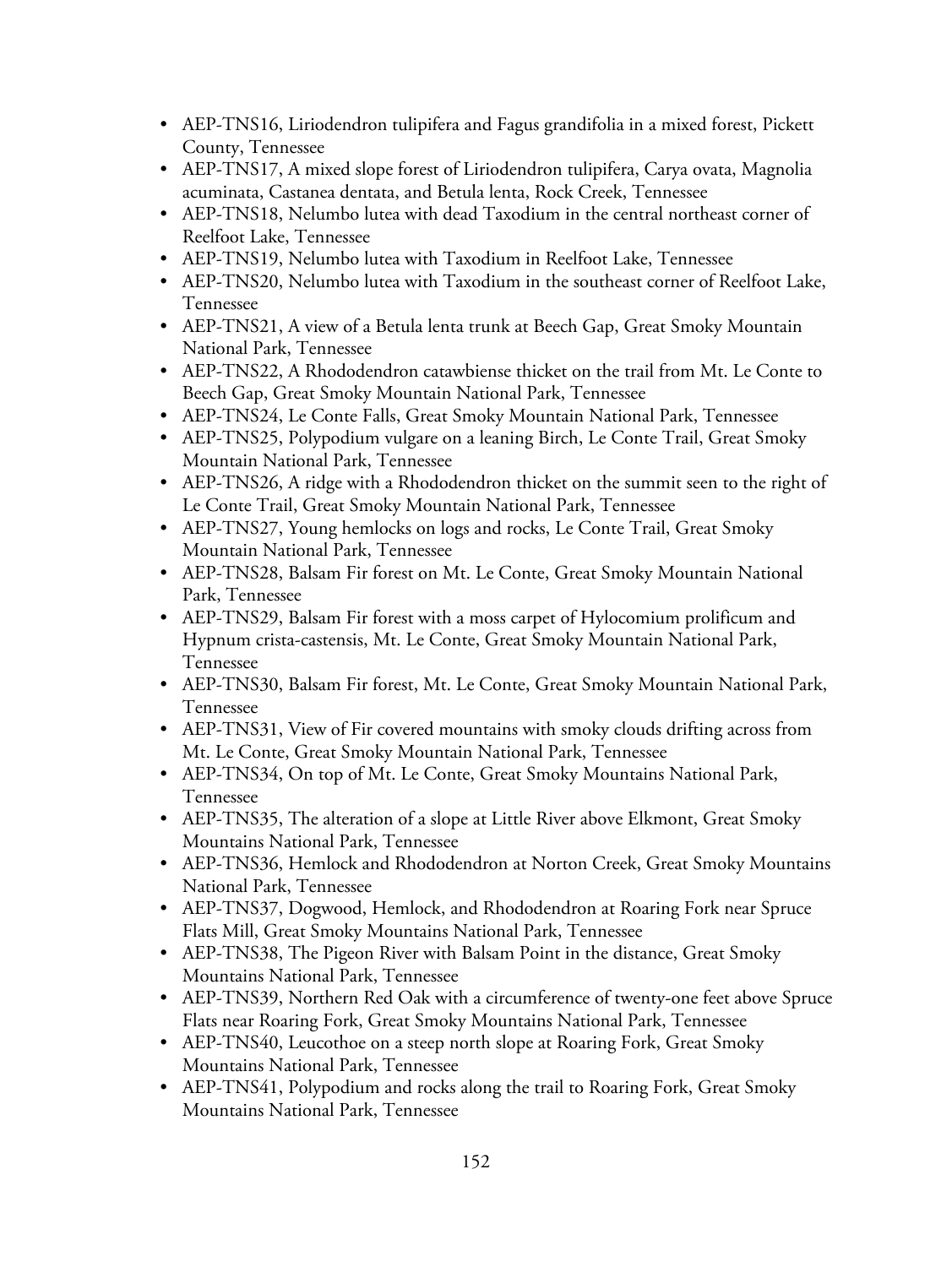- AEP-TNS42, Hemlock and Rhododendron on the trail down the north branch of Roaring Fork, Great Smoky Mountains National Park, Tennessee
- AEP-TNS43, Roaring Fork just below the junction with the Baskins Creek Trail, Great Smoky Mountains National Park, Tennessee
- AEP-TNS44, A mill dam and mill, Roaring Fork near Gatlinburg, Great Smoky Mountains National Park, Tennessee
- AEP-TNS45, Roaring Fork near Spruce Flats School down stream from the swinging bridge at the mill, Great Smoky Mountains National Park, Tennessee
- AEP-TNS46, Hemlock forest with Rhododendron, Spruce Flats, Great Smoky Mountains National Park, Tennessee
- AEP-TNS47, Carolina Silverbell at Spruce Flats, Great Smoky Mountains National Park, Tennessee
- AEP-TNS48, Halesia carolina in the Great Smoky Mountains National Park, Tennessee
- AEP-TNS49, Mount Le Conte from Spruce Flats School, Great Smoky Mountains National Park, Tennessee
- AEP-TNS50, Interior of a mill, Spruce Flats School, Great Smoky Mountains National Park, Tennessee
- AEP-TNS51, North and south slope forests of Beech and Maple and of Oak and Pine, Great Smoky Mountains National Park, Tennessee
- AEP-TNS52, Halesia carolina, Great Smoky Mountains National Park, Tennessee
- AEP-TNS53, Quercus rubra, Great Smoky Mountains National Park, Tennessee
- AEP-TNS54, Liriodendron tulipifera, Great Smoky Mountains National Park, Tennessee
- AEP-TNS55, Tsuga and Rhododendron, Great Smoky Mountains National Park, Tennessee
- AEP-TNS56, Great Smoky Mountains National Park, Tennessee
- AEP-TNS57, Great Smoky Mountains National Park, Tennessee
- AEP-TNS58, Great Smoky Mountains National Park, Tennessee
- AEP-TNS59, Great Smoky Mountains National Park, Tennessee
- AEP-TNS60, Great Smoky Mountains National Park, Tennessee
- AEP-TNS61, Great Smoky Mountains National Park, Tennessee
- AEP-TNS62, Great Smoky Mountains National Park, Tennessee
- AEP-TNS63, George Damon Fuller, Orpheus Schantz, and students of a University of Chicago Department of Botany Field Ecology class in the Great Smoky Mountains National Park, Tennessee

# **Folder Drawer 24**

Texas

- AEP-TXS1, Andropogon on a sand bar flood plain of the Red River, Burkburnett, Texas
- AEP-TXS2, Cottonwood and Prickly Ash dune on the Red River flood plain, Burkburnett, Texas
- AEP-TXS3, A foredune invading a Salix sand bar flood plain at the Red River, Burkburnett, Texas
- AEP-TXS4, Eroding floodplain dunes of the Red River near Burkburnett, Texas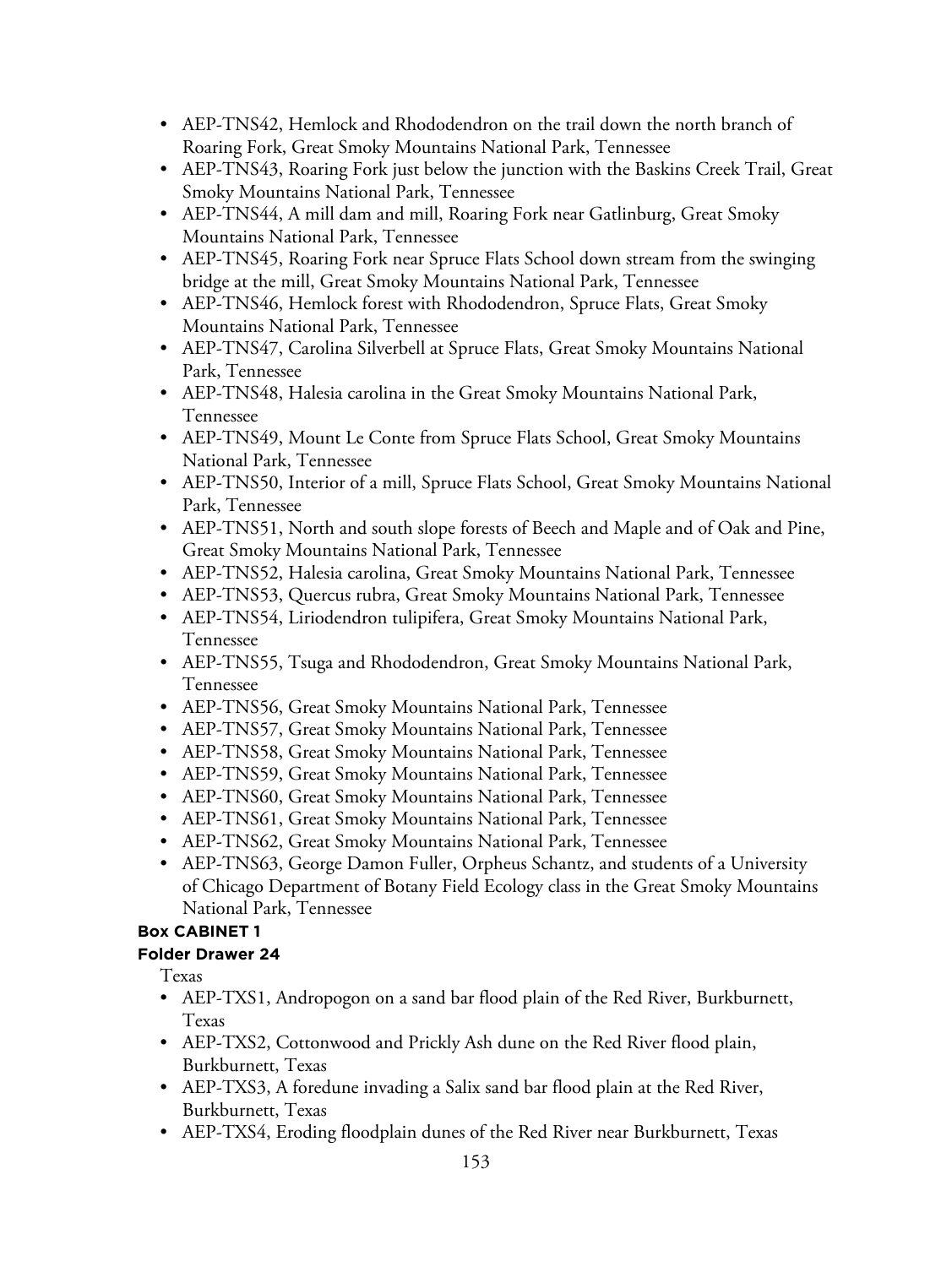- AEP-TXS5, Eroding floodplain dunes of the Red River near Burkburnett, Texas
- AEP-TXS6, Eroding floodplain dunes of the Red River near Burkburnett, Texas
- AEP-TXS7, Eroding floodplain dunes of the Red River near Burkburnett, Texas
- AEP-TXS8, An antecedent Cottonwood on eroding floodplain dunes of the Red River, Burkburnett, Texas
- AEP-TXS9, A prairie upland near the Red River, Burkburnett, Texas
- AEP-TXS10, A Red River oil field near Burkburnett, Texas
- AEP-TXS11, A Red River oil field near Burkburnett, Texas
- AEP-TXS12, A Red River oil field near Burkburnett, Texas
- AEP-TXS13, A Yucca desert, Comstock, Texas
- AEP-TXS14, An infantry camp, Meyers Canyon, Texas
- AEP-TXS16, Orlin Biddulph with Harrison and Turner at the Pecos River, Texas
- AEP-TXS18, A young Carya illinoinensis in fruit, San Antonio, Texas
- AEP-TXS19, A foredune with an annual of the family Boraginaceae on the Red River floodplain, Vernon, Texas
- AEP-TXS20, Mesquite savanna near Vernon, Texas
- AEP-TXS21, Mesquite savanna near Vernon, Texas
- AEP-TXS22, A young Pinus palustris, Texas
- AEP-TXS23, Prosopis juliflora, Texas
- AEP-TXS24, Spanish Moss on Oak, Texas
- AEP-TXS25, Orlin Biddulph with Harrison and Turner in west Texas

# **Folder Drawers 24-25**

Utah

- AEP-UTS1, A University of Chicago Department of Botany Field Ecology class at Cedar Breaks, Utah
- AEP-UTS2, The Alpine School of Brigham Young University in summer on a botany and geology field trip, Provo, Utah
- AEP-UTS3, A class conference on "Centipede" Cedar Breaks, Utah
- AEP-UTS4, Henry Chandler Cowles and a University of Chicago Department of Botany Field Ecology class on the summit of Logan Peak, Utah
- AEP-UTS5, A University of Chicago Department of Botany Field Ecology class at Big Fir, Mt. Timpanogos, Utah
- AEP-UTS6, Henry Chandler Cowles and a University of Chicago Department of Botany Field Ecology class on a Sunday afternoon at Mt. Timpanogos, Utah
- AEP-UTS7, Henry Chandler Cowles and a class in a lecture tent, Mt. Timpanogos, Utah
- AEP-UTS8, Lyman James Briggs and Homer Leroy Shantz at Tooele, Utah
- AEP-UTS9, Henry Chandler Cowles catching a Rainbow Trout, Strawberry Reservoir, Utah,
- AEP-UTS10, Henry Chandler Cowles of the University of Chicago Department of Botany in Utah
- AEP-UTS11, Henry Chandler Cowles and a University of Chicago Department of Botany Field Ecology class, Logan, Utah
- AEP-UTS12, Henry Chandler Cowles and a University of Chicago Department of Botany Field Ecology class on the summit of Mt. Timpanogos, Utah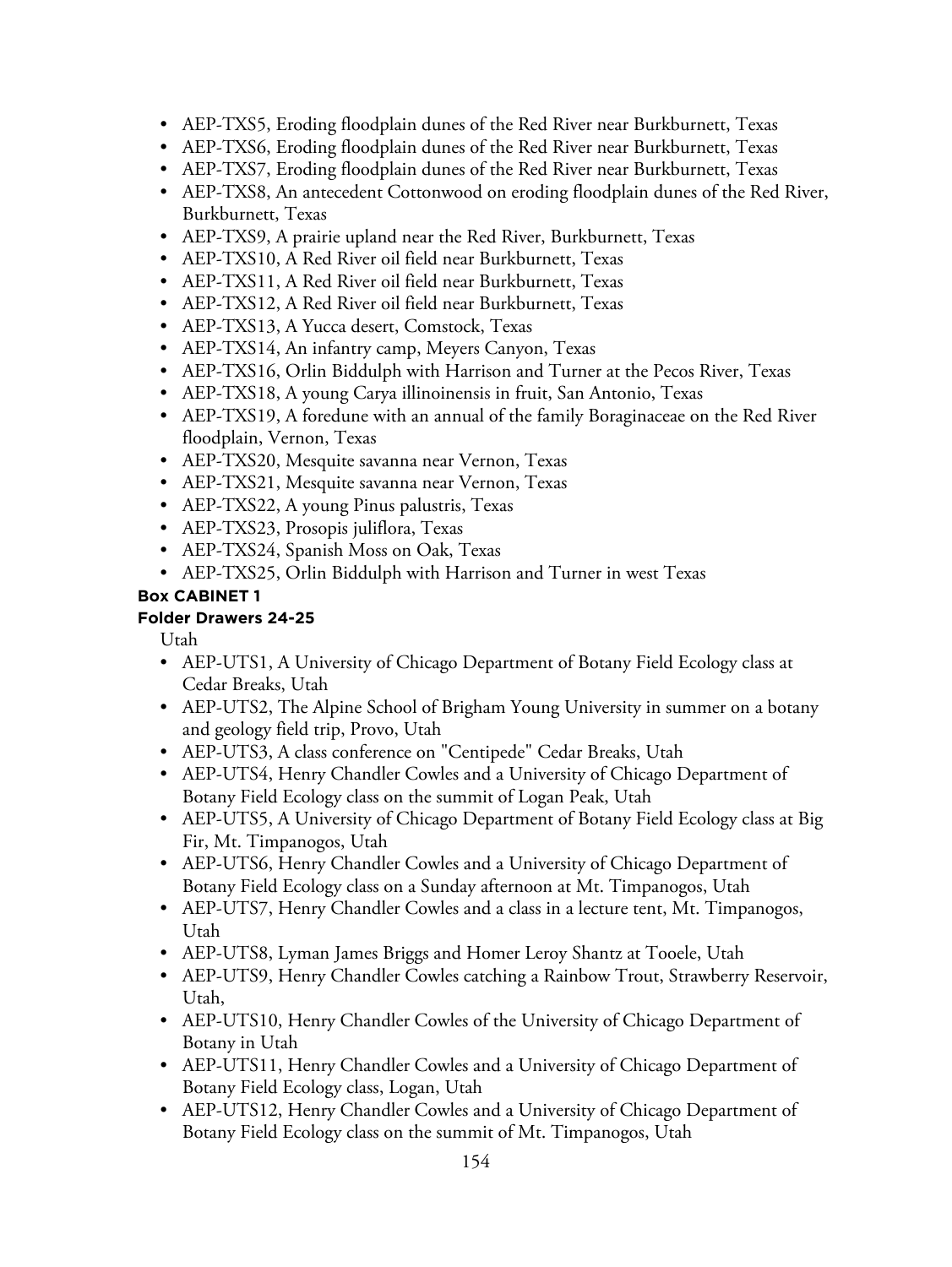- AEP-UTS13, The arrival of Henry Chandler Cowles and a University of Chicago Department of Botany Field Ecology class in Provo, Utah
- AEP-UTS14, Henry Chandler Cowles and a University of Chicago Department of Botany Field Ecology class in the Uinta Mountains, Utah
- AEP-UTS15, A University of Chicago Department of Botany Field Ecology class, summer in Zion Canyon, Utah
- AEP-UTS16, Community Flat, American Fork Canyon, Utah
- AEP-UTS17, Debris piled up by torrential storm, American Fork, Utah
- AEP-UTS18, Abies concolor, Pseudotsuga, and Picea engelmannii on ledges southwest of Aspen Grove, Utah
- AEP-UTS19, Looking up into a mountain cirque, Aspen Grove, Utah
- AEP-UTS20, Pinus and Picea in summer, Bryce, Utah
- AEP-UTS21, Pinus monophylla and Juniperus, Blacksmith Fork Canyon, Utah
- AEP-UTS22, Picea pungens in the bottom of Bryce Canyon, Utah
- AEP-UTS23, Populus tremuloides as seen from the Alpine Highway, Mt. Timpanogos, Utah
- AEP-UTS24, A University of Chicago Department of Botany Field Ecology classon the rim, Bryce Canyon, Utah
- AEP-UTS25, Bryce Canyon, Utah
- AEP-UTS26, Bryce Canyon, Utah
- AEP-UTS42, Juniperus in a wooded ravine, Cedar Breaks, Utah
- AEP-UTS43, Polemonium pulcherrimum, Cedar Breaks, Utah
- AEP-UTS44, Cedar Breaks Hotel? in summer, Cedar Breaks, Utah
- AEP-UTS45, A quadrat charting in an Aspen and Fir zone, Great Basin Experiment Station, Utah
- AEP-UTS46, The staff of the Great Basin Experiment Station, Utah during field season
- AEP-UTS47, The Great Basin Experiment Station from Haystack Mountain, Utah
- AEP-UTS48, The Great Salt Lake, Utah
- AEP-UTS49, An Hippuris zone, Crater Lake, Heber, Utah
- AEP-UTS50, Hurricane, Utah from on top of the fault
- AEP-UTS51, Populus tremuloides and Picea in a Canadian zone, Kamas, Utah
- AEP-UTS52, Summer in a forest, Kamas, Utah
- AEP-UTS53, Pinus edulis and Juniperus on cross-bedded sandstone, Kanab, Utah
- AEP-UTS54, Pinus edulis and Juniperus on cross-bedded sandstone, Kanab, Utah
- AEP-UTS55, Folded rock, Kanab Canyon, Utah
- AEP-UTS56, Fresh erosion at Kanab Creek, Utah
- AEP-UTS57, Fresh erosion at Kanab Creek, Utah
- AEP-UTS58, Kanab Creek, Utah
- AEP-UTS59, Kanab Creek, Utah
- AEP-UTS60, Kanab Creek, Utah
- AEP-UTS61, Mud piled up by a cloud burst, Kaysville, Utah
- AEP-UTS62, Apricot and Fig, La Verkin, Utah
- AEP-UTS63, Said to be the largest recorded Juniperus utahensis, Logan Canyon, Utah
- AEP-UTS64, Juniperus scopulorum nine feet in diameter, Logan, Utah
- AEP-UTS65, Juniperus scopulorum said to be the three thousand years old, Logan Canyon, Utah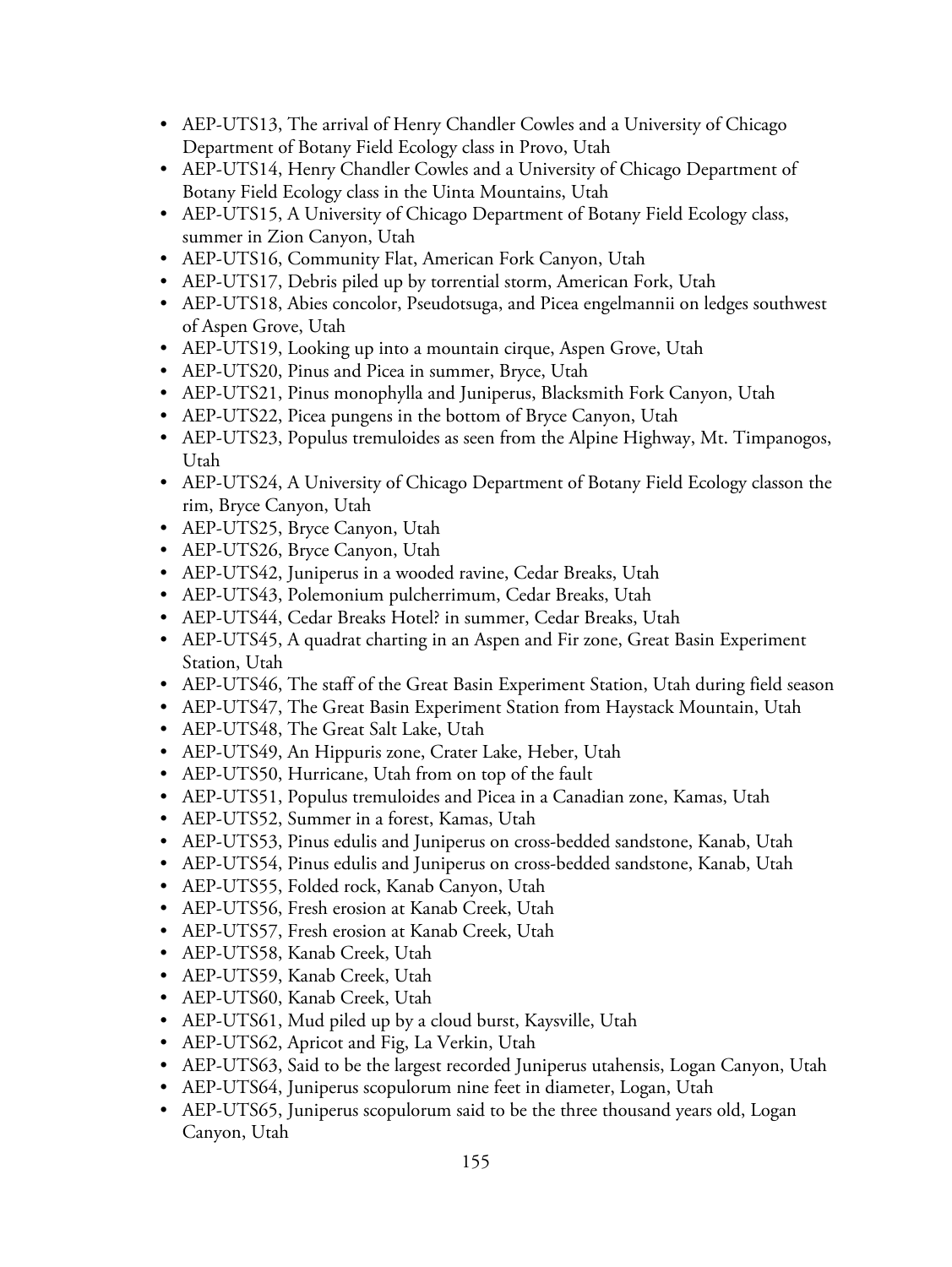- AEP-UTS66, Said to be the oldest recorded Juniperus utahensis, Logan Canyon, Utah
- AEP-UTS67, Pinus flexilis, Juniperus scopulorum, and Cercocarpus ledifolius on Beaver Mountain in Logan Canyon, Utah
- AEP-UTS68, Pinus monophylla on a ridge in Logan Canyon, Utah
- AEP-UTS69, Lombardy Popular, Logan, Utah
- AEP-UTS70, Lombardy Popular in a basin, Utah
- AEP-UTS71, Lombardy Popular in Utah
- AEP-UTS72, Pseudotsuga mucronata near Mt. Gog and Tony Grove Lake, Logan Canyon, Utah
- AEP-UTS73, Wyethia amplexicaulis near Logan, Utah
- AEP-UTS74, Wyethia amplexicaulis on a mud flat, Logan Canyon, Utah
- AEP-UTS75, Tony Grove Lake, Logan Canyon, Utah
- AEP-UTS76, Logan, Utah in summer with its Mormon temple in the distance
- AEP-UTS77, Utah State University, Logan, Utah
- AEP-UTS78, Utah State University, Logan, Utah
- AEP-UTS79, Buildings and campus of Utah State University, Logan, Utah
- AEP-UTS80, Buildings and campus of Utah State University, Logan, Utah
- AEP-UTS81, The Plant Industry Building, Utah State University, Logan, Utah
- AEP-UTS82, Utah State University campus with tents, Logan, Utah
- AEP-UTS83, Utah State University campus with tents, Logan, Utah
- AEP-UTS84, The Mormon Temple at Manti, Utah
- AEP-UTS85, Logan Peak, Utah
- AEP-UTS86, Populus tremuloides in the Pine Valley Mountains, Utah
- AEP-UTS87, The Alpine School of Brigham Young University, Provo, Utah
- AEP-UTS88, The Alpine School of Brigham Young University in summer, Provo, Utah
- AEP-UTS89, The Alpine School of Brigham Young University, Provo, Utah
- AEP-UTS90, General assembly or chapel in summer at the Alpine School of Brigham Young University, Provo, Utah
- AEP-UTS91, The dining room entrance at the Alpine School of Brigham Young University, Provo, Utah
- AEP-UTS92, The lecture tent at the Alpine School of Brigham Young University, Provo, Utah
- AEP-UTS93, Joshua Tree forest, St. George, Utah
- AEP-UTS94, Sagebrush and Aspen, Strawberry Valley, Utah
- AEP-UTS95, Sagebrush and grasslands, Strawberry Valley, Utah
- AEP-UTS96, Strawberry Valley, Utah
- AEP-UTS97, Clematis occidentalis, Mt. Timpanogos, Utah
- AEP-UTS98, Rocky Mountain Blue Columbine, Mt. Timpanogos, Utah
- AEP-UTS99, Bull Elephants Head on Mt. Timpanogos, Utah
- AEP-UTS100, A Populus tremuloides succession in an Abies balsamea forest, Mt. Timpanogos, Utah
- AEP-UTS101, Populus tremuloides as seen from the Alpine Highway, Mt. Timpanogos, Utah
- AEP-UTS105, Populus tremuloides as seen from the Alpine Highway, Mt. Timpanogos, Utah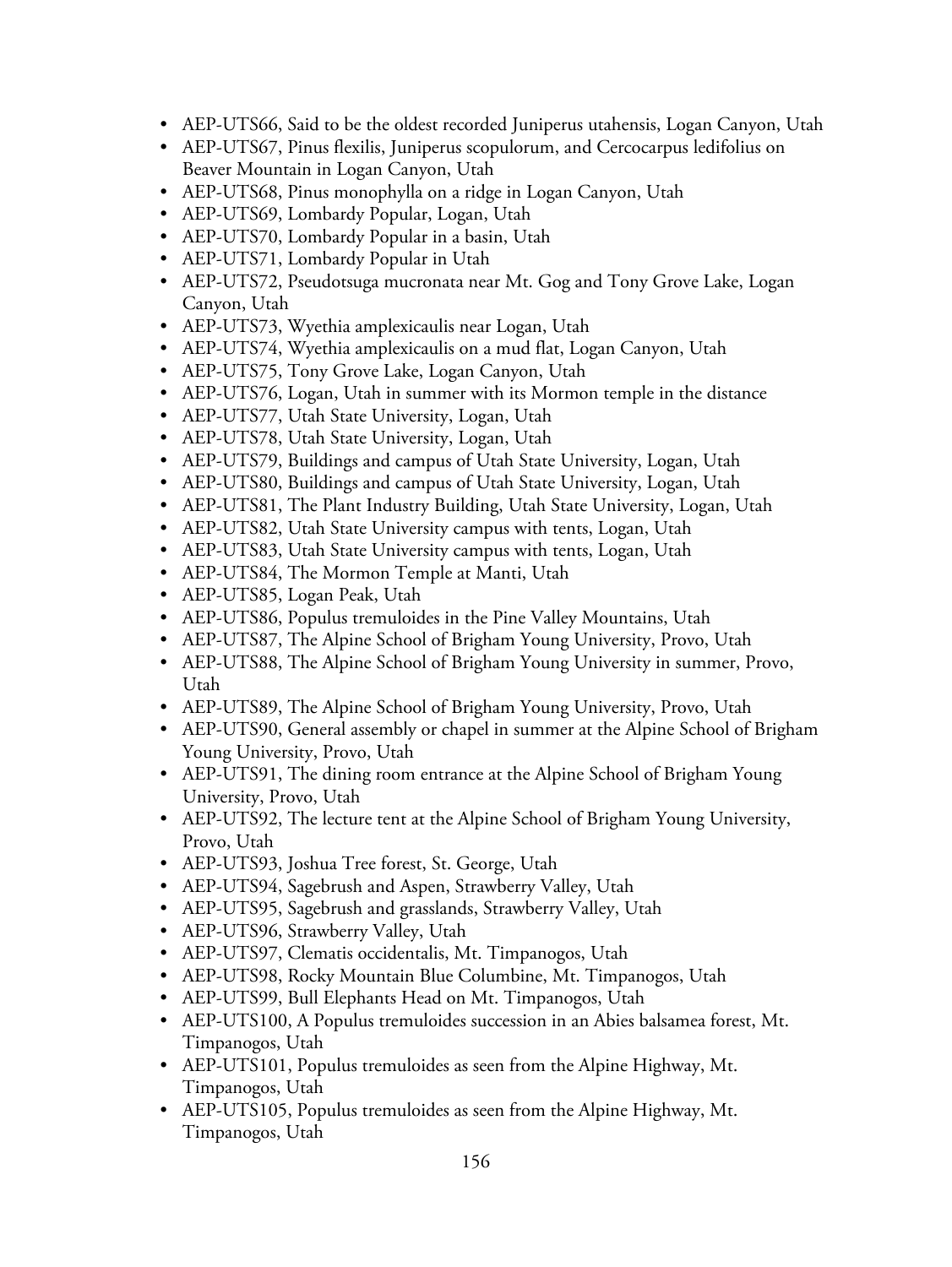- AEP-UTS106, Populus tremuloides as seen from the Alpine Highway, Mt. Timpanogos, Utah
- AEP-UTS107, An alpine meadow, Mt. Timpanogos, Utah
- AEP-UTS108, Caltha leptosepala var. rotundifolia under snow, Hidden Lake, Mt. Timpanogos, Utah
- AEP-UTS109, Populus angustifolia at Stewart Creek near Mt. Timpanogos, Utah
- AEP-UTS110, The results of a cloud burst, Mt. Timpanogos, Utah
- AEP-UTS111, Populus tremuloides, Mt. Timpanogos, Utah
- AEP-UTS112, Populus tremuloides, Mt. Timpanogos, Utah
- AEP-UTS113, Veratrum meadow, Mt. Timpanogos, Utah
- AEP-UTS116, Winter scene on Mt. Timpanogos, Utah
- AEP-UTS117, Salamander Lake, Mt. Timpanogos, Utah
- AEP-UTS118, Artemisia tridentata, Tooele, Utah
- AEP-UTS119, Atriplex confertifolia and Kochia, Tooele, Utah
- AEP-UTS120, Atriplex confertifolia, Tooele, Utah
- AEP-UTS121, A virgin stand of Sagebrush on land recently ploughed, Tooele, Utah
- AEP-UTS122, Artemisia with a view of the Oquirrh Mountains in the distance, Tooele, Utah
- AEP-UTS123, Artemisia, Tooele, Utah
- AEP-UTS124, Engelmann Trail below the lakes, Uinta Mountains, Utah
- AEP-UTS125, Grandaddy Lake, Uinta Mountains, Utah
- AEP-UTS126, Grandaddy Lake, Uinta Mountains, Utah
- AEP-UTS127, Utah Lake, Utah
- AEP-UTS129, Floating islands and Water Lily, Uinta Mountains, Utah
- AEP-UTS130, Trees on a rainy windward slope of the Wasatch Range, Utah
- AEP-UTS131, An alpine meadow of the Wasatch Range, Utah
- AEP-UTS132, Flood damage, Willard, Utah
- AEP-UTS133, Debris caused by a cloud burst, Willard, Utah
- AEP-UTS134, Pseudotsuga mucronata wind timber, Wellsville Mountain Wilderness, Utah
- AEP-UTS135, The Great White Throne, Zion Canyon, Utah
- AEP-UTS136, The Great White Throne, Zion Canyon, Utah
- AEP-UTS148, A group of Cactus in the desert of southern Utah
- AEP-UTS149, Cereus imbricatus in the desert of southern Utah
- AEP-UTS150, Covillea tridentata in the desert of southern Utah
- AEP-UTS151, Cucurbita foetidissima in the desert of southern Utah
- AEP-UTS152, Picea engelmannii with erect cones, Utah
- AEP-UTS153, A zonal jumble with Pinus flexilis and Pinus aristata, Utah
- AEP-UTS154, Shadscale and Greasewood in the Utah desert
- AEP-UTS155, A lake in Utah
- AEP-UTS156, A gully formation, Utah
- AEP-UTS157, A gully formation, Utah
- AEP-UTS158, A fallen Abies concolor at Salamander Lake, Mt. Timpanogos, Utah

# **Folder Drawers 25-27**

Washington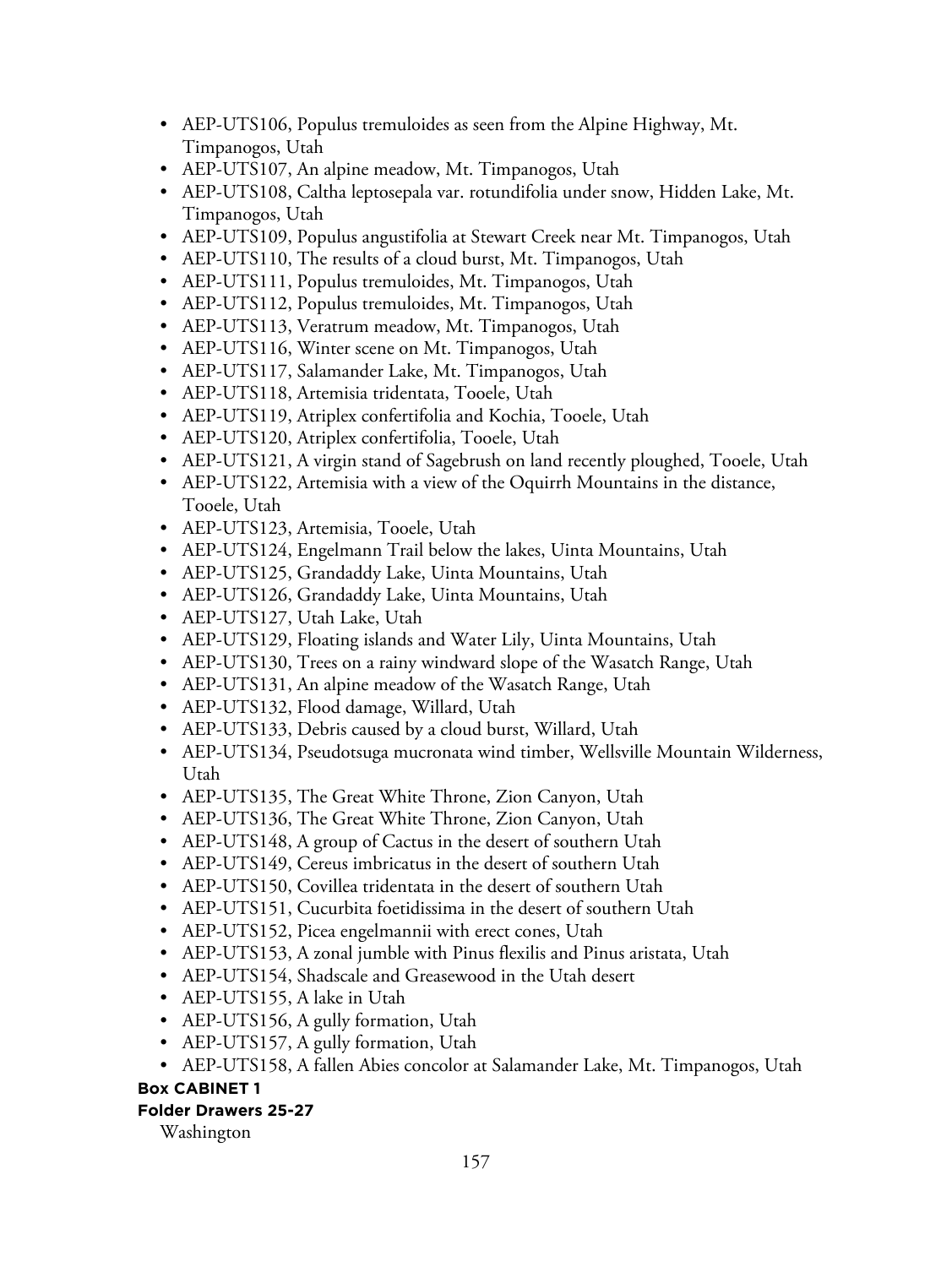- AEP-WAS2, A sharp division between zones of herb and forest perhaps caused by the destruction of trees by avalanche, Cascades, Washington
- AEP-WAS3, An alkali lake in the Grand Coulee of the Columbia River, Ephrata, Washington
- AEP-WAS4, A rocky shore at low tide, Friday Harbor, Washington
- AEP-WAS5, Picea sitchensis, Hoquiam, Washington
- AEP-WAS6, Picea sitchensis and the rotting log on which it germinated, Hoquiam, Washington
- AEP-WAS7, A dune advancing on a saltmarsh, Ilwaco, Washington
- AEP-WAS8, Picea sitchensis growing on an old stump, Hoquiam, Washington
- AEP-WAS9, Picea sitchensis, Kapowsin Camp, Washington
- AEP-WAS10, Pseudotsuga forest with Tsuga seedling, Kapowsin Camp, Washington
- AEP-WAS12, A forest with Thuja, Tsuga, Acer, and Polystichum, Kapowsin Camp, Washington
- AEP-WAS13, Thuja, Tsuga, and Echinopanax horridus, Kapowsin Camp, Washington
- AEP-WAS14, Thuja plicata and Tsuga, Kapowsin Camp, Washington
- AEP-WAS15, Tsuga heterophylla on a log, Kapowsin Camp, Washington
- AEP-WAS16, Tumwater Canyon, Wenatchee River, near Leavenworth, Washington
- AEP-WAS17, Topping a Douglas Fir, Long Bell Lumber Company, Longview, Washington
- AEP-WAS18, Topping a Douglas Fir, Long Bell Lumber Company, Longview, Washington
- AEP-WAS19, Topping a Douglas Fir, Long Bell Lumber Company, Longview, Washington
- AEP-WAS20, Douglas Fir, Long Bell Lumber Company, Longview, Washington
- AEP-WAS21, Charles Joseph Chamberlain of the University of Chicago and a Douglas Fir, Long Bell Lumber Company, Longview near Vader Junction, Washington
- AEP-WAS22, Douglas Fir, Long Bell Lumber Company, Longview near Vader Junction, Washington
- AEP-WAS23, Thuja plicata and Tsuga, Long Bell Lumber Company, Longview near Vader Junction, Washington
- AEP-WAS24, No Smoking sign in several languages, Long Bell Lumber Company, Longview, Washington
- AEP-WAS27, Abies lasiocarpa in a sub-alpine meadow, Mt. Rainier, Washington
- AEP-WAS28, Abies lasiocarpa at the seven thousand foot timberline, Mt. Rainier, Washington
- AEP-WAS29, Abies lasiocarpa at the Camp of the Cloud, Mt. Rainier, Washington
- AEP-WAS30, A talus slope with Alnus, Mt. Rainier, Washington
- AEP-WAS31, Anemone occidentalis in an alpine meadow, Mt. Rainier, Washington
- AEP-WAS32, Echinopanax horridus, Mt. Rainier, Washington
- AEP-WAS33, Erythronium grandiflorum, Mt. Rainier, Washington
- AEP-WAS34, Erythronium grandiflorum, Mt. Rainier, Washington
- AEP-WAS35, Showing the size of a Juniperus at eight thousand feet, Mt. Rainier, Washington
- AEP-WAS36, Lupinus at seven thousand feet, Mt. Rainier, Washington
- AEP-WAS37, Lupinus in an alpine meadow, Mt. Rainier, Washington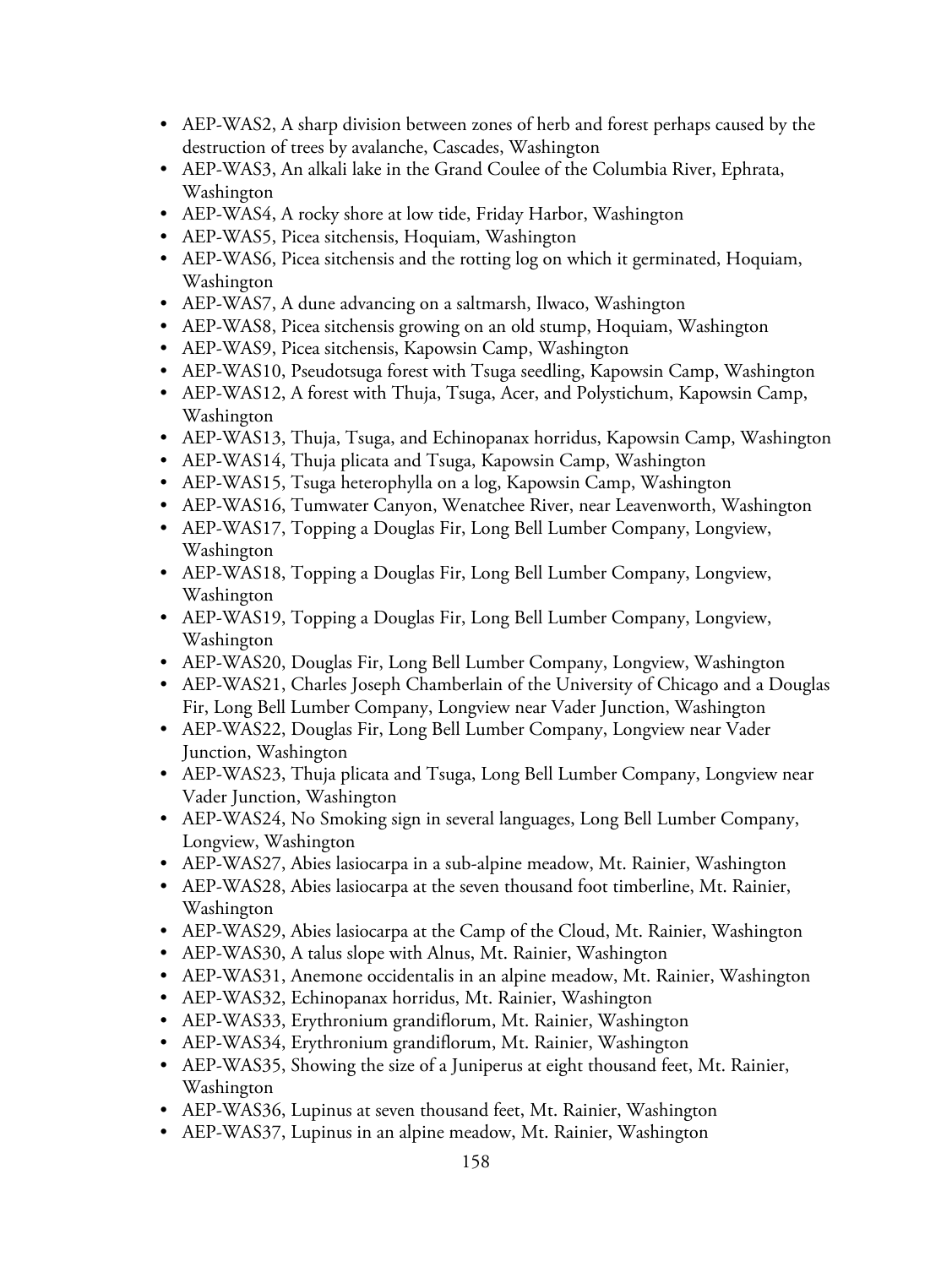- AEP-WAS152, Office at the Wind River Experiment Station, Stabler, Washington
- AEP-WAS38, Pinus monticola, Mt. Rainier, Washington
- AEP-WAS39, Pterospora andromedea, Mt. Rainier, Washington
- AEP-WAS40, George Elwood Nichols standing next to Pterospora andromedea, Mt. Rainier, Washington
- AEP-WAS41, Tsuga mertensiana and Abies spp. at Mt. Rainier, Washington above the National Park Inn
- AEP-WAS42, A Pseudotsuga forest at the base of Mt. Rainier, Washington
- AEP-WAS43, Pseudotsuga, Mt. Rainier, Washington
- AEP-WAS44, Pseudotsuga douglasii, Mt. Rainier, Washington
- AEP-WAS45, Saxifraga tolmiei, Mt. Rainier, Washington
- AEP-WAS46, An alpine meadow at five thousand six hundred feet, Mt. Rainier, Washington
- AEP-WAS47, Subalpine trees in a meadow, Mt. Rainier, Washington
- AEP-WAS48, Mt. Rainier, Washington from the National Park Inn
- AEP-WAS49, The top of Mt. Rainier, Washington
- AEP-WAS55, Cowlitz Cleaver near the Beehive at eleven thousand feet, Mt. Rainier, Washington
- AEP-WAS57, Mt. Rainier from Camp of the Clouds, Washington
- AEP-WAS58, Abies lasiocarpa, shrubs, and snow at Camp of the Clouds, Mt. Rainier, Washington
- AEP-WAS60, Abies lasiocarpa at Camp of the Cloud, Mt. Rainier, Washington
- AEP-WAS61, Near Camp Muir, Mt. Rainier, Washington
- AEP-WAS62, Carter Falls near Mt. Rainier, Washington
- AEP-WAS63, Gibraltar at twelve thousand six hundred feet near Mt. Rainier, Washington
- AEP-WAS64, Mirror Lakes, Mt. Rainier, Washington
- AEP-WAS69, Mt. Adams, Washington
- AEP-WAS70, Mt. Adams from Bunker Hill, Washington
- AEP-WAS72, Narada Falls near Mt. Rainier, Washington
- AEP-WAS73, Narada Falls, Paradise River near Mt. Rainier, Washington
- AEP-WAS74, On Nisqually Glacier, Mt. Rainier, Washington
- AEP-WAS75, The Nisqually Glacier at five thousand seven hundred feet, Mt. Rainier, Washington
- AEP-WAS76, The Nisqually Glacier, Mt. Rainier, Washington
- AEP-WAS77, The Nisqually Glacier, Mt. Rainier, Washington
- AEP-WAS78, The Nisqually Glacier, Mt. Rainier, Washington
- AEP-WAS79, The surface of Nisqually Glacier, Mt. Rainier, Washington
- AEP-WAS80, The Nisqually Glacier, Mt. Rainier, Washington
- AEP-WAS81, The Nisqually Glacier, Mt. Rainier, Washington
- AEP-WAS82, The snout Nisqually Glacier, Mt. Rainier, Washington
- AEP-WAS83, A glacial gate, Nisqually Glacier, Mt. Rainier, Washington
- AEP-WAS84, On ice falls, Nisqually Glacier, Mt. Rainier, Washington
- AEP-WAS85, Mt. Rainier from a drive by Paradise Lakes, Washington
- AEP-WAS86, Paradise River at the base of Mt. Rainier, Washington
- AEP-WAS87, Alnus oregona on Paradise Trail, Mt. Rainier, Washington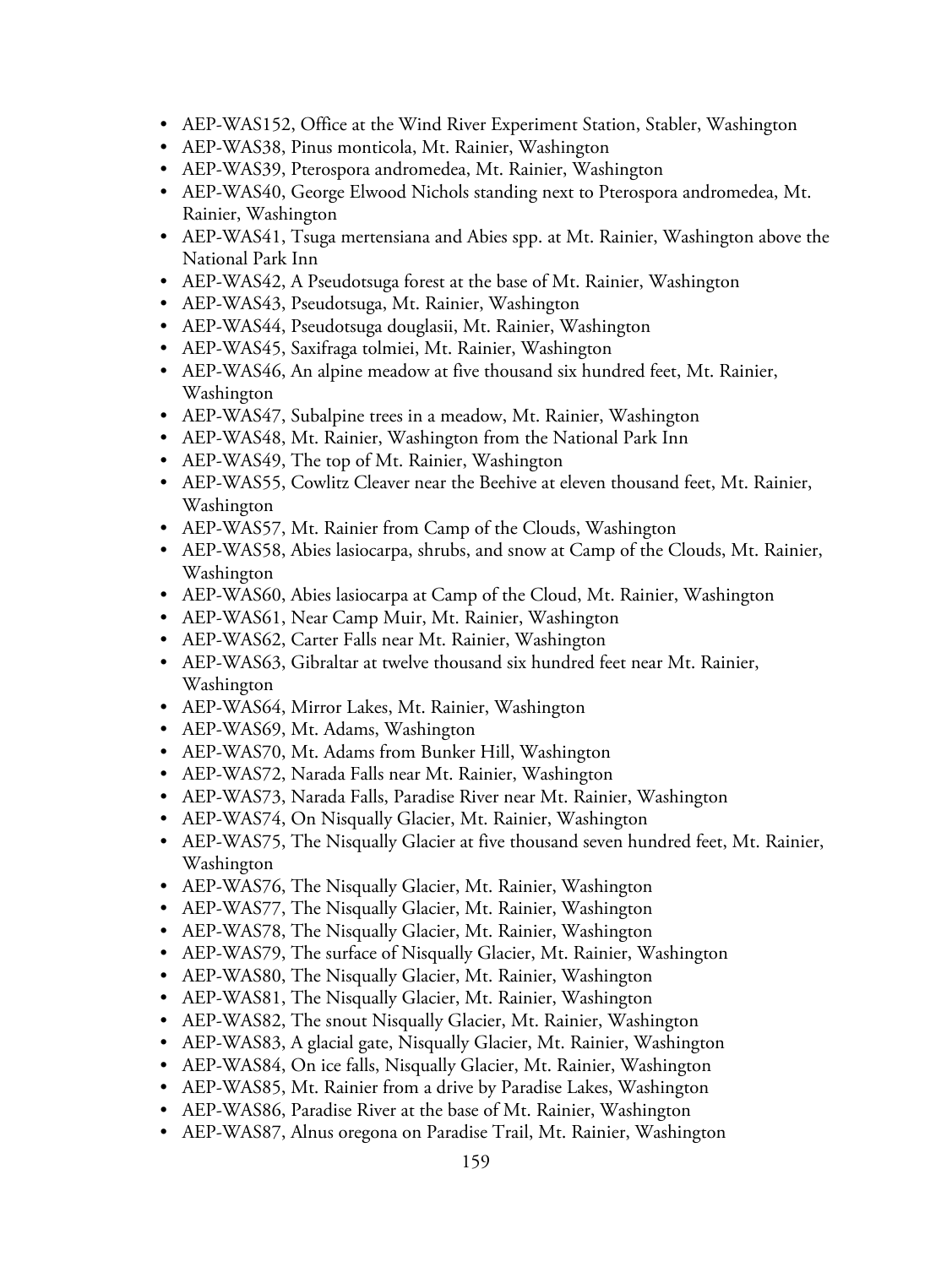- AEP-WAS88, A Tsuga and Chamaecyparis forest, Paradise Trail, Mt. Rainier, Washington
- AEP-WAS89, Tsuga heterophylla on Paradise Trail, Mt. Rainier, Washington
- AEP-WAS90, Paradise Valley, Mt. Rainier, Washington
- AEP-WAS93, Abies lasiocarpa in the Tatoosh Range, Mt. Rainier, Washington
- AEP-WAS94, The Cascades, Mt. Rainier, Washington
- AEP-WAS95, Picea sitchensis, Olympia, Washington
- AEP-WAS96, Picea sitchensis, Olympia, Washington
- AEP-WAS97, Smilacina and Polystichum at Prices summer home, Olympia, Washington
- AEP-WAS98, Picea sitchensis and Pseudotsuga, Olympic Peninsula, Washington
- AEP-WAS99, Tsuga plicata, Olympic Mountains, Washington
- AEP-WAS100, Douglas Fir, Pacific Silver Fir, and Cedar, Olympic National Forest, Washington
- AEP-WAS101, A University of Chicago Department of Botany Field Ecology class off for Mt. Constitution, Orcas Island, Washington
- AEP-WAS102, Picea sitchensis with epiphytic Polypodium scouleri, Point Grenville, Washington
- AEP-WAS103, A beach at low tide showing barnacles on the rocks, Point Grenville, Washington
- AEP-WAS104, Rocks at low tide showing barnacles, Point Grenville, Washington
- AEP-WAS105, Rocks at low tide showing barnacles and sea anemones, Point Grenville, Washington
- AEP-WAS106, Beach and rock cliffs, Point Grenville, Washington
- AEP-WAS107, Beach and rocky headlands, Point Grenville, Washington
- AEP-WAS108, Rock at low tide with sea worms, Point Grenville, Washington
- AEP-WAS109, Burls on the trunk of a Sitka Spruce, Port Elizabeth, Washington
- AEP-WAS110, The Long Bell Lumber Company nursery in charge of Dr. Omar Lindseth, Raderwood, Washington
- AEP-WAS111, The Long Bell Lumber Company nursery in charge of Dr. Omar Lindseth, Raderwood, Washington
- AEP-WAS112, Abies grandis and Pseudotsuga douglasii in summer, Puget Sound Biological Station, San Juan Islands Washington
- AEP-WAS113, Abies grandis in summer, Puget Sound Biological Station, San Juan Islands, Washington
- AEP-WAS114, A detail of Fucus vesiculosus, San Juan Islands, Washington
- AEP-WAS115, Juniperus scopulorum at English Camp, Puget Sound Biological Station, San Juan Islands, Washington
- AEP-WAS116, Lois Lampe near Pinus contorta in summer, Cattle Point, Puget Sound Biological Station, San Juan Islands, Washington
- AEP-WAS117, Pinus contorta, Puget Sound Biological Station, San Juan Islands, Washington
- AEP-WAS118, Pinus monticola in summer, Puget Sound Biological Station, San Juan Islands, Washington
- AEP-WAS119, Pseudotsuga douglasii in summer, Puget Sound Biological Station, San Juan Islands, Washington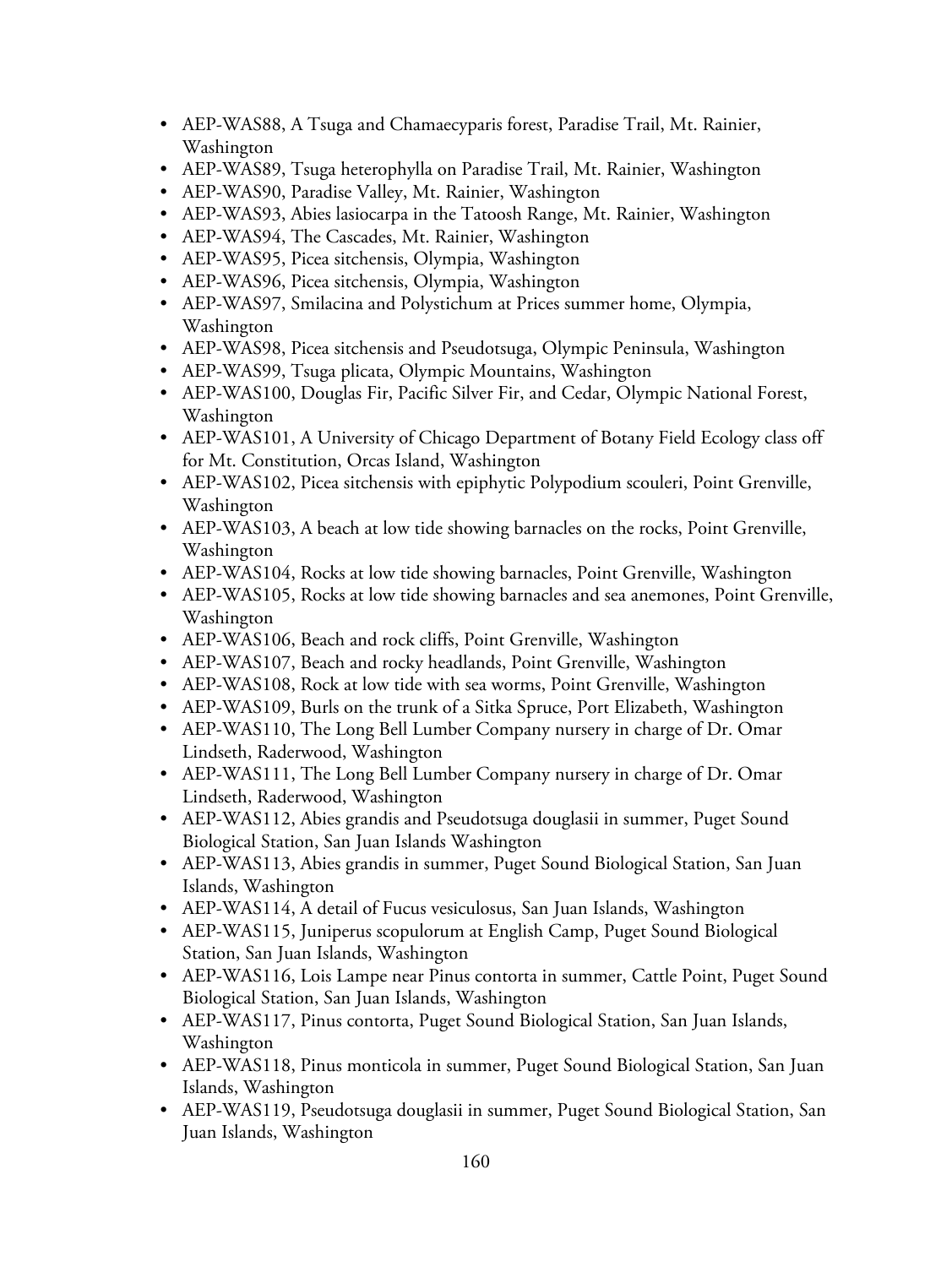- AEP-WAS120, Pseudotsuga douglasii in summer, burned in a fire near the Puget Sound Biological Station, San Juan Islands, Washington
- AEP-WAS121, Pseudotsuga douglasii in summer between English Camp and the Puget Sound Biological Station, San Juan Islands, Washington
- AEP-WAS122, Egregia menziesii at False Bay, San Juan Islands, Washington
- AEP-WAS123, Low tide, False Bay, San Juan Islands, Washington
- AEP-WAS124, Egregia menziesii in summer, Kanaka Bay, Puget Sound Biological Station, San Juan Islands, Washington
- AEP-WAS125, Quercus garryana near Kanaka Bay, Puget Sound, Washington
- AEP-WAS126, Xerophytic south-facing and mesophytic north-facing forested slopes, San Juan Islands, Washington
- AEP-WAS127, Windswept trees on the south slope of San Juan Islands, Washington
- AEP-WAS128, Brown Island in summer opposite the Puget Sound Biological Station, San Juan Islands, Washington
- AEP-WAS129, A wheat field, Puget Sound Biological Station, San Juan Islands, Washington
- AEP-WAS130, Harry Nichols Whitford of the University of Chicago standing by a Pseudotsuga, Seattle, Washington
- AEP-WAS131, Seedling stages of trees on fallen logs, Skykomish, Washington
- AEP-WAS132, Seedling stages of trees on fallen logs, Skykomish, Washington
- AEP-WAS134, Timber operations, Skykomish, Washington
- AEP-WAS135, Timber operations, Skykomish, Washington
- AEP-WAS136, Timber operations, Skykomish, Washington
- AEP-WAS137, Timber operations, Skykomish, Washington
- AEP-WAS138, A lumber mill, Skykomish, Washington
- AEP-WAS139, Timber operations, Skykomish, Washington
- AEP-WAS140, Snake River Valley, Washington
- AEP-WAS141, An arid region along the Snake River, Washington
- AEP-WAS142, Snake River Valley, Washington
- AEP-WAS143, Southern xerophytic slope of Spieden Island, Washington
- AEP-WAS144, Pinus ponderosa on a basalt outcrop, Spokane, Washington
- AEP-WAS145, A plot of Abies and Pseudotsuga seedlings, Stabler, Washington
- AEP-WAS146, A fifteen year old Pinus monticola, Stabler, Washington
- AEP-WAS147, A fifteen year old Pinus monticola, Stabler, Washington
- AEP-WAS148, Pseudotsuga reproduction, Stabler, Washington
- AEP-WAS149, A twelve year old Pseudotsuga, Stabler, Washington
- AEP-WAS150, Thuja plicata, Sulphur Springs, Stabler, Washington
- AEP-WAS151, Wind River Experiment Station, Stabler, Washington
- AEP-WAS153, Bunkhouse at the Wind River Experiment Station, Stabler, Washington
- AEP-WAS154, Washhouse at the Wind River Experiment Station, Stabler, Washington
- AEP-WAS155, Nursery at the Wind River Experiment Station, Stabler, Washington
- AEP-WAS156, A tractor hauling logs, Stabler, Washington
- AEP-WAS157, A tractor hauling logs, Stabler, Washington
- AEP-WAS158, A tractor logging, Stabler, Washington
- AEP-WAS159, Office at the Wind River Experiment Station, Stabler, Washington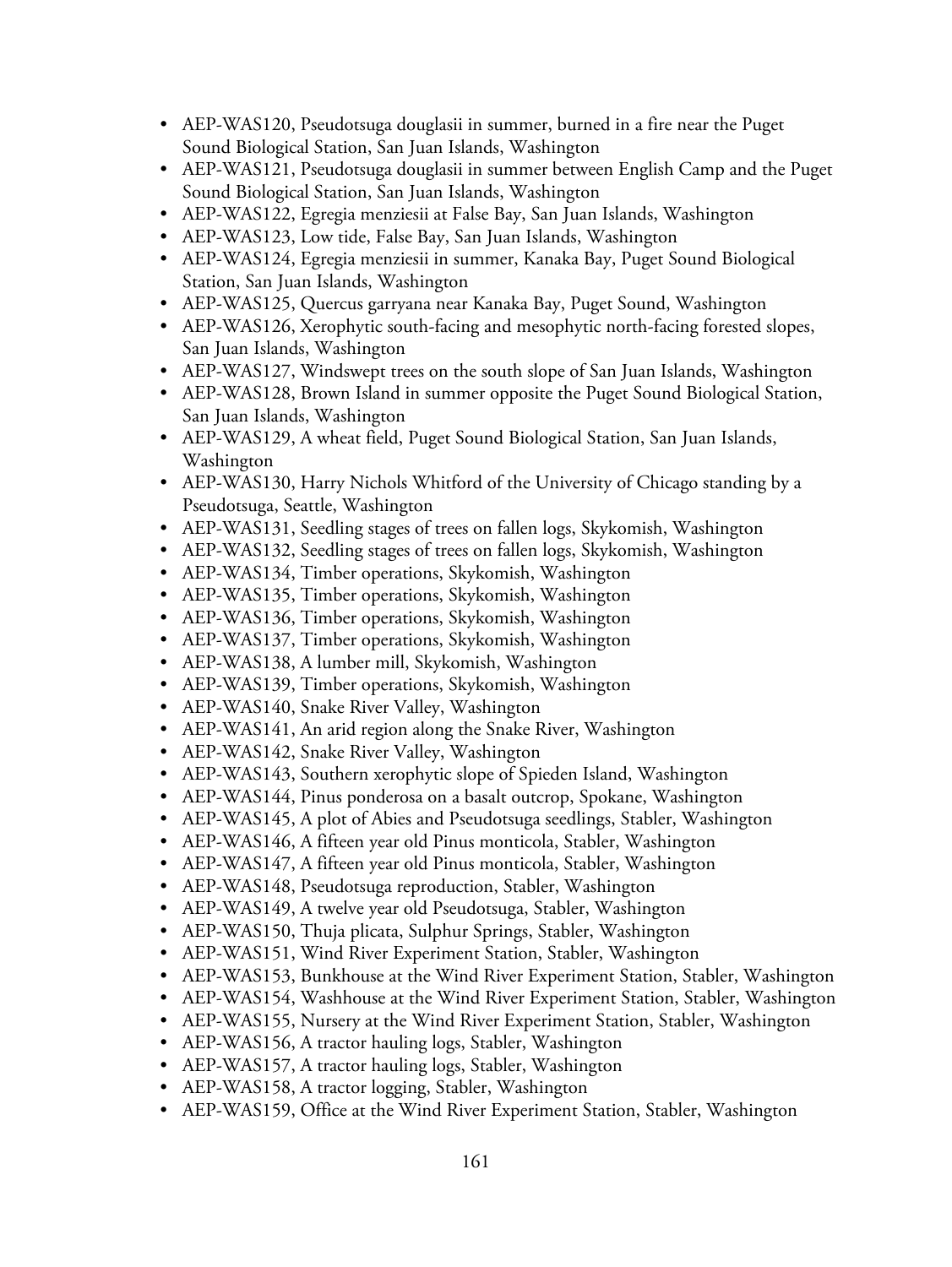- AEP-WAS160, Interior of the bunkhouse at the Wind River Experiment Station, Stabler, Washington
- AEP-WAS161, The morning wash at the Wind River Experiment Station, Stabler, Washington
- AEP-WAS162, At headquarters, the Wind River Experiment Station, Stabler, Washington
- AEP-WAS163, Mess house at the Wind River Experiment Station, Stabler, Washington
- AEP-WAS164, Mess house at the Wind River Experiment Station, Stabler, Washington
- AEP-WAS165, Oak openings, Tacoma, Washington
- AEP-WAS166, Oak openings, Tacoma, Washington
- AEP-WAS167, Oak openings, Tacoma, Washington
- AEP-WAS168, Douglas Fir timber, Tacoma, Washington
- AEP-WAS169, Cliff with massive and friable layers, Waldron Island, Washington
- AEP-WAS170, Cliff showing differential wind erosion, Waldron Island, Washington
- AEP-WAS171, A subalpine forest at the top of a tunnel, Wellington, Washington
- AEP-WAS172, Subalpine trees and a meadow, the Cascades, Wellington, Washington
- AEP-WAS173, Path of snow slide in the Cascades near Wellington, Washington
- AEP-WAS174, Sharp avalanche line between trees and grasses, the Cascades, Wellington, Washington
- AEP-WAS176, A wide beach with low dunes, Westport, Washington
- AEP-WAS177, Pseudotsuga being topped, Washington
- AEP-WAS178, Pseudotsuga, Washington
- AEP-WAS179, Mr. J. V. Hofman, director of the Wind River Experiment Station, at home with Mrs. Hofman, Stabler, Washington
- AEP-WAS180, George Damon Fuller of the University of Chicago Department of Botany and J. V. Hofman, director of the Wind River Experiment Station, Stabler, Washington
- AEP-WAS181, The home of J. V. Hofman, director of the Wind River Experiment Station, Stabler, Washington
- AEP-WAS182, The home of J. V. Hofman, director of the Wind River Experiment Station, Stabler, Washington
- AEP-WAS184, Members of the International Phytogeographic Excursion at lunch by a snow patch at seven thousand feet on Mt. Rainier, Washington
- AEP-WAS185, A University of Chicago Department of Botany Field Ecology class takes off for the summit, Mt. Rainier, Washington
- AEP-WAS186, A University of Chicago Department of Botany Field Ecology class takes off for the summit, Mt. Rainier, Washington
- AEP-WAS187, A University of Chicago Department of Botany Field Ecology class on the climb to Mt. Rainier, Washington
- AEP-WAS188, A University of Chicago Department of Botany Field Ecology class ascends to ten thousand five hundred feet on Washington's Mt. Rainier
- AEP-WAS189, A University of Chicago Department of Botany Field Ecology class ascends to ten thousand five hundred feet on Washington's Mt. Rainier
- AEP-WAS190, A University of Chicago Department of Botany Field Ecology class at the summit of Mt. Rainier, Washington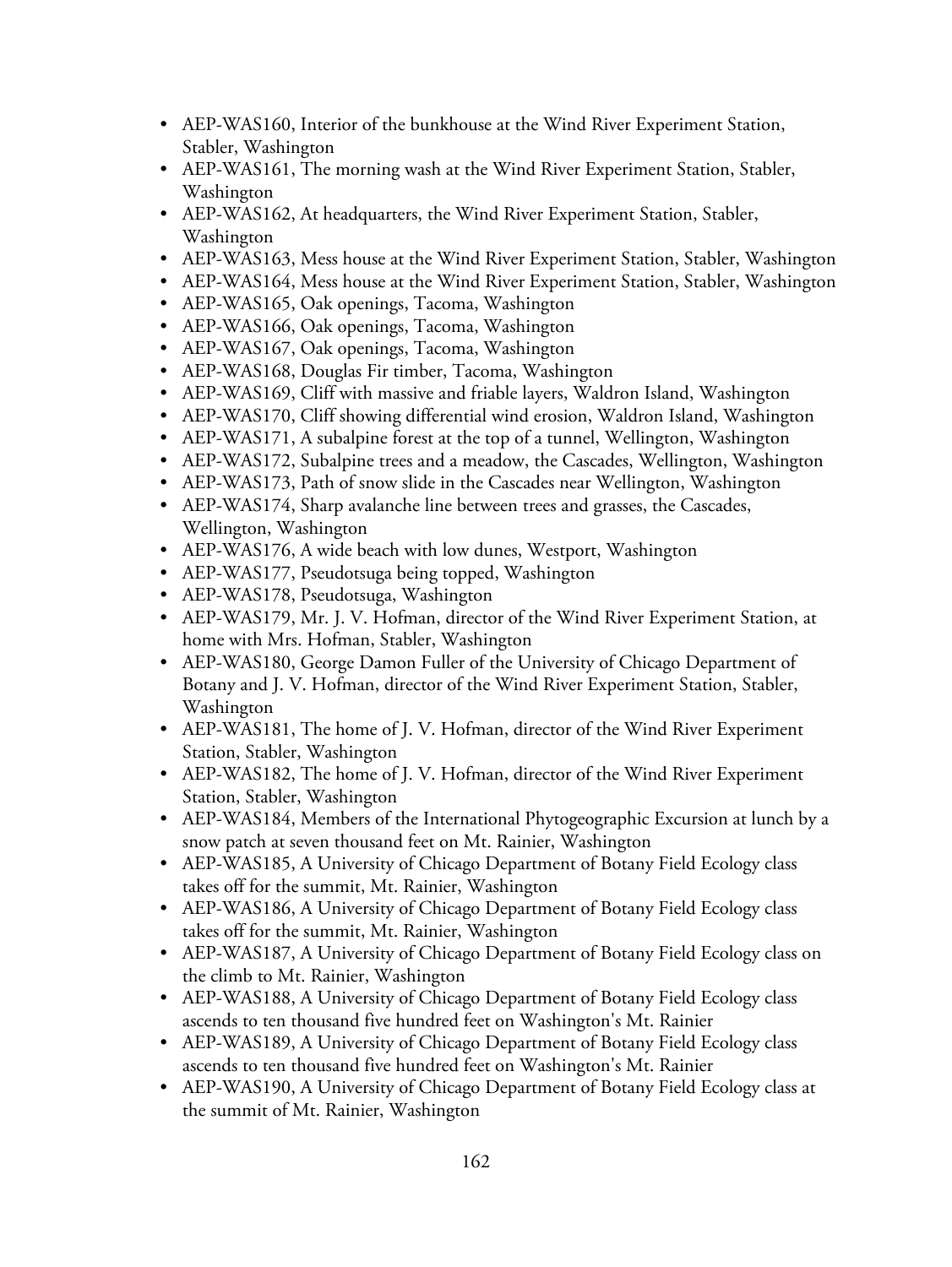- AEP-WAS191, A University of Chicago Department of Botany Field Ecology class at the top of Mt. Rainier, Washington
- AEP-WAS192, A University of Chicago Department of Botany Field Ecology class near the summit, Camp Misery, Mt. Rainier, Washington
- AEP-WAS193, A snow field on Mt. Rainier, Washington
- AEP-WAS194, Students of a University of Chicago Department of Botany Field Ecology class coming down a snow field, Mt. Rainier, Washington
- AEP-WAS195, Students of a University of Chicago Department of Botany Field Ecology class on a snow field, Mt. Rainier, Washington
- AEP-WAS196, Students of a University of Chicago Department of Botany Field Ecology class sliding on the snow, Mt. Rainier, Washington
- AEP-WAS197, Mrs. King and Hans the guide, Mt. Rainier, Washington
- AEP-WAS198, F. E. Matthes of the United States Geological Survey and George Damon Fuller of the University of Chicago Department of Botany, Paradise Valley, Mt. Rainier, Washington
- AEP-WAS199, F. E. Matthes of the United States Geological Survey and University of Chicago Department of Botany Field Ecology students, Paradise Inn, Mt. Rainier, Washington
- AEP-WAS200, Students of a University of Chicago Department of Botany Field Ecology class near bungalow tents, Paradise Inn, Mt. Rainier, Washington
- AEP-WAS201, The flower-bedecked cottage of Professor Allen, Mt. Rainier, Washington
- AEP-WAS202, A University of Chicago Department of Botany Field Ecology class, Stabler, Washington
- AEP-WAS203, A student of a University of Chicago Department of Botany Field Ecology class shod for the climb up Mt. Rainier, Washington
- AEP-WAS204, Henry Chandler Cowles, students of a University of Chicago Department of Botany Field Ecology class and their baggage at the train station, Hoquiam, Washington

# **Folder Drawer 27**

Wisconsin

- AEP-WIS1, Second growth of Populus tremuloides two stages after burns west of Bayfield, Wisconsin
- AEP-WIS2, Tsuga canadensis, Acer saccharinum, and Betula lutea in the Siskiwit forest, Bayfield, Wisconsin
- AEP-WIS3, The forests of Bayfield, Wisconsin
- AEP-WIS4, Sandstone arches on Lake Superior at the eastern shore of Madeline Island near Bayfield, Wisconsin
- AEP-WIS5, Drumlin near Columbus, Wisconsin
- AEP-WIS6, Maple seedling in a climax forest, Door County, Wisconsin
- AEP-WIS7, Maple seedling in a climax forest, Door County, Wisconsin
- AEP-WIS8, Maple seedling in a climax forest, Door County, Wisconsin
- AEP-WIS9, A circle of Betula papyrifera, Door County, Wisconsin
- AEP-WIS10, A circle of Betula papyrifera, Door County, Wisconsin
- AEP-WIS11, Fraxinus swamp, Door County, Wisconsin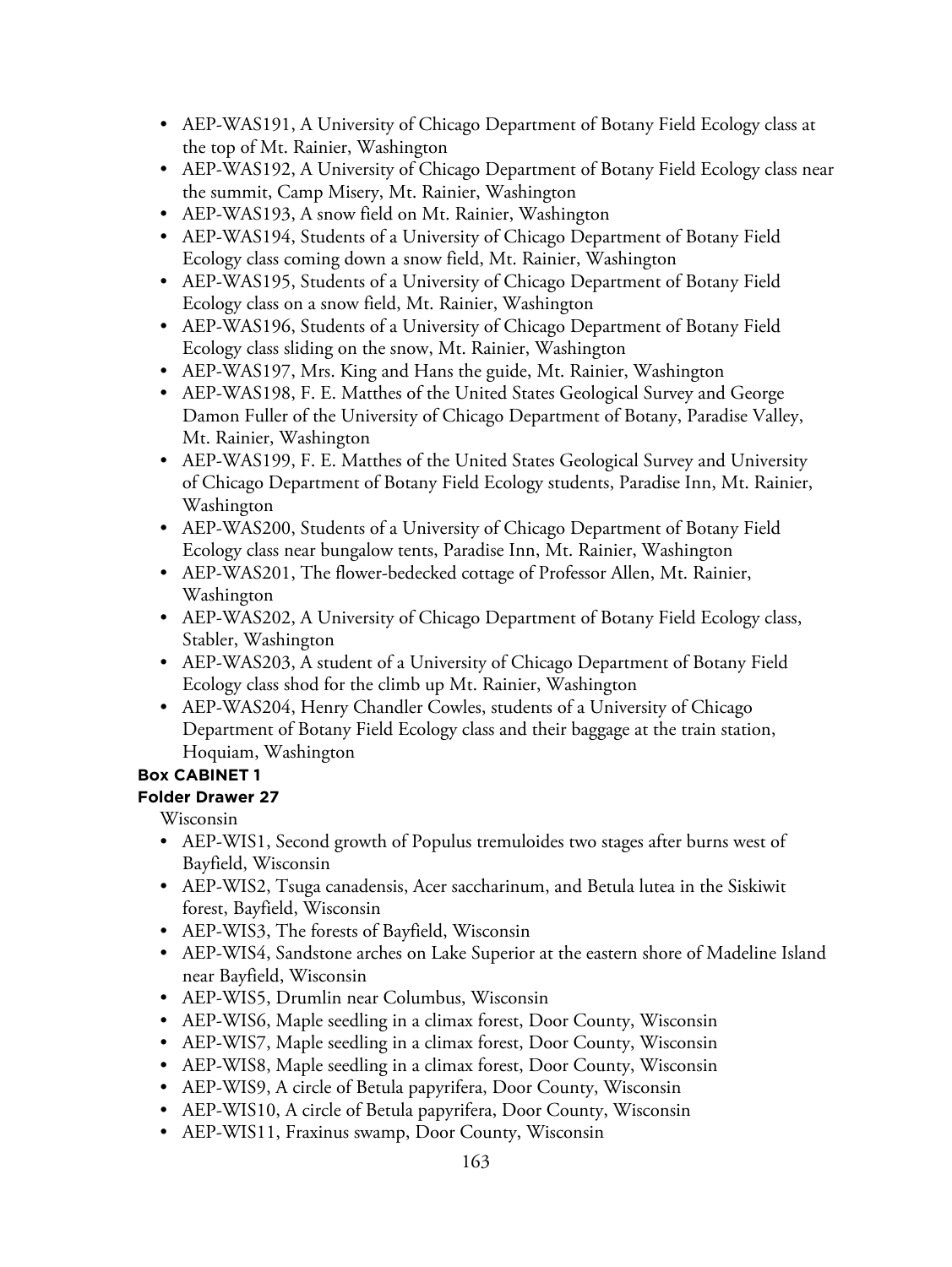- AEP-WIS12, Fraxinus swamp with Iris between shrubs and trees, Door County, Wisconsin
- AEP-WIS13, Habenaria orbiculata, Door County, Wisconsin
- AEP-WIS14, Dwarf Larix, Door County, Wisconsin
- AEP-WIS15, Witches Broom on Juniperus horizontalis, Door County, Wisconsin
- AEP-WIS16, Witches Broom on Juniperus horizontalis, Door County, Wisconsin
- AEP-WIS17, Lake Michigan levels on Door Bluff, Door County, Wisconsin
- AEP-WIS18, A rising shoreline on Lake Michigan, Door County, Wisconsin
- AEP-WIS19, A gravel island and rising shoreline on Lake Michigan, Door County, Wisconsin
- AEP-WIS20, Maple seedling in a conifer forest, Carlsens Woods, Door County, Wisconsin
- AEP-WIS21, Henry Chandler Cowles of the University of Chicago Department of Botany in a cave at present Lake Michigan level, Ellison Bay, Door County, Wisconsin
- AEP-WIS22, A rising shoreline on Lake Michigan at Europe Bay, Door County, Wisconsin
- AEP-WIS23, Betula papyrifera, Garret Bay, Wisconsin
- AEP-WIS24, The moss Grimmia, Garret Bay, Wisconsin
- AEP-WIS25, Thuja and the moss Grimmia, Garret Bay, Wisconsin
- AEP-WIS26, Garret Bay Inn, Garret Bay, Wisconsin
- AEP-WIS27, Garret Bay Inn, Garret Bay, Wisconsin
- AEP-WIS28, Thuja occidentalis, Garret Bay, Wisconsin
- AEP-WIS29, Moss succession, Garret Bay, Wisconsin
- AEP-WIS30, Moss succession, Garret Bay, Wisconsin
- AEP-WIS31, Thuja, Garret Bay, Wisconsin
- AEP-WIS32, A fish stake of Ash sprouting leaves, Garret Bay, Door County, Wisconsin
- AEP-WIS33, A rising shoreline on Lake Michigan, Garret Bay, Wisconsin
- AEP-WIS34, A beach strewn with shingle, Garret Bay, Wisconsin
- AEP-WIS35, Garret Bay, Wisconsin
- AEP-WIS36, Garret Bay, Wisconsin
- AEP-WIS37, Terrace and cliff, Garret Bay, Door County, Wisconsin
- AEP-WIS38, Witches Broom on Juniperus horizontalis, Moonlight Bay, Door County, Wisconsin
- AEP-WIS39, Dr. Warren Gookin Waterman and Erling Christophersen, Europe Lake, Door County, Wisconsin
- AEP-WIS40, Pinus resinosa, Europe Lake, Door County, Wisconsin
- AEP-WIS41, Henry Chandler Cowles and a University of Chicago Department of Botany Field Ecology class, Garret Bay, Wisconsin
- AEP-WIS42, Henry Chandler Cowles and a University of Chicago Department of Botany Field Ecology class, Garret Bay, Wisconsin
- AEP-WIS43, Esther Wade on a University of Chicago Department of Botany Field Ecology class trip, Garret Bay, Wisconsin
- AEP-WIS44, A University of Chicago Department of Botany Field Ecology class, Garret Bay, Wisconsin
- AEP-WIS45, May Theilgaard propelling Henry Chandler Cowles about Big Bay, Madeline Island, Wisconsin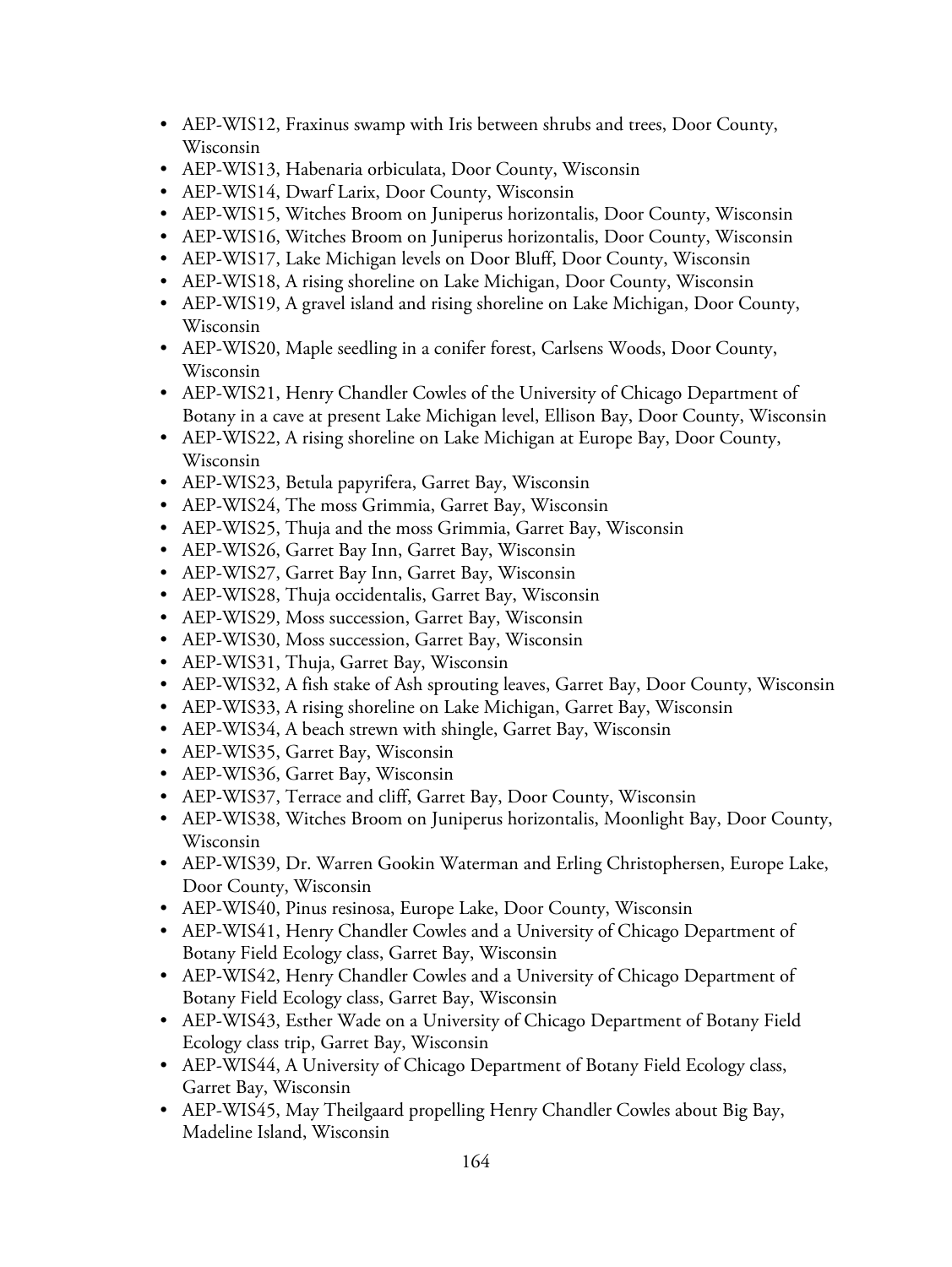- AEP-WIS46, Henry Chandler Cowles and a University of Chicago Department of Botany Field Ecology class, Moonlight Bay, Wisconsin
- AEP-WIS47, U. S. Mail boat, the Lusitania, Presque Isle to Old Mission, Apostle Islands, Wisconsin
- AEP-WIS48, Henry Chandler Cowles and a University of Chicago Department of Botany Field Ecology class under Pinus resinosa, Big Bay, Madeline Island, Wisconsin
- AEP-WIS49, Picea with and without Witches Broom, Moonlight Bay, Wisconsin
- AEP-WIS50, Spruce weakened by Witches Broom and killed by Dwarf Mistletoe, Moonlight Bay, Door County, Wisconsin
- AEP-WIS51, Juniperus horizontalis in a pasture, Newport, Door County, Wisconsin
- AEP-WIS52, Spruce killed by Dwarf Mistletoe, Moonlight Bay, Door County, Wisconsin
- AEP-WIS53, Flora of emerging terrace, New Port State Park, Door County, Wisconsin
- AEP-WIS54, Flora of emerging terrace, New Port State Park, Door County, Wisconsin
- AEP-WIS55, A rising Lake Michigan shoreline with driftwood, New Port State Park, Door County, Wisconsin
- AEP-WIS56, Rising Lake Michigan shoreline, New Port State Park, Door County, Wisconsin
- AEP-WIS57, Henry Chandler Cowles of the University of Chicago Department of Botany standing next to lichen on a north-facing fence, Rowley Bay, Door County, Wisconsin
- AEP-WIS58, A south-facing fence at Rowley Bay, Door County, Wisconsin
- AEP-WIS59, New Port State Park, Door County, Wisconsin
- AEP-WIS60, Betula lutea on a Tsuga canadensis, Washington Island, Door County, Wisconsin
- AEP-WIS61, Acer saccharum in a forest habitat, Washington Island, Door County, Wisconsin
- AEP-WIS62, Betula lutea on a Tsuga canadensis, Washington Island, Door County, Wisconsin
- AEP-WIS63, Washington Island, Door County, Wisconsin
- AEP-WIS64, Washington Island, Door County, Wisconsin
- AEP-WIS65, Field of Hollandex, Kenosha, Wisconsin
- AEP-WIS66, A kettle hole lake, Wisconsin
- AEP-WIS67, The killing of trees by artificial flooding, Kilbourn, Wisconsin
- AEP-WIS68, The killing of trees by artificial flooding, Kilbourn, Wisconsin
- AEP-WIS70, Dam at Mirror Lake near Kilbourn, Wisconsin
- AEP-WIS71, Wave cut shelf slightly above normal water level, Presque Isle, Wisconsin
- AEP-WIS72, Wave cut shelf, Presque Isle, Wisconsin
- AEP-WIS73, Transition from Ammophila dune to conifer forest at the south end of Madeline Island, Wisconsin
- AEP-WIS74, Pure stand of Pinus resinosa at the end of Madeline Island, Wisconsin
- AEP-WIS75, A Pinus resinosa, Madeline Island, Wisconsin
- AEP-WIS76, Erosion of an old sand bar, Big Bay, Madeline Island, Wisconsin
- AEP-WIS77, Shoreline of Madeline Island, Wisconsin
- AEP-WIS78, Shoreline at the south end of Madeline Island, Wisconsin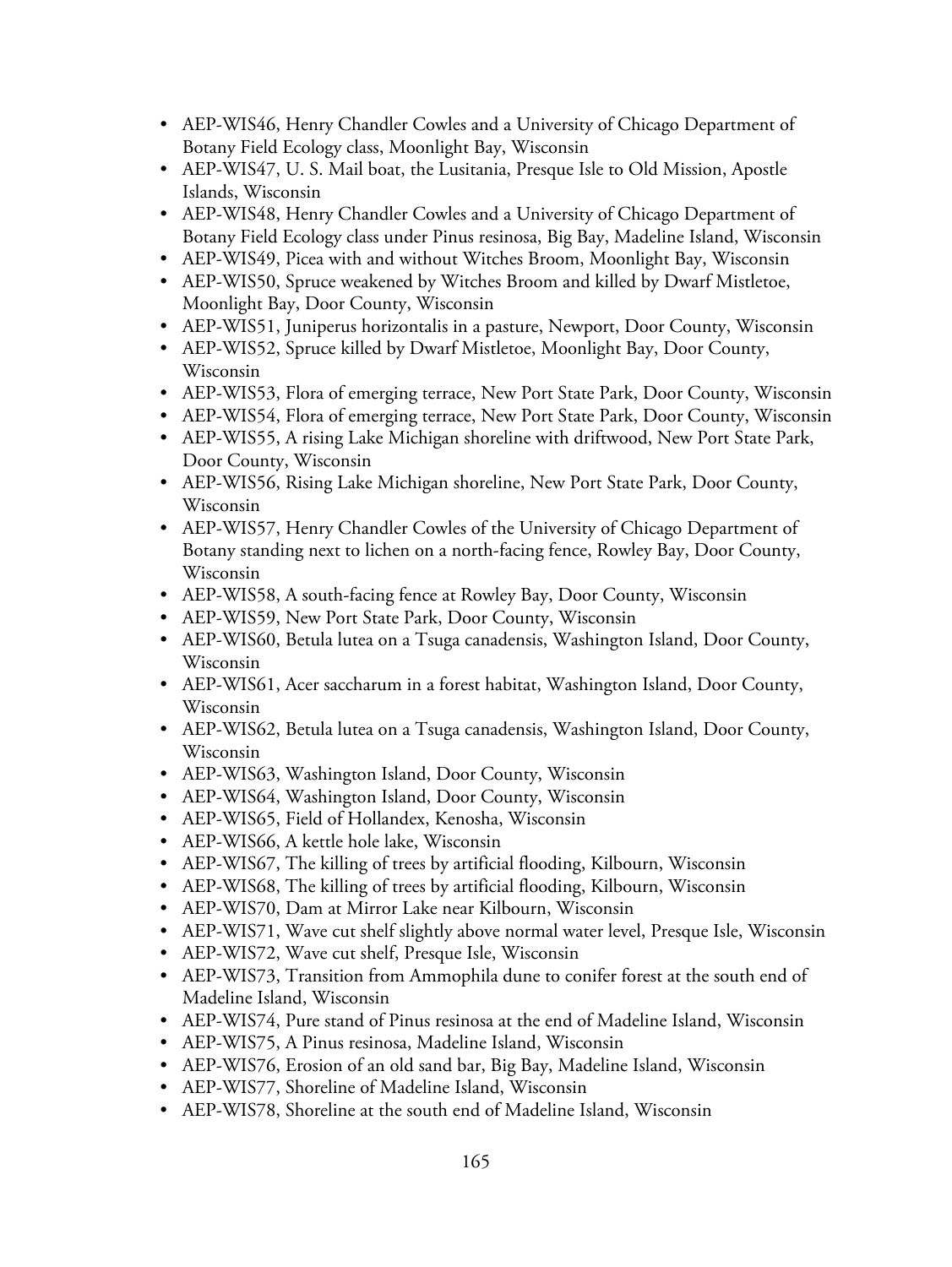- AEP-WIS79, Remnant of a Pinus resinosa forest on a sand bar, Madeline Island, Wisconsin
- AEP-WIS80, A Pinus strobus with an unusual number of cones, La Pointe, Madeline Island, Wisconsin
- AEP-WIS81, The mouth of a drowned river north of Old Mission, Madeline Island, Wisconsin
- AEP-WIS82, Floating islands, Big Bay Lake, Madeline Island, Wisconsin
- AEP-WIS83, Floating islands with Carex filiformis in the foreground, Big Bay Lake, Madeline Island, Wisconsin
- AEP-WIS84, Logs in the mouth of a drowned river north of Old Mission, Madeline Island, Wisconsin
- AEP-WIS85, Elm, Pine, and Oak in a young valley of the Little Platte River, Platteville, Wisconsin
- AEP-WIS86, Polyporus, Platteville, Wisconsin
- AEP-WIS87, Pinus strobus fruit, Stevens Point, Wisconsin
- AEP-WIS88, Thuja occidentalis fruit, Stevens Point, Wisconsin
- AEP-WIS89, Erosion on a hillside, Stevens Point, Wisconsin
- AEP-WIS90, Pinus resinosa, Wisconsin
- AEP-WIS91, Erosion along the shore of a small lake, Wisconsin
- AEP-WIS92, Erosion along the shore of a small lake, Wisconsin
- AEP-WIS93, Eroding bluff of a small lake tenanted by trees, Wisconsin
- AEP-WIS94, Erosion in Wisconsin at Grabers Slide
- AEP-WIS95, Contrast between eroded and tree covered areas, Wisconsin
- AEP-WIS96, A fertile Wisconsin valley ruined by boulders washed down in a freshet
- AEP-WIS97, Sediment in a cornfield due to one storm, Wisconsin
- AEP-WIS98, Sunset in Wisconsin
- AEP-WIS103, A monadnock, Camp Douglas, Wisconsin
- AEP-WIS108, A sandstone river bluff, Dells of Wisconsin, Kilbourn, Wisconsin

## **Folder Drawers 27-28**

Wyoming

- AEP-WYS2, Opuntia sp., Cody, Wyoming
- AEP-WYS6, A road in Shoshone Canyon, Wyoming
- AEP-WYS9, Apocynum androsaemifolium, Yellowstone National Park, Wyoming
- AEP-WYS10, Artemisia tridentata, Yellowstone National Park, Wyoming
- AEP-WYS11, Artemisia tridentata, Yellowstone National Park, Wyoming
- AEP-WYS12, Abies invading Pinus murrayana, Yellowstone National Park, Wyoming
- AEP-WYS13, Abies invading Pinus murrayana, Yellowstone National Park, Wyoming
- AEP-WYS14, Abies invading Pinus murrayana, Yellowstone National Park, Wyoming
- AEP-WYS15, The result of snow and wind action on Abies lasiocarpa, Yellowstone National Park, Wyoming
- AEP-WYS16, The result of snow action on Abies lasiocarpa, Yellowstone National Park, Wyoming
- AEP-WYS17, Cerastium, Yellowstone National Park, Wyoming
- AEP-WYS18, Cleome glabra, Yellowstone National Park, Wyoming
- AEP-WYS19, Hypopitys multiflora, Yellowstone National Park, Wyoming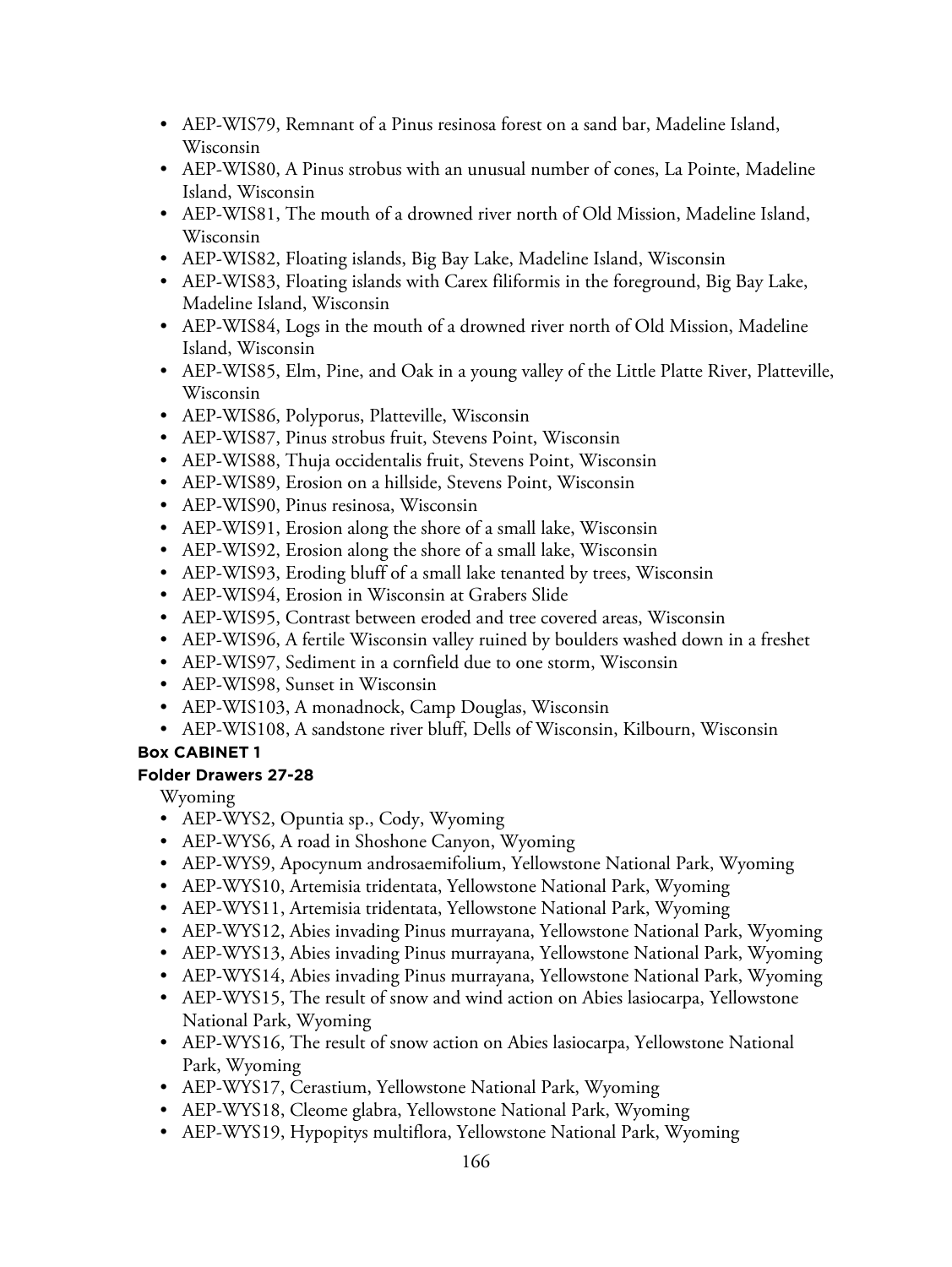- AEP-WYS20, Juniperus communis, Yellowstone National Park, Wyoming
- AEP-WYS21, Lewisia rediviva, Yellowstone National Park, Wyoming
- AEP-WYS22, Machaeranthera bigelovii, Yellowstone National Park, Wyoming
- AEP-WYS23, Nymphaea polysepala, Yellowstone National Park, Wyoming
- AEP-WYS24, Pachylophis caespitosus, Yellowstone National Park, Wyoming
- AEP-WYS25, Picea engelmannii, Yellowstone National Park, Wyoming
- AEP-WYS26, Pinus flexilis, Yellowstone National Park, Wyoming
- AEP-WYS27, Pinus murrayana, Yellowstone National Park, Wyoming
- AEP-WYS28, Pinus murrayana, Yellowstone National Park, Wyoming
- AEP-WYS29, Pinus murrayana and pioneers Artemisia filifolia, Chrysopsis, and Eriogonum on an old geyser field, Yellowstone National Park, Wyoming
- AEP-WYS30, Pyrola uliginosa, Yellowstone National Park, Wyoming
- AEP-WYS32, George Damon Fuller of the University of Chicago Department of Botany and an unidentified woman standing next to fossil trees, Yellowstone National Park, Wyoming
- AEP-WYS33, George Damon Fuller of the University of Chicago Department of Botany standing next to a fossil tree, Yellowstone National Park, Wyoming
- AEP-WYS34, Angel Terrace, Yellowstone National Park, Wyoming
- AEP-WYS36, Camp Roosevelt, Yellowstone National Park, Wyoming
- AEP-WYS37, Lake camp, Yellowstone National Park, Wyoming
- AEP-WYS38, Devils Kitchen, Yellowstone National Park, Wyoming
- AEP-WYS41, Gardner River Canyon, Yellowstone National Park, Wyoming
- AEP-WYS42, A basalt cliff, Gardner River Canyon, Yellowstone National Park, Wyoming
- AEP-WYS44, Giant Geyser cone, Yellowstone National Park, Wyoming
- AEP-WYS46, Golden Gate, Yellowstone National Park, Wyoming
- AEP-WYS47, Grand Canyon of the Yellowstone with lower falls in the distance, Yellowstone National Park, Wyoming
- AEP-WYS48, Grand Canyon of the Yellowstone, Yellowstone National Park, Wyoming
- AEP-WYS49, Grand Canyon of the Yellowstone, Yellowstone National Park, Wyoming
- AEP-WYS50, A geyser, Yellowstone National Park, Wyoming
- AEP-WYS51, A "hat" geyser, Yellowstone National Park, Wyoming
- AEP-WYS52, Jupiter Terrace, Yellowstone National Park, Wyoming
- AEP-WYS53, Jupiter Terrace, Yellowstone National Park, Wyoming
- AEP-WYS54, Lone Star Geyser, Yellowstone National Park, Wyoming
- AEP-WYS55, Lone Star Geyser, Yellowstone National Park, Wyoming
- AEP-WYS56, Mallard Lake, Yellowstone National Park, Wyoming
- AEP-WYS57, Terraces at Mammoth Hot Springs, Yellowstone National Park, Wyoming
- AEP-WYS58, Mound Terrace, Yellowstone National Park, Wyoming
- AEP-WYS59, Orange Geyser, Yellowstone National Park, Wyoming
- AEP-WYS60, Riverside Geyser, Yellowstone National Park, Wyoming
- AEP-WYS61, Silver Gate, Yellowstone National Park, Wyoming
- AEP-WYS62, The Tea Kettle, Yellowstone National Park, Wyoming
- AEP-WYS63, Upper falls of the Yellowstone, Yellowstone National Park, Wyoming
- AEP-WYS65, A lake in Yellowstone, Yellowstone National Park, Wyoming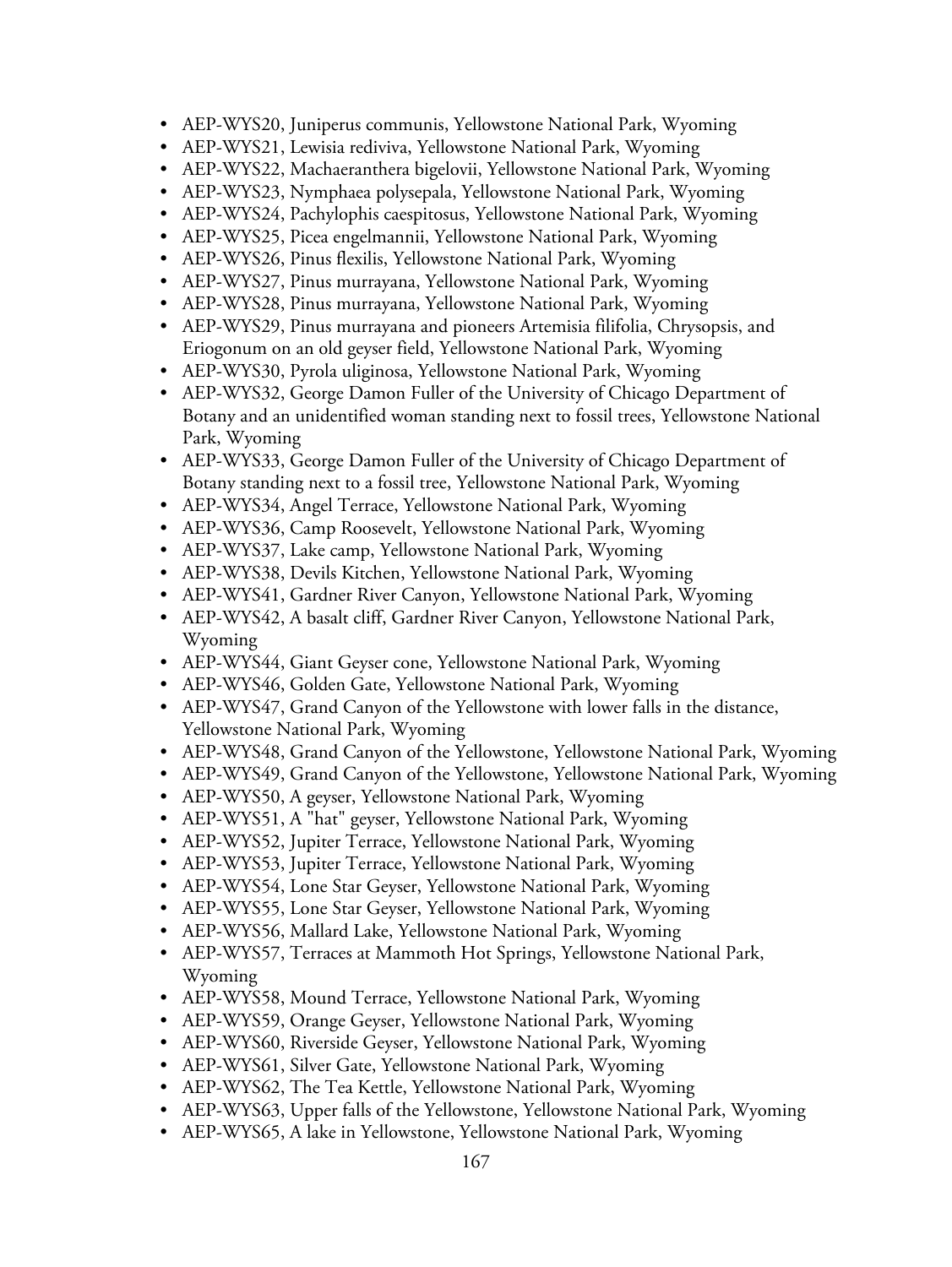- AEP-WYS66, A meandering creek, Yellowstone National Park, Wyoming
- AEP-WYS67, A river meander in arid grassland, Yellowstone National Park, Wyoming
- AEP-WYS68, A terrace, Yellowstone National Park, Wyoming
- AEP-WYS69, A woodchuck, Yellowstone National Park, Wyoming
- AEP-WYS70, Buffalo in a corral, Yellowstone National Park, Wyoming
- AEP-WYS71, Petrified trees, Yellowstone National Park, Wyoming
- AEP-WYS72, Lupinus, Mt. Washburn, Yellowstone National Park, Wyoming
- AEP-WYS73, Phlox, Mt. Washburn, Yellowstone National Park, Wyoming
- AEP-WYS74, Pinus albicaulis, Mt. Washburn, Yellowstone National Park, Wyoming
- AEP-WYS75, Pinus albicaulis, Mt. Washburn, Yellowstone National Park, Wyoming
- AEP-WYS76, Pinus albicaulis wind timber, Mt. Washburn, Yellowstone National Park, Wyoming
- AEP-WYS77, Mt. Washburn wind timber, Yellowstone National Park, Wyoming
- AEP-WYS78, Mt. Washburn, Yellowstone National Park, Wyoming
- AEP-WYS79, Two Needle Pinyon with Mistletoe standing in Sagebrush, Wyoming
- AEP-WYS80, Pinus albicaulis wind timber, Mt. Washburn, Yellowstone National Park, Wyoming
- AEP-WYS81, Students of a University of Chicago Department of Botany Field Ecology class watching a geyser, Yellowstone National Park, Wyoming
- AEP-WYS82, Students of a University of Chicago Department of Botany Field Ecology, Yellowstone National Park, Wyoming
- AEP-WYS83, Mrs. William Cribbs feeding a hungry bear cub, Yellowstone National Park, Wyoming
- AEP-WYS84, A University of Chicago Department of Botany Field Ecology class in autos, Yellowstone National Park, Wyoming
- AEP-WYS85, In Yellowstone National Park, Wyoming
- AEP-WYS86, A geyser, Yellowstone National Park, Wyoming
- AEP-WYS87, In Yellowstone National Park, Wyoming
- AEP-WYS88, George Damon Fuller and students of a University of Chicago Department of Botany Field Ecology class in Yellowstone National Park, Wyoming
- AEP-WYS89, George Damon Fuller and students of a University of Chicago Department of Botany Field Ecology class in Yellowstone National Park, Wyoming
- AEP-WYS91, The International Congress of Plant Sciences Western Field Trip, Yellowstone National Park, Wyoming
- AEP-WYS92, Alice Peterson holding Elk antlers on a University of Chicago Department of Botany Field Ecology class trip, Yellowstone National Park, Wyoming
- AEP-WYS93, Dr. Merriam standing next to petrified trees, Yellowstone National Park, Wyoming
- AEP-WYS94, Helen Dwyer and Alice Peterson, members of a University of Chicago Department of Botany Field Ecology class at Giant Geyser, Yellowstone National Park, Wyoming
- AEP-WYS95, Students of a University of Chicago Department of Botany Field Ecology class in an old stagecoach, Yellowstone National Park, Wyoming
- AEP-WYS96, Dr. Frank Thone and Alice Peterson, Wyoming
- AEP-WYS97, High plains east of the Laramie Mountains, Wyoming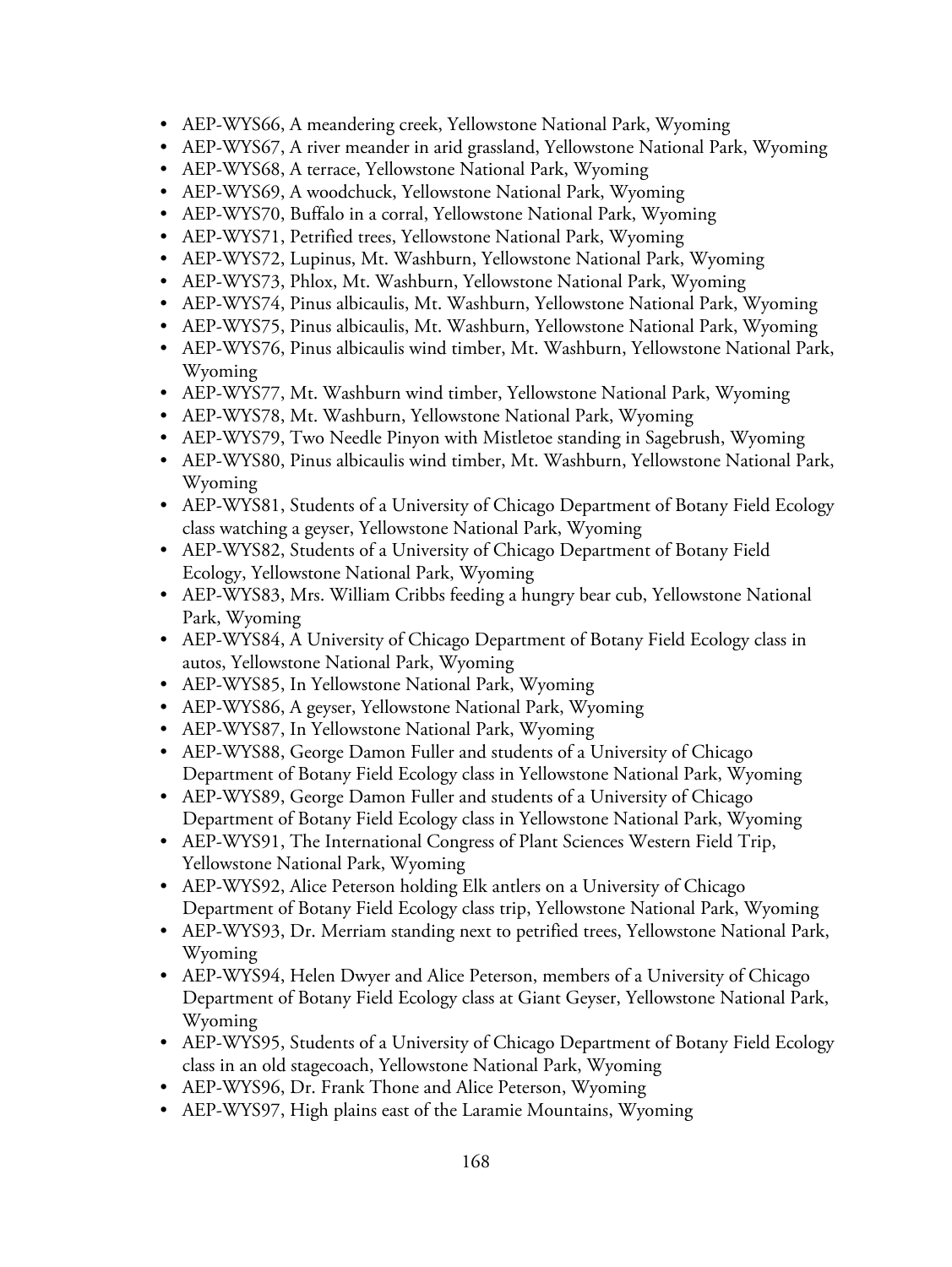### **Subseries 8: Unsorted Photographs**

**Box CABINET 1 Folder Drawer 29** Lantern slides • Canada **Box CABINET 1 Folder Drawer 30** Lantern slides • Unidentified locations, probably Hawaii **Box CABINET 1 Folder Drawer 31** Lantern slides • Unidentified plants and sites **Box CABINET 1 Folder Drawer 32** Lantern slides • Unidentified trees and landforms **Box CABINET 1 Folder Drawer 33** Lantern slides • Canada **Box CABINET 1 Folder Drawer 34** Lantern slides • Canada **Box CABINET 1 Folder Drawer 35** Lantern slides • Canada **Box CABINET 1 Folder Drawer 36** Lantern slides • Mexico **Box CABINET 1 Folder Drawer 37** Lantern slides • Mexico • Caribbean • South America **Box CABINET 1 Folder Drawer 38** Lantern slides • Europe **Box CABINET 1 Folder Drawer 39**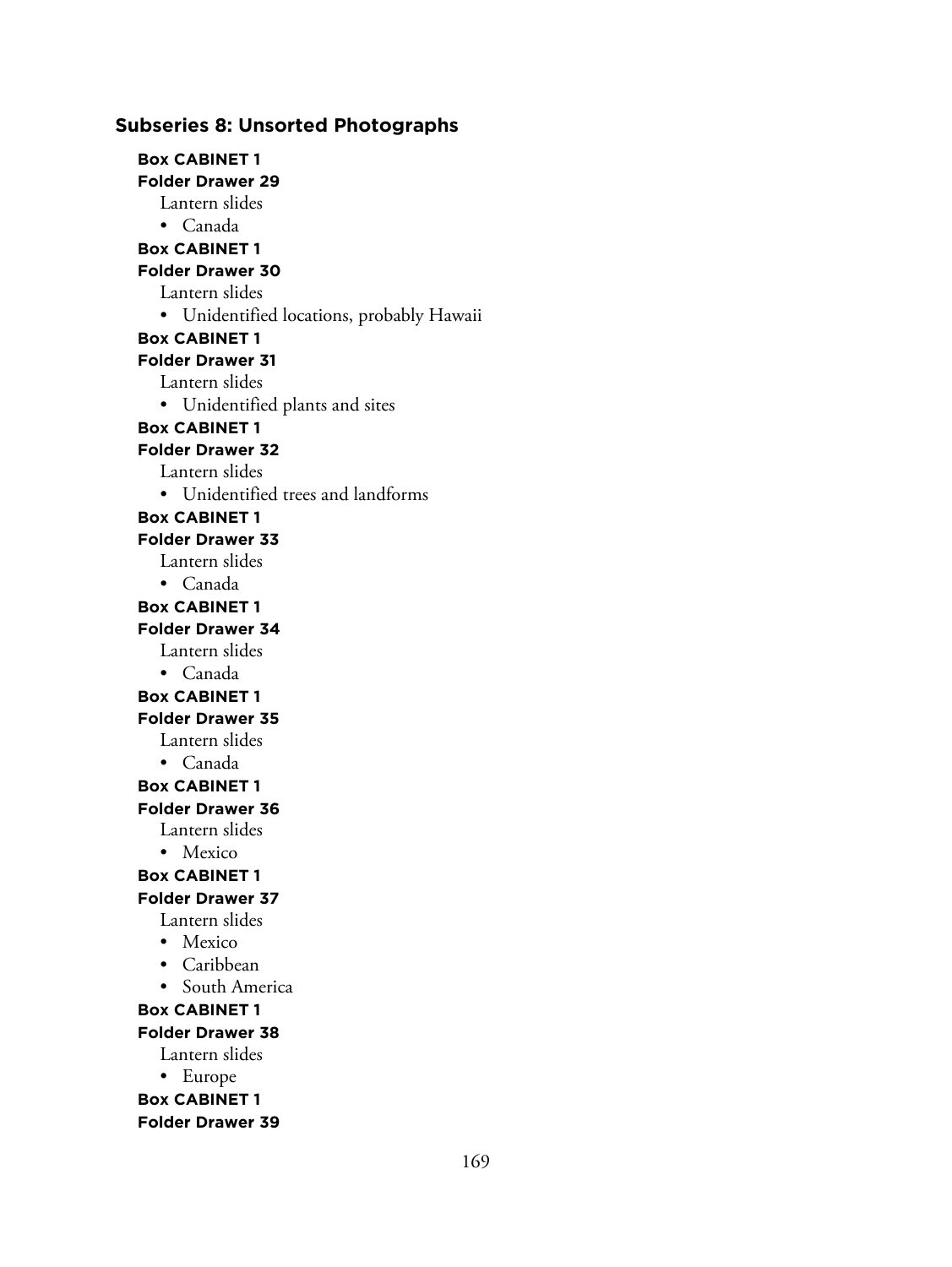Lantern slides

• Europe

**Box CABINET 1**

#### **Folder Drawer 40**

Lantern slides

• Europe

#### **Box CABINET 1**

#### **Folder Drawer 41**

Lantern slides

• Africa

#### **Box CABINET 1**

#### **Folder Drawer 42**

Lantern slides

- Ceylon
- China
- India
- Japan

### **Box CABINET 1**

## **Folder Drawer 43**

Lantern slides

- Australia
- Fiji
- Java
- New Guinea
- New Zealand

### **Box CABINET 1**

## **Folder Drawer 44**

Lantern slides

- Philippines
- Samoa
- Tasmania
- Other foreign locations

## **Box CABINET 1**

# **Folder Drawer 45**

Lantern slides

• Maps

## **Box CABINET 1**

#### **Folder Drawer 46**

Lantern slides

• History of botany, portraits of scientists

## **Box CABINET 1**

#### **Folder Drawer 47**

Lantern slides

• Mushroom experiments

**Box CABINET 1**

#### **Folder Drawer 48**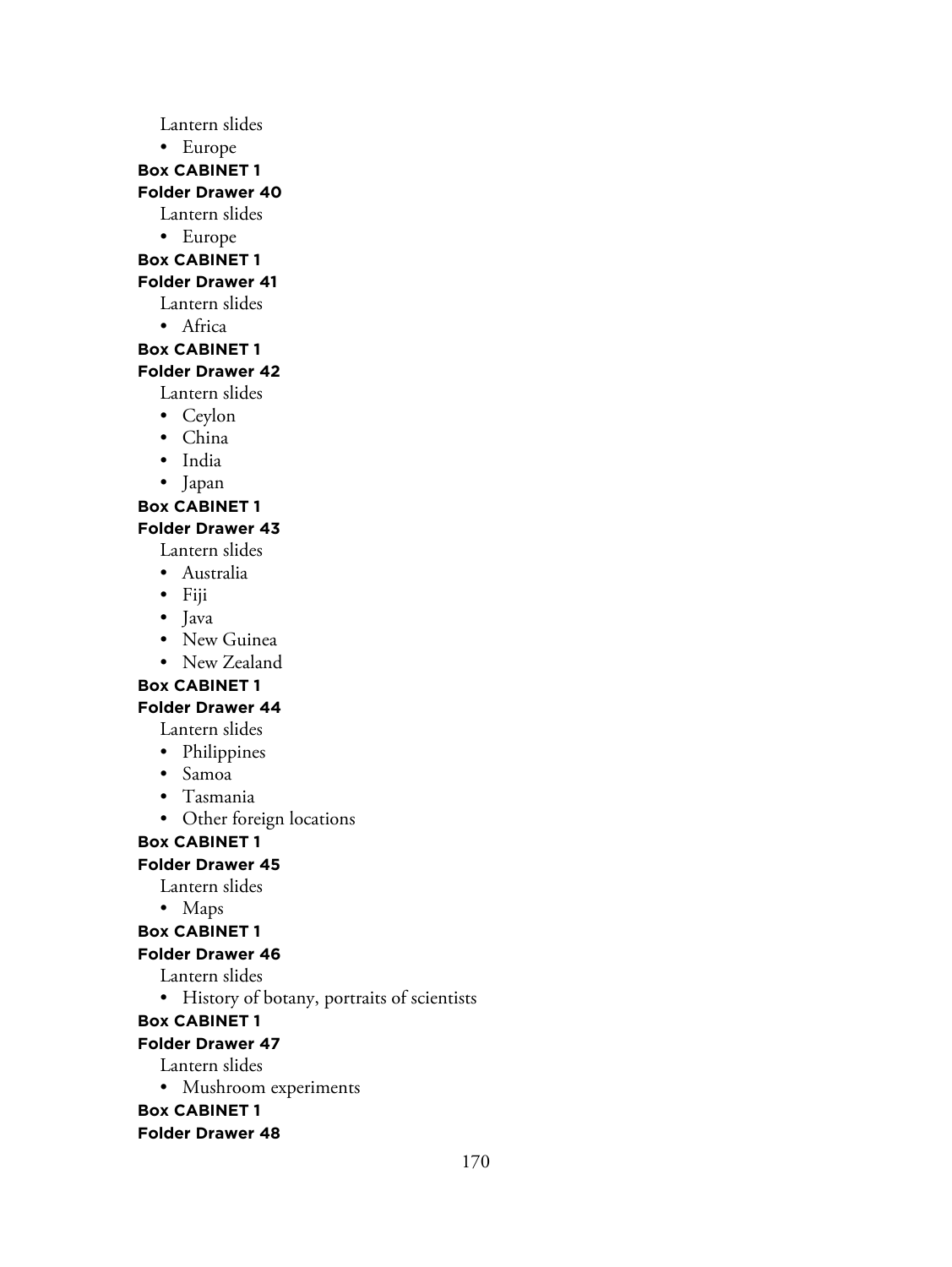Lantern slides

- Tree cross-sections
- Cellular diagrams

### **Box CABINET 1**

### **Folder Drawer 49**

- Lantern slides
- Diagrams
- **Box CABINET 1**

#### **Folder Drawer 50**

Lantern slides

• Graphs and charts

#### **Box CABINET 1**

#### **Folder Drawer 51**

- Lantern slides
- Diseases of trees
- Food production

#### **Box CABINET 1**

#### **Folder Drawer 52**

- Lantern slides
- Crop diseases

#### **Box 64**

#### **Folder 1**

Group at Crater Lake, International Phytogeographic Excursion

### **Box 64**

#### **Folder 2**

Carl Schroter, University of Zurich

#### **Box 64**

#### **Folder 3**

George D. Fuller

### **Box 64**

### **Folder 4-5**

Yellowstone National Park

### **Box 64**

### **Folder 6**

Barrington Bay, Nova Scotia

### **Box 64**

#### **Folder 7**

Colorado

#### **Box 64**

#### **Folder 8**

Wychwood

#### **Box 64**

#### **Folder 9**

Unidentified, probably Wychwood

#### **Box 64**

**Folder 10**